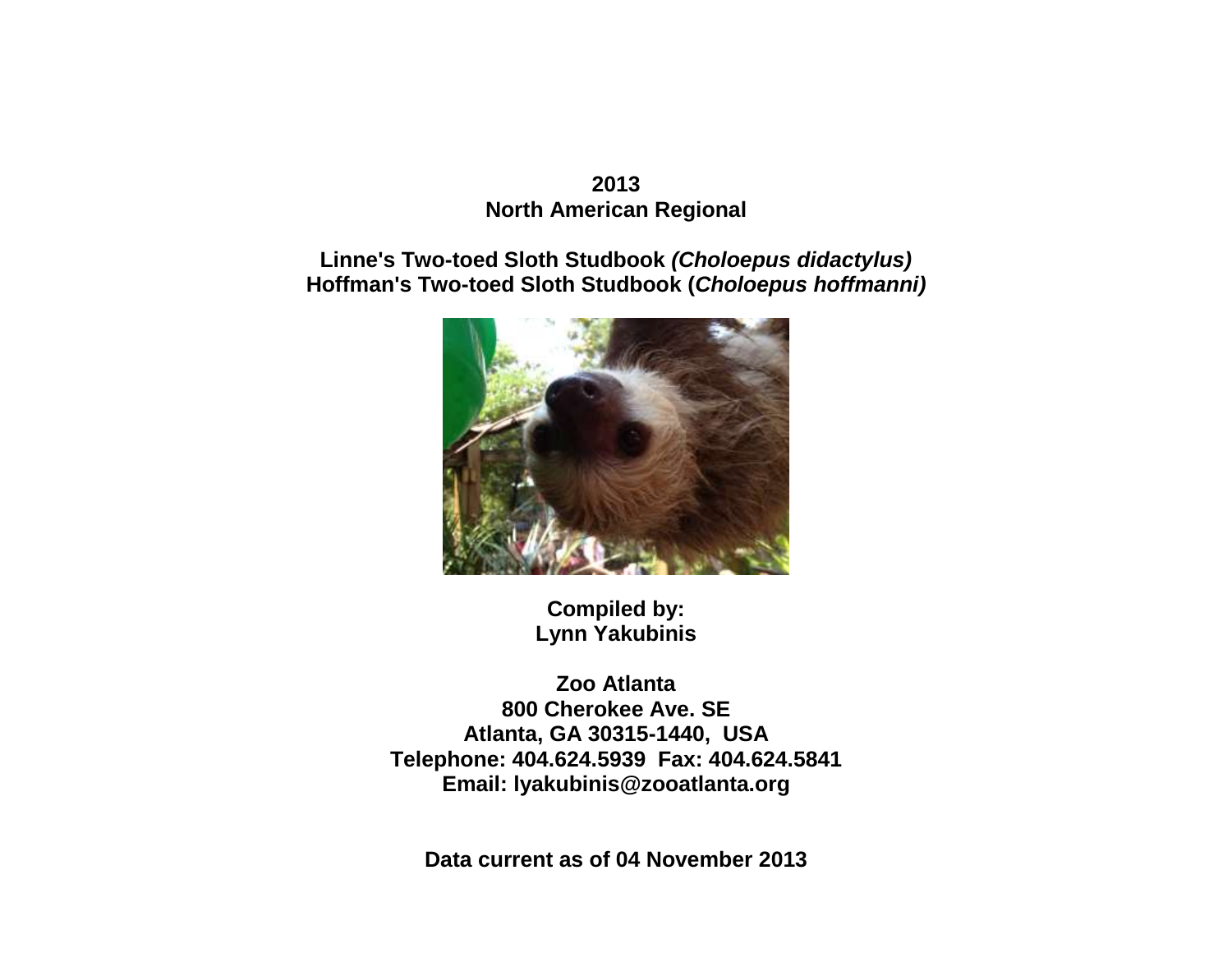### **Introduction**

Throughout their history in captivity, there has been some difficulty in differentiating between the Two-toed sloth species - Hoffman's two toed sloths (*Choloepus hoffmanni)* and Linne's two toed sloths (*Choloepus didactylus.)* There have been different opinions over time as to how to tell the difference between these species. Therefore, some animals have been incorrectly identified. This resulted in hybrids, animals that have had their species changed, and animals that still have not been classified because of incomplete data. Recently, a DNA test was established that is able to correctly identify the species. This test can only track a species according to the maternal lineage, so it is unable to verify hybrids. But this test is an important step in correctly classifying the North American population of Two-toed sloths.

Also, it is difficult to differentiate between the sexes of Two-toed sloths. Therefore, individuals have had their sex classification changed within the studbook.

The PAX TAG is in the process of sorting out the Two-toed sloth population. We have made great progress in being able to correctly identify individuals since the last studbook publication. We will continue to ask for participation from institutions to submit samples from their sloths for DNA analysis as well as seek assistance if you suspect your sloth has been classified as the wrong sex. This studbook includes the most accurate data we have now, but as we continue to learn more, animals may change sex, studbooks or be classified as hybrids.

Through DNA analysis, we were able to confirm that both dams at Salisbury, now SB# 196 and #197 are confirmed *didactylus*. This has a significant impact on the population. This eliminates several hybrids. These individuals are all now listed in the *didactylus* studbook.

- #492 hoffmanni stbk. is now 330 didactylus
- #493 hoffmanni stbk. is now 583 didactylus
- #494 hoffmanni stbk. is now 502 didactylus
- #495 hoffmanni stbk. is now 589 didactylus
- #496 hoffmanni stbk. is now 596 didactylus
- #497 hoffmanni stbk. is now 590 didactylus
- #531 hoffmanni stbk. is now 591 didactylus
- #558 hoffmanni stbk. is now 592 didactylus
- #559 hoffmanni stbk. is now 593 didactylus
- #560 hoffmanni stbk. is now 594 didactylus

Also, due to this clarification, we were able to determine that #391 *hoffmanni* (who was listed in both studbooks), should be in the *didactylus* studbook and is now #661 housed at Toronto Zoo.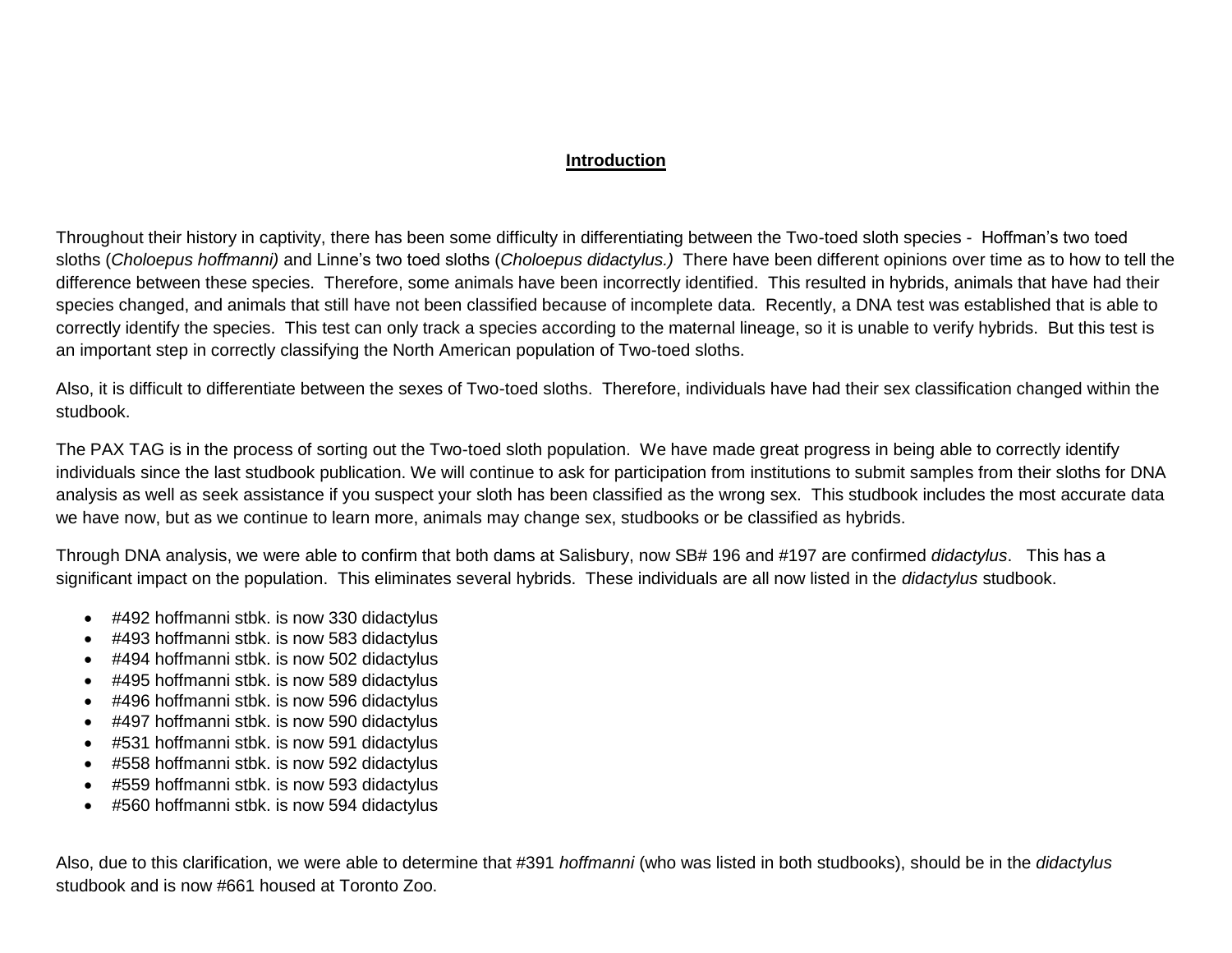There are still a few hybrids in the population. The following animals have been classified as hybrids and are listed in their dam's studbook. To help with population analysis, these individuals now have a H in front of their number. I would advise that these animals not be bred.

- didactylus stbk. #H669 (housed at Audubon)
- didactylus stbk. #H667 (housed at Metro Richmond Zoo)
- hoffmanni stbk. #H520 (housed at Busch Gardens)

To help with population analysis, the Sires to these hybrids now have a S in front of their number. They are listed in both studbooks (so that a sire could be entered for each hybrid), but there is a UDF indicating they are the other species. They are hoffmanni and their complete records are in the hoffmanni studbook. These individuals are listed below:

- hoffmanni stbk # S540 (housed at Omaha)
- hoffmanni stbk # S211 (died at San Antonio)
- hoffmanni stbk # S248 (died at Sedgwick)

If you have any additions or corrections in the studbook data, please contact the studbook keeper at your earliest convenience. If you are still completing a SSP recommended transfer, please update the studbook keeper once it is complete.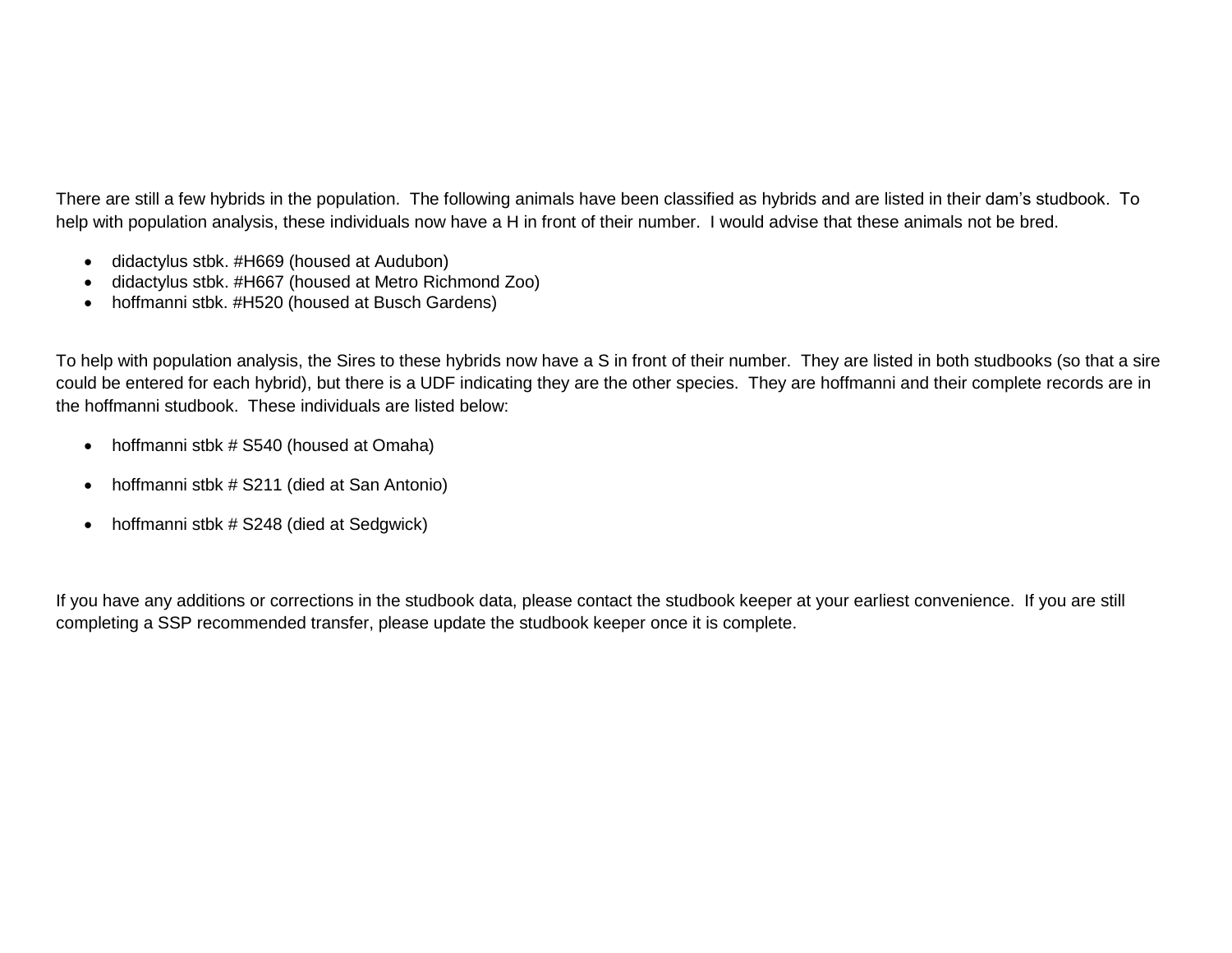### **Conventions**

- A sloth that has been determined to be a hybrid is now listed in the dam's studbook.
- If a sloth's species is unknown it is listed in the *C. didactylus* studbook. There is only example of this occurring:
- didactylus stbk. # 612 -- #635 are historical sloths from Detroit that were not classified as either species.

### **Data Field Descriptions**

- $\bullet$  WILD = individual's sire/dam is unknown, but from the wild
- UNK = individual's sire/dam is unknown. Sire/Dam could be from the wild or captivity. If there was no evidence to who the sire/dam was, it was left as UNK.
- MULT1 = in the *didactylus* Studbook the dam is either SB#196 or #197 at Salisbury. They are both confirmed *didactylus.*
- MULT1 = in the *hoffmanni* Studbook the sire is either SB#513 or #514 at Busch Gardens.
- MULT2 = in the *hoffmanni* Studbook the dam is either SB#238 or #241 at Palm Beach Zoo
- Hybrid = an individual has been proven as a hybrid (Yes or No)
- Species = an individual has had its DNA tested to determine species (Tested or blank)
- Didactylus or Hoffmans = an animal is in both studbooks because it is a sire to a hybrid. Therefore, it will state "Yes" if the animal is actually the other species.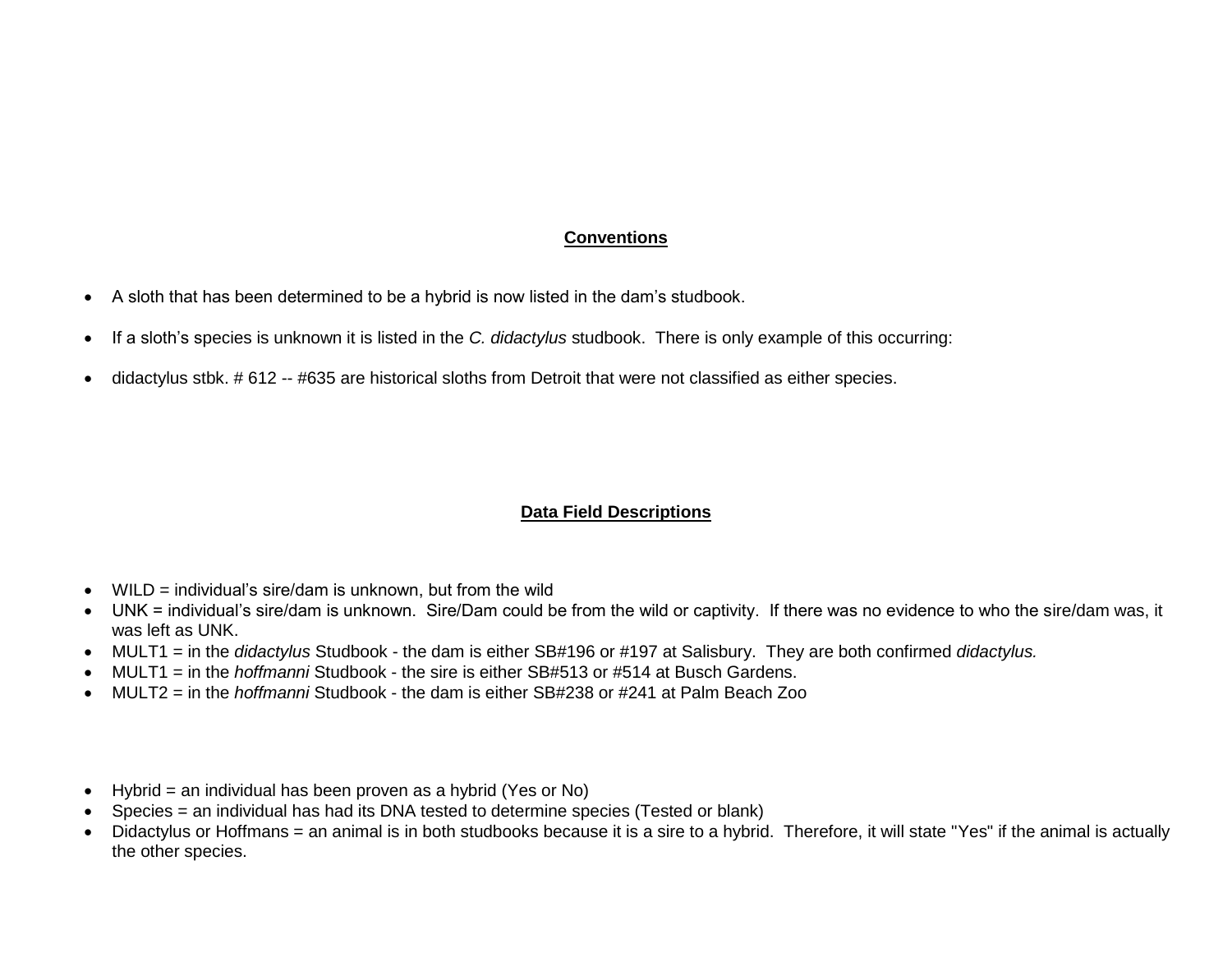## **Contents**

**Living Population by Institution (***Choloepus didactylus***)**

**Historical Population by Studbook Number (***Choloepus didactylus***)**

**Location Glossary (***Choloepus didactylus***)**

**Living Population by Institution (***Choloepus hoffmanni***)**

**Historical Population by Studbook Number (***Choloepus hoffmanni***)**

**Location Glossary (***Choloepus hoffmanni***)**

**Studbook Disclaimer**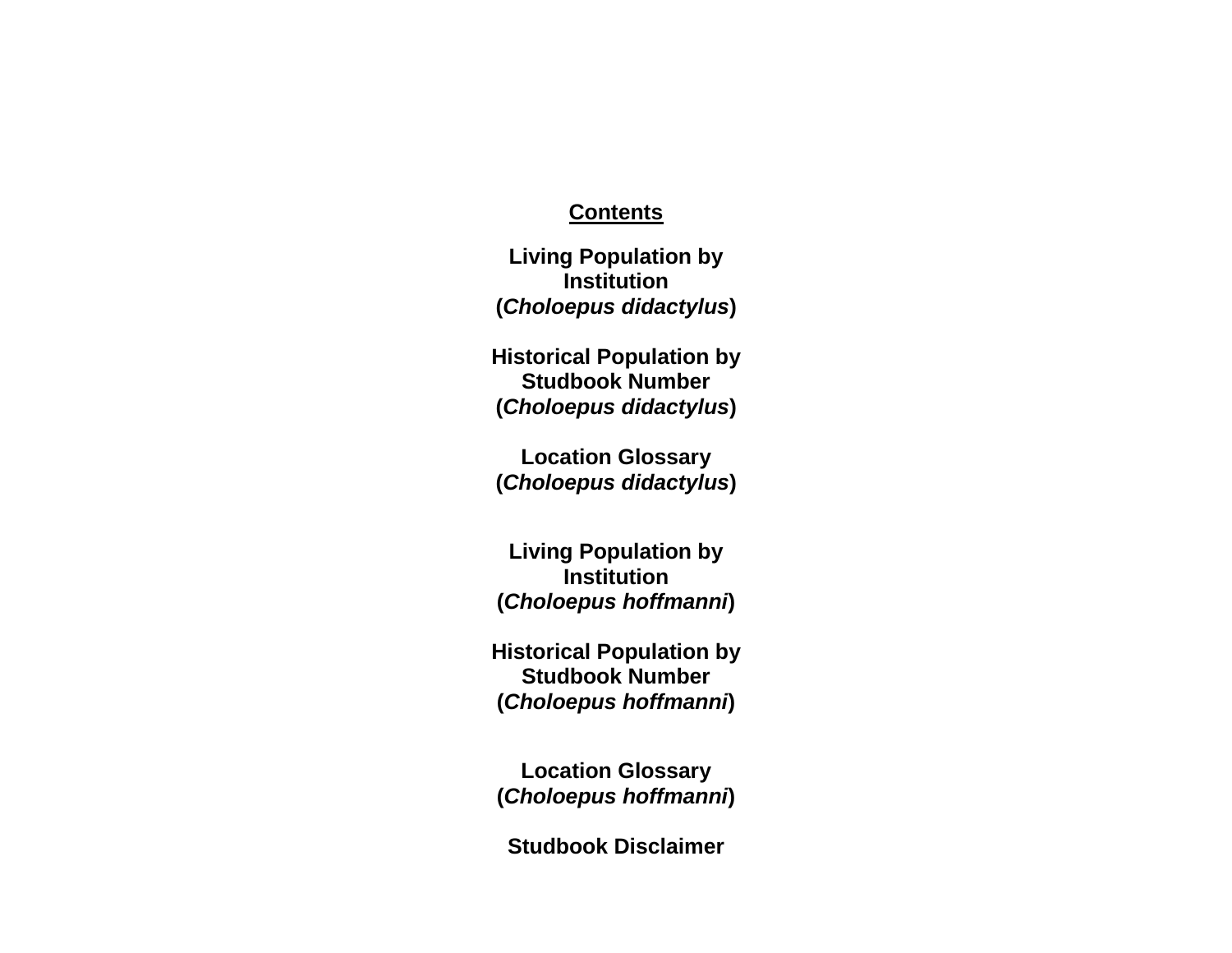**Living Population by Institution (***Choloepus didactylus***)**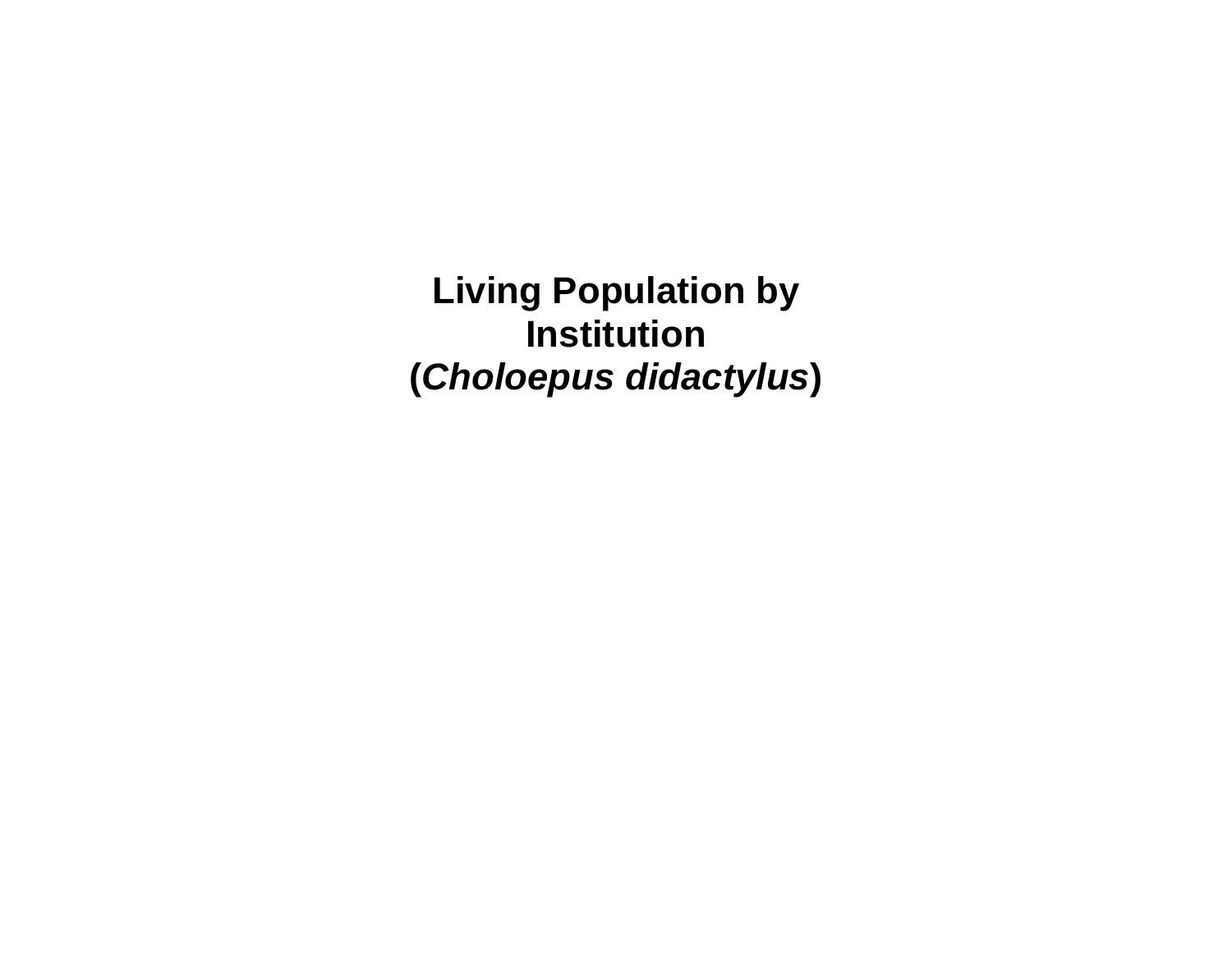|                            |   |                                                    |     | Stud #   Sex   Birth Date   Sire   Dam   Location   Date   Local ID   Event                                     |  |                                                                     |                   | Name     |     | Hybrid  Species  Hoffmans |
|----------------------------|---|----------------------------------------------------|-----|-----------------------------------------------------------------------------------------------------------------|--|---------------------------------------------------------------------|-------------------|----------|-----|---------------------------|
|                            |   |                                                    |     |                                                                                                                 |  |                                                                     |                   |          |     |                           |
|                            |   |                                                    |     |                                                                                                                 |  |                                                                     |                   |          |     |                           |
|                            |   |                                                    |     |                                                                                                                 |  |                                                                     |                   |          |     |                           |
|                            |   |                                                    |     | ABILENE - Abilene Zoological Gardens, Abilene, Texas, USA<br>770 F 31 Mar 2010 694 695 LUFKIN 31 Mar 2010 10277 |  |                                                                     | Birth             |          |     |                           |
| Totals: 0.1.0 (1)          |   |                                                    |     |                                                                                                                 |  | ABILENE 15 May 2012 M12009 Transfer                                 |                   |          |     |                           |
|                            |   |                                                    |     | ALEXANDRI - Alexandria Zoological Park, Alexandria, Louisiana, USA                                              |  |                                                                     |                   |          |     |                           |
|                            |   |                                                    |     | 777 M 12 May 2010 724 717 STONEHAM 12 May 2010 P10011 Birth<br>ALEXANDRI 31 May 2013 M00444 Transfer            |  |                                                                     |                   |          |     |                           |
| Totals: 1.0.0 (1)          |   |                                                    |     |                                                                                                                 |  |                                                                     |                   |          |     |                           |
|                            |   | AUDUBON - Audubon Zoo, New Orleans, Louisiana, USA |     |                                                                                                                 |  |                                                                     |                   |          |     |                           |
|                            |   |                                                    |     | H669 M 28 Jul 1993 S211 665 SAN ANTON 28 Jul 1993 930763 Birth AGAIN<br>AUDUBON 11 Jan 1996 1832 Transfer       |  |                                                                     |                   |          | yes |                           |
| Totals: 1.0.0 (1)          |   |                                                    |     |                                                                                                                 |  |                                                                     |                   |          |     |                           |
|                            |   |                                                    |     | BALTIM AQ - National Aquarium in Baltimore Inc, Baltimore, Maryland, USA                                        |  |                                                                     |                   |          |     |                           |
|                            |   | 575 M 18 Feb 2010 726                              |     | 728 BALTIM AQ 18 Feb 2010 210001                                                                                |  |                                                                     | Birth             | XENO     |     |                           |
|                            |   | 727 F 19 Nov 2005                                  | UNK | UNK MILLER R 19 Nov 2005 NONE<br>BALTIM AQ 23 May 2007 207002                                                   |  |                                                                     | Birth<br>Transfer | IVY      |     |                           |
|                            |   |                                                    |     |                                                                                                                 |  |                                                                     |                   |          |     |                           |
| 738                        | М | 2 Sep 2008                                         | 726 | 728 BALTIM AQ 2 Sep 2008 208003                                                                                 |  |                                                                     | Birth             | HOWIE    |     |                           |
| 783<br>Totals: $3.1.0$ (4) | М | 19 Aug 2012                                        | UNK | 727 BALTIM AQ 19 Aug 2012 212001 Birth                                                                          |  |                                                                     |                   | CAMDEN   |     |                           |
|                            |   |                                                    |     | BATTLE CR - Binder Park Zoo, Battle Creek, Michigan, USA                                                        |  |                                                                     |                   |          |     |                           |
|                            |   |                                                    |     | 685 M 1 May 1999 657 664 MARSH S 1 May 1999                                                                     |  |                                                                     | Birth             | CHIP     |     |                           |
|                            |   |                                                    |     |                                                                                                                 |  | BATTLE CR 26 Nov 1999 99M63 Transfer<br>13 Dec 2000 99M63 Ownership |                   |          |     |                           |
| Totals: 1.0.0 (1)          |   | -----------------------------                      |     |                                                                                                                 |  |                                                                     |                   |          |     |                           |
|                            |   |                                                    |     | BINGHAMTO - Binghamton Zoo At Ross Park, Binghamton, New York, USA                                              |  |                                                                     |                   |          |     |                           |
|                            |   |                                                    |     | 590 F 19 Aug 1998 331 196 SALISBURY 19 Aug 1998 1248 Birth                                                      |  | BINGHAMTO 24 Feb 2000 201001 Transfer                               |                   | PATIENCE |     |                           |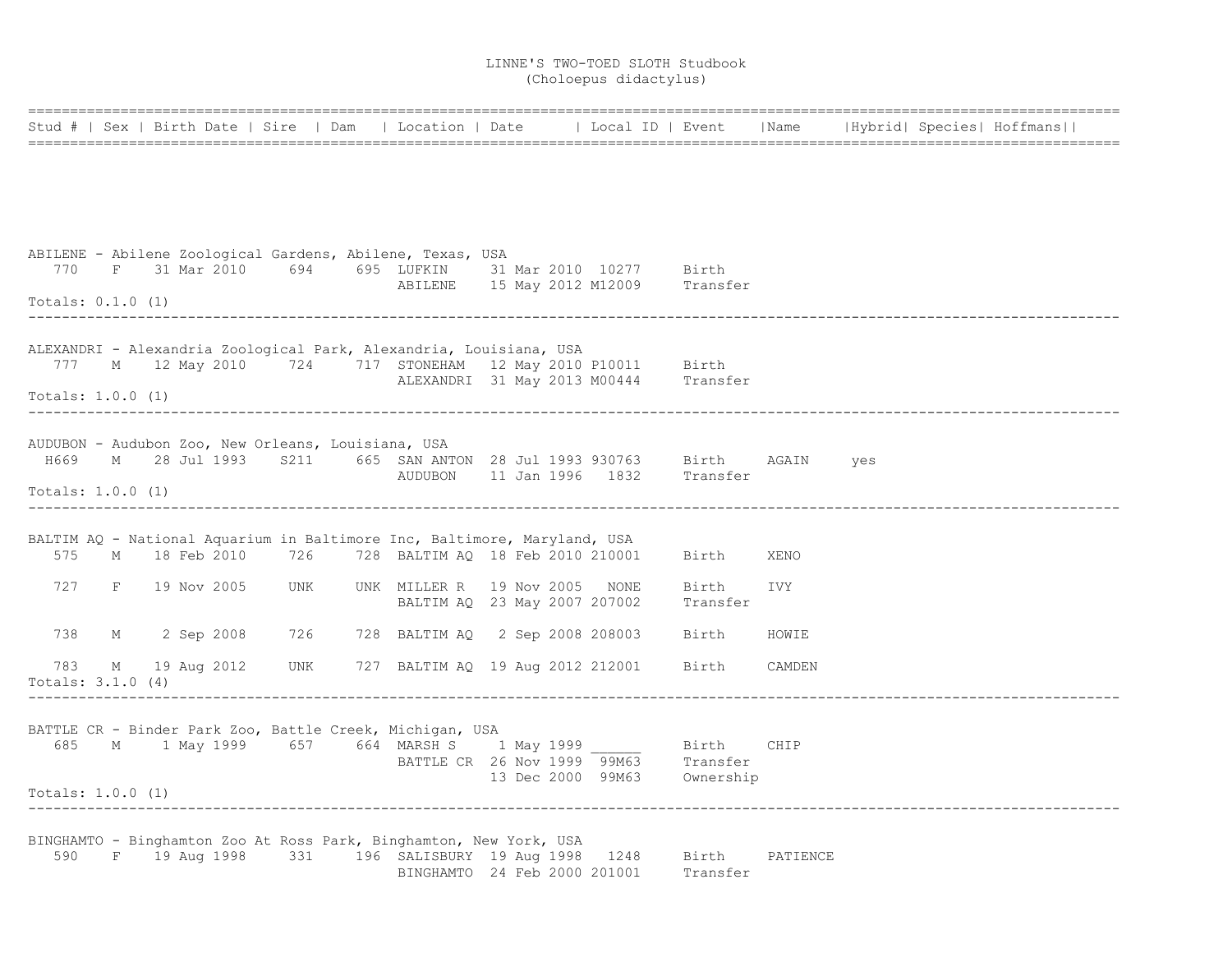|  |  | Stud #   Sex   Birth Date   Sire   Dam   Location   Date   Local ID   Event   Name   Hybrid   Species   Hoffmans |  |  |
|--|--|------------------------------------------------------------------------------------------------------------------|--|--|
|  |  |                                                                                                                  |  |  |

#### Totals: 0.1.0 (1) ----------------------------------------------------------------------------------------------------------------------------------

|                     |                                                |      | BIODOME - Biodome De Montreal, Montreal, Quebec, Canada     |             |                          |                                                                     |         |
|---------------------|------------------------------------------------|------|-------------------------------------------------------------|-------------|--------------------------|---------------------------------------------------------------------|---------|
|                     | 434 F ~ 1988                                   | WILD | WILD EDEMERARA $\sim$ 1988<br>LAVAL                         | 222         | <b>NONE</b>              | Capture FONCEE<br>Transfer                                          |         |
|                     |                                                |      | BIODOME 15 Nov 1990 129                                     |             |                          | Transfer                                                            |         |
|                     |                                                |      | 582 F ~19 Oct 2009 419 434 BIODOME ~19 Oct 2009             |             | 2709                     | Birth                                                               |         |
| 726                 | M 19 Oct 2005                                  | UNK  | UNK MILLER R<br>BALTIM AQ 23 May 2007 207004<br>BIODOME     | 19 Oct 2005 | NONE<br>22 Aug 2013 2978 | Birth<br>Transfer<br>Transfer                                       | SYD     |
|                     |                                                |      | 753 F 22 Jun 2007 419 434 BIODOME 22 Jun 2007               |             | 2514                     | Birth                                                               |         |
| Totals: $1.4.0$ (5) |                                                |      | 754 F ~ 5 Aug 2008 419 434 BIODOME ~ 5 Aug 2008 2572 Birth  |             |                          |                                                                     |         |
|                     |                                                |      |                                                             |             |                          |                                                                     |         |
|                     |                                                |      | BLOOMINGT - Miller Park Zoo, Bloomington, Illinois, USA     |             |                          |                                                                     |         |
|                     |                                                |      |                                                             |             |                          | 583 f 8 Sep 1992 331 196 SALISBURY 8 Sep 1992 1038 Birth CLOEY      |         |
|                     |                                                |      |                                                             |             |                          | SPRINGFIE 23 Sep 1993 427 Transfer                                  |         |
| Totals: $0.1.0$ (1) |                                                |      |                                                             |             |                          | BLOOMINGT 18 Sep 2001 M01047 Transfer                               |         |
|                     |                                                |      |                                                             |             |                          |                                                                     |         |
|                     | BOISE - Zoo Boise, Boise, Idaho, USA           |      |                                                             |             |                          | $768$ M $\sim$ Jun 1999 UNK UNK MILLER R $\sim$ Jun 1999 $\,$ Birth | ERNIE   |
|                     |                                                |      |                                                             |             |                          | BOISE 2 Oct 2000 200034 Transfer                                    |         |
|                     |                                                |      |                                                             |             |                          |                                                                     |         |
|                     |                                                |      | 779 F 16 Sep 2011 736 767 MINNESOTA 16 Sep 2011 13200 Birth |             |                          |                                                                     |         |
|                     |                                                |      |                                                             |             |                          | BOISE 2 Oct 2012 212050 Transfer                                    |         |
| Totals: $1.1.0$ (2) |                                                |      |                                                             |             |                          |                                                                     |         |
|                     | BREVARD - Brevard Zoo, Melbourne, Florida, USA |      |                                                             |             |                          |                                                                     |         |
|                     |                                                |      | 502 F 6 Nov 1993 331 196 SALISBURY 6 Nov 1993 1066 Birth    |             |                          |                                                                     | TOOTSIE |
|                     |                                                |      |                                                             |             |                          | BREVARD 20 Mar 1995 940075 Transfer                                 |         |
| 735                 | $M \sim 2003$                                  | WILD | WILD GUYANA                                                 | ????        | NONE                     | Capture DUSTIN                                                      |         |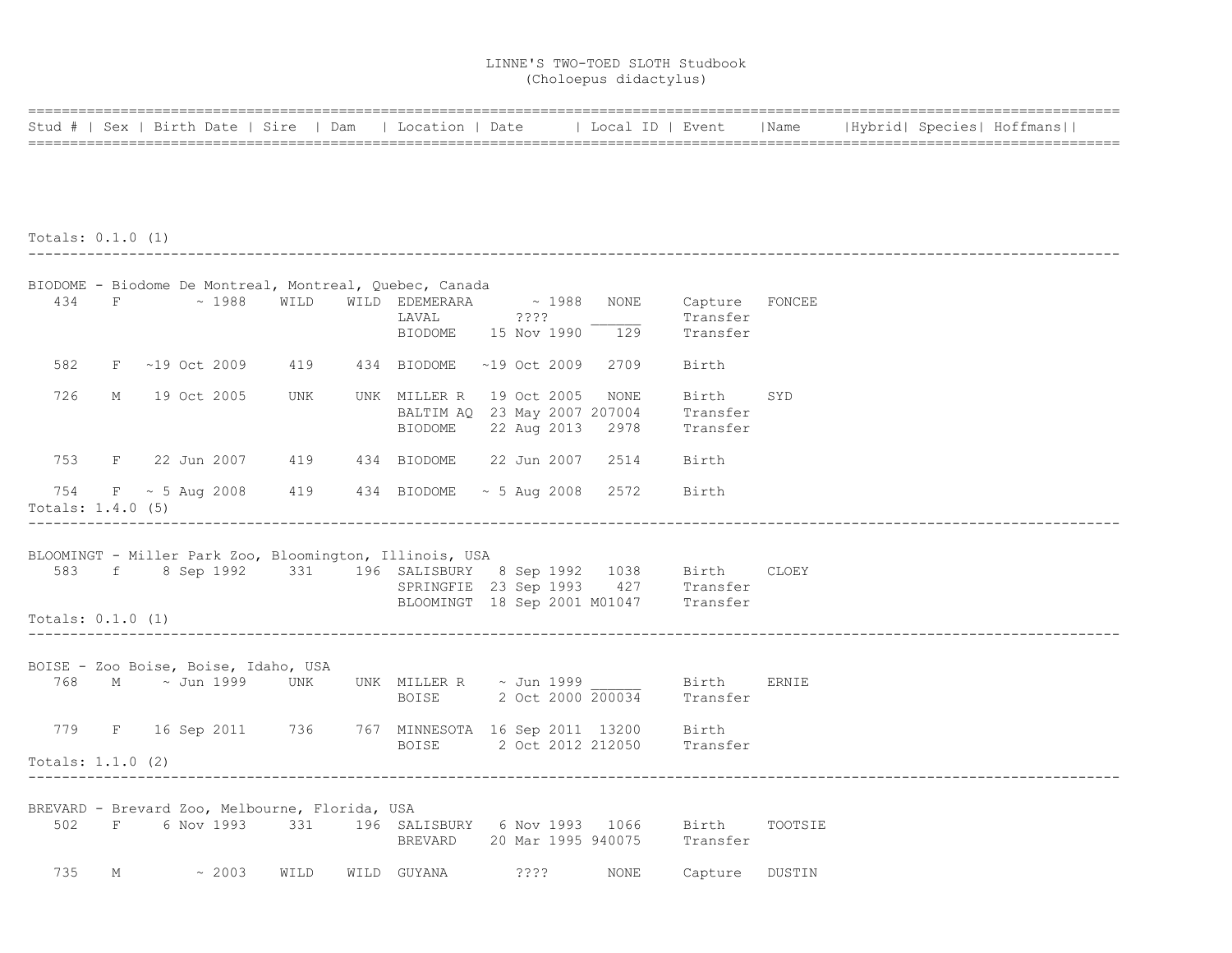|                     |  |  |                                                                                                                                           |  |                                                                              |           |              |  | Stud #   Sex   Birth Date   Sire   Dam   Location   Date   Local ID   Event   Name   Hybrid  Species  Hoffmans |
|---------------------|--|--|-------------------------------------------------------------------------------------------------------------------------------------------|--|------------------------------------------------------------------------------|-----------|--------------|--|----------------------------------------------------------------------------------------------------------------|
|                     |  |  |                                                                                                                                           |  |                                                                              |           |              |  |                                                                                                                |
|                     |  |  |                                                                                                                                           |  |                                                                              |           |              |  |                                                                                                                |
|                     |  |  | INCREDIBL ????                                                                                                                            |  | Transfer                                                                     |           |              |  |                                                                                                                |
|                     |  |  |                                                                                                                                           |  | EDINGER 7??? NONE Transfer<br>BREVARD 9 Dec 2006 26072 Transfer              |           |              |  |                                                                                                                |
| Totals: $1.1.0$ (2) |  |  |                                                                                                                                           |  |                                                                              |           |              |  |                                                                                                                |
|                     |  |  | BRONX CZ - Bronx Children's Zoo, Bronx, New York, USA                                                                                     |  |                                                                              |           |              |  |                                                                                                                |
|                     |  |  | 711 F ~26 Mar 2003 UNK UNK MILLER R ~26 Mar 2003 NONE Birth CALISTO                                                                       |  |                                                                              |           |              |  |                                                                                                                |
|                     |  |  |                                                                                                                                           |  | SAN ANTON 26 Aug 2003 G03026 Transfer<br>BRONX CZ 4 Dec 2008 E08071 Transfer |           |              |  |                                                                                                                |
| Totals: $0.1.0$ (1) |  |  | ------------------------------------                                                                                                      |  |                                                                              |           |              |  |                                                                                                                |
|                     |  |  |                                                                                                                                           |  |                                                                              |           |              |  |                                                                                                                |
|                     |  |  | BROUSSARD - Zoo of Acadiana, Broussard, Louisiana, USA<br>514 F 21 Sep 1994 WILD WILD UNKNOWN                                             |  | 21 Sep 1994 NONE Capture                                                     |           |              |  |                                                                                                                |
|                     |  |  |                                                                                                                                           |  | BROUSSARD 21 Sep 1996 96M068 Transfer                                        |           |              |  |                                                                                                                |
| Totals: $0.1.0$ (1) |  |  |                                                                                                                                           |  |                                                                              |           |              |  |                                                                                                                |
|                     |  |  |                                                                                                                                           |  |                                                                              |           |              |  |                                                                                                                |
|                     |  |  | BROWNSVIL - Gladys Porter Zoo, Brownsville, Texas, USA                                                                                    |  |                                                                              |           | SIR EDWARD   |  |                                                                                                                |
|                     |  |  | 378 M 15 Dec 1984 127 MULT1 SALISBURY 15 Dec 1984 712 Birth<br>COLUMBUS 4 Oct 1985 852148 Transfer                                        |  |                                                                              |           |              |  |                                                                                                                |
|                     |  |  |                                                                                                                                           |  | BROWNSVIL 21 Nov 2002 8184 Transfer                                          |           |              |  |                                                                                                                |
|                     |  |  |                                                                                                                                           |  |                                                                              |           | PELA         |  |                                                                                                                |
|                     |  |  | 684 F 20 Oct 1998 UNK UNK PRIVATE 20 Oct 1998 ______ Birth<br>COLUMBUS 26 Feb 1999 992010 Transfer<br>BROWNSVIL 21 Nov 2002 8185 Transfer |  |                                                                              |           |              |  |                                                                                                                |
|                     |  |  |                                                                                                                                           |  |                                                                              |           |              |  |                                                                                                                |
| Totals: $1.1.0$ (2) |  |  |                                                                                                                                           |  |                                                                              |           |              |  |                                                                                                                |
|                     |  |  |                                                                                                                                           |  |                                                                              |           |              |  |                                                                                                                |
|                     |  |  | BUFFALO - Buffalo Zoological Gardens, Buffalo, New York, USA<br>369 f 21 Mar 1984 127 MULT1 SALISBURY 21 Mar 1984 693 Birth               |  |                                                                              |           | MINI         |  |                                                                                                                |
|                     |  |  | BUFFALO                                                                                                                                   |  | 17 Oct 1984 84M227 Transfer                                                  |           |              |  |                                                                                                                |
|                     |  |  | 387 F 22 Mar 1986 127 MULT1 SALISBURY 22 Mar 1986                                                                                         |  |                                                                              | 794 Birth | <b>ETHEL</b> |  |                                                                                                                |
|                     |  |  |                                                                                                                                           |  | BUFFALO 19 May 1987 87M250 Transfer                                          |           |              |  |                                                                                                                |
| Totals: $0.2.0$ (2) |  |  |                                                                                                                                           |  |                                                                              |           |              |  |                                                                                                                |

----------------------------------------------------------------------------------------------------------------------------------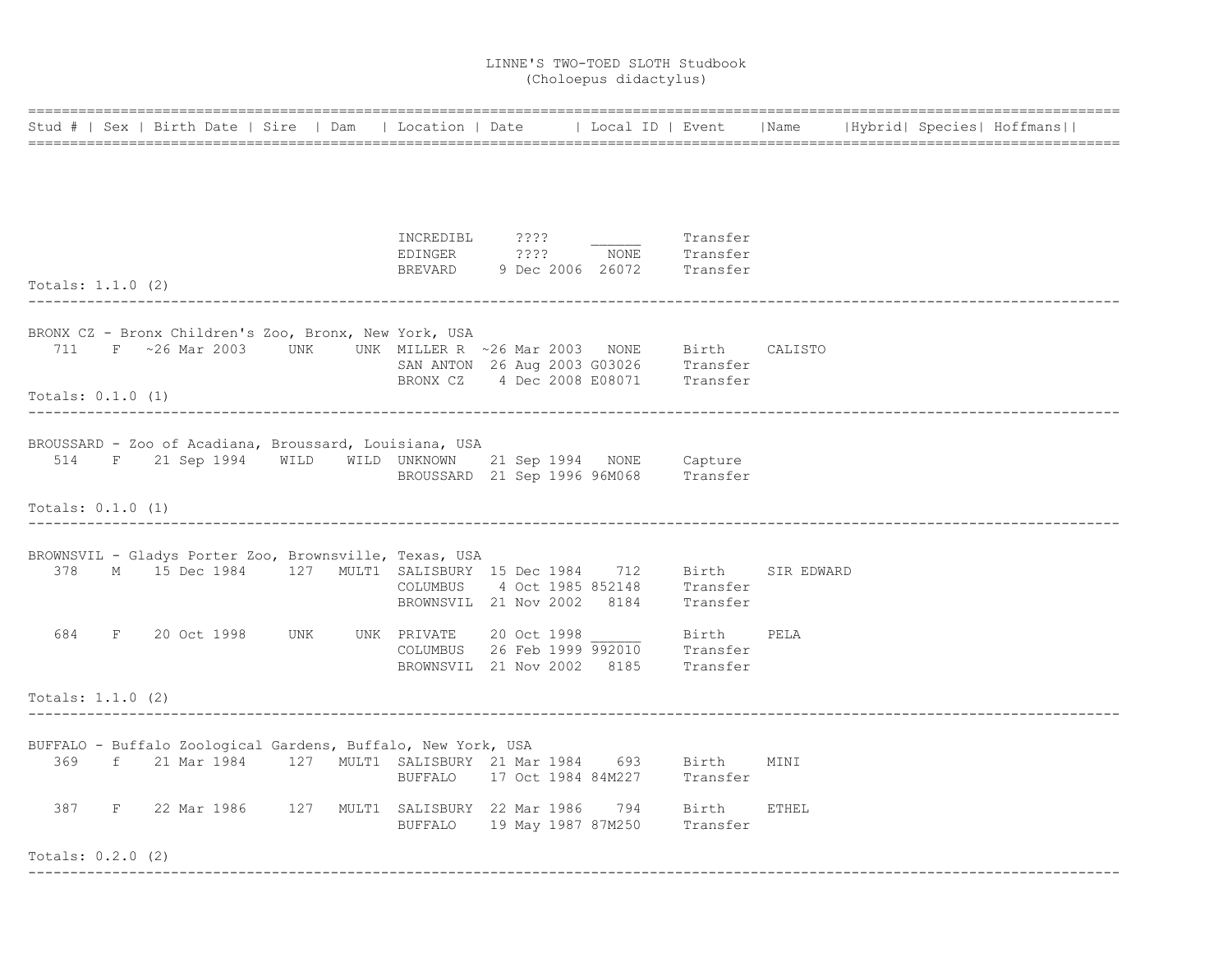|                     |  |  |                                                                                                                                                                                                                                        |  |                                                                                                                                                                                      |                                           |                                  |  | Stud #   Sex   Birth Date   Sire   Dam   Location   Date   Local ID   Event   Name   Hybrid   Species   Hoffmans |
|---------------------|--|--|----------------------------------------------------------------------------------------------------------------------------------------------------------------------------------------------------------------------------------------|--|--------------------------------------------------------------------------------------------------------------------------------------------------------------------------------------|-------------------------------------------|----------------------------------|--|------------------------------------------------------------------------------------------------------------------|
|                     |  |  |                                                                                                                                                                                                                                        |  |                                                                                                                                                                                      |                                           |                                  |  |                                                                                                                  |
|                     |  |  | BUSCH TAM - Busch Gardens Tampa Bay, Tampa, Florida, USA<br>572 F 4 Sep 2005 UNK UNK ORLANDO 4 Sep 2005 0501<br>WILLIM BU 24 Jul 2007 0701<br>BUSCH TAM 15 Feb 2009 64514<br>WILLIM BU 20 Mar 2009 0701<br>BUSCH TAM 30 Aug 2010 64514 |  |                                                                                                                                                                                      | Birth<br>Transfer<br>Transfer<br>Transfer | ELLIE<br>Transfer - no tested no |  |                                                                                                                  |
| Totals: $1.1.0$ (2) |  |  | 574 M ~15 Apr 2005 WILD WILD ZOO IMPRT ~15 Apr 2005 NONE                                                                                                                                                                               |  | BUSCH TAM 3 Feb 2006 63048 Transfer 5 no tested no                                                                                                                                   | Capture MARIO                             |                                  |  |                                                                                                                  |
| Totals: $0.1.0$ (1) |  |  | CHATTANOG - Chattanooga Zoo At Warner Park, Chattanooga, Tennessee, USA                                                                                                                                                                |  | 765 F 15 Jan 2010 551 539 CLEVELAND 15 Jan 2010 100101 Birth SOPHIE<br>CHATTANOG 20 Sep 2012 1603 Transfer                                                                           |                                           |                                  |  |                                                                                                                  |
|                     |  |  | CHICAGOBR - Chicago Zoological Park, Brookfield, Illinois, USA                                                                                                                                                                         |  | 787 M 20 Jun 2012 UNK UNK MILLER R 20 Jun 2012 Birth<br>CHICAGOBR 25 Feb 2013 4497 Transfer                                                                                          |                                           | JONNIE                           |  |                                                                                                                  |
| Totals: $1.1.0$ (2) |  |  |                                                                                                                                                                                                                                        |  | 788 F 5 Dec 2012 UNK UNK MILLER R 5 Dec 2012 Birth<br>CHICAGOBR 23 Jul 2013 4665 Transfer                                                                                            |                                           | <b>ELSIE</b>                     |  |                                                                                                                  |
| Totals: $0.1.0$ (1) |  |  | CINCINNAT - Cincinnati Zoo & Botanical Garden, Cincinnati, Ohio, USA<br>ANIM IMPT ????                                                                                                                                                 |  | 763 F $\sim$ Jul 1999 WILD WILD GUYANA $\sim$ Jul 1999 NONE Capture MOE<br>CINCINNAT $1$ Aug 2006 $\overline{106053}$ Transfer                                                       | Transfer                                  |                                  |  |                                                                                                                  |
|                     |  |  | CLEVELAND - Cleveland Metroparks Zoo, Cleveland, Ohio, USA<br>WORLDWIDE ????                                                                                                                                                           |  | 400 M 27 Apr 1987 WILD WILD UNKNOWN 27 Apr 1987 NONE Capture CARMEN<br>Transfer<br>TOPEKA 27 Apr 1988 002888 Transfer<br>PROVIDNCE 26 Sep 1994 941086 Transfer<br>18 Sep 2006 941086 | Transfer<br>Ownership                     |                                  |  |                                                                                                                  |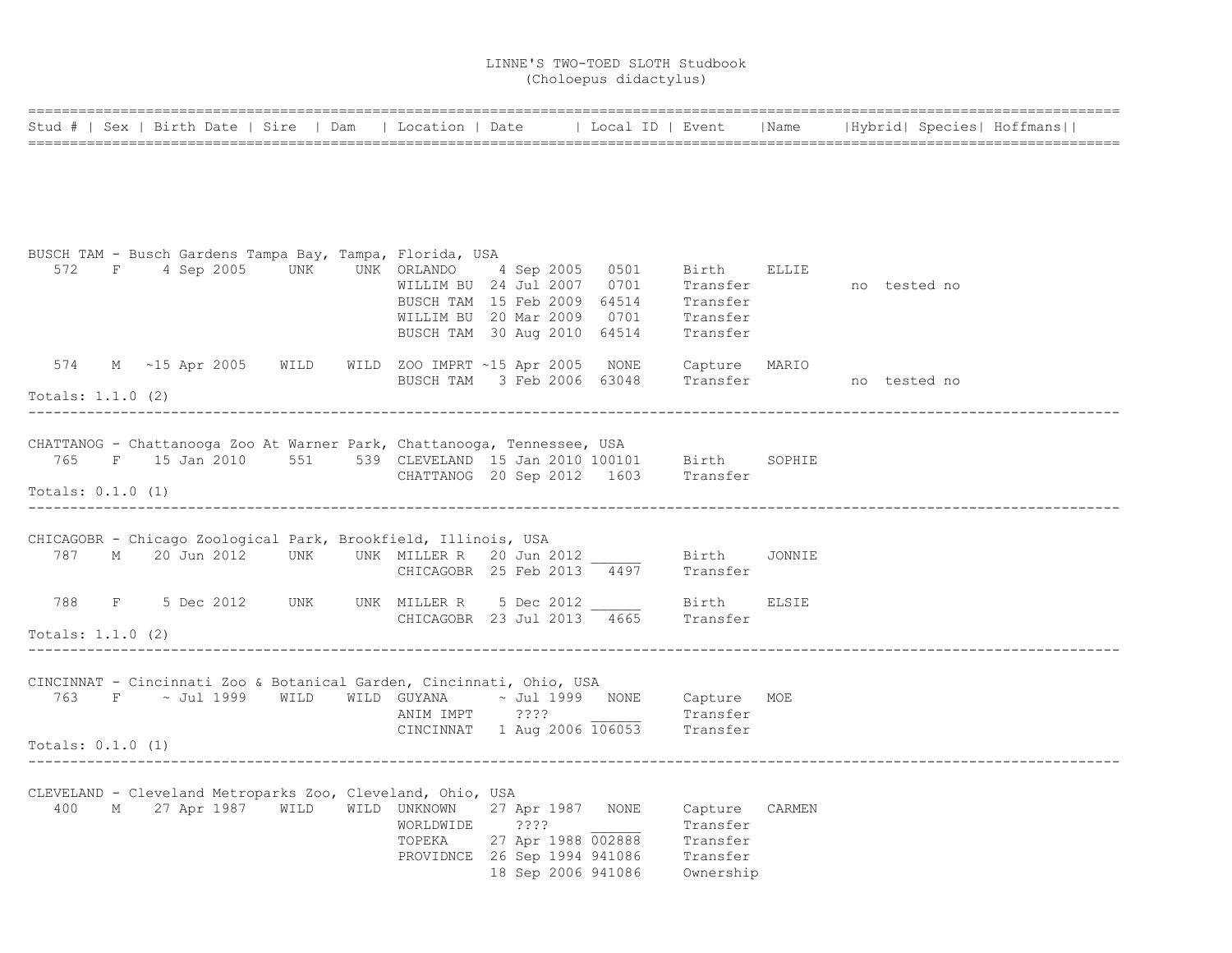|                     |              | Stud #   Sex   Birth Date   Sire   Dam   Location   Date     Local ID   Event   Name   Hybrid  Species  Hoffmans |      |                              |                              |                                                                           |                          |                  |  |  |
|---------------------|--------------|------------------------------------------------------------------------------------------------------------------|------|------------------------------|------------------------------|---------------------------------------------------------------------------|--------------------------|------------------|--|--|
|                     |              |                                                                                                                  |      |                              |                              |                                                                           |                          |                  |  |  |
|                     |              |                                                                                                                  |      |                              |                              |                                                                           |                          |                  |  |  |
|                     |              |                                                                                                                  |      |                              |                              |                                                                           |                          |                  |  |  |
|                     |              |                                                                                                                  |      |                              |                              |                                                                           |                          |                  |  |  |
|                     |              |                                                                                                                  |      |                              |                              | CLEVELAND 9 Mar 2010 100303 Transfer                                      |                          |                  |  |  |
| 538                 | $_{\rm F}$   | ????                                                                                                             | WILD | WILD GUYANA                  | 2222                         | NONE                                                                      | Capture MISSY            |                  |  |  |
|                     |              |                                                                                                                  |      | GARRETT R ????               |                              |                                                                           | Transfer                 |                  |  |  |
|                     |              |                                                                                                                  |      |                              | CLEVELAND 6 Aug 1996 960808  |                                                                           | Transfer                 |                  |  |  |
| 539                 | $_{\rm F}$   | $??\mathrel{?}?$                                                                                                 | WILD | WILD GUYANA ????             |                              | NONE                                                                      | Capture                  |                  |  |  |
|                     |              |                                                                                                                  |      | GARRETT R                    | $??\,?\,?$                   |                                                                           | Transfer                 |                  |  |  |
|                     |              |                                                                                                                  |      |                              |                              | CLEVELAND 6 Aug 1996 960809                                               | Transfer                 |                  |  |  |
| 748                 | $\mathbf{F}$ | 30 Sep 2007 551 539 CLEVELAND 30 Sep 2007 M70939 Birth                                                           |      |                              |                              |                                                                           |                          | SERENA           |  |  |
|                     |              |                                                                                                                  |      |                              |                              | CINCINNAT 13 Oct 2009 109062 Loan to                                      |                          |                  |  |  |
|                     |              |                                                                                                                  |      |                              | CLEVELAND 26 May 2011 M70939 |                                                                           | Transfer                 |                  |  |  |
| Totals: $1.3.0$ (4) |              |                                                                                                                  |      |                              |                              |                                                                           |                          |                  |  |  |
|                     |              |                                                                                                                  |      |                              |                              |                                                                           |                          |                  |  |  |
|                     |              | COLUMBUS - Columbus Zoo and Aquarium, Powell, Ohio, USA                                                          |      |                              |                              |                                                                           |                          |                  |  |  |
|                     |              | 746 M ~27 Jun 2006 UNK                                                                                           |      | UNK COPPER                   | ~27 Jun 2006                 |                                                                           |                          | Birth POKEY JUJU |  |  |
|                     |              |                                                                                                                  |      |                              |                              | COLUMBUS 28 Feb 2008 208009                                               | Transfer                 |                  |  |  |
|                     |              | 747 M ~ 5 Jul 2008 UNK                                                                                           |      | UNK COPPER $\sim$ 5 Jul 2008 |                              |                                                                           | Birth                    | SID              |  |  |
|                     |              |                                                                                                                  |      |                              |                              |                                                                           |                          |                  |  |  |
|                     |              |                                                                                                                  |      |                              |                              | COLUMBUS 10 Feb 2009 209007 Transfer<br>WILDS 31 May 2012 112048 Transfer |                          |                  |  |  |
|                     |              |                                                                                                                  |      |                              |                              | COLUMBUS 27 Jun 2012 209007 Transfer                                      |                          |                  |  |  |
| Totals: 2.0.0 (2)   |              |                                                                                                                  |      |                              |                              |                                                                           |                          |                  |  |  |
|                     |              |                                                                                                                  |      |                              |                              |                                                                           |                          |                  |  |  |
|                     |              | DALLAS - Dallas Zoo, Dallas, Texas, USA                                                                          |      |                              |                              |                                                                           |                          |                  |  |  |
|                     |              | 771 F 21 Nov 2008 UNK UNK PRIVATE 21 Nov 2008 Sirth LOLA                                                         |      |                              |                              |                                                                           |                          |                  |  |  |
|                     |              |                                                                                                                  |      |                              |                              | DALLAS 28 May 2009 09J880 Transfer                                        |                          |                  |  |  |
| Totals: $0.1.0$ (1) |              |                                                                                                                  |      |                              |                              |                                                                           |                          |                  |  |  |
|                     |              |                                                                                                                  |      |                              |                              |                                                                           |                          |                  |  |  |
|                     |              | DENVER - Denver Zoological Gardens, Denver, Colorado, USA<br>479 M ???? WILD                                     |      | WILD GUYANA                  | $? ? ? ?$ NONE               |                                                                           |                          |                  |  |  |
|                     |              |                                                                                                                  |      | USFWS                        | ????                         | 7907B                                                                     | Capture ELLA<br>Transfer |                  |  |  |
|                     |              |                                                                                                                  |      |                              |                              | METROZOO 24 Sep 1991 M01447 Loan to                                       |                          |                  |  |  |
|                     |              |                                                                                                                  |      |                              | 8 Sep 1992 M01447            |                                                                           | Transfer                 |                  |  |  |
|                     |              |                                                                                                                  |      |                              | BUFFALO 6 May 1994 94M61     |                                                                           | Transfer                 |                  |  |  |
|                     |              |                                                                                                                  |      | DENVER                       | 19 May 1998 980176           |                                                                           | Transfer                 |                  |  |  |
|                     |              |                                                                                                                  |      |                              | 13 Aug 2007 980176           |                                                                           | Ownership                |                  |  |  |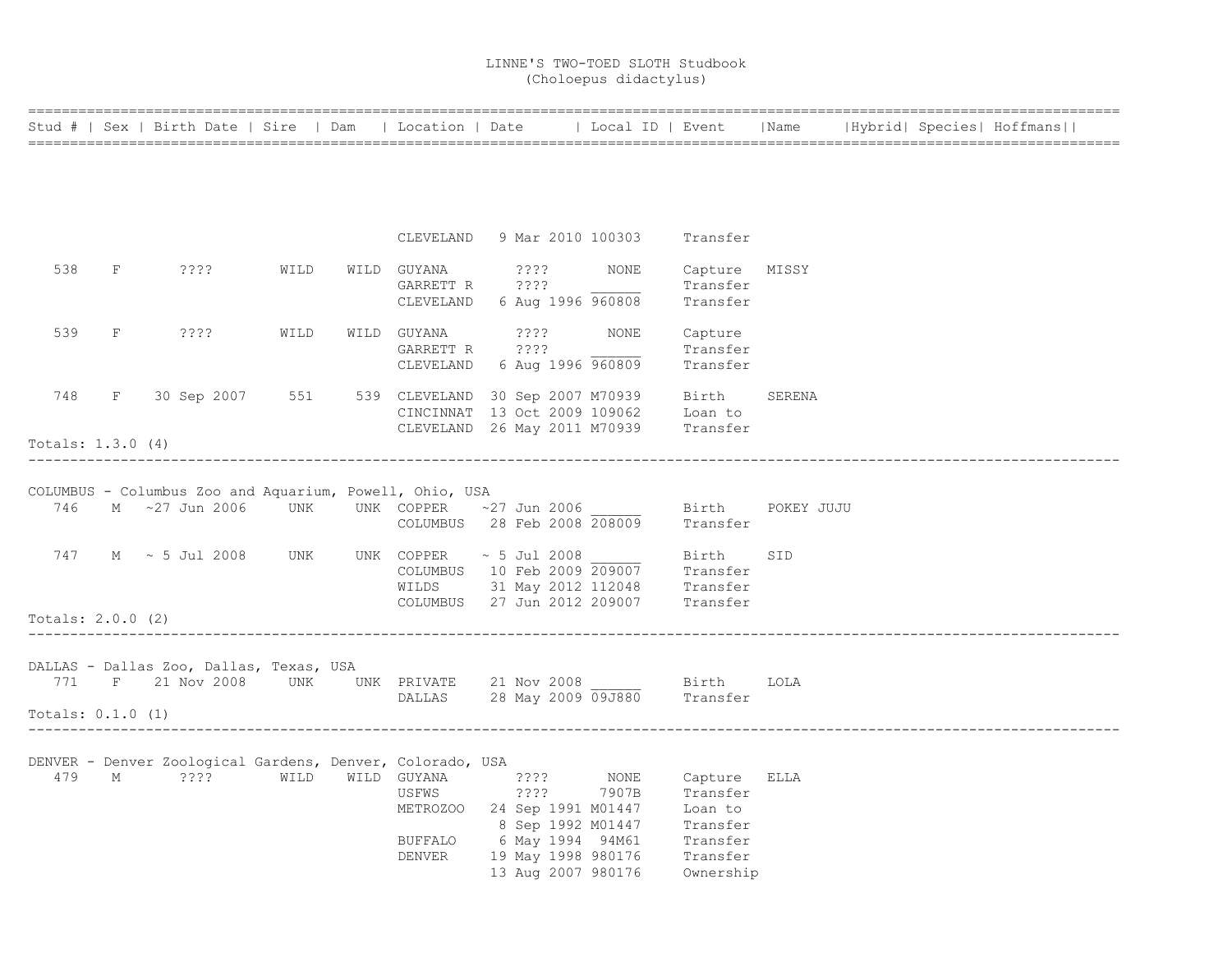|                     | Stud #   Sex   Birth Date   Sire   Dam   Location   Date   Local ID   Event   Name   Hybrid   Species   Hoffmans                                                                   |  |        |  |                                                                                                                               |                                |  |  |
|---------------------|------------------------------------------------------------------------------------------------------------------------------------------------------------------------------------|--|--------|--|-------------------------------------------------------------------------------------------------------------------------------|--------------------------------|--|--|
|                     |                                                                                                                                                                                    |  |        |  |                                                                                                                               |                                |  |  |
|                     |                                                                                                                                                                                    |  |        |  |                                                                                                                               |                                |  |  |
| Totals: $1.0.0$ (1) | _______________________________                                                                                                                                                    |  |        |  |                                                                                                                               |                                |  |  |
|                     | DISNEY AK - Disney's Animal Kingdom, Lake Buena Vista, Florida, USA<br>761 M 10 Oct 2007 694 695 LUFKIN 10 Oct 2007 10069 Birth CHEWBACCA<br>DISNEY AK 26 Jan 2012 120022 Transfer |  |        |  |                                                                                                                               |                                |  |  |
| Totals: $1.0.0$ (1) |                                                                                                                                                                                    |  |        |  |                                                                                                                               |                                |  |  |
|                     | DULUTH - Lake Superior Zoological Gardens, Duluth, Minnesota, USA<br>552 F 23 Jan 1997 467 461 CALDWELL 23 Jan 1997 003930 Birth GEORGE                                            |  |        |  | DULUTH 8 Oct 1997 100026 Transfer                                                                                             |                                |  |  |
| Totals: $0.1.0$ (1) |                                                                                                                                                                                    |  |        |  |                                                                                                                               |                                |  |  |
|                     | ERIE - Erie Zoological Gardens, Erie, Pennsylvania, USA<br>522 F 17 Mar 1995 331 197 SALISBURY 17 Mar 1995 1134 Birth JOY                                                          |  |        |  | ERIE 1 May 1996 752 Transfer<br>MINNESOTA 27 Oct 2004 11233 Transfer<br>ERIE 23 May 2007 752 Transfer                         |                                |  |  |
| Totals: $0.1.0$ (1) |                                                                                                                                                                                    |  |        |  |                                                                                                                               |                                |  |  |
|                     | EVANSVLLE - Mesker Park Zoo, Evansville, Indiana, USA<br>714 F 19 May 2003 419 435 BIODOME 19 May 2003 2013 Birth DEVIL                                                            |  |        |  | ATTLEBORO ~21 Sep 2005 105021 Loan to<br>EVANSVLLE 14 Oct 2009 109012 Transfer                                                |                                |  |  |
| Totals: $0.1.0$ (1) |                                                                                                                                                                                    |  |        |  |                                                                                                                               |                                |  |  |
|                     | FRANKLINP - Zoo New England Franklin Park Zoo, Boston, Massachusetts, USA                                                                                                          |  |        |  |                                                                                                                               |                                |  |  |
|                     | 717 F 29 Jun 2004 419 434 BIODOME 29 Jun 2004 2118                                                                                                                                 |  | QUEBEC |  | 29 Jun 2004<br>FRANKLINP ~18 Jul 2007 A07020<br>STONEHAM 16 Aug 2007 A07020 Transfer<br>FRANKLINP 31 Mar 2013 A07020 Transfer | Birth<br>Ownership<br>Transfer |  |  |
| Totals: $0.1.0$ (1) |                                                                                                                                                                                    |  |        |  |                                                                                                                               |                                |  |  |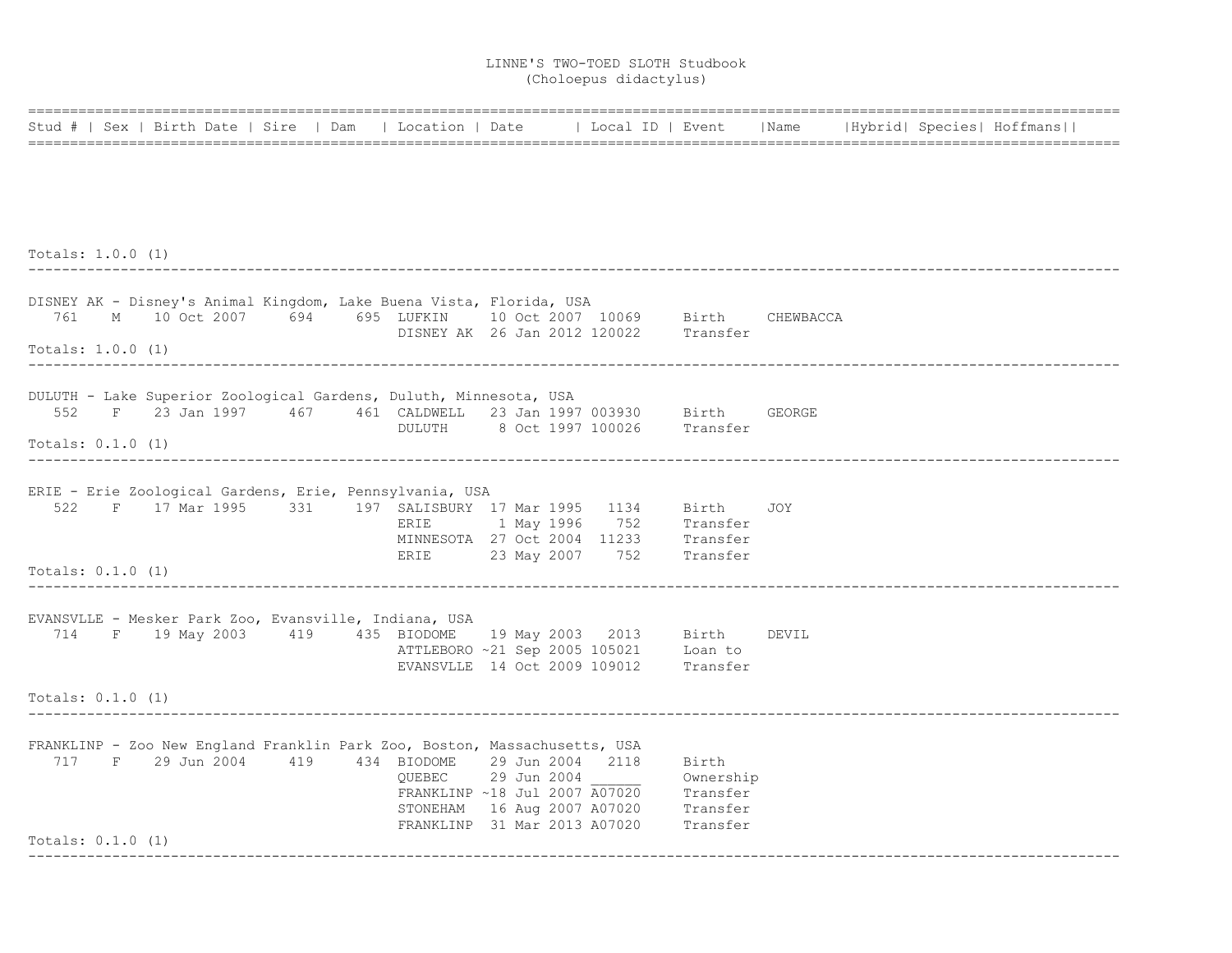|                     |   | Stud #   Sex   Birth Date   Sire   Dam          |     | Location   Date                                                                                                                 |  | Local ID   Event |                                                                           | Name                   |  | Hybrid  Species  Hoffmans |
|---------------------|---|-------------------------------------------------|-----|---------------------------------------------------------------------------------------------------------------------------------|--|------------------|---------------------------------------------------------------------------|------------------------|--|---------------------------|
|                     |   |                                                 |     |                                                                                                                                 |  |                  |                                                                           |                        |  |                           |
|                     |   |                                                 |     |                                                                                                                                 |  |                  |                                                                           |                        |  |                           |
|                     |   |                                                 |     | FRESNO - Fresno Chaffee Zoo, Fresno, California, USA                                                                            |  |                  |                                                                           |                        |  |                           |
| 585                 | M | 2222                                            | UNK | UNK UNKNOWN ???? NONE<br>SPCA TX ???? NONE                                                                                      |  |                  | Transfer                                                                  | Birth OLIVER no tested |  |                           |
|                     |   |                                                 |     |                                                                                                                                 |  |                  | DETROIT 4 Feb 2010 12543 Transfer                                         |                        |  |                           |
|                     |   |                                                 |     |                                                                                                                                 |  |                  | FRESNO 17 Mar 2011 202024 Transfer                                        |                        |  |                           |
|                     |   |                                                 |     | 737 F ~ 2005 WILD WILD GUYANA ~ 2005 NONE Capture ESMERALDA                                                                     |  |                  |                                                                           |                        |  |                           |
|                     |   |                                                 |     | KTYEXOTIC ????                                                                                                                  |  | NONE             | Transfer<br>FRESNO 9 Feb 2008 280045 Transfer                             |                        |  |                           |
| Totals: $1.1.0$ (2) |   |                                                 |     |                                                                                                                                 |  |                  |                                                                           |                        |  |                           |
|                     |   |                                                 |     |                                                                                                                                 |  |                  |                                                                           |                        |  |                           |
|                     |   |                                                 |     | GRANBY - Granby Zoo / Zoo De Granby, Granby, Quebec, Canada<br>485 M 26 Feb 1992 331 197 SALISBURY 26 Feb 1992 1020 Birth JIMMY |  |                  |                                                                           |                        |  |                           |
|                     |   |                                                 |     |                                                                                                                                 |  |                  | ROCHESTER 23 Nov 1992 104045 Transfer                                     |                        |  |                           |
|                     |   |                                                 |     |                                                                                                                                 |  |                  | GRANBY 20 Oct 2009 M92178 Transfer                                        |                        |  |                           |
|                     |   |                                                 |     | 702 M 4 Jul 2002 419 434 BIODOME 4 Jul 2002 1977 Birth                                                                          |  |                  |                                                                           | POUI-POUI              |  |                           |
|                     |   |                                                 |     |                                                                                                                                 |  |                  | QUEBEC 4 Jul 2002 A31790 Ownership                                        |                        |  |                           |
|                     |   |                                                 |     |                                                                                                                                 |  |                  | 16 Apr 2003 A31790 Transfer<br>GRANBY 10 Oct 2007 M02051 Transfer         |                        |  |                           |
| Totals: 2.0.0 (2)   |   |                                                 |     |                                                                                                                                 |  |                  |                                                                           |                        |  |                           |
|                     |   | HONOLULU - Honolulu Zoo, Honolulu, Hawai'I, USA |     |                                                                                                                                 |  |                  |                                                                           |                        |  |                           |
|                     |   |                                                 |     | 708 M ~ 1 Jan 2003 WILD WILD GUYANA ~ 1 Jan 2003 '' Capture QUANDO                                                              |  |                  |                                                                           |                        |  |                           |
|                     |   |                                                 |     |                                                                                                                                 |  |                  |                                                                           |                        |  |                           |
| Totals: $1.0.0$ (1) |   |                                                 |     |                                                                                                                                 |  |                  |                                                                           |                        |  |                           |
|                     |   |                                                 |     |                                                                                                                                 |  |                  |                                                                           |                        |  |                           |
|                     |   | HOUSTON - Houston Zoo Inc, Houston, Texas, USA  |     | 526 M 22 Jul 1995 UNK UNK S BARBARA 22 Jul 1995 930211 Birth CURLY                                                              |  |                  |                                                                           |                        |  |                           |
|                     |   |                                                 |     |                                                                                                                                 |  |                  | TOPEKA 20 Nov 1996 007696 Transfer<br>LINCOLN C 26 Apr 2004 1400 Transfer |                        |  |                           |
|                     |   |                                                 |     |                                                                                                                                 |  |                  | 4 Dec 2006 1400 Ownership                                                 |                        |  |                           |
|                     |   |                                                 |     | HOUSTON 22 May 2013 28194 Transfer                                                                                              |  |                  |                                                                           |                        |  |                           |
| Totals: $1.0.0$ (1) |   |                                                 |     |                                                                                                                                 |  |                  |                                                                           |                        |  |                           |
|                     |   |                                                 |     |                                                                                                                                 |  |                  |                                                                           |                        |  |                           |

JNGLARY F - The Naples Zoo, Naples, Florida, USA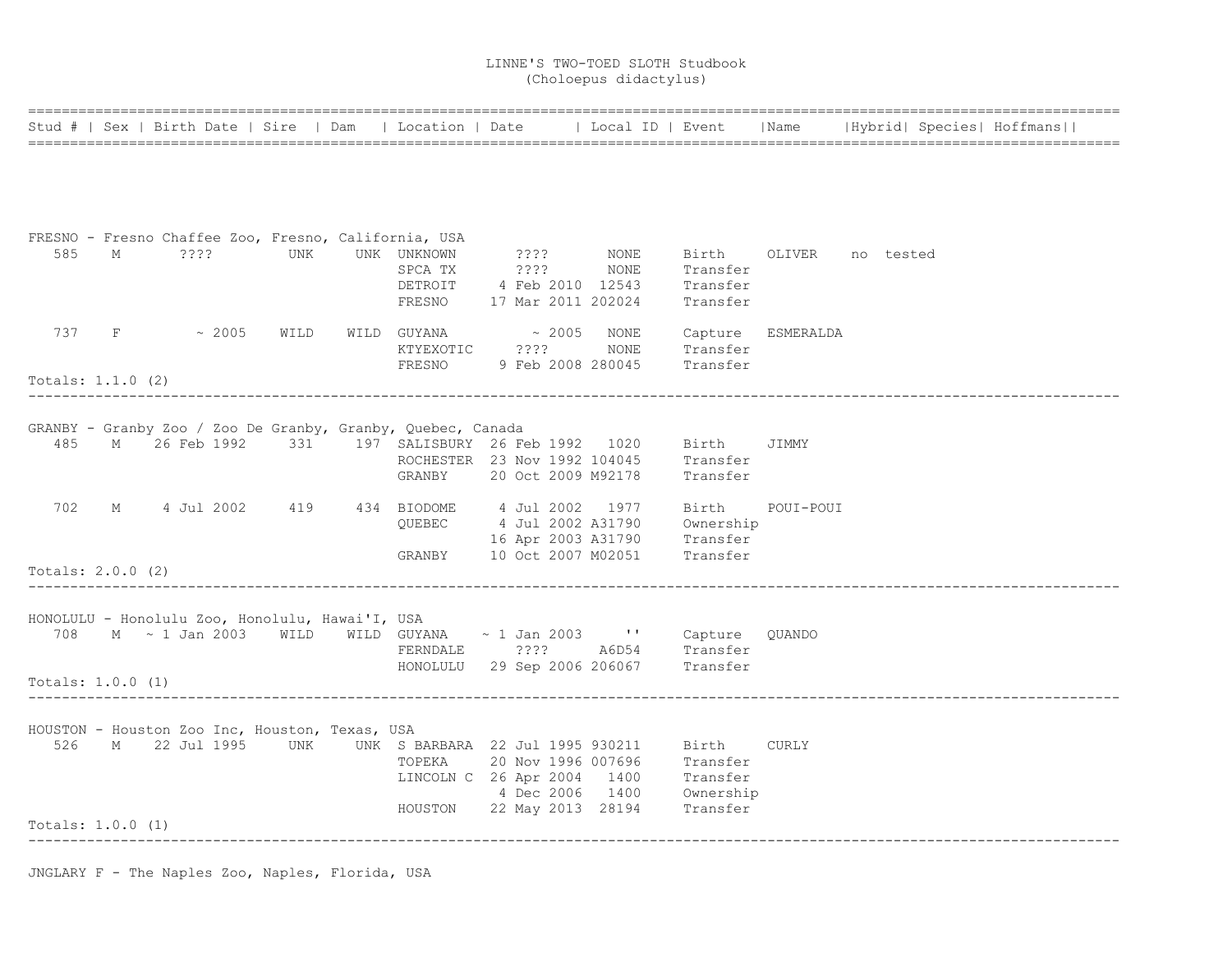|                     |                                |                                   |                                                                                                                                           |  |                                                                               |          |                       |           | Stud #   Sex   Birth Date   Sire   Dam   Location   Date   Local ID   Event   Name   Hybrid   Species   Hoffmans |
|---------------------|--------------------------------|-----------------------------------|-------------------------------------------------------------------------------------------------------------------------------------------|--|-------------------------------------------------------------------------------|----------|-----------------------|-----------|------------------------------------------------------------------------------------------------------------------|
|                     |                                |                                   |                                                                                                                                           |  |                                                                               |          |                       |           |                                                                                                                  |
|                     |                                |                                   |                                                                                                                                           |  |                                                                               |          |                       |           |                                                                                                                  |
|                     |                                |                                   |                                                                                                                                           |  |                                                                               |          |                       |           |                                                                                                                  |
| Totals: 1.0.0 (1)   |                                |                                   |                                                                                                                                           |  |                                                                               |          |                       |           |                                                                                                                  |
|                     |                                |                                   | LAFAY IND - Columbian Park Zoo, Lafayette, Indiana, USA                                                                                   |  |                                                                               |          |                       |           |                                                                                                                  |
|                     |                                |                                   | 773 F $\sim$ Jan 2003 WILD WILD UNKNOWN 2??? NONE Capture SUSIE<br>PRIVATE 2??? Transfer                                                  |  |                                                                               |          |                       |           |                                                                                                                  |
|                     |                                |                                   |                                                                                                                                           |  |                                                                               |          |                       |           |                                                                                                                  |
|                     |                                |                                   |                                                                                                                                           |  | JNGLARY F 9 Aug 2010 A3M072 Transfer<br>LAFAY IND 12 Jan 2012 880817 Transfer |          |                       |           |                                                                                                                  |
| Totals: $0.1.0$ (1) |                                |                                   |                                                                                                                                           |  |                                                                               |          |                       |           |                                                                                                                  |
|                     |                                |                                   |                                                                                                                                           |  |                                                                               |          |                       |           |                                                                                                                  |
|                     |                                |                                   | LINCOLN C - Lincoln Childrens Zoo (fmr Folsom), Lincoln, Nebraska, USA<br>573 M 5 Sep 1999 177 452 LINCOLN C 5 Sep 1999 1276 Birth CROSBY |  |                                                                               |          |                       |           |                                                                                                                  |
|                     |                                |                                   |                                                                                                                                           |  | SEDGWICK 3 Apr 2008 12040 Transfer                                            |          |                       | tested no |                                                                                                                  |
|                     |                                |                                   | LINCOLN C 28 Feb 2013 1276                                                                                                                |  |                                                                               | Transfer |                       |           |                                                                                                                  |
|                     | 660 F 5 Jul 1987 WILD          |                                   | WILD GUYANA ????                                                                                                                          |  | NONE                                                                          |          | Capture CHEWEY tested |           |                                                                                                                  |
|                     |                                |                                   |                                                                                                                                           |  | LOSANGELE 18 May 1988 003003                                                  | Transfer |                       |           |                                                                                                                  |
|                     |                                |                                   | WORLDWIDE ????                                                                                                                            |  | NONE                                                                          | Transfer |                       |           |                                                                                                                  |
|                     |                                |                                   |                                                                                                                                           |  | COLUMBUS 3 Jul 1991 912102 Transfer<br>SANTA ANA 29 Sep 1993 M93055 Transfer  |          |                       |           |                                                                                                                  |
|                     |                                |                                   |                                                                                                                                           |  |                                                                               |          |                       |           |                                                                                                                  |
|                     |                                |                                   |                                                                                                                                           |  | SEDGWICK 23 Jun 1999 8957 Transfer<br>LINCOLN C 28 Feb 2013 1665 Transfer     |          |                       |           |                                                                                                                  |
| Totals: 1.1.0 (2)   |                                |                                   |                                                                                                                                           |  |                                                                               |          |                       |           |                                                                                                                  |
|                     |                                | _________________________________ |                                                                                                                                           |  |                                                                               |          |                       |           |                                                                                                                  |
|                     |                                |                                   | LITTLEROC - Little Rock Zoological Gardens, Little Rock, Arkansas, USA                                                                    |  |                                                                               |          |                       |           |                                                                                                                  |
|                     | 740 F 5 Feb 2008 376 377 TULSA |                                   |                                                                                                                                           |  | 5 Feb 2008 15539 Birth ROSALIE                                                |          |                       |           |                                                                                                                  |
| Totals: $0.1.0$ (1) |                                |                                   | LITTLEROC 30 Oct 2009 6890 Transfer                                                                                                       |  |                                                                               |          |                       |           |                                                                                                                  |
|                     |                                |                                   |                                                                                                                                           |  |                                                                               |          |                       |           |                                                                                                                  |
|                     |                                |                                   | LOWRY - Tampa's Lowry Park Zoo, Tampa, Florida, USA                                                                                       |  |                                                                               |          |                       |           |                                                                                                                  |
|                     |                                |                                   | 544 F 15 Sep 1996 214 427 S BARBARA 15 Sep 1996 960074 Birth FABIO/ZOE<br>DISNEY AK 19 Mar 1998 980727 Transfer                           |  |                                                                               |          |                       |           |                                                                                                                  |
|                     |                                |                                   |                                                                                                                                           |  |                                                                               |          |                       |           |                                                                                                                  |
|                     |                                |                                   |                                                                                                                                           |  | LOWRY 14 Dec 1999 101098 Transfer                                             |          |                       |           |                                                                                                                  |
|                     | 766 F 15 Jul 2005              | UNK                               | UNK UNKNOWN 15 Jul 2005 _______ Birth                                                                                                     |  |                                                                               |          |                       |           |                                                                                                                  |
|                     |                                |                                   | WOR EXOTI ????                                                                                                                            |  |                                                                               | Transfer |                       |           |                                                                                                                  |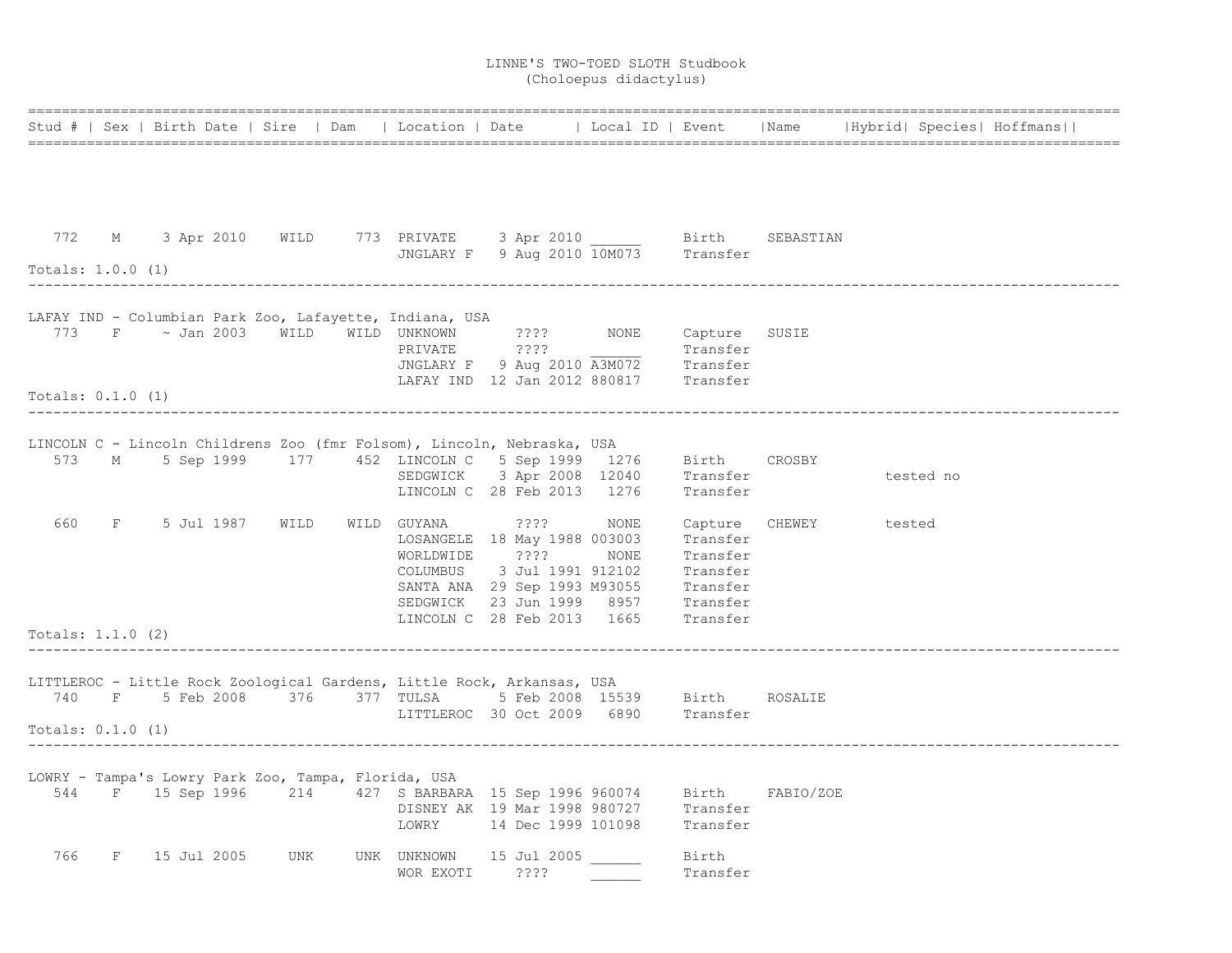|                     |   |        |                   | Stud #   Sex   Birth Date   Sire   Dam         | Location   Date                                        |                                                                         | Local ID   Event                                                                                                   |                                        | Name                   |           | Hybrid  Species  Hoffmans |
|---------------------|---|--------|-------------------|------------------------------------------------|--------------------------------------------------------|-------------------------------------------------------------------------|--------------------------------------------------------------------------------------------------------------------|----------------------------------------|------------------------|-----------|---------------------------|
|                     |   |        |                   |                                                |                                                        |                                                                         |                                                                                                                    |                                        |                        |           |                           |
|                     |   |        |                   |                                                |                                                        |                                                                         |                                                                                                                    |                                        |                        |           |                           |
|                     |   |        |                   |                                                |                                                        |                                                                         | LOWRY 11 Jun 2008 102584 Transfer                                                                                  |                                        |                        |           |                           |
| 780                 | F |        | $\sim 1997$ WILD  |                                                | WILD UNKNOWN                                           |                                                                         | $\sim$ 1997 NONE                                                                                                   | Capture                                |                        |           |                           |
| Totals: 0.3.0 (3)   |   |        |                   |                                                | ZOOVILLE<br>LOWRY                                      | $? ? ? ?$                                                               | NONE<br>13 Mar 2012 102984                                                                                         | Transfer<br>Transfer                   |                        |           |                           |
|                     |   |        |                   |                                                |                                                        |                                                                         |                                                                                                                    |                                        |                        |           |                           |
|                     |   |        |                   | LUFKIN - Ellen Trout Zoo, Lufkin, Texas, USA   |                                                        |                                                                         |                                                                                                                    |                                        |                        |           |                           |
| 694 M               |   |        |                   | $\sim 2001$ WILD                               |                                                        | WILD UNKNOWN ???? NONE<br>LUFKIN 10 May 2005 9848                       |                                                                                                                    | Capture<br>Transfer                    |                        | no tested |                           |
|                     |   |        |                   | 695 F ~ 2001 WILD                              | LUFKIN                                                 | WILD UNKNOWN ????<br>10 May 2005 9849                                   | NONE                                                                                                               | Capture<br>Transfer                    |                        | no tested |                           |
| Totals: $1.1.0$ (2) |   |        |                   |                                                |                                                        |                                                                         |                                                                                                                    |                                        |                        |           |                           |
|                     |   |        |                   |                                                |                                                        | MEMPHIS - Memphis Zoological Garden & Aquarium, Memphis, Tennessee, USA |                                                                                                                    |                                        |                        |           |                           |
| 709                 |   | F ???? |                   | WILD                                           | WILD GUYANA<br>GARRETT R ????                          | 2222                                                                    | NONE<br>MEMPHIS 10 Dec 2003 21286                                                                                  | Transfer<br>Transfer                   | Capture MARILYN tested |           |                           |
| 710                 | M |        | ????              | WILD                                           | GARRETT R ????                                         | WILD GUYANA ????                                                        | MEMPHIS 10 Dec 2003 21287 Transfer                                                                                 | NONE Capture SPARKY tested<br>Transfer |                        |           |                           |
| Totals: $1.1.0$ (2) |   |        |                   |                                                |                                                        |                                                                         |                                                                                                                    |                                        |                        |           |                           |
|                     |   |        |                   |                                                |                                                        |                                                                         |                                                                                                                    |                                        |                        |           |                           |
|                     |   |        |                   |                                                | METRORICH - Metro Richmond Zoo, Moseley, Virginia, USA |                                                                         | H667 M 13 May 1992 S211 665 SAN ANTON 13 May 1992 920533 Birth UNO yes tested<br>MEMPHIS 8 Apr 1994 14324 Transfer |                                        |                        |           |                           |
| Totals: $1.0.0$ (1) |   |        |                   |                                                |                                                        | METRORICH 1 Dec 2005                                                    |                                                                                                                    | Transfer                               |                        |           |                           |
|                     |   |        |                   |                                                |                                                        |                                                                         |                                                                                                                    |                                        |                        |           |                           |
|                     |   |        | 733 M 30 Jun 2006 | METROZOO - Miami Metrozoo, Miami, Florida, USA |                                                        | 7 Sep 2011 M80098                                                       | 551 539 CLEVELAND 30 Jun 2006 M60612 Birth LOQUITA<br>METROZOO 16 Oct 2008 M80098 Transfer                         | Ownership                              |                        |           |                           |
| Totals: 1.0.0 (1)   |   |        |                   |                                                |                                                        |                                                                         |                                                                                                                    |                                        |                        |           |                           |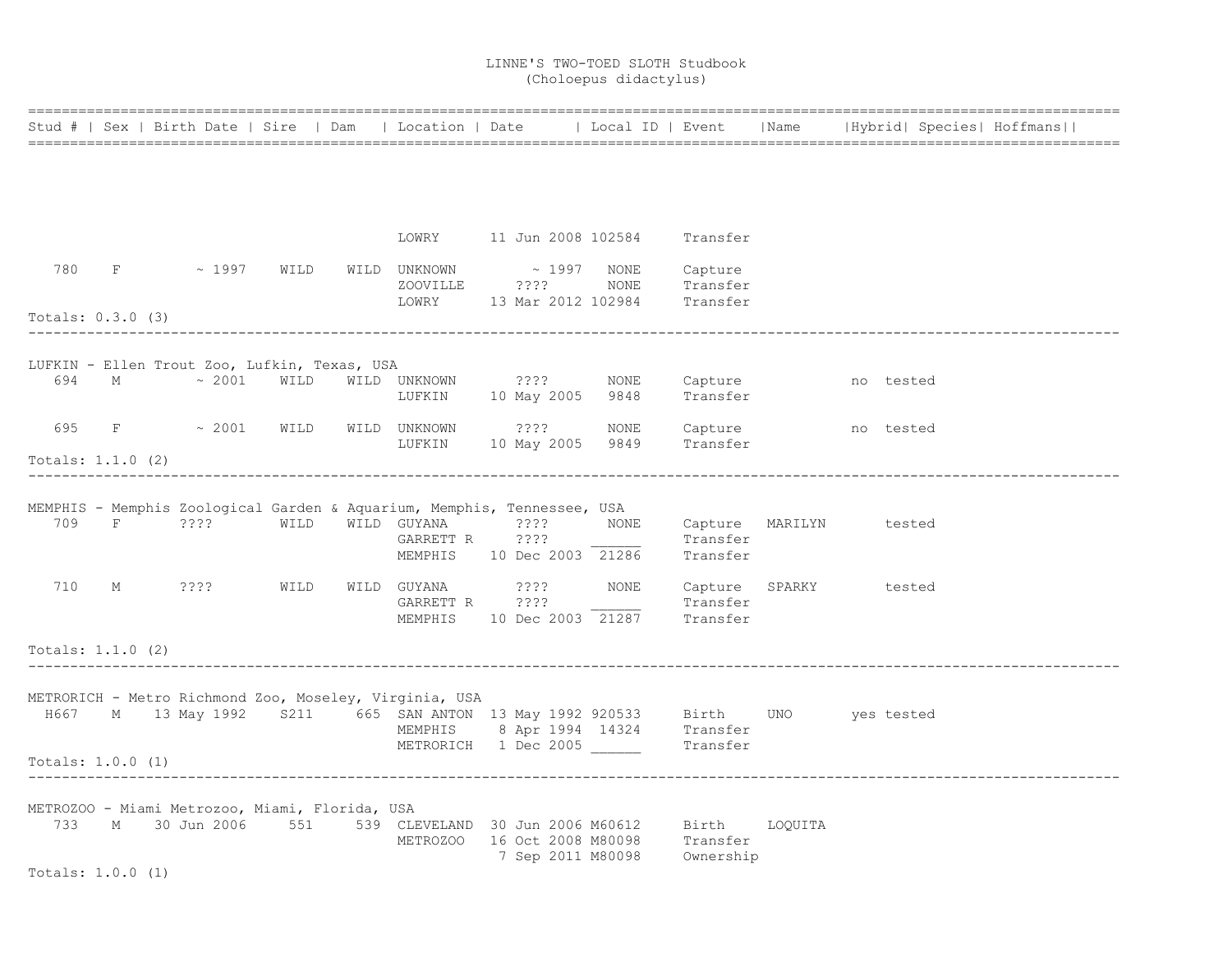|                     |            |                          |             |      | Stud #   Sex   Birth Date   Sire   Dam   Location   Date                                                                      |                    |              | Local ID   Event                                          |             |  | Name   Hybrid  Species  Hoffmans |
|---------------------|------------|--------------------------|-------------|------|-------------------------------------------------------------------------------------------------------------------------------|--------------------|--------------|-----------------------------------------------------------|-------------|--|----------------------------------|
|                     |            |                          |             |      |                                                                                                                               |                    |              |                                                           |             |  |                                  |
|                     |            |                          |             |      |                                                                                                                               |                    |              |                                                           |             |  |                                  |
|                     |            |                          |             |      |                                                                                                                               |                    |              |                                                           |             |  |                                  |
|                     |            |                          |             |      | MILWAUKEE - Milwaukee County Zoological Gardens, Milwaukee, Wisconsin, USA                                                    |                    |              |                                                           |             |  |                                  |
|                     |            | $329$ F $\sim 1978$ WILD |             |      | WILD GUYANA<br>PET FARM                                                                                                       | ????<br>????       | NONE         | Capture DAISY MAE/ tested<br>Transfer                     |             |  |                                  |
|                     |            |                          |             |      |                                                                                                                               |                    |              | MILWAUKEE 8 Nov 1982 2459 Transfer                        |             |  |                                  |
| Totals: $0.1.0$ (1) |            |                          |             |      |                                                                                                                               |                    |              |                                                           |             |  |                                  |
|                     |            |                          |             |      |                                                                                                                               |                    |              |                                                           |             |  |                                  |
|                     |            |                          |             |      | MINNESOTA - Minnesota Zoological Garden, Apple Valley, Minnesota, USA<br>723 F ~17 Aug 2005 419 435 BIODOME ~17 Aug 2005 2250 |                    |              | Birth                                                     |             |  |                                  |
|                     |            |                          |             |      | MINNESOTA 20 Apr 2010 12714                                                                                                   |                    |              | Loan to                                                   |             |  |                                  |
| 736                 | M          |                          | $\sim 2004$ | WILD |                                                                                                                               | $\sim 2004$        |              |                                                           |             |  |                                  |
|                     |            |                          |             |      | WILD GUYANA<br>ZOO IMPRT                                                                                                      | ????               | NONE<br>NONE | Capture<br>Transfer                                       | NORMAN      |  |                                  |
|                     |            |                          |             |      | MINNESOTA 20 Nov 2007 12064                                                                                                   |                    |              | Transfer                                                  |             |  |                                  |
| 767                 |            | $F \sim$ Jul 2006        |             | WILD | WILD UNKNOWN                                                                                                                  | $\sim$ Jul 2006    | NONE         | Capture LILY                                              |             |  |                                  |
|                     |            |                          |             |      | YATES K                                                                                                                       | $??\,?\,?$         |              | Transfer                                                  |             |  |                                  |
|                     |            |                          |             |      | MINNESOTA 23 Jul 2010 12847                                                                                                   |                    |              | Transfer                                                  |             |  |                                  |
| 789                 |            | ? 3 Feb 2013             |             | 736  | 767 MINNESOTA                                                                                                                 | 3 Feb 2013 13500   |              | Birth                                                     |             |  |                                  |
| 790                 | $\ddot{?}$ | 24 Mar 2013              |             | 736  | 723 MINNESOTA 24 Mar 2013 13532                                                                                               |                    |              | Birth                                                     |             |  |                                  |
| Totals: 1.2.2 (5)   |            |                          |             |      |                                                                                                                               |                    |              |                                                           |             |  |                                  |
|                     |            |                          |             |      | MOODY - Aquarium & Rainforest At Moody Gardens, Galveston, Texas, USA                                                         |                    |              |                                                           |             |  |                                  |
|                     |            |                          |             |      |                                                                                                                               |                    |              | 330 F 12 Nov 1982 127 196 SALISBURY 12 Nov 1982 647 Birth | SALISBURY ( |  |                                  |
|                     |            |                          |             |      | BUFFALO 29 Sep 1983 83M151                                                                                                    |                    |              | Transfer                                                  |             |  |                                  |
|                     |            |                          |             |      | MOODY 21 Apr 2004 3081                                                                                                        |                    |              | Transfer                                                  |             |  |                                  |
|                     |            |                          |             |      | DALLAS                                                                                                                        | 9 Oct 2008 08J517  |              | Loan to                                                   |             |  |                                  |
|                     |            |                          |             |      | MOODY                                                                                                                         | 6 Oct 2010 3081    |              | Transfer                                                  |             |  |                                  |
| 406                 | М          |                          |             |      | 6 Sep 1987 127 MULT1 SALISBURY 6 Sep 1987 845                                                                                 |                    |              | Birth                                                     | CARLTON     |  |                                  |
|                     |            |                          |             |      | TOPEKA                                                                                                                        | 20 Oct 1989 014989 |              | Transfer                                                  |             |  |                                  |
|                     |            |                          |             |      | KANSASCTY 12 Nov 1992 102456                                                                                                  |                    |              | Transfer                                                  |             |  |                                  |
|                     |            |                          |             |      | TOPEKA                                                                                                                        | 24 Feb 1993 014989 |              | Transfer                                                  |             |  |                                  |
|                     |            |                          |             |      | BUFFALO 17 Nov 1993 88M324                                                                                                    |                    |              | Transfer                                                  |             |  |                                  |
|                     |            |                          |             |      | MOODY 21 Apr 2004 3082                                                                                                        |                    |              | Transfer                                                  |             |  |                                  |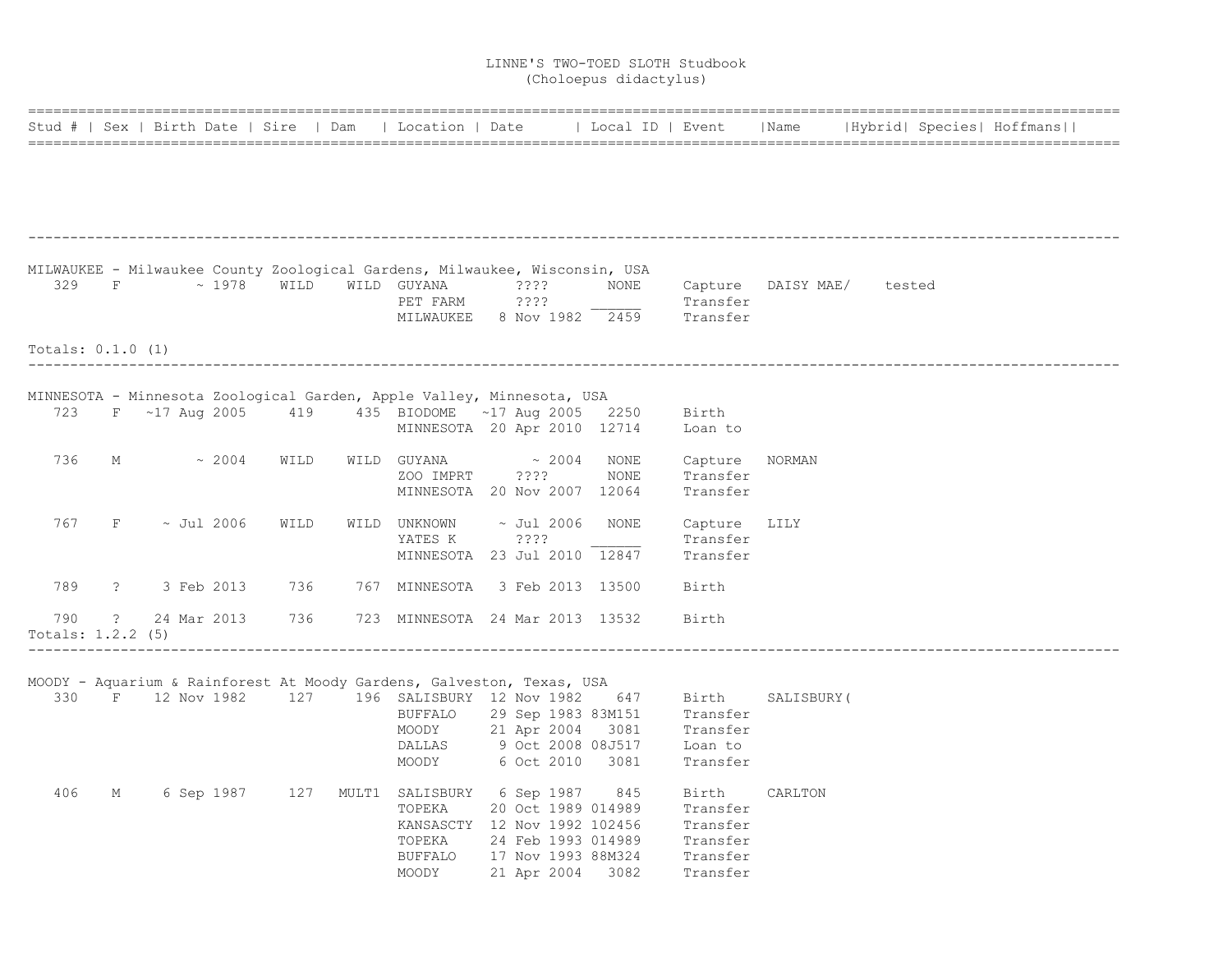|                     |   | Stud #   Sex   Birth Date   Sire   Dam |      | Location   Date   Local ID   Event                                                           |      |             |                            |                                                                            | Name        |       |     | Hybrid  Species  Hoffmans |
|---------------------|---|----------------------------------------|------|----------------------------------------------------------------------------------------------|------|-------------|----------------------------|----------------------------------------------------------------------------|-------------|-------|-----|---------------------------|
|                     |   |                                        |      |                                                                                              |      |             |                            |                                                                            |             |       |     |                           |
|                     |   |                                        |      |                                                                                              |      |             |                            |                                                                            |             |       |     |                           |
|                     |   |                                        |      |                                                                                              |      |             |                            |                                                                            |             |       |     |                           |
|                     |   |                                        |      |                                                                                              |      |             |                            |                                                                            |             |       |     |                           |
|                     |   |                                        |      | DALLAS                                                                                       |      |             | 29 Oct 2008 08J558         | Loan to                                                                    |             |       |     |                           |
|                     |   |                                        |      | MOODY                                                                                        |      | 6 Oct 2010  | 3082                       | Transfer                                                                   |             |       |     |                           |
| 756                 |   | $F \sim$ Jul 2006                      | UNK  | UNK MILLER R $\sim$ Jul 2006                                                                 |      |             |                            | Birth                                                                      | ROSE        |       |     |                           |
|                     |   |                                        |      | MOODY                                                                                        |      | 24 Jan 2008 | 5230                       | Transfer                                                                   |             |       |     |                           |
|                     |   |                                        |      | HOUSTON                                                                                      |      |             | 23 Sep 2008 NONE           | Loan to                                                                    |             |       |     |                           |
|                     |   |                                        |      | BROWNSVIL 29 Sep 2008 10220                                                                  |      |             |                            | Transfer                                                                   |             |       |     |                           |
|                     |   |                                        |      |                                                                                              |      |             | 18 May 2011 10220 Transfer |                                                                            |             |       |     |                           |
|                     |   |                                        |      | MOODY                                                                                        |      | 19 May 2011 | 5230                       | Transfer                                                                   |             |       |     |                           |
| Totals: $1.2.0$ (3) |   |                                        |      |                                                                                              |      |             |                            |                                                                            |             |       |     |                           |
|                     |   |                                        |      |                                                                                              |      |             |                            |                                                                            |             |       |     |                           |
|                     |   |                                        |      |                                                                                              |      |             |                            |                                                                            |             |       |     |                           |
|                     |   | 568 F ????                             | WILD | NC SM RAL - Nc State Museum of Natural Sciences, Raleigh, North Carolina, USA<br>WILD GUYANA | 2222 |             | NONE                       | Capture SMALLER                                                            |             |       |     |                           |
|                     |   |                                        |      |                                                                                              |      |             |                            | GARRETT R 22 Aug 1997 NONE Transfer                                        |             |       |     |                           |
|                     |   |                                        |      |                                                                                              |      |             |                            |                                                                            |             |       |     |                           |
|                     |   |                                        |      |                                                                                              |      |             |                            | NASHV ZOO 7 Apr 1998 549 Transfer<br>1 Jan 1999 940735 Transfer            |             |       |     |                           |
|                     |   |                                        |      | NC SM RAL 7 Mar 2000                                                                         |      |             |                            | '' Transfer                                                                |             |       |     |                           |
| Totals: $0.1.0$ (1) |   |                                        |      |                                                                                              |      |             |                            |                                                                            |             |       |     |                           |
|                     |   |                                        |      |                                                                                              |      |             |                            |                                                                            |             |       |     |                           |
|                     |   |                                        |      |                                                                                              |      |             |                            |                                                                            |             |       |     |                           |
|                     |   |                                        |      | NZP-WASH - Smithsonian National Zoological Park, Washington, District of Columbia, USA       |      |             |                            |                                                                            |             |       |     |                           |
| 189                 | F | 9 Mar 1972                             |      | 139 116 NZP-WASH 9 Mar 1972 100298                                                           |      |             |                            | Birth                                                                      | MISS CHIPS  |       |     |                           |
| 391                 | М |                                        |      | 29 Jun 1986      127   MULT1  SALISBURY  29 Jun 1986                                         |      |             | 802                        | Birth                                                                      | <b>VLAD</b> |       |     |                           |
|                     |   |                                        |      |                                                                                              |      |             |                            |                                                                            |             |       |     |                           |
|                     |   |                                        |      |                                                                                              |      |             |                            | BUFFALO 19 May 1987 86M393 Transfer<br>CHICAGOLP 25 Sep 1990 9249 Transfer |             |       |     |                           |
|                     |   |                                        |      |                                                                                              |      |             |                            | NZP-WASH 4 Nov 1992 110846 Transfer                                        |             |       |     |                           |
|                     |   |                                        |      |                                                                                              |      |             | 29 Jan 2008 110846         | Ownership                                                                  |             |       |     |                           |
| Totals: $1.1.0$ (2) |   |                                        |      |                                                                                              |      |             |                            |                                                                            |             |       |     |                           |
|                     |   |                                        |      |                                                                                              |      |             |                            |                                                                            |             |       |     |                           |
|                     |   |                                        |      | OMAHA - Omaha's Henry Doorly Zoo, Omaha, Nebraska, USA                                       |      |             |                            |                                                                            |             |       |     |                           |
|                     |   | 227 M ~ Feb 1975 WILD                  |      | WILD S.AMERICA                                                                               |      | ~ Feb 1975  | NONE                       | Capture                                                                    |             |       |     |                           |
|                     |   |                                        |      | CHASE B                                                                                      |      | ????        |                            | Transfer                                                                   |             |       |     |                           |
|                     |   |                                        |      | KANSASCTY 27 Aug 1975 925                                                                    |      |             |                            | Transfer                                                                   |             |       |     |                           |
|                     |   |                                        |      | OMAHA                                                                                        |      |             | 7 Apr 1989 5339            | Transfer                                                                   |             |       |     |                           |
|                     |   |                                        |      |                                                                                              |      |             |                            |                                                                            |             |       |     |                           |
| S540                |   | M ~23 Aug 2001                         | UNK  | UNK COLO SPRG ~23 Aug 2001 21M087                                                            |      |             |                            | Birth                                                                      |             | no no | yes |                           |
|                     |   |                                        |      | OMAHA                                                                                        |      |             | 26 Mar 2003 13477          | Transfer                                                                   |             |       |     |                           |
| Totals: $2.0.0$ (2) |   |                                        |      |                                                                                              |      |             |                            |                                                                            |             |       |     |                           |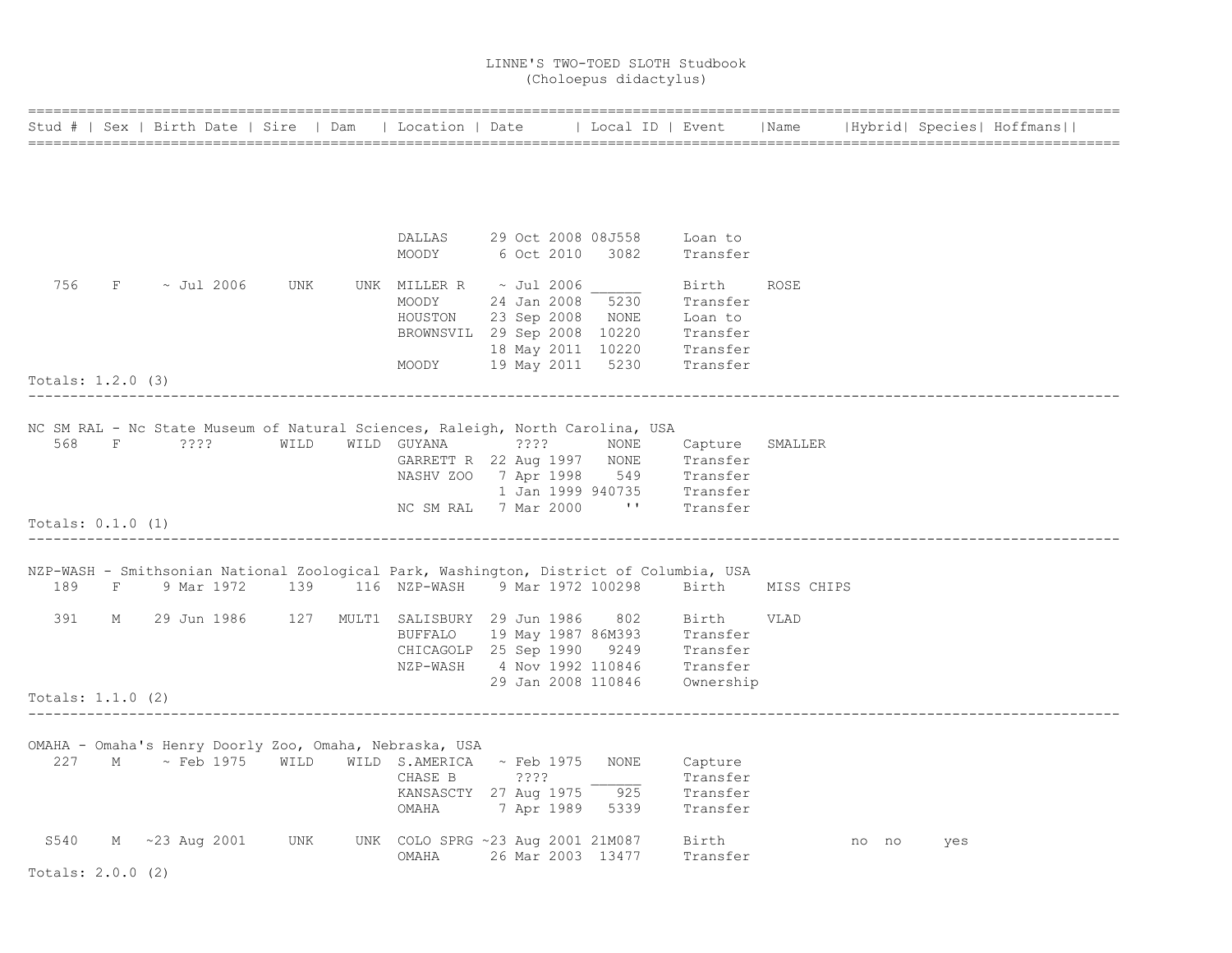|                     |                                 |      |                                                                                      |                           | Stud #   Sex   Birth Date   Sire   Dam   Location   Date   Local ID   Event                |                      | Name    |  | Hybrid  Species  Hoffmans |
|---------------------|---------------------------------|------|--------------------------------------------------------------------------------------|---------------------------|--------------------------------------------------------------------------------------------|----------------------|---------|--|---------------------------|
|                     |                                 |      |                                                                                      |                           |                                                                                            |                      |         |  |                           |
|                     |                                 |      |                                                                                      |                           |                                                                                            |                      |         |  |                           |
|                     |                                 |      |                                                                                      |                           |                                                                                            |                      |         |  |                           |
|                     |                                 |      |                                                                                      |                           |                                                                                            |                      |         |  |                           |
|                     |                                 |      | PARAMUS - Bergen County Zoological Park, Paramus, New Jersey, USA                    |                           |                                                                                            |                      |         |  |                           |
| 673                 | M 1 Jan 1995                    | WILD | WILD GUYANA                                                                          | $\sim 1995$               | NONE                                                                                       | Capture              |         |  |                           |
|                     |                                 |      | SKRABLE<br>PARAMUS                                                                   | ????                      | 2500                                                                                       | Transfer<br>Transfer |         |  |                           |
|                     |                                 |      |                                                                                      | 22 Sep 2000               |                                                                                            |                      |         |  |                           |
|                     | 674 F 1 Jan 1995 WILD           |      | WILD GUYANA                                                                          | $\sim 1995$               | NONE                                                                                       | Capture              |         |  |                           |
|                     |                                 |      | SKRABLE                                                                              | ? ? ? ?                   |                                                                                            | Transfer             |         |  |                           |
|                     |                                 |      | PARAMUS                                                                              | 22 Sep 2000               |                                                                                            | 2501 ransfer         |         |  |                           |
| Totals: $1.1.0$ (2) |                                 |      |                                                                                      |                           |                                                                                            |                      |         |  |                           |
|                     |                                 |      |                                                                                      |                           |                                                                                            |                      |         |  |                           |
|                     | 463 M ~ Jan 1989 WILD           |      | PETERSBOR - Riverview Park & Zoo, Peterborough, Ontario, Canada<br>WILD UNKNOWN ???? |                           | NONE                                                                                       | Capture FERRARI      |         |  |                           |
|                     |                                 |      | LAVAL                                                                                | 222                       | 921                                                                                        | Transfer             |         |  |                           |
|                     |                                 |      |                                                                                      |                           | CALGARY 15 Nov 1990 103488                                                                 | Transfer             |         |  |                           |
|                     |                                 |      |                                                                                      | PETERSBOR 5 Aug 2013 1461 |                                                                                            | Transfer             |         |  |                           |
|                     | 474 F 11 Jun 1991 376           |      |                                                                                      |                           |                                                                                            | Birth                | PORSCHE |  |                           |
|                     |                                 |      |                                                                                      |                           |                                                                                            |                      |         |  |                           |
|                     |                                 |      |                                                                                      |                           | NORFOLK 6 Oct 1992 920082 Transfer<br>CALGARY 29 Apr 1993 103980 Transfer                  |                      |         |  |                           |
|                     |                                 |      |                                                                                      |                           | PETERSBOR 15 Aug 2013 1462 Transfer                                                        |                      |         |  |                           |
| Totals: 1.1.0 (2)   |                                 |      |                                                                                      |                           |                                                                                            |                      |         |  |                           |
|                     |                                 |      | PITTS CA - National Aviary in Pittsburgh, Pittsburgh, Pennsylvania, USA              |                           |                                                                                            |                      |         |  |                           |
| 692                 |                                 |      |                                                                                      |                           |                                                                                            |                      | WOOKIE  |  |                           |
|                     |                                 |      |                                                                                      |                           | M 22 Aug 2000 376 377 TULSA 22 Aug 2000 13549 Birth<br>ADVENTURE 27 Oct 2004 2140 Transfer |                      |         |  |                           |
|                     |                                 |      |                                                                                      |                           | PITTS CA 7 Oct 2007 7562 Transfer                                                          |                      |         |  |                           |
| Totals: 1.0.0 (1)   |                                 |      |                                                                                      |                           |                                                                                            |                      |         |  |                           |
|                     |                                 |      |                                                                                      |                           |                                                                                            |                      |         |  |                           |
|                     |                                 |      | PROVIDNCE - Roger Williams Park Zoo, Providence, Rhode Island, USA                   |                           |                                                                                            |                      |         |  |                           |
|                     | 551 M 20 Jan 1997 376 377 TULSA |      |                                                                                      |                           |                                                                                            |                      |         |  |                           |
|                     |                                 |      |                                                                                      |                           | TULSA 20 Jan 1997 12022 Birth REILY<br>CLEVELAND 19 May 1999 990542 Transfer               |                      |         |  |                           |
|                     |                                 |      |                                                                                      |                           | PROVIDNCE 13 Apr 2010 100287 Transfer                                                      |                      |         |  |                           |
| Totals: 1.0.0 (1)   |                                 |      |                                                                                      |                           |                                                                                            |                      |         |  |                           |
|                     |                                 |      |                                                                                      |                           |                                                                                            |                      |         |  |                           |

RACINE - Racine Zoological Gardens, Racine, Wisconsin, USA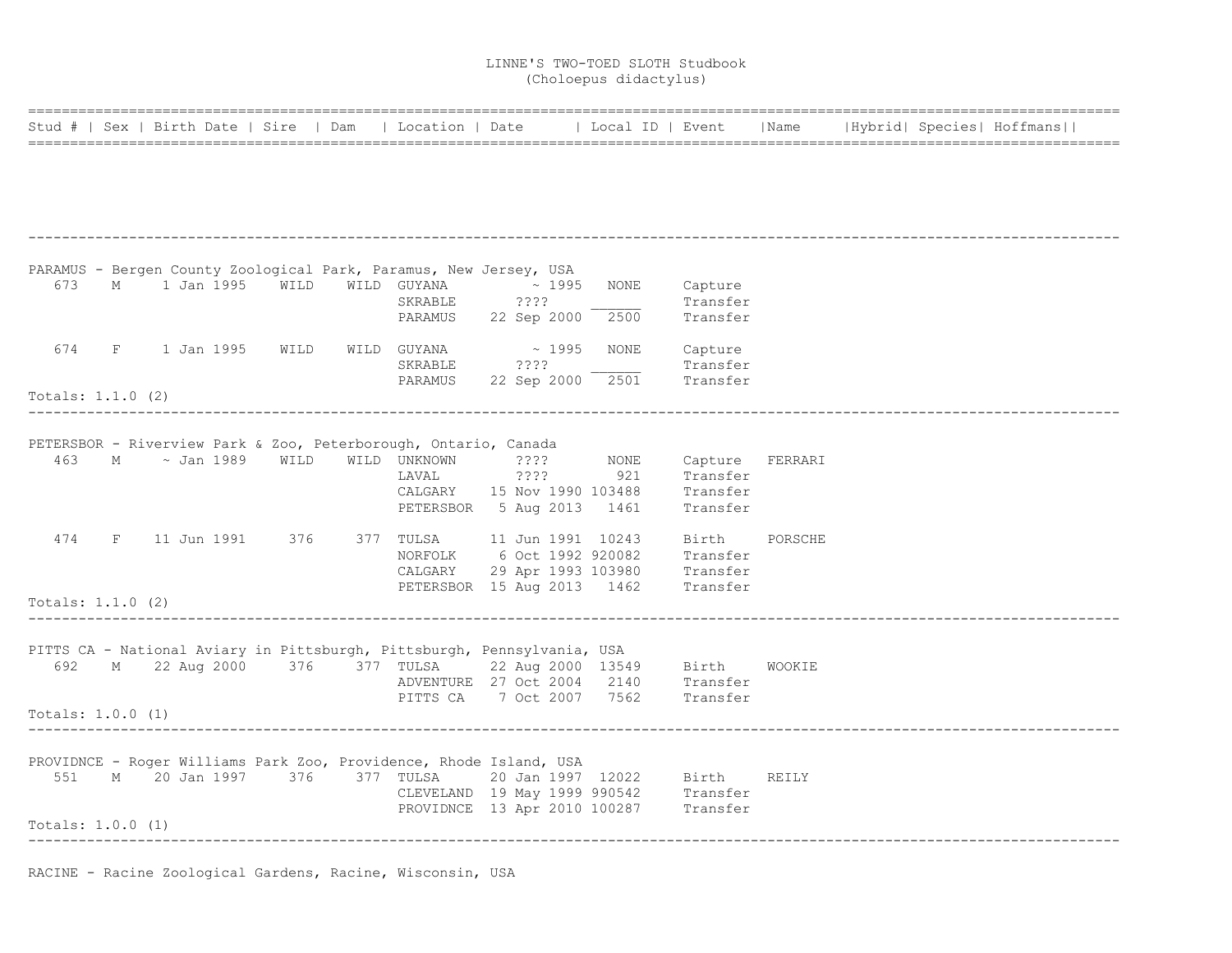|                     |   | Stud #   Sex   Birth Date   Sire   Dam   Location   Date   Local ID   Event                               |      |                                   |                                                                                                                                                            |                                     |                                                                     |                  |              | Name   Hybrid  Species  Hoffmans |
|---------------------|---|-----------------------------------------------------------------------------------------------------------|------|-----------------------------------|------------------------------------------------------------------------------------------------------------------------------------------------------------|-------------------------------------|---------------------------------------------------------------------|------------------|--------------|----------------------------------|
|                     |   |                                                                                                           |      |                                   |                                                                                                                                                            |                                     |                                                                     |                  |              |                                  |
|                     |   |                                                                                                           |      |                                   |                                                                                                                                                            |                                     |                                                                     |                  |              |                                  |
| 764 M               |   | $? ? ? ?$ WILD                                                                                            |      |                                   | WILD GUYANA 2??? NONE<br>PRIVATE 2???                                                                                                                      |                                     | Capture<br>Transfer                                                 |                  |              |                                  |
| Totals: $1.0.0$ (1) |   |                                                                                                           |      | RACINE                            |                                                                                                                                                            | 30 Apr 2010 M1012 Transfer          |                                                                     |                  |              |                                  |
|                     |   | ROCHESTER - Seneca Park Zoo, Rochester, New York, USA                                                     |      |                                   |                                                                                                                                                            |                                     |                                                                     |                  |              |                                  |
|                     |   | 477 F 24 Sep 1991 214 428 S BARBARA 24 Sep 1991 910091 Birth                                              |      |                                   | ROCHESTER 30 Jul 1992 103991                                                                                                                               |                                     | Transfer                                                            | JANIS            |              |                                  |
| 729                 | М | 28 Dec 2005 419 434 BIODOME                                                                               |      | GRANBY                            | 28 Dec 2005                                                                                                                                                | 2277<br>13 Nov 2008 M05043 Transfer | Birth                                                               |                  |              |                                  |
| Totals: $1.1.0$ (2) |   |                                                                                                           |      |                                   | ROCHESTER 20 Oct 2009 105737 Loan to                                                                                                                       |                                     |                                                                     |                  |              |                                  |
|                     |   |                                                                                                           |      |                                   |                                                                                                                                                            |                                     |                                                                     |                  |              |                                  |
|                     |   | SACRAMNTO - Sacramento Zoo, Sacramento, California, USA                                                   |      |                                   |                                                                                                                                                            |                                     |                                                                     |                  |              |                                  |
|                     |   | 476 F 30 Aug 1991 214 427 S BARBARA 30 Aug 1991 910083 Birth EDIE<br>SACRAMNTO 6 Jan 1992 100857 Transfer |      |                                   |                                                                                                                                                            |                                     |                                                                     |                  |              |                                  |
| Totals: $0.1.0$ (1) |   |                                                                                                           |      |                                   |                                                                                                                                                            |                                     |                                                                     |                  |              |                                  |
|                     |   | SALISBURY - Salisbury Zoological Park, Salisbury, Maryland, USA                                           |      |                                   |                                                                                                                                                            |                                     |                                                                     |                  |              |                                  |
| 196 F               |   | 2222                                                                                                      | WILD | CHASE B                           | $\verb WILD GUYANA  \sim 1973$<br>$??\,?\,?$<br>COLUMBIA 6 Mar 1975 SJ0245<br>SALISBURY 3 Mar 1977<br>NY BRONX 10 Jun 1978 781147<br>SALISBURY 30 Mar 1980 | NONE<br>NONE<br>346<br>346          | Capture<br>Transfer<br>Transfer<br>Transfer<br>Transfer<br>Transfer |                  | no tested no |                                  |
| 586                 | F | ????                                                                                                      | UNK  | UNK UNKNOWN<br>SPCA TX<br>DETROIT | ? ? ? ?<br>????<br>4 Feb 2010 12544<br>SALISBURY 13 Dec 2011 1782                                                                                          | NONE<br>NONE                        | Birth<br>Transfer<br>Transfer<br>Transfer                           | THEA             | no tested    |                                  |
| 587                 | F | ????                                                                                                      | UNK  | UNK UNKNOWN<br>SPCA TX<br>DETROIT | ? ? ? ?<br>$??\,?\,?$<br>4 Feb 2010 12545<br>SALISBURY 13 Dec 2011                                                                                         | NONE<br>NONE<br>1783                | Birth<br>Transfer<br>Transfer<br>Transfer                           | MIA              | no tested    |                                  |
| 588                 | F | 14 Jun 2010                                                                                               | UNK  | 587 DETROIT                       | 14 Jun 2010 12641                                                                                                                                          |                                     | Birth                                                               | <b>BUTTERCUP</b> |              |                                  |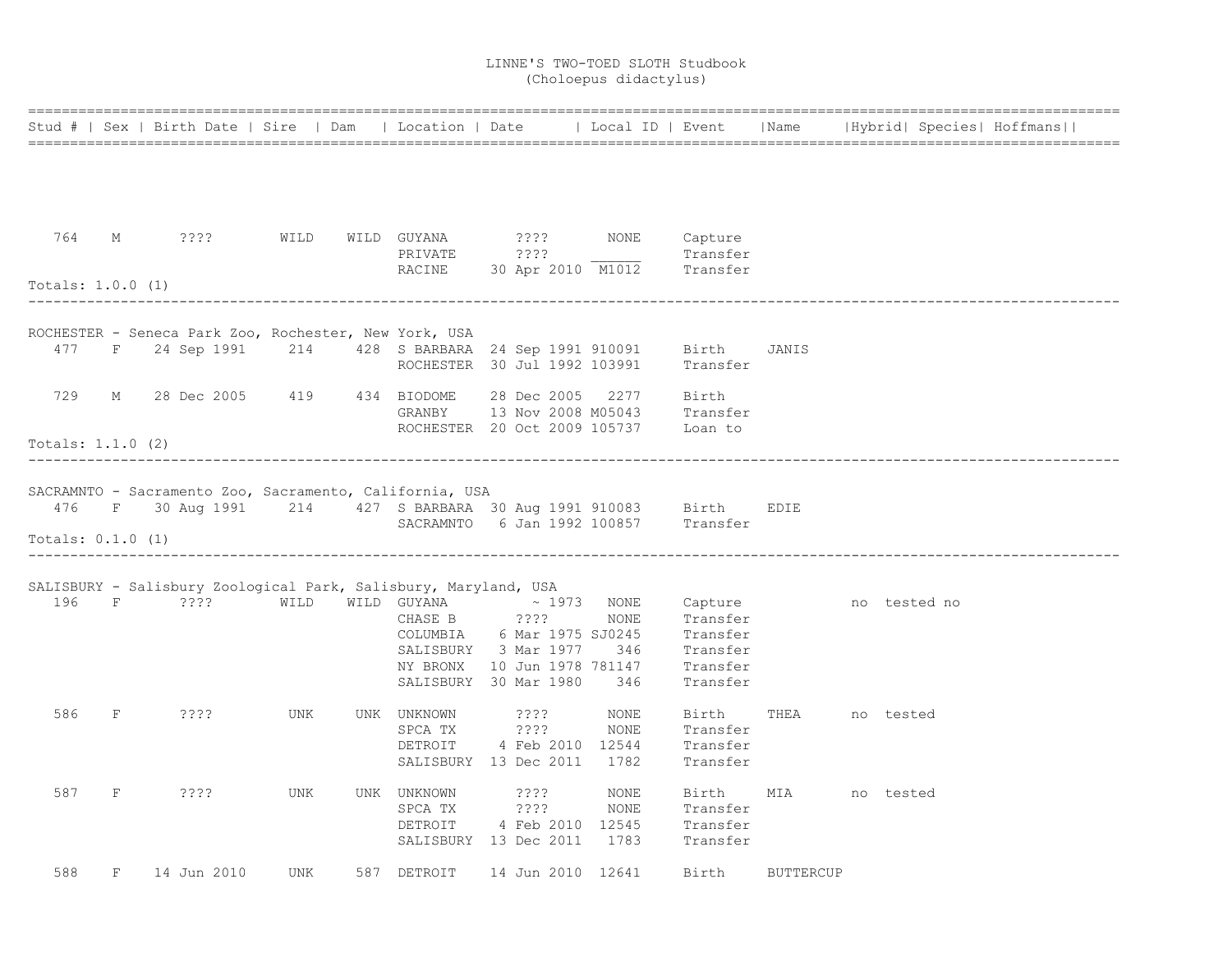|                     |   |                                                                            |      |             |                                                                             |      |                      |          | Stud #   Sex   Birth Date   Sire   Dam   Location   Date     Local ID   Event     Name   Hybrid  Species  Hoffmans |  |
|---------------------|---|----------------------------------------------------------------------------|------|-------------|-----------------------------------------------------------------------------|------|----------------------|----------|--------------------------------------------------------------------------------------------------------------------|--|
|                     |   |                                                                            |      |             |                                                                             |      |                      |          |                                                                                                                    |  |
|                     |   |                                                                            |      |             | SALISBURY 13 Dec 2011 1781 Transfer                                         |      |                      |          |                                                                                                                    |  |
| Totals: $0.4.0$ (4) |   |                                                                            |      |             |                                                                             |      |                      |          |                                                                                                                    |  |
|                     |   |                                                                            |      |             |                                                                             |      |                      |          |                                                                                                                    |  |
|                     |   | SAN ANTON - San Antonio Zoological Gardens & Aqua, San Antonio, Texas, USA |      |             |                                                                             |      |                      |          |                                                                                                                    |  |
|                     |   | 496 M 19 Apr 1993 214 428 S BARBARA 19 Apr 1993 930027                     |      |             |                                                                             |      | Birth                | STINKY   |                                                                                                                    |  |
|                     |   |                                                                            |      |             | VANCOUVAQ 5 Oct 1993 930070<br>VICTOR TX 10 Feb 2003 200302                 |      | Transfer<br>Transfer |          |                                                                                                                    |  |
|                     |   |                                                                            |      |             | SAN ANTON 23 Jul 2009 L09101                                                |      | Transfer             |          |                                                                                                                    |  |
|                     |   |                                                                            |      |             |                                                                             |      |                      |          |                                                                                                                    |  |
| 703                 | M | 2222                                                                       | WILD | WILD GUYANA | 222                                                                         | NONE | Capture              |          | tested                                                                                                             |  |
|                     |   |                                                                            |      | GARRETT R   | ? ? ? ?                                                                     | NONE | Transfer             |          |                                                                                                                    |  |
|                     |   |                                                                            |      |             | SAN ANTON 12 Dec 2002 D02013                                                |      | Transfer             |          |                                                                                                                    |  |
| 745                 |   | M 18 May 2008                                                              | 703  |             | 705 SAN ANTON 18 May 2008 Y08049                                            |      | Birth                | LUCY     |                                                                                                                    |  |
| 769                 |   | F 9 Dec 2010                                                               | 703  |             | 705 SAN ANTON 9 Dec 2010 D10003                                             |      | Birth                | LEONA    |                                                                                                                    |  |
| Totals: $3.1.0$ (4) |   |                                                                            |      |             |                                                                             |      |                      |          |                                                                                                                    |  |
|                     |   |                                                                            |      |             |                                                                             |      |                      |          |                                                                                                                    |  |
|                     |   | SANDIEGOZ - San Diego Zoo, San Diego, California, USA<br>577 M 1 Jan 2009  | WILD | WILD GUYANA | 2222                                                                        | NONE | Capture NICO         |          |                                                                                                                    |  |
|                     |   |                                                                            |      | YATES       | ????                                                                        | NONE | Transfer             |          |                                                                                                                    |  |
|                     |   |                                                                            |      |             | SANDIEGOZ 25 Aug 2009 509135                                                |      | Transfer             |          |                                                                                                                    |  |
|                     |   |                                                                            |      |             |                                                                             |      |                      |          |                                                                                                                    |  |
|                     |   | 579 F 1 Jan 2009                                                           | WILD |             | WILD GUYANA ????                                                            | NONE | Capture              |          |                                                                                                                    |  |
|                     |   |                                                                            |      | YATES       | ????<br>SANDIEGOZ 25 Aug 2009 509136                                        | NONE | Transfer<br>Transfer |          |                                                                                                                    |  |
|                     |   |                                                                            |      |             |                                                                             |      |                      |          |                                                                                                                    |  |
|                     |   | 786 F 24 Apr 2013 577 579 SANDIEGOZ 24 Apr 2013 513072                     |      |             |                                                                             |      | Birth                | XENA     |                                                                                                                    |  |
| Totals: 1.2.0 (3)   |   |                                                                            |      |             |                                                                             |      |                      |          |                                                                                                                    |  |
|                     |   |                                                                            |      |             |                                                                             |      |                      |          |                                                                                                                    |  |
|                     |   | SANFORD - Central Florida Zoological Park, Lake Monroe, Florida, USA       |      |             |                                                                             |      |                      |          |                                                                                                                    |  |
| 426                 |   | M 15 Oct 1988 241                                                          |      |             | 213 BUFFALO 15 Oct 1988 88M280 Birth<br>LITTLEROC 21 Sep 1990 3883 Transfer |      |                      | MR SLOTH |                                                                                                                    |  |
|                     |   |                                                                            |      |             | SANFORD 2 Nov 2009 88M097 Transfer                                          |      |                      |          |                                                                                                                    |  |
|                     |   |                                                                            |      |             |                                                                             |      |                      |          |                                                                                                                    |  |
| 693                 | F | 8 Nov 2000                                                                 | 250  |             | 539 CLEVELAND 8 Nov 2000 MM1105                                             |      | Birth                | CORAL    |                                                                                                                    |  |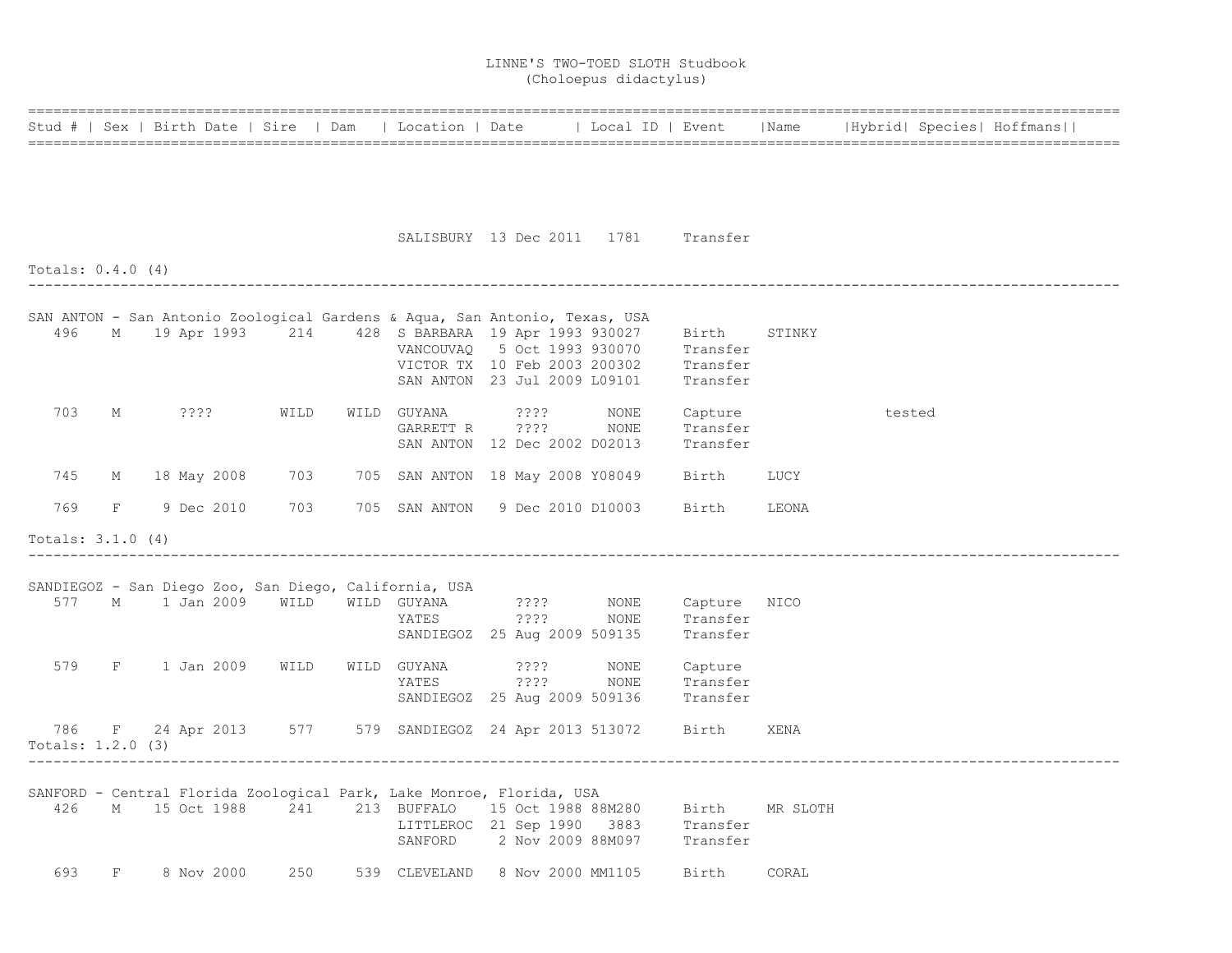|                                          |   | Stud #   Sex   Birth Date   Sire   Dam   Location   Date   Local ID   Event   Name   Hybrid   Species   Hoffmans                   |                         |         |                                                                                                |                                   |            |  |  |
|------------------------------------------|---|------------------------------------------------------------------------------------------------------------------------------------|-------------------------|---------|------------------------------------------------------------------------------------------------|-----------------------------------|------------|--|--|
|                                          |   |                                                                                                                                    |                         |         |                                                                                                |                                   |            |  |  |
|                                          |   |                                                                                                                                    |                         |         |                                                                                                |                                   |            |  |  |
|                                          |   |                                                                                                                                    |                         |         | SANFORD 8 May 2002 A0M068<br>10 Mar 2010 A0M068 Ownership                                      | Transfer                          |            |  |  |
| 713 F                                    |   |                                                                                                                                    |                         |         | 8 May 2003 WILD 705 SAN ANTON 8 May 2003 Y03018 Birth JJ<br>SANFORD 1 Apr 2004 A3M070 Transfer |                                   |            |  |  |
| Totals: 1.2.0 (3)                        |   |                                                                                                                                    |                         |         |                                                                                                |                                   |            |  |  |
|                                          |   |                                                                                                                                    |                         |         |                                                                                                |                                   |            |  |  |
|                                          |   | SANTA ANA - Santa Ana Zoo, Santa Ana, California, USA<br>584 M ???? UNK UNK UNKNOWN ???? NONE                                      |                         | SPCA TX | ???? NONE<br>DETROIT 4 Feb 2010 12542 Transfer<br>SANTA ANA 17 Mar 2011 M11002 Transfer        | Birth INIGO no tested<br>Transfer |            |  |  |
|                                          |   | 774 F 11 Aug 2011 577 579 SANDIEGOZ 11 Aug 2011 511097 Birth                                                                       |                         |         | SANTA ANA 28 Feb 2013 M13005 Transfer                                                          |                                   | JACINTA BE |  |  |
| Totals: 1.1.0 (2)                        |   |                                                                                                                                    |                         |         |                                                                                                |                                   |            |  |  |
| Totals: 1.0.0 (1)                        |   | SCOTTSBLU - Riverside Zoo, Scottsbluff, Nebraska, USA<br>580 M 29 Mar 2009 376 377 TULSA 29 Mar 2009 15817 Birth GILBERT GR        |                         |         | SCOTTSBLU 28 Sep 2011 1589 Transfer                                                            |                                   |            |  |  |
|                                          |   |                                                                                                                                    |                         |         |                                                                                                |                                   |            |  |  |
|                                          |   | SCOVILL F - Scovill Zoo, Decatur, Illinois, USA<br>749 F 28 Nov 2008 551 539 CLEVELAND 28 Nov 2008 M81102 Birth EDEN               |                         |         | CINCINNAT 13 Oct 2009 109063 Loan to<br>SCOVILL F 25 Apr 2012 200772 Transfer                  |                                   |            |  |  |
| Totals: $0.1.0$ (1)                      |   |                                                                                                                                    |                         |         |                                                                                                |                                   |            |  |  |
|                                          |   | SILVER SP - Silver Springs Park, Silver Springs, Florida, USA<br>375 F 7 Aug 1984 277 UNK SILVER SP 7 Aug 1984 930136 Birth GRIZZY |                         |         |                                                                                                |                                   |            |  |  |
|                                          |   | 505 F 28 Mar 1994 277 375 SILVER SP 28 Mar 1994 000009                                                                             |                         |         |                                                                                                | Birth                             |            |  |  |
| 687<br>Totals: 1.2.0 (3)<br>------------ | М | 20 Jun 1999                                                                                                                        | UNK<br>---------------- |         | UNK SILVER SP 20 Jun 1999 1177                                                                 | Birth                             |            |  |  |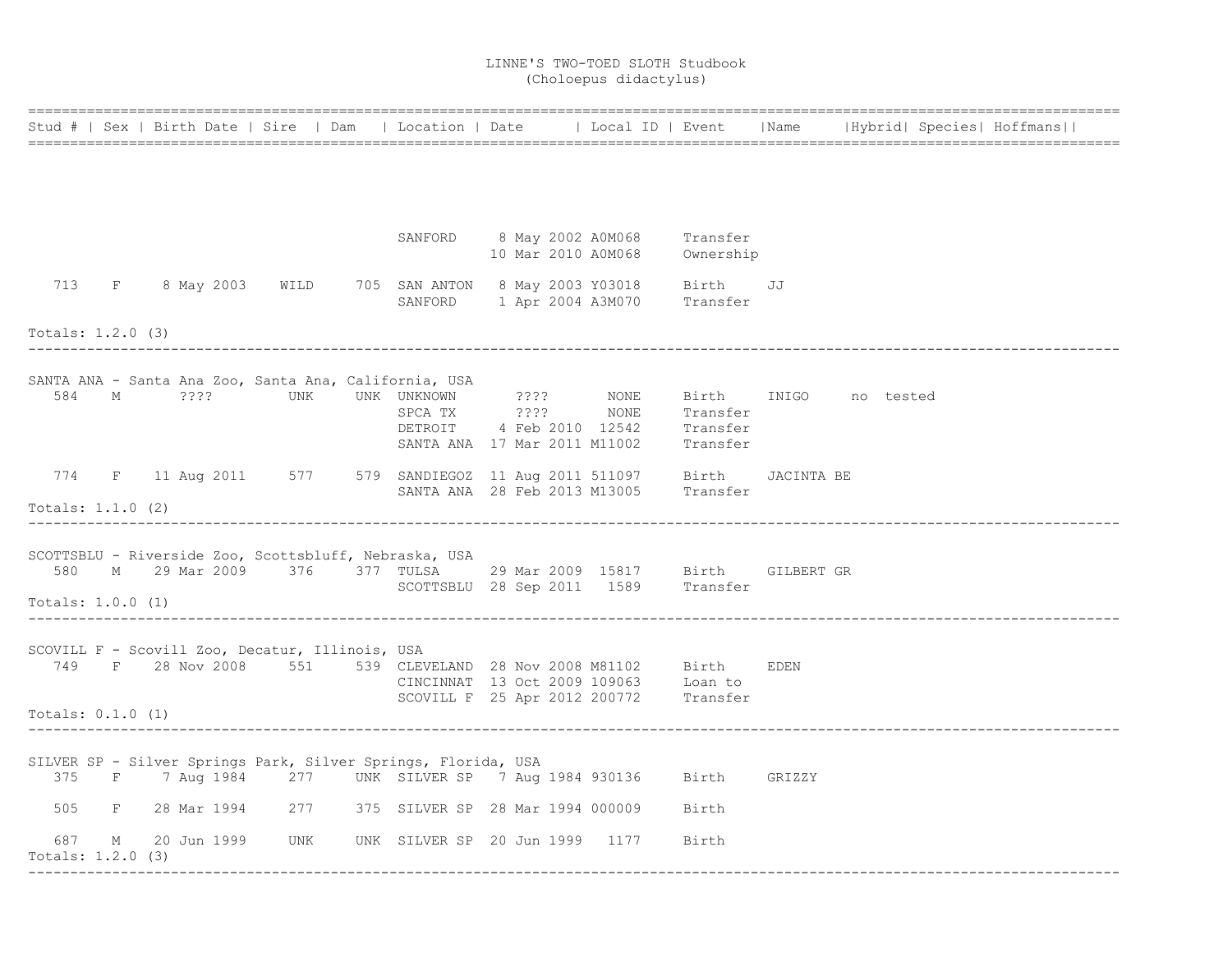| Stud #   Sex   Birth Date   Sire   Dam   Location   Date     Local ID   Event   Name   Hybrid  Species  Hoffmans         |  |         |                                                                                 |          |  |  |
|--------------------------------------------------------------------------------------------------------------------------|--|---------|---------------------------------------------------------------------------------|----------|--|--|
|                                                                                                                          |  |         |                                                                                 |          |  |  |
|                                                                                                                          |  |         |                                                                                 |          |  |  |
| SPRINGFIE - Henson Robinson Zoo, Springfield, Illinois, USA                                                              |  |         |                                                                                 |          |  |  |
| 682 f 17 Mar 1998 376 377 TULSA 17 Mar 1998 12584 Birth DUFFY                                                            |  |         | BLOOMINGT 25 May 2001 M01012 Transfer<br>SPRINGFIE 18 Sep 2001 724 Transfer     |          |  |  |
| Totals: $0.1.0$ (1)                                                                                                      |  |         |                                                                                 |          |  |  |
| ST LOUIS - Saint Louis Zoological Park, St Louis, Missouri, USA                                                          |  |         |                                                                                 |          |  |  |
| 147 F $\sim$ 1967 WILD WILD HAMILTON $\sim$ 1967 NONE Birth AVARICE                                                      |  |         | WILDCARGO $???$ ? Transfer<br>ST LOUIS 29 Jan 1970 $\overline{070700}$ Transfer |          |  |  |
| Totals: $0.1.0$ (1)                                                                                                      |  |         |                                                                                 |          |  |  |
|                                                                                                                          |  |         |                                                                                 |          |  |  |
| STONEHAM - Zoo New England Walter D Stone Zoo, Boston, Massachusetts, USA                                                |  |         |                                                                                 |          |  |  |
| 724 M 18 Sep 2005 376 377 TULSA 18 Sep 2005 15098 Birth NERO<br>FRANKLINP 24 Apr 2007 A07010 Transfer                    |  |         |                                                                                 |          |  |  |
| Totals: $1.0.0$ (1)                                                                                                      |  |         | STONEHAM 22 Jun 2007 A07010 Transfer<br>31 Mar 2013 A07010 Transfer             |          |  |  |
|                                                                                                                          |  |         |                                                                                 |          |  |  |
| TACOMA - Point Defiance Zoo & Aquarium, Tacoma, Washington, USA                                                          |  |         |                                                                                 |          |  |  |
| 762 F ~ 8 Aug 2000 UNK UNK MILLER R ~ 8 Aug 2000 Birth SIESTA II<br>TACOMA 15 Dec 2000 Q00M11 Transfer                   |  |         |                                                                                 |          |  |  |
| Totals: $0.1.0$ (1)                                                                                                      |  |         |                                                                                 |          |  |  |
| TOPEKA - Topeka Zoological Park, Topeka, Kansas, USA                                                                     |  |         |                                                                                 |          |  |  |
| 488 F 7 Aug 1992 376 377 TULSA 7 Aug 1992 10613 Birth RUBY/BO1                                                           |  |         | TOPEKA 30 Nov 1993 017793 Transfer                                              |          |  |  |
| Totals: $0.1.0$ (1)                                                                                                      |  |         |                                                                                 |          |  |  |
|                                                                                                                          |  |         |                                                                                 |          |  |  |
| TORONTO - Toronto Zoo, Scarborough, Ontario, Canada<br>661 F 24 Apr 1988 127 MULT1 SALISBURY 24 Apr 1988 879 Birth SALLY |  | TORONTO | 20 Jun 1989 24652                                                               | Transfer |  |  |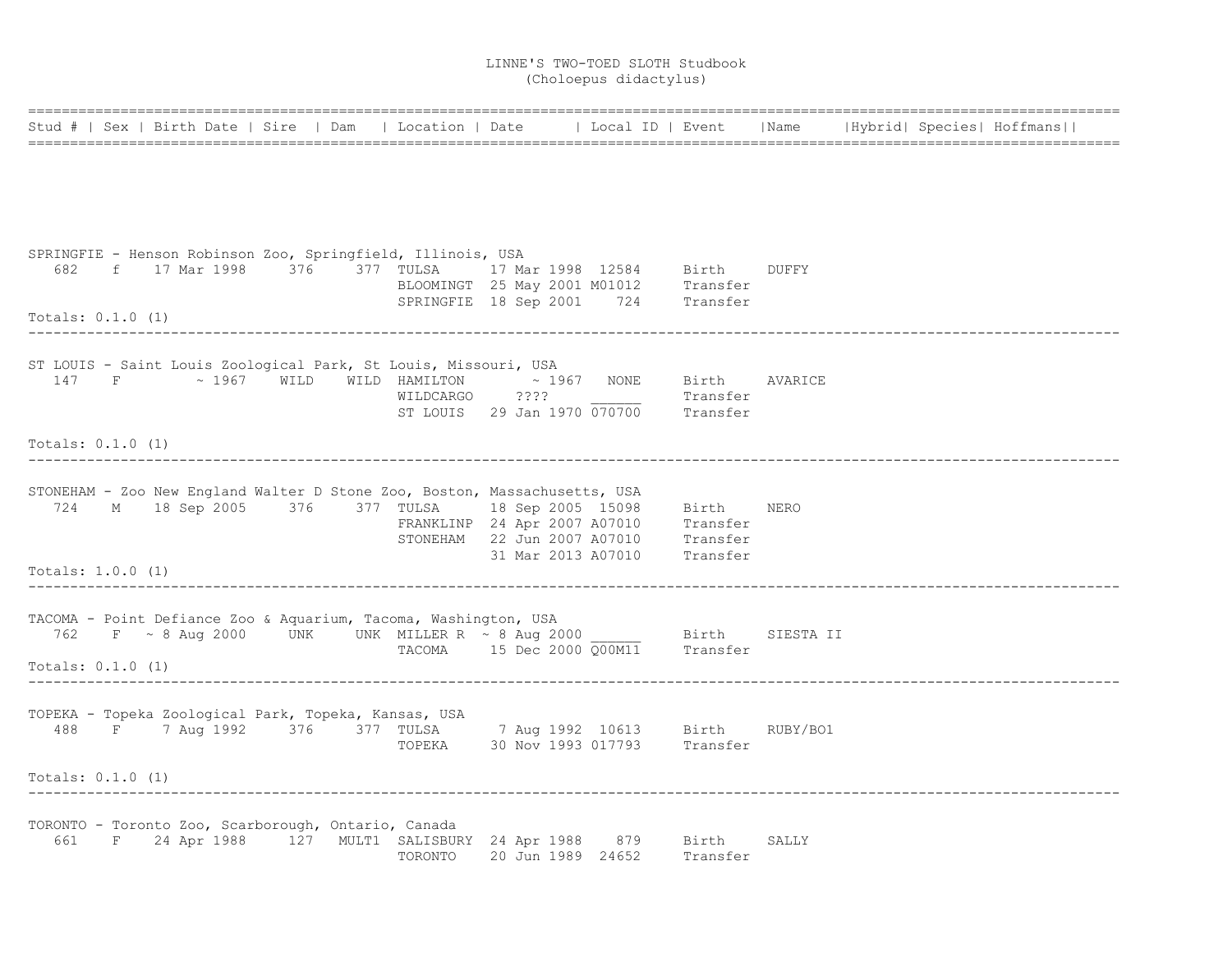|                          |             |               |                    |                                                                                            |  |                                                        |                                     |                                       |            |           | Stud #   Sex   Birth Date   Sire   Dam   Location   Date   Local ID   Event   Name   Hybrid   Species   Hoffmans |
|--------------------------|-------------|---------------|--------------------|--------------------------------------------------------------------------------------------|--|--------------------------------------------------------|-------------------------------------|---------------------------------------|------------|-----------|------------------------------------------------------------------------------------------------------------------|
|                          |             |               |                    |                                                                                            |  |                                                        |                                     |                                       |            |           |                                                                                                                  |
|                          |             |               |                    |                                                                                            |  |                                                        |                                     |                                       |            |           |                                                                                                                  |
| 707                      | F           | 15 Dec 2002   | 376                | 377 TULSA 15 Dec 2002 14379 Birth<br>TORONTO 23 Sep 2004 39682                             |  |                                                        |                                     | Transfer                              | TANIA      |           |                                                                                                                  |
| 775<br>Totals: 0.2.1 (3) |             |               | ? 18 Jun 2011 419  | 707 TORONTO 18 Jun 2011 45077                                                              |  |                                                        |                                     | Birth                                 |            |           |                                                                                                                  |
|                          |             |               |                    | TULSA - Tulsa Zoo & Living Museum, Tulsa, Oklahoma, USA                                    |  |                                                        |                                     |                                       |            |           |                                                                                                                  |
|                          | 376 M       |               | $\sim 1978$ WILD   | WILD UNKNOWN<br>NORTHLAND ????<br>TULSA                                                    |  |                                                        | $\sim$ 1978 NONE<br>5 Sep 1986 8057 | Capture POKEY<br>Transfer<br>Transfer |            |           |                                                                                                                  |
| 377                      | F           | $\sim 1978$   | WILD               | WILD UNKNOWN<br>NORTHLAND<br>TULSA                                                         |  | $\begin{array}{r} \sim 1978 \\ \text{???} \end{array}$ | NONE<br>5 Sep 1986 8058             | Capture<br>Transfer<br>Transfer       | GUMBY      |           |                                                                                                                  |
| 581                      | М           | 17 May 2010   | 376                | 377 TULSA                                                                                  |  |                                                        | 17 May 2010 16043                   | Birth                                 | DT         |           |                                                                                                                  |
| 739                      | М           | 22 Nov 2006   | 376                | 377 TULSA                                                                                  |  |                                                        | 22 Nov 2006 15304                   | Birth                                 | TY         |           |                                                                                                                  |
| 778                      | $\tilde{?}$ | 7 Jul 2011    | 376                | 377 TULSA 7 Jul 2011 16282                                                                 |  |                                                        |                                     | Birth                                 | CHARLIE DA |           |                                                                                                                  |
| 781<br>Totals: 3.2.1 (6) | F           | 31 Aug 2012   | 376                | 377 TULSA                                                                                  |  |                                                        | 31 Aug 2012 16584                   | Birth                                 |            |           |                                                                                                                  |
|                          |             |               |                    | VALLEYZOO - Valley Zoo&John Janzen Nature Ctr, Edmonton, Alberta, Canada                   |  |                                                        |                                     |                                       |            |           |                                                                                                                  |
| 260                      |             | M 4 Nov 1977  | UNK                | UNK KANSASCTY 4 Nov 1977 1159<br>MICH KEN 20 Dec 1979<br>VALLEYZOO 3 Jun 1980 100116       |  |                                                        |                                     | Birth<br>Transfer<br>Transfer         |            |           |                                                                                                                  |
| 398                      |             |               | $F \sim 1987$ WILD | WILD UNKNOWN ~ 1987<br>VALLEYZOO 27 Apr 1990 100390                                        |  |                                                        | NONE                                | Capture<br>Transfer                   |            |           |                                                                                                                  |
| Totals: $1.1.0$ (2)      |             |               |                    |                                                                                            |  |                                                        |                                     |                                       |            |           |                                                                                                                  |
|                          |             |               |                    | VANCOUVAQ - Vancouver Aquarium Marine Science Ctr, Vancouver, British Columbia, Canada     |  |                                                        |                                     |                                       |            |           |                                                                                                                  |
| 566                      |             | F 15 May 1997 | UNK                | UNK MILLER R 15 May 1997<br>DISNEY AK 19 Jan 1998 980055 Transfer<br>VANCOUVAQ 11 Dec 2000 |  |                                                        | 29                                  | Birth<br>Transfer                     | SALLY      | no tested |                                                                                                                  |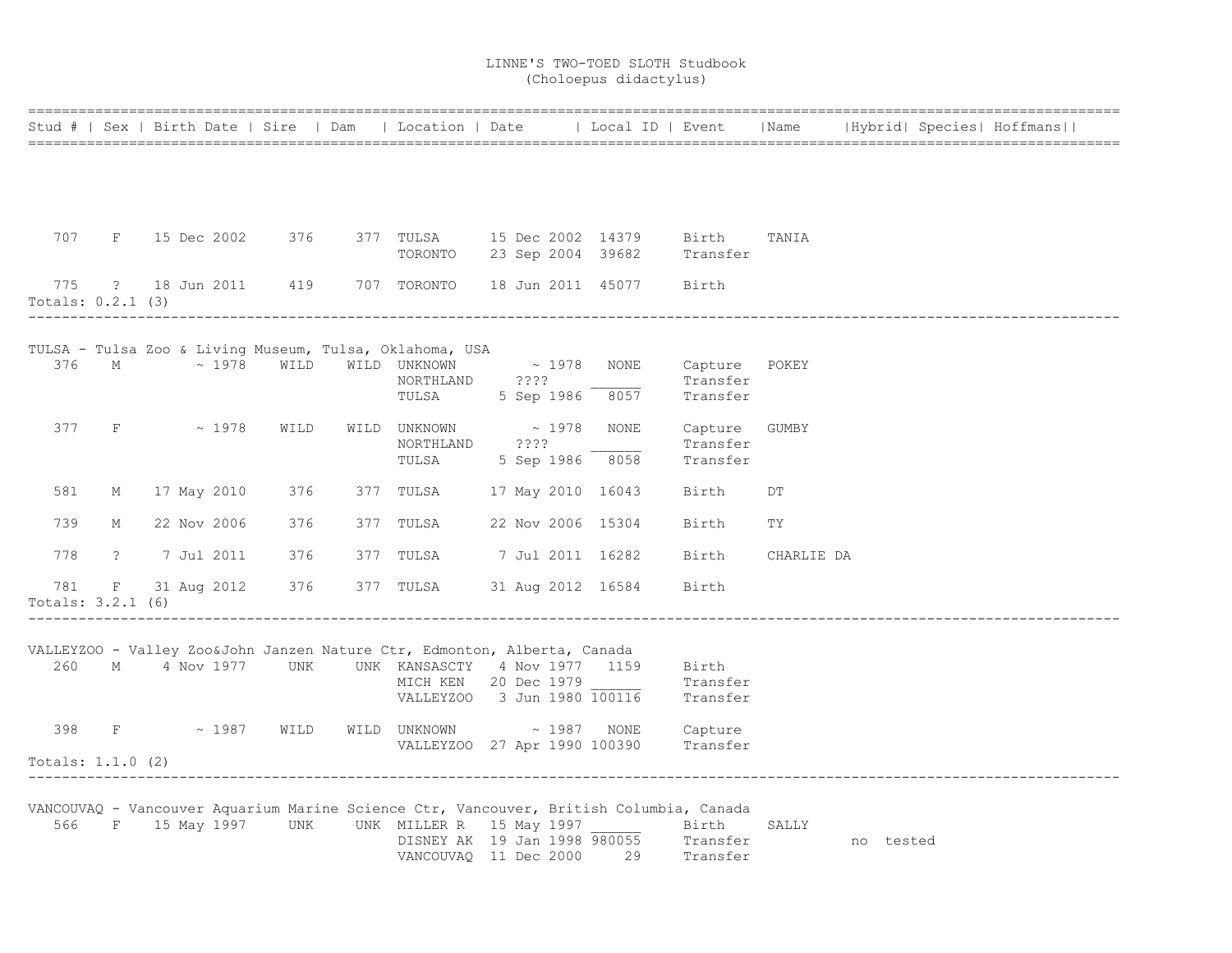|                     |                                           |  |                                                                                                        |  |                                                                     |          |         |  | Stud #   Sex   Birth Date   Sire   Dam   Location   Date     Local ID   Event   Name   Hybrid  Species  Hoffmans |
|---------------------|-------------------------------------------|--|--------------------------------------------------------------------------------------------------------|--|---------------------------------------------------------------------|----------|---------|--|------------------------------------------------------------------------------------------------------------------|
|                     |                                           |  |                                                                                                        |  |                                                                     |          |         |  |                                                                                                                  |
|                     |                                           |  |                                                                                                        |  |                                                                     |          |         |  |                                                                                                                  |
|                     |                                           |  | 569 F 14 Jul 1998 467 461 CALDWELL 14 Jul 1998 104267 Birth YAMBYA                                     |  |                                                                     |          |         |  |                                                                                                                  |
|                     |                                           |  |                                                                                                        |  | VANCOUVAQ 13 May 1999 990430 Transfer                               |          |         |  |                                                                                                                  |
|                     |                                           |  | 596 F 28 Jun 1997 331 197 SALISBURY 28 Jun 1997 1208 Birth<br>VANCOUVAQ 22 Nov 1999 19189 Transfer     |  |                                                                     |          |         |  |                                                                                                                  |
| Totals: 0.3.0 (3)   |                                           |  |                                                                                                        |  |                                                                     |          |         |  |                                                                                                                  |
|                     |                                           |  | W PALM BE - Lion Country Safari Inc - Florida, Loxahatchee, Florida, USA                               |  |                                                                     |          |         |  |                                                                                                                  |
|                     |                                           |  | 784 M $\sim$ 2012 UNK UNK PRIVATE $\sim$ 2012 NONE Birth MO LASSES                                     |  |                                                                     |          |         |  |                                                                                                                  |
| Totals: $1.0.0$ (1) |                                           |  | W PALM BE 15 Nov 2012 M12209 Transfer                                                                  |  |                                                                     |          |         |  |                                                                                                                  |
|                     |                                           |  |                                                                                                        |  |                                                                     |          |         |  |                                                                                                                  |
|                     | WACO - Cameron Park Zoo, Waco, Texas, USA |  | 281 M 13 May 1980 130 202 BRIDGEPRT 13 May 1980 0182 Birth CHEWBACCA                                   |  |                                                                     |          |         |  |                                                                                                                  |
|                     |                                           |  |                                                                                                        |  | PROVIDNCE 13 Dec 1988 881064 Transfer                               |          |         |  |                                                                                                                  |
|                     |                                           |  | ALEXANDRI 17 Apr 1996 96M001 Transfer<br>23 May 2005 96M001 Ownership                                  |  |                                                                     |          |         |  |                                                                                                                  |
|                     |                                           |  |                                                                                                        |  | WACO 21 Aug 2009 M03109                                             | Transfer |         |  |                                                                                                                  |
|                     |                                           |  | 530 F 18 Nov 1995 379 282 DENVER 18 Nov 1995 950478                                                    |  |                                                                     | Birth    | CHEETAH |  |                                                                                                                  |
|                     |                                           |  |                                                                                                        |  | CHICAGOLP 18 Nov 1995 10099 Ownership                               |          |         |  |                                                                                                                  |
|                     |                                           |  | WACO                                                                                                   |  | FRANKLINP 20 Nov 1997 97A059 Transfer<br>6 Apr 2000 M01500 Transfer |          |         |  |                                                                                                                  |
| Totals: $1.1.0$ (2) |                                           |  |                                                                                                        |  |                                                                     |          |         |  |                                                                                                                  |
|                     |                                           |  | WILD WRLD - Wildlife World Zoo, Litchfield Park, Arizona, USA                                          |  |                                                                     |          |         |  |                                                                                                                  |
|                     |                                           |  | 734 F 30 Jun 2006 694 695 LUFKIN 30 Jun 2006 9931 Birth                                                |  |                                                                     |          |         |  |                                                                                                                  |
| Totals: $0.1.0$ (1) |                                           |  | WILD WRLD 22 Oct 2007 8408 Transfer                                                                    |  |                                                                     |          |         |  |                                                                                                                  |
|                     |                                           |  |                                                                                                        |  |                                                                     |          |         |  |                                                                                                                  |
|                     | WILDS - The Wilds, Cumberland, Ohio, USA  |  |                                                                                                        |  |                                                                     |          |         |  |                                                                                                                  |
|                     |                                           |  | 776 M 6 May 2011 UNK UNK PRIVATE 6 May 2011 QUIMBY Birth WILSON<br>COLUMBUS 4 Jan 2012 212001 Transfer |  |                                                                     |          |         |  |                                                                                                                  |
|                     |                                           |  | WILDS 5 Jul 2012 112065 Transfer                                                                       |  |                                                                     |          |         |  |                                                                                                                  |
| Totals: 1.0.0 (1)   |                                           |  |                                                                                                        |  |                                                                     |          |         |  |                                                                                                                  |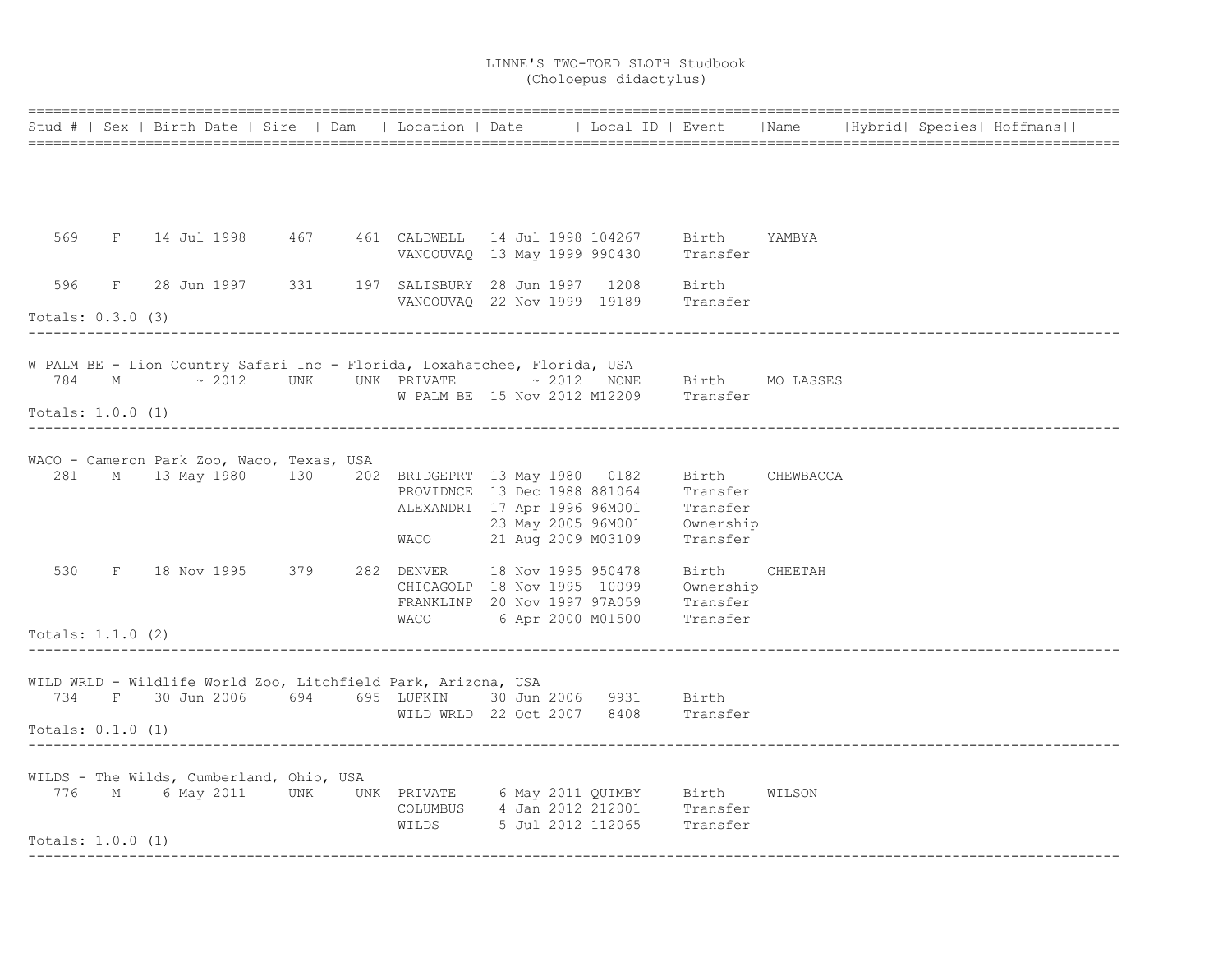|                   |   |                       |             | Stud #   Sex   Birth Date   Sire | Dam  | Location   Date                                             |                    | Local ID   Event |          | Name |  | Hybrid  Species  Hoffmans |
|-------------------|---|-----------------------|-------------|----------------------------------|------|-------------------------------------------------------------|--------------------|------------------|----------|------|--|---------------------------|
|                   |   |                       |             |                                  |      |                                                             |                    |                  |          |      |  |                           |
|                   |   |                       |             |                                  |      |                                                             |                    |                  |          |      |  |                           |
|                   |   |                       |             |                                  |      |                                                             |                    |                  |          |      |  |                           |
|                   |   |                       |             |                                  |      | WINNIPEG - Assiniboine Park Zoo, Winnipeg, Manitoba, Canada |                    |                  |          |      |  |                           |
| 670               | М |                       | $\sim 1994$ | WILD                             | WILD | GUYANA                                                      | ????               | NONE             | Capture  | 7    |  |                           |
|                   |   |                       |             |                                  |      | RAREIMPEX                                                   | ????               |                  | Transfer |      |  |                           |
|                   |   |                       |             |                                  |      | WINNIPEG                                                    | 30 Apr 1999 990684 |                  | Transfer |      |  |                           |
| 671               | F |                       | $\sim 1994$ | WILD                             | WILD | GUYANA                                                      | ? ? ? ?            | NONE             | Capture  | - 8  |  |                           |
|                   |   |                       |             |                                  |      | RAREIMPEX                                                   | $??\; ?$           |                  | Transfer |      |  |                           |
|                   |   |                       |             |                                  |      | WINNIPEG                                                    | 30 Apr 1999 990685 |                  | Transfer |      |  |                           |
| 672               | F |                       | $\sim 1994$ | WILD                             | WILD | GUYANA                                                      | $??\,?\,?$         | NONE             | Capture  | - 9  |  |                           |
|                   |   |                       |             |                                  |      | RAREIMPEX                                                   | $??\; ?$           |                  | Transfer |      |  |                           |
|                   |   |                       |             |                                  |      | WINNIPEG                                                    | 30 Apr 1999 990686 |                  | Transfer |      |  |                           |
| Totals: 1.2.0 (3) |   |                       |             |                                  |      |                                                             |                    |                  |          |      |  |                           |
|                   |   |                       |             |                                  |      |                                                             |                    |                  |          |      |  |                           |
|                   |   | TOTALS: 56.76.4 (136) |             |                                  |      |                                                             |                    |                  |          |      |  |                           |

75 Institutions

Compiled by: Lynn Yakubinis thru Zoo Atlanta Data current thru: 4 Nov 2013 North American regional Printed on 4 Nov 2013 using Sparks v1.5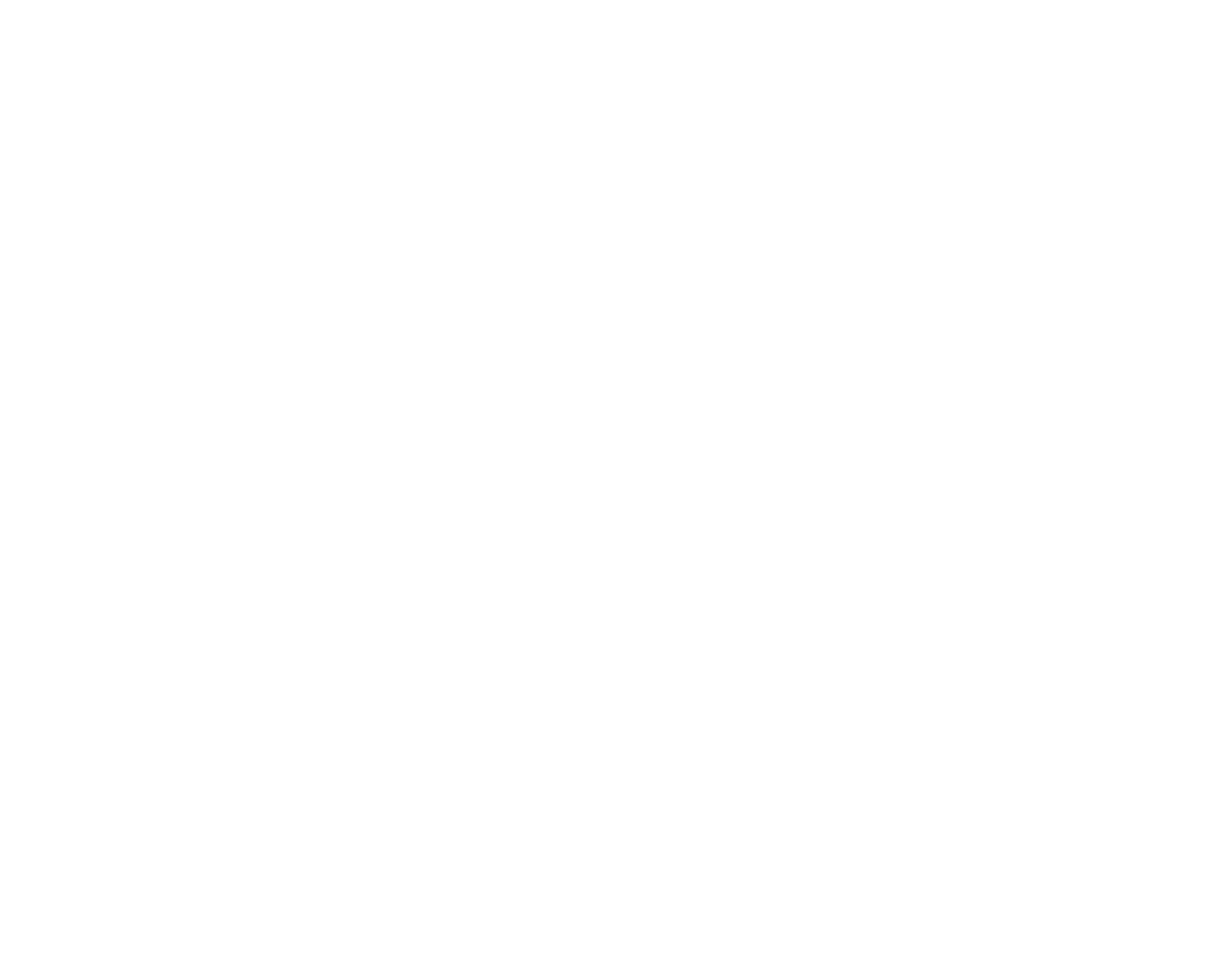**Historical Population by Studbook Number (***Choloepus didactylus***)**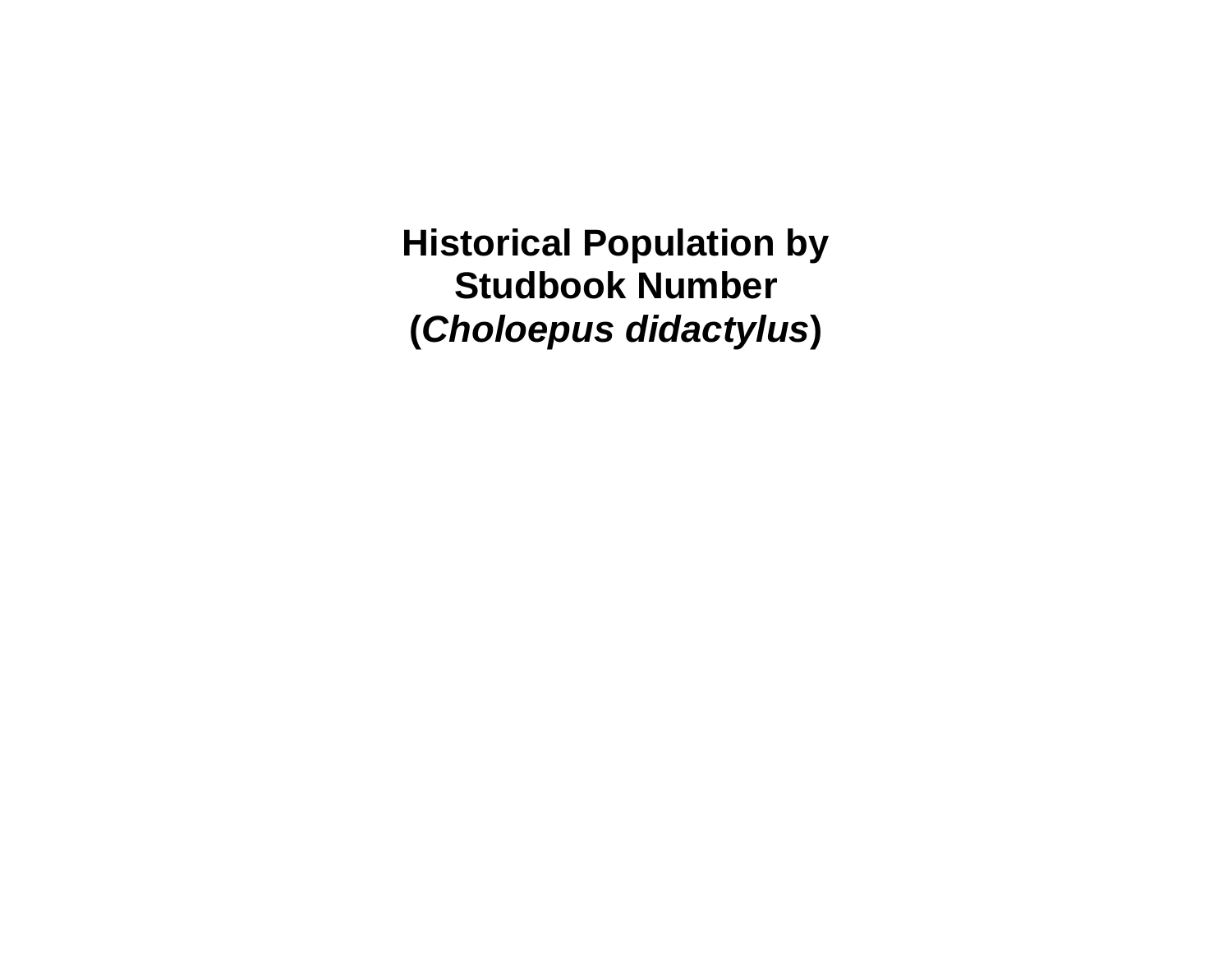| Stud #   Sex   Birth Date   Sire   Dam   Location   Date |  | l Local ID   Event | Name | Hybrid  Species  Hoffmans |
|----------------------------------------------------------|--|--------------------|------|---------------------------|
|                                                          |  |                    |      |                           |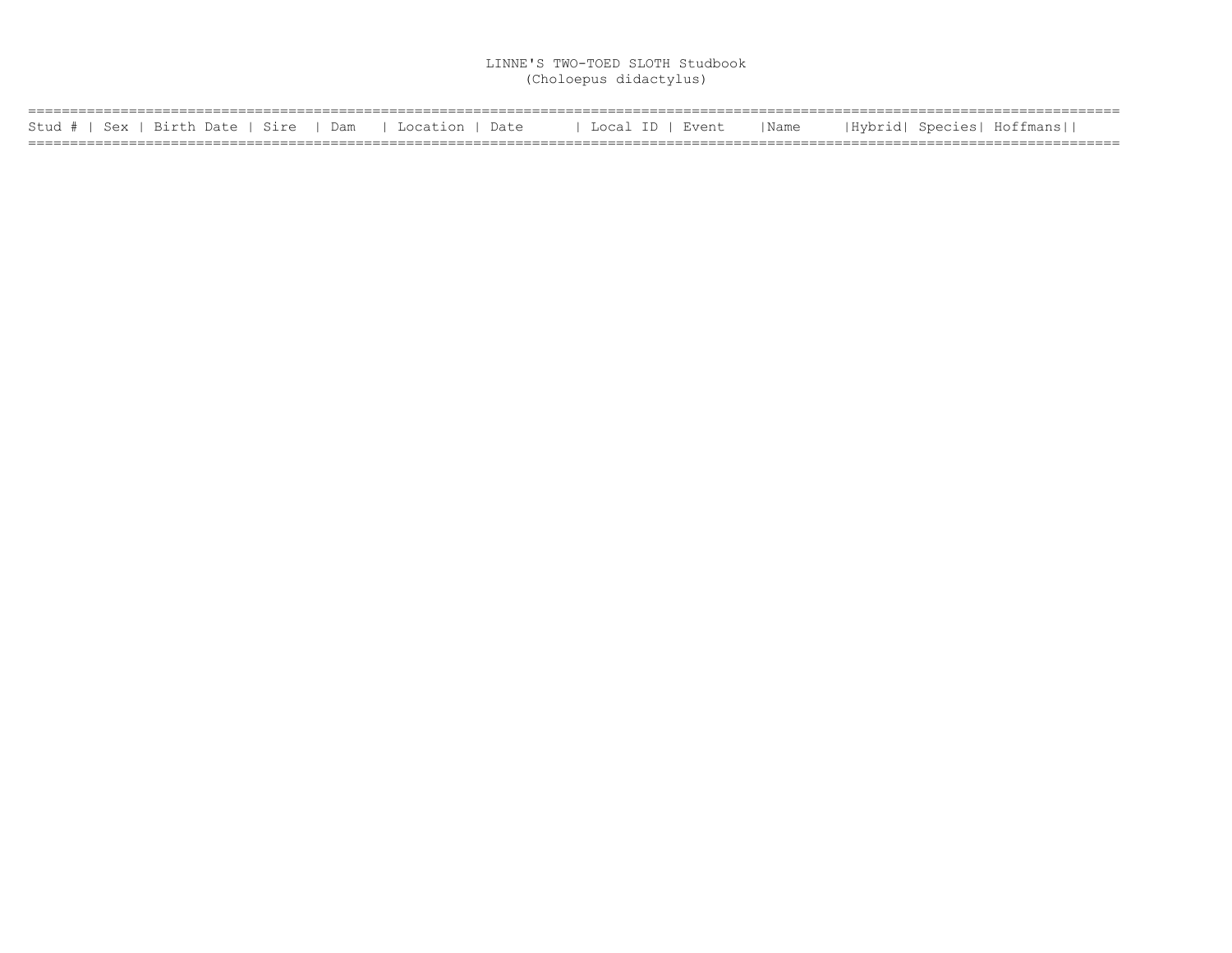|     |                      | Stud #   Sex   Birth Date   Sire   Dam |                           | Location   Date         |                                   | Local ID   Event |                     | Name | Hybrid  Species  Hoffmans |  |
|-----|----------------------|----------------------------------------|---------------------------|-------------------------|-----------------------------------|------------------|---------------------|------|---------------------------|--|
|     |                      |                                        |                           |                         |                                   |                  |                     |      |                           |  |
|     |                      |                                        |                           |                         |                                   |                  |                     |      |                           |  |
|     |                      |                                        |                           |                         |                                   |                  |                     |      |                           |  |
| 100 | $\mathbf F$          | $??\mathbf{??}$                        | WILD                      | WILD UNKNOWN<br>PRIVATE | ????<br>? ? ? ?                   | <b>NONE</b>      | Capture<br>Transfer |      |                           |  |
|     |                      |                                        |                           | NY BRONX                | 19 Jun 1901 011116<br>28 Jun 1901 |                  | Transfer<br>Death   |      |                           |  |
|     |                      |                                        | [Death by: Unknown means] |                         |                                   |                  |                     |      |                           |  |
| 101 | $\mathbf{F}$         | ? ? ? ?                                | WILD                      | WILD UNKNOWN<br>PRIVATE | ? ? ? ?<br>? ? ? ?                | <b>NONE</b>      | Capture<br>Transfer |      |                           |  |
|     |                      |                                        |                           | NY BRONX                | 11 Sep 1904 041114<br>21 May 1906 |                  | Transfer<br>Death   |      |                           |  |
|     |                      |                                        | [Death by: Unknown means] |                         |                                   |                  |                     |      |                           |  |
| 102 | $\mathbf F$          | ????                                   | WILD                      | WILD UNKNOWN<br>PRIVATE | ????<br>????                      | <b>NONE</b>      | Capture<br>Transfer |      |                           |  |
|     |                      |                                        |                           | NY BRONX                | 11 Sep 1904 041115<br>9 May 1905  |                  | Transfer<br>Death   |      |                           |  |
|     |                      |                                        | [Death by: Unknown means] |                         |                                   |                  |                     |      |                           |  |
| 103 | $\mathbf{F}$         | ????                                   | WILD                      | WILD UNKNOWN<br>PRIVATE | ????<br>????                      | <b>NONE</b>      | Capture<br>Transfer |      |                           |  |
|     |                      |                                        |                           | NY BRONX                | 14 Oct 1909 091122<br>17 Dec 1912 |                  | Transfer<br>Death   |      |                           |  |
|     |                      |                                        | [Death by: Unknown means] |                         |                                   |                  |                     |      |                           |  |
| 104 | $\mathbf F$          | ????                                   | WILD                      | WILD UNKNOWN<br>PRIVATE | ? ? ? ?<br>????                   | <b>NONE</b>      | Capture<br>Transfer |      |                           |  |
|     |                      |                                        |                           | NY BRONX                | 9 Jul 1910 101121                 |                  | Transfer            |      |                           |  |
|     |                      |                                        | [Death by: Unknown means] |                         | 26 Apr 1914                       |                  | Death               |      |                           |  |
| 105 | $\ddot{\cdot}$       | $??\,?\,?$                             | WILD                      | WILD UNKNOWN<br>PRIVATE | $??\,?\,?$<br>? ? ? ?             | <b>NONE</b>      | Capture<br>Transfer |      |                           |  |
|     |                      |                                        |                           | NY BRONX                | 28 May 1912 121117                |                  | Transfer            |      |                           |  |
|     |                      |                                        | [Death by: Unknown means] |                         | 11 Jun 1912                       |                  | Death               |      |                           |  |
| 106 | $\ddot{\phantom{0}}$ | $??\,?\,?$                             | WILD                      | WILD UNKNOWN            | ????<br>????                      | <b>NONE</b>      | Capture<br>Transfer |      |                           |  |
|     |                      |                                        |                           | PRIVATE<br>NY BRONX     | 14 Sep 1915 151119                |                  | Transfer            |      |                           |  |
|     |                      |                                        |                           |                         | 6 Nov 1915                        |                  | Death               |      |                           |  |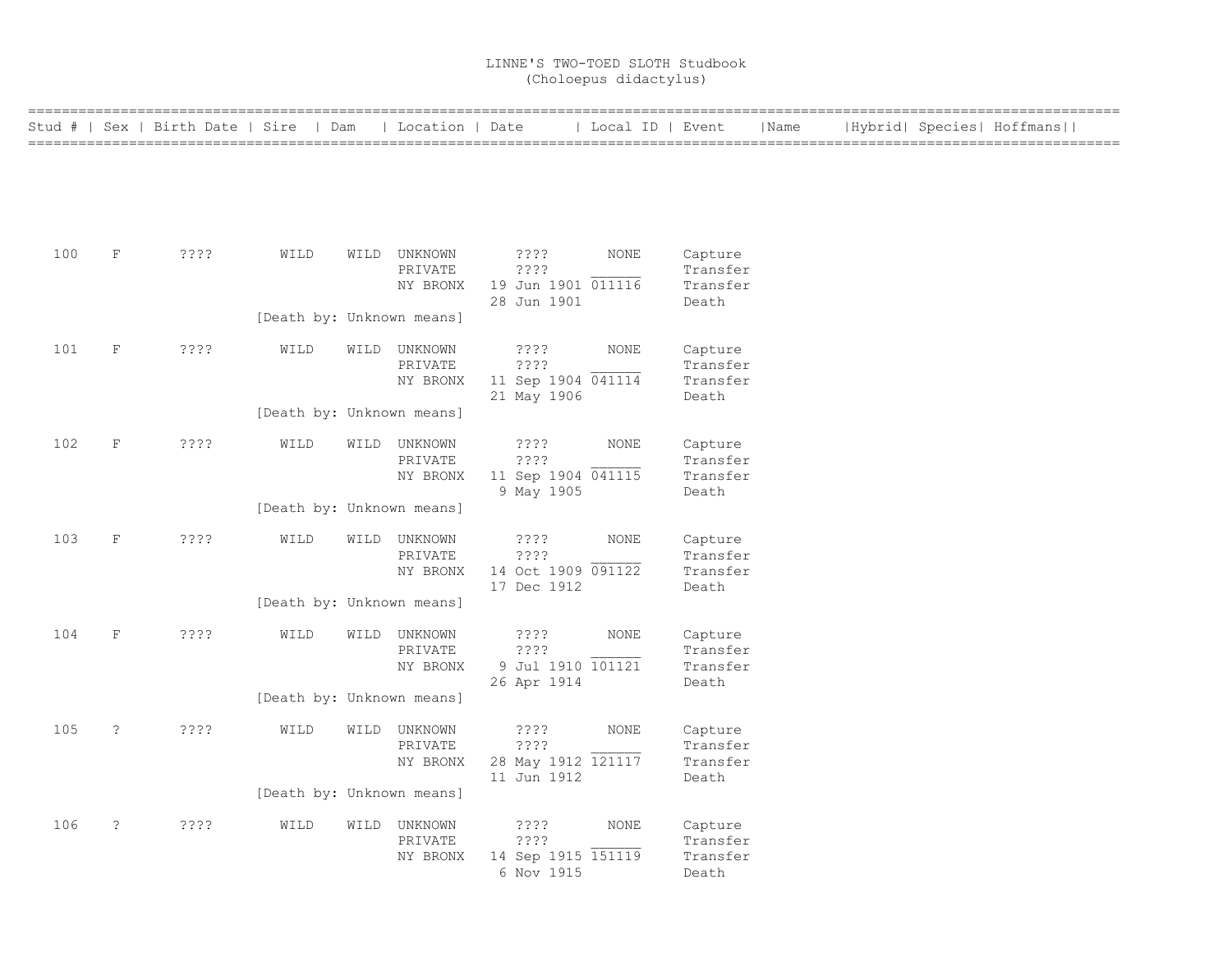| ============= |                      |                                        |                           |      |                                       |                                                         |                  |                                          |      |  |                           |  |
|---------------|----------------------|----------------------------------------|---------------------------|------|---------------------------------------|---------------------------------------------------------|------------------|------------------------------------------|------|--|---------------------------|--|
|               |                      | Stud #   Sex   Birth Date   Sire   Dam |                           |      | Location   Date                       |                                                         | Local ID   Event |                                          | Name |  | Hybrid  Species  Hoffmans |  |
|               |                      |                                        |                           |      |                                       |                                                         |                  |                                          |      |  |                           |  |
|               |                      |                                        | [Death by: Unknown means] |      |                                       |                                                         |                  |                                          |      |  |                           |  |
| 107           | $\ddot{\cdot}$       | ????                                   | WILD                      |      | WILD UNKNOWN<br>PRIVATE<br>NY BRONX   | ????<br>? ? ? ?<br>18 Aug 1925 251112<br>10 Jun 1941    | NONE             | Capture<br>Transfer<br>Transfer<br>Death |      |  |                           |  |
|               |                      |                                        | [Death by: Unknown means] |      |                                       |                                                         |                  |                                          |      |  |                           |  |
| 108           | $\ddot{\cdot}$       | ????                                   | WILD                      |      | WILD UNKNOWN<br>TREFFLICH<br>NY BRONX | $??\; ?$<br>????<br>21 Jun 1941 411400<br>18 Aug 1941   | NONE             | Capture<br>Transfer<br>Transfer<br>Death |      |  |                           |  |
|               |                      |                                        | [Death by: Unknown means] |      |                                       |                                                         |                  |                                          |      |  |                           |  |
| 109           | $\mathbf F$          | ????                                   | WILD                      |      | WILD UNKNOWN<br>PRIVATE<br>NY BRONX   | $??\ ??$<br>????<br>20 Aug 1941 411113<br>23 Oct 1944   | <b>NONE</b>      | Capture<br>Transfer<br>Transfer<br>Death |      |  |                           |  |
|               |                      |                                        | [Death by: Unknown means] |      |                                       |                                                         |                  |                                          |      |  |                           |  |
| 110           | $\mathbf F$          | ????                                   | <b>UNK</b>                |      | UNK UNKNOWN<br>MEMPHIS                | ????<br>1 Jan 1945 H0576<br>28 Oct 1965                 |                  | Birth<br>Transfer<br>Death               |      |  |                           |  |
|               |                      |                                        | [Death by: Unknown means] |      |                                       |                                                         |                  |                                          |      |  |                           |  |
| 111           | $\mathbf F$          | ????                                   | <b>UNK</b>                |      | UNK UNKNOWN<br>MEMPHIS<br>UNKNOWN     | ????<br>1 Jan 1945 H0575<br>1 Jan 1978 1tf Transfer     |                  | Birth<br>Transfer                        |      |  |                           |  |
| 112           | ?                    | ~1946                                  | WILD                      |      | WILD UNKNOWN<br>FORTWORTH             | ????<br>1 Jan 1951 M46000<br>1 Jan 1951                 | NONE             | Capture<br>Transfer<br>Death             |      |  |                           |  |
|               |                      |                                        | [Death by: Unknown means] |      |                                       |                                                         |                  |                                          |      |  |                           |  |
| 113           | $\ddot{\phantom{0}}$ | $??\mathbin{?}$                        | WILD                      |      | WILD UNKNOWN<br>L RUHE<br>NY BRONX    | $??\; ?$<br>? ? ? ?<br>7 Jun 1946 461128<br>25 Jul 1946 | NONE             | Capture<br>Transfer<br>Transfer<br>Death |      |  |                           |  |
|               |                      |                                        | [Death by: Unknown means] |      |                                       |                                                         |                  |                                          |      |  |                           |  |
| 114           | F                    | ~1946                                  | WILD                      | WILD | UNKNOWN                               | ~1946                                                   | <b>NONE</b>      | Capture                                  |      |  |                           |  |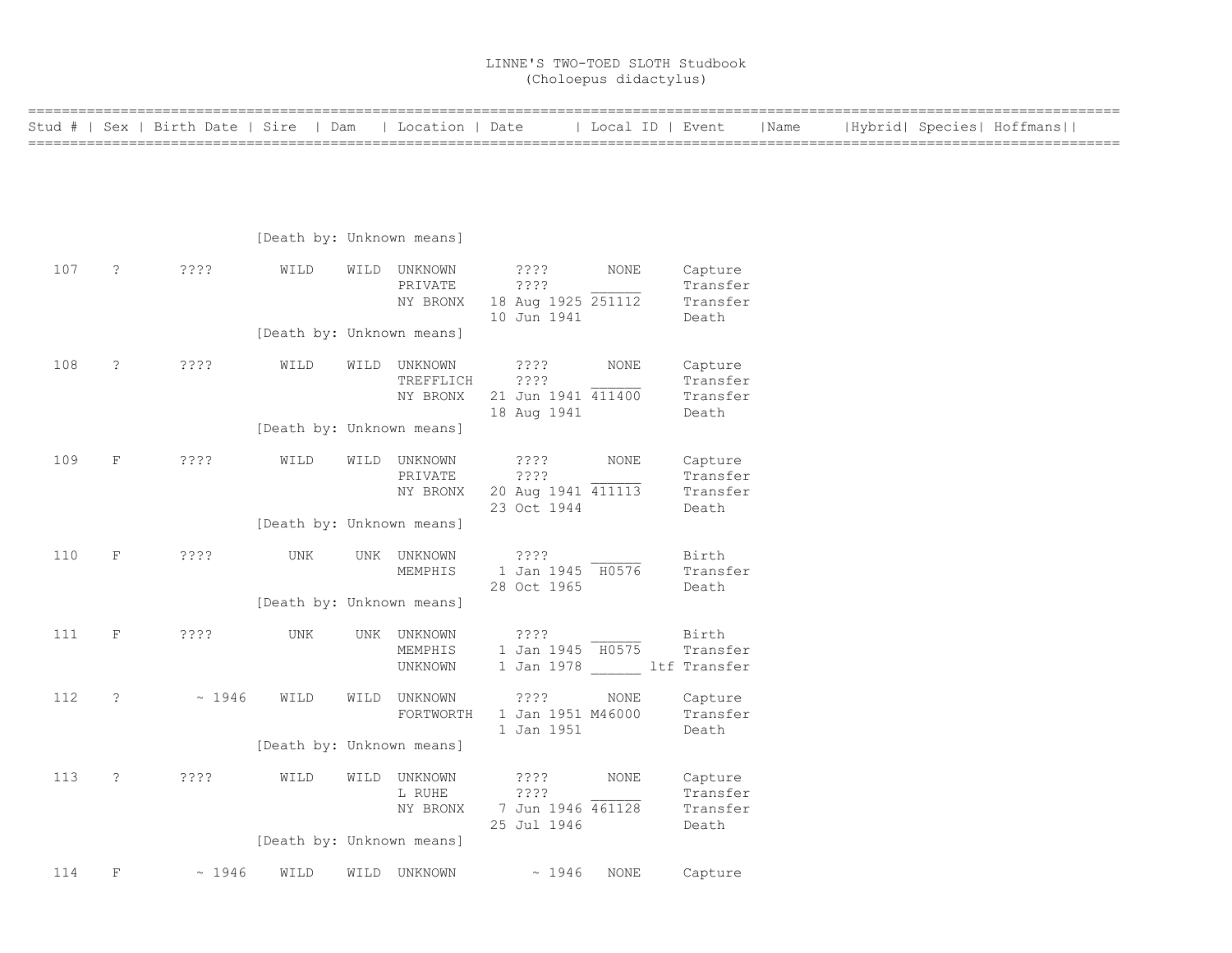|     |         | Stud #   Sex   Birth Date   Sire   Dam |                           |      | Location   Date           |                                                                         | Local ID   Event |                                  | Name       |  | Hybrid  Species  Hoffmans |
|-----|---------|----------------------------------------|---------------------------|------|---------------------------|-------------------------------------------------------------------------|------------------|----------------------------------|------------|--|---------------------------|
|     |         |                                        |                           |      |                           |                                                                         |                  |                                  |            |  |                           |
|     |         |                                        |                           |      |                           |                                                                         |                  |                                  |            |  |                           |
|     |         |                                        |                           |      | CURTIS R                  | ????                                                                    |                  | Transfer                         |            |  |                           |
|     |         |                                        |                           |      |                           | CINCINNAT 26 Jul 1963 M6003<br>3 Jun 1978                               |                  | Transfer<br>Death                |            |  |                           |
|     |         |                                        |                           |      | [Death by: Unknown means] |                                                                         |                  |                                  |            |  |                           |
| 115 | М       | ????                                   | WILD                      |      | WILD UNKNOWN<br>MILWAUKEE | ????<br>22 Oct 1948 X01879                                              | NONE             | Capture<br>Transfer              |            |  |                           |
|     |         |                                        |                           |      | [Death by: Unknown means] | 8 Nov 1948                                                              |                  | Death                            |            |  |                           |
| 116 | $\rm F$ | ~1949                                  | WILD                      | WILD | UNKNOWN                   | $\sim$ 1951<br>$??\mathord{?}\mathord{?}$                               | NONE             | Capture<br>Transfer              | BLUE NAILS |  |                           |
|     |         |                                        |                           |      | TROP JUNG<br>NZP-WASH     | 26 Jun 1952 22633D                                                      |                  | Transfer                         |            |  |                           |
|     |         |                                        |                           |      | NZP-DZR                   | 27 Aug 1973 22633                                                       |                  | Transfer                         |            |  |                           |
|     |         |                                        |                           |      | NZP-WASH                  | 9 Dec 1983 22633D                                                       |                  | Transfer                         |            |  |                           |
|     |         |                                        |                           |      | <b>BUFFALO</b>            | 25 Oct 1984 84M232                                                      |                  | Transfer                         |            |  |                           |
|     |         | [Death by: Euthanasia (medical)        |                           |      |                           | 28 Dec 1986<br>Given to an institution:                                 |                  | Death<br>Necropsy planned later] |            |  |                           |
| 117 | F       | ~1949                                  | WILD                      | WILD | UNKNOWN                   | $??\mathbin{?}$                                                         | NONE             | Capture                          |            |  |                           |
|     |         |                                        |                           |      | TROP JUNG                 | ????                                                                    |                  | Transfer                         |            |  |                           |
|     |         |                                        |                           |      | NZP-WASH                  | 26 Jun 1952 22633C                                                      |                  | Transfer                         |            |  |                           |
|     |         |                                        |                           |      |                           | 25 Jan 1983                                                             |                  | Death                            |            |  |                           |
|     |         | [Death by: Euthanasia (medical)        |                           |      |                           | Given to an institution: Necropsy planned later]                        |                  |                                  |            |  |                           |
| 118 | F       | ~1950                                  | WILD                      | WILD | UNKNOWN                   | ????                                                                    | NONE             | Capture                          | SUGAR      |  |                           |
|     |         |                                        |                           |      | L RUHE                    | ????<br>CHICAGOBR 10 May 1951 21824                                     |                  | Transfer<br>Transfer             |            |  |                           |
|     |         |                                        |                           |      |                           | 24 Nov 1987                                                             |                  | Death                            |            |  |                           |
|     |         |                                        |                           |      |                           | [Death by: Euthanasia (medical) Incinerate Urinary Toxicity]            |                  |                                  |            |  |                           |
| 119 | М       | ????                                   | WILD                      |      | WILD UNKNOWN              | $??\,?\,?$                                                              | <b>NONE</b>      | Capture                          |            |  |                           |
|     |         |                                        |                           |      | FOCKELMAN                 | ????                                                                    |                  | Transfer                         |            |  |                           |
|     |         |                                        |                           |      |                           | FRANKFURT 15 Apr 1951 16679<br>GOLLEMBEK 27 Aug 1971 _____ ltf Transfer |                  | Transfer                         |            |  |                           |
| 120 | М       | ????                                   | WILD                      |      | WILD UNKNOWN              | $??\mathord{?}\mathord{?}$                                              | NONE             | Capture                          |            |  |                           |
|     |         |                                        |                           |      | NZP-WASH                  | 26 Jun 1952 22633B                                                      |                  | Transfer                         |            |  |                           |
|     |         |                                        | [Death by: Other/Unknown] |      |                           | 4 Oct 1967                                                              |                  | Death                            |            |  |                           |
|     |         |                                        |                           |      |                           | Incinerate Necropsy planned later]                                      |                  |                                  |            |  |                           |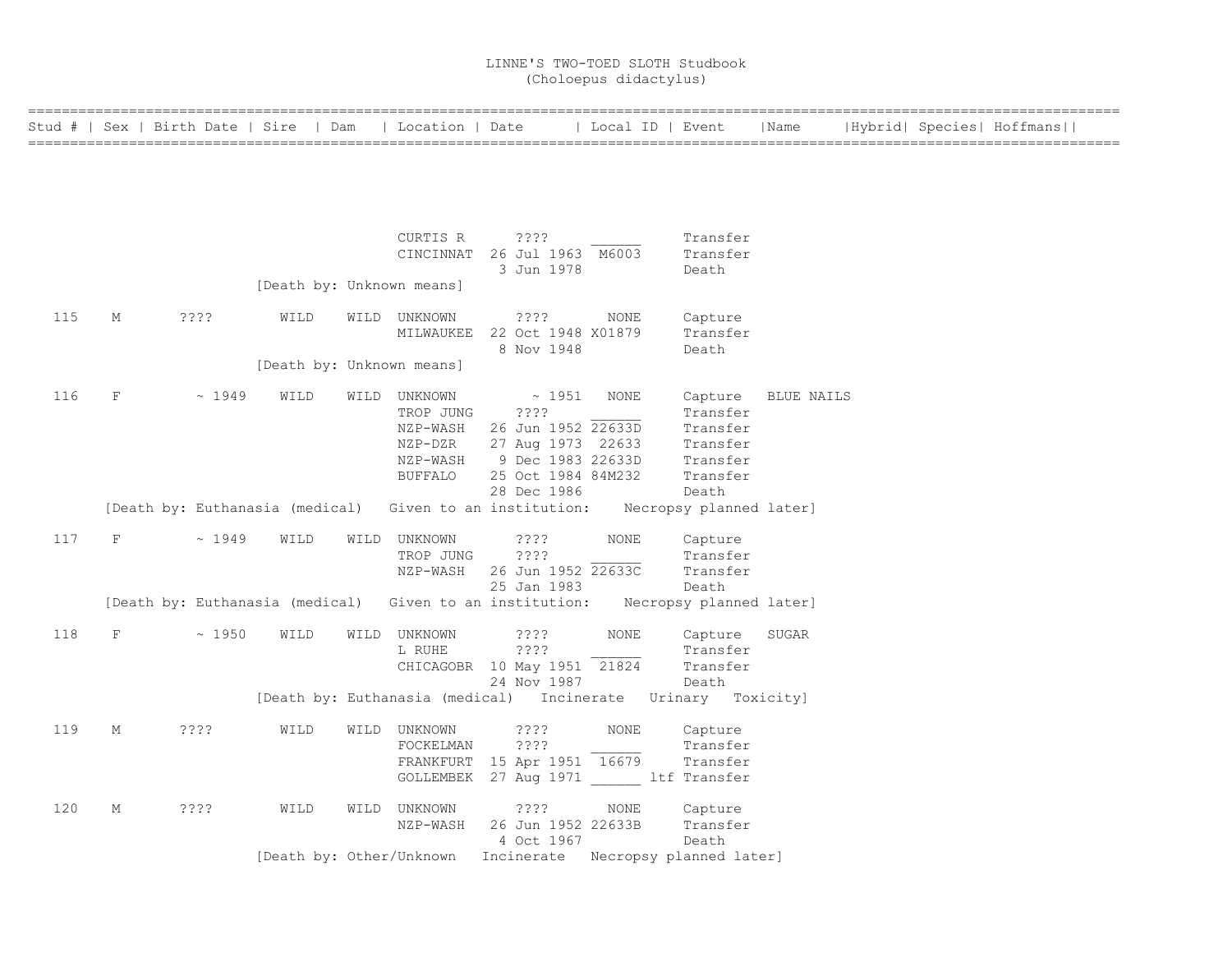|     |                        | Stud #   Sex   Birth Date   Sire   Dam   Location   Date                       |                                                                            |                        |                                           |            | Local ID   Event     | Name    |  | Hybrid  Species  Hoffmans |
|-----|------------------------|--------------------------------------------------------------------------------|----------------------------------------------------------------------------|------------------------|-------------------------------------------|------------|----------------------|---------|--|---------------------------|
|     |                        |                                                                                |                                                                            |                        |                                           |            |                      |         |  |                           |
|     |                        |                                                                                |                                                                            |                        |                                           |            |                      |         |  |                           |
|     |                        |                                                                                |                                                                            |                        |                                           |            |                      |         |  |                           |
|     |                        |                                                                                |                                                                            |                        |                                           |            |                      |         |  |                           |
| 121 |                        | $? \sim$ Oct 1953                                                              | WILD                                                                       | WILD UNKNOWN           | $\sim$ Oct 1953 – NONE                    |            | Capture              |         |  |                           |
|     |                        |                                                                                |                                                                            | TANSKI                 | ? ? ? ?<br>FRANKFURT 31 Jul 1954 16680    |            | Transfer<br>Transfer |         |  |                           |
|     |                        |                                                                                |                                                                            |                        | GOLLEMBEK 27 Aug 1971 ltf Transfer        |            |                      |         |  |                           |
|     |                        |                                                                                |                                                                            |                        |                                           |            |                      |         |  |                           |
| 122 | М                      | $\sim 1954$                                                                    | WILD                                                                       | WILD UNKNOWN           | ????                                      | NONE       | Capture              |         |  |                           |
|     |                        |                                                                                |                                                                            |                        | KANSASCTY 25 May 1955<br>31 Oct 1976      | 324        | Transfer<br>Death    |         |  |                           |
|     |                        | [Death by: Infection associated Incinerate Respiratory Unknown after necropsy] |                                                                            |                        |                                           |            |                      |         |  |                           |
|     |                        |                                                                                |                                                                            |                        |                                           |            |                      |         |  |                           |
| 123 | $F$ and the set of $F$ | $\sim 1955$                                                                    | WILD                                                                       | WILD UNKNOWN<br>L RUHE | ????<br>????                              | NONE       | Capture<br>Transfer  | BLONDIE |  |                           |
|     |                        |                                                                                |                                                                            |                        | CHICAGOBR 27 Jun 1956 21826               |            | Transfer             |         |  |                           |
|     |                        |                                                                                |                                                                            |                        | 27 Jun 1990                               |            | Death                |         |  |                           |
|     |                        |                                                                                | [Death by: Other/Unknown Unknown Necropsy planned later]                   |                        |                                           |            |                      |         |  |                           |
| 124 | $_{\rm F}$             | $\sim 1955$                                                                    | UNK                                                                        | UNK UNKNOWN            | $\sim$ 1955                               |            | Birth                |         |  |                           |
|     |                        |                                                                                |                                                                            | MEMPHIS                | 4 Aug 1975 H0577                          |            | Transfer             |         |  |                           |
|     |                        |                                                                                |                                                                            |                        | BOWMAN N 15 Mar 1976 ltf Transfer         |            |                      |         |  |                           |
| 125 | $\rm F$                | ~1955                                                                          | WILD                                                                       | WILD UNKNOWN           | ????                                      | NONE       | Capture              | GOLDI   |  |                           |
|     |                        |                                                                                |                                                                            | L RUHE                 | ????                                      |            | Transfer             |         |  |                           |
|     |                        |                                                                                |                                                                            |                        | CHICAGOBR 14 Aug 1956 21825               |            | Transfer             |         |  |                           |
|     |                        |                                                                                | [Death by: Infection associated Incinerate Urinary Unknown after necropsy] |                        | 7 Mar 1987                                |            | Death                |         |  |                           |
|     |                        |                                                                                |                                                                            |                        |                                           |            |                      |         |  |                           |
| 126 | $\ddot{?}$             | $\sim$ Nov 1957                                                                | WILD                                                                       | WILD UNKNOWN           | ~ Nov 1957                                | NONE       | Capture              |         |  |                           |
|     |                        |                                                                                |                                                                            | SCHEFFEL               | ????<br>FRANKFURT 18 Aug 1958 16681       |            | Transfer<br>Transfer |         |  |                           |
|     |                        |                                                                                |                                                                            |                        | GOLLEMBEK 27 Aug 1971 ______ ltf Transfer |            |                      |         |  |                           |
|     |                        |                                                                                |                                                                            |                        |                                           |            |                      |         |  |                           |
| 127 | М                      | ~1958                                                                          | WILD                                                                       | WILD SPRUCE PI         | $\sim 1961$                               | NONE       | Capture              |         |  |                           |
|     |                        |                                                                                |                                                                            | BUFFALO                | 12 Nov 1962<br>SALISBURY 12 Nov 1980      | 208<br>569 | Transfer<br>Transfer |         |  |                           |
|     |                        |                                                                                |                                                                            |                        | 16 Aug 1987                               |            | Death                |         |  |                           |
|     |                        |                                                                                | [Death by: Unknown means]                                                  |                        |                                           |            |                      |         |  |                           |
| 128 | М                      | ????                                                                           | WILD                                                                       | WILD SURINAME          | ????                                      | NONE       | Capture AR-27        |         |  |                           |
|     |                        |                                                                                |                                                                            |                        | AMSTERDAM 2 Jul 1958 M58001               |            | Transfer             |         |  |                           |
|     |                        |                                                                                |                                                                            |                        | 26 May 1970                               |            | Death                |         |  |                           |
|     |                        |                                                                                | [Death by: Unknown means]                                                  |                        |                                           |            |                      |         |  |                           |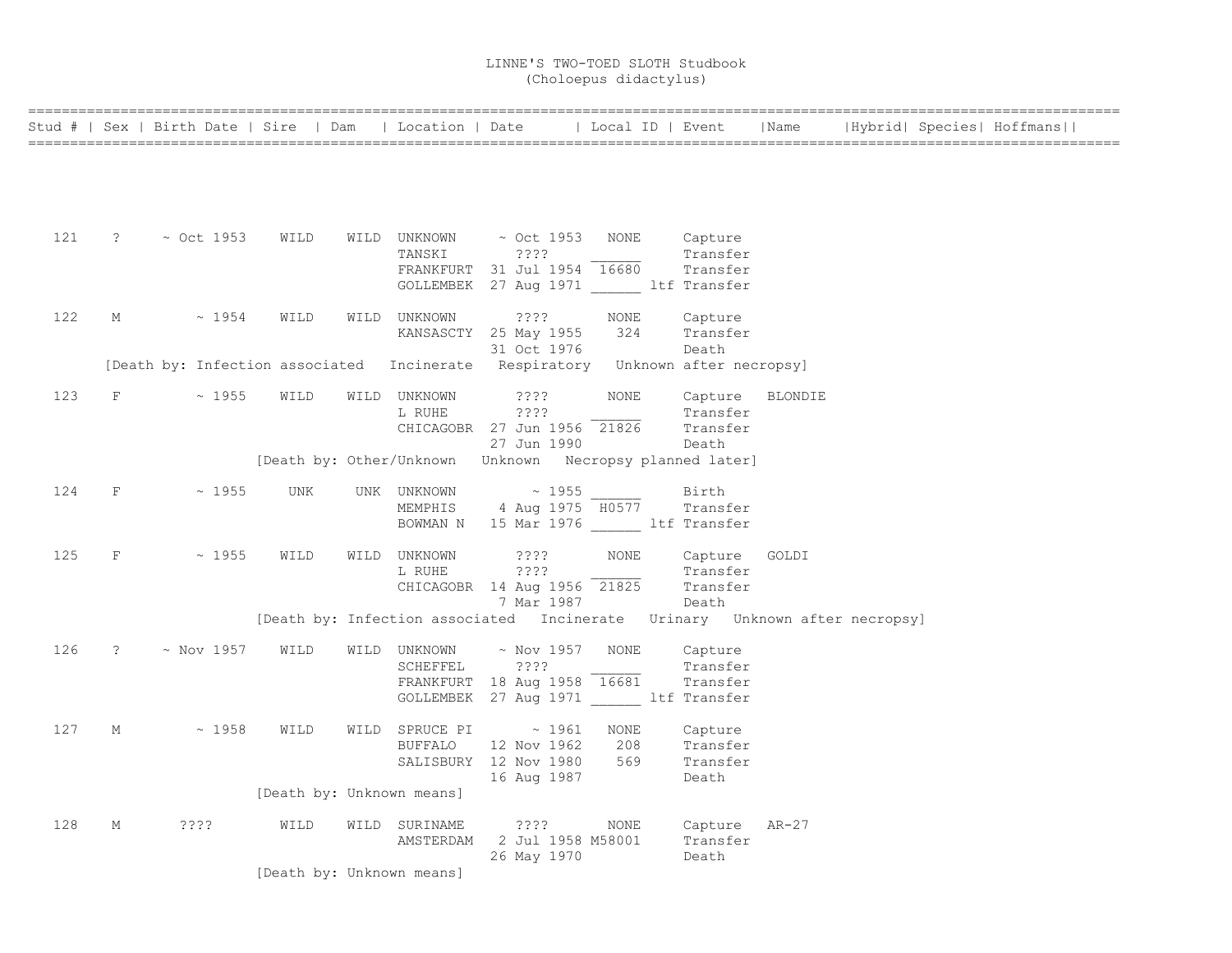|     |             | Stud #   Sex   Birth Date   Sire   Dam                      |                           | Location   Date           |                                             | Local ID   Event |                                                                          | Name       |  | Hybrid  Species  Hoffmans |  |
|-----|-------------|-------------------------------------------------------------|---------------------------|---------------------------|---------------------------------------------|------------------|--------------------------------------------------------------------------|------------|--|---------------------------|--|
|     |             |                                                             |                           |                           |                                             |                  |                                                                          |            |  |                           |  |
|     |             |                                                             |                           |                           |                                             |                  |                                                                          |            |  |                           |  |
|     |             |                                                             |                           |                           |                                             |                  |                                                                          |            |  |                           |  |
|     |             |                                                             |                           |                           |                                             |                  |                                                                          |            |  |                           |  |
| 129 | $\mathbf F$ | ~1961                                                       | WILD                      | WILD UNKNOWN<br>ANIM SHIP | ~1961<br>? ? ? ?                            | <b>NONE</b>      | Capture<br>Transfer                                                      |            |  |                           |  |
|     |             |                                                             |                           | <b>BUFFALO</b>            | 14 Aug 1965                                 | 209              | Transfer                                                                 |            |  |                           |  |
|     |             |                                                             |                           |                           | 10 Feb 1976                                 |                  | Death                                                                    |            |  |                           |  |
|     |             |                                                             |                           |                           | [Death by: Old age Given to an institution: |                  | Generalized                                                              | Bacterial] |  |                           |  |
| 130 | M           | 17 Nov 1961                                                 | WILD                      | WILD UNKNOWN              | 17 Nov 1961                                 | <b>NONE</b>      | Capture                                                                  | RELISH     |  |                           |  |
|     |             |                                                             |                           | CHASE B                   | ????<br>PROVIDNCE 18 Nov 1971               | 31               | Transfer<br>Transfer                                                     |            |  |                           |  |
|     |             |                                                             |                           |                           | BRIDGEPRT 19 Jul 1976                       | 0152             | Transfer                                                                 |            |  |                           |  |
|     |             |                                                             |                           |                           | SOUTHWICK 31 Dec 1983                       |                  | Transfer                                                                 |            |  |                           |  |
|     |             |                                                             |                           |                           | 5 Mar 1994                                  |                  | Death                                                                    |            |  |                           |  |
|     |             |                                                             |                           |                           |                                             |                  | [Death by: Anesth/Restraint assoc Bury Digestive Mechanical abnormality] |            |  |                           |  |
| 131 | $\rm F$     | ????                                                        | WILD                      | WILD UNKNOWN              | $??\ ??$                                    | NONE             | Capture                                                                  | AR-30      |  |                           |  |
|     |             |                                                             |                           |                           | AMSTERDAM 17 Apr 1962 M62001                |                  | Transfer                                                                 |            |  |                           |  |
|     |             |                                                             |                           |                           | 11 Nov 1979                                 |                  | Death                                                                    |            |  |                           |  |
|     |             |                                                             | [Death by: Unknown means] |                           |                                             |                  |                                                                          |            |  |                           |  |
| 132 | $\mathbf F$ | ~1962                                                       | WILD                      | WILD UNKNOWN              | ????                                        | <b>NONE</b>      | Capture                                                                  | MUSTARD    |  |                           |  |
|     |             |                                                             |                           | METROZOO                  | ????                                        |                  | Transfer                                                                 |            |  |                           |  |
|     |             |                                                             |                           |                           | PROVIDNCE 27 Jun 1972                       | 32               | Transfer                                                                 |            |  |                           |  |
|     |             |                                                             |                           |                           | 10 Oct 1975                                 |                  | Death                                                                    |            |  |                           |  |
|     |             |                                                             |                           |                           | [Death by: Other/Unknown Unknown Digestive  |                  | Trauma]                                                                  |            |  |                           |  |
| 133 | $\mathbf F$ | ????                                                        | WILD                      | WILD UNKNOWN              | 3333.                                       | NONE             | Capture                                                                  |            |  |                           |  |
|     |             |                                                             |                           | SPRUCE PI                 | ? ? ? ?                                     |                  | Transfer                                                                 |            |  |                           |  |
|     |             |                                                             |                           | <b>BUFFALO</b>            | 29 Mar 1963 M90094                          |                  | Transfer                                                                 |            |  |                           |  |
|     |             |                                                             |                           |                           | 11 Apr 1963                                 |                  | Death                                                                    |            |  |                           |  |
|     |             |                                                             |                           |                           | [Death by: Environ/Behav conditions Unknown |                  | No necropsy planned]                                                     |            |  |                           |  |
| 134 | F           | ????                                                        | WILD                      | WILD UNKNOWN              | ????                                        | <b>NONE</b>      | Capture                                                                  |            |  |                           |  |
|     |             |                                                             |                           | RAT BURI                  | ????                                        |                  | Transfer                                                                 |            |  |                           |  |
|     |             |                                                             |                           | <b>HANNOVER</b>           | 1 Apr 1963 VIII1                            |                  | Transfer                                                                 |            |  |                           |  |
|     |             |                                                             |                           |                           | 1 Apr 1963                                  |                  | Death                                                                    |            |  |                           |  |
|     |             | [Death by: Self-inflicted injuries Given to an institution: |                           |                           |                                             |                  | No necropsy planned]                                                     |            |  |                           |  |
| 135 | F           | ~1963                                                       | WILD                      | WILD UNKNOWN              | ~1963                                       | <b>NONE</b>      | Capture                                                                  |            |  |                           |  |
|     |             |                                                             |                           | MILWAUKEE                 | ????                                        |                  | Transfer                                                                 |            |  |                           |  |
|     |             |                                                             |                           | CHICAGOLP                 | 1 May 1971                                  | 1655             | Transfer                                                                 |            |  |                           |  |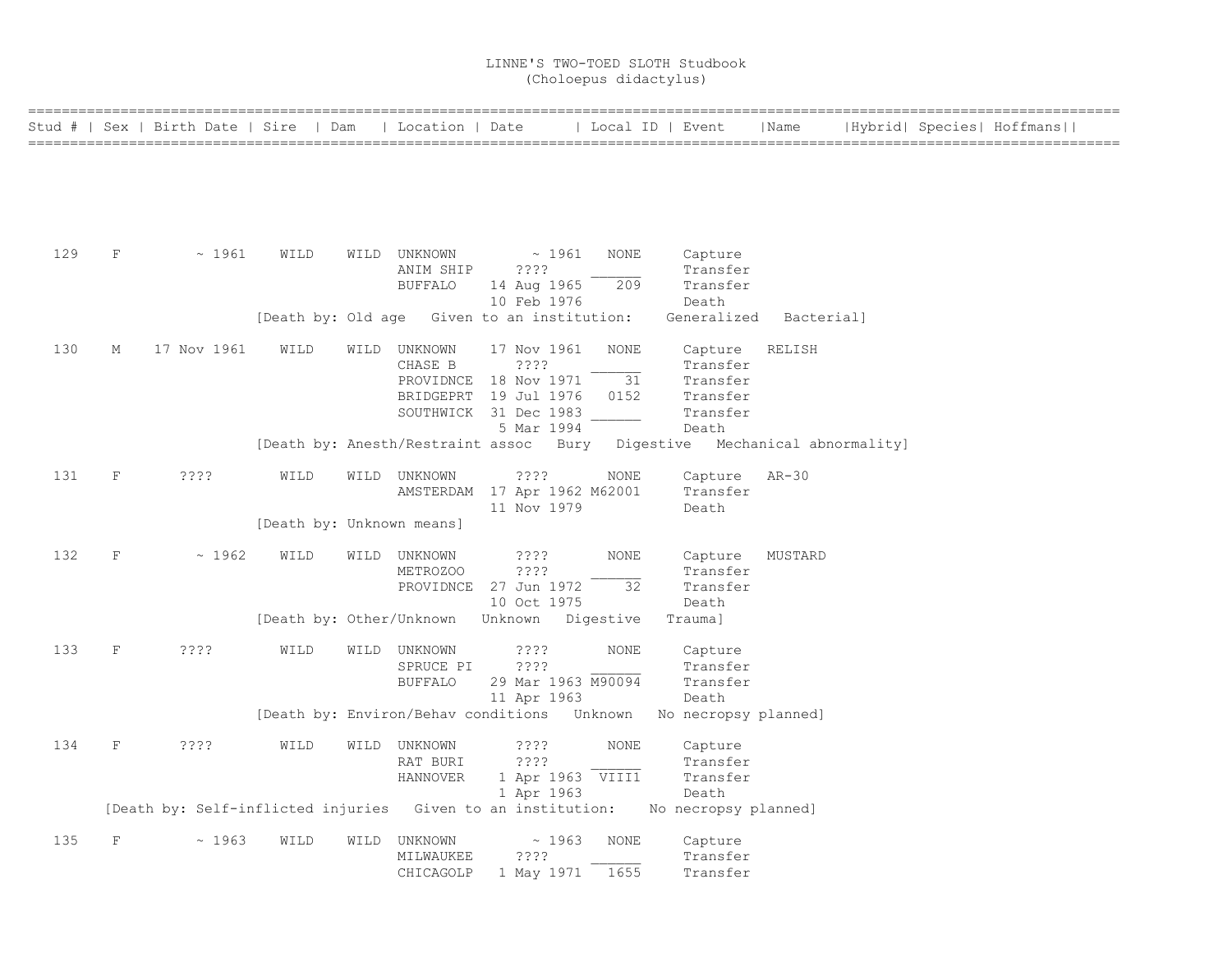|     |                      | Stud #   Sex   Birth Date   Sire   Dam   Location   Date |                           |                |                                                            | Local ID   Event |                   | Name                    |  | Hybrid  Species  Hoffmans |  |
|-----|----------------------|----------------------------------------------------------|---------------------------|----------------|------------------------------------------------------------|------------------|-------------------|-------------------------|--|---------------------------|--|
|     |                      |                                                          |                           |                |                                                            |                  |                   |                         |  |                           |  |
|     |                      |                                                          |                           |                |                                                            |                  |                   |                         |  |                           |  |
|     |                      |                                                          |                           |                |                                                            |                  |                   |                         |  |                           |  |
|     |                      |                                                          |                           |                |                                                            |                  |                   |                         |  |                           |  |
|     |                      |                                                          |                           |                |                                                            |                  |                   |                         |  |                           |  |
|     |                      |                                                          |                           |                | 20 Dec 1992                                                |                  | Death             |                         |  |                           |  |
|     |                      |                                                          | [Death by: Unknown means] |                |                                                            |                  |                   |                         |  |                           |  |
| 136 | $\rm F$              | ~1963                                                    | WILD                      | WILD UNKNOWN   | ~1963                                                      | <b>NONE</b>      | Capture           |                         |  |                           |  |
|     |                      |                                                          |                           | ANIM SHIP      | ????                                                       |                  | Transfer          |                         |  |                           |  |
|     |                      |                                                          |                           | <b>BUFFALO</b> | 14 Aug 1965                                                | 210              | Transfer          |                         |  |                           |  |
|     |                      |                                                          |                           |                | 12 Sep 1980                                                |                  | Death             |                         |  |                           |  |
|     |                      |                                                          |                           |                | [Death by: Other/Unknown Given to an institution:          |                  |                   | Necropsy planned later] |  |                           |  |
|     |                      |                                                          |                           |                |                                                            |                  |                   |                         |  |                           |  |
| 137 | F                    | $~\sim$ Apr 1964                                         | WILD                      | WILD CUZCO     | $~\sim$ Apr 1964                                           | <b>NONE</b>      | Capture           | WOOLLYBULL              |  |                           |  |
|     |                      |                                                          |                           | CHASE B        | ? ? ? ?                                                    |                  | Transfer          |                         |  |                           |  |
|     |                      |                                                          |                           | CHICAGOLP      | 1 Jan 1965<br>26 Mar 1985                                  | 523              | Transfer<br>Death |                         |  |                           |  |
|     |                      |                                                          |                           |                | [Death by: Other/Unknown Mounted or Preserved:             |                  |                   | Necropsy planned later] |  |                           |  |
|     |                      |                                                          |                           |                |                                                            |                  |                   |                         |  |                           |  |
| 138 | $_{\rm F}$           | ~1964                                                    | WILD                      | WILD UNKNOWN   | ????                                                       | NONE             | Capture           | - 4                     |  |                           |  |
|     |                      |                                                          |                           | NZP-WASH       | 21 Jun 1967 32457                                          |                  | Transfer          |                         |  |                           |  |
|     |                      |                                                          |                           | NZP-DZR        | 29 Jun 1981 32457                                          |                  | Transfer          |                         |  |                           |  |
|     |                      |                                                          |                           | NZP-WASH       | 9 Dec 1983 32457                                           |                  | Transfer          |                         |  |                           |  |
|     |                      |                                                          | [Death by: Unknown means] |                | 2 Jul 2013                                                 |                  | Death             |                         |  |                           |  |
|     |                      |                                                          |                           |                |                                                            |                  |                   |                         |  |                           |  |
| 139 | М                    | ~1965                                                    | WILD                      | WILD UNKNOWN   | $??\,?\,?$                                                 | NONE             | Capture           |                         |  |                           |  |
|     |                      |                                                          |                           | NZP-WASH       | 29 Feb 1968                                                | 32745            | Transfer          |                         |  |                           |  |
|     |                      |                                                          |                           | NZP-DZR        | 5 Jun 1974 32745                                           |                  | Transfer          |                         |  |                           |  |
|     |                      |                                                          |                           |                | 5 Jun 1983                                                 |                  | Death             |                         |  |                           |  |
|     |                      | [Death by: Other/Unknown                                 |                           |                | Unknown Necropsy planned later Unknown after necropsy]     |                  |                   |                         |  |                           |  |
| 140 | $\ddot{\phantom{0}}$ | ????                                                     | WILD                      | WILD UNKNOWN   | ????                                                       | <b>NONE</b>      | Capture           |                         |  |                           |  |
|     |                      |                                                          |                           | TARPONSPR      | ? ? ? ?                                                    |                  | Transfer          |                         |  |                           |  |
|     |                      |                                                          |                           |                | MILWAUKEE 22 Jun 1965                                      | 435              | Transfer          |                         |  |                           |  |
|     |                      |                                                          |                           |                | 10 Sep 1965                                                |                  | Death             |                         |  |                           |  |
|     |                      |                                                          |                           |                | [Death by: Infection associated Unknown Respiratory Viral] |                  |                   |                         |  |                           |  |
| 141 | $\ddot{\phantom{0}}$ | $??\mathbin{?}$                                          | WILD                      | WILD UNKNOWN   | $??\,?\,?$                                                 | NONE             | Capture           |                         |  |                           |  |
|     |                      |                                                          |                           | TARPONSPR      | ????                                                       |                  | Transfer          |                         |  |                           |  |
|     |                      |                                                          |                           |                | MILWAUKEE 22 Jun 1965                                      | 436              | Transfer          |                         |  |                           |  |
|     |                      |                                                          |                           |                | 1 Jul 1965                                                 |                  | Death             |                         |  |                           |  |
|     |                      |                                                          | [Death by: Unknown means] |                |                                                            |                  |                   |                         |  |                           |  |
|     |                      |                                                          |                           |                |                                                            |                  |                   |                         |  |                           |  |
| 142 | $\ddot{\phantom{0}}$ | ????                                                     | WILD                      | WILD UNKNOWN   | ? ? ? ?                                                    | <b>NONE</b>      | Capture           |                         |  |                           |  |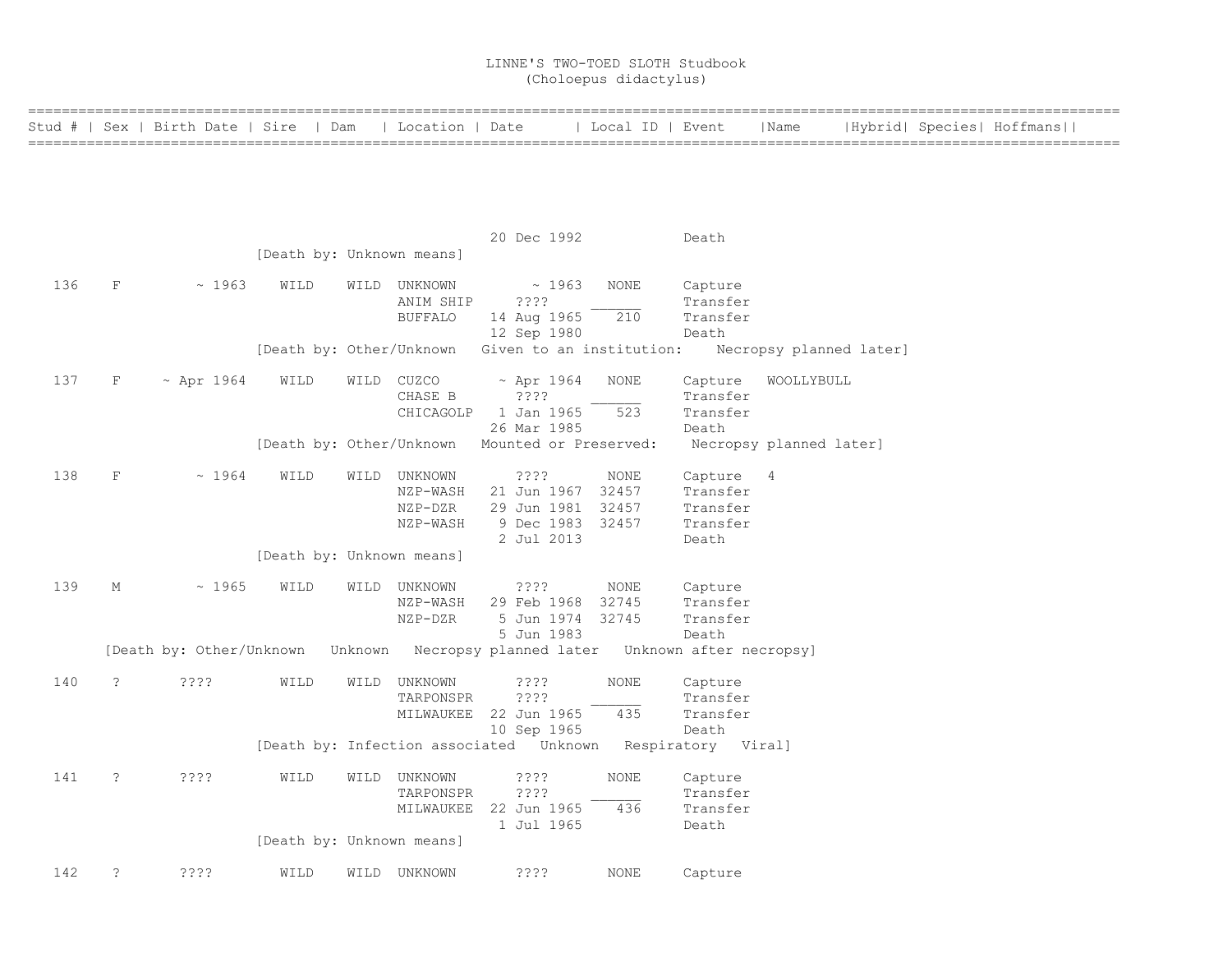| Stud # |                      | Sex   Birth Date   Sire   Dam |                           | Location   Date            |                                                             | Local ID   Event     |                         | Name    |  | Hybrid  Species  Hoffmans |  |
|--------|----------------------|-------------------------------|---------------------------|----------------------------|-------------------------------------------------------------|----------------------|-------------------------|---------|--|---------------------------|--|
|        |                      |                               |                           |                            |                                                             |                      |                         |         |  |                           |  |
|        |                      |                               |                           |                            |                                                             |                      |                         |         |  |                           |  |
|        |                      |                               |                           |                            |                                                             |                      |                         |         |  |                           |  |
|        |                      |                               |                           | TARPONSPR                  | $??\,?\,?$                                                  |                      | Transfer                |         |  |                           |  |
|        |                      |                               |                           | MILWAUKEE                  | 22 Jun 1965                                                 | 434                  | Transfer                |         |  |                           |  |
|        |                      |                               |                           |                            | 10 Sep 1965                                                 |                      | Death                   |         |  |                           |  |
|        |                      |                               | [Death by: Unknown means] |                            |                                                             |                      |                         |         |  |                           |  |
| 143    | $\mathbf F$          | $??\cdot?$                    | WILD                      | WILD UNKNOWN               | $??\mathbin{?}$                                             | <b>NONE</b>          | Capture                 |         |  |                           |  |
|        |                      |                               |                           | TARPONSPR                  | ????                                                        |                      | Transfer                |         |  |                           |  |
|        |                      |                               |                           | MILWAUKEE<br>MENOMONEE     | 27 Jul 1965<br>1 May 1971                                   | 457<br>ltf Transfer  | Transfer                |         |  |                           |  |
|        |                      |                               |                           |                            |                                                             |                      |                         |         |  |                           |  |
| 144    | $\ddot{\phantom{0}}$ | ????                          | WILD                      | WILD UNKNOWN               | ? ? ? ?                                                     | NONE                 | Capture                 |         |  |                           |  |
|        |                      |                               |                           | MILWAUKEE                  | 27 Jul 1965                                                 | 458                  | Transfer                |         |  |                           |  |
|        |                      |                               |                           | TARPONSPR                  | ????                                                        |                      | Transfer                |         |  |                           |  |
|        |                      |                               |                           | MILWAUKEE                  | 27 Jul 1965                                                 |                      | Death                   |         |  |                           |  |
|        |                      |                               |                           | [Death by: Died in transit | Unknown                                                     | No necropsy planned] |                         |         |  |                           |  |
| 145    | $\ddot{\phantom{0}}$ | 24 Aug 1965                   | UNK                       | UNK MILWAUKEE              | 24 Aug 1965                                                 | 501                  | Birth                   |         |  |                           |  |
|        |                      |                               |                           |                            | 27 Aug 1965                                                 |                      | Death                   |         |  |                           |  |
|        |                      |                               | [Death by: Unknown means] |                            |                                                             |                      |                         |         |  |                           |  |
| 146    | М                    | 28 Apr 1966                   | WILD                      | WILD UNKNOWN               | ? ? ? ?                                                     | <b>NONE</b>          | Capture                 | TOM     |  |                           |  |
|        |                      |                               |                           | WILDCARGO                  | ????                                                        |                      | Transfer                |         |  |                           |  |
|        |                      |                               |                           |                            | FORTWORTH 28 Apr 1968                                       | 93                   | Transfer                |         |  |                           |  |
|        |                      |                               |                           |                            | 16 May 1982                                                 |                      | Death                   |         |  |                           |  |
|        |                      |                               |                           |                            | [Death by: Infection associated Unknown Urinary Bacterial]  |                      |                         |         |  |                           |  |
| 147    | $\mathbf F$          | ~1967                         | WILD                      | WILD HAMILTON              | ~1967                                                       | <b>NONE</b>          | Birth                   | AVARICE |  |                           |  |
|        |                      |                               |                           | WILDCARGO                  | ????                                                        |                      | Transfer                |         |  |                           |  |
|        |                      |                               |                           | ST LOUIS                   | 29 Jan 1970 070700                                          |                      | Transfer                |         |  |                           |  |
| 148    | $\tilde{?}$          | 29 Mar 1967                   | UNK                       | UNK NZP-WASH               |                                                             | 32189                | Birth                   |         |  |                           |  |
|        |                      |                               |                           |                            | 29 Mar 1967<br>29 Mar 1967                                  |                      | Death                   |         |  |                           |  |
|        |                      |                               |                           |                            | [Death by: Other/Unknown Incinerate Necropsy planned later] |                      |                         |         |  |                           |  |
|        |                      |                               |                           |                            |                                                             |                      |                         |         |  |                           |  |
| 149    | М                    | ~1967                         | WILD                      | WILD GUYANA                | ~1967                                                       | NONE                 | Capture                 | JAY JAY |  |                           |  |
|        |                      |                               |                           | ALENTADO                   | ????                                                        |                      | Transfer                |         |  |                           |  |
|        |                      |                               |                           | <b>BUFFALO</b>             | 21 Mar 1982                                                 | 1237                 | Transfer                |         |  |                           |  |
|        |                      |                               |                           |                            | 8 Sep 1984                                                  |                      | Death                   |         |  |                           |  |
|        |                      |                               |                           |                            | [Death by: Euthanasia (medical) Incinerate                  |                      | Necropsy planned later] |         |  |                           |  |
| 150    | $\mathbf F$          | ~1968                         | WILD                      | WILD GUYANA                | ~1968                                                       | <b>NONE</b>          | Capture                 | SHIRLEY |  |                           |  |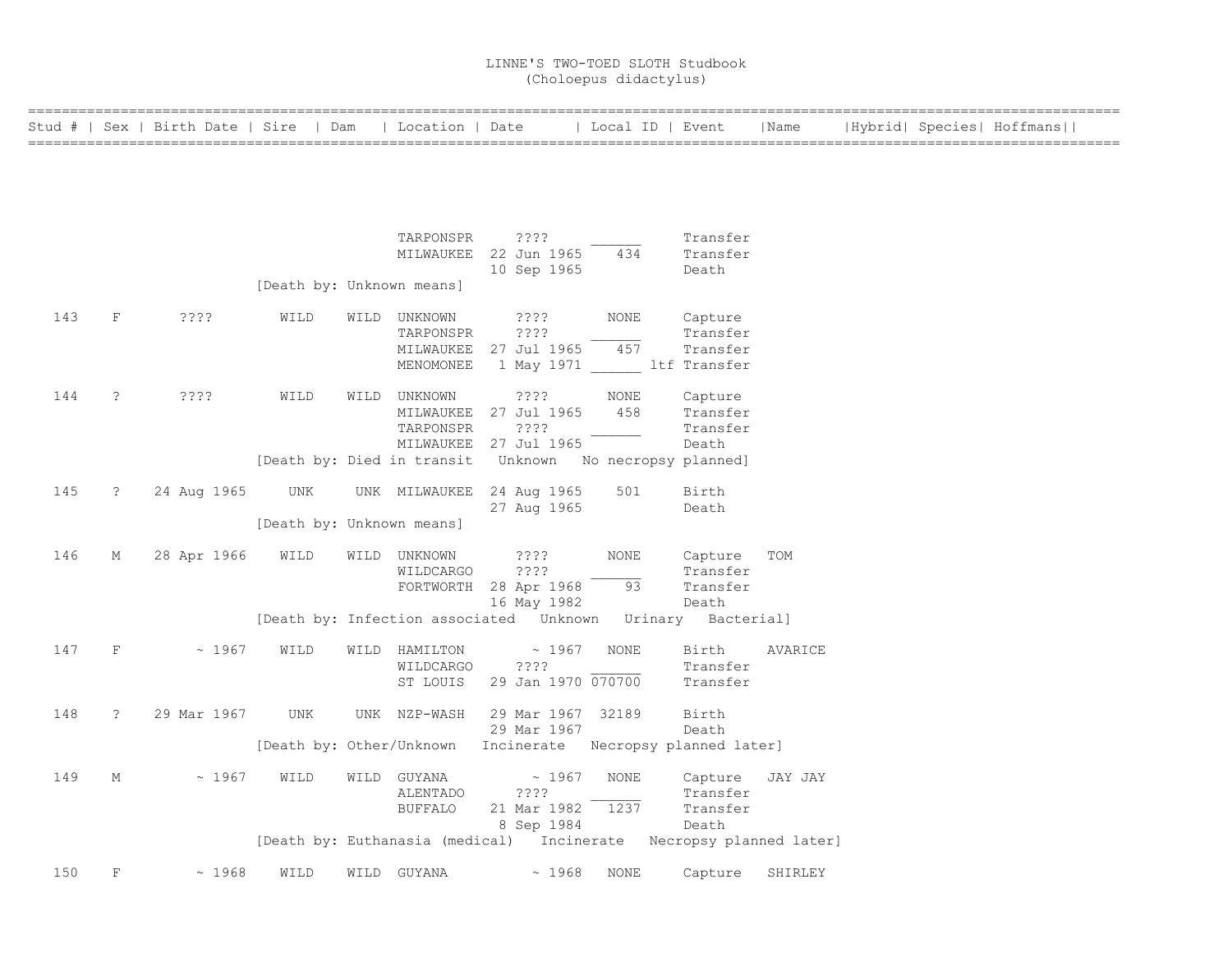|  |  | Stud #   Sex   Birth Date   Sire   Dam   Location   Date   Local ID   Event   Name   Hybrid   Species   Hoffmans |
|--|--|------------------------------------------------------------------------------------------------------------------|
|  |  |                                                                                                                  |
|  |  |                                                                                                                  |
|  |  |                                                                                                                  |
|  |  |                                                                                                                  |

|     |                     |             |                                   | WILDCARGO                          | ????<br>CHICAGOLP 3 Dec 1970 1537<br>LINCOLN C 19 Jan 1989                                 | 577                       | Transfer<br>Transfer<br>Transfer                                                        |
|-----|---------------------|-------------|-----------------------------------|------------------------------------|--------------------------------------------------------------------------------------------|---------------------------|-----------------------------------------------------------------------------------------|
|     |                     |             |                                   |                                    | 28 Mar 1992<br>[Death by: Other/Unknown Unknown Necropsy planned later]                    |                           | Death                                                                                   |
| 151 | F                   | ~1968       | WILD                              | WILD UNKNOWN<br>WILDCARGO          | $\sim 1968$<br>????<br>BRIDGEPRT 30 Mar 1973                                               | NONE<br>0082              | Capture<br>Transfer<br>Transfer                                                         |
|     |                     |             |                                   |                                    | 5 Jul 1985                                                                                 |                           | Death<br>[Death by: Infection associated Incinerate Generalized Unknown after necropsy] |
| 152 | F                   | ~1968       | WILD                              | WILD UNKNOWN<br>CHASE B<br>TOPEKA  | $\sim 1968$<br>????<br>22 Apr 1970 406070<br>3 May 1970                                    | NONE                      | Capture<br>Transfer<br>Transfer<br>Death                                                |
|     |                     |             |                                   |                                    |                                                                                            |                           | [Death by: Environ/Behav conditions Bury Digestive Trauma]                              |
| 153 | М                   | ~1968       | UNK                               | UNK UNKNOWN                        | $\sim 1968$<br>PITTSBURG 13 Jun 1972<br>30 Aug 1979                                        | 102                       | Birth<br>Transfer<br>Death                                                              |
|     |                     |             |                                   |                                    | [Death by: Other/Unknown Incinerate No necropsy planned]                                   |                           |                                                                                         |
| 154 | F                   | $\sim 1968$ | WILD                              | WILD UNKNOWN<br>FT WAYNE           | $\sim 1968$<br>????<br>PITTSBURG 13 Jun 1972<br>HUTCHINSN 25 Apr 1986 186014<br>1 Sep 1988 | NONE<br>$\frac{100}{100}$ | Capture HORTENSE<br>Transfer<br>Transfer<br>Transfer<br>Death                           |
|     |                     |             |                                   | [Death by: Other/Unknown           |                                                                                            |                           | Incinerate Respiratory Circulatory, secondary]                                          |
| 155 | $\ddot{\mathbf{c}}$ | ????        | WILD                              | WILD UNKNOWN<br>PET FARM<br>DUBLIN | ????<br>$??\mathrel{?}?$<br>18 Jul 1968 68M027<br>11 Jun 1972                              | NONE                      | Capture<br>Transfer<br>Transfer<br>Death                                                |
|     |                     |             |                                   |                                    | [Death by: Other/Unknown Given to an institution: Respiratory                              |                           | Unknown after necropsy]                                                                 |
| 156 | F                   | ~1968       | WILD<br>[Death by: Unknown means] | WILD CUZCO<br>JACOBSEN             | $\sim 1968$<br>????<br>CHICAGOLP 6 Aug 1971<br>27 May 1990                                 | NONE<br>1820              | Capture<br>CHEWEY<br>Transfer<br>Transfer<br>Death                                      |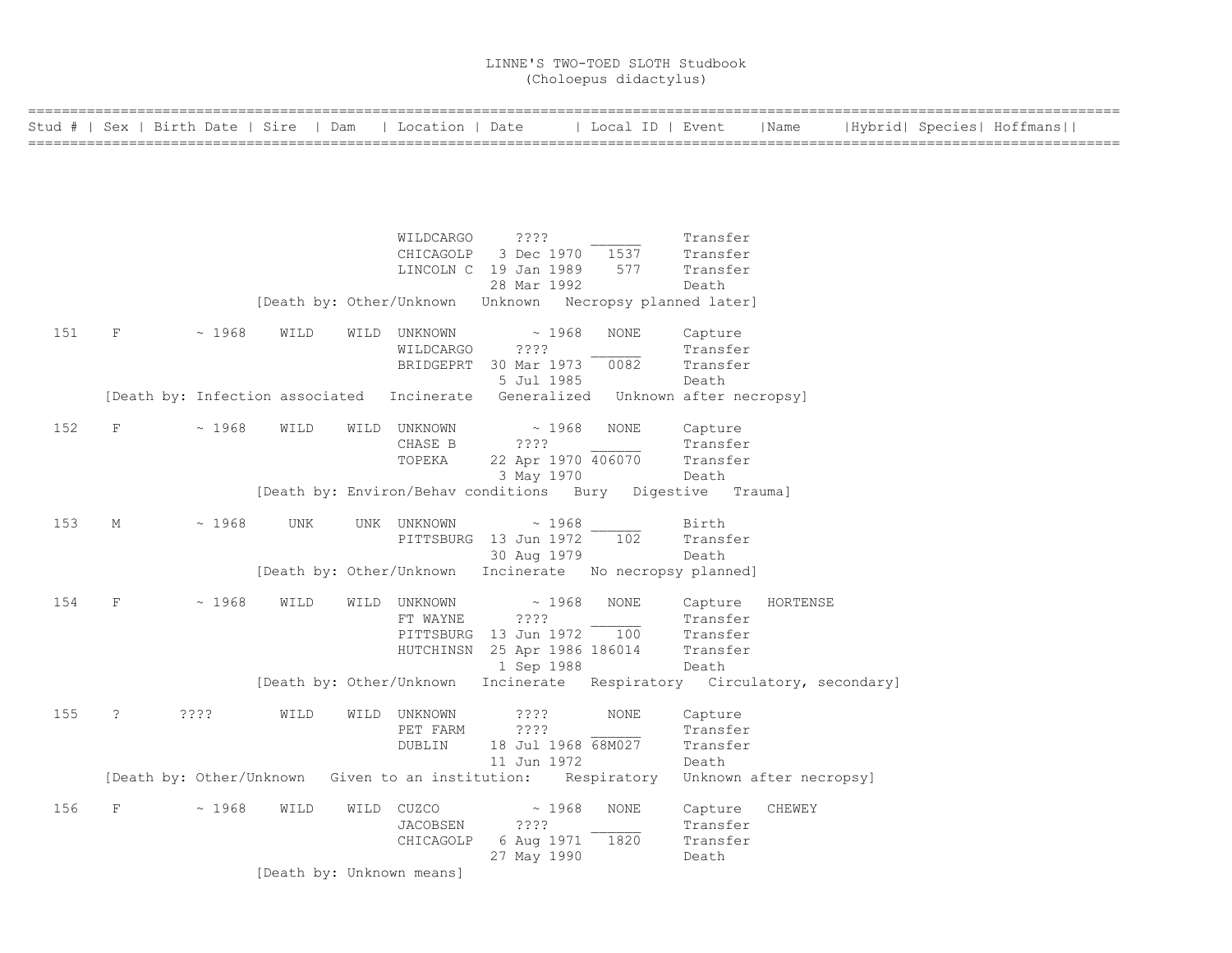|     |   | Stud #   Sex   Birth Date   Sire   Dam   Location   Date |                           |                             |                                                              | Local ID   Event |                      | Name                                                                    | Hybrid  Species  Hoffmans |  |
|-----|---|----------------------------------------------------------|---------------------------|-----------------------------|--------------------------------------------------------------|------------------|----------------------|-------------------------------------------------------------------------|---------------------------|--|
|     |   |                                                          |                           |                             |                                                              |                  |                      |                                                                         |                           |  |
|     |   |                                                          |                           |                             |                                                              |                  |                      |                                                                         |                           |  |
|     |   |                                                          |                           |                             |                                                              |                  |                      |                                                                         |                           |  |
| 157 | F | $\sim 1968$                                              | WILD                      | WILD PERU                   | $\sim 1968$                                                  | NONE             | Capture              |                                                                         |                           |  |
|     |   |                                                          |                           | CHASE B                     | ????                                                         |                  | Transfer             |                                                                         |                           |  |
|     |   |                                                          |                           |                             | CHICAGOLP 23 Sep 1970<br>2 Dec 1986                          | 1464             | Transfer<br>Death    |                                                                         |                           |  |
|     |   |                                                          |                           |                             | [Death by: Euthanasia (medical) Unknown No necropsy planned] |                  |                      |                                                                         |                           |  |
| 158 | F | ? ? ? ?                                                  | WILD                      | WILD UNKNOWN                | ????                                                         | NONE             | Capture              |                                                                         |                           |  |
|     |   |                                                          |                           | <b>DALLAS</b>               | 2 Oct 1968 000L52<br>31 Oct 1968                             |                  | Transfer<br>Death    |                                                                         |                           |  |
|     |   |                                                          | [Death by: Unknown means] |                             |                                                              |                  |                      |                                                                         |                           |  |
| 159 | F | ~1968                                                    | WILD                      | WILD S.AMERICA              | $\sim 1968$                                                  | NONE             | Capture              |                                                                         |                           |  |
|     |   |                                                          |                           | CHASE B                     | $??\ ??$                                                     | 97               | Transfer             |                                                                         |                           |  |
|     |   |                                                          |                           | <b>EVANSVLLE</b><br>CYPRESS | 4 Nov 1970<br>26 May 1987 ltf Transfer                       |                  | Transfer             |                                                                         |                           |  |
|     |   |                                                          |                           |                             |                                                              |                  |                      |                                                                         |                           |  |
| 160 | М | ~1968                                                    | WILD                      | WILD UNKNOWN                | ????                                                         | NONE             | Capture              |                                                                         |                           |  |
|     |   |                                                          |                           | SANDIEGOZ<br>CALGARY        | ????<br>22 Nov 1969 100520                                   |                  | Transfer<br>Transfer |                                                                         |                           |  |
|     |   |                                                          |                           |                             | 22 Aug 1989                                                  |                  | Death                |                                                                         |                           |  |
|     |   |                                                          | [Death by: Unknown means] |                             |                                                              |                  |                      |                                                                         |                           |  |
| 161 | F | ~1968                                                    | WILD                      | WILD UNKNOWN                | $??\mathbin{?}$                                              | NONE             | Capture              |                                                                         |                           |  |
|     |   |                                                          |                           | SANDIEGOZ                   | ????                                                         |                  | Transfer             |                                                                         |                           |  |
|     |   |                                                          |                           | CALGARY                     | 22 Nov 1969 100521<br>1 Jan 1988                             |                  | Transfer<br>Death    |                                                                         |                           |  |
|     |   |                                                          |                           |                             |                                                              |                  |                      | [Death by: Other/Unknown Incinerate Generalized Mechanical abnormality] |                           |  |
| 162 | М | ~1969                                                    | WILD                      | WILD CUZCO                  | ~1969                                                        | <b>NONE</b>      | Capture              | DICK                                                                    |                           |  |
|     |   |                                                          |                           | WILDCARGO                   | ????                                                         |                  | Transfer             |                                                                         |                           |  |
|     |   |                                                          |                           | CHICAGOLP                   | 7 Apr 1972 2021                                              |                  | Transfer             |                                                                         |                           |  |
|     |   |                                                          |                           | DENVER                      | 4 Aug 1983 06245<br>21 Jul 1986                              |                  | Transfer<br>Death    |                                                                         |                           |  |
|     |   |                                                          |                           |                             | [Death by: Infection associated Incinerate Respiratory       |                  |                      | Bacterial]                                                              |                           |  |
| 163 | F | ~1969                                                    | WILD                      | WILD CUZCO                  | $\sim 1969$                                                  | <b>NONE</b>      | Capture              |                                                                         |                           |  |
|     |   |                                                          |                           | WILDCARGO                   | ????                                                         |                  | Transfer             |                                                                         |                           |  |
|     |   |                                                          |                           | CHICAGOLP                   | 7 Apr 1972                                                   | 2022             | Transfer             |                                                                         |                           |  |
|     |   |                                                          | [Death by: Other/Unknown  |                             | 26 Dec 1980<br>Mounted or Preserved:                         |                  | Death                |                                                                         |                           |  |
|     |   |                                                          |                           |                             |                                                              |                  |                      | Necropsy planned later]                                                 |                           |  |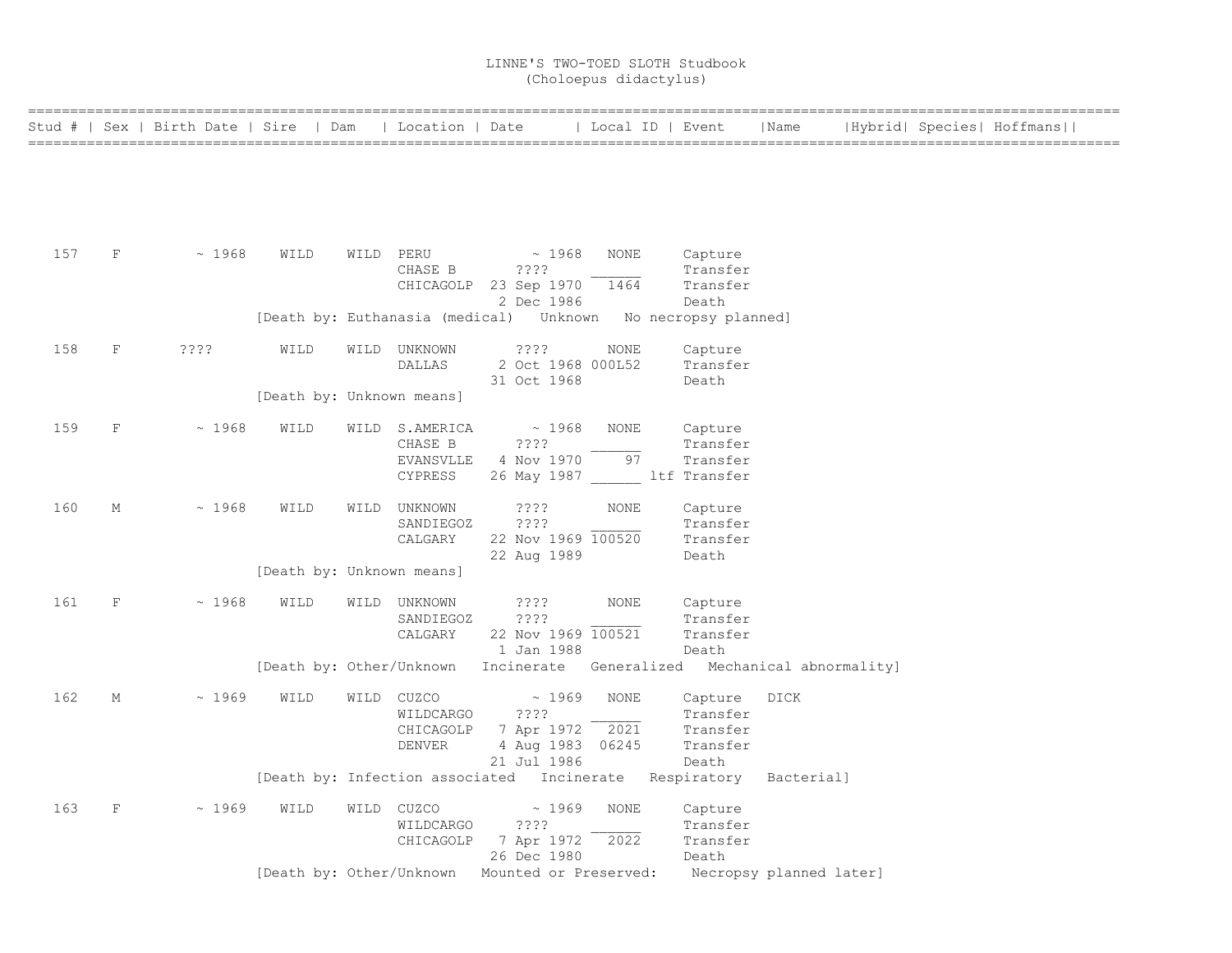| =============== |                      |                                        |                           |                                       |                                                         |                  |                                          |      |  |                           |  |
|-----------------|----------------------|----------------------------------------|---------------------------|---------------------------------------|---------------------------------------------------------|------------------|------------------------------------------|------|--|---------------------------|--|
|                 |                      | Stud #   Sex   Birth Date   Sire   Dam |                           | Location   Date                       |                                                         | Local ID   Event |                                          | Name |  | Hybrid  Species  Hoffmans |  |
|                 |                      |                                        |                           |                                       |                                                         |                  |                                          |      |  |                           |  |
| 164             | $\ddot{\phantom{0}}$ | ????                                   | WILD                      | WILD UNKNOWN<br>CHASE B<br>NY BRONX   | ????<br>? ? ? ?<br>20 May 1969 691400<br>22 May 1969    | NONE             | Capture<br>Transfer<br>Transfer<br>Death |      |  |                           |  |
|                 |                      |                                        | [Death by: Unknown means] |                                       |                                                         |                  |                                          |      |  |                           |  |
| 165             | $\rm F$              | $??\ ??$                               | WILD                      | WILD UNKNOWN<br>CHASE B<br>NY BRONX   | ????<br>? ? ? ?<br>20 May 1969 691403<br>25 Jun 1969    | <b>NONE</b>      | Capture<br>Transfer<br>Transfer<br>Death |      |  |                           |  |
|                 |                      |                                        | [Death by: Unknown means] |                                       |                                                         |                  |                                          |      |  |                           |  |
| 166             | $\mathbf M$          | ????                                   | WILD                      | WILD UNKNOWN<br>CHASE B<br>NY BRONX   | $??\; ?$<br>? ? ? ?<br>20 May 1969 691401<br>7 Jun 1969 | NONE             | Capture<br>Transfer<br>Transfer<br>Death |      |  |                           |  |
|                 |                      |                                        | [Death by: Unknown means] |                                       |                                                         |                  |                                          |      |  |                           |  |
| 167             | $\rm F$              | $??\ ??$                               | WILD                      | WILD UNKNOWN<br>CHASE B<br>NY BRONX   | ? ? ? ?<br>????<br>20 May 1969 691402<br>23 May 1969    | NONE             | Capture<br>Transfer<br>Transfer<br>Death |      |  |                           |  |
|                 |                      |                                        | [Death by: Unknown means] |                                       |                                                         |                  |                                          |      |  |                           |  |
| 168             | $\tilde{z}$          | ????                                   | WILD                      | WILD UNKNOWN<br>WILDCARGO<br>NY BRONX | ? ? ? ?<br>????<br>28 May 1969 691405<br>30 Oct 1969    | NONE             | Capture<br>Transfer<br>Transfer<br>Death |      |  |                           |  |
|                 |                      |                                        | [Death by: Unknown means] |                                       |                                                         |                  |                                          |      |  |                           |  |
| 169             | $_{\rm F}$           | $??\mathbf{??}$                        | WILD                      | WILD UNKNOWN<br>WILDCARGO<br>NY BRONX | ????<br>????<br>28 May 1969 691408<br>21 Oct 1969       | NONE             | Capture<br>Transfer<br>Transfer<br>Death |      |  |                           |  |
|                 |                      |                                        | [Death by: Unknown means] |                                       |                                                         |                  |                                          |      |  |                           |  |
| 170             | $\ddot{\cdot}$       | $??\mathrel{?}\mathrel{?}$             | WILD                      | WILD UNKNOWN<br>PET FARM<br>NY BRONX  | ????<br>????<br>8 Sep 1969 691404<br>22 Sep 1969        | NONE             | Capture<br>Transfer<br>Transfer<br>Death |      |  |                           |  |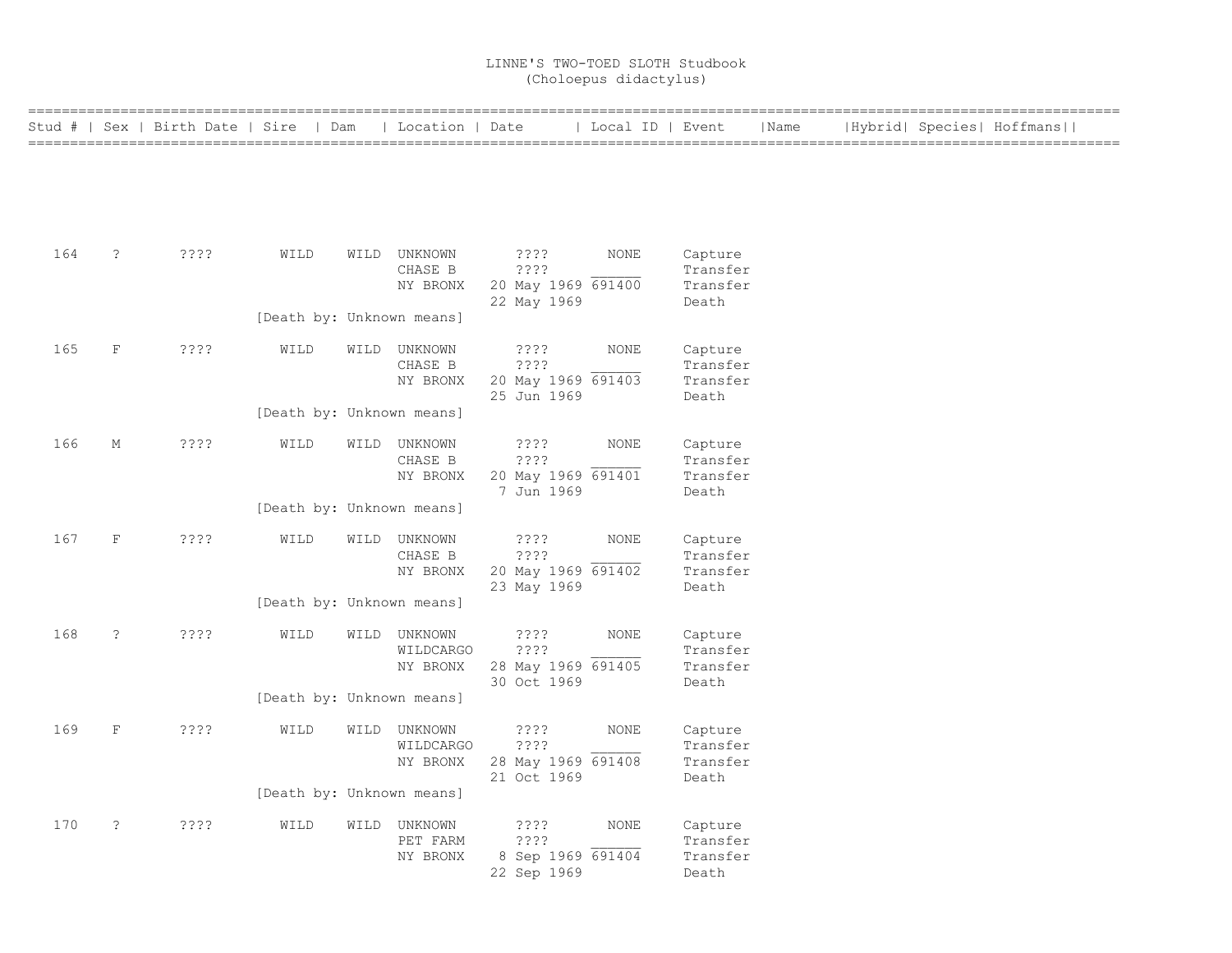| =============<br>Stud # |              | Sex   Birth Date   Sire   Dam |                           |      | Location   Date                        |                                                              | Local ID   Event   |                                          | Name       |  | Hybrid  Species  Hoffmans |  |
|-------------------------|--------------|-------------------------------|---------------------------|------|----------------------------------------|--------------------------------------------------------------|--------------------|------------------------------------------|------------|--|---------------------------|--|
|                         |              |                               |                           |      |                                        |                                                              |                    |                                          |            |  |                           |  |
|                         |              |                               | [Death by: Unknown means] |      |                                        |                                                              |                    |                                          |            |  |                           |  |
| 171                     | $\cdot$      | ????                          | WILD                      |      | WILD UNKNOWN<br>PET FARM<br>NY BRONX   | ????<br>????<br>8 Sep 1969 691406<br>29 Oct 1969             | NONE               | Capture<br>Transfer<br>Transfer<br>Death |            |  |                           |  |
|                         |              |                               | [Death by: Unknown means] |      |                                        |                                                              |                    |                                          |            |  |                           |  |
| 172                     | $\mathbf F$  | ~1969                         | WILD                      |      | WILD UNKNOWN<br>CHASE B<br>TULSA       | $??\$<br>$??\,?\,?$<br>13 Oct 1970<br>15 Nov 1970            | NONE<br>863        | Capture<br>Transfer<br>Transfer<br>Death |            |  |                           |  |
|                         |              |                               | [Death by: Other/Unknown  |      |                                        | Bury Unknown (after necropsy)]                               |                    |                                          |            |  |                           |  |
| 173                     | $\mathbf F$  | ~1969                         | WILD                      | WILD | UNKNOWN<br>CHASE B<br>TULSA            | ? ? ? ?<br>????<br>13 Oct 1970<br>29 Oct 1970                | <b>NONE</b><br>864 | Capture<br>Transfer<br>Transfer<br>Death |            |  |                           |  |
|                         |              |                               |                           |      |                                        | [Death by: Other/Unknown Bury Unknown (after necropsy)]      |                    |                                          |            |  |                           |  |
| 174                     | М            | ~1969                         | WILD                      |      | WILD UNKNOWN<br>WILDCARGO<br>PHILADELP | ????<br>????<br>2 Dec 1970 100136<br>13 Feb 1977             | <b>NONE</b>        | Capture<br>Transfer<br>Transfer<br>Death |            |  |                           |  |
|                         |              |                               |                           |      |                                        | [Death by: Infection associated Unknown Digestive Bacterial] |                    |                                          |            |  |                           |  |
| 175                     | $\mathbf{F}$ | 1 Jan 1970                    | WILD                      |      | WILD UNKNOWN<br>TOTE EMIN              | ????<br>$??\,?\,?$<br>FORTWORTH 12 Apr 1970<br>20 Feb 1986   | <b>NONE</b><br>94  | Capture<br>Transfer<br>Transfer<br>Death | TINA       |  |                           |  |
|                         |              |                               | [Death by: Other/Unknown  |      |                                        | Bury – Unknown (after necropsy)]                             |                    |                                          |            |  |                           |  |
| 176                     | $\mathbf F$  | ????                          | WILD                      | WILD | UNKNOWN<br>MAMI RARE<br>ANTWERP        | $??\; ?$<br>????<br>10 Jan 1970 M4430A<br>16 May 1995        | NONE               | Capture<br>Transfer<br>Transfer<br>Death | MOEKE      |  |                           |  |
|                         |              |                               | [Death by: Unknown means] |      |                                        |                                                              |                    |                                          |            |  |                           |  |
| 177                     | М            | $??\ ??$                      | WILD                      |      | WILD UNKNOWN<br>WILDCARGO<br>TOPEKA    | $??\,?\,?$<br>$??\ ??$<br>9 Mar 1972 06972A                  | <b>NONE</b>        | Capture<br>Transfer<br>Transfer          | CHARLIE-A0 |  |                           |  |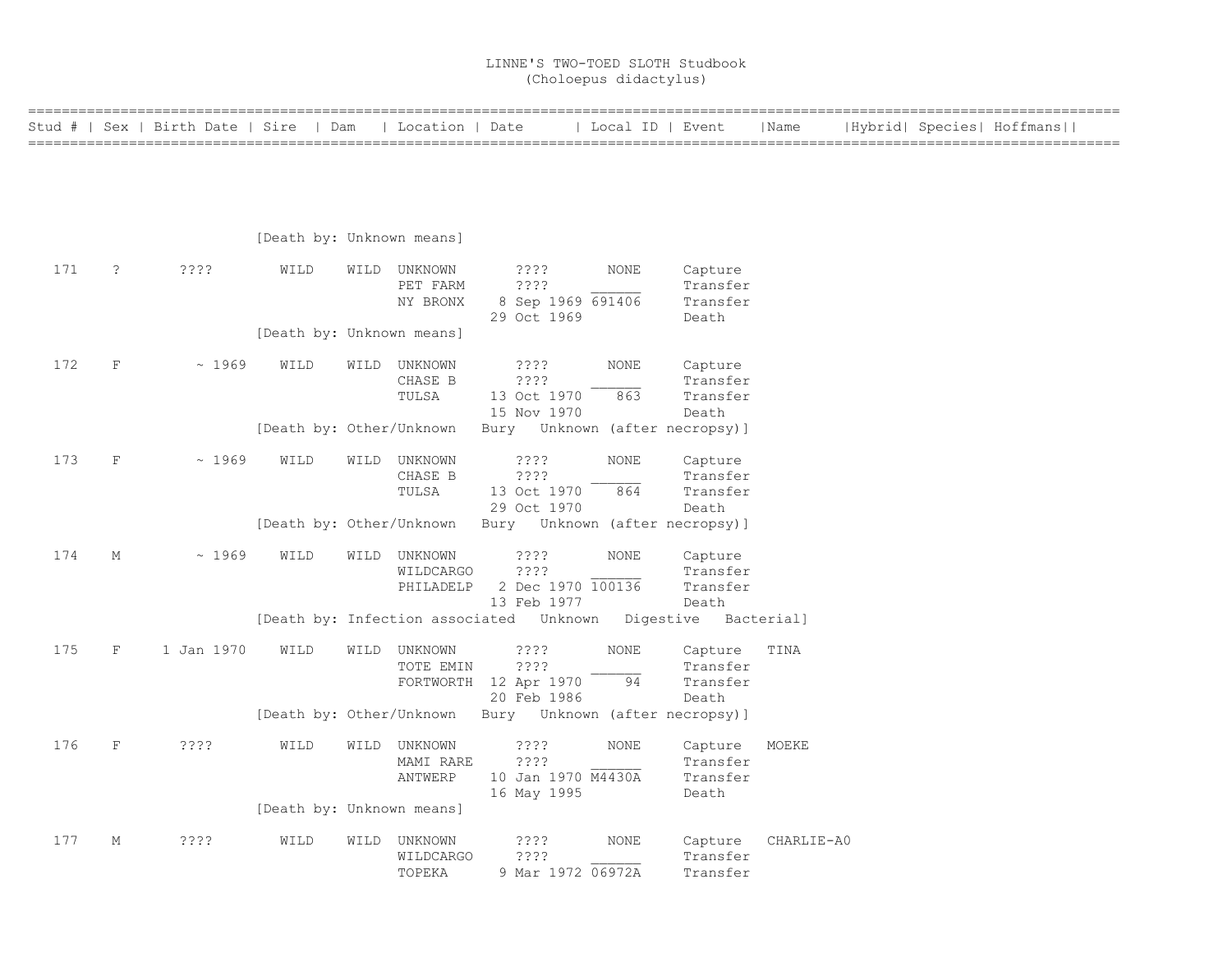|     |             | Stud #   Sex   Birth Date   Sire   Dam                                                   |                           | Location   Date                 |                                                                    | Local ID   Event                  |                   | Name    |  | Hybrid  Species  Hoffmans |
|-----|-------------|------------------------------------------------------------------------------------------|---------------------------|---------------------------------|--------------------------------------------------------------------|-----------------------------------|-------------------|---------|--|---------------------------|
|     |             |                                                                                          |                           |                                 |                                                                    |                                   |                   |         |  |                           |
|     |             |                                                                                          |                           |                                 |                                                                    |                                   |                   |         |  |                           |
|     |             |                                                                                          |                           |                                 |                                                                    |                                   |                   |         |  |                           |
|     |             |                                                                                          |                           |                                 |                                                                    |                                   |                   |         |  |                           |
|     |             |                                                                                          |                           |                                 | LINCOLN C 6 Nov 1997 1206                                          |                                   | Transfer          |         |  |                           |
|     |             |                                                                                          |                           |                                 | 22 Aug 1999                                                        |                                   | Death             |         |  |                           |
|     |             | [Death by: Other/Unknown Given to an institution: Cardiovascular Unknown after necropsy] |                           |                                 |                                                                    |                                   |                   |         |  |                           |
| 178 | F           | ~1970                                                                                    | WILD                      | WILD UNKNOWN                    | ????                                                               | NONE                              | Capture           |         |  |                           |
|     |             |                                                                                          |                           | WILDCARGO                       | ????                                                               |                                   | Transfer          |         |  |                           |
|     |             |                                                                                          |                           | TOPEKA                          | 12 Jul 1972 406172                                                 |                                   | Transfer          |         |  |                           |
|     |             |                                                                                          |                           |                                 | 27 Jul 1972                                                        |                                   | Death             |         |  |                           |
|     |             |                                                                                          |                           | [Death by: Infection associated | Bury                                                               | Urinary                           | Bacterial]        |         |  |                           |
| 179 | М           | 11 Nov 1970                                                                              | 128                       |                                 | 131 AMSTERDAM 11 Nov 1970 M70013                                   |                                   | Birth             | $AR-36$ |  |                           |
|     |             |                                                                                          |                           |                                 | 5 Dec 1998                                                         |                                   | Death             |         |  |                           |
|     |             |                                                                                          | [Death by: Unknown means] |                                 |                                                                    |                                   |                   |         |  |                           |
|     |             |                                                                                          |                           |                                 |                                                                    |                                   |                   |         |  |                           |
| 180 | $\mathbf F$ | ~1970                                                                                    | <b>UNK</b>                | UNK UNKNOWN                     | $\sim 1970$                                                        |                                   | Birth             |         |  |                           |
|     |             |                                                                                          |                           |                                 | PITTSBURG 15 Nov 1973<br>3 Jun 1977                                | 101                               | Transfer<br>Death |         |  |                           |
|     |             |                                                                                          |                           |                                 | [Death by: Other/Unknown Incinerate No necropsy planned]           |                                   |                   |         |  |                           |
|     |             |                                                                                          |                           |                                 |                                                                    |                                   |                   |         |  |                           |
| 181 | М           | $??\ ??$                                                                                 | WILD                      | WILD UNKNOWN                    | $??\mathord{?}\mathord{?}$                                         | <b>NONE</b>                       | Capture AR-37     |         |  |                           |
|     |             |                                                                                          |                           | SEKET                           | ????                                                               |                                   | Transfer          |         |  |                           |
|     |             |                                                                                          |                           |                                 | AMSTERDAM 15 Jan 1971 M71002<br>24 Oct 1988                        |                                   | Transfer<br>Death |         |  |                           |
|     |             |                                                                                          |                           |                                 | [Death by: Euthanasia (medical)    Unknown    No necropsy planned] |                                   |                   |         |  |                           |
|     |             |                                                                                          |                           |                                 |                                                                    |                                   |                   |         |  |                           |
| 182 | F           | 5 Feb 1971                                                                               | WILD                      | WILD CENTRALAM                  | 5 Feb 1971                                                         | NONE                              | Capture           | ZELDA   |  |                           |
|     |             |                                                                                          |                           | OKLAHOMA                        | 9 Mar 1973 271704                                                  |                                   | Transfer          |         |  |                           |
|     |             |                                                                                          |                           | <b>DENVER</b>                   | 5 Feb 1974 00200                                                   |                                   | Transfer<br>Death |         |  |                           |
|     |             |                                                                                          |                           |                                 | 21 Feb 1975<br>[Death by: Other/Unknown Incinerate                 | Digestive Mechanical abnormality] |                   |         |  |                           |
|     |             |                                                                                          |                           |                                 |                                                                    |                                   |                   |         |  |                           |
| 183 | $\mathbf F$ | ~1971                                                                                    | WILD                      | WILD UNKNOWN                    | $??\; ?$                                                           | NONE                              | Capture           |         |  |                           |
|     |             |                                                                                          |                           | WILDCARGO                       | ????                                                               |                                   | Transfer          |         |  |                           |
|     |             |                                                                                          |                           | TOPEKA                          | 8 Mar 1973 406273<br>17 Mar 1973                                   |                                   | Transfer<br>Death |         |  |                           |
|     |             |                                                                                          |                           |                                 | [Death by: Injury from exhibit mate Bury No necropsy planned]      |                                   |                   |         |  |                           |
|     |             |                                                                                          |                           |                                 |                                                                    |                                   |                   |         |  |                           |
| 184 | М           | ~1971                                                                                    | WILD                      | WILD GEORGETOW                  | $\sim 1971$                                                        | <b>NONE</b>                       | Capture           |         |  |                           |
|     |             |                                                                                          |                           | CHASE B                         | $??\ ??$                                                           |                                   | Transfer          |         |  |                           |
|     |             |                                                                                          |                           | HOUSTON                         | 17 Mar 1975                                                        | 615                               | Transfer          |         |  |                           |
|     |             |                                                                                          |                           |                                 | 14 Jun 1975                                                        |                                   | Death             |         |  |                           |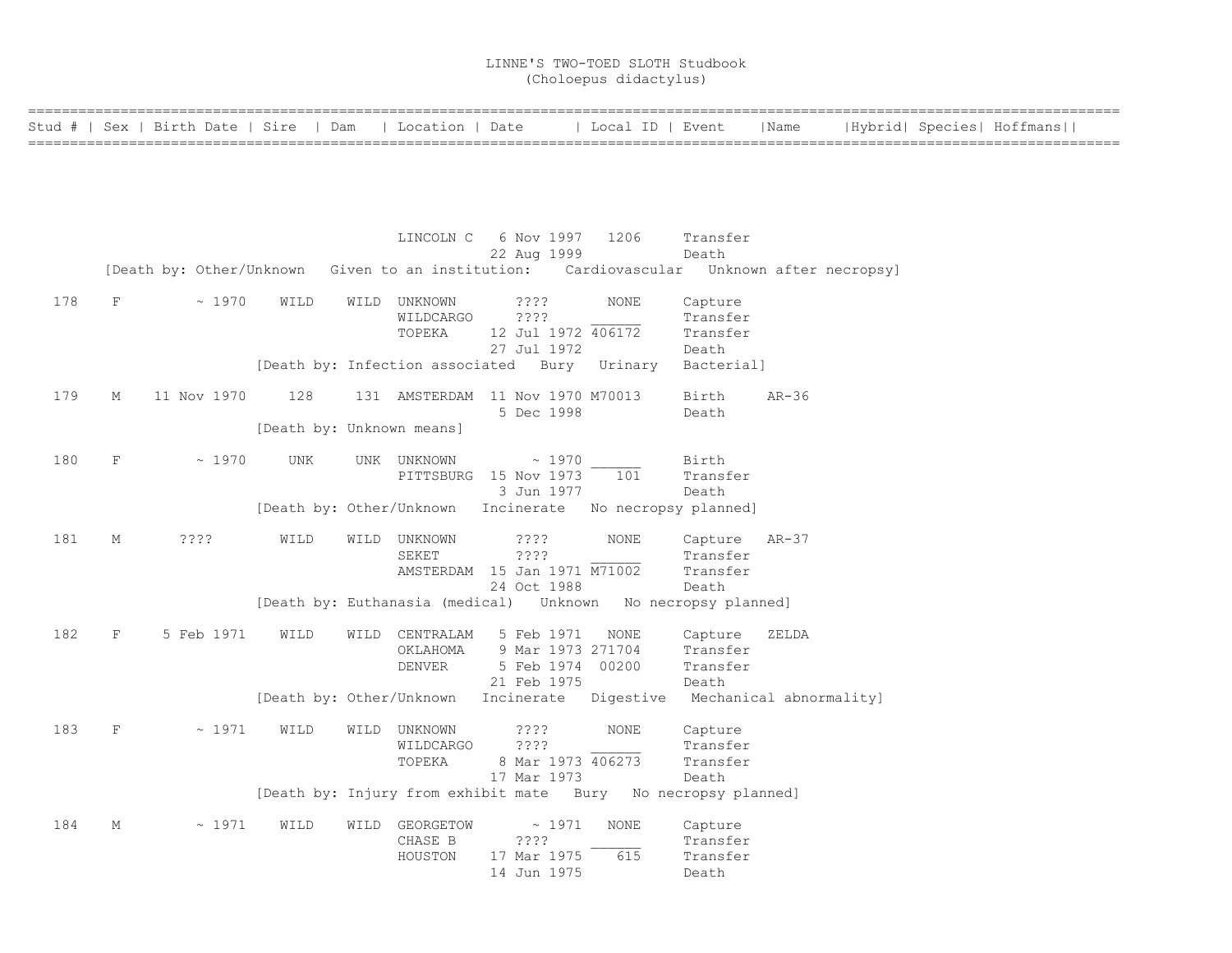|     |              | Stud #   Sex   Birth Date   Sire   Dam   Location   Date                           |      |      |                           |                                                                  |             | Local ID   Event                                                         | Name                    |  | Hybrid  Species  Hoffmans |
|-----|--------------|------------------------------------------------------------------------------------|------|------|---------------------------|------------------------------------------------------------------|-------------|--------------------------------------------------------------------------|-------------------------|--|---------------------------|
|     |              |                                                                                    |      |      |                           |                                                                  |             |                                                                          |                         |  |                           |
|     |              |                                                                                    |      |      |                           |                                                                  |             |                                                                          |                         |  |                           |
|     |              |                                                                                    |      |      |                           |                                                                  |             |                                                                          |                         |  |                           |
|     |              | [Death by: Environ/Behav conditions Sold to an institution: Generalized Nutrition] |      |      |                           |                                                                  |             |                                                                          |                         |  |                           |
| 185 | $\mathbf{F}$ | $\sim 1971$                                                                        | WILD |      | WILD UNKNOWN<br>GLENDA CA | $\sim 1972$<br>$??\mathord{?}\mathord{?}$                        | NONE        | Capture<br>Transfer                                                      |                         |  |                           |
|     |              |                                                                                    |      |      |                           | PHILADELP 14 Aug 1973 100137                                     |             | Transfer                                                                 |                         |  |                           |
|     |              |                                                                                    |      |      | <b>BUFFALO</b>            | 6 May 1982 1262                                                  |             | Transfer                                                                 |                         |  |                           |
|     |              |                                                                                    |      |      |                           | 27 Dec 1983<br>[Death by: Other/Unknown Given to an institution: |             | Death                                                                    | Necropsy planned later] |  |                           |
|     |              |                                                                                    |      |      |                           |                                                                  |             |                                                                          |                         |  |                           |
| 186 | F            | $??\mathbf{??}$                                                                    | WILD |      | WILD UNKNOWN<br>PUBLIC    | $??\mathrel{?}\mathrel{?}$<br>????                               | NONE        | Capture<br>Transfer                                                      | SCARFACE                |  |                           |
|     |              |                                                                                    |      |      | LONDON RP                 | 6 May 1971 A1417                                                 |             | Transfer                                                                 |                         |  |                           |
|     |              |                                                                                    |      |      | BRISTOL                   | 10 Jan 1980                                                      | 1787        | Loan to                                                                  |                         |  |                           |
| 187 | F            | $??\mathrel{?}?$                                                                   | WILD |      | WILD UNKNOWN              | $??\mathbf{??}$                                                  | <b>NONE</b> | Capture                                                                  |                         |  |                           |
|     |              |                                                                                    |      |      | RUSHDEN                   | ????                                                             |             | Transfer                                                                 |                         |  |                           |
|     |              |                                                                                    |      |      | HALLE                     | 25 Sep 1971 714001                                               |             | Transfer                                                                 |                         |  |                           |
| 188 | М            | $\sim$ Nov 1971                                                                    | UNK  |      | UNK UNKNOWN               | $\sim$ Nov 1971                                                  |             | Birth                                                                    |                         |  |                           |
|     |              |                                                                                    |      |      | PARIS JP                  |                                                                  |             | 4 May 1972 M72059 ltf Transfer                                           |                         |  |                           |
| 189 | F            | 9 Mar 1972                                                                         | 139  |      | 116 NZP-WASH              | 9 Mar 1972 100298                                                |             | Birth                                                                    | MISS CHIPS              |  |                           |
| 190 | $\mathbf F$  | $\sim 1972$                                                                        | WILD | WILD | UNKNOWN                   | $\sim 1972$                                                      | NONE        | Capture                                                                  |                         |  |                           |
|     |              |                                                                                    |      |      | TARPONSPR                 | $??\mathrel{?}?$                                                 |             | Transfer                                                                 |                         |  |                           |
|     |              |                                                                                    |      |      |                           | KANSASCTY 27 Mar 1973                                            | 334         | Transfer<br>Death                                                        |                         |  |                           |
|     |              |                                                                                    |      |      |                           | 21 Apr 1980                                                      |             | [Death by: Infection associated Bury Respiratory Bacterial]              |                         |  |                           |
|     |              |                                                                                    |      |      |                           |                                                                  |             |                                                                          |                         |  |                           |
| 191 | М            | ????                                                                               | WILD |      | WILD UNKNOWN<br>RUSHDEN   | $??\mathbin{?}$<br>????                                          | NONE        | Capture<br>Transfer                                                      |                         |  |                           |
|     |              |                                                                                    |      |      | MULHOUSE                  | 2 May 1972 720002                                                |             | Transfer                                                                 |                         |  |                           |
|     |              |                                                                                    |      |      |                           | 27 Jun 1990                                                      |             | Death                                                                    |                         |  |                           |
|     |              |                                                                                    |      |      |                           |                                                                  |             | [Death by: Euthanasia (medical)    Unknown   Unknown   (after necropsy)] |                         |  |                           |
| 192 | F            | ????                                                                               | WILD |      | WILD UNKNOWN              | $??\$                                                            | <b>NONE</b> | Capture                                                                  |                         |  |                           |
|     |              |                                                                                    |      |      | RUSHDEN                   | $??\mathrel{?}?$                                                 |             | Transfer                                                                 |                         |  |                           |
|     |              |                                                                                    |      |      | MULHOUSE                  | 2 May 1972 720003                                                |             | Transfer                                                                 |                         |  |                           |
| 193 | М            | ????                                                                               | WILD |      | WILD UNKNOWN              | $??\mathbin{?}$                                                  | <b>NONE</b> | Capture                                                                  |                         |  |                           |
|     |              |                                                                                    |      |      | RUSHDEN                   | ? ? ? ?                                                          |             | Transfer                                                                 |                         |  |                           |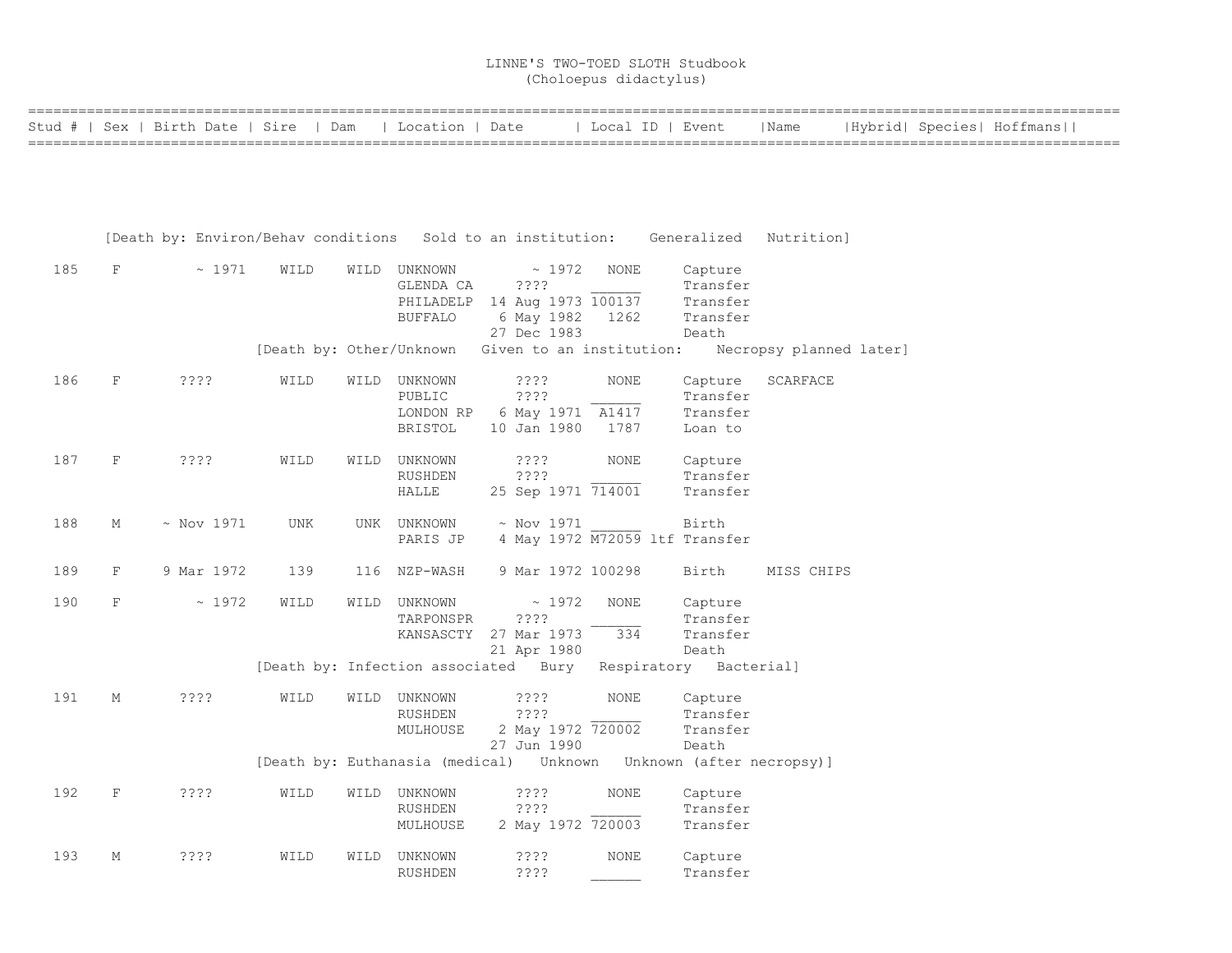|        |              |                         |                           |      |                       | -------------------------        |                  |                      |            |    |                           |  |
|--------|--------------|-------------------------|---------------------------|------|-----------------------|----------------------------------|------------------|----------------------|------------|----|---------------------------|--|
| Stud # |              | Sex   Birth Date   Sire | Dam                       |      | Location   Date       |                                  | Local ID   Event |                      | Name       |    | Hybrid  Species  Hoffmans |  |
|        |              |                         |                           |      |                       |                                  |                  |                      |            |    |                           |  |
|        |              |                         |                           |      |                       |                                  |                  |                      |            |    |                           |  |
|        |              |                         |                           |      |                       |                                  |                  |                      |            |    |                           |  |
|        |              |                         |                           |      |                       |                                  |                  |                      |            |    |                           |  |
|        |              |                         |                           |      | MULHOUSE              | 2 May 1972 720004                |                  | Transfer             |            |    |                           |  |
|        |              |                         |                           |      |                       |                                  |                  |                      |            |    |                           |  |
| 194    | М            | 14 Sep 1972             | WILD                      |      | WILD WILD             | 14 Sep 1972                      | NONE             | Capture              |            |    |                           |  |
|        |              |                         |                           |      | TUCSON                | ????                             | 243              | Transfer             |            |    |                           |  |
|        |              |                         |                           |      | <b>DENVER</b>         | 16 Jun 1983                      | 06615            | Transfer             |            |    |                           |  |
|        |              |                         |                           |      |                       | 7 Jul 1983                       |                  | Death                |            |    |                           |  |
|        |              |                         | [Death by: Other/Unknown  |      |                       | Incinerate                       | Digestive        | Trauma]              |            |    |                           |  |
| 195    | $\tilde{?}$  | 6 Nov 1972              | 127                       |      | 129 BUFFALO           | 6 Nov 1972 M90095                |                  | Birth                |            |    |                           |  |
|        |              |                         |                           |      |                       | 16 Nov 1972                      |                  | Death                |            |    |                           |  |
|        |              |                         | [Death by: Unknown means] |      |                       |                                  |                  |                      |            |    |                           |  |
|        |              |                         |                           |      |                       |                                  |                  |                      |            |    |                           |  |
| 196    | $\mathbf F$  | $??\ ??$                | WILD                      |      | WILD GUYANA           | ~1973                            | <b>NONE</b>      | Capture              |            | no | tested no                 |  |
|        |              |                         |                           |      | CHASE B               | ? ? ? ?                          | NONE             | Transfer             |            |    |                           |  |
|        |              |                         |                           |      | COLUMBIA              | 6 Mar 1975 SJ0245                | 346              | Transfer             |            |    |                           |  |
|        |              |                         |                           |      | SALISBURY<br>NY BRONX | 3 Mar 1977<br>10 Jun 1978 781147 |                  | Transfer<br>Transfer |            |    |                           |  |
|        |              |                         |                           |      |                       | SALISBURY 30 Mar 1980            | 346              | Transfer             |            |    |                           |  |
|        |              |                         |                           |      |                       |                                  |                  |                      |            |    |                           |  |
| 197    | $\mathbf F$  | ~1973                   | WILD                      | WILD | GUYANA                | ????                             | <b>NONE</b>      | Capture              |            | no | tested no                 |  |
|        |              |                         |                           |      | COLUMBIA              | ????                             | SJ0143           | Transfer             |            |    |                           |  |
|        |              |                         |                           |      | SALISBURY             | 3 Mar 1977                       | 347              | Transfer             |            |    |                           |  |
|        |              |                         |                           |      | NY BRONX              | 10 Jun 1978 781146               |                  | Loan to              |            |    |                           |  |
|        |              |                         |                           |      | SALISBURY             | 30 Mar 1980                      | 347              | Transfer             |            |    |                           |  |
|        |              |                         |                           |      |                       | 8 Mar 2010                       |                  | Death                |            |    |                           |  |
|        |              |                         | [Death by: Unknown means] |      |                       |                                  |                  |                      |            |    |                           |  |
| 198    | М            | ~1973                   | WILD                      | WILD | UNKNOWN               | ~1973                            | <b>NONE</b>      | Capture              | <b>JAN</b> |    |                           |  |
|        |              |                         |                           |      | <b>HAMBURG</b>        | ????                             |                  | Transfer             |            |    |                           |  |
|        |              |                         |                           |      | KREFELD               | 30 Apr 1986                      |                  | 101 ltf Transfer     |            |    |                           |  |
|        |              |                         |                           |      |                       |                                  |                  |                      |            |    |                           |  |
| 199    | М            | ????                    | WILD                      |      | WILD UNKNOWN          | ????                             | <b>NONE</b>      | Capture              |            |    |                           |  |
|        |              |                         |                           |      | <b>RUSHDEN</b>        | ? ? ? ?                          |                  | Transfer             |            |    |                           |  |
|        |              |                         |                           |      | <b>BRISTOL</b>        | 1 May 1973<br>30 Nov 1982        | 1784             | Transfer<br>Death    |            |    |                           |  |
|        |              |                         | [Death by: Unknown means] |      |                       |                                  |                  |                      |            |    |                           |  |
|        |              |                         |                           |      |                       |                                  |                  |                      |            |    |                           |  |
| 200    | $\mathbf{F}$ | ????                    | WILD                      |      | WILD UNKNOWN          | ????                             | NONE             | Capture              |            |    |                           |  |
|        |              |                         |                           |      | <b>RUSHDEN</b>        | ????                             |                  | Transfer             |            |    |                           |  |
|        |              |                         |                           |      | <b>BRISTOL</b>        | 1 May 1973                       | 1785             | Transfer             |            |    |                           |  |
|        |              |                         |                           |      |                       | 7 Nov 1991                       |                  | Death                |            |    |                           |  |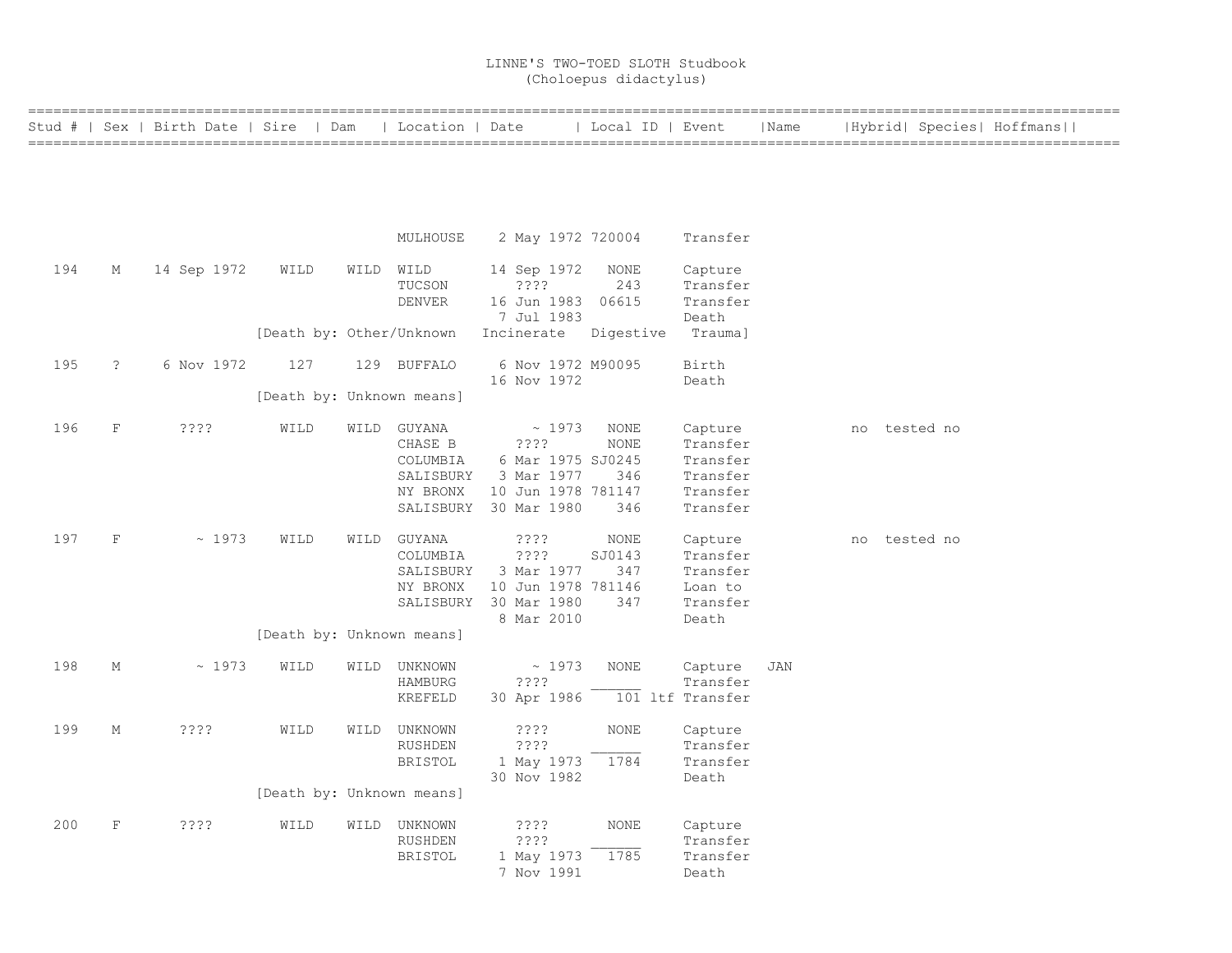|     |              | Stud #   Sex   Birth Date   Sire   Dam   Location   Date |                                                                             |                                                                          |                                          |             | Local ID   Event     | Name         |  | Hybrid  Species  Hoffmans |
|-----|--------------|----------------------------------------------------------|-----------------------------------------------------------------------------|--------------------------------------------------------------------------|------------------------------------------|-------------|----------------------|--------------|--|---------------------------|
|     |              |                                                          |                                                                             |                                                                          |                                          |             |                      |              |  |                           |
|     |              |                                                          |                                                                             |                                                                          |                                          |             |                      |              |  |                           |
|     |              |                                                          |                                                                             |                                                                          |                                          |             |                      |              |  |                           |
|     |              |                                                          |                                                                             |                                                                          |                                          |             |                      |              |  |                           |
|     |              |                                                          |                                                                             |                                                                          |                                          |             |                      |              |  |                           |
|     |              |                                                          |                                                                             | [Death by: Euthanasia (medical) Incinerate Unknown (after necropsy)]     |                                          |             |                      |              |  |                           |
| 201 | $\ddot{?}$   | $\sim 1973$                                              | WILD                                                                        | WILD UNKNOWN                                                             | $\sim 1973$                              | NONE        | Capture              |              |  |                           |
|     |              |                                                          |                                                                             | STUDIOCIT ????                                                           |                                          |             | Transfer             |              |  |                           |
|     |              |                                                          |                                                                             | TOPEKA                                                                   | 11 Jul 1974 19274B                       |             | Transfer             |              |  |                           |
|     |              |                                                          |                                                                             |                                                                          | 29 Nov 1974                              |             | Death                |              |  |                           |
|     |              |                                                          |                                                                             |                                                                          |                                          |             |                      |              |  |                           |
| 202 | $_{\rm F}$   | 21 Jul 1973                                              | WILD                                                                        | 151 BRIDGEPRT 21 Jul 1973                                                |                                          | 0083        | Birth                |              |  |                           |
|     |              |                                                          |                                                                             |                                                                          | 1 Mar 1995                               |             | Death                |              |  |                           |
|     |              |                                                          |                                                                             | [Death by: Other/Unknown Bury Necropsy planned later]                    |                                          |             |                      |              |  |                           |
| 203 | $_{\rm F}$   | $\sim 1973$                                              | WILD                                                                        | WILD CENTRALAM                                                           | $\sim 1973$                              | <b>NONE</b> | Capture              | SUZIE        |  |                           |
|     |              |                                                          |                                                                             | CHASE B                                                                  | ????                                     |             | Transfer             |              |  |                           |
|     |              |                                                          |                                                                             | HOGLE                                                                    | 16 Aug 1975 00867                        |             | Transfer             |              |  |                           |
|     |              |                                                          |                                                                             |                                                                          | 10 Oct 1984                              |             | Death                |              |  |                           |
|     |              |                                                          | [Death by: Other/Unknown Given to an institution: Unknown (after necropsy)] |                                                                          |                                          |             |                      |              |  |                           |
|     |              |                                                          |                                                                             |                                                                          |                                          |             |                      |              |  |                           |
| 204 | М            | 1 Jan 1974                                               | UNK                                                                         | UNK UNKNOWN<br>ARNHEM                                                    | 1 Jan 1974<br>1 Jan 1974                 | 5320        | Birth<br>Transfer    |              |  |                           |
|     |              |                                                          |                                                                             |                                                                          | 7 Mar 1977                               |             | Death                |              |  |                           |
|     |              |                                                          | [Death by: Unknown means]                                                   |                                                                          |                                          |             |                      |              |  |                           |
|     |              |                                                          |                                                                             |                                                                          |                                          |             |                      |              |  |                           |
| 205 | $\mathbf{F}$ | 1 Jan 1974                                               | UNK                                                                         | UNK UNKNOWN                                                              | 1 Jan 1974                               |             | Birth                |              |  |                           |
|     |              |                                                          |                                                                             | ARNHEM                                                                   | 1 Jan 1974<br>1 Jan 1978                 | 5321        | Transfer<br>Death    |              |  |                           |
|     |              |                                                          | [Death by: Unknown means]                                                   |                                                                          |                                          |             |                      |              |  |                           |
|     |              |                                                          |                                                                             |                                                                          |                                          |             |                      |              |  |                           |
| 206 | $\mathbf F$  | ~1974                                                    | WILD                                                                        | WILD S.AMERICA                                                           | $\sim 1974$                              | <b>NONE</b> | Capture              | <b>BETTY</b> |  |                           |
|     |              |                                                          |                                                                             | CHASE B                                                                  | ? ? ? ?                                  |             | Transfer             |              |  |                           |
|     |              |                                                          |                                                                             | KANSASCTY 27 Aug 1975 933                                                |                                          |             | Transfer             |              |  |                           |
|     |              |                                                          |                                                                             | <b>DALLAS</b><br>NY BRONX                                                | 17 Jun 1980 002619<br>18 Oct 1989 891339 |             | Transfer<br>Transfer |              |  |                           |
|     |              |                                                          |                                                                             | BUFFALO                                                                  | 26 Sep 1991 91M227                       |             | Transfer             |              |  |                           |
|     |              |                                                          |                                                                             |                                                                          | 30 Mar 1998                              |             | Death                |              |  |                           |
|     |              |                                                          |                                                                             | [Death by: Euthanasia (medical)    Unknown   Unknown   (after necropsy)] |                                          |             |                      |              |  |                           |
|     |              |                                                          |                                                                             |                                                                          |                                          |             |                      |              |  |                           |
| 209 | $\tilde{z}$  | 13 Feb 1974                                              | 127                                                                         | 136 BUFFALO                                                              | 13 Feb 1974 90017                        |             | Birth                |              |  |                           |
|     |              |                                                          |                                                                             |                                                                          | 20 Feb 1974                              |             | Death                |              |  |                           |

[Death by: Unknown means]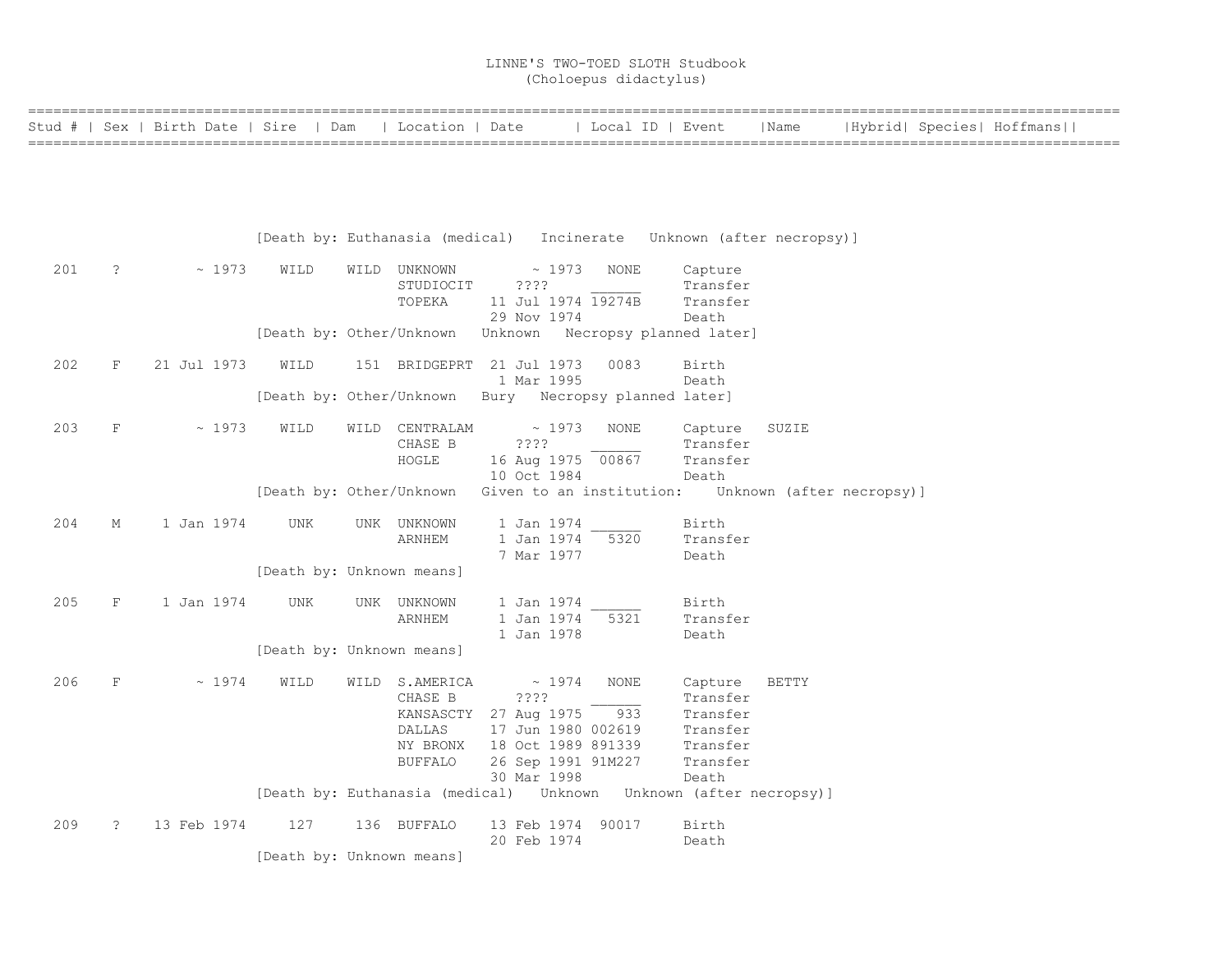|     |            | Stud #   Sex   Birth Date   Sire   Dam   Location   Date |                           |                           |                                          | Local ID   Event |                      | Name         |  | Hybrid  Species  Hoffmans |  |
|-----|------------|----------------------------------------------------------|---------------------------|---------------------------|------------------------------------------|------------------|----------------------|--------------|--|---------------------------|--|
|     |            |                                                          |                           |                           |                                          |                  |                      |              |  |                           |  |
|     |            |                                                          |                           |                           |                                          |                  |                      |              |  |                           |  |
|     |            |                                                          |                           |                           |                                          |                  |                      |              |  |                           |  |
| 210 | F          | $\sim 1974$                                              | WILD                      | WILD UNKNOWN              | $\sim 1974$                              | NONE             | Capture              | <b>HELLE</b> |  |                           |  |
|     |            |                                                          |                           | BOESSNECK                 | ????                                     |                  | Transfer             |              |  |                           |  |
|     |            |                                                          |                           | NURNBERG<br>STUTTGART     | 28 Feb 1979 M00770<br>? ? ? ?            | ltf Loan to      | Transfer             |              |  |                           |  |
|     |            |                                                          |                           |                           |                                          |                  |                      |              |  |                           |  |
| 211 | $\rm F$    | $\sim 1974$                                              | WILD                      | WILD UNKNOWN<br>BOESSNECK | $\sim 1974$<br>$??\mathrel{?}?$          | NONE             | Capture<br>Transfer  | EINAUGE      |  |                           |  |
|     |            |                                                          |                           | NURNBERG                  | 28 Feb 1979 M00771                       |                  | Transfer             |              |  |                           |  |
| 212 | $\ddot{?}$ | 23 Mar 1974                                              | 146                       |                           | 175 FORTWORTH 23 Mar 1974 M74031         |                  | Birth                |              |  |                           |  |
|     |            |                                                          |                           |                           | 23 Mar 1974                              |                  | Death                |              |  |                           |  |
|     |            |                                                          |                           |                           |                                          |                  |                      |              |  |                           |  |
| 213 | F          | 3 Apr 1974                                               | 139                       | 116 NZP-DZR               | 3 Apr 1974 100883                        |                  | Birth                | RED NAILS    |  |                           |  |
|     |            |                                                          |                           | NZP-WASH<br>BUFFALO       | 29 Jun 1981 100883<br>25 Oct 1984 84M233 |                  | Transfer<br>Transfer |              |  |                           |  |
|     |            |                                                          |                           |                           | 7 Oct 1993                               |                  | Death                |              |  |                           |  |
|     |            |                                                          | [Death by: Unknown means] |                           |                                          |                  |                      |              |  |                           |  |
| 214 | М          | $\sim 1974$                                              | WILD                      | WILD S.AMERICA            | $\sim 1974$                              | NONE             | Capture              | GRUMPY       |  |                           |  |
|     |            |                                                          |                           | CHASE B                   | ????<br>KANSASCTY 27 Aug 1975            | 926              | Transfer<br>Transfer |              |  |                           |  |
|     |            |                                                          |                           | S BARBARA                 | 3 Apr 1989 29795                         |                  | Transfer             |              |  |                           |  |
|     |            |                                                          | [Death by: Unknown means] |                           | 21 Mar 2011                              |                  | Death                |              |  |                           |  |
| 216 | М          | $??\mathbf{??}$                                          | WILD                      | WILD UNKNOWN              | ? ? ? ?                                  | <b>NONE</b>      | Capture              | <b>HENK</b>  |  |                           |  |
|     |            |                                                          |                           | ROTTERDAM                 | ????                                     |                  | Transfer             |              |  |                           |  |
|     |            |                                                          |                           | ANTWERP                   | 24 Apr 1974 M5669<br>2 Aug 1990          |                  | Transfer<br>Death    |              |  |                           |  |
|     |            |                                                          | [Death by: Unknown means] |                           |                                          |                  |                      |              |  |                           |  |
| 217 | $\rm F$    | $??\mathbf{??}$                                          | WILD                      | WILD UNKNOWN              | $??\,?\,?$                               | NONE             | Capture              | LULU         |  |                           |  |
|     |            |                                                          |                           | CHICAGOLP                 | ? ? ? ?                                  |                  | Transfer             |              |  |                           |  |
|     |            |                                                          |                           | KREFELD                   | 15 Jun 1974                              | 100              | Transfer             |              |  |                           |  |
| 218 | М          | 25 Aug 1974                                              | UNK                       | 192 MULHOUSE              | 25 Aug 1974 740005                       |                  | Birth                |              |  |                           |  |
|     |            |                                                          | [Death by: Unknown means] |                           | 23 May 1983                              |                  | Death                |              |  |                           |  |
|     |            |                                                          |                           |                           |                                          |                  |                      |              |  |                           |  |
| 219 | F          | ~1974                                                    | WILD                      | WILD S.AMERICA            | $\sim 1974$                              | NONE             | Capture              |              |  |                           |  |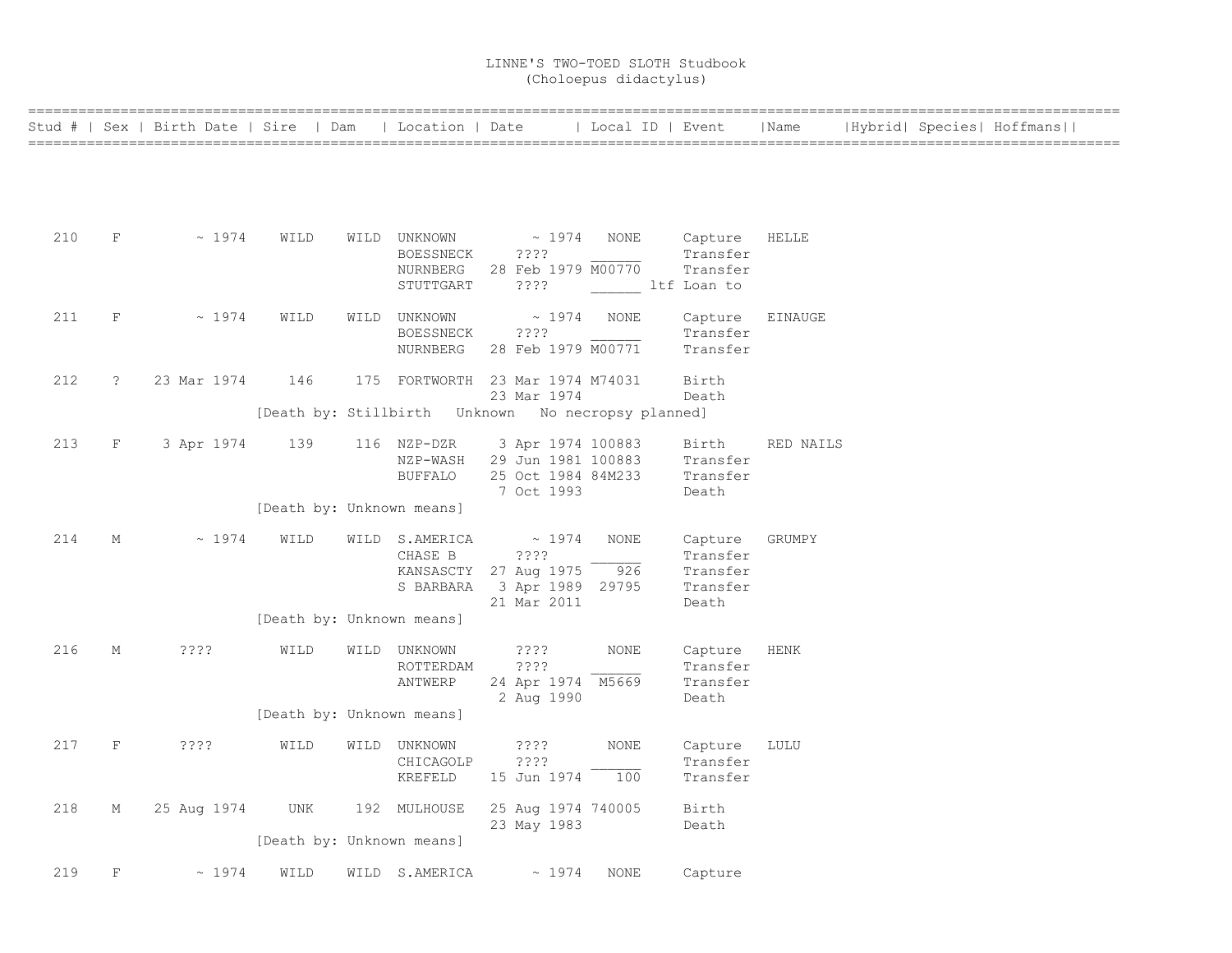|     |                                                                                                                                                                                                                                                                                                                                                                                                                                                                                                                                                                                                                                                                                                                                                                                                                                                                                                                                                                                                                                                                                                                                                                                                                                                                                                                                                                                       | Stud #   Sex   Birth Date   Sire   Dam   Location   Date |      |                           |                    | Local ID   Event |          | Name               |  | Hybrid  Species  Hoffmans |
|-----|---------------------------------------------------------------------------------------------------------------------------------------------------------------------------------------------------------------------------------------------------------------------------------------------------------------------------------------------------------------------------------------------------------------------------------------------------------------------------------------------------------------------------------------------------------------------------------------------------------------------------------------------------------------------------------------------------------------------------------------------------------------------------------------------------------------------------------------------------------------------------------------------------------------------------------------------------------------------------------------------------------------------------------------------------------------------------------------------------------------------------------------------------------------------------------------------------------------------------------------------------------------------------------------------------------------------------------------------------------------------------------------|----------------------------------------------------------|------|---------------------------|--------------------|------------------|----------|--------------------|--|---------------------------|
|     |                                                                                                                                                                                                                                                                                                                                                                                                                                                                                                                                                                                                                                                                                                                                                                                                                                                                                                                                                                                                                                                                                                                                                                                                                                                                                                                                                                                       |                                                          |      |                           |                    |                  |          |                    |  |                           |
|     |                                                                                                                                                                                                                                                                                                                                                                                                                                                                                                                                                                                                                                                                                                                                                                                                                                                                                                                                                                                                                                                                                                                                                                                                                                                                                                                                                                                       |                                                          |      |                           |                    |                  |          |                    |  |                           |
|     |                                                                                                                                                                                                                                                                                                                                                                                                                                                                                                                                                                                                                                                                                                                                                                                                                                                                                                                                                                                                                                                                                                                                                                                                                                                                                                                                                                                       |                                                          |      |                           |                    |                  |          |                    |  |                           |
|     |                                                                                                                                                                                                                                                                                                                                                                                                                                                                                                                                                                                                                                                                                                                                                                                                                                                                                                                                                                                                                                                                                                                                                                                                                                                                                                                                                                                       |                                                          |      | CHASE B                   | $??\mathbin{?}$    |                  | Transfer |                    |  |                           |
|     |                                                                                                                                                                                                                                                                                                                                                                                                                                                                                                                                                                                                                                                                                                                                                                                                                                                                                                                                                                                                                                                                                                                                                                                                                                                                                                                                                                                       |                                                          |      | OMAHA                     |                    |                  | Transfer |                    |  |                           |
|     |                                                                                                                                                                                                                                                                                                                                                                                                                                                                                                                                                                                                                                                                                                                                                                                                                                                                                                                                                                                                                                                                                                                                                                                                                                                                                                                                                                                       |                                                          |      |                           |                    |                  | Death    |                    |  |                           |
|     |                                                                                                                                                                                                                                                                                                                                                                                                                                                                                                                                                                                                                                                                                                                                                                                                                                                                                                                                                                                                                                                                                                                                                                                                                                                                                                                                                                                       |                                                          |      |                           |                    |                  |          |                    |  |                           |
| 220 | F                                                                                                                                                                                                                                                                                                                                                                                                                                                                                                                                                                                                                                                                                                                                                                                                                                                                                                                                                                                                                                                                                                                                                                                                                                                                                                                                                                                     |                                                          | WILD |                           |                    | NONE             | Capture  |                    |  |                           |
|     |                                                                                                                                                                                                                                                                                                                                                                                                                                                                                                                                                                                                                                                                                                                                                                                                                                                                                                                                                                                                                                                                                                                                                                                                                                                                                                                                                                                       |                                                          |      |                           |                    |                  |          |                    |  |                           |
|     |                                                                                                                                                                                                                                                                                                                                                                                                                                                                                                                                                                                                                                                                                                                                                                                                                                                                                                                                                                                                                                                                                                                                                                                                                                                                                                                                                                                       |                                                          |      |                           |                    |                  | Death    |                    |  |                           |
|     |                                                                                                                                                                                                                                                                                                                                                                                                                                                                                                                                                                                                                                                                                                                                                                                                                                                                                                                                                                                                                                                                                                                                                                                                                                                                                                                                                                                       |                                                          |      |                           |                    |                  |          |                    |  |                           |
| 221 |                                                                                                                                                                                                                                                                                                                                                                                                                                                                                                                                                                                                                                                                                                                                                                                                                                                                                                                                                                                                                                                                                                                                                                                                                                                                                                                                                                                       |                                                          | WILD |                           |                    | <b>NONE</b>      | Capture  |                    |  |                           |
|     |                                                                                                                                                                                                                                                                                                                                                                                                                                                                                                                                                                                                                                                                                                                                                                                                                                                                                                                                                                                                                                                                                                                                                                                                                                                                                                                                                                                       |                                                          |      | CHASE B                   | ????               |                  | Transfer |                    |  |                           |
|     |                                                                                                                                                                                                                                                                                                                                                                                                                                                                                                                                                                                                                                                                                                                                                                                                                                                                                                                                                                                                                                                                                                                                                                                                                                                                                                                                                                                       |                                                          |      |                           |                    |                  |          |                    |  |                           |
|     |                                                                                                                                                                                                                                                                                                                                                                                                                                                                                                                                                                                                                                                                                                                                                                                                                                                                                                                                                                                                                                                                                                                                                                                                                                                                                                                                                                                       |                                                          |      |                           |                    |                  |          |                    |  |                           |
|     |                                                                                                                                                                                                                                                                                                                                                                                                                                                                                                                                                                                                                                                                                                                                                                                                                                                                                                                                                                                                                                                                                                                                                                                                                                                                                                                                                                                       |                                                          |      |                           |                    |                  |          |                    |  |                           |
|     |                                                                                                                                                                                                                                                                                                                                                                                                                                                                                                                                                                                                                                                                                                                                                                                                                                                                                                                                                                                                                                                                                                                                                                                                                                                                                                                                                                                       |                                                          |      | CHASE B                   | $??\ ??$           |                  | Transfer |                    |  |                           |
|     |                                                                                                                                                                                                                                                                                                                                                                                                                                                                                                                                                                                                                                                                                                                                                                                                                                                                                                                                                                                                                                                                                                                                                                                                                                                                                                                                                                                       |                                                          |      |                           |                    | 932              | Transfer |                    |  |                           |
|     |                                                                                                                                                                                                                                                                                                                                                                                                                                                                                                                                                                                                                                                                                                                                                                                                                                                                                                                                                                                                                                                                                                                                                                                                                                                                                                                                                                                       |                                                          |      |                           |                    |                  | Death    |                    |  |                           |
|     |                                                                                                                                                                                                                                                                                                                                                                                                                                                                                                                                                                                                                                                                                                                                                                                                                                                                                                                                                                                                                                                                                                                                                                                                                                                                                                                                                                                       |                                                          |      |                           |                    |                  |          |                    |  |                           |
| 223 | F                                                                                                                                                                                                                                                                                                                                                                                                                                                                                                                                                                                                                                                                                                                                                                                                                                                                                                                                                                                                                                                                                                                                                                                                                                                                                                                                                                                     |                                                          | WILD |                           |                    | <b>NONE</b>      |          | CINDY              |  |                           |
|     | Transfer<br>KANSASCTY 27 Aug 1975<br>927<br>6 Apr 1989 5340<br>3 Oct 2003<br>[Death by: Infection associated Unknown Respiratory Bacterial]<br>$\sim 1974$<br>WILD S.AMERICA<br>$\sim 1974$<br>CHASE B<br>????<br>Transfer<br>KANSASCTY 27 Aug 1975<br>930<br>Transfer<br>18 Sep 1975<br>[Death by: Infection associated Incinerate Respiratory Viral]<br>$~\sim~1974$<br>F<br>WILD S.AMERICA<br>$\sim 1974$<br>KANSASCTY 27 Aug 1975<br>931<br>Transfer<br>10 Sep 1975<br>Death<br>[Death by: Environ/Behav conditions Incinerate<br>Digestive<br>Metabolism]<br>F<br>$\sim 1974$<br>WILD<br>WILD S.AMERICA<br>$\sim 1974$<br><b>NONE</b><br>Capture<br>KANSASCTY 27 Aug 1975<br>15 Sep 1975<br>[Death by: Infection associated Incinerate Respiratory Viral]<br>$\sim 1974$<br>WILD S.AMERICA<br>$\sim 1974$<br>Capture<br>????<br>Transfer<br>CHASE B<br>KANSASCTY 27 Aug 1975 934<br>Transfer<br><b>DALLAS</b><br>17 Jun 1980 002620<br>Transfer<br>22 Jan 1989<br>Death<br>[Death by: Other/Unknown Mounted or Preserved: Generalized Mechanical abnormality]<br>5 Nov 1974<br>$\tilde{S}$<br>127<br>129 BUFFALO<br>5 Nov 1974 M90096<br>Birth<br>5 Nov 1974<br>Death<br>[Death by: Unknown means]<br>F<br>5 Feb 1975<br>127<br>136 BUFFALO<br>5 Feb 1975<br>389<br>Birth<br><b>BUFFY</b><br>22 Nov 1975<br>Death<br>[Death by: Other/Unknown Incinerate Necropsy planned later] |                                                          |      |                           |                    |                  |          |                    |  |                           |
|     | 222<br>224<br>225                                                                                                                                                                                                                                                                                                                                                                                                                                                                                                                                                                                                                                                                                                                                                                                                                                                                                                                                                                                                                                                                                                                                                                                                                                                                                                                                                                     |                                                          |      |                           |                    |                  |          |                    |  |                           |
|     |                                                                                                                                                                                                                                                                                                                                                                                                                                                                                                                                                                                                                                                                                                                                                                                                                                                                                                                                                                                                                                                                                                                                                                                                                                                                                                                                                                                       |                                                          |      |                           |                    |                  |          |                    |  |                           |
|     |                                                                                                                                                                                                                                                                                                                                                                                                                                                                                                                                                                                                                                                                                                                                                                                                                                                                                                                                                                                                                                                                                                                                                                                                                                                                                                                                                                                       |                                                          |      |                           |                    |                  |          |                    |  |                           |
|     |                                                                                                                                                                                                                                                                                                                                                                                                                                                                                                                                                                                                                                                                                                                                                                                                                                                                                                                                                                                                                                                                                                                                                                                                                                                                                                                                                                                       |                                                          |      |                           |                    |                  |          |                    |  |                           |
|     |                                                                                                                                                                                                                                                                                                                                                                                                                                                                                                                                                                                                                                                                                                                                                                                                                                                                                                                                                                                                                                                                                                                                                                                                                                                                                                                                                                                       |                                                          |      |                           |                    |                  |          |                    |  |                           |
|     |                                                                                                                                                                                                                                                                                                                                                                                                                                                                                                                                                                                                                                                                                                                                                                                                                                                                                                                                                                                                                                                                                                                                                                                                                                                                                                                                                                                       |                                                          |      |                           |                    |                  |          |                    |  |                           |
|     |                                                                                                                                                                                                                                                                                                                                                                                                                                                                                                                                                                                                                                                                                                                                                                                                                                                                                                                                                                                                                                                                                                                                                                                                                                                                                                                                                                                       |                                                          |      |                           |                    |                  |          |                    |  |                           |
|     |                                                                                                                                                                                                                                                                                                                                                                                                                                                                                                                                                                                                                                                                                                                                                                                                                                                                                                                                                                                                                                                                                                                                                                                                                                                                                                                                                                                       |                                                          |      |                           |                    |                  |          |                    |  |                           |
|     |                                                                                                                                                                                                                                                                                                                                                                                                                                                                                                                                                                                                                                                                                                                                                                                                                                                                                                                                                                                                                                                                                                                                                                                                                                                                                                                                                                                       |                                                          |      |                           |                    |                  |          |                    |  |                           |
| 226 | F                                                                                                                                                                                                                                                                                                                                                                                                                                                                                                                                                                                                                                                                                                                                                                                                                                                                                                                                                                                                                                                                                                                                                                                                                                                                                                                                                                                     | $\sim$ Feb 1975                                          | WILD | WILD S.AMERICA<br>CHASE B | ~ Feb 1975<br>???? | NONE             | Transfer | Capture CLARICE-A1 |  |                           |

CHASE B ???? \_\_\_\_\_\_\_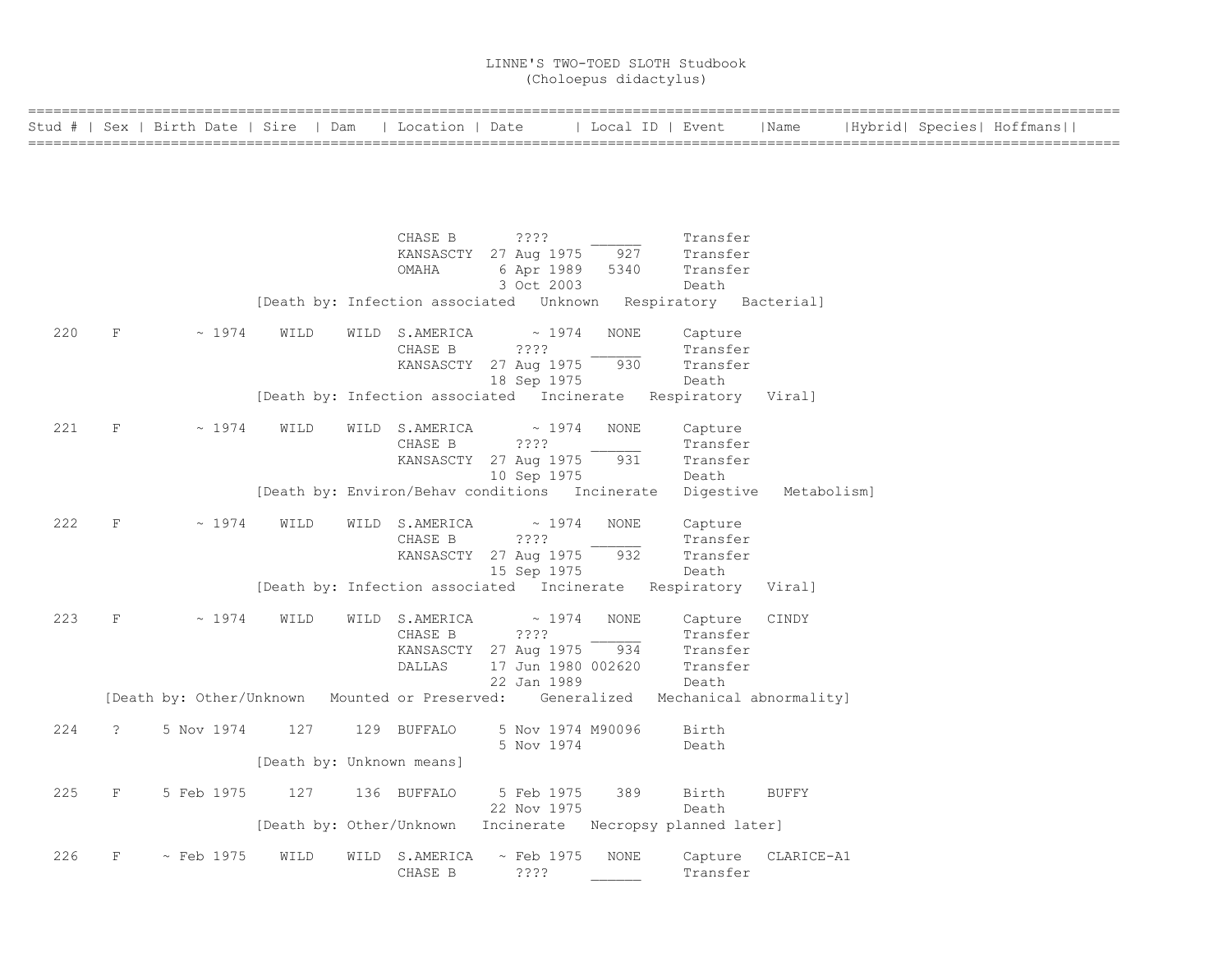|     |   | Stud #   Sex   Birth Date   Sire   Dam |                           | Location   Date |                                                                  | Local ID   Event |          | Name    |  | Hybrid  Species  Hoffmans |
|-----|---|----------------------------------------|---------------------------|-----------------|------------------------------------------------------------------|------------------|----------|---------|--|---------------------------|
|     |   |                                        |                           |                 |                                                                  |                  |          |         |  |                           |
|     |   |                                        |                           |                 |                                                                  |                  |          |         |  |                           |
|     |   |                                        |                           |                 |                                                                  |                  |          |         |  |                           |
|     |   |                                        |                           |                 |                                                                  |                  |          |         |  |                           |
|     |   |                                        |                           |                 | KANSASCTY 27 Aug 1975                                            | 935              | Transfer |         |  |                           |
|     |   |                                        |                           | TOPEKA          | 17 Dec 1980 017280                                               |                  | Transfer |         |  |                           |
|     |   |                                        |                           |                 | KANSASCTY 18 Nov 1998                                            | 935              | Transfer |         |  |                           |
|     |   |                                        |                           |                 | 24 Jul 2005                                                      |                  | Death    |         |  |                           |
|     |   |                                        | [Death by: Unknown means] |                 |                                                                  |                  |          |         |  |                           |
| 227 | М | ~ Feb 1975                             | WILD                      | WILD S.AMERICA  | $\sim$ Feb 1975                                                  | NONE             | Capture  |         |  |                           |
|     |   |                                        |                           | CHASE B         | ????                                                             |                  | Transfer |         |  |                           |
|     |   |                                        |                           |                 | KANSASCTY 27 Aug 1975                                            | 925              | Transfer |         |  |                           |
|     |   |                                        |                           | OMAHA           | 7 Apr 1989                                                       | 5339             | Transfer |         |  |                           |
| 228 | F | $\sim$ Feb 1975                        | WILD                      | WILD S.AMERICA  | ~ Feb 1975                                                       | <b>NONE</b>      | Capture  |         |  |                           |
|     |   |                                        |                           | CHASE B         | ????                                                             |                  | Transfer |         |  |                           |
|     |   |                                        |                           |                 | KANSASCTY 27 Aug 1975                                            | 928              | Transfer |         |  |                           |
|     |   |                                        |                           |                 | 18 Dec 1982                                                      |                  | Death    |         |  |                           |
|     |   |                                        |                           |                 | [Death by: Infection associated Incinerate Respiratory Fungal]   |                  |          |         |  |                           |
| 229 | М | $\sim$ Feb 1975                        | WILD                      | WILD S.AMERICA  | ~ Feb 1975                                                       | NONE             | Capture  |         |  |                           |
|     |   |                                        |                           | CHASE B         | ? ? ? ?                                                          |                  | Transfer |         |  |                           |
|     |   |                                        |                           |                 | KANSASCTY 27 Aug 1975                                            | 929              | Transfer |         |  |                           |
|     |   |                                        |                           |                 | 17 Sep 1975                                                      |                  | Death    |         |  |                           |
|     |   |                                        |                           |                 | [Death by: Infection associated Incinerate Respiratory Viral]    |                  |          |         |  |                           |
| 230 | М | ~1975                                  | WILD                      | WILD NICARAGUA  | $\sim 1975$                                                      | <b>NONE</b>      | Capture  |         |  |                           |
|     |   |                                        |                           | CHASE B         | ????                                                             |                  | Transfer |         |  |                           |
|     |   |                                        |                           | PORTLAND        | 10 Mar 1976 1348                                                 |                  | Transfer |         |  |                           |
|     |   |                                        |                           |                 | 18 May 1976                                                      |                  | Death    |         |  |                           |
|     |   |                                        |                           |                 | [Death by: Environ/Behav conditions Bury Generalized Nutrition]  |                  |          |         |  |                           |
| 231 | F | ~1975                                  | WILD                      | WILD NICARAGUA  | $\sim 1975$                                                      | NONE             | Capture  |         |  |                           |
|     |   |                                        |                           | CHASE B         | $??\ ??$                                                         |                  | Transfer |         |  |                           |
|     |   |                                        |                           | PORTLAND        | 10 Mar 1976 1349                                                 |                  | Transfer |         |  |                           |
|     |   |                                        |                           |                 | 20 May 1976                                                      |                  | Death    |         |  |                           |
|     |   |                                        |                           |                 | [Death by: Environ/Behav conditions Bury Generalized Nutrition]  |                  |          |         |  |                           |
| 232 | F | 1 May 1975                             | UNK                       | UNK UNKNOWN     | 1 May 1975                                                       |                  | Birth    | $AR-38$ |  |                           |
|     |   |                                        |                           | ANTWERP         | ????                                                             |                  | Transfer |         |  |                           |
|     |   |                                        |                           | AMSTERDAM       | 5 Jul 1977 M77008                                                |                  | Transfer |         |  |                           |
|     |   |                                        |                           |                 | 27 Feb 1995                                                      |                  | Death    |         |  |                           |
|     |   |                                        |                           |                 | [Death by: Environ/Behav conditions Unknown No necropsy planned] |                  |          |         |  |                           |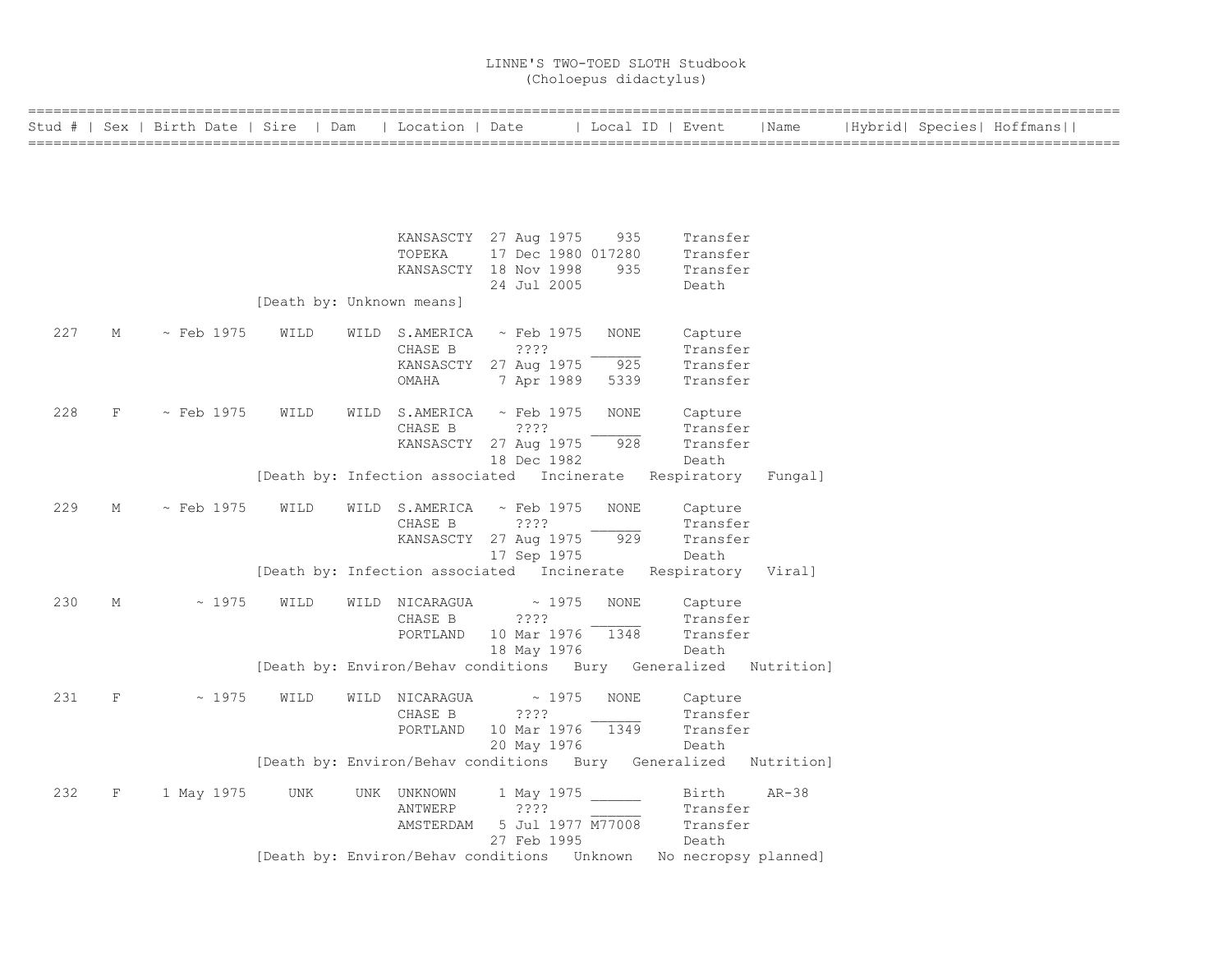|     |               | Stud #   Sex   Birth Date   Sire   Dam                           |                           | Location   Date      |                                                                       | Local ID   Event               |                               | Name                    | Hybrid  Species  Hoffmans                      |  |
|-----|---------------|------------------------------------------------------------------|---------------------------|----------------------|-----------------------------------------------------------------------|--------------------------------|-------------------------------|-------------------------|------------------------------------------------|--|
|     |               |                                                                  |                           |                      |                                                                       |                                |                               |                         |                                                |  |
|     |               |                                                                  |                           |                      |                                                                       |                                |                               |                         |                                                |  |
|     |               |                                                                  |                           |                      |                                                                       |                                |                               |                         |                                                |  |
|     |               |                                                                  |                           |                      |                                                                       |                                |                               |                         |                                                |  |
|     |               |                                                                  |                           |                      |                                                                       |                                |                               |                         |                                                |  |
| 234 | F             | 27 Jul 1975                                                      | 139                       | 116 NZP-DZR          | 27 Jul 1975 101324<br>NZP-WASH 29 Jun 1981 101324                     |                                | Birth<br>Transfer             | ENYA                    |                                                |  |
|     |               |                                                                  |                           | PRETORIA             |                                                                       | 4 Sep 1984 900320 ltf Transfer |                               |                         |                                                |  |
|     |               |                                                                  |                           |                      |                                                                       |                                |                               |                         |                                                |  |
| 235 | F             | 3 Aug 1975                                                       | 146                       | 175 FORTWORTH        | 3 Aug 1975                                                            | 186                            | Birth                         | COCO                    |                                                |  |
|     |               |                                                                  |                           | TUCSON               | 4 Dec 1996 964151                                                     |                                | Transfer                      |                         |                                                |  |
|     |               |                                                                  |                           |                      | 6 Jan 1998                                                            |                                | Death                         |                         |                                                |  |
|     |               | [Death by: Infection associated Given to an institution: UA PATH |                           |                      |                                                                       |                                |                               |                         | Necropsy planned later Unknown after necropsy] |  |
|     |               |                                                                  |                           |                      |                                                                       |                                |                               |                         |                                                |  |
| 236 | $\tilde{z}$   | 2 Feb 1976                                                       | 127                       | 136 BUFFALO          | 2 Feb 1976                                                            | 463                            | Birth                         |                         |                                                |  |
|     |               | [Death by: Euthanasia (medical) Given to an institution:         |                           |                      | 2 Feb 1976                                                            |                                | Death<br>No necropsy planned] |                         |                                                |  |
|     |               |                                                                  |                           |                      |                                                                       |                                |                               |                         |                                                |  |
| 237 | $\mathcal{P}$ | 10 Feb 1976                                                      | 127                       | 129 BUFFALO          | 10 Feb 1976 M90097                                                    |                                | Birth                         |                         |                                                |  |
|     |               |                                                                  |                           |                      | 10 Feb 1976                                                           |                                | Death                         |                         |                                                |  |
|     |               |                                                                  | [Death by: Unknown means] |                      |                                                                       |                                |                               |                         |                                                |  |
|     |               |                                                                  |                           |                      |                                                                       |                                |                               |                         |                                                |  |
| 238 | F             | ~1976                                                            | WILD                      | WILD SAARBRUCK       | $\sim 1976$                                                           | NONE                           | Capture                       |                         |                                                |  |
|     |               |                                                                  |                           | CHASE B<br>EVANSVLLE | ????<br>7 Mar 1978                                                    | 663                            | Transfer<br>Transfer          |                         |                                                |  |
|     |               |                                                                  |                           |                      | 7 Feb 2001                                                            |                                | Death                         |                         |                                                |  |
|     |               | [Death by: Infection associated Incinerate                       |                           |                      | Generalized                                                           |                                | Unknown after necropsy]       |                         |                                                |  |
|     |               |                                                                  |                           |                      |                                                                       |                                |                               |                         |                                                |  |
| 239 | $_{\rm F}$    | ~1976                                                            | WILD                      | WILD UNKNOWN         | ~1976                                                                 | NONE                           | Capture                       |                         |                                                |  |
|     |               |                                                                  |                           | SPRUCE PI            | ????                                                                  |                                | Transfer                      |                         |                                                |  |
|     |               |                                                                  |                           |                      | PHILADELP 22 Mar 1978 100616                                          |                                | Transfer                      |                         |                                                |  |
|     |               |                                                                  |                           |                      | 23 Jun 1980<br>[Death by: Infection associated  Unknown  Reproductive |                                | Death                         | Bacterial]              |                                                |  |
|     |               |                                                                  |                           |                      |                                                                       |                                |                               |                         |                                                |  |
| 240 | $\rm F$       | ~1976                                                            | WILD                      | WILD UNKNOWN         | ~1976                                                                 | <b>NONE</b>                    | Capture                       |                         |                                                |  |
|     |               |                                                                  |                           | SPRUCE PI            | ????                                                                  |                                | Transfer                      |                         |                                                |  |
|     |               |                                                                  |                           |                      | PHILADELP 22 Mar 1978 100615                                          |                                | Transfer                      |                         |                                                |  |
|     |               |                                                                  |                           | <b>BUFFALO</b>       | 6 May 1982                                                            | 1261                           | Transfer                      |                         |                                                |  |
|     |               |                                                                  |                           |                      | 26 Dec 1983                                                           |                                | Death                         |                         |                                                |  |
|     |               |                                                                  |                           |                      | [Death by: Other/Unknown Given to an institution:                     |                                |                               | Necropsy planned later] |                                                |  |
| 241 | М             | ~1976                                                            | WILD                      | WILD UNKNOWN         | ~1976                                                                 | NONE                           | Capture                       |                         |                                                |  |
|     |               |                                                                  |                           | CHASE B              | ????                                                                  |                                | Transfer                      |                         |                                                |  |
|     |               |                                                                  |                           | PHILADELP            | 20 Nov 1978 100763                                                    |                                | Transfer                      |                         |                                                |  |
|     |               |                                                                  |                           | <b>BUFFALO</b>       | 6 May 1982                                                            | 1260                           | Transfer                      |                         |                                                |  |
|     |               |                                                                  |                           |                      | 4 May 1990                                                            |                                | Death                         |                         |                                                |  |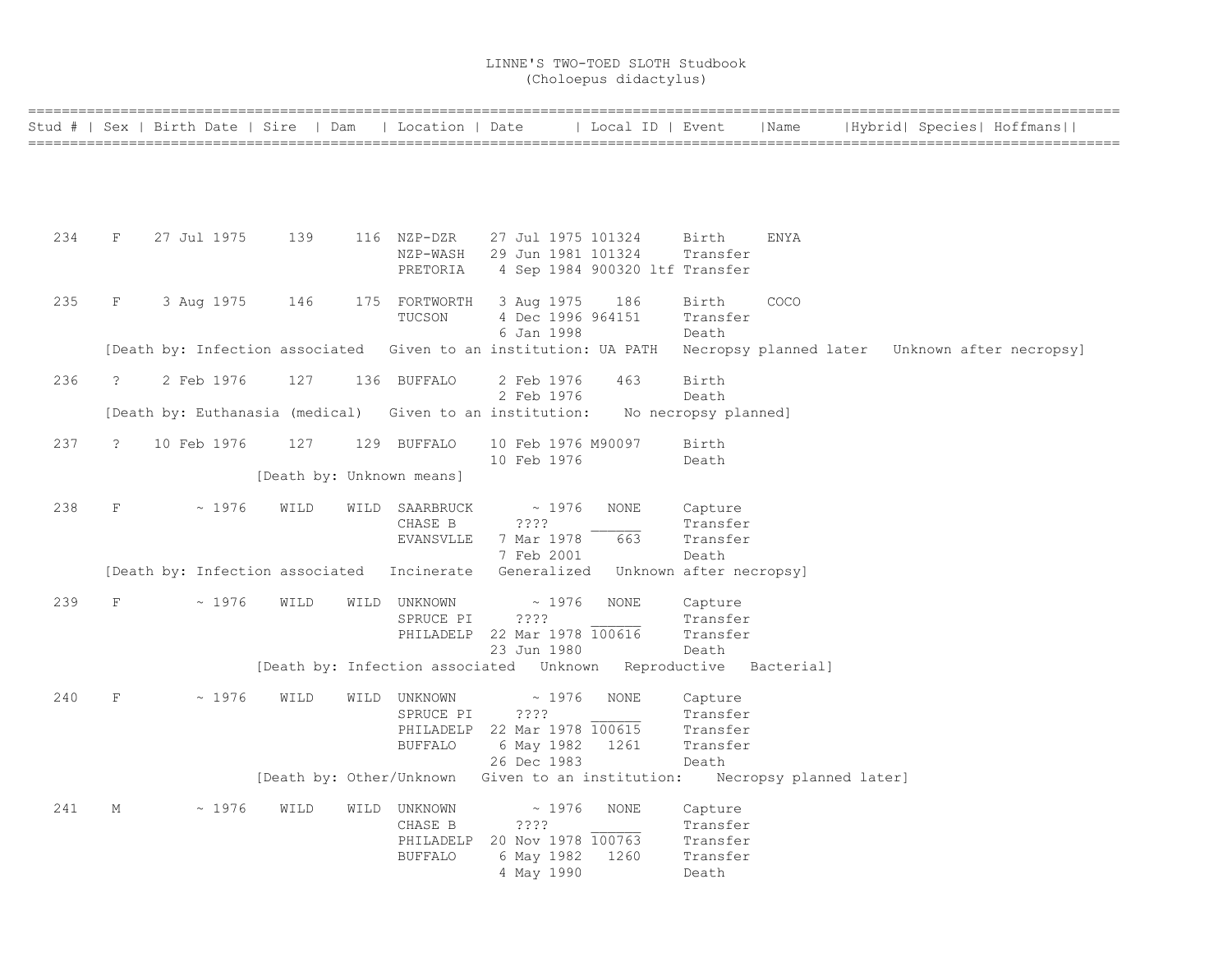| Stud # |   | Sex   Birth Date | Sire | Dam                                                   | Location   Date | Local ID                 | Event    | Name                      |  | Hybrid  Species  Hoffmans |
|--------|---|------------------|------|-------------------------------------------------------|-----------------|--------------------------|----------|---------------------------|--|---------------------------|
|        |   |                  |      |                                                       |                 |                          |          |                           |  |                           |
|        |   |                  |      |                                                       |                 |                          |          |                           |  |                           |
|        |   |                  |      |                                                       |                 |                          |          |                           |  |                           |
|        |   |                  |      | [Death by: Unknown means]                             |                 |                          |          |                           |  |                           |
| 242    | ? | 7 May 1976       | UNK  | KANSASCTY<br>UNK                                      | 7 May 1976      | 1000                     | Birth    |                           |  |                           |
|        |   |                  |      |                                                       | 7 May 1976      |                          | Death    |                           |  |                           |
|        |   |                  |      | [Death by: Stillbirth Incinerate No necropsy planned] |                 |                          |          |                           |  |                           |
| 243    | М | $~\sim~1976$     | WILD | UNKNOWN<br>WILD                                       |                 | $\sim$ 1976<br>NONE      | Capture  |                           |  |                           |
|        |   |                  |      | CHASE B                                               | $??\mathbf{??}$ |                          | Transfer |                           |  |                           |
|        |   |                  |      | HOGLE                                                 | 28 Jun 1978     | 02126                    | Transfer |                           |  |                           |
|        |   |                  |      |                                                       | 13 Jun 1985     |                          | Death    |                           |  |                           |
|        |   |                  |      | [Death by: Other/Unknown                              |                 | Given to an institution: |          | Unknown (after necropsy)] |  |                           |

| 244                                                     | М |  | $\sim$ 1976 | WILD | WILD | UNKNOWN<br>CHASE B | $\sim 1976$<br>????          | NONE | Capture<br>Transfer |  |  |  |  |
|---------------------------------------------------------|---|--|-------------|------|------|--------------------|------------------------------|------|---------------------|--|--|--|--|
|                                                         |   |  |             |      |      |                    | PHILADELP 15 Aug 1977 100573 |      | Transfer<br>Death   |  |  |  |  |
| 17 Nov 1977<br>Finantha lasse finite assessment and the |   |  |             |      |      |                    |                              |      |                     |  |  |  |  |

[Death by: Unknown means]

| 245 | F | $~\sim~1976$ | WILD | WILD | UNKNOWN |             | $\sim 1976$ | NONE              | Capture  |  |
|-----|---|--------------|------|------|---------|-------------|-------------|-------------------|----------|--|
|     |   |              |      |      | CHASE B | ????        |             |                   | Transfer |  |
|     |   |              |      |      | TOPEKA  |             |             | 2 Nov 1978 015578 | Transfer |  |
|     |   |              |      |      |         | 19 Nov 1978 |             |                   | Death    |  |
|     |   |              |      |      |         |             |             |                   |          |  |

[Death by: Anesth/Restraint assoc Bury Necropsy planned later]

 246 ? 15 Jan 1977 UNK UNK KANSASCTY 15 Jan 1977 1067 Birth 15 Jan 1977 [Death by: Stillbirth Bury No necropsy planned]

 247 M 8 Feb 1977 127 136 BUFFALO 8 Feb 1977 582 Birth JERRY/BEAR CHICAGOLP 14 Jun 1978 5469 Transfer<br>BUFFALO 19 Sep 1990 582 Transfer BUFFALO 19 Sep 1990 5 Mar 1993 Death [Death by: Euthanasia (medical) Unknown No necropsy planned] 248 M ~ Feb 1977 WILD WILD UNKNOWN ~ Feb 1977 NONE Capture

SPRUCE PI 2??? Transfer PHILADELP 25 Jul 1978 100675 Transfer 21 Apr 1979 Death [Death by: Unknown means]

249 M ~ 1977 WILD WILD UNKNOWN ~ 1977 NONE Capture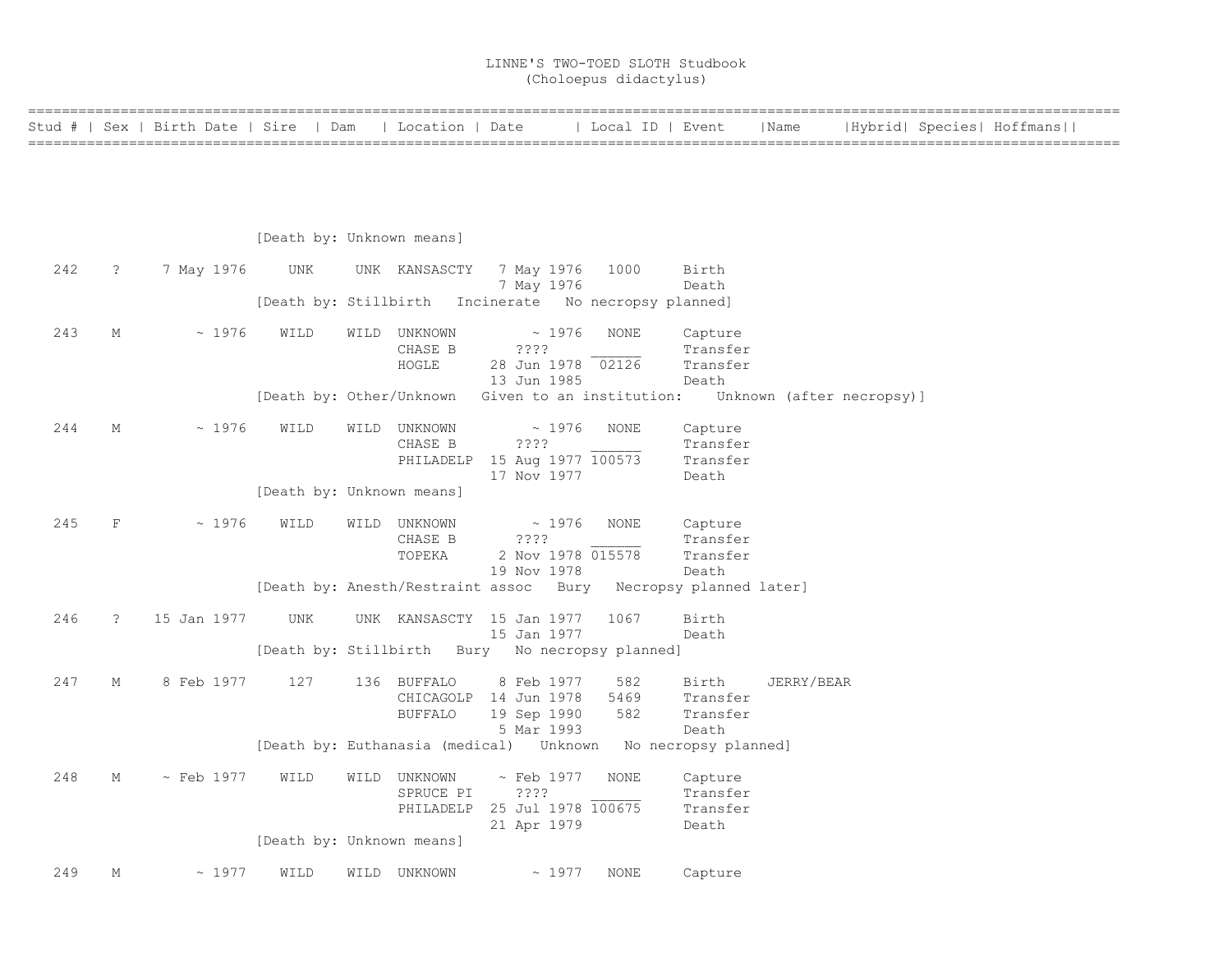| =============== |   |                                                                               |                                                                  |                                 |                                                                                                   |                      |                                                      |                |  |                           |  |
|-----------------|---|-------------------------------------------------------------------------------|------------------------------------------------------------------|---------------------------------|---------------------------------------------------------------------------------------------------|----------------------|------------------------------------------------------|----------------|--|---------------------------|--|
|                 |   | Stud #   Sex   Birth Date   Sire   Dam   Location   Date                      |                                                                  |                                 |                                                                                                   | Local ID   Event     |                                                      | Name           |  | Hybrid  Species  Hoffmans |  |
|                 |   |                                                                               |                                                                  |                                 |                                                                                                   |                      |                                                      |                |  |                           |  |
|                 |   |                                                                               |                                                                  |                                 | MEDELLIN 11 Mar 1981 281038                                                                       |                      | Transfer<br>30 Jun 1994 281038 ltf Transfer          |                |  |                           |  |
| 250             | М | ~1977                                                                         | WILD                                                             | WILD GUYANA<br>SAPRIMATE        | $\sim 1977$<br>$??\mathbin{?}$<br>CLEVELAND 12 Apr 1983 830421<br>$~17$ Jul 2003                  | NONE                 | Capture<br>Transfer<br>Transfer<br>Death             | <b>BLONDIE</b> |  |                           |  |
|                 |   |                                                                               | [Death by: Other/Unknown Unknown Urinary Unknown after necropsy] |                                 |                                                                                                   |                      |                                                      |                |  |                           |  |
| 251             | М | ~1977                                                                         | WILD                                                             | WILD GUYANA<br>SAPRIMATE        | $\sim 1977$<br>$??\,?\,?$<br>CLEVELAND 12 Apr 1983 830422<br>METRORICH 10 Oct 2001<br>15 Apr 2005 | NONE<br>$\mathbf{I}$ | Capture<br>Transfer<br>Transfer<br>Transfer<br>Death |                |  |                           |  |
|                 |   |                                                                               | [Death by: Unknown means]                                        |                                 |                                                                                                   |                      |                                                      |                |  |                           |  |
| 252             | М | ~1977                                                                         | WILD                                                             | WILD GUYANA<br>SAPRIMATE        | $\sim 1977$<br>????<br>CLEVELAND 12 Apr 1983 830423<br>12 May 1996                                | NONE                 | Capture<br>Transfer<br>Transfer<br>Death             | NICHOLAS       |  |                           |  |
|                 |   |                                                                               | [Death by: Unknown means]                                        |                                 |                                                                                                   |                      |                                                      |                |  |                           |  |
| 253             | F | ~1977                                                                         | WILD                                                             | WILD GUYANA<br>SAPRIMATE        | $\sim 1977$<br>$??\mathbin{?}$<br>CLEVELAND 12 Apr 1983 830425<br>1 May 1984                      | <b>NONE</b>          | Capture<br>Transfer<br>Transfer<br>Death             |                |  |                           |  |
|                 |   |                                                                               | [Death by: Unknown means]                                        |                                 |                                                                                                   |                      |                                                      |                |  |                           |  |
| 254             | M | $\sim 1977$                                                                   | WILD                                                             | WILD UNKNOWN<br>BRACKETT        | ~1977<br>$??\cdot?$<br>LITTLEROC 27 Apr 1984<br>3 Aug 1984                                        | <b>NONE</b><br>1985  | Capture<br>Transfer<br>Transfer<br>Death             |                |  |                           |  |
|                 |   | [Death by: Injury from exhibit mate Mounted or Preserved: Generalized Trauma] |                                                                  |                                 |                                                                                                   |                      |                                                      |                |  |                           |  |
| 255             | F | ~1977                                                                         | WILD                                                             | WILD UNKNOWN<br><b>BRACKETT</b> | $\sim 1977$<br>????<br>LITTLEROC 27 Apr 1984<br>17 Dec 1990                                       | NONE<br>1986         | Capture<br>Transfer<br>Transfer<br>Death             |                |  |                           |  |
|                 |   |                                                                               | [Death by: Other/Unknown                                         |                                 | Incinerate Respiratory Unknown after necropsy]                                                    |                      |                                                      |                |  |                           |  |
| 256             | F | 18 Jun 1977                                                                   | 139                                                              | 116 NZP-DZR                     | 18 Jun 1977 102037                                                                                |                      | Birth                                                |                |  |                           |  |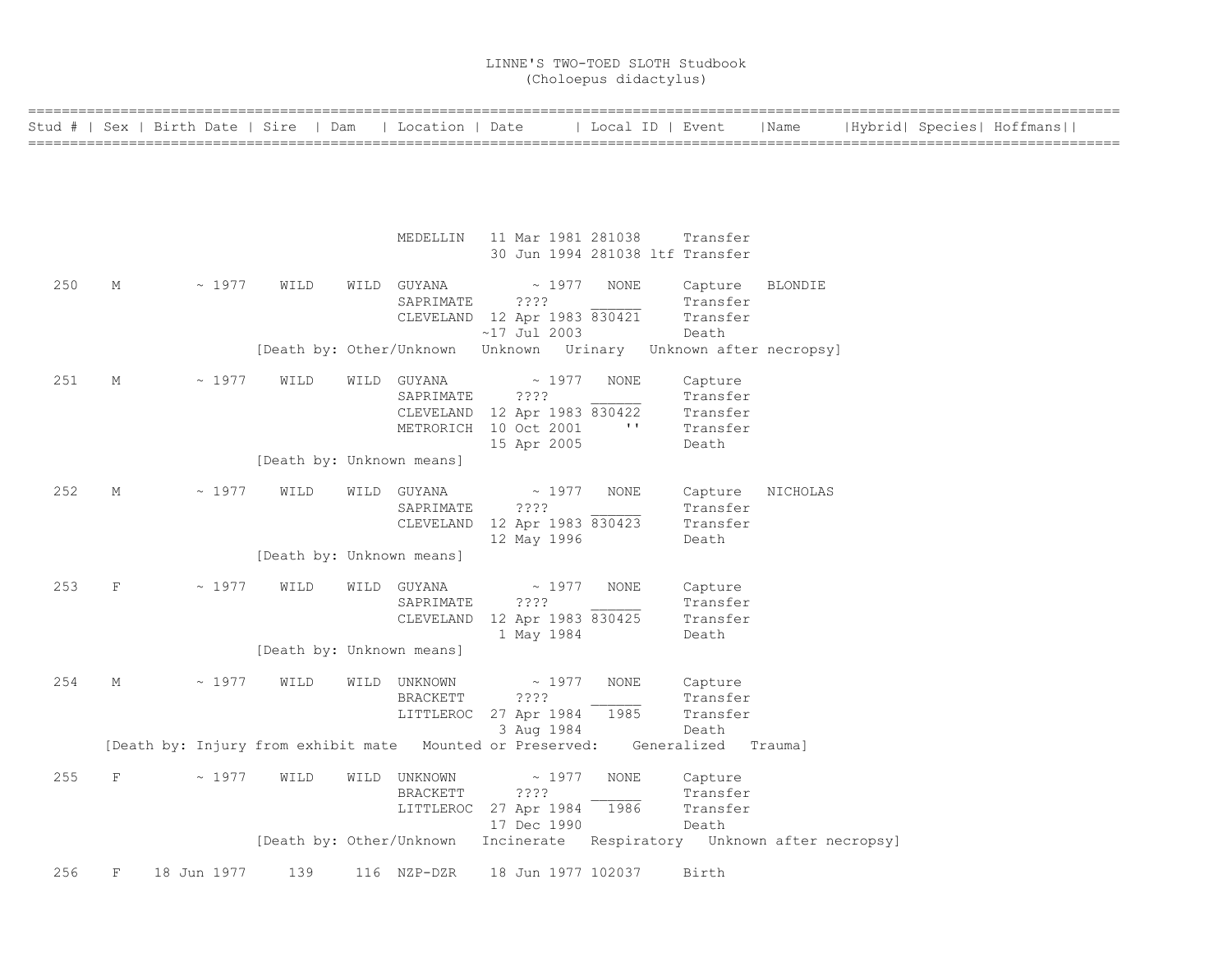| =============== |                     |                |                           |                          |                                                                            |      |                                                                                      |                                                                          |                           |
|-----------------|---------------------|----------------|---------------------------|--------------------------|----------------------------------------------------------------------------|------|--------------------------------------------------------------------------------------|--------------------------------------------------------------------------|---------------------------|
|                 |                     |                |                           |                          |                                                                            |      | Stud #   Sex   Birth Date   Sire   Dam   Location   Date     Local ID   Event   Name |                                                                          | Hybrid  Species  Hoffmans |
|                 |                     |                |                           |                          |                                                                            |      |                                                                                      |                                                                          |                           |
|                 |                     |                |                           |                          |                                                                            |      |                                                                                      |                                                                          |                           |
|                 |                     |                |                           |                          |                                                                            |      |                                                                                      |                                                                          |                           |
|                 |                     |                |                           |                          |                                                                            |      |                                                                                      |                                                                          |                           |
|                 |                     |                |                           |                          |                                                                            |      |                                                                                      |                                                                          |                           |
|                 |                     |                |                           |                          | NZP-WASH 29 Jun 1981 102037                                                |      | Transfer                                                                             |                                                                          |                           |
|                 |                     |                |                           |                          | PRETORIA 4 Sep 1984 906369 Transfer                                        |      |                                                                                      |                                                                          |                           |
|                 |                     |                |                           |                          | 11 Oct 1989                                                                |      | Death                                                                                |                                                                          |                           |
|                 |                     |                | [Death by: Unknown means] |                          |                                                                            |      |                                                                                      |                                                                          |                           |
| 257             | $\ddot{\mathbf{?}}$ | 8 Aug 1977     | <b>UNK</b>                |                          | UNK KANSASCTY 8 Aug 1977 1132                                              |      | Birth                                                                                |                                                                          |                           |
|                 |                     |                |                           |                          | 5 Sep 1977                                                                 |      | Death                                                                                |                                                                          |                           |
|                 |                     |                |                           |                          | [Death by: Other/Unknown Bury No necropsy planned]                         |      |                                                                                      |                                                                          |                           |
|                 |                     |                |                           |                          |                                                                            |      |                                                                                      |                                                                          |                           |
| 258             | М                   | 1 Sep 1977 UNK |                           |                          | UNK KANSASCTY 1 Sep 1977 1142                                              |      | Birth                                                                                |                                                                          |                           |
|                 |                     |                |                           |                          | MICH KEN 20 Dec 1979 [100115 Transfer VALLEYZOO 3 Jun 1980 100115 Transfer |      |                                                                                      |                                                                          |                           |
|                 |                     |                |                           |                          |                                                                            |      |                                                                                      |                                                                          |                           |
|                 |                     |                |                           |                          | 26 Sep 1980                                                                |      | Death                                                                                |                                                                          |                           |
|                 |                     |                | [Death by: Unknown means] |                          |                                                                            |      |                                                                                      |                                                                          |                           |
| 259             | F                   | 9 Oct 1977     | UNK                       | UNK UNKNOWN              | 9 Oct 1977                                                                 |      | Birth                                                                                |                                                                          |                           |
|                 |                     |                |                           | NURNBERG                 | 30 Aug 1978 M00769                                                         |      | Transfer                                                                             |                                                                          |                           |
|                 |                     |                |                           |                          |                                                                            |      |                                                                                      |                                                                          |                           |
| 260             | М                   | 4 Nov 1977     | UNK                       |                          | UNK KANSASCTY 4 Nov 1977 1159                                              |      | Birth                                                                                |                                                                          |                           |
|                 |                     |                |                           | MICH KEN                 | 20 Dec 1979                                                                |      | Transfer                                                                             |                                                                          |                           |
|                 |                     |                |                           |                          | VALLEYZOO 3 Jun 1980 100116                                                |      | Transfer                                                                             |                                                                          |                           |
|                 |                     |                |                           |                          |                                                                            |      |                                                                                      |                                                                          |                           |
| 261             | $\ddot{?}$          | 11 Jan 1978    | UNK                       |                          | UNK KANSASCTY 11 Jan 1978                                                  | 1160 | Birth                                                                                |                                                                          |                           |
|                 |                     |                |                           |                          | 7 Oct 1978                                                                 |      | Death                                                                                |                                                                          |                           |
|                 |                     |                |                           |                          |                                                                            |      | [Death by: Other/Unknown Bury Digestive Unknown after necropsy]                      |                                                                          |                           |
| 262             | $\ddot{?}$          | 19 Jan 1978    | UNK                       |                          | UNK KANSASCTY 19 Jan 1978 1161                                             |      | Birth                                                                                |                                                                          |                           |
|                 |                     |                |                           | MICH KEN                 | ???? ltf Transfer                                                          |      |                                                                                      |                                                                          |                           |
|                 |                     |                |                           |                          |                                                                            |      |                                                                                      |                                                                          |                           |
| 263             | $\tilde{?}$         | 9 Feb 1978     | 127                       | 136 BUFFALO              | 9 Feb 1978                                                                 | 694  | Birth                                                                                | CHRIS                                                                    |                           |
|                 |                     |                |                           |                          | 13 Feb 1978                                                                |      | Death                                                                                |                                                                          |                           |
|                 |                     |                |                           |                          |                                                                            |      |                                                                                      | [Death by: Premature birth Given to an institution: No necropsy planned] |                           |
|                 |                     |                |                           |                          |                                                                            |      |                                                                                      |                                                                          |                           |
| 264             | М                   | ~1978          | WILD                      | WILD UNKNOWN<br>BRACKETT | $\sim 1978$<br>$??\,?\,?$                                                  | NONE | Capture<br>Transfer                                                                  | HERMAN                                                                   |                           |
|                 |                     |                |                           |                          | KINGS ISL 1 Mar 1983 564                                                   |      | Transfer                                                                             |                                                                          |                           |
|                 |                     |                |                           |                          | BRACKETT 26 Apr 1984 ltf Transfer                                          |      |                                                                                      |                                                                          |                           |
|                 |                     |                |                           |                          |                                                                            |      |                                                                                      |                                                                          |                           |
| 265             | F                   | ~1978          | WILD                      | WILD UNKNOWN             | $\sim 1978$                                                                | NONE | Capture                                                                              | SPEEDY                                                                   |                           |
|                 |                     |                |                           | BRACKETT                 | ????                                                                       |      | Transfer                                                                             |                                                                          |                           |
|                 |                     |                |                           | KINGS ISL                | 1 Mar 1983                                                                 | 565  | Transfer                                                                             |                                                                          |                           |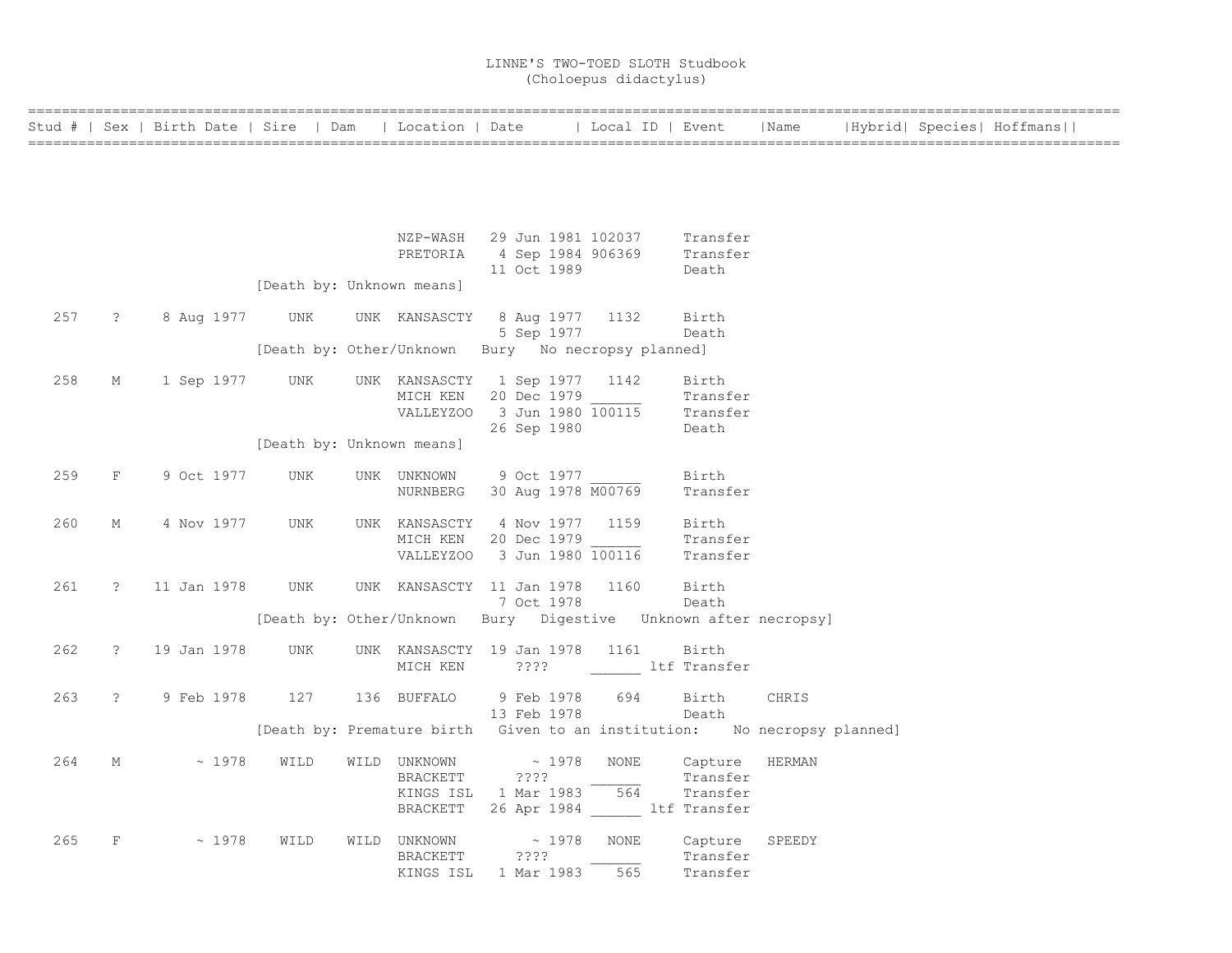|     |              | Stud #   Sex   Birth Date   Sire   Dam   Location   Date |                           |      |                     |                                   |                  | Local ID   Event                                                                              | Name  |  | Hybrid  Species  Hoffmans |
|-----|--------------|----------------------------------------------------------|---------------------------|------|---------------------|-----------------------------------|------------------|-----------------------------------------------------------------------------------------------|-------|--|---------------------------|
|     |              |                                                          |                           |      |                     |                                   |                  |                                                                                               |       |  |                           |
|     |              |                                                          |                           |      |                     |                                   |                  |                                                                                               |       |  |                           |
|     |              |                                                          |                           |      |                     |                                   |                  |                                                                                               |       |  |                           |
|     |              |                                                          |                           |      |                     |                                   |                  | BRACKETT 26 Apr 1984 ltf Transfer                                                             |       |  |                           |
| 266 | М            | ~1978                                                    | WILD                      |      | WILD UNKNOWN        |                                   | $\sim 1978$ NONE | Capture                                                                                       |       |  |                           |
|     |              |                                                          |                           |      | ALEXANDRI<br>LUFKIN | ????<br>12 Mar 1980 07002         |                  | Transfer<br>Transfer                                                                          |       |  |                           |
|     |              |                                                          |                           |      |                     | 12 Aug 1990                       |                  | Death                                                                                         |       |  |                           |
|     |              |                                                          | [Death by: Other/Unknown  |      |                     | Bury Unknown (after necropsy)]    |                  |                                                                                               |       |  |                           |
| 267 | $\mathbf{F}$ | $\sim 1978$                                              | WILD                      |      | WILD UNKNOWN        | $\sim 1978$                       | NONE             | Capture                                                                                       |       |  |                           |
|     |              |                                                          |                           |      | CHASE B             | ????                              |                  | Transfer                                                                                      |       |  |                           |
|     |              |                                                          |                           |      | TOPEKA              | 26 Apr 1979 003579<br>30 Aug 1986 |                  | Transfer<br>Death                                                                             |       |  |                           |
|     |              |                                                          | [Death by: Other/Unknown  |      |                     | Bury Necropsy planned later]      |                  |                                                                                               |       |  |                           |
| 268 | $\tilde{?}$  | 9 Jul 1978                                               | 146                       |      | 175 FORTWORTH       | 9 Jul 1978 M78071                 |                  | Birth                                                                                         |       |  |                           |
|     |              |                                                          |                           |      |                     | 11 Jul 1978                       |                  | Death                                                                                         |       |  |                           |
|     |              |                                                          | [Death by: Unknown means] |      |                     |                                   |                  |                                                                                               |       |  |                           |
| 269 | М            | 19 Jul 1978                                              | 146                       |      |                     | 235 FORTWORTH 19 Jul 1978 M78072  |                  | Birth                                                                                         |       |  |                           |
|     |              |                                                          |                           |      |                     | 11 Jan 1979                       |                  | Death<br>[Death by: Infection associated    Unknown    Respiratory    Unknown after necropsy] |       |  |                           |
|     |              |                                                          |                           |      |                     |                                   |                  |                                                                                               |       |  |                           |
| 270 | $\ddot{?}$   | 4 Sep 1978                                               | UNK                       |      |                     | UNK KANSASCTY 4 Sep 1978          | 1162             | Birth                                                                                         |       |  |                           |
|     |              |                                                          |                           |      |                     | 13 Oct 1978                       |                  | Death<br>[Death by: Other/Unknown Bury Digestive Unknown after necropsy]                      |       |  |                           |
|     |              |                                                          |                           |      |                     |                                   |                  |                                                                                               |       |  |                           |
| 271 | $\mathbf{F}$ | 29 Dec 1978                                              | 199                       |      | 200 BRISTOL         | 29 Dec 1978                       | 1786             | Birth                                                                                         |       |  |                           |
| 272 | F            | $\sim 1979$                                              | WILD                      | WILD | UNKNOWN             | $\sim$ 1979                       | NONE             | Capture                                                                                       | ALICE |  |                           |
|     |              |                                                          |                           |      | GRONAU              | ????                              |                  | Transfer                                                                                      |       |  |                           |
|     |              |                                                          |                           |      | ARNHEM              | 2 Mar 1983 01447                  |                  | Transfer                                                                                      |       |  |                           |
|     |              |                                                          |                           |      | ANTWERP             | 1 Aug 1990 M9084<br>3 Aug 1990    |                  | Transfer<br>Death                                                                             |       |  |                           |
|     |              |                                                          | [Death by: Unknown means] |      |                     |                                   |                  |                                                                                               |       |  |                           |
| 273 | М            | ????                                                     | WILD                      |      | WILD UNKNOWN        | $??\mathord{?}\mathord{?}$        | NONE             | Capture                                                                                       | HARRY |  |                           |
|     |              |                                                          |                           |      | CHASE B             | ????                              |                  | Transfer                                                                                      |       |  |                           |
|     |              |                                                          |                           |      | CYPRESS             | 25 Jun 1979                       | 7910             | Transfer                                                                                      |       |  |                           |
|     |              |                                                          |                           |      | BUSCH TAM           |                                   |                  | 1 May 1991 55808 ltf Transfer                                                                 |       |  |                           |
| 274 | М            | ? ? ? ?                                                  | WILD                      |      | WILD UNKNOWN        | ????                              | NONE             | Capture                                                                                       | TEDDY |  |                           |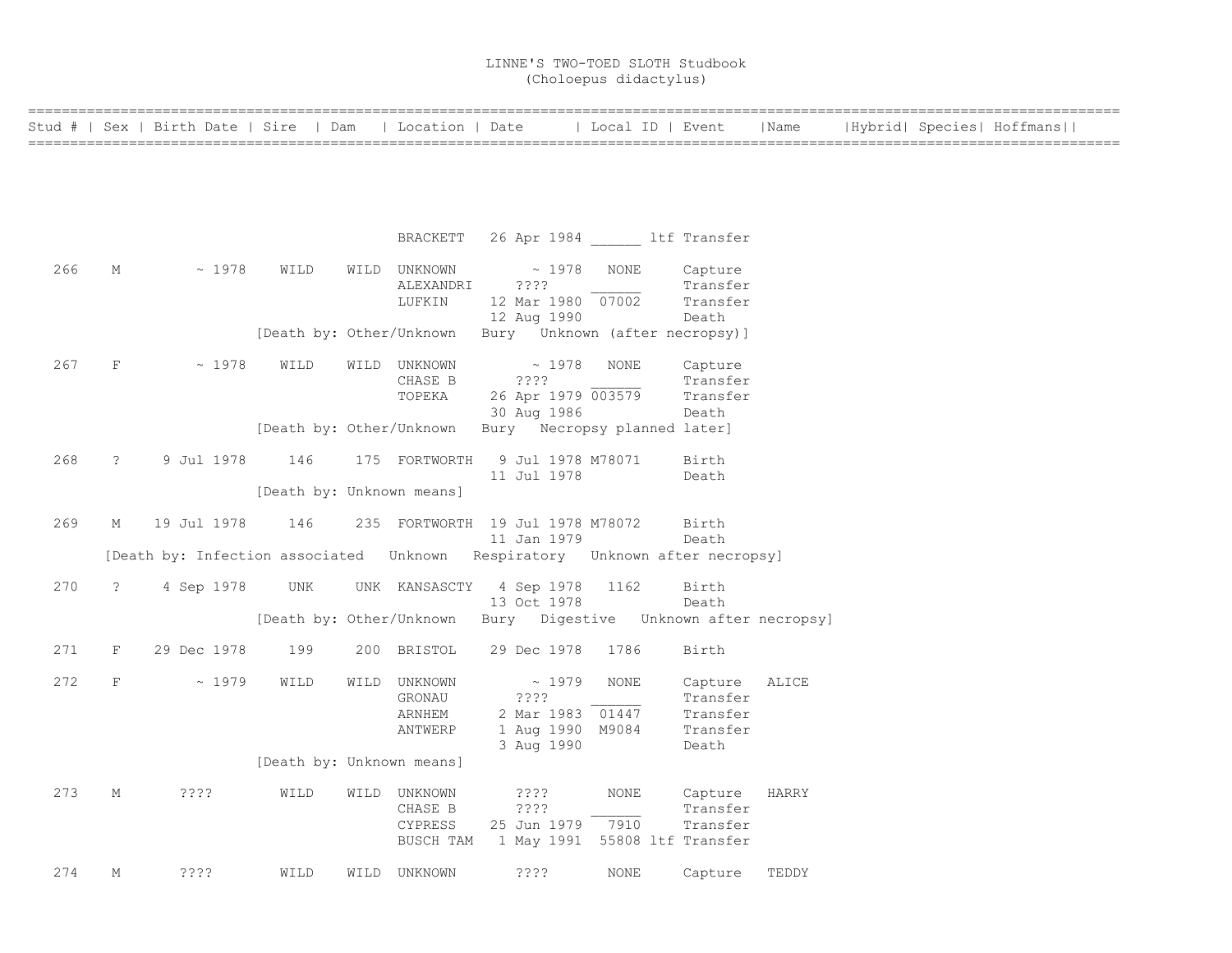|     |             | Stud #   Sex   Birth Date   Sire   Dam |                           | Location   Date                                                        |                            | Local ID   Event |                                 | Name      |  | Hybrid  Species  Hoffmans |  |
|-----|-------------|----------------------------------------|---------------------------|------------------------------------------------------------------------|----------------------------|------------------|---------------------------------|-----------|--|---------------------------|--|
|     |             |                                        |                           |                                                                        |                            |                  |                                 |           |  |                           |  |
|     |             |                                        |                           |                                                                        |                            |                  |                                 |           |  |                           |  |
|     |             |                                        |                           |                                                                        |                            |                  |                                 |           |  |                           |  |
|     |             |                                        |                           |                                                                        |                            |                  |                                 |           |  |                           |  |
|     |             |                                        |                           |                                                                        |                            |                  |                                 |           |  |                           |  |
|     |             |                                        |                           | CHASE B                                                                | $??\mathord{?}\mathord{?}$ |                  | Transfer                        |           |  |                           |  |
|     |             |                                        |                           | CYPRESS                                                                | 25 Jun 1979                | 7911             | Transfer                        |           |  |                           |  |
|     |             |                                        |                           | BUSCH TAM                                                              |                            |                  | 1 May 1991 7911 ltf Transfer    |           |  |                           |  |
|     |             |                                        |                           |                                                                        |                            |                  |                                 |           |  |                           |  |
| 275 | М           | 29 Dec 1979                            | UNK                       | UNK UNKNOWN                                                            | 29 Dec 1979                |                  | Birth                           |           |  |                           |  |
|     |             |                                        |                           | ARNHEM                                                                 | 7 May 1987 03311           |                  | Transfer                        |           |  |                           |  |
|     |             |                                        |                           |                                                                        | 27 Jul 1987                |                  | Death                           |           |  |                           |  |
|     |             |                                        | [Death by: Unknown means] |                                                                        |                            |                  |                                 |           |  |                           |  |
| 276 | F           | 30 Dec 1979                            | 127                       | 136 BUFFALO                                                            | 30 Dec 1979                | 907              | Birth                           | LEFTY     |  |                           |  |
|     |             |                                        |                           |                                                                        | 7 Sep 1982                 |                  | Death                           |           |  |                           |  |
|     |             |                                        | [Death by: Unknown means] |                                                                        |                            |                  |                                 |           |  |                           |  |
|     |             |                                        |                           |                                                                        |                            |                  |                                 |           |  |                           |  |
| 277 | М           | ????                                   | <b>UNK</b>                | UNK UNKNOWN                                                            | $??\ ??$                   |                  | Birth                           | PAPA      |  |                           |  |
|     |             |                                        |                           | SILVER SP                                                              | 1 Jan 1980 930135          |                  | Transfer                        |           |  |                           |  |
|     |             |                                        |                           | SANFORD                                                                | 9 Nov 1995 1410            |                  | Transfer                        |           |  |                           |  |
|     |             |                                        |                           | SILVER SP                                                              | 5 Sep 1996 930135          |                  | Transfer                        |           |  |                           |  |
|     |             |                                        |                           |                                                                        | 29 Dec 1999                |                  | Death                           |           |  |                           |  |
|     |             |                                        |                           | [Death by: Environ/Behav conditions Rendered                           |                            |                  | Unknown (after necropsy)]       |           |  |                           |  |
| 278 | $\tilde{z}$ | 12 Mar 1980                            | 146                       | 235 FORTWORTH 12 Mar 1980 M80031                                       |                            |                  | Birth                           |           |  |                           |  |
|     |             |                                        |                           |                                                                        | 18 Mar 1980                |                  | Death                           |           |  |                           |  |
|     |             |                                        |                           | [Death by: Injury from exhibit mate Unknown No necropsy planned]       |                            |                  |                                 |           |  |                           |  |
|     |             |                                        |                           |                                                                        |                            |                  |                                 |           |  |                           |  |
| 279 | М           | 1 May 1980                             | 139                       | 116 NZP-DZR                                                            | 1 May 1980 103445          |                  | Birth                           | BENDINI   |  |                           |  |
|     |             |                                        |                           | NZP-WASH                                                               | 28 Aug 1981 103445         |                  | Transfer                        |           |  |                           |  |
|     |             |                                        |                           | PRETORIA                                                               |                            |                  | 12 Jun 1985 900321 ltf Transfer |           |  |                           |  |
|     |             |                                        |                           |                                                                        |                            |                  |                                 |           |  |                           |  |
| 280 | $\tilde{z}$ | 13 May 1980                            | UNK                       | UNK BRIDGEPRT 13 May 1980                                              |                            | 0184             | Birth                           |           |  |                           |  |
|     |             |                                        |                           |                                                                        | 16 Sep 1986                |                  | Death                           |           |  |                           |  |
|     |             |                                        |                           | [Death by: Infection associated Incinerate Urinary New growths/cancer] |                            |                  |                                 |           |  |                           |  |
| 281 | М           | 13 May 1980                            | 130                       | 202 BRIDGEPRT 13 May 1980                                              |                            | 0182             | Birth                           | CHEWBACCA |  |                           |  |
|     |             |                                        |                           | PROVIDNCE 13 Dec 1988 881064                                           |                            |                  | Transfer                        |           |  |                           |  |
|     |             |                                        |                           | ALEXANDRI 17 Apr 1996 96M001                                           |                            |                  | Transfer                        |           |  |                           |  |
|     |             |                                        |                           |                                                                        | 23 May 2005 96M001         |                  | Ownership                       |           |  |                           |  |
|     |             |                                        |                           | WACO                                                                   | 21 Aug 2009 M03109         |                  | Transfer                        |           |  |                           |  |
|     |             |                                        |                           |                                                                        |                            |                  |                                 |           |  |                           |  |
| 282 | F           | $~\sim$ May 1980                       | WILD                      | WILD GUYANA                                                            | $~\sim$ May 1980           | NONE             | Capture                         | JANE      |  |                           |  |
|     |             |                                        |                           | WORLDWIDE                                                              | ????                       |                  | Transfer                        |           |  |                           |  |
|     |             |                                        |                           | CHICAGOLP                                                              | 24 May 1982                | 6754             | Transfer                        |           |  |                           |  |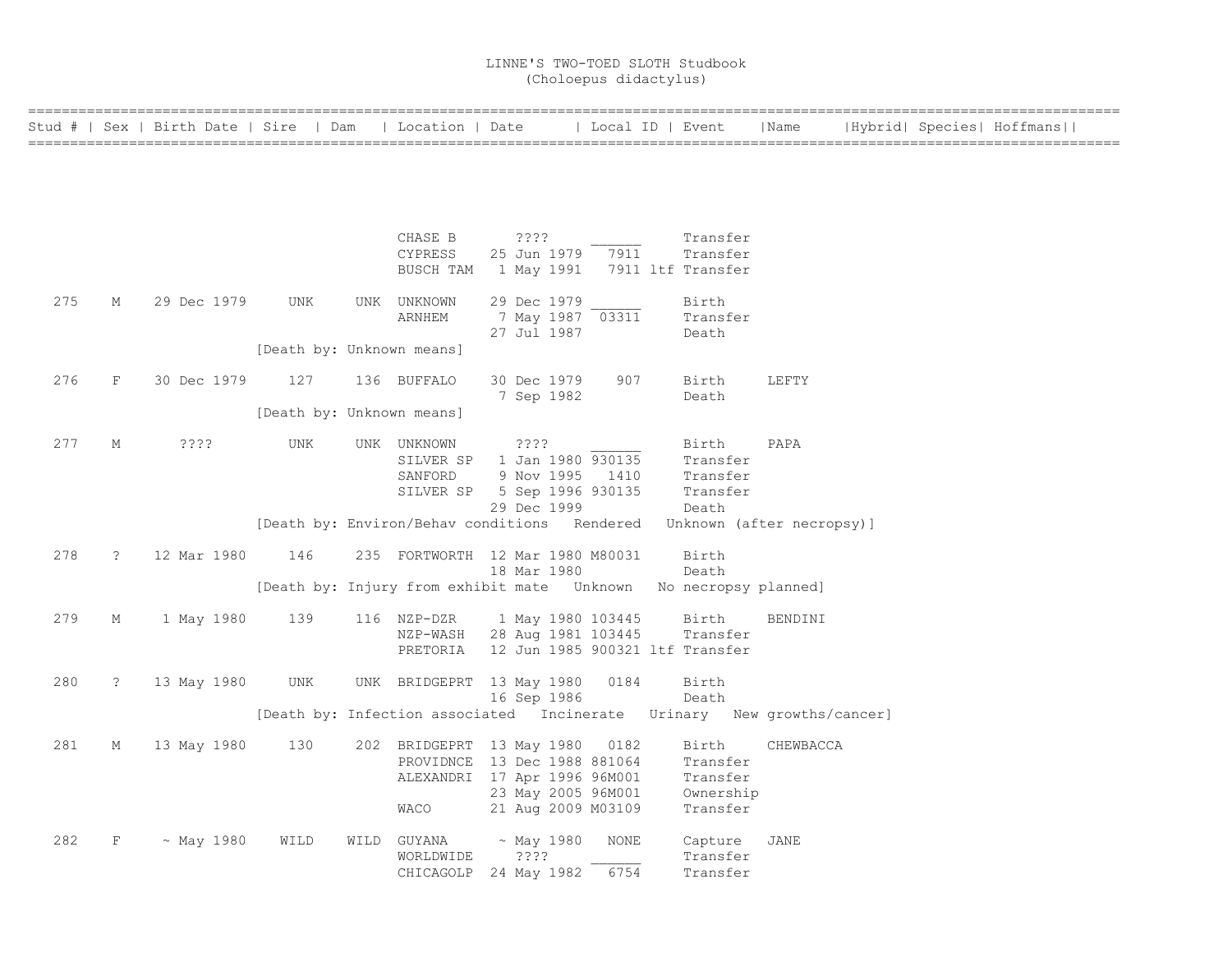| ============== |   | Stud #   Sex   Birth Date   Sire   Dam   Location   Date |                           |                          |                                                                  | Local ID   Event                  |                      | Name       |  | Hybrid  Species  Hoffmans |  |
|----------------|---|----------------------------------------------------------|---------------------------|--------------------------|------------------------------------------------------------------|-----------------------------------|----------------------|------------|--|---------------------------|--|
|                |   |                                                          |                           |                          |                                                                  |                                   |                      |            |  |                           |  |
|                |   |                                                          |                           |                          |                                                                  |                                   |                      |            |  |                           |  |
|                |   |                                                          |                           |                          |                                                                  |                                   |                      |            |  |                           |  |
|                |   |                                                          |                           |                          |                                                                  |                                   |                      |            |  |                           |  |
|                |   |                                                          |                           | DENVER                   | 19 May 1983 06175                                                |                                   | Transfer             |            |  |                           |  |
|                |   |                                                          |                           |                          | 12 Dec 1997 06175<br>21 Nov 1999                                 |                                   | Transfer<br>Death    |            |  |                           |  |
|                |   |                                                          | [Death by: Unknown means] |                          |                                                                  |                                   |                      |            |  |                           |  |
|                |   |                                                          |                           |                          |                                                                  |                                   |                      |            |  |                           |  |
| 283            | М | 19 Jun 1980                                              | 241                       |                          | 239 PHILADELP 19 Jun 1980 100981<br>24 Jun 1980                  |                                   | Birth<br>Death       |            |  |                           |  |
|                |   |                                                          |                           |                          | [Death by: Infection associated Unknown Cardiovascular           |                                   |                      | Bacterial] |  |                           |  |
|                |   |                                                          |                           |                          |                                                                  |                                   |                      |            |  |                           |  |
| 284            | F | ~1980                                                    | WILD                      | WILD GUYANA<br>NORTHLAND | $\sim 1980$<br>$??\mathord{?}\mathord{?}$                        | <b>NONE</b>                       | Capture<br>Transfer  |            |  |                           |  |
|                |   |                                                          |                           |                          | LITTLEROC 22 Jun 1982                                            | 1579                              | Transfer             |            |  |                           |  |
|                |   |                                                          |                           |                          | 8 Jun 1983                                                       |                                   | Death                |            |  |                           |  |
|                |   |                                                          |                           |                          | [Death by: Other/Unknown Incinerate                              | Digestive Unknown after necropsy] |                      |            |  |                           |  |
| 285            | F | ~1980                                                    | WILD                      | WILD GUYANA              | ~1980                                                            | <b>NONE</b>                       | Capture              |            |  |                           |  |
|                |   |                                                          |                           | NORTHLAND                | $??\ ??$                                                         |                                   | Transfer             |            |  |                           |  |
|                |   |                                                          |                           |                          | LITTLEROC 22 Jun 1982<br>25 Jun 1982                             | 1580                              | Transfer<br>Death    |            |  |                           |  |
|                |   |                                                          |                           |                          | [Death by: Injury from predator Unknown Integumentary Bacterial] |                                   |                      |            |  |                           |  |
|                |   |                                                          |                           |                          |                                                                  |                                   |                      |            |  |                           |  |
| 286            | М | 11 Jul 1980                                              | UNK                       |                          | UNK KANSASCTY 11 Jul 1980<br>11 Jul 1980                         | 1364                              | Birth<br>Death       |            |  |                           |  |
|                |   |                                                          |                           |                          | [Death by: Other/Unknown Bury Unknown (after necropsy)]          |                                   |                      |            |  |                           |  |
|                |   |                                                          |                           |                          |                                                                  |                                   |                      |            |  |                           |  |
| 287            | М | ~1980                                                    | WILD                      | WILD GUYANA<br>NORTHLAND | $\sim 1980$<br>????                                              | <b>NONE</b>                       | Capture<br>Transfer  |            |  |                           |  |
|                |   |                                                          |                           |                          | LITTLEROC 15 Jul 1982                                            | 1594                              | Transfer             |            |  |                           |  |
|                |   |                                                          |                           |                          | 18 Mar 1987                                                      |                                   | Death                |            |  |                           |  |
|                |   | [Death by: Infection associated Mounted or Preserved:    |                           |                          |                                                                  | Digestive                         | Bacterial]           |            |  |                           |  |
| 288            | M | ~1980                                                    | WILD                      | WILD GUYANA              | $\sim 1980$                                                      | <b>NONE</b>                       | Capture              | CHOCOLATE  |  |                           |  |
|                |   |                                                          |                           | WORLDWIDE                | ????                                                             |                                   | Transfer             |            |  |                           |  |
|                |   |                                                          |                           | CHICAGOLP                | 8 Sep 1982                                                       | 6849                              | Transfer             |            |  |                           |  |
|                |   |                                                          |                           |                          | LINCOLN C 19 Jan 1989<br>23 Apr 1997                             | 576                               | Transfer<br>Death    |            |  |                           |  |
|                |   |                                                          | [Death by: Unknown means] |                          |                                                                  |                                   |                      |            |  |                           |  |
| 289            | Μ | 19 Sep 1980                                              | 146                       |                          | 175 FORTWORTH 19 Sep 1980 M80091                                 |                                   | Birth                |            |  |                           |  |
|                |   |                                                          |                           |                          | 20 Sep 1980                                                      |                                   | Death                |            |  |                           |  |
|                |   |                                                          |                           |                          | [Death by: Injury from exhibit mate Unknown                      |                                   | No necropsy planned] |            |  |                           |  |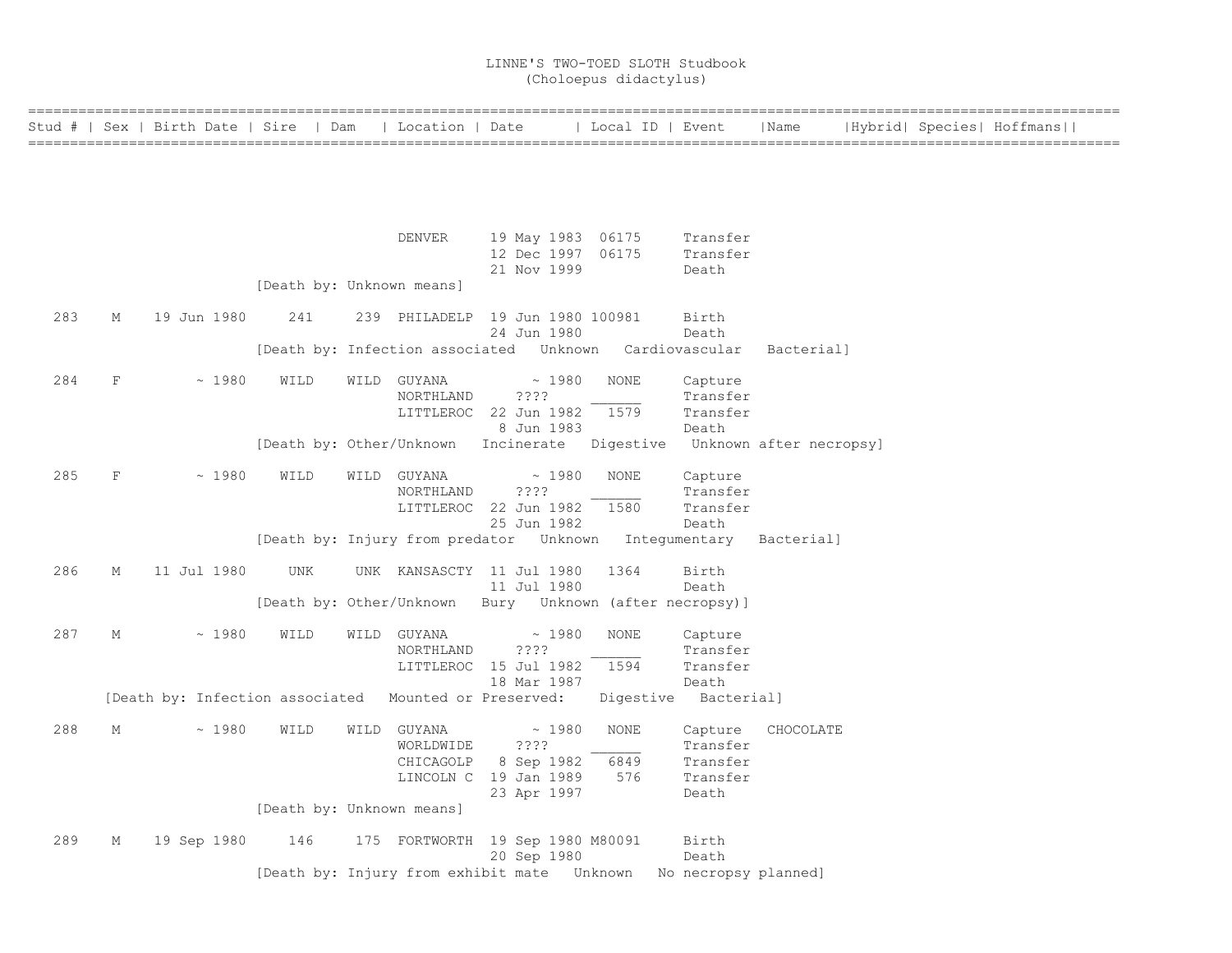|     |   | Stud #   Sex   Birth Date   Sire   Dam   Location   Date     |      |      |                                                  |                                  |             | Local ID   Event                                         | Name       |  | Hybrid  Species  Hoffmans |  |
|-----|---|--------------------------------------------------------------|------|------|--------------------------------------------------|----------------------------------|-------------|----------------------------------------------------------|------------|--|---------------------------|--|
|     |   |                                                              |      |      |                                                  |                                  |             |                                                          |            |  |                           |  |
|     |   |                                                              |      |      |                                                  |                                  |             |                                                          |            |  |                           |  |
|     |   |                                                              |      |      |                                                  |                                  |             |                                                          |            |  |                           |  |
|     |   |                                                              |      |      |                                                  |                                  |             |                                                          |            |  |                           |  |
|     |   |                                                              |      |      |                                                  |                                  |             |                                                          |            |  |                           |  |
| 290 | F | 20 Sep 1980                                                  | 227  |      | 228 KANSASCTY 20 Sep 1980 1392<br><b>BUFFALO</b> | 22 Jul 1981                      | 1179        | Birth<br>Transfer                                        | RIGHTEOUS  |  |                           |  |
|     |   |                                                              |      |      |                                                  | 23 Dec 1981                      |             | Death                                                    |            |  |                           |  |
|     |   |                                                              |      |      |                                                  |                                  |             | [Death by: Other/Unknown Unknown Necropsy planned later] |            |  |                           |  |
| 291 | F | 6 Nov 1980                                                   | 241  |      | 185 PHILADELP                                    | 6 Nov 1980 101017                |             | Birth                                                    |            |  |                           |  |
|     |   |                                                              |      |      |                                                  | 15 Nov 1980                      |             | Death                                                    |            |  |                           |  |
|     |   |                                                              |      |      | [Death by: Environ/Behav conditions Unknown      |                                  |             | Generalized                                              | Nutrition] |  |                           |  |
| 292 | М | $??\cdot?$                                                   | WILD |      | WILD UNKNOWN                                     | ????                             | <b>NONE</b> | Capture                                                  |            |  |                           |  |
|     |   |                                                              |      |      | <b>RUSHDEN</b>                                   | ????                             |             | Transfer                                                 |            |  |                           |  |
|     |   |                                                              |      |      |                                                  | BERLINZOO 21 Jan 1981 810025     |             | Transfer                                                 |            |  |                           |  |
|     |   | [Death by: Injury from exhibit mate Given to an institution: |      |      |                                                  | 13 Dec 1981                      |             | Death<br>Musculoskeletal Trauma]                         |            |  |                           |  |
|     |   |                                                              |      |      |                                                  |                                  |             |                                                          |            |  |                           |  |
| 293 | М | ????                                                         | WILD |      | WILD UNKNOWN<br>RUSHDEN                          | ????<br>????                     | <b>NONE</b> | Capture<br>Transfer                                      |            |  |                           |  |
|     |   |                                                              |      |      |                                                  | BERLINZOO 28 Jan 1981 810026     |             | Transfer                                                 |            |  |                           |  |
|     |   |                                                              |      |      |                                                  | 7 Mar 1997                       |             | Death                                                    |            |  |                           |  |
|     |   | [Death by: Malicious destruction Given to an institution:    |      |      |                                                  |                                  |             | Necropsy planned later]                                  |            |  |                           |  |
| 294 | М | 1 Feb 1981                                                   | 199  |      | 200 BRISTOL                                      | 1 Feb 1981                       | 1792        | Birth                                                    |            |  |                           |  |
|     |   |                                                              |      |      |                                                  |                                  |             |                                                          |            |  |                           |  |
| 295 | F | 17 Feb 1981                                                  | 214  |      | UNK KANSASCTY 17 Feb 1981                        | 18 Mar 1981                      | 1420        | Birth<br>Death                                           | SWEET PEA  |  |                           |  |
|     |   |                                                              |      |      |                                                  |                                  |             | [Death by: Other/Unknown Bury Unknown (after necropsy)]  |            |  |                           |  |
| 296 | М | ~1981                                                        | WILD | WILD | GUYANA                                           | $\sim 1981$                      | <b>NONE</b> | Capture                                                  | MANN 1     |  |                           |  |
|     |   |                                                              |      |      | UNKNOWN                                          | $??\mathbf{??}$                  |             | Transfer                                                 |            |  |                           |  |
|     |   |                                                              |      |      | DORTMUND                                         | 23 Feb 1983 031001               |             | Transfer                                                 |            |  |                           |  |
|     |   |                                                              |      |      |                                                  |                                  |             | 4 Jul 1991 031001 ltf Transfer                           |            |  |                           |  |
| 297 | М | 11 Apr 1981                                                  | WILD |      | WILD GUYANA                                      | 11 Apr 1981                      | NONE        | Capture                                                  |            |  |                           |  |
|     |   |                                                              |      |      | BANKS J                                          | ????                             |             | Transfer                                                 |            |  |                           |  |
|     |   |                                                              |      |      | CALDWELL                                         | 12 Apr 1986 000834<br>8 Aug 1986 |             | Transfer<br>Death                                        |            |  |                           |  |
|     |   |                                                              |      |      | [Death by: Euthanasia (medical) Bury Urinary     |                                  |             | Mechanical abnormality]                                  |            |  |                           |  |
|     |   |                                                              |      |      |                                                  |                                  |             |                                                          |            |  |                           |  |
| 299 | F | ~1981                                                        | WILD | WILD | UNKNOWN<br>CYPRESS                               | ~1981<br>????                    | NONE        | Capture<br>Transfer                                      |            |  |                           |  |
|     |   |                                                              |      |      |                                                  |                                  |             |                                                          |            |  |                           |  |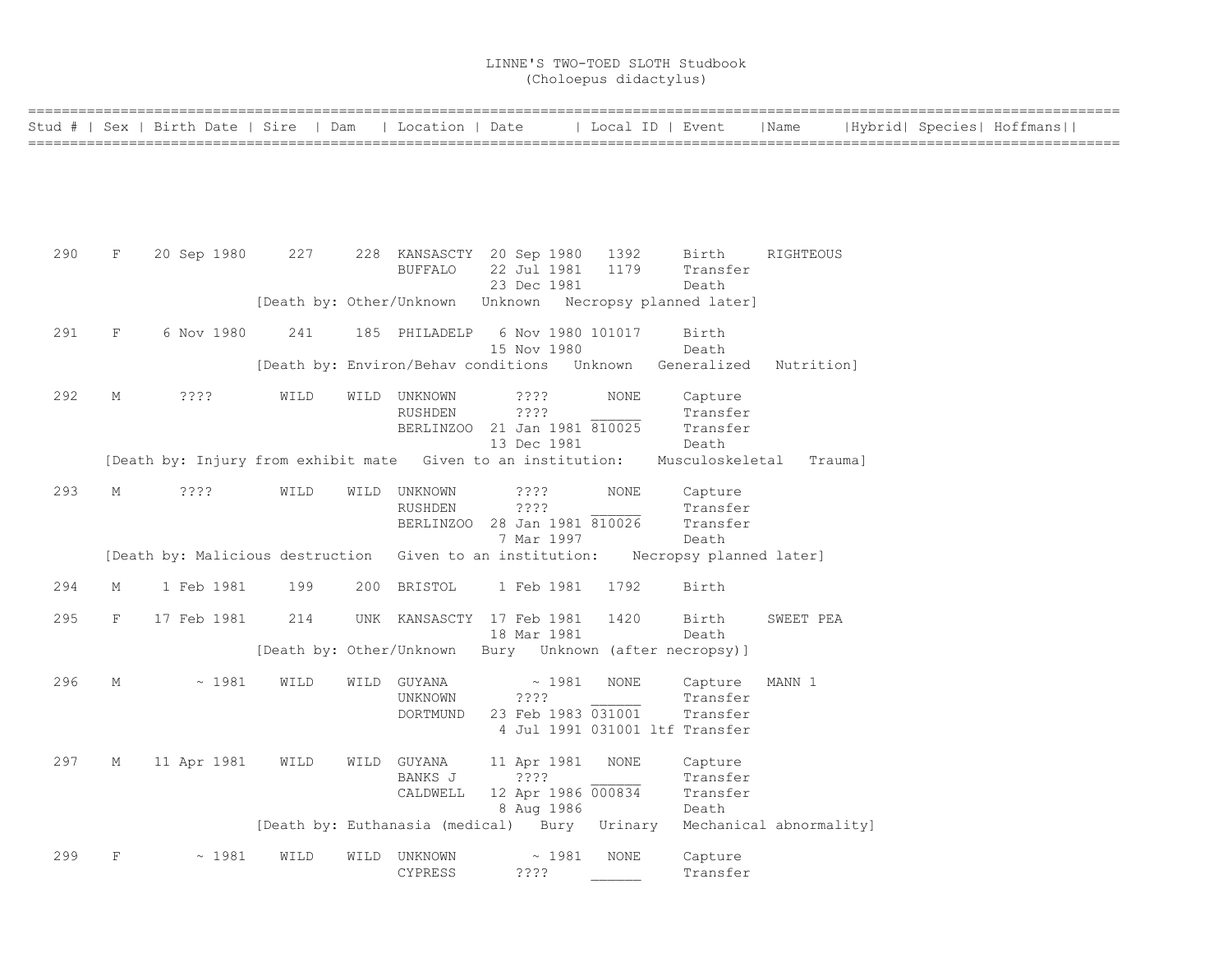|     |            |                  |                           |                        | Stud #   Sex   Birth Date   Sire   Dam   Location   Date     Local ID   Event   Name   Hybrid  Species  Hoffmans |       |                                  |            |  |  |
|-----|------------|------------------|---------------------------|------------------------|------------------------------------------------------------------------------------------------------------------|-------|----------------------------------|------------|--|--|
|     |            |                  |                           |                        |                                                                                                                  |       |                                  |            |  |  |
|     |            |                  |                           |                        |                                                                                                                  |       |                                  |            |  |  |
|     |            |                  |                           |                        |                                                                                                                  |       |                                  |            |  |  |
|     |            |                  |                           |                        |                                                                                                                  |       |                                  |            |  |  |
|     |            |                  |                           |                        | EVANSVLLE 4 May 1987 187048 Transfer                                                                             |       |                                  |            |  |  |
|     |            |                  |                           |                        | NOVACK E 6 Nov 1993 ltf Transfer                                                                                 |       |                                  |            |  |  |
| 300 | F          | ????             | WILD                      |                        |                                                                                                                  |       |                                  |            |  |  |
|     |            |                  |                           | MICH KEN               | WILD UNKNOWN ???? NONE<br>$??\; ?$                                                                               |       | Capture<br>Transfer              |            |  |  |
|     |            |                  |                           |                        | VALLEYZOO 20 May 1981 $\overline{100117}$ Transfer                                                               |       |                                  |            |  |  |
|     |            |                  |                           | CALGARY                | 13 May 1990 ltf Transfer                                                                                         |       |                                  |            |  |  |
| 301 | F          | 28 May 1981 139  |                           | 116 NZP-DZR            | 28 May 1981 104082                                                                                               |       | Birth                            | PURPLE NAI |  |  |
|     |            |                  |                           |                        | NZP-WASH 9 Dec 1983 104082 Transfer                                                                              |       |                                  |            |  |  |
|     |            |                  |                           | BUFFALO                | 24 Oct 1984 84M234                                                                                               |       | Transfer                         |            |  |  |
|     |            |                  |                           |                        | 7 Jan 1986                                                                                                       | Death |                                  |            |  |  |
|     |            |                  |                           |                        | [Death by: Other/Unknown Given to an institution: Necropsy planned later]                                        |       |                                  |            |  |  |
| 302 | М          | 17 Jun 1981      | <b>UNK</b>                | 223 DALLAS             | 17 Jun 1981 812949                                                                                               |       | Birth                            | TURBO      |  |  |
|     |            |                  |                           |                        | FORTWORTH 6 Jun 1984                                                                                             | 470   | Transfer                         |            |  |  |
|     |            |                  |                           |                        | 3 Dec 1984                                                                                                       |       | Death                            |            |  |  |
|     |            |                  |                           |                        | [Death by: Other/Unknown Bury Unknown (after necropsy)]                                                          |       |                                  |            |  |  |
| 303 | M          | $\sim 1981$      | WILD                      | WILD BAHBLANCA         | $\sim$ 1981 – NONE                                                                                               |       | Capture                          | MARY       |  |  |
|     |            |                  |                           | GRONAU                 | ????                                                                                                             |       | Transfer                         |            |  |  |
|     |            |                  |                           |                        | ROTTERDAM 29 Jun 1983 102456 Transfer                                                                            |       |                                  |            |  |  |
|     |            |                  |                           | ANTWERP                | 3 Apr 1987 M8590                                                                                                 |       | Transfer                         |            |  |  |
|     |            |                  |                           |                        | 5 Sep 1988<br>[Death by: Other/Unknown Unknown Necropsy planned later]                                           |       | Death                            |            |  |  |
|     |            |                  |                           |                        |                                                                                                                  |       |                                  |            |  |  |
| 304 | М          | 28 Jun 1981 WILD |                           | WILD JARDIN            | 28 Jun 1981                                                                                                      | NONE  | Capture KLEINE DON               |            |  |  |
|     |            |                  |                           | GRONAU                 | ????                                                                                                             |       | Transfer<br>Iransfer<br>Transfer |            |  |  |
|     |            |                  |                           |                        | ROTTERDAM 29 Jun 1983 102457                                                                                     |       |                                  |            |  |  |
|     |            |                  |                           | ARNHEM                 | 5 Nov 1991 4420<br>4 Nov 1997                                                                                    |       | Transfer<br>Death                |            |  |  |
|     |            |                  | [Death by: Unknown means] |                        |                                                                                                                  |       |                                  |            |  |  |
|     |            |                  |                           |                        |                                                                                                                  |       |                                  |            |  |  |
| 305 | М          | $\sim$ 1981      | WILD                      | WILD GUYANA<br>UNKNOWN | $\sim 1981$ NONE<br>????                                                                                         |       | Capture MANN 2<br>Transfer       |            |  |  |
|     |            |                  |                           | DORTMUND               | 19 Jul 1983 031002                                                                                               |       | Transfer                         |            |  |  |
|     |            |                  |                           |                        | 4 Jul 1991 031002 ltf Transfer                                                                                   |       |                                  |            |  |  |
|     |            |                  |                           |                        |                                                                                                                  |       |                                  |            |  |  |
| 306 | $_{\rm F}$ | ~1981            | WILD                      | WILD EBERBICE          | $\sim$ 1981 NONE<br>$??\mathrel{?}\mathrel{?}$                                                                   |       | Capture BLIPLIP<br>Transfer      |            |  |  |
|     |            |                  |                           | SAPRIMATE              | VANCOUVAQ 28 Jul 1982 108001                                                                                     |       | Transfer                         |            |  |  |
|     |            |                  |                           |                        |                                                                                                                  |       |                                  |            |  |  |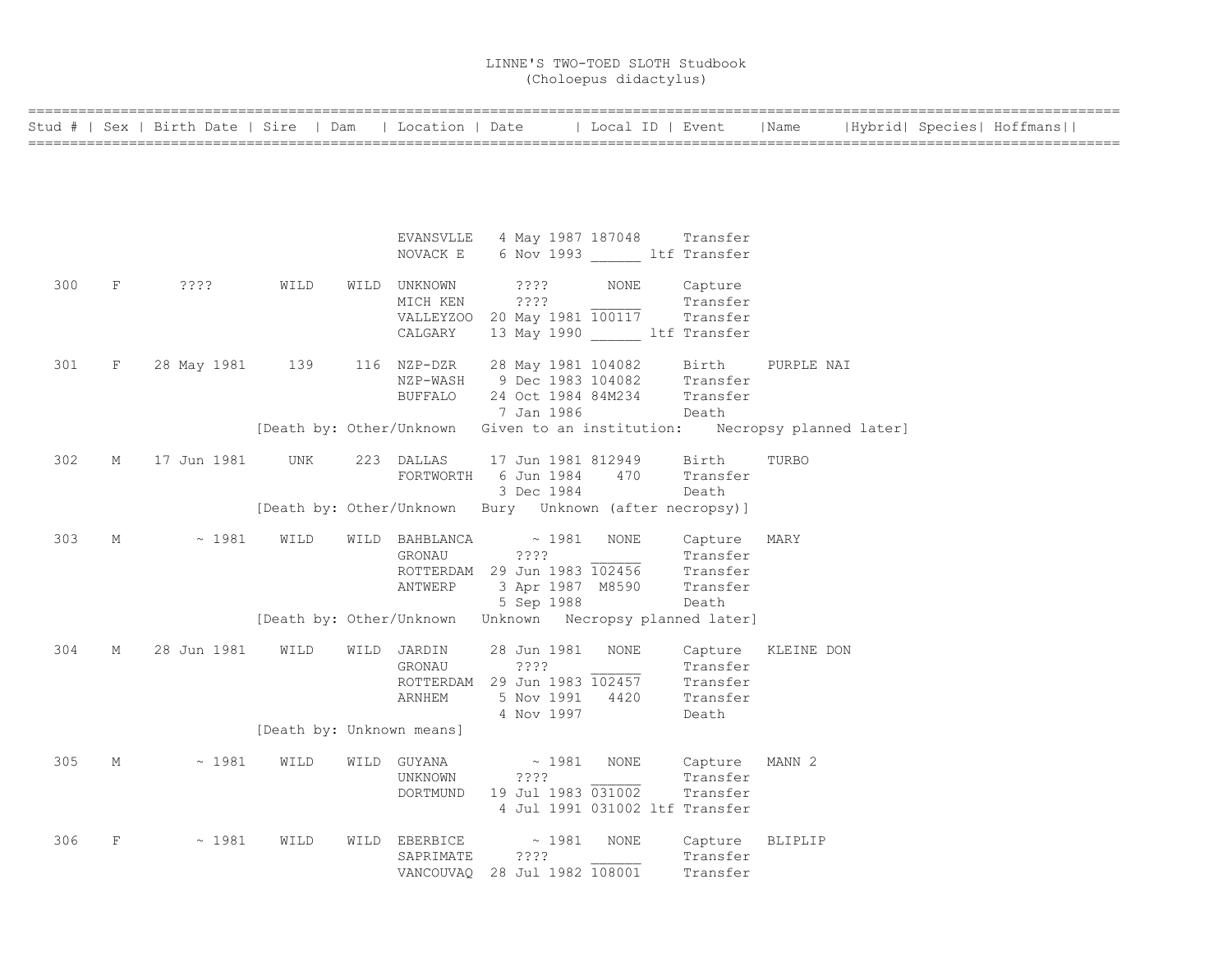|  |  |  | Stud #   Sex   Birth Date   Sire   Dam   Location   Date   Local ID   Event   Name   Hybrid  Species  Hoffmans |
|--|--|--|----------------------------------------------------------------------------------------------------------------|
|  |  |  |                                                                                                                |

|     |                                 |                  |                | 3 Mar 1999                                                                                                                                                           | Death                                                                                  |
|-----|---------------------------------|------------------|----------------|----------------------------------------------------------------------------------------------------------------------------------------------------------------------|----------------------------------------------------------------------------------------|
|     |                                 |                  |                | [Death by: Euthanasia (medical) Incinerate Generalized Unknown after necropsy]                                                                                       |                                                                                        |
| 307 | $F \sim 1981 \quad \text{WILD}$ |                  |                | WILD EBERBICE $\sim$ 1981<br>SAPRIMATE ????<br>VANCOUVAQ 28 Jul 1982 108002 Transfer<br>3 Feb 1983                                                                   | NONE Capture<br>Transfer<br>Death                                                      |
|     |                                 |                  |                | [Death by: Other/Unknown Incinerate Respiratory Trauma]                                                                                                              |                                                                                        |
| 308 | F                               | 30 Aug 1981 130  |                | 151 BRIDGEPRT 30 Aug 1981 0183 Birth<br>SOUTHWICK 11 Jul 1983 ltf Transfer                                                                                           |                                                                                        |
| 309 |                                 |                  | <b>BUFFALO</b> | F 30 Oct 1981 127 196 SALISBURY 30 Oct 1981 570 Birth<br>21 Oct 1982 1281<br>4 Jun 1984                                                                              | Transfer<br>Death                                                                      |
|     |                                 |                  |                |                                                                                                                                                                      | [Death by: Euthanasia (medical)    Unknown    Unknown    (after necropsy)]             |
| 310 | М                               | $\sim$ 1981 WILD |                | WILD UNKNOWN $\sim$ 1981<br>NORTHLAND ????<br>DULUTH 5 Nov 1982 816000<br>29 Apr 1985                                                                                | NONE Capture<br>Transfer<br>Transfer<br>Death                                          |
|     |                                 |                  |                | [Death by: Other/Unknown Bury Necropsy planned later]                                                                                                                |                                                                                        |
| 311 | $F$ and $F$                     | $\sim$ 1981 WILD | DULUTH         | WILD UNKNOWN ~ 1981<br>NORTHLAND ????<br>5 Nov 1982 816001 Transfer<br>11 Nov 1982                                                                                   | NONE Capture<br>Transfer<br>Death                                                      |
|     |                                 |                  |                |                                                                                                                                                                      | [Death by: Environ/Behav conditions Mounted or Preserved: Necropsy planned later]      |
| 312 | M 17 Nov 1981 146               |                  |                | 235 FORTWORTH 17 Nov 1981 384 Birth<br>TUCSON 4 Dec 1996 964152 Transfer<br>SPRINGFIE 29 Apr 1998 574 Transfer<br>DES MOINE 28 Oct 2009 2106 Transfer<br>16 Apr 2013 | CLARENCE<br>Death                                                                      |
|     |                                 |                  |                |                                                                                                                                                                      | [Death by: Euthanasia (medical) Incinerate Generalized Bacterial]                      |
| 313 | M                               |                  |                | 30 Dec 1981 216 176 ANTWERP 30 Dec 1981 M7642 Birth<br>NURNBERG 11 Sep 1987 M00772 Transfer<br>1 May 1990 Death                                                      | ISAAC                                                                                  |
|     |                                 |                  |                |                                                                                                                                                                      | [Death by: Environ/Behav conditions Given to an institution: Unknown (after necropsy)] |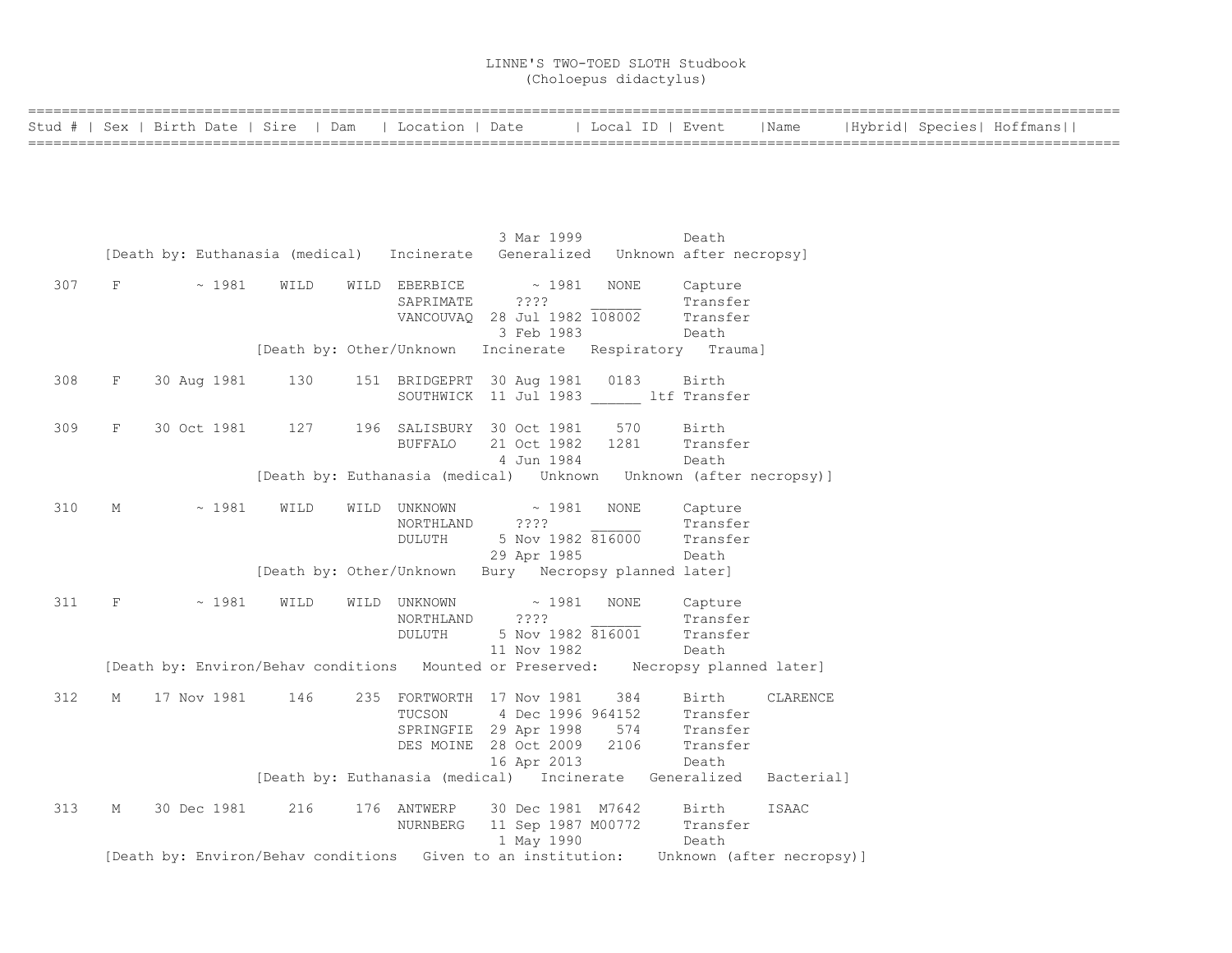|     |   | Stud #   Sex   Birth Date   Sire   Dam |                           | Location   Date                                                   |                                         | Local ID   Event       |                   | Name       |  | Hybrid  Species  Hoffmans |  |
|-----|---|----------------------------------------|---------------------------|-------------------------------------------------------------------|-----------------------------------------|------------------------|-------------------|------------|--|---------------------------|--|
|     |   |                                        |                           |                                                                   |                                         |                        |                   |            |  |                           |  |
|     |   |                                        |                           |                                                                   |                                         |                        |                   |            |  |                           |  |
|     |   |                                        |                           |                                                                   |                                         |                        |                   |            |  |                           |  |
|     |   |                                        |                           |                                                                   |                                         |                        |                   |            |  |                           |  |
| 314 | F | 7 Mar 1982                             | UNK                       | 206 DALLAS<br>NY BRONX                                            | 7 Mar 1982 823316<br>18 Oct 1989 891340 |                        | Birth<br>Transfer | MOURA      |  |                           |  |
|     |   |                                        |                           | DALLAS                                                            | 26 Sep 1991 823316                      |                        | Transfer          |            |  |                           |  |
|     |   |                                        |                           | <b>BUFFALO</b>                                                    | 26 Sep 1991 91M228                      |                        | Transfer          |            |  |                           |  |
|     |   |                                        |                           |                                                                   | 11 Nov 1991                             |                        | Death             |            |  |                           |  |
|     |   |                                        | [Death by: Unknown means] |                                                                   |                                         |                        |                   |            |  |                           |  |
| 315 | F | ~1982                                  | WILD                      | WILD UNKNOWN                                                      | $\sim 1982$                             | <b>NONE</b>            | Capture           | DIE KLEINE |  |                           |  |
|     |   |                                        |                           | GRONAU                                                            | ????                                    |                        | Transfer          |            |  |                           |  |
|     |   |                                        |                           | <b>HANNOVER</b>                                                   | 18 Mar 1983 VIII9                       |                        | Transfer          |            |  |                           |  |
| 316 | F | ~1982                                  | WILD                      | WILD UNKNOWN                                                      | ~1982                                   | NONE                   | Capture           | Siggi      |  |                           |  |
|     |   |                                        |                           | GRONAU                                                            | ????                                    |                        | Transfer          |            |  |                           |  |
|     |   |                                        |                           | HANNOVER                                                          | 18 Mar 1983 VIII10                      |                        | Transfer          |            |  |                           |  |
| 317 | F | 16 Apr 1982                            | 199                       | 200 BRISTOL                                                       | 16 Apr 1982                             | 1789                   | Birth             | $AR-45$    |  |                           |  |
|     |   |                                        |                           | AMSTERDAM 22 Oct 1987 M87097                                      |                                         |                        | Transfer          |            |  |                           |  |
|     |   |                                        |                           |                                                                   | 25 Jan 1998                             |                        | Death             |            |  |                           |  |
|     |   |                                        | [Death by: Unknown means] |                                                                   |                                         |                        |                   |            |  |                           |  |
| 318 | М | 9 May 1982                             | 177                       | 267 TOPEKA                                                        | 9 May 1982 005882                       |                        | Birth             | LARRY      |  |                           |  |
|     |   |                                        |                           | <b>BUFFALO</b>                                                    | 14 Sep 1983 83M142                      |                        | Transfer          |            |  |                           |  |
|     |   |                                        |                           | EVANSVLLE 21 Nov 1992 192083                                      |                                         |                        | Transfer          |            |  |                           |  |
|     |   |                                        |                           |                                                                   | 11 Aug 2003                             |                        | Death             |            |  |                           |  |
|     |   |                                        |                           | [Death by: Euthanasia (medical) Unknown Unknown (after necropsy)] |                                         |                        |                   |            |  |                           |  |
| 319 | М | 11 May 1982                            | UNK                       | UNK HONG KONG 11 May 1982 940018                                  |                                         |                        | Birth             |            |  |                           |  |
|     |   |                                        |                           |                                                                   | 5 Nov 1994                              |                        | Death             |            |  |                           |  |
|     |   |                                        | [Death by: Unknown means] |                                                                   |                                         |                        |                   |            |  |                           |  |
| 320 | F | ~1982                                  | WILD                      | WILD GUYANA                                                       | $\sim 1982$                             | NONE                   | Capture           |            |  |                           |  |
|     |   |                                        |                           | PET FARM                                                          | ????                                    |                        | Transfer          |            |  |                           |  |
|     |   |                                        |                           | TORONTO                                                           | 21 May 1985 19634                       |                        | Transfer          |            |  |                           |  |
|     |   |                                        |                           | [Death by: Infection associated Bury                              | 25 May 1987                             | Generalized Bacterial] | Death             |            |  |                           |  |
|     |   |                                        |                           |                                                                   |                                         |                        |                   |            |  |                           |  |
| 321 | F | ~1982                                  | WILD                      | WILD S.AMERICA                                                    | ~1982                                   | NONE                   | Capture           | GERARD     |  |                           |  |
|     |   |                                        |                           | GRONAU                                                            | ? ? ? ?                                 |                        | Transfer          |            |  |                           |  |
|     |   |                                        |                           | ROTTERDAM 29 Jun 1983 102776                                      |                                         |                        | Transfer          |            |  |                           |  |
|     |   |                                        | [Death by: Unknown means] |                                                                   | 2 May 1995                              |                        | Death             |            |  |                           |  |
|     |   |                                        |                           |                                                                   |                                         |                        |                   |            |  |                           |  |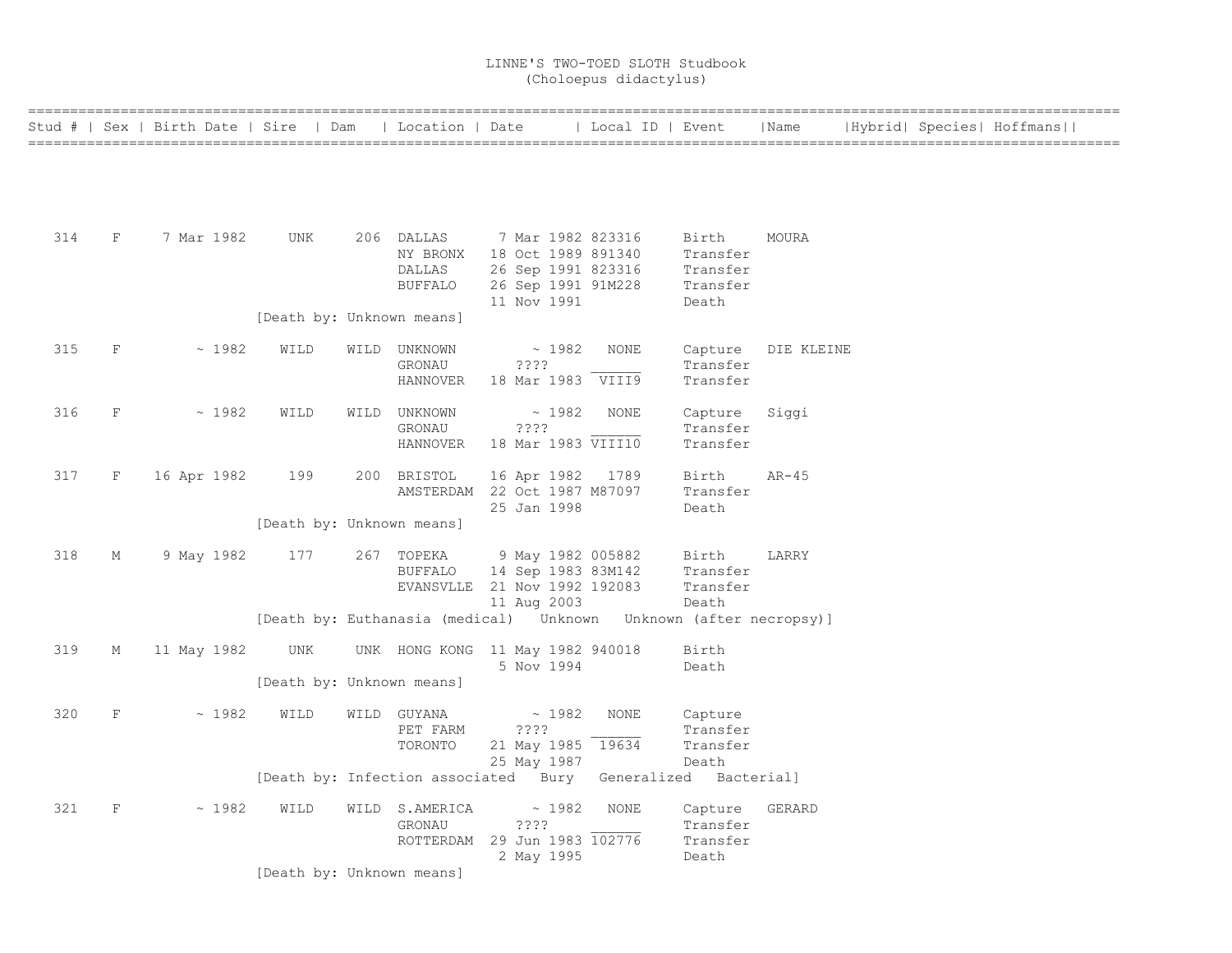|     |                      | Stud #   Sex   Birth Date   Sire   Dam |      | Location   Date             |                                                                  |             | Local ID   Event                                                           | Name           |        | Hybrid  Species  Hoffmans |
|-----|----------------------|----------------------------------------|------|-----------------------------|------------------------------------------------------------------|-------------|----------------------------------------------------------------------------|----------------|--------|---------------------------|
|     |                      |                                        |      |                             |                                                                  |             |                                                                            |                |        |                           |
|     |                      |                                        |      |                             |                                                                  |             |                                                                            |                |        |                           |
|     |                      |                                        |      |                             |                                                                  |             |                                                                            |                |        |                           |
|     |                      |                                        |      |                             |                                                                  |             |                                                                            |                |        |                           |
|     |                      |                                        |      |                             |                                                                  |             |                                                                            |                |        |                           |
| 322 | М                    | 24 Jul 1982                            | UNK  |                             | UNK SALISBURY 24 Jul 1982                                        | 645         | Birth                                                                      | CHARLIE        |        |                           |
|     |                      |                                        |      |                             | BALTIM AQ 8 May 1984 284051<br>FERNDALE 14 Nov 1987 ltf Transfer |             | Transfer                                                                   |                |        |                           |
|     |                      |                                        |      |                             |                                                                  |             |                                                                            |                |        |                           |
| 324 | $\ddot{\phantom{0}}$ | ????                                   | WILD | WILD S.AMERICA              | ????                                                             | NONE        | Capture                                                                    |                |        |                           |
|     |                      |                                        |      | NORTHLAND                   | ????                                                             |             | Transfer                                                                   |                |        |                           |
|     |                      |                                        |      |                             | OKLAHOMA 26 Aug 1982 066301<br>8 Jan 1985                        |             | Transfer<br>Death                                                          |                |        |                           |
|     |                      |                                        |      |                             |                                                                  |             | [Death by: Other/Unknown Incinerate Hemic/Lymph Unknown after necropsy]    |                |        |                           |
|     |                      |                                        |      |                             |                                                                  |             |                                                                            |                |        |                           |
| 325 | $\mathbf F$          | $??\ ??$                               | WILD | WILD S.AMERICA<br>NORTHLAND | ????<br>????                                                     | NONE        | Capture<br>Transfer                                                        |                |        |                           |
|     |                      |                                        |      | OKLAHOMA                    | 26 Aug 1982 066402                                               |             | Transfer                                                                   |                |        |                           |
|     |                      |                                        |      |                             | 6 Sep 1982                                                       |             | Death                                                                      |                |        |                           |
|     |                      |                                        |      |                             |                                                                  |             | [Death by: Other/Unknown Incinerate Generalized Unknown after necropsy]    |                |        |                           |
| 326 | $\tilde{z}$          | 5 Sep 1982                             | UNK  | 325 OKLAHOMA                | 5 Sep 1982 067403                                                |             | Birth                                                                      |                |        |                           |
|     |                      |                                        |      |                             | 5 Sep 1982                                                       |             | Death                                                                      |                |        |                           |
|     |                      |                                        |      |                             | [Death by: Stillbirth Mounted or Preserved:                      |             | Unknown (after necropsy)]                                                  |                |        |                           |
| 327 | $\mathbf{F}$         | 3 Nov 1982                             | 177  | 226 TOPEKA                  | 3 Nov 1982 020382                                                |             | Birth                                                                      | <b>BERNICE</b> |        |                           |
|     |                      |                                        |      | KANSASCTY                   | 3 Nov 1982 101774                                                |             | Transfer                                                                   |                |        |                           |
|     |                      |                                        |      | TOPEKA                      | 3 Nov 1982 020382                                                |             | Transfer                                                                   |                |        |                           |
|     |                      |                                        |      | S BARBARA                   | KANSASCTY 23 Sep 1983 101774<br>3 Apr 1989 29794                 |             | Transfer<br>Transfer                                                       |                |        |                           |
|     |                      |                                        |      |                             | 11 Feb 1995                                                      |             | Death                                                                      |                |        |                           |
|     |                      |                                        |      |                             |                                                                  |             | [Death by: Infection associated    Unknown    Unknown    (after necropsy)] |                |        |                           |
| 328 | М                    | ????                                   | WILD | WILD UNKNOWN                | $??\; ?$                                                         | <b>NONE</b> | Capture                                                                    | ABNER          |        |                           |
|     |                      |                                        |      | PET FARM                    | ????                                                             |             | Transfer                                                                   |                |        |                           |
|     |                      |                                        |      | MILWAUKEE                   | 8 Nov 1982                                                       | 2457        | Transfer                                                                   |                |        |                           |
|     |                      |                                        |      |                             | 12 Sep 1988                                                      |             | Death                                                                      |                |        |                           |
|     |                      | [Death by: Other/Unknown               |      |                             |                                                                  |             | Given to an institution: Cardiovascular Mechanical abnormality]            |                |        |                           |
| 329 | F                    | ~1978                                  | WILD | WILD GUYANA                 | ????                                                             | NONE        | Capture                                                                    | DAISY MAE/     | tested |                           |
|     |                      |                                        |      | PET FARM                    | ????                                                             |             | Transfer                                                                   |                |        |                           |
|     |                      |                                        |      | MILWAUKEE                   | 8 Nov 1982                                                       | 2459        | Transfer                                                                   |                |        |                           |
| 330 | F                    | 12 Nov 1982                            | 127  |                             | 196 SALISBURY 12 Nov 1982                                        | 647         | Birth                                                                      | SALISBURY (    |        |                           |
|     |                      |                                        |      | <b>BUFFALO</b>              | 29 Sep 1983 83M151                                               |             | Transfer                                                                   |                |        |                           |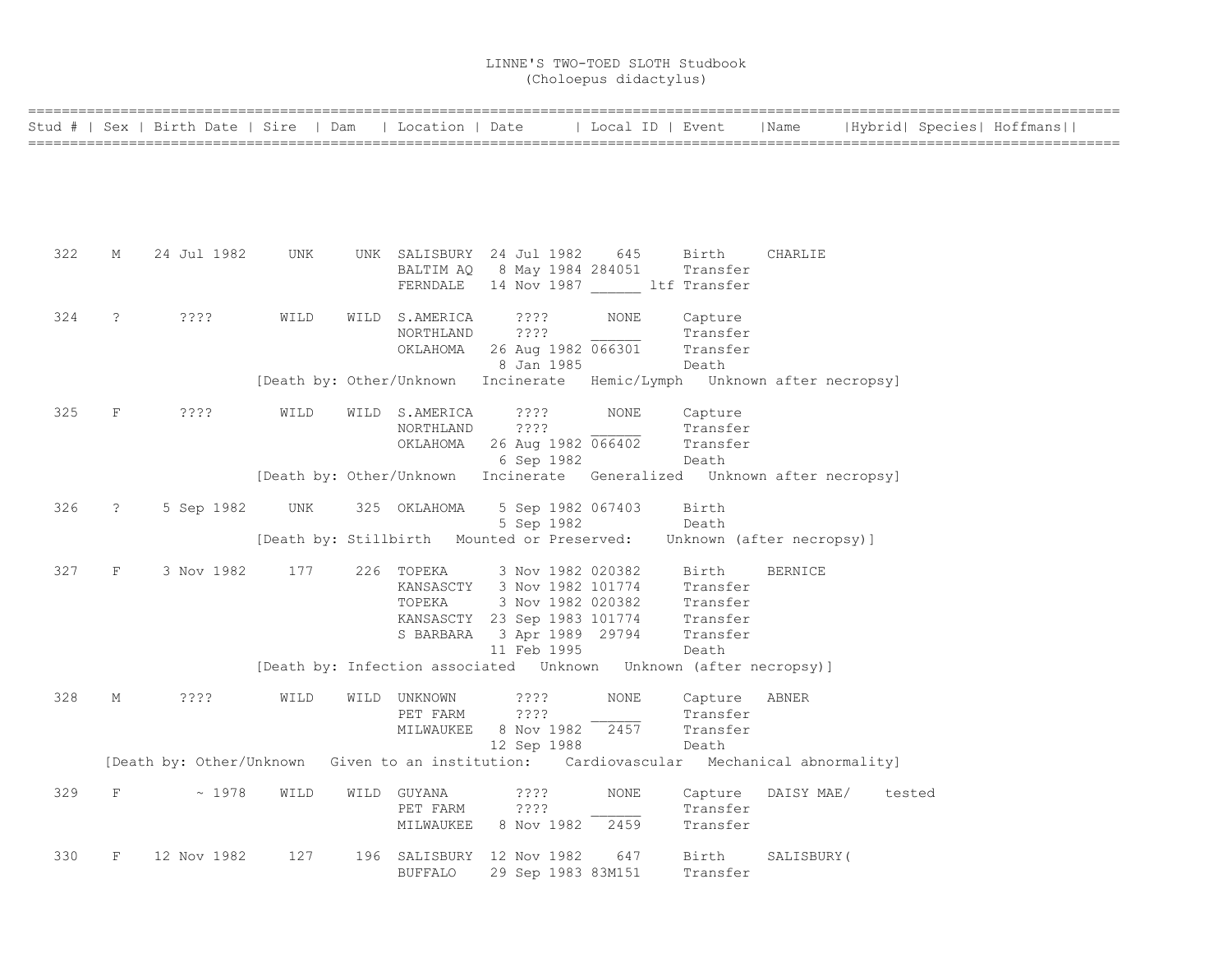|     |             | Stud #   Sex   Birth Date   Sire   Dam         |                           |      | Location   Date |                       | Local ID   Event |                   | Name |  | Hybrid  Species  Hoffmans |  |
|-----|-------------|------------------------------------------------|---------------------------|------|-----------------|-----------------------|------------------|-------------------|------|--|---------------------------|--|
|     |             |                                                |                           |      |                 |                       |                  |                   |      |  |                           |  |
|     |             |                                                |                           |      |                 |                       |                  |                   |      |  |                           |  |
|     |             |                                                |                           |      |                 |                       |                  |                   |      |  |                           |  |
|     |             |                                                |                           |      | MOODY           | 21 Apr 2004           | 3081             | Transfer          |      |  |                           |  |
|     |             |                                                |                           |      | DALLAS          | 9 Oct 2008 08J517     |                  | Loan to           |      |  |                           |  |
|     |             |                                                |                           |      | MOODY           | 6 Oct 2010            | 3081             | Transfer          |      |  |                           |  |
| 331 | М           | ~1982                                          | WILD                      |      | WILD GUYANA     | $\sim 1982$           | NONE             | Capture           |      |  |                           |  |
|     |             |                                                |                           |      | PET FARM        | ????                  |                  | Transfer          |      |  |                           |  |
|     |             |                                                |                           |      | TORONTO         | 21 May 1985 19633     |                  | Transfer          |      |  |                           |  |
|     |             |                                                |                           |      |                 | SALISBURY 18 Nov 1988 | 910              | Transfer          |      |  |                           |  |
|     |             |                                                |                           |      |                 | 13 Aug 2008           |                  | Death             |      |  |                           |  |
|     |             |                                                | [Death by: Unknown means] |      |                 |                       |                  |                   |      |  |                           |  |
| 332 | М           | 17 Dec 1982                                    | 241                       |      | 240 BUFFALO     | 17 Dec 1982           | 90018            | Birth             |      |  |                           |  |
|     |             |                                                |                           |      |                 | 19 Dec 1982           |                  | Death             |      |  |                           |  |
|     |             |                                                | [Death by: Unknown means] |      |                 |                       |                  |                   |      |  |                           |  |
| 333 | М           | 22 Dec 1982                                    | UNK                       |      | 138 NZP-DZR     | 22 Dec 1982 105073    |                  | Birth             | 12   |  |                           |  |
|     |             |                                                |                           |      |                 | 22 Dec 1982           |                  | Death             |      |  |                           |  |
|     |             | [Death by: Stillbirth Given to an institution: |                           |      |                 |                       | Generalized      | Genetic/Prenatal] |      |  |                           |  |
| 334 | М           | 2 Mar 1983                                     | WILD                      | WILD | UNKNOWN         | 2 Mar 1983            | NONE             | Capture           |      |  |                           |  |
|     |             |                                                |                           |      | GRONAU          | ????                  |                  | Transfer          |      |  |                           |  |
|     |             |                                                |                           |      | ARNHEM          | 2 Mar 1983 01446      |                  | Transfer          |      |  |                           |  |
|     |             |                                                |                           |      |                 | 28 May 1983           |                  | Death             |      |  |                           |  |
|     |             |                                                | [Death by: Unknown means] |      |                 |                       |                  |                   |      |  |                           |  |
| 335 | F           | 2 Mar 1983                                     | WILD                      |      | WILD UNKNOWN    | 2 Mar 1983            | <b>NONE</b>      | Capture           |      |  |                           |  |
|     |             |                                                |                           |      | GRONAU          | ????                  |                  | Transfer          |      |  |                           |  |
|     |             |                                                |                           |      | ARNHEM          | 2 Mar 1983 01445      |                  | Transfer          |      |  |                           |  |
|     |             |                                                |                           |      |                 | 13 Apr 1983           |                  | Death             |      |  |                           |  |
|     |             |                                                | [Death by: Unknown means] |      |                 |                       |                  |                   |      |  |                           |  |
| 336 | М           | 2 Mar 1983                                     | WILD                      |      | WILD UNKNOWN    | 2 Mar 1983            | <b>NONE</b>      | Capture           |      |  |                           |  |
|     |             |                                                |                           |      | GRONAU          | ????                  |                  | Transfer          |      |  |                           |  |
|     |             |                                                |                           |      | <b>ARNHEM</b>   | 2 Mar 1983 01444      |                  | Transfer          |      |  |                           |  |
|     |             |                                                | [Death by: Unknown means] |      |                 | 23 Mar 1983           |                  | Death             |      |  |                           |  |
|     |             |                                                |                           |      |                 |                       |                  |                   |      |  |                           |  |
| 337 | $\mathbf F$ | 2 Mar 1983                                     | WILD                      |      | WILD UNKNOWN    | 2 Mar 1983            | <b>NONE</b>      | Capture           |      |  |                           |  |
|     |             |                                                |                           |      | GRONAU          | ????                  |                  | Transfer          |      |  |                           |  |
|     |             |                                                |                           |      | <b>ARNHEM</b>   | 2 Mar 1983 01448      |                  | Transfer          |      |  |                           |  |
|     |             |                                                |                           |      |                 | 11 Mar 1983           |                  | Death             |      |  |                           |  |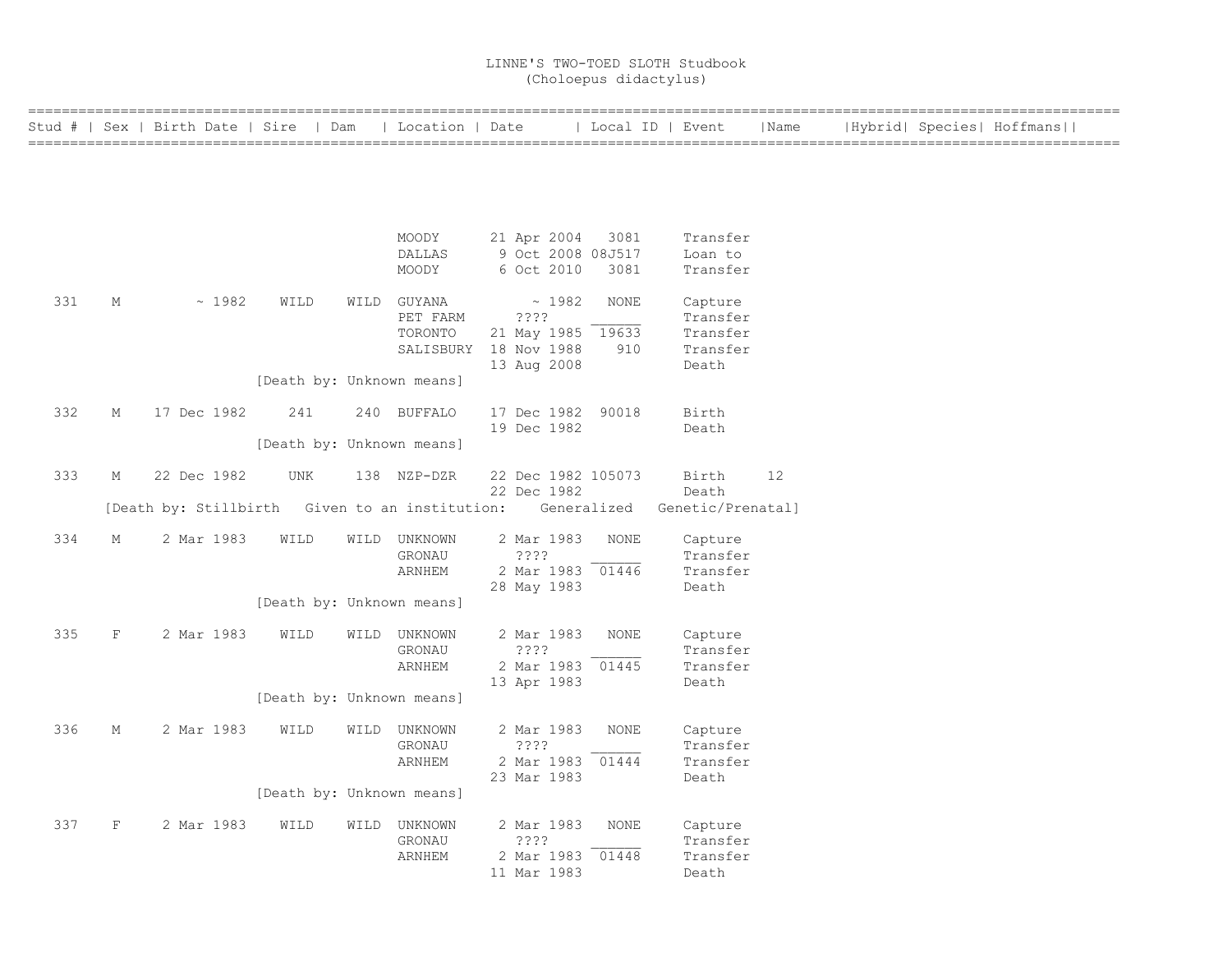|     |                      | Stud #   Sex   Birth Date   Sire | Dam                       | Location   Date  |                                                                            | Local ID   Event |          | Name   |  | Hybrid  Species  Hoffmans |
|-----|----------------------|----------------------------------|---------------------------|------------------|----------------------------------------------------------------------------|------------------|----------|--------|--|---------------------------|
|     |                      |                                  |                           |                  |                                                                            |                  |          |        |  |                           |
|     |                      |                                  |                           |                  |                                                                            |                  |          |        |  |                           |
|     |                      |                                  |                           |                  |                                                                            |                  |          |        |  |                           |
|     |                      |                                  | [Death by: Unknown means] |                  |                                                                            |                  |          |        |  |                           |
| 338 | $\rm F$              | 2 Mar 1983                       | WILD                      | WILD UNKNOWN     | 2 Mar 1983                                                                 | NONE             | Capture  |        |  |                           |
|     |                      |                                  |                           | GRONAU           | $??\mathbf{??}$                                                            |                  | Transfer |        |  |                           |
|     |                      |                                  |                           | <b>ARNHEM</b>    | 2 Mar 1983                                                                 | 5311             | Transfer |        |  |                           |
|     |                      |                                  |                           |                  | 3 Mar 1983                                                                 |                  | Death    |        |  |                           |
|     |                      |                                  | [Death by: Unknown means] |                  |                                                                            |                  |          |        |  |                           |
| 339 | М                    | 23 Apr 1983                      | 328                       | 329 MILWAUKEE    | 23 Apr 1983                                                                | 2492             | Birth    | DUSTIN |  |                           |
|     |                      |                                  |                           | EL PASO          | 9 May 1985                                                                 | 394              | Transfer |        |  |                           |
|     |                      |                                  |                           |                  | 13 Sep 1988                                                                |                  | Death    |        |  |                           |
|     |                      |                                  | [Death by: Unknown means] |                  |                                                                            |                  |          |        |  |                           |
| 340 | $\mathbf F$          | ????                             | WILD                      | WILD UNKNOWN     | ????                                                                       | <b>NONE</b>      | Capture  |        |  |                           |
|     |                      |                                  |                           | RUSHDEN          | ? ? ? ?                                                                    |                  | Transfer |        |  |                           |
|     |                      |                                  |                           | BRISTOL          | 5 May 1983                                                                 | 1790             | Transfer |        |  |                           |
|     |                      |                                  |                           |                  | 6 Aug 1983                                                                 |                  | Death    |        |  |                           |
|     |                      |                                  | [Death by: Unknown means] |                  |                                                                            |                  |          |        |  |                           |
| 341 | $\mathbf F$          | $??\mathord{?}\mathord{?}$       | WILD                      | WILD UNKNOWN     | ????                                                                       | NONE             | Capture  |        |  |                           |
|     |                      |                                  |                           | RUSHDEN          | $??\,?\,?$                                                                 |                  | Transfer |        |  |                           |
|     |                      |                                  |                           | BRISTOL          | 5 May 1983                                                                 | 1794             | Transfer |        |  |                           |
| 342 | $\ddot{\phantom{0}}$ | 10 May 1983                      | 294                       | UNK BRISTOL      | 10 May 1983                                                                | 1793             | Birth    |        |  |                           |
|     |                      |                                  |                           |                  | 9 Jun 1983                                                                 |                  | Death    |        |  |                           |
|     |                      |                                  | [Death by: Unknown means] |                  |                                                                            |                  |          |        |  |                           |
| 343 | $\mathbf{F}$         | 29 May 1983                      | 216                       | 176 ANTWERP      | 29 May 1983 M7980                                                          |                  | Birth    | KIM    |  |                           |
|     |                      |                                  |                           |                  | 10 Sep 1995                                                                |                  | Death    |        |  |                           |
|     |                      |                                  |                           |                  | [Death by: Euthanasia (medical)    Unknown    Unknown    (after necropsy)] |                  |          |        |  |                           |
| 344 | $\mathbf{F}$         | ~1983                            | WILD                      | WILD EDEMERARA   | ~1983                                                                      | <b>NONE</b>      | Capture  |        |  |                           |
|     |                      |                                  |                           | WORLDWIDE        | $??\mathbf{??}$                                                            |                  | Transfer |        |  |                           |
|     |                      |                                  |                           | <b>VANCOUVAO</b> | 5 Jun 1984 108003                                                          |                  | Transfer |        |  |                           |
|     |                      |                                  |                           |                  | 5 Apr 1998                                                                 |                  | Death    |        |  |                           |
|     |                      |                                  | [Death by: Other/Unknown  |                  | Incinerate Generalized Unknown after necropsy]                             |                  |          |        |  |                           |
| 345 | $\rm F$              | $??\,?\,?$                       | WILD                      | WILD UNKNOWN     | ????                                                                       | NONE             | Capture  |        |  |                           |
|     |                      |                                  |                           | GRONAU           | ????                                                                       |                  | Transfer |        |  |                           |
|     |                      |                                  |                           | COPENHAGE        | 4 Jul 1983 100915                                                          |                  | Transfer |        |  |                           |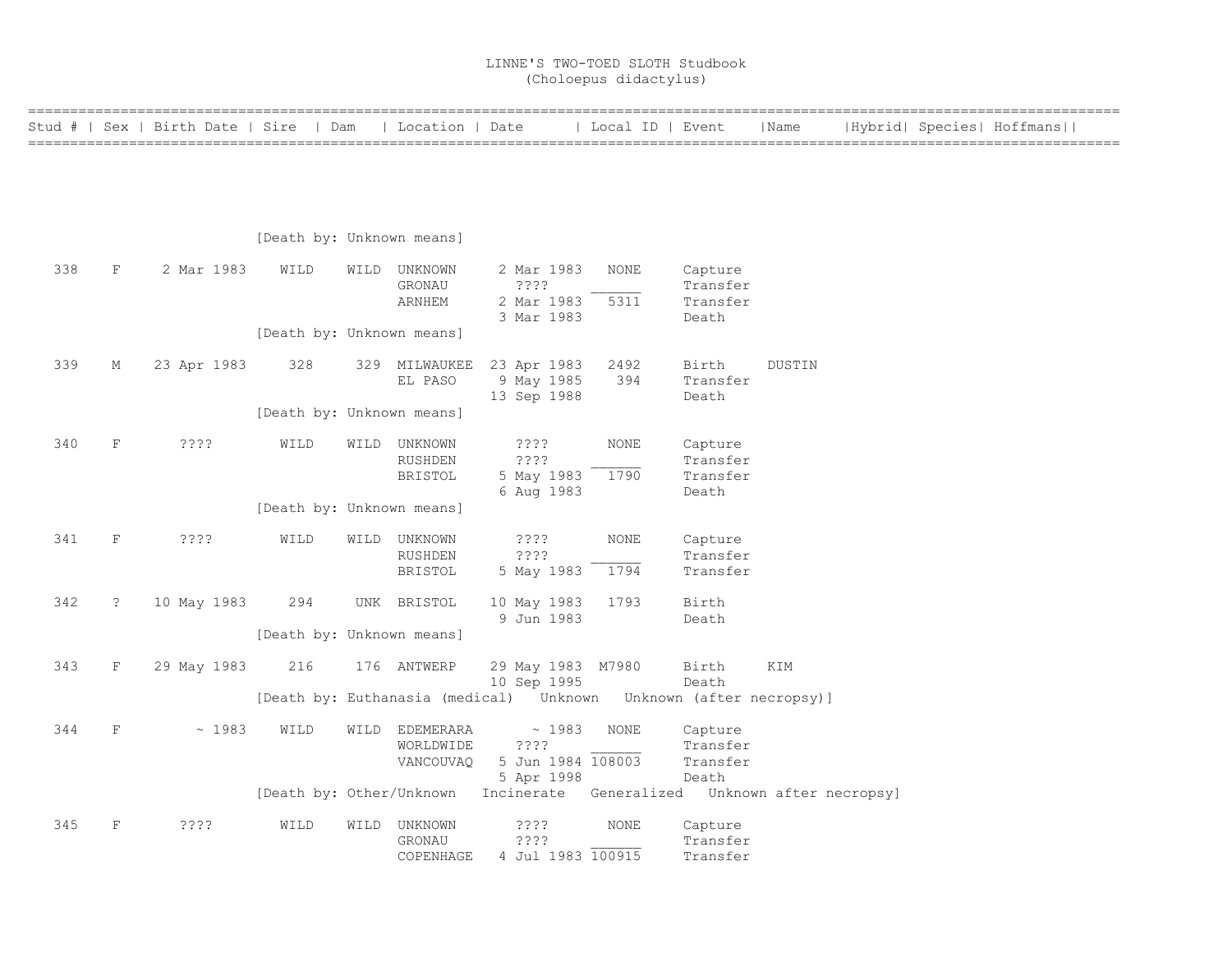|     |                | Stud #   Sex   Birth Date   Sire   Dam                       |                           |      | Location   Date |                              |             | Local ID   Event          | Name       |  | Hybrid  Species  Hoffmans |  |
|-----|----------------|--------------------------------------------------------------|---------------------------|------|-----------------|------------------------------|-------------|---------------------------|------------|--|---------------------------|--|
|     |                |                                                              |                           |      |                 |                              |             |                           |            |  |                           |  |
|     |                |                                                              |                           |      |                 |                              |             |                           |            |  |                           |  |
|     |                |                                                              |                           |      |                 |                              |             |                           |            |  |                           |  |
| 346 | М              | ????                                                         | WILD                      |      | WILD UNKNOWN    | ????                         | NONE        | Capture                   |            |  |                           |  |
|     |                |                                                              |                           |      | GRONAU          | ????                         |             | Transfer                  |            |  |                           |  |
|     |                |                                                              |                           |      | COPENHAGE       | 4 Jul 1983 100916            |             | Transfer                  |            |  |                           |  |
|     |                |                                                              |                           |      |                 | 16 Jun 2001                  |             | Death                     |            |  |                           |  |
|     |                |                                                              | [Death by: Unknown means] |      |                 |                              |             |                           |            |  |                           |  |
| 347 | $\ddot{\cdot}$ | 21 Jul 1983                                                  | UNK                       |      | 223 DALLAS      | 21 Jul 1983 833719           |             | Birth                     | CAGNEY     |  |                           |  |
|     |                |                                                              |                           |      |                 | 12 Aug 1983                  |             | Death                     |            |  |                           |  |
|     |                | [Death by: Environ/Behav conditions Given to an institution: |                           |      |                 |                              |             | Generalized               | Nutrition] |  |                           |  |
| 348 | F              | 24 Jul 1983                                                  | 294                       |      | 200 BRISTOL     | 24 Jul 1983                  | 1788        | Birth                     |            |  |                           |  |
|     |                |                                                              |                           |      |                 | 13 Mar 1991                  |             | Death                     |            |  |                           |  |
|     |                |                                                              | [Death by: Other/Unknown  |      |                 | Incinerate                   |             | Unknown (after necropsy)] |            |  |                           |  |
| 349 | М              | 17 Aug 1983                                                  | WILD                      |      | WILD UNKNOWN    | 17 Aug 1983                  | <b>NONE</b> | Capture                   |            |  |                           |  |
|     |                |                                                              |                           |      | RUSHDEN         | ????                         |             | Transfer                  |            |  |                           |  |
|     |                |                                                              |                           |      | PRAHA           | 17 Aug 1983 960066           |             | Transfer                  |            |  |                           |  |
| 350 | F              | 17 Aug 1983                                                  | WILD                      | WILD | UNKNOWN         | 17 Aug 1983                  | <b>NONE</b> | Capture                   |            |  |                           |  |
|     |                |                                                              |                           |      | RUSHDEN         | ? ? ? ?                      |             | Transfer                  |            |  |                           |  |
|     |                |                                                              |                           |      | PRAHA           | 17 Aug 1983 960067           |             | Transfer                  |            |  |                           |  |
| 351 | F              | 17 Aug 1983                                                  | WILD                      | WILD | UNKNOWN         | 17 Aug 1983                  | <b>NONE</b> | Capture                   | ZRZAVKA    |  |                           |  |
|     |                |                                                              |                           |      | RUSHDEN         | ? ? ? ?                      |             | Transfer                  |            |  |                           |  |
|     |                |                                                              |                           |      | PRAHA           | 17 Aug 1983 960068           |             | Transfer                  |            |  |                           |  |
| 352 | $\mathbf{?}$   | 1 Sep 1983                                                   | 177                       | 267  | TOPEKA          | 1 Sep 1983 018383            |             | Birth                     |            |  |                           |  |
|     |                |                                                              |                           |      |                 | 1 Sep 1983                   |             | Death                     |            |  |                           |  |
|     |                |                                                              | [Death by: Other/Unknown  |      |                 | Bury Necropsy planned later] |             |                           |            |  |                           |  |
| 353 | F              | 5 Sep 1983                                                   | UNK                       |      | 192 MULHOUSE    | 5 Sep 1983 830040            |             | Birth                     |            |  |                           |  |
|     |                |                                                              |                           |      |                 | 20 Sep 1983                  |             | Death                     |            |  |                           |  |
|     |                |                                                              | [Death by: Unknown means] |      |                 |                              |             |                           |            |  |                           |  |
| 354 | М              | 8 Sep 1983                                                   | WILD                      |      | WILD UNKNOWN    | 8 Sep 1983                   | <b>NONE</b> | Capture                   |            |  |                           |  |
|     |                |                                                              |                           |      | GRONAU          | ????                         |             | Transfer                  |            |  |                           |  |
|     |                |                                                              |                           |      | ARNHEM          | 8 Sep 1983 01805             |             | Transfer                  |            |  |                           |  |
|     |                |                                                              | [Death by: Unknown means] |      |                 | 28 Nov 1983                  |             | Death                     |            |  |                           |  |
|     |                |                                                              |                           |      |                 |                              |             |                           |            |  |                           |  |
| 355 | М              | 18 Sep 1983                                                  | WILD                      | WILD | UNKNOWN         | ? ? ? ?                      | <b>NONE</b> | Capture                   | SPARKY     |  |                           |  |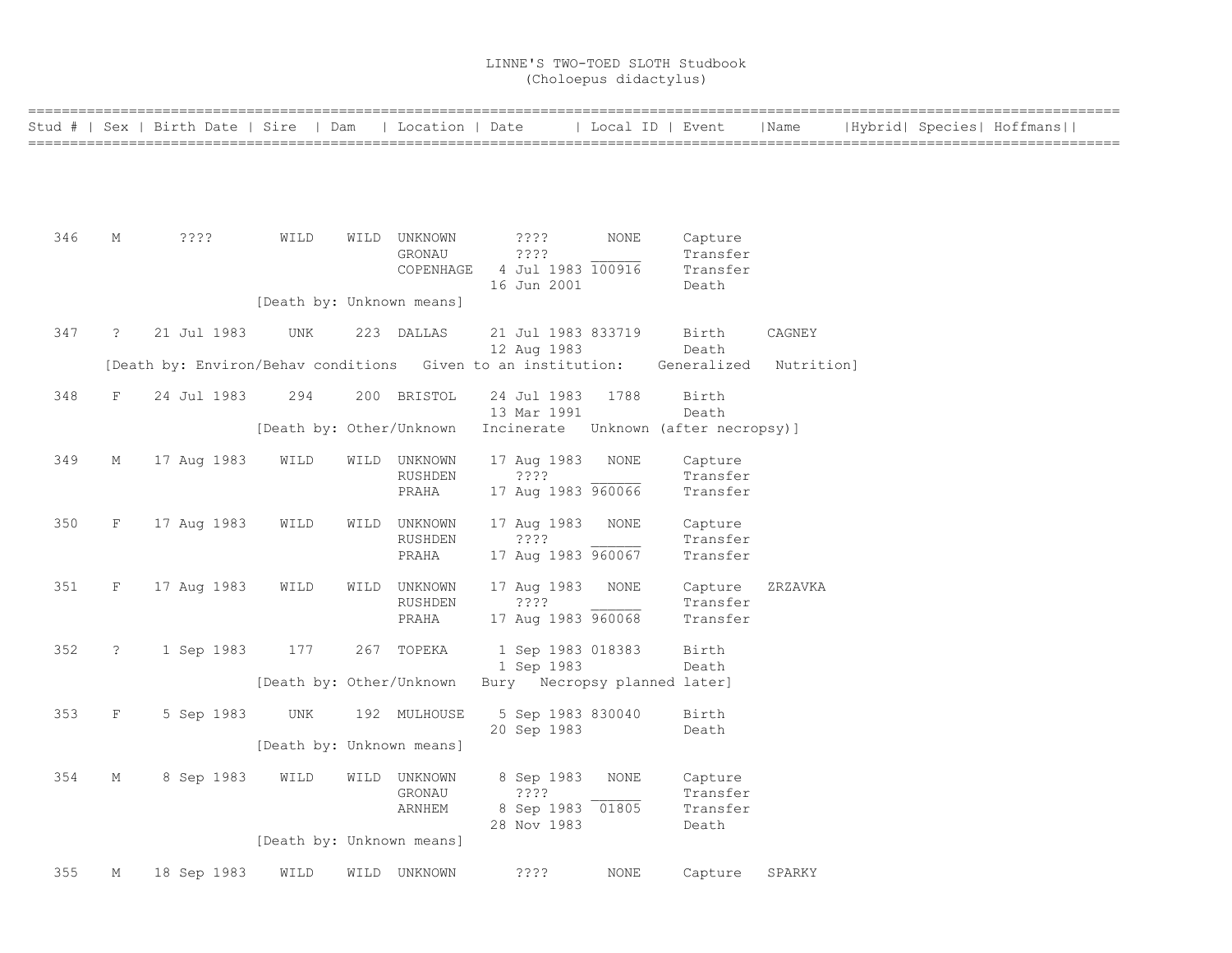|     |              | Stud #   Sex   Birth Date   Sire   Dam                   |                           | Location   Date            |                                   |             | Local ID   Event                                             | Name        | Hybrid  Species  Hoffmans |  |
|-----|--------------|----------------------------------------------------------|---------------------------|----------------------------|-----------------------------------|-------------|--------------------------------------------------------------|-------------|---------------------------|--|
|     |              |                                                          |                           |                            |                                   |             |                                                              |             |                           |  |
|     |              |                                                          |                           |                            |                                   |             |                                                              |             |                           |  |
|     |              |                                                          |                           | RUSHDEN                    | $??\mathord{?}\mathord{?}$        |             | Transfer                                                     |             |                           |  |
|     |              |                                                          |                           | BRISTOL                    | 22 Oct 1987 1803                  |             | Transfer                                                     |             |                           |  |
|     |              |                                                          |                           | DUBLIN                     | 18 Sep 1996 96M050<br>19 Sep 1996 |             | Loan to<br>Death                                             |             |                           |  |
|     |              |                                                          |                           | [Death by: Died in transit |                                   |             | Unknown Unknown (after necropsy)]                            |             |                           |  |
| 356 | М            | ~1983                                                    | WILD                      | WILD UNKNOWN               | ~1983                             | <b>NONE</b> | Capture                                                      | <b>ELMO</b> |                           |  |
|     |              |                                                          |                           | WORLDWIDE                  | $??\ ??$                          |             | Transfer                                                     |             |                           |  |
|     |              |                                                          |                           | TOLEDO<br>ST LOUIS         | 19 Sep 1985<br>25 May 1999 991540 | 367         | Transfer<br>Transfer                                         |             |                           |  |
|     |              |                                                          |                           |                            | 21 Oct 2013                       |             | Death                                                        |             |                           |  |
|     |              |                                                          | [Death by: Unknown means] |                            |                                   |             |                                                              |             |                           |  |
| 357 | $\mathbf F$  | ~1983                                                    | WILD                      | WILD UNKNOWN               | $\sim 1983$                       | <b>NONE</b> | Capture                                                      |             |                           |  |
|     |              |                                                          |                           | WORLDWIDE                  | ????                              |             | Transfer                                                     |             |                           |  |
|     |              |                                                          |                           | TOLEDO                     | 19 Sep 1985<br>1 Feb 2010         | 368         | Transfer<br>Death                                            |             |                           |  |
|     |              |                                                          | [Death by: Unknown means] |                            |                                   |             |                                                              |             |                           |  |
| 358 | F            | $??\,?\,?$                                               | WILD                      | WILD UNKNOWN               | ????                              | <b>NONE</b> | Capture                                                      |             |                           |  |
|     |              |                                                          |                           | RUSHDEN                    | ????                              |             | Transfer                                                     |             |                           |  |
|     |              |                                                          |                           | BRISTOL<br>DUBLIN          | 2 Nov 1983<br>18 Sep 1996 96M049  | 1800        | Transfer<br>Loan to                                          |             |                           |  |
|     |              |                                                          |                           |                            | 19 Sep 1996                       |             | Death                                                        |             |                           |  |
|     |              | [Death by: Infection associated Given to an institution: |                           |                            |                                   |             | Generalized Bacterial]                                       |             |                           |  |
| 359 | F            | ????                                                     | WILD                      | WILD UNKNOWN               | ????                              | <b>NONE</b> | Capture                                                      |             |                           |  |
|     |              |                                                          |                           | RUSHDEN                    | ? ? ? ?                           |             | Transfer                                                     |             |                           |  |
|     |              |                                                          |                           | BRISTOL<br>RUSHDEN         | 9 Nov 1983<br>? ? ? ?             | 1797        | Loan to<br>ltf Transfer                                      |             |                           |  |
|     |              |                                                          |                           |                            |                                   |             |                                                              |             |                           |  |
| 360 | $\rm F$      | 12 Nov 1983                                              | WILD                      | WILD UNKNOWN               | 12 Nov 1983                       | NONE        | Capture                                                      |             |                           |  |
|     |              |                                                          |                           | RUSHDEN                    | ? ? ? ?                           |             | Transfer                                                     |             |                           |  |
|     |              |                                                          |                           | BRISTOL                    | 12 Nov 1983<br>31 Jan 1984        | 1798        | Transfer<br>Death                                            |             |                           |  |
|     |              |                                                          |                           |                            |                                   |             | [Death by: Euthanasia (medical) Unknown No necropsy planned] |             |                           |  |
| 361 | $\mathbf{F}$ | ????                                                     | WILD                      | WILD UNKNOWN               | ????                              | <b>NONE</b> | Capture                                                      |             |                           |  |
|     |              |                                                          |                           | RUSHDEN                    | $??\,?\,?$                        |             | Transfer                                                     |             |                           |  |
|     |              |                                                          |                           | <b>BRISTOL</b>             | 12 Nov 1983<br>23 Feb 1984        | 1799        | Transfer<br>Death                                            |             |                           |  |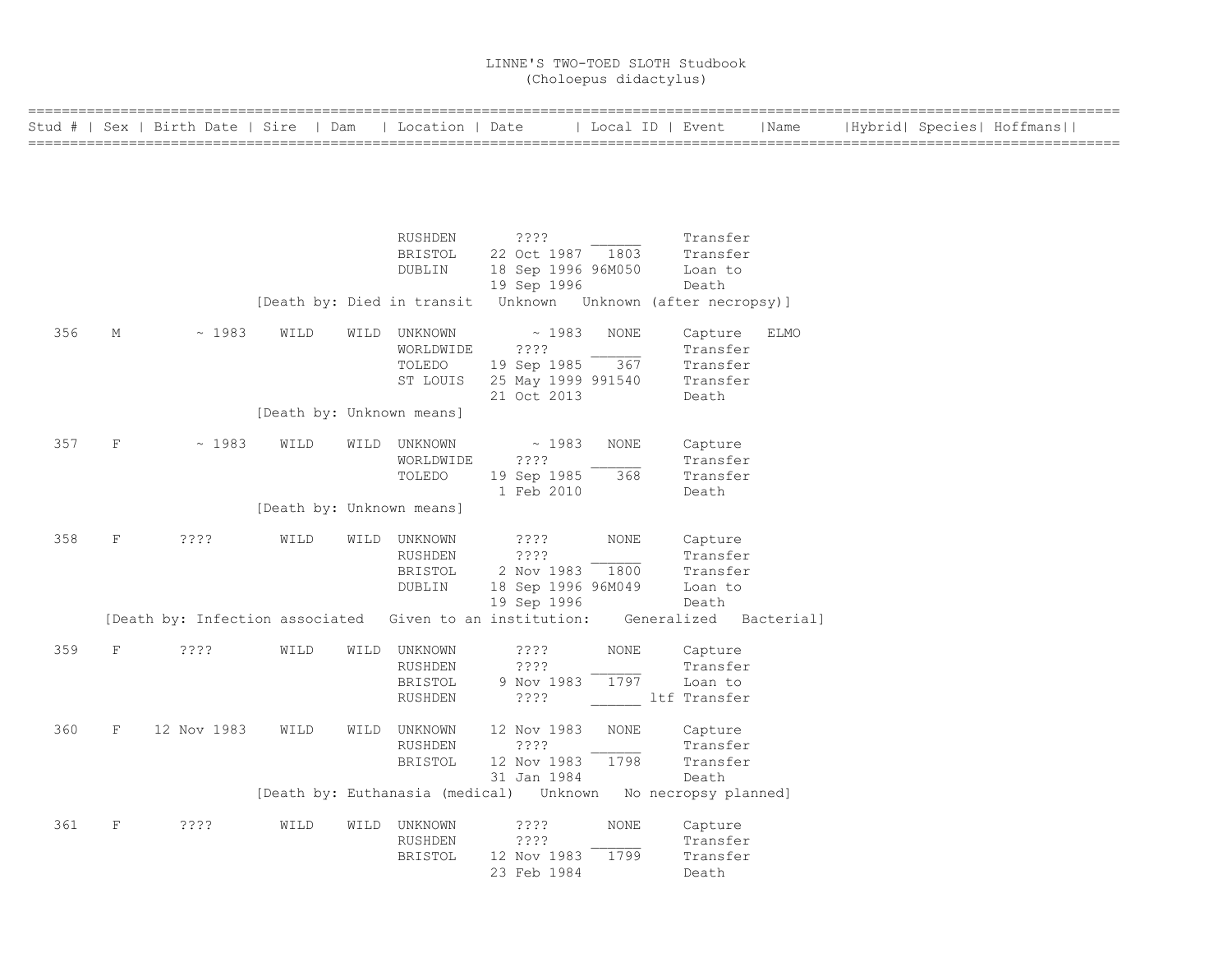|     |   | Stud #   Sex   Birth Date   Sire   Dam |            | Location   Date                            |             |             |                    | Local ID   Event                                                           | Name                    |  | Hybrid  Species  Hoffmans |
|-----|---|----------------------------------------|------------|--------------------------------------------|-------------|-------------|--------------------|----------------------------------------------------------------------------|-------------------------|--|---------------------------|
|     |   |                                        |            |                                            |             |             |                    |                                                                            |                         |  |                           |
|     |   |                                        |            |                                            |             |             |                    |                                                                            |                         |  |                           |
|     |   |                                        |            |                                            |             |             |                    |                                                                            |                         |  |                           |
|     |   |                                        |            |                                            |             |             |                    |                                                                            |                         |  |                           |
|     |   |                                        |            | [Death by: Other/Unknown Unknown Digestive |             |             |                    | Bacterial]                                                                 |                         |  |                           |
| 362 | F | ????                                   | WILD       | WILD UNKNOWN                               | ????        |             | <b>NONE</b>        | Capture                                                                    |                         |  |                           |
|     |   |                                        |            | RUSHDEN<br><b>BRISTOL</b>                  | ????        | 12 Nov 1983 | 1801               | Transfer<br>Transfer                                                       |                         |  |                           |
|     |   |                                        |            |                                            | 18 Feb 1994 |             |                    | Death                                                                      |                         |  |                           |
|     |   |                                        |            |                                            |             |             |                    | [Death by: Infection associated Incinerate Urinary Mechanical abnormality] |                         |  |                           |
| 363 | М | 18 Nov 1983                            | <b>UNK</b> | UNK BRIDGEPRT 18 Nov 1983                  |             |             | 185                | Birth                                                                      | EWOK (LIPST             |  |                           |
|     |   |                                        |            | PROVIDNCE 16 Oct 1990 901035               |             |             |                    | Transfer                                                                   |                         |  |                           |
|     |   |                                        |            |                                            |             | 3 Jul 1996  |                    | Death                                                                      |                         |  |                           |
|     |   | [Death by: Euthanasia (medical)        |            | Incinerate                                 |             | Digestive   |                    | Unknown after necropsy]                                                    |                         |  |                           |
| 364 | F | 13 Dec 1983                            | <b>UNK</b> | UNK SALISBURY 13 Dec 1983                  |             |             | 682                | Birth                                                                      | MRS. SLOTH              |  |                           |
|     |   |                                        |            | MILWAUKEE 28 Nov 1984                      |             |             | 2704               | Transfer                                                                   |                         |  |                           |
|     |   |                                        |            | LUFKIN                                     | 12 Mar 2003 |             | 9 May 1985 07520   | Transfer<br>Death                                                          |                         |  |                           |
|     |   |                                        |            | [Death by: Euthanasia (medical) Unknown    |             |             |                    | Urinary Toxicity]                                                          |                         |  |                           |
| 365 | F | 18 Jan 1984                            | 139        | 138 NZP-WASH                               |             |             | 18 Jan 1984 105802 | Birth                                                                      |                         |  |                           |
|     |   |                                        |            |                                            | 17 Jul 2001 |             |                    | Death                                                                      |                         |  |                           |
|     |   | [Death by: Other/Unknown               |            | Given to an institution:                   |             |             | Generalized        |                                                                            | Unknown after necropsy] |  |                           |
| 366 | F | ~1984                                  | WILD       | WILD UNKNOWN                               |             | 7 Feb 1984  | <b>NONE</b>        | Capture                                                                    |                         |  |                           |
|     |   |                                        |            | FERNDALE                                   | ????        |             |                    | Transfer                                                                   |                         |  |                           |
|     |   |                                        |            | TAIPEI                                     |             | 19 Aug 1986 | 1678               | Transfer                                                                   |                         |  |                           |
| 367 | М | ~1984                                  | WILD       | WILD UNKNOWN                               |             | 7 Feb 1984  | <b>NONE</b>        | Capture                                                                    |                         |  |                           |
|     |   |                                        |            | FERNDALE                                   | ? ? ? ?     |             |                    | Transfer                                                                   |                         |  |                           |
|     |   |                                        |            | TAIPEI                                     |             | 8 Sep 1986  | 1679               | Transfer                                                                   |                         |  |                           |
| 368 | М | ~1984                                  | WILD       | WILD UNKNOWN                               |             | 7 Feb 1984  | <b>NONE</b>        | Capture                                                                    |                         |  |                           |
|     |   |                                        |            | FERNDALE                                   | ? ? ? ?     |             |                    | Transfer                                                                   |                         |  |                           |
|     |   |                                        |            | TAIPEI                                     |             | 16 Jan 1987 | 1680               | Transfer                                                                   |                         |  |                           |
| 369 | f | 21 Mar 1984                            | 127        | MULT1 SALISBURY 21 Mar 1984                |             |             | 693                | Birth                                                                      | MINI                    |  |                           |
|     |   |                                        |            | <b>BUFFALO</b>                             |             |             | 17 Oct 1984 84M227 | Transfer                                                                   |                         |  |                           |
| 370 | М | ~1984                                  | WILD       | WILD GUYANA                                |             | ~1984       | <b>NONE</b>        | Capture                                                                    | <b>BUDDY</b>            |  |                           |
|     |   |                                        |            | PET FARM                                   | ????        |             |                    | Transfer                                                                   |                         |  |                           |
|     |   |                                        |            | TORONTO                                    |             |             | 21 May 1985 19635  | Transfer                                                                   |                         |  |                           |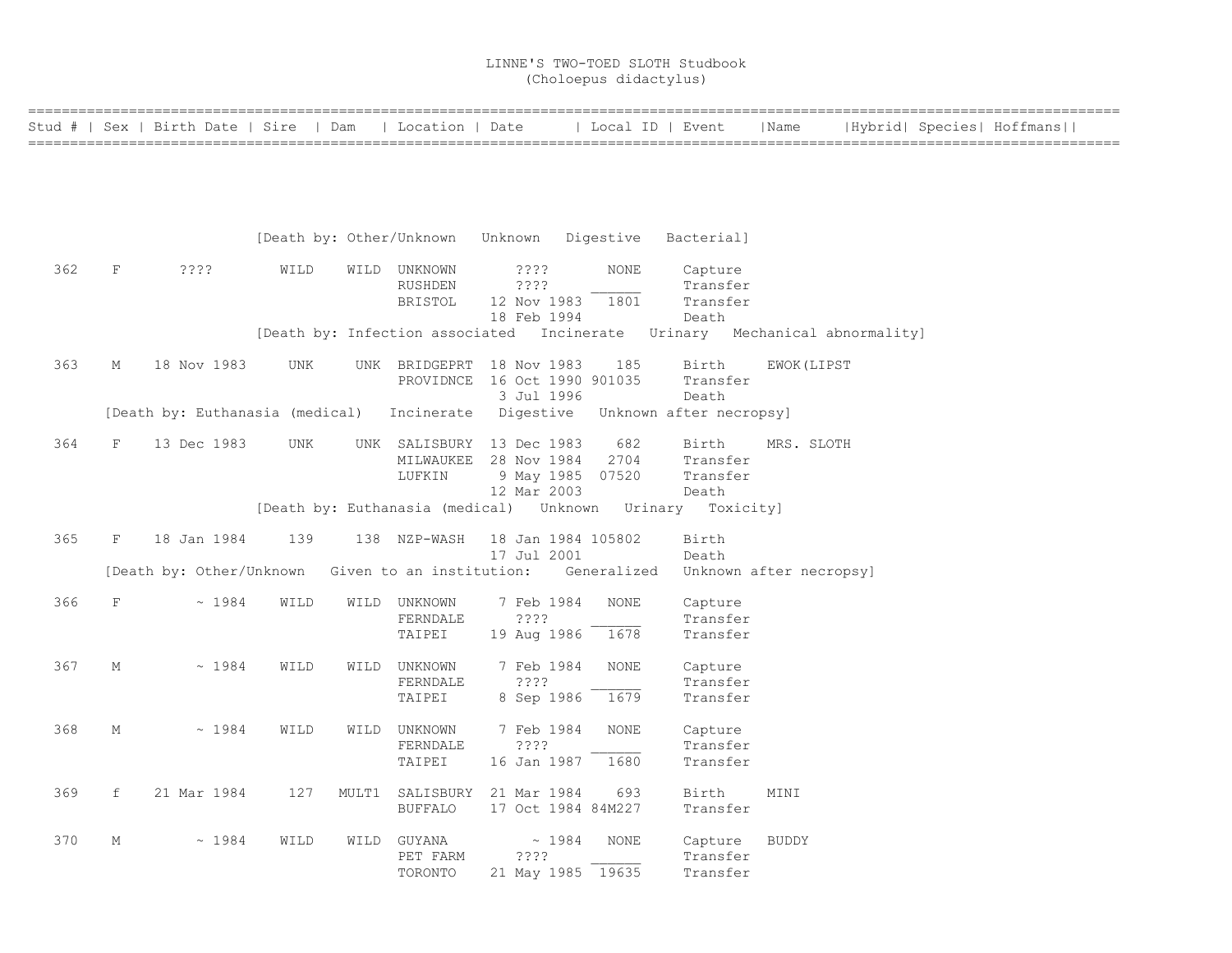|     |              | Stud #   Sex   Birth Date   Sire   Dam                    |                           |       | Location   Date                     |                                      | Local ID   Event |             | Name                    |  | Hybrid  Species  Hoffmans |  |
|-----|--------------|-----------------------------------------------------------|---------------------------|-------|-------------------------------------|--------------------------------------|------------------|-------------|-------------------------|--|---------------------------|--|
|     |              |                                                           |                           |       |                                     |                                      |                  |             |                         |  |                           |  |
|     |              |                                                           |                           |       |                                     |                                      |                  |             |                         |  |                           |  |
|     |              |                                                           |                           |       |                                     |                                      |                  |             |                         |  |                           |  |
|     |              |                                                           |                           |       |                                     |                                      |                  |             |                         |  |                           |  |
|     |              |                                                           |                           |       |                                     |                                      |                  |             |                         |  |                           |  |
|     |              |                                                           |                           |       |                                     | 1 Sep 2006                           |                  | Death       |                         |  |                           |  |
|     |              |                                                           | [Death by: Unknown means] |       |                                     |                                      |                  |             |                         |  |                           |  |
| 371 | М            | ? ? ? ?                                                   | WILD                      |       | WILD GUYANA                         | $??\ ??$                             | NONE             | Capture     |                         |  |                           |  |
|     |              |                                                           |                           |       | WORLDWIDE                           | ????                                 |                  | Transfer    |                         |  |                           |  |
|     |              |                                                           |                           |       | OKLAHOMA                            | 18 Jul 1984 269604                   |                  | Transfer    |                         |  |                           |  |
|     |              |                                                           |                           |       |                                     | 15 Aug 1984                          |                  | Death       |                         |  |                           |  |
|     |              | [Death by: Environ/Behav conditions Mounted or Preserved: |                           |       |                                     |                                      |                  | Generalized | Metabolism]             |  |                           |  |
|     |              |                                                           |                           |       |                                     |                                      |                  |             |                         |  |                           |  |
| 372 | $\rm F$      | ????                                                      | WILD                      |       | WILD GUYANA                         | ? ? ? ?                              | <b>NONE</b>      | Capture     |                         |  |                           |  |
|     |              |                                                           |                           |       | WORLDWIDE                           | ????                                 |                  | Transfer    |                         |  |                           |  |
|     |              |                                                           |                           |       | OKLAHOMA                            | 18 Jul 1984 269705                   |                  | Transfer    |                         |  |                           |  |
|     |              |                                                           |                           |       |                                     | 22 Aug 1985                          |                  | Death       |                         |  |                           |  |
|     |              |                                                           | [Death by: Other/Unknown  |       |                                     | Incinerate Unknown (after necropsy)] |                  |             |                         |  |                           |  |
| 373 | $\mathbf{F}$ | ? ? ? ?                                                   | WILD                      | WILD  | GUYANA                              | ? ? ? ?                              | <b>NONE</b>      | Capture     |                         |  |                           |  |
|     |              |                                                           |                           |       | WORLDWIDE                           | ????                                 |                  | Transfer    |                         |  |                           |  |
|     |              |                                                           |                           |       | ОКLАНОМА                            | 18 Jul 1984 269806                   |                  | Transfer    |                         |  |                           |  |
|     |              |                                                           |                           |       |                                     | 6 Oct 1984                           |                  | Death       |                         |  |                           |  |
|     |              | [Death by: Infection associated Mounted or Preserved:     |                           |       |                                     |                                      | Nervous          |             | Unknown after necropsy] |  |                           |  |
|     |              |                                                           |                           |       |                                     |                                      |                  |             |                         |  |                           |  |
| 374 | F            | ????                                                      | WILD                      |       | WILD GUYANA                         | ? ? ? ?                              | NONE             | Capture     |                         |  |                           |  |
|     |              |                                                           |                           |       | WORLDWIDE                           | ????                                 |                  | Transfer    |                         |  |                           |  |
|     |              |                                                           |                           |       | OKLAHOMA                            | 18 Jul 1984 269907                   |                  | Transfer    |                         |  |                           |  |
|     |              |                                                           |                           |       |                                     | 22 Dec 1984                          |                  | Death       |                         |  |                           |  |
|     |              |                                                           |                           |       | [Death by: Environ/Behav conditions |                                      | Incinerate       |             | Generalized Nutrition]  |  |                           |  |
| 375 | $\rm F$      | 7 Aug 1984                                                | 277                       |       | UNK SILVER SP                       | 7 Aug 1984 930136                    |                  | Birth       | GRIZZY                  |  |                           |  |
|     |              |                                                           |                           |       |                                     |                                      |                  |             |                         |  |                           |  |
| 376 | М            | ~1978                                                     | WILD                      | WILD  | UNKNOWN                             | ~1978                                | <b>NONE</b>      | Capture     | POKEY                   |  |                           |  |
|     |              |                                                           |                           |       | NORTHLAND                           | ????                                 |                  | Transfer    |                         |  |                           |  |
|     |              |                                                           |                           |       | TULSA                               | 5 Sep 1986                           | 8057             | Transfer    |                         |  |                           |  |
|     |              |                                                           |                           |       |                                     |                                      |                  |             |                         |  |                           |  |
| 377 | $\mathbf F$  | ~1978                                                     | WILD                      | WILD  | UNKNOWN                             | ~1978                                | <b>NONE</b>      | Capture     | <b>GUMBY</b>            |  |                           |  |
|     |              |                                                           |                           |       | NORTHLAND                           | ????                                 |                  | Transfer    |                         |  |                           |  |
|     |              |                                                           |                           |       | TULSA                               | 5 Sep 1986                           | 8058             | Transfer    |                         |  |                           |  |
| 378 | Μ            | 15 Dec 1984                                               | 127                       | MULT1 |                                     | SALISBURY 15 Dec 1984                | 712              | Birth       | SIR EDWARD              |  |                           |  |
|     |              |                                                           |                           |       | COLUMBUS                            | 4 Oct 1985 852148                    |                  | Transfer    |                         |  |                           |  |
|     |              |                                                           |                           |       |                                     | BROWNSVIL 21 Nov 2002                | 8184             | Transfer    |                         |  |                           |  |
|     |              |                                                           |                           |       |                                     |                                      |                  |             |                         |  |                           |  |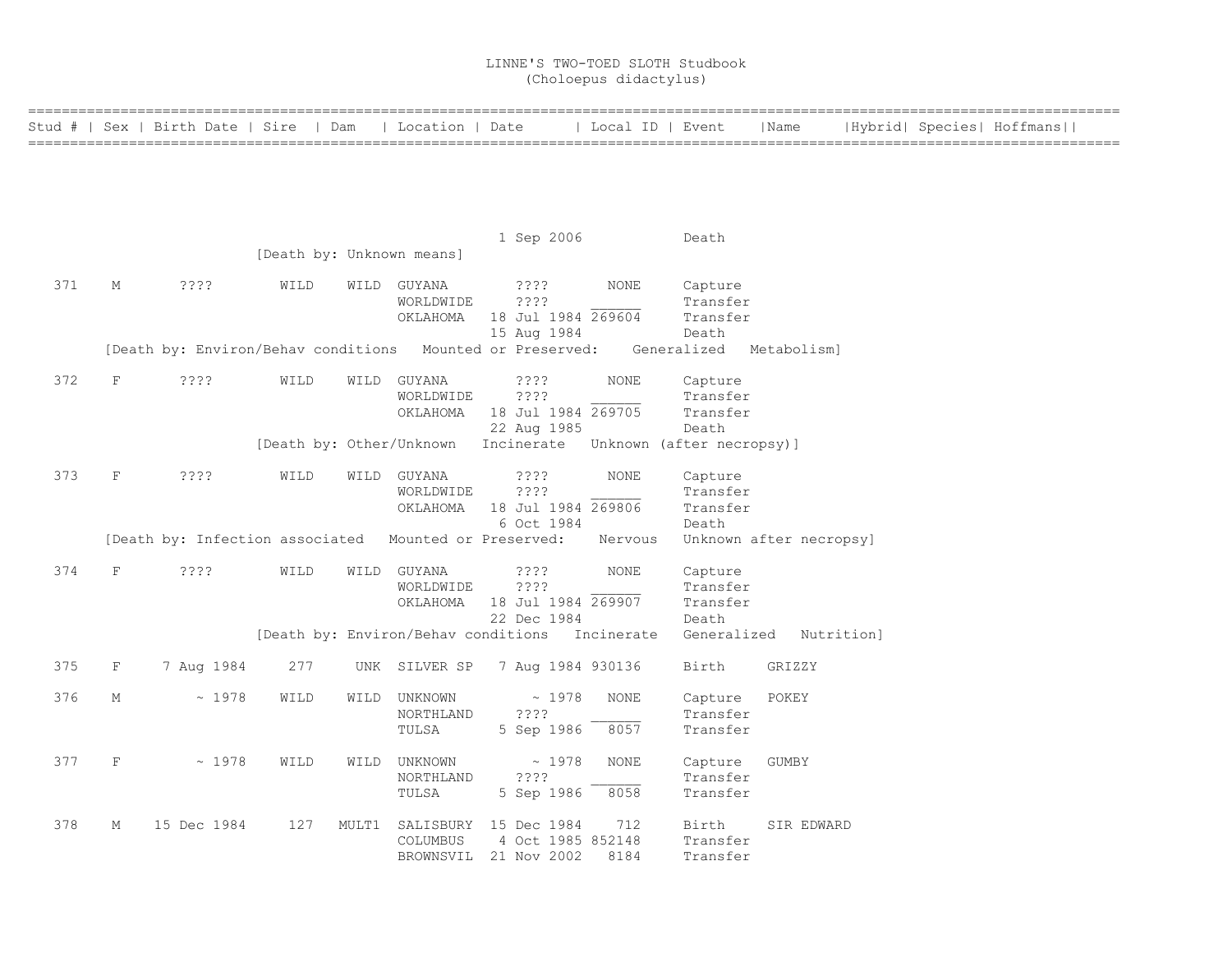|     |               | Stud #   Sex   Birth Date   Sire   Dam   Location   Date   Local ID   Event |      |                            |                                                                |      |                                                                          | Name         |  | Hybrid  Species  Hoffmans |  |
|-----|---------------|-----------------------------------------------------------------------------|------|----------------------------|----------------------------------------------------------------|------|--------------------------------------------------------------------------|--------------|--|---------------------------|--|
|     |               |                                                                             |      |                            |                                                                |      |                                                                          |              |  |                           |  |
|     |               |                                                                             |      |                            |                                                                |      |                                                                          |              |  |                           |  |
|     |               |                                                                             |      |                            |                                                                |      |                                                                          |              |  |                           |  |
|     |               |                                                                             |      |                            |                                                                |      |                                                                          |              |  |                           |  |
| 379 | М             | $\sim 1984$                                                                 | WILD | WILD UNKNOWN               | 26 Dec 1984                                                    | NONE | Capture                                                                  | TARZAN       |  |                           |  |
|     |               |                                                                             |      | WORLDWIDE                  | ? ? ? ?                                                        |      | Transfer                                                                 |              |  |                           |  |
|     |               |                                                                             |      | <b>DENVER</b>              | 27 Apr 1988 11037                                              |      | Transfer                                                                 |              |  |                           |  |
|     |               |                                                                             |      | [Death by: Unknown means]  | 27 Oct 1997                                                    |      | Death                                                                    |              |  |                           |  |
|     |               |                                                                             |      |                            |                                                                |      |                                                                          |              |  |                           |  |
| 380 | М             | 1 Jan 1985                                                                  | UNK  | UNK LONDON RP              | 1 Jan 1985                                                     | A781 | Birth                                                                    |              |  |                           |  |
|     |               |                                                                             |      |                            | 1 Jan 1994                                                     | A781 | Transfer                                                                 |              |  |                           |  |
| 381 | М             | 2 Jun 1985                                                                  | 127  |                            | MULT1 SALISBURY 2 Jun 1985                                     | 750  | Birth                                                                    | TICK         |  |                           |  |
|     |               |                                                                             |      | <b>BUFFALO</b>             | 19 May 1986 85M292                                             |      | Transfer                                                                 |              |  |                           |  |
|     |               |                                                                             |      |                            | 11 Oct 2007                                                    |      | Death                                                                    |              |  |                           |  |
|     |               |                                                                             |      |                            |                                                                |      | [Death by: Euthanasia (medical)    Unknown   Unknown   (after necropsy)] |              |  |                           |  |
|     |               |                                                                             |      |                            |                                                                |      |                                                                          |              |  |                           |  |
| 383 | F             | 20 Jun 1985                                                                 | 328  |                            | 329 MILWAUKEE 20 Jun 1985<br>FERNDALE 18 Jun 1986 ltf Transfer | 2786 | Birth                                                                    |              |  |                           |  |
|     |               |                                                                             |      |                            |                                                                |      |                                                                          |              |  |                           |  |
| 384 | $\mathcal{L}$ | 11 Oct 1985                                                                 | 241  | 116 BUFFALO                | 11 Oct 1985 85M909                                             |      | Birth                                                                    |              |  |                           |  |
|     |               |                                                                             |      |                            | 11 Oct 1985                                                    |      | Death                                                                    |              |  |                           |  |
|     |               |                                                                             |      |                            | [Death by: Premature birth    Unknown    No necropsy planned]  |      |                                                                          |              |  |                           |  |
| 385 | $\ddot{?}$    | 2 Feb 1986                                                                  | UNK  | 219 KANSASCTY              | 2 Feb 1986 102028                                              |      | Birth                                                                    |              |  |                           |  |
|     |               |                                                                             |      | GRAND PRA                  | $??\; ?$                                                       |      | 23747 ltf Transfer                                                       |              |  |                           |  |
|     |               |                                                                             |      |                            |                                                                |      |                                                                          |              |  |                           |  |
| 386 | М             | 1 Mar 1986                                                                  | 179  | 232 AMSTERDAM<br>ROTTERDAM | 1 Mar 1986 M86011<br>2 Jul 1991 104284                         |      | Birth<br>Loan to                                                         | $AR-44$      |  |                           |  |
|     |               |                                                                             |      |                            | 24 Dec 1994                                                    |      | Death                                                                    |              |  |                           |  |
|     |               |                                                                             |      |                            |                                                                |      | [Death by: Infection associated    Unknown    No necropsy planned]       |              |  |                           |  |
|     |               |                                                                             |      |                            |                                                                |      |                                                                          |              |  |                           |  |
| 387 | $_{\rm F}$    | 22 Mar 1986                                                                 | 127  |                            | MULT1 SALISBURY 22 Mar 1986<br>19 May 1987 87M250              | 794  | Birth                                                                    | <b>ETHEL</b> |  |                           |  |
|     |               |                                                                             |      | BUFFALO                    |                                                                |      | Transfer                                                                 |              |  |                           |  |
| 388 | $\ddot{?}$    | 18 Apr 1986                                                                 | UNK  | 192 MULHOUSE               | 18 Apr 1986 860043                                             |      | Birth                                                                    |              |  |                           |  |
|     |               |                                                                             |      |                            | 28 Apr 1986                                                    |      | Death                                                                    |              |  |                           |  |
|     |               |                                                                             |      | [Death by: Unknown means]  |                                                                |      |                                                                          |              |  |                           |  |
| 389 | F             | ~1986                                                                       | WILD | WILD UNKNOWN               | $\sim 1986$                                                    | NONE | Capture                                                                  |              |  |                           |  |
|     |               |                                                                             |      |                            | FORTWORTH 20 Apr 1988                                          | 647  | Transfer                                                                 |              |  |                           |  |
|     |               |                                                                             |      |                            | 10 Oct 1988                                                    |      | Death                                                                    |              |  |                           |  |
|     |               | [Death by: Environ/Behav conditions Bury                                    |      |                            |                                                                |      | Unknown (after necropsy) Nutrition]                                      |              |  |                           |  |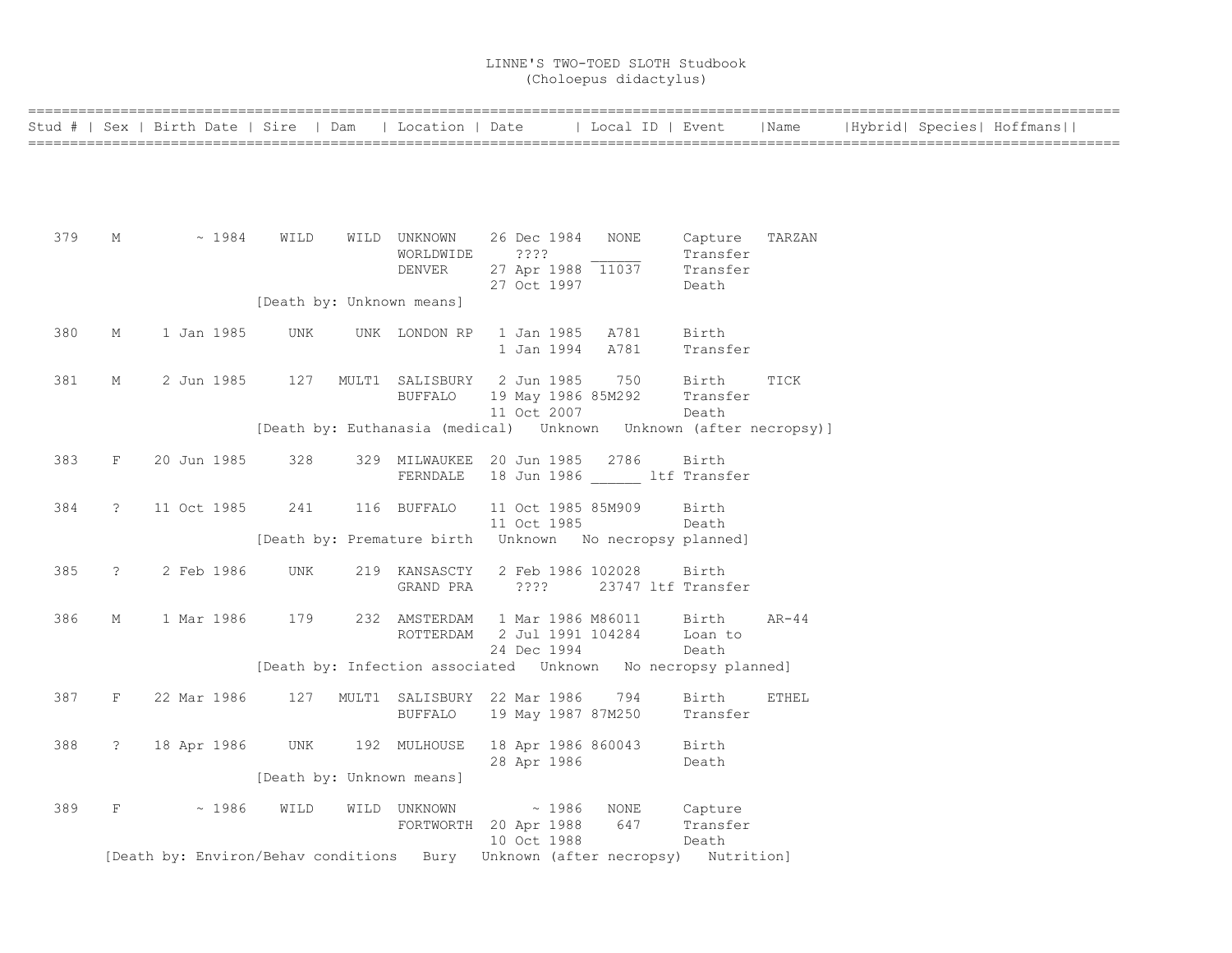|     |             | Stud #   Sex   Birth Date   Sire   Dam   Location   Date   Local ID   Event |                                                                             |                                   |                    |      |                         | Name  |  | Hybrid  Species  Hoffmans |  |
|-----|-------------|-----------------------------------------------------------------------------|-----------------------------------------------------------------------------|-----------------------------------|--------------------|------|-------------------------|-------|--|---------------------------|--|
|     |             |                                                                             |                                                                             |                                   |                    |      |                         |       |  |                           |  |
|     |             |                                                                             |                                                                             |                                   |                    |      |                         |       |  |                           |  |
|     |             |                                                                             |                                                                             |                                   |                    |      |                         |       |  |                           |  |
|     |             |                                                                             |                                                                             |                                   |                    |      |                         |       |  |                           |  |
|     |             |                                                                             |                                                                             |                                   |                    |      |                         |       |  |                           |  |
| 390 | $\ddot{?}$  | 16 Jun 1986 - 177                                                           |                                                                             | 267 TOPEKA 16 Jun 1986 004986     |                    |      | Birth                   |       |  |                           |  |
|     |             |                                                                             |                                                                             |                                   | 27 Aug 1986        |      | Death                   |       |  |                           |  |
|     |             |                                                                             | [Death by: Other/Unknown Bury Necropsy planned later]                       |                                   |                    |      |                         |       |  |                           |  |
|     |             |                                                                             |                                                                             |                                   |                    |      |                         |       |  |                           |  |
| 391 | М           | 29 Jun 1986                                                                 |                                                                             | 127 MULT1 SALISBURY 29 Jun 1986   |                    | 802  | Birth                   | VLAD  |  |                           |  |
|     |             |                                                                             |                                                                             | <b>BUFFALO</b>                    | 19 May 1987 86M393 |      | Transfer                |       |  |                           |  |
|     |             |                                                                             |                                                                             | CHICAGOLP 25 Sep 1990 9249        |                    |      | Transfer                |       |  |                           |  |
|     |             |                                                                             |                                                                             | NZP-WASH                          | 4 Nov 1992 110846  |      | Transfer                |       |  |                           |  |
|     |             |                                                                             |                                                                             |                                   | 29 Jan 2008 110846 |      | Ownership               |       |  |                           |  |
| 392 | F           | 1 Aug 1986 177                                                              |                                                                             | 226 TOPEKA 1 Aug 1986 006086      |                    |      | Birth                   | CISSY |  |                           |  |
|     |             |                                                                             |                                                                             | COLUMBUS                          | 1 Jul 1988 882090  |      | Transfer                |       |  |                           |  |
|     |             |                                                                             |                                                                             |                                   | 22 Oct 2002        |      | Death                   |       |  |                           |  |
|     |             |                                                                             | [Death by: Euthanasia (medical) Unknown Unknown (after necropsy)]           |                                   |                    |      |                         |       |  |                           |  |
|     |             |                                                                             |                                                                             |                                   |                    |      |                         |       |  |                           |  |
| 393 | F           | 15 Nov 1986                                                                 | WILD                                                                        | WILD EDEMERARA 15 Nov 1986        |                    | NONE | Capture                 | ANOX  |  |                           |  |
|     |             |                                                                             |                                                                             | LAVAL                             | ????               |      | Transfer                |       |  |                           |  |
|     |             |                                                                             |                                                                             | <b>BIODOME</b>                    | 15 Nov 1990 128    |      | Transfer                |       |  |                           |  |
|     |             |                                                                             |                                                                             | QUEBEC                            | 18 Feb 1993 931300 |      | Transfer                |       |  |                           |  |
|     |             |                                                                             |                                                                             |                                   | 8 Sep 1993         |      | Death                   |       |  |                           |  |
|     |             |                                                                             | [Death by: Infection associated  Unknown  Generalized  Bacterial]           |                                   |                    |      |                         |       |  |                           |  |
|     |             |                                                                             |                                                                             |                                   |                    |      |                         |       |  |                           |  |
| 394 | $\tilde{z}$ | 18 Nov 1986                                                                 | 216                                                                         | 176 ANTWERP                       | 18 Nov 1986 M8551  |      | Birth                   |       |  |                           |  |
|     |             |                                                                             |                                                                             |                                   | 24 Nov 1986        |      | Death                   |       |  |                           |  |
|     |             |                                                                             | [Death by: Unknown means]                                                   |                                   |                    |      |                         |       |  |                           |  |
| 395 | $\tilde{?}$ | 22 Dec 1986                                                                 |                                                                             | 241 116 BUFFALO                   | 22 Dec 1986 86M374 |      | Birth                   |       |  |                           |  |
|     |             |                                                                             |                                                                             |                                   | 22 Dec 1986        |      | Death                   |       |  |                           |  |
|     |             |                                                                             | [Death by: Premature birth Given to an institution: Necropsy planned later] |                                   |                    |      |                         |       |  |                           |  |
|     |             |                                                                             |                                                                             |                                   |                    |      |                         |       |  |                           |  |
| 396 | F           | 1 Jan 1987                                                                  | WILD                                                                        | WILD UNKNOWN                      | $\sim 1987$        | NONE | Capture                 |       |  |                           |  |
|     |             |                                                                             |                                                                             | MIAMI SER                         | $??\,?\,?$         |      | Transfer                |       |  |                           |  |
|     |             |                                                                             |                                                                             | ZOOANIMAL                         | 7 Nov 1989 103     |      | Transfer                |       |  |                           |  |
|     |             |                                                                             |                                                                             | ARNHEM                            |                    |      | 8 Nov 1989 ltf Transfer |       |  |                           |  |
|     |             |                                                                             |                                                                             |                                   |                    |      |                         |       |  |                           |  |
| 397 | F           | 27 Mar 1987                                                                 | <b>UNK</b>                                                                  | UNK SALISBURY 27 Mar 1987         |                    | 822  | Birth                   |       |  |                           |  |
|     |             |                                                                             |                                                                             | FERNDALE                          | 14 Nov 1987 49577  |      | Transfer                |       |  |                           |  |
|     |             |                                                                             |                                                                             | GUADALJR 14 Nov 1987 ltf Transfer |                    |      |                         |       |  |                           |  |
| 398 | F           | $\sim 1987$                                                                 | WILD                                                                        | WILD UNKNOWN                      | $\sim$ 1987        | NONE | Capture                 |       |  |                           |  |
|     |             |                                                                             |                                                                             | VALLEYZOO 27 Apr 1990 100390      |                    |      | Transfer                |       |  |                           |  |
|     |             |                                                                             |                                                                             |                                   |                    |      |                         |       |  |                           |  |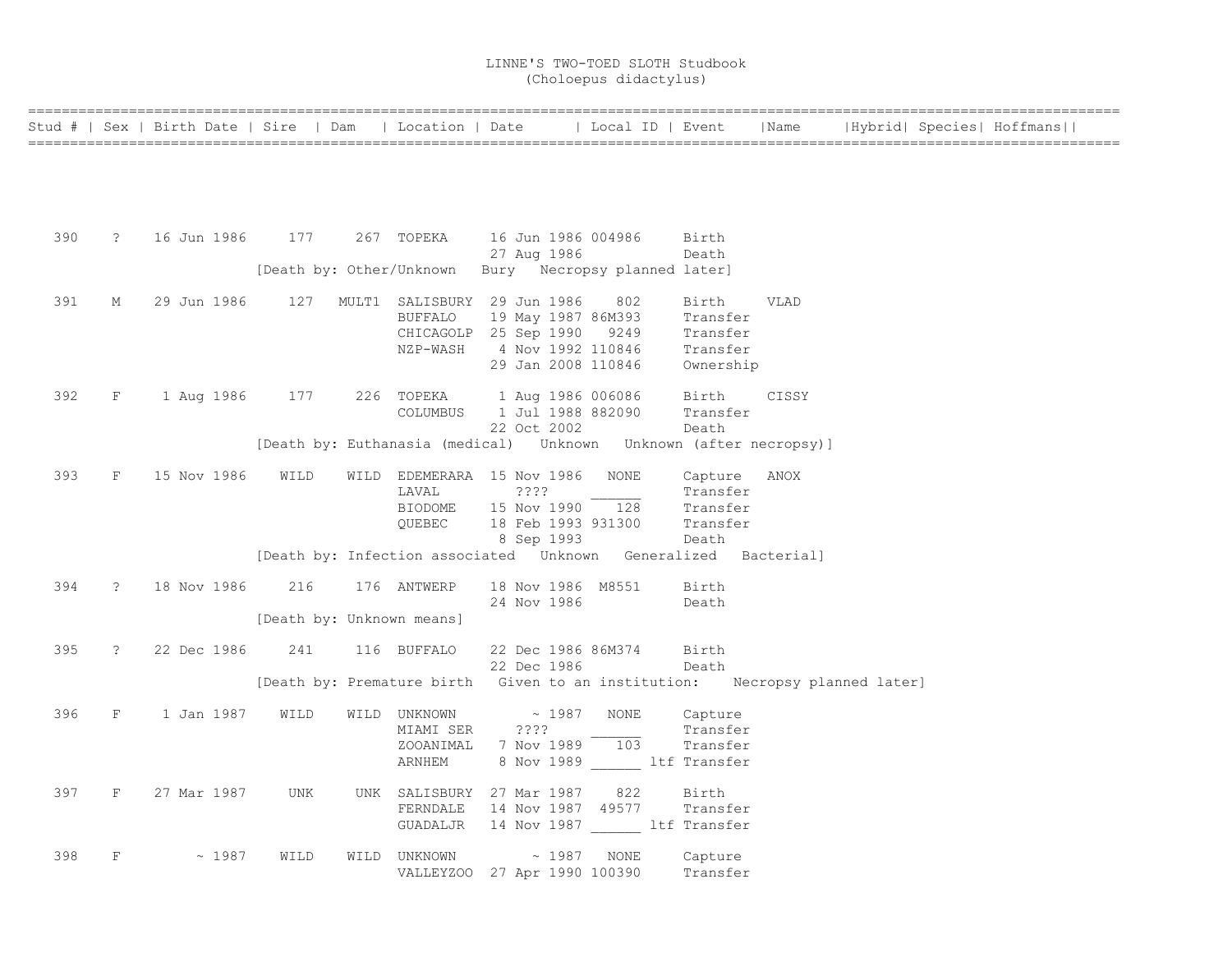|     |                      | Stud #   Sex   Birth Date   Sire   Dam |                                         | Location   Date                                                |                                                                                                                             | Local ID   Event |                                                                      | Name                              |  | Hybrid  Species  Hoffmans |  |
|-----|----------------------|----------------------------------------|-----------------------------------------|----------------------------------------------------------------|-----------------------------------------------------------------------------------------------------------------------------|------------------|----------------------------------------------------------------------|-----------------------------------|--|---------------------------|--|
|     |                      |                                        |                                         |                                                                |                                                                                                                             |                  |                                                                      |                                   |  |                           |  |
| 399 | $\rm F$              | ~1987                                  | WILD<br>[Death by: Other/Unknown        | WILD UNKNOWN<br>WORLDWIDE<br>TOPEKA                            | ~1987<br>????<br>27 Apr 1988 002988<br>5 Aug 1988<br>Bury Necropsy planned later]                                           | <b>NONE</b>      | Capture<br>Transfer<br>Transfer<br>Death                             | A19                               |  |                           |  |
| 400 | М                    | 27 Apr 1987                            | WILD                                    | WILD UNKNOWN<br>WORLDWIDE<br>TOPEKA<br>CLEVELAND               | 27 Apr 1987<br>????<br>27 Apr 1988 002888<br>PROVIDNCE 26 Sep 1994 941086<br>18 Sep 2006 941086<br>9 Mar 2010 100303        | NONE             | Capture<br>Transfer<br>Transfer<br>Transfer<br>Ownership<br>Transfer | CARMEN                            |  |                           |  |
| 401 | $\tilde{z}$          | 13 May 1987                            | UNK<br>[Death by: Unknown means]        | UNK ANTWERP                                                    | 13 May 1987 M8625<br>13 May 1987                                                                                            |                  | Birth<br>Death                                                       |                                   |  |                           |  |
| 402 | $\ddot{\phantom{0}}$ | 21 Jun 1987                            | 162<br>[Death by: Unknown means]        | 282 DENVER                                                     | 21 Jun 1987 10621<br>11 Dec 1987                                                                                            |                  | Birth<br>Death                                                       |                                   |  |                           |  |
| 403 | $\rm F$              | ~1987                                  | WILD                                    | WILD UNKNOWN<br>UNLIMITED                                      | $\sim 1987$<br>????<br>HUTCHINSN 12 Jul 1989 189047<br>29 Sep 1992<br>[Death by: Other/Unknown Rendered Respiratory         | <b>NONE</b>      | Capture<br>Transfer<br>Transfer<br>Death                             | AGATHA<br>Unknown after necropsy] |  |                           |  |
| 404 | М                    | ????                                   | WILD                                    | WILD COSTA RIC<br>CALI                                         | ????<br>22 Aug 1987 87016                                                                                                   | <b>NONE</b>      | Capture<br>Transfer                                                  |                                   |  |                           |  |
| 405 | $\tilde{S}$          | 6 Sep 1987                             | <b>UNK</b><br>[Death by: Unknown means] | UNK SALISBURY                                                  | 6 Sep 1987<br>8 Jul 1990                                                                                                    | 845              | Birth<br>Death                                                       |                                   |  |                           |  |
| 406 | М                    | 6 Sep 1987                             | 127                                     | MULT1 SALISBURY<br>TOPEKA<br>TOPEKA<br><b>BUFFALO</b><br>MOODY | 6 Sep 1987<br>20 Oct 1989 014989<br>KANSASCTY 12 Nov 1992 102456<br>24 Feb 1993 014989<br>17 Nov 1993 88M324<br>21 Apr 2004 | 845<br>3082      | Birth<br>Transfer<br>Transfer<br>Transfer<br>Transfer<br>Transfer    | CARLTON                           |  |                           |  |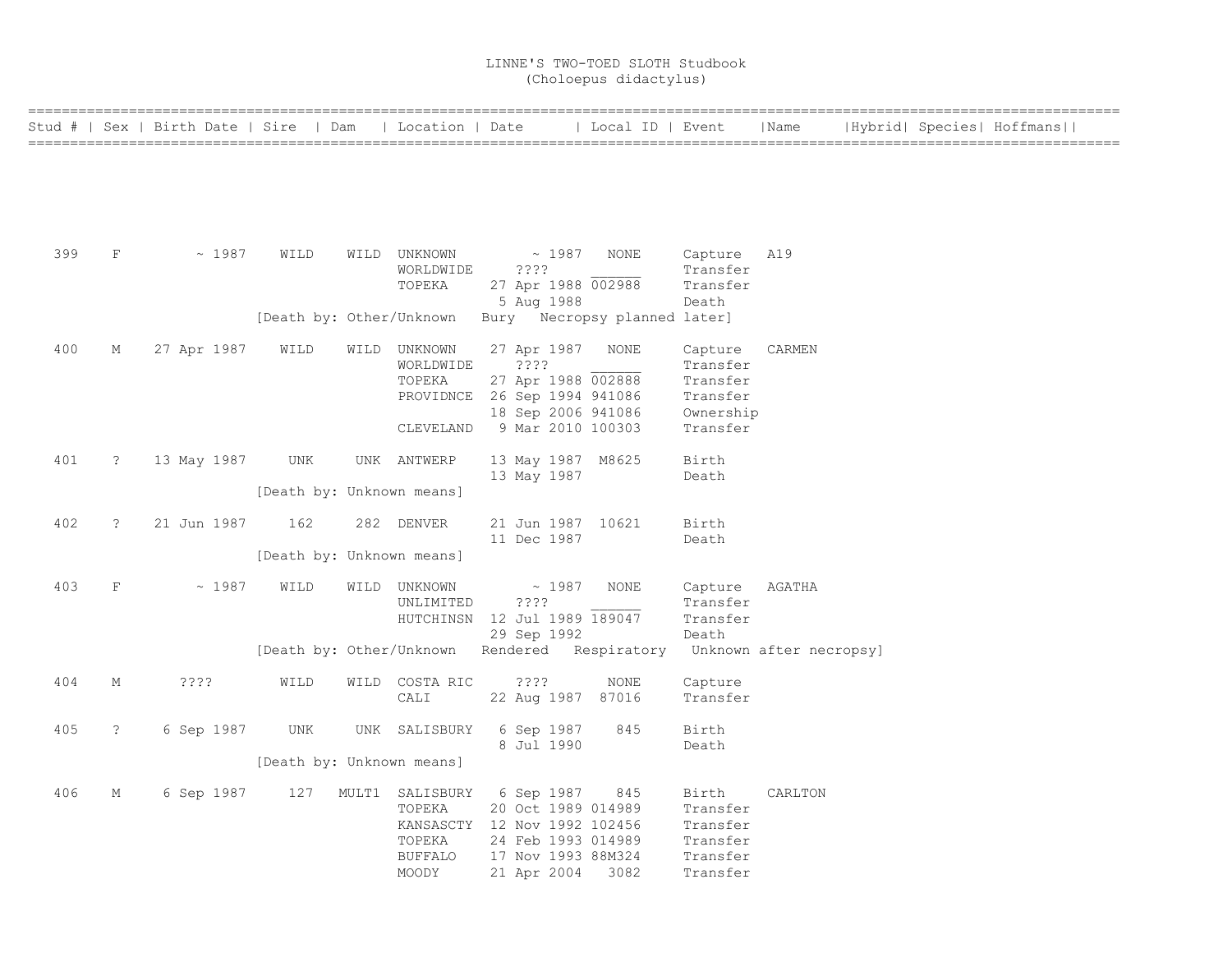|     |                      | Stud #   Sex   Birth Date   Sire   Dam |                           |      | Location   Date                 |                                   | Local ID   Event |                         | Name                 |                         | Hybrid  Species  Hoffmans |  |
|-----|----------------------|----------------------------------------|---------------------------|------|---------------------------------|-----------------------------------|------------------|-------------------------|----------------------|-------------------------|---------------------------|--|
|     |                      |                                        |                           |      |                                 |                                   |                  |                         |                      |                         |                           |  |
|     |                      |                                        |                           |      |                                 |                                   |                  |                         |                      |                         |                           |  |
|     |                      |                                        |                           |      |                                 |                                   |                  |                         |                      |                         |                           |  |
|     |                      |                                        |                           |      |                                 |                                   |                  |                         |                      |                         |                           |  |
|     |                      |                                        |                           |      |                                 |                                   |                  |                         |                      |                         |                           |  |
|     |                      |                                        |                           |      | DALLAS                          | 29 Oct 2008 08J558                |                  | Loan to                 |                      |                         |                           |  |
|     |                      |                                        |                           |      | MOODY                           | 6 Oct 2010                        | 3082             | Transfer                |                      |                         |                           |  |
|     |                      |                                        |                           |      |                                 |                                   |                  |                         |                      |                         |                           |  |
| 407 | F                    | 1 Oct 1987                             | UNK                       |      | 213 BUFFALO                     | 1 Oct 1987 87M444                 |                  | Birth                   |                      |                         |                           |  |
|     |                      |                                        |                           |      |                                 | 1 Oct 1987                        |                  | Death                   |                      |                         |                           |  |
|     |                      |                                        | [Death by: Other/Unknown  |      |                                 | Given to an institution:          |                  |                         |                      | Necropsy planned later] |                           |  |
| 408 | $\ddot{\phantom{0}}$ | ????                                   | WILD                      |      | WILD UNKNOWN                    | $??\mathrel{?}?$                  | NONE             | Capture                 |                      |                         |                           |  |
|     |                      |                                        |                           |      | <b>RUSHDEN</b>                  | ????                              |                  | Transfer                |                      |                         |                           |  |
|     |                      |                                        |                           |      | <b>BRISTOL</b>                  | 22 Oct 1987                       | 1802             | Transfer                |                      |                         |                           |  |
|     |                      |                                        |                           |      |                                 | 21 Nov 1987                       |                  | Death                   |                      |                         |                           |  |
|     |                      |                                        | [Death by: Unknown means] |      |                                 |                                   |                  |                         |                      |                         |                           |  |
| 409 | $\mathbf F$          | ????                                   | WILD                      |      |                                 |                                   | <b>NONE</b>      |                         |                      |                         |                           |  |
|     |                      |                                        |                           |      | WILD UNKNOWN<br><b>RUSHDEN</b>  | ????<br>????                      |                  | Capture<br>Transfer     |                      |                         |                           |  |
|     |                      |                                        |                           |      | <b>BRISTOL</b>                  | 22 Oct 1987                       | 1804             | Transfer                |                      |                         |                           |  |
|     |                      |                                        |                           |      |                                 |                                   |                  |                         |                      |                         |                           |  |
| 410 | $\tilde{?}$          | 25 Oct 1987                            | <b>UNK</b>                |      | 369 BUFFALO                     | 25 Oct 1987 87M466                |                  | Birth                   |                      |                         |                           |  |
|     |                      |                                        |                           |      |                                 | 25 Oct 1987                       |                  | Death                   |                      |                         |                           |  |
|     |                      |                                        | [Death by: Unknown means] |      |                                 |                                   |                  |                         |                      |                         |                           |  |
|     |                      |                                        |                           |      |                                 |                                   |                  |                         |                      |                         |                           |  |
| 411 | $\tilde{?}$          | ~1987                                  | WILD                      |      | WILD UNKNOWN                    | ~1987                             | <b>NONE</b>      | Capture                 |                      |                         |                           |  |
|     |                      |                                        |                           |      | CHISHOLM                        | ????                              |                  | Transfer                |                      |                         |                           |  |
|     |                      |                                        |                           |      | CALGARY                         | 14 Nov 1988 102994<br>17 Nov 1988 |                  | Transfer<br>Death       |                      |                         |                           |  |
|     |                      | [Death by: Infection associated        |                           |      | Incinerate                      | Digestive                         |                  | Unknown after necropsy] |                      |                         |                           |  |
|     |                      |                                        |                           |      |                                 |                                   |                  |                         |                      |                         |                           |  |
| 412 | М                    | ~1987                                  | WILD                      |      | WILD GUYANA                     | ~1987                             | NONE             | Capture                 |                      |                         |                           |  |
|     |                      |                                        |                           |      | LAVAL                           | ????                              |                  | Transfer                |                      |                         |                           |  |
|     |                      |                                        |                           |      | TORONTO                         | 14 Nov 1988 24103                 |                  | Transfer                |                      |                         |                           |  |
|     |                      |                                        |                           |      |                                 | 4 Feb 1993                        |                  | Death                   |                      |                         |                           |  |
|     |                      |                                        |                           |      | [Death by: Infection associated | Incinerate                        |                  | Generalized             | Bacterial]           |                         |                           |  |
| 413 | $\tilde{z}$          | 29 Feb 1988                            | WILD                      |      | WILD UNKNOWN                    | 29 Feb 1988                       | <b>NONE</b>      |                         |                      |                         |                           |  |
|     |                      |                                        |                           |      | <b>BUDAPEST</b>                 | 1 Mar 1990 001057                 |                  | Capture<br>Transfer     |                      |                         |                           |  |
|     |                      |                                        |                           |      |                                 | 25 Mar 1996                       |                  | Death                   |                      |                         |                           |  |
|     |                      |                                        | [Death by: Other/Unknown  |      |                                 | Given to an institution:          |                  |                         | No necropsy planned] |                         |                           |  |
|     |                      |                                        |                           |      |                                 |                                   |                  |                         |                      |                         |                           |  |
| 414 | М                    | 29 Feb 1988                            | WILD                      | WILD | UNKNOWN                         | 29 Feb 1988                       | NONE             | Capture                 |                      |                         |                           |  |
|     |                      |                                        |                           |      | <b>BUDAPEST</b>                 | 1 Mar 1990 000185                 |                  | Transfer                |                      |                         |                           |  |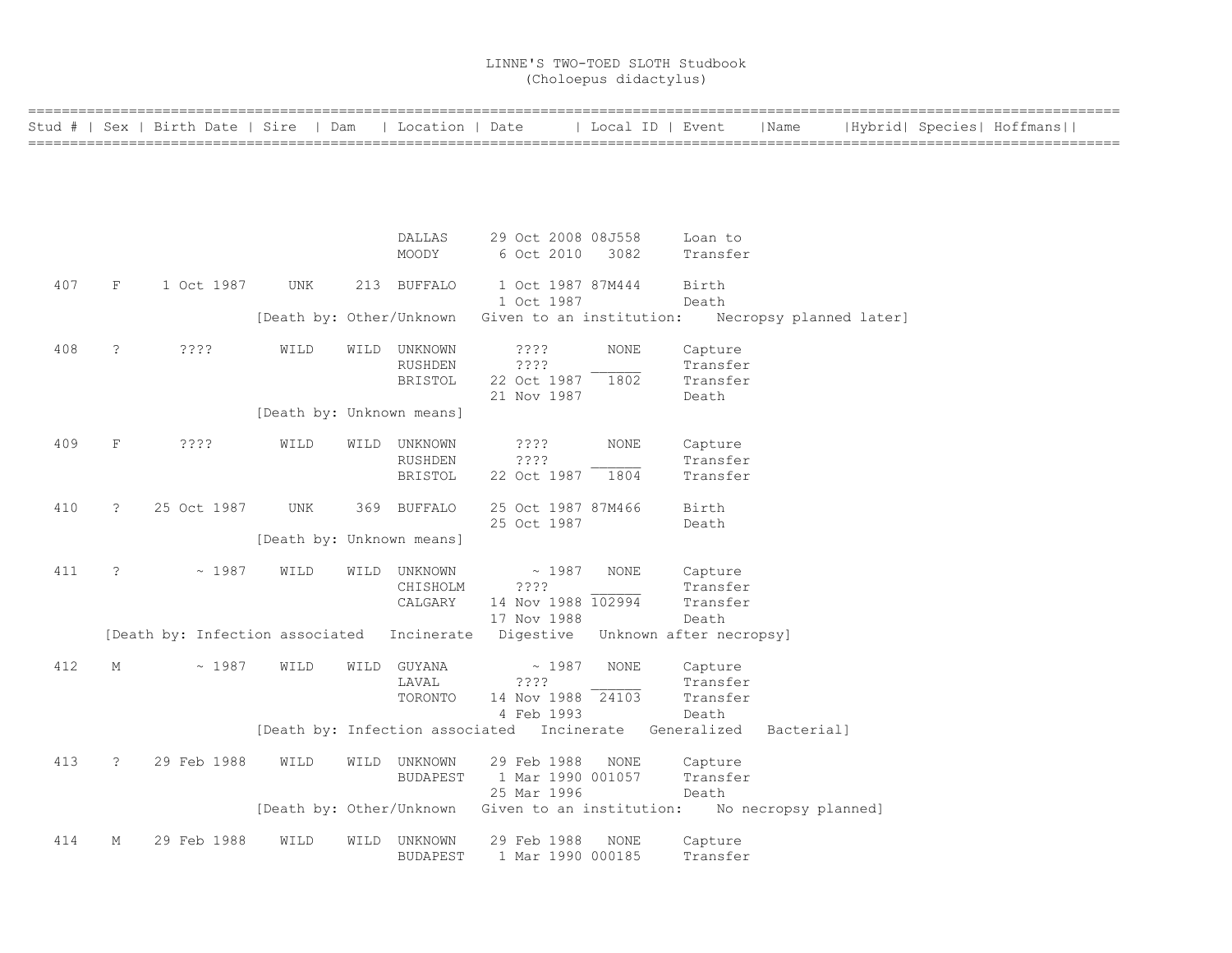|     |                     | Stud #   Sex   Birth Date   Sire   Dam   Location   Date |                                      |      |                                              |                                   | Local ID   Event             |                                             | Name                                    |  | Hybrid  Species  Hoffmans |  |
|-----|---------------------|----------------------------------------------------------|--------------------------------------|------|----------------------------------------------|-----------------------------------|------------------------------|---------------------------------------------|-----------------------------------------|--|---------------------------|--|
|     |                     |                                                          |                                      |      |                                              |                                   |                              |                                             |                                         |  |                           |  |
|     |                     |                                                          |                                      |      |                                              |                                   |                              |                                             |                                         |  |                           |  |
|     |                     |                                                          |                                      |      |                                              |                                   |                              |                                             |                                         |  |                           |  |
|     |                     |                                                          |                                      |      |                                              |                                   |                              |                                             |                                         |  |                           |  |
| 415 | F                   | 30 Mar 1988                                              | 177                                  |      | 392 TOPEKA                                   | 30 Mar 1988 001288<br>4 Apr 1988  |                              | Birth<br>Death                              |                                         |  |                           |  |
|     |                     |                                                          | [Death by: Other/Unknown             |      |                                              |                                   | Bury Necropsy planned later] |                                             |                                         |  |                           |  |
|     |                     |                                                          |                                      |      |                                              |                                   |                              |                                             |                                         |  |                           |  |
| 416 | $\ddot{\mathbf{c}}$ | 30 Mar 1988                                              | 177                                  |      | 392 TOPEKA                                   | 30 Mar 1988 001388<br>31 Mar 1988 |                              | Birth<br>Death                              |                                         |  |                           |  |
|     |                     |                                                          | [Death by: Euthanasia (medical) Bury |      |                                              |                                   |                              | No necropsy planned]                        |                                         |  |                           |  |
|     |                     |                                                          |                                      |      |                                              |                                   |                              |                                             |                                         |  |                           |  |
| 417 | М                   | $??\cdot?$                                               | WILD                                 |      | WILD UNKNOWN<br>FORTWORTH 20 Apr 1988 M88041 | $??\,?\,?$                        | NONE                         | Capture<br>Transfer                         |                                         |  |                           |  |
|     |                     |                                                          |                                      |      |                                              | 22 Apr 1988                       |                              | Death                                       |                                         |  |                           |  |
|     |                     |                                                          | [Death by: Unknown means]            |      |                                              |                                   |                              |                                             |                                         |  |                           |  |
| 418 | $\ddot{ }$          | ~1988                                                    | WILD                                 | WILD | GUYANA                                       | $\sim 1988$                       | <b>NONE</b>                  | Capture                                     |                                         |  |                           |  |
|     |                     |                                                          |                                      |      | LAVAL                                        | ? ? ? ?                           |                              | Transfer                                    |                                         |  |                           |  |
|     |                     |                                                          |                                      |      | QUEBEC                                       | 27 Apr 1990 901300                |                              | Transfer                                    |                                         |  |                           |  |
|     |                     |                                                          | [Death by: Other/Unknown             |      |                                              | 30 Apr 1990                       |                              | Death<br>Incinerate Necropsy planned later] |                                         |  |                           |  |
|     |                     |                                                          |                                      |      |                                              |                                   |                              |                                             |                                         |  |                           |  |
| 419 | М                   | ~1988                                                    | WILD                                 |      | WILD FR GUIANA<br>LAVAL                      | $\sim 1988$<br>????               | <b>NONE</b>                  | Capture<br>Transfer                         | LASY BOY                                |  |                           |  |
|     |                     |                                                          |                                      |      | QUEBEC                                       | 27 Apr 1990 90301                 |                              | Transfer                                    |                                         |  |                           |  |
|     |                     |                                                          |                                      |      | <b>BIODOME</b>                               | 31 Jan 2001                       | 1789                         | Transfer                                    |                                         |  |                           |  |
|     |                     |                                                          |                                      |      | TORONTO                                      | 6 May 2010 44208                  |                              | Loan to                                     |                                         |  |                           |  |
|     |                     |                                                          |                                      |      |                                              | 30 Aug 2011                       |                              | Death                                       |                                         |  |                           |  |
|     |                     |                                                          | [Death by: Unknown means]            |      |                                              |                                   |                              |                                             |                                         |  |                           |  |
| 420 | М                   | 29 Apr 1988                                              | 275                                  |      | 272 ARNHEM                                   |                                   | 29 Apr 1988 03746 ltf Birth  |                                             | GROTE DONK                              |  |                           |  |
| 421 | М                   | ????                                                     | WILD                                 |      | WILD UNKNOWN                                 | ????                              | NONE                         | Capture                                     |                                         |  |                           |  |
|     |                     |                                                          |                                      |      | AMSTERDAM                                    | ????                              |                              | Transfer                                    |                                         |  |                           |  |
|     |                     |                                                          |                                      |      | <b>BRISTOL</b>                               | 10 May 1988                       | 2030                         | Transfer                                    |                                         |  |                           |  |
|     |                     |                                                          |                                      |      |                                              | 26 Apr 1990                       |                              | Death                                       |                                         |  |                           |  |
|     |                     |                                                          | [Death by: Other/Unknown             |      |                                              |                                   |                              |                                             | Unknown Urinary Unknown after necropsy] |  |                           |  |
| 422 | М                   | 1 Jun 1988                                               | WILD                                 |      | WILD UNKNOWN                                 | 1 Jun 1988                        | <b>NONE</b>                  | Capture                                     |                                         |  |                           |  |
|     |                     |                                                          |                                      |      | MIAMI SER                                    | ????                              |                              | Transfer                                    |                                         |  |                           |  |
|     |                     |                                                          |                                      |      | ZOOANIMAL                                    | 8 Nov 1989                        | 123                          | Transfer                                    |                                         |  |                           |  |
|     |                     |                                                          |                                      |      | BERLINZOO                                    | 9 Nov 1989                        |                              | ltf Transfer                                |                                         |  |                           |  |
| 423 | F                   | 1 Jun 1988                                               | WILD                                 | WILD | UNKNOWN                                      | 1 Jun 1988                        | <b>NONE</b>                  | Capture                                     |                                         |  |                           |  |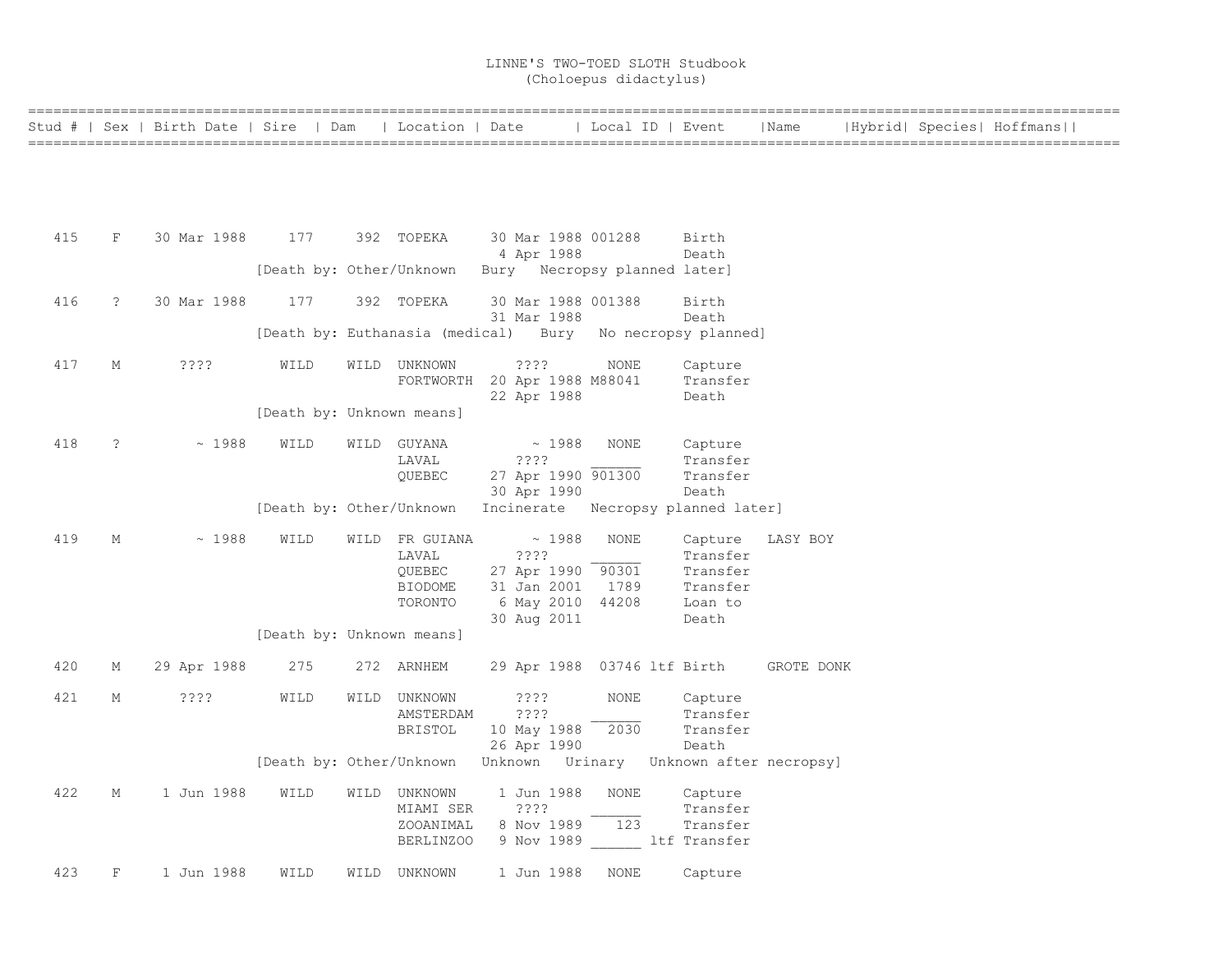|     |             | Stud #   Sex   Birth Date   Sire   Dam                |      | Location   Date           |                                                                           | Local ID   Event               |                                 | Name              | Hybrid  Species  Hoffmans |  |
|-----|-------------|-------------------------------------------------------|------|---------------------------|---------------------------------------------------------------------------|--------------------------------|---------------------------------|-------------------|---------------------------|--|
|     |             |                                                       |      |                           |                                                                           |                                |                                 |                   |                           |  |
|     |             |                                                       |      |                           |                                                                           |                                |                                 |                   |                           |  |
|     |             |                                                       |      |                           |                                                                           |                                |                                 |                   |                           |  |
|     |             |                                                       |      | MIAMI SER                 | $??\mathrel{?}?$                                                          |                                | Transfer                        |                   |                           |  |
|     |             |                                                       |      | ZOOANIMAL                 | 8 Nov 1989                                                                | 124                            | Transfer                        |                   |                           |  |
|     |             |                                                       |      | <b>BERLINZOO</b>          | 9 Nov 1989 ltf Transfer                                                   |                                |                                 |                   |                           |  |
| 424 | M           | 18 Jul 1988                                           | 376  | 377 TULSA                 | 18 Jul 1988                                                               | 8887                           | Birth                           | <b>SLUGGO</b>     |                           |  |
|     |             |                                                       |      |                           | MILWAUKEE 12 Oct 1989                                                     | 3393                           | Transfer                        |                   |                           |  |
|     |             |                                                       |      |                           | 1 Apr 1999                                                                |                                | Death                           |                   |                           |  |
|     |             |                                                       |      |                           | [Death by: Euthanasia (medical) Unknown Digestive Unknown after necropsy] |                                |                                 |                   |                           |  |
| 425 | F           | ????                                                  | WILD | WILD GUYANA               | $??\mathbf{??}$                                                           | NONE                           | Capture                         | WEIB <sub>2</sub> |                           |  |
|     |             |                                                       |      | RUSHDEN                   | $??\ ??$                                                                  |                                | Transfer                        |                   |                           |  |
|     |             |                                                       |      | DORTMUND                  | 24 Aug 1988 031004                                                        | 4 Jul 1991 031004 ltf Transfer | Transfer                        |                   |                           |  |
|     |             |                                                       |      |                           |                                                                           |                                |                                 |                   |                           |  |
| 426 | M           | 15 Oct 1988                                           | 241  | 213 BUFFALO               | 15 Oct 1988 88M280                                                        |                                | Birth                           | MR SLOTH          |                           |  |
|     |             |                                                       |      |                           | LITTLEROC 21 Sep 1990                                                     | 3883                           | Transfer                        |                   |                           |  |
|     |             |                                                       |      | SANFORD                   | 2 Nov 2009 88M097                                                         |                                | Transfer                        |                   |                           |  |
| 427 | $\mathbf F$ | ? ? ? ?                                               | WILD | WILD UNKNOWN              | $??\ ??$                                                                  | <b>NONE</b>                    | Capture                         |                   |                           |  |
|     |             |                                                       |      | PET FARM                  | $??\mathrel{?}?$                                                          |                                | Transfer                        |                   |                           |  |
|     |             |                                                       |      |                           | S BARBARA 17 Oct 1988 29700                                               |                                | Transfer                        |                   |                           |  |
|     |             |                                                       |      |                           | 27 Feb 2002                                                               |                                | Death                           |                   |                           |  |
|     |             |                                                       |      | [Death by: Unknown means] |                                                                           |                                |                                 |                   |                           |  |
| 428 | $\mathbf F$ | ????                                                  | WILD | WILD UNKNOWN              | ????                                                                      | NONE                           | Capture                         |                   |                           |  |
|     |             |                                                       |      | PET FARM                  | $??\ ??$                                                                  |                                | Transfer                        |                   |                           |  |
|     |             |                                                       |      |                           | S BARBARA 17 Oct 1988 29701                                               |                                | Transfer                        |                   |                           |  |
|     |             |                                                       |      |                           | 30 Mar 2006                                                               |                                | Death                           |                   |                           |  |
|     |             |                                                       |      | [Death by: Unknown means] |                                                                           |                                |                                 |                   |                           |  |
| 429 | $\tilde{?}$ | ????                                                  | WILD | WILD UNKNOWN              | $??\ ??$                                                                  | NONE                           | Capture                         |                   |                           |  |
|     |             |                                                       |      | PET FARM                  | ????                                                                      |                                | Transfer                        |                   |                           |  |
|     |             |                                                       |      |                           | S BARBARA 17 Oct 1988 29702                                               |                                | Transfer                        |                   |                           |  |
|     |             | [Death by: Infection associated Mounted or Preserved: |      |                           | 18 Nov 1988                                                               |                                | Death<br>Generalized Bacterial] |                   |                           |  |
|     |             |                                                       |      |                           |                                                                           |                                |                                 |                   |                           |  |
| 430 | F           | ????                                                  | WILD | WILD UNKNOWN              | $??\mathbf{??}$                                                           | <b>NONE</b>                    | Capture                         |                   |                           |  |
|     |             |                                                       |      | PET FARM                  | ????<br>S BARBARA 17 Oct 1988 29703                                       |                                | Transfer<br>Transfer            |                   |                           |  |
|     |             |                                                       |      |                           | 16 Nov 1988                                                               |                                | Death                           |                   |                           |  |
|     |             |                                                       |      |                           | [Death by: Infection associated Mounted or Preserved:                     |                                |                                 | Urinary           | Bacterial]                |  |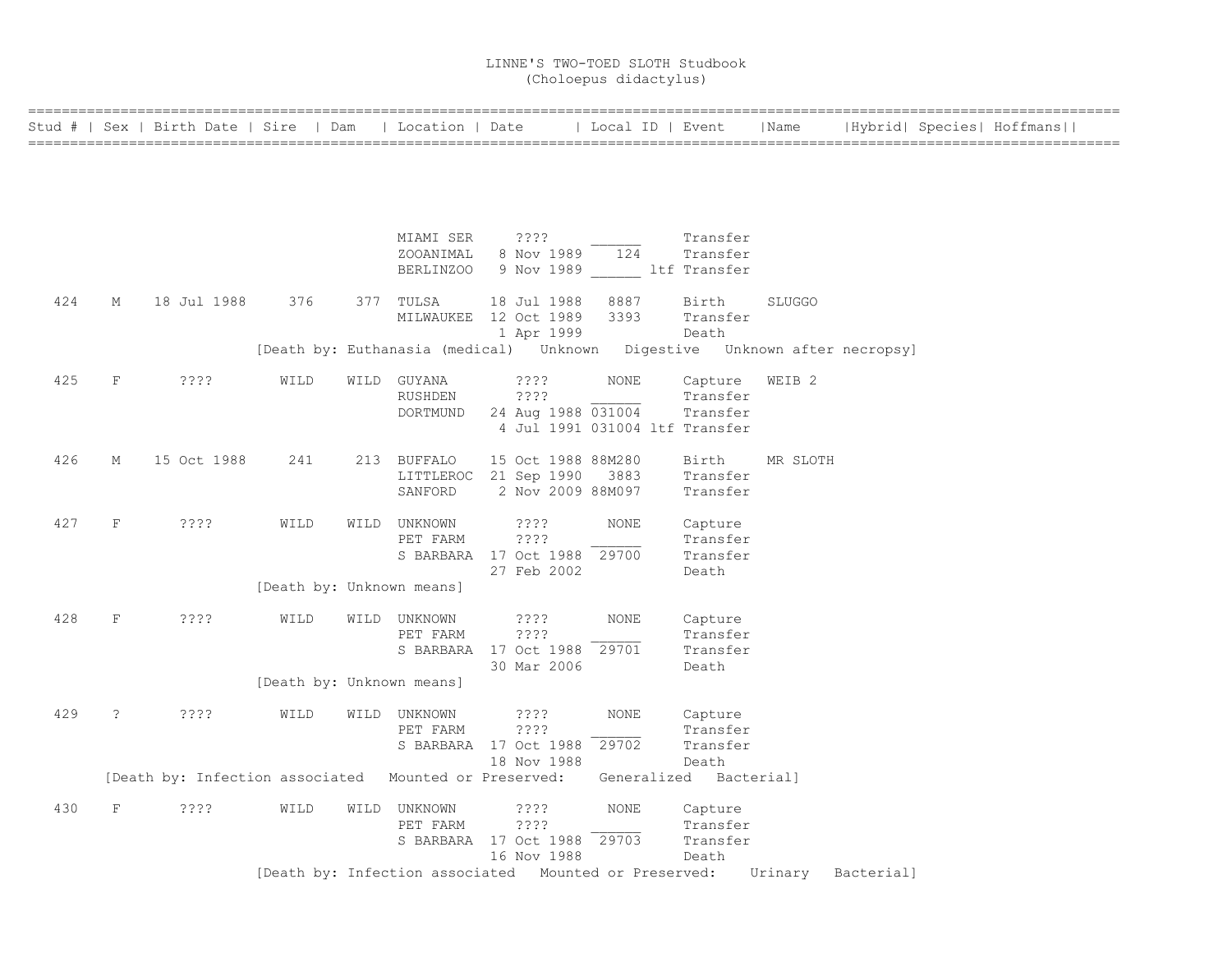|     |              | Stud #   Sex   Birth Date   Sire   Dam                                                 |      | Location   Date                                    |                                      | Local ID   Event  |                                                          | Name       |  | Hybrid  Species  Hoffmans |
|-----|--------------|----------------------------------------------------------------------------------------|------|----------------------------------------------------|--------------------------------------|-------------------|----------------------------------------------------------|------------|--|---------------------------|
|     |              |                                                                                        |      |                                                    |                                      |                   |                                                          |            |  |                           |
|     |              |                                                                                        |      |                                                    |                                      |                   |                                                          |            |  |                           |
|     |              |                                                                                        |      |                                                    |                                      |                   |                                                          |            |  |                           |
|     |              |                                                                                        |      |                                                    |                                      |                   |                                                          |            |  |                           |
| 431 | $\mathbf F$  | ????                                                                                   | WILD | WILD UNKNOWN                                       | ????                                 | <b>NONE</b>       | Capture                                                  | FABIA      |  |                           |
|     |              |                                                                                        |      | RUSHDEN                                            | ????                                 |                   | Transfer                                                 |            |  |                           |
|     |              |                                                                                        |      | PRETORIA                                           | 18 Feb 1991                          | 9 Nov 1988 900322 | Transfer<br>Death                                        |            |  |                           |
|     |              | [Death by: Euthanasia (medical) Given to an institution:                               |      |                                                    |                                      |                   | Integumentary Bacterial]                                 |            |  |                           |
|     |              |                                                                                        |      |                                                    |                                      |                   |                                                          |            |  |                           |
| 432 | М            | 9 Nov 1988                                                                             | WILD | WILD UNKNOWN                                       | ????<br>BERLINZOO 10 Nov 1989 890035 | NONE              | Capture<br>Transfer                                      |            |  |                           |
|     |              |                                                                                        |      |                                                    |                                      |                   |                                                          |            |  |                           |
| 433 | F            | 9 Nov 1988                                                                             | WILD | WILD UNKNOWN                                       | 9 Nov 1988                           | <b>NONE</b>       | Capture                                                  |            |  |                           |
|     |              |                                                                                        |      |                                                    | BERLINZOO 10 Nov 1989 890036         |                   | Transfer                                                 |            |  |                           |
| 434 | $\mathbf F$  | ~1988                                                                                  | WILD | WILD EDEMERARA                                     | $\sim 1988$                          | <b>NONE</b>       | Capture                                                  | FONCEE     |  |                           |
|     |              |                                                                                        |      | LAVAL<br>BIODOME                                   | ? ? ? ?<br>15 Nov 1990               | 129               | Transfer<br>Transfer                                     |            |  |                           |
|     |              |                                                                                        |      |                                                    |                                      |                   |                                                          |            |  |                           |
| 435 | F            | ~1988                                                                                  | WILD | WILD EDEMERARA                                     | $\sim 1988$                          | <b>NONE</b>       | Capture                                                  | PETITE TET |  |                           |
|     |              |                                                                                        |      | LAVAL<br><b>BIODOME</b>                            | ????<br>15 Nov 1990                  | 130               | Transfer<br>Transfer                                     |            |  |                           |
|     |              |                                                                                        |      |                                                    | 29 Jun 2006                          |                   | Death                                                    |            |  |                           |
|     |              |                                                                                        |      |                                                    |                                      |                   | [Death by: Euthanasia (medical)  Incinerate  Generalized | Bacterial] |  |                           |
| 436 | $\tilde{z}$  | 13 Dec 1988                                                                            | 367  | 366 TAIPEI                                         | 13 Dec 1988                          | 1681              | Birth                                                    |            |  |                           |
| 437 | М            | 1 May 1989                                                                             | 216  | 343 ANTWERP                                        | 1 May 1989                           |                   | Birth                                                    | QWIBUS     |  |                           |
|     |              |                                                                                        |      | ARNHEM                                             | 5 Mar 1992                           | 4446              | Transfer                                                 |            |  |                           |
|     |              |                                                                                        |      |                                                    | ????                                 |                   | ltf Transfer                                             |            |  |                           |
| 438 | F            | 2 May 1989                                                                             | 216  | 176 ANTWERP                                        | 2 May 1989 M8885                     |                   | Birth                                                    | OUADRAAT   |  |                           |
| 439 | $\tilde{S}$  | 3 May 1989                                                                             | 179  | 232 AMSTERDAM                                      | 3 May 1989 M89064                    |                   | Birth                                                    | $AR-47$    |  |                           |
|     |              |                                                                                        |      |                                                    | 3 May 1989                           |                   | Death                                                    |            |  |                           |
|     |              |                                                                                        |      | [Death by: Stillbirth Unknown No necropsy planned] |                                      |                   |                                                          |            |  |                           |
| 440 | $\mathbf{F}$ | 7 May 1989                                                                             | 313  | 211 NURNBERG                                       | 7 May 1989 M00773                    |                   | Birth                                                    |            |  |                           |
|     |              | [Death by: Environ/Behav conditions Given to an institution: Unknown (after necropsy)] |      |                                                    | 19 Jul 1989                          |                   | Death                                                    |            |  |                           |
|     |              |                                                                                        |      |                                                    |                                      |                   |                                                          |            |  |                           |
| 441 | F            | 11 May 1989                                                                            | 214  | 327 S BARBARA 11 May 1989 29799                    |                                      |                   | Birth                                                    | CHLOE      |  |                           |
|     |              |                                                                                        |      | FRESNO                                             | 5 May 1990                           | 1695              | Transfer                                                 |            |  |                           |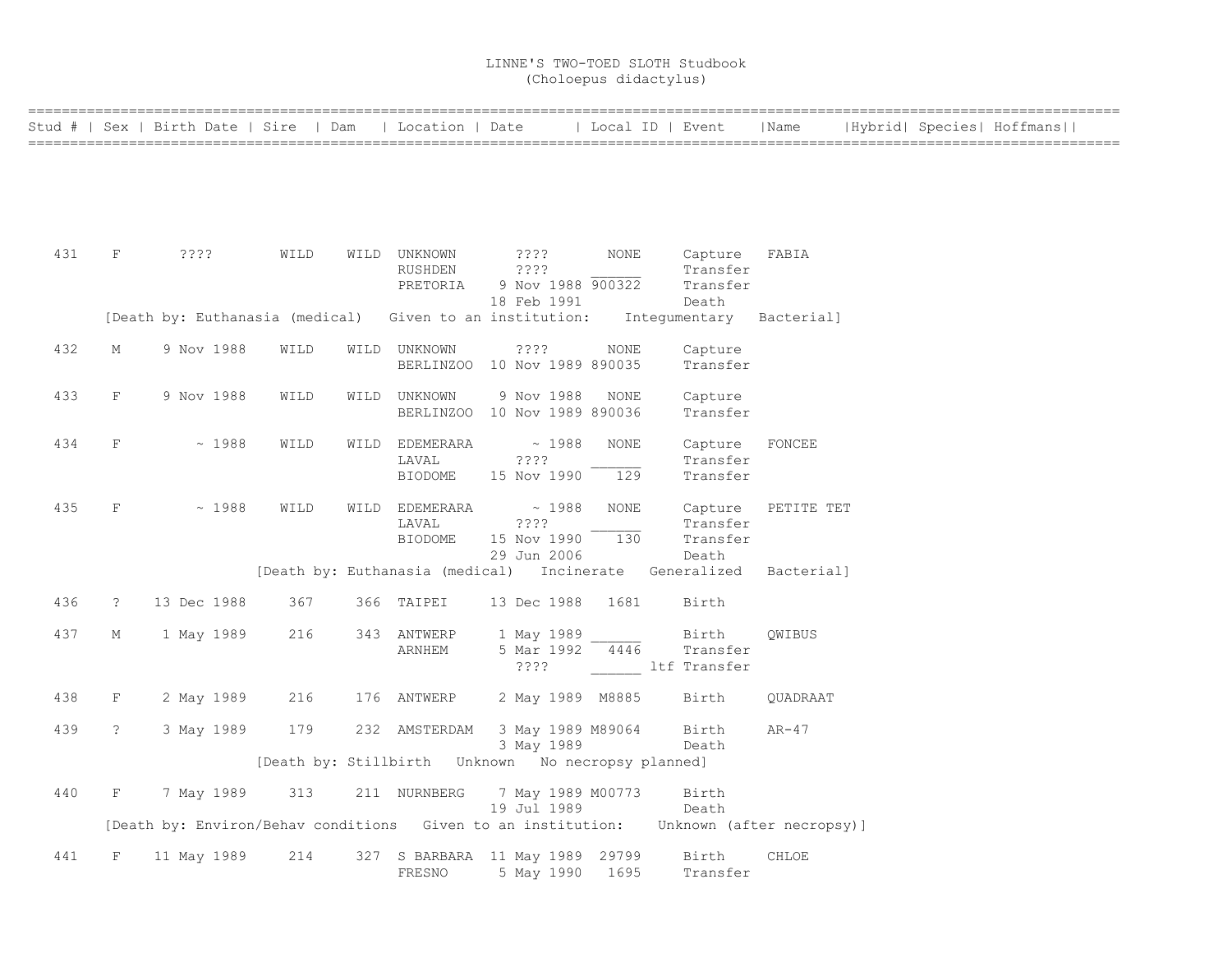|  |  | Stud #   Sex   Birth Date   Sire   Dam   Location   Date |  |  |  | Local ID   Event     Name   Hybrid  Species  Hoffmans |
|--|--|----------------------------------------------------------|--|--|--|-------------------------------------------------------|
|  |  |                                                          |  |  |  |                                                       |

|     |          |                                                            |                  | LITTLEROC 23 Oct 1991 4122 Transfer                                                          |                           | 31 Mar 1992      | Death                                        |                                                                                         |
|-----|----------|------------------------------------------------------------|------------------|----------------------------------------------------------------------------------------------|---------------------------|------------------|----------------------------------------------|-----------------------------------------------------------------------------------------|
|     |          |                                                            |                  |                                                                                              |                           |                  |                                              | [Death by: Infection associated Mounted or Preserved: Digestive Mechanical abnormality] |
| 442 | F        | 10 Jun 1989                                                | 386 38           | 317 AMSTERDAM 10 Jun 1989 M89065 Birth<br>HAMERTON                                           |                           |                  | ???? ltf Loan to                             | $AR-48$                                                                                 |
| 443 | M        |                                                            | $\sim 1989$ WILD | LAVAL ????<br>BIODOME 3 Jan 1990 $\overline{127}$<br>PARIS JP 6 Aug 1993 M93113 ltf Transfer |                           |                  | NONE Capture ISIDORE<br>Transfer<br>Transfer |                                                                                         |
| 444 |          | M 25 Sep 1989 379 282 DENVER 25 Sep 1989 11874 Birth PIPER |                  |                                                                                              |                           | 26 Oct 1989      | Death                                        |                                                                                         |
|     |          |                                                            |                  | [Death by: Other/Unknown Incinerate Unknown (after necropsy)]                                |                           |                  |                                              |                                                                                         |
| 445 | F        | 12 Oct 1989 313 210 NURNBERG 12 Oct 1989 M00774            |                  |                                                                                              |                           | 12 Oct 1989      | Birth<br>Death                               |                                                                                         |
|     |          |                                                            |                  |                                                                                              |                           |                  |                                              | [Death by: Stillbirth Given to an institution: Unknown (after necropsy)]                |
| 446 | M        | $\sim 1989$                                                | WILD             | WILD UNKNOWN ~ 1989<br>GRONAU ????<br>ARNHEM 24 Oct 1990 4284                                |                           | NONE             | Transfer<br>Transfer                         | Capture QUASIMODO                                                                       |
|     |          |                                                            |                  | ANTWERP 5 Mar 1992 M9295                                                                     |                           |                  | Transfer                                     |                                                                                         |
| 447 | F        | $\sim 1989$                                                | WILD             | WILD UNKNOWN ~ 1989<br>GRONAU ????<br>ARNHEM 24 Oct 1990 4285                                |                           |                  | NONE Capture<br>Transfer<br>Transfer         |                                                                                         |
|     |          |                                                            |                  | MARIN-CEN 25 Jul 1994 ltf Loan to                                                            |                           |                  |                                              |                                                                                         |
| 448 | F        | $\sim 1989$                                                | WILD             | WILD UNKNOWN<br>GRONAU ????<br>ARNHEM 24 Oct 1990                                            | $\sim 1989$               | NONE<br>4286     | Capture DONKERE<br>Transfer<br>Transfer      |                                                                                         |
| 449 | $F \sim$ | $\sim 1989$                                                | WILD             | WILD UNKNOWN<br>GRONAU<br>ARNHEM<br>MARIN-CEN 25 Jul 1994 ltf Loan to                        | $\sim 1989$<br>$??\,?\,?$ | 24 Oct 1990 4287 | NONE Capture<br>Transfer<br>Transfer         |                                                                                         |
| 450 | F        | ????                                                       | WILD             | WILD UNKNOWN<br>WORLDWIDE                                                                    | $??\mathbin{?}$<br>????   | <b>NONE</b>      | Capture<br>Transfer                          |                                                                                         |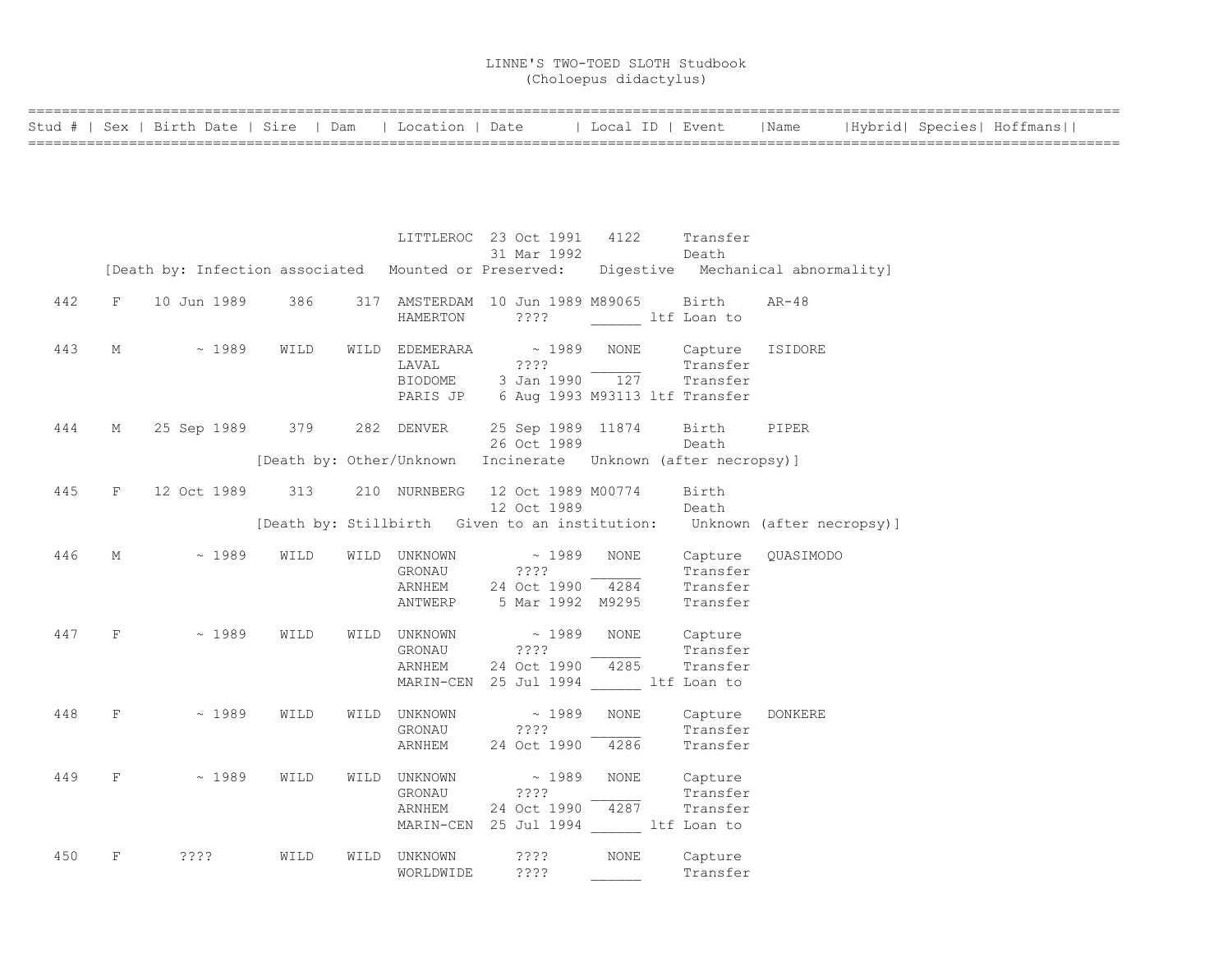|     |             | Stud #   Sex   Birth Date   Sire   Dam                                         |                           | Location   Date                            |                               | Local ID   Event |                                     | Name   |  | Hybrid  Species  Hoffmans |  |
|-----|-------------|--------------------------------------------------------------------------------|---------------------------|--------------------------------------------|-------------------------------|------------------|-------------------------------------|--------|--|---------------------------|--|
|     |             |                                                                                |                           |                                            |                               |                  |                                     |        |  |                           |  |
|     |             |                                                                                |                           |                                            |                               |                  |                                     |        |  |                           |  |
|     |             |                                                                                |                           |                                            |                               |                  |                                     |        |  |                           |  |
|     |             |                                                                                |                           | ZOOANIMAL<br><b>BERLINZOO</b>              | 4 Dec 1989 1045               |                  | Transfer<br>5 Dec 1989 ltf Transfer |        |  |                           |  |
|     |             |                                                                                |                           |                                            |                               |                  |                                     |        |  |                           |  |
| 451 | М           | ????                                                                           | WILD                      | WILD UNKNOWN<br>WORLDWIDE                  | $??\ ??$<br>????              | NONE             | Capture<br>Transfer                 |        |  |                           |  |
|     |             |                                                                                |                           | ZOOANIMAL                                  | 4 Dec 1989                    | 1046             | Transfer                            |        |  |                           |  |
|     |             |                                                                                |                           | BERLINZOO                                  |                               |                  | 5 Dec 1989 ltf Transfer             |        |  |                           |  |
| 452 | $\rm F$     | 22 Mar 1990                                                                    | 376                       | 377 TULSA                                  | 22 Mar 1990                   | 9669             | Birth                               | PORKY  |  |                           |  |
|     |             |                                                                                |                           | LINCOLN C 20 Mar 1991                      |                               | 723              | Transfer                            |        |  |                           |  |
|     |             |                                                                                | [Death by: Unknown means] |                                            | 15 Mar 2012                   |                  | Death                               |        |  |                           |  |
|     |             |                                                                                |                           |                                            |                               |                  |                                     |        |  |                           |  |
| 453 | F           | ????                                                                           | WILD                      | WILD UNKNOWN                               | $??\mathord{?}\mathord{?}$    | NONE             | Capture                             |        |  |                           |  |
|     |             |                                                                                |                           | LAVAL<br>CALGARY                           | ? ? ? ?<br>27 Apr 1990 103308 | 210404           | Transfer<br>Transfer                |        |  |                           |  |
|     |             |                                                                                |                           |                                            | 22 Jul 1990                   |                  | Death                               |        |  |                           |  |
|     |             |                                                                                | [Death by: Unknown means] |                                            |                               |                  |                                     |        |  |                           |  |
| 454 | F           | 27 Apr 1990                                                                    | UNK                       | UNK HONG KONG 27 Apr 1990 940019 ltf Birth |                               |                  |                                     | HKF 1  |  |                           |  |
| 455 | М           | $??\; ?$                                                                       | WILD                      | WILD UNKNOWN                               | $??\,?\,?$                    | NONE             | Capture                             |        |  |                           |  |
|     |             |                                                                                |                           | STORYLAND                                  | ????                          | 201005           | Transfer                            |        |  |                           |  |
|     |             |                                                                                |                           | CALGARY                                    | 10 May 1990 103327            |                  | Transfer                            |        |  |                           |  |
|     |             |                                                                                | [Death by: Unknown means] |                                            | 22 Jul 1990                   |                  | Death                               |        |  |                           |  |
|     |             |                                                                                |                           |                                            |                               |                  |                                     |        |  |                           |  |
| 456 | F           | 26 Jul 1990                                                                    | 313                       | 211 NURNBERG                               | 26 Jul 1990 M00775            |                  | Birth                               |        |  |                           |  |
| 457 | М           | 1 Sep 1990                                                                     | UNK                       | 425 DORTMUND                               | 1 Sep 1990 031006             |                  | Birth                               | DORT 1 |  |                           |  |
|     |             | [Death by: Injury from exhibit mate Mounted or Preserved: No necropsy planned] |                           |                                            | 6 Sep 1990                    |                  | Death                               |        |  |                           |  |
|     |             |                                                                                |                           |                                            |                               |                  |                                     |        |  |                           |  |
| 458 | F           | 17 Sep 1990                                                                    | UNK                       | UNK ANTWERP                                | 17 Sep 1990 M9101             |                  | Birth                               |        |  |                           |  |
|     |             |                                                                                | [Death by: Unknown means] |                                            | 17 Sep 1990                   |                  | Death                               |        |  |                           |  |
|     |             |                                                                                |                           |                                            |                               |                  |                                     |        |  |                           |  |
| 459 | $\tilde{S}$ | 6 Oct 1990                                                                     | 241                       | 213 BUFFALO                                | 6 Oct 1990 90M184             |                  | Birth                               |        |  |                           |  |
|     |             |                                                                                | [Death by: Unknown means] |                                            | 15 Oct 1990                   |                  | Death                               |        |  |                           |  |
|     |             |                                                                                |                           |                                            |                               |                  |                                     |        |  |                           |  |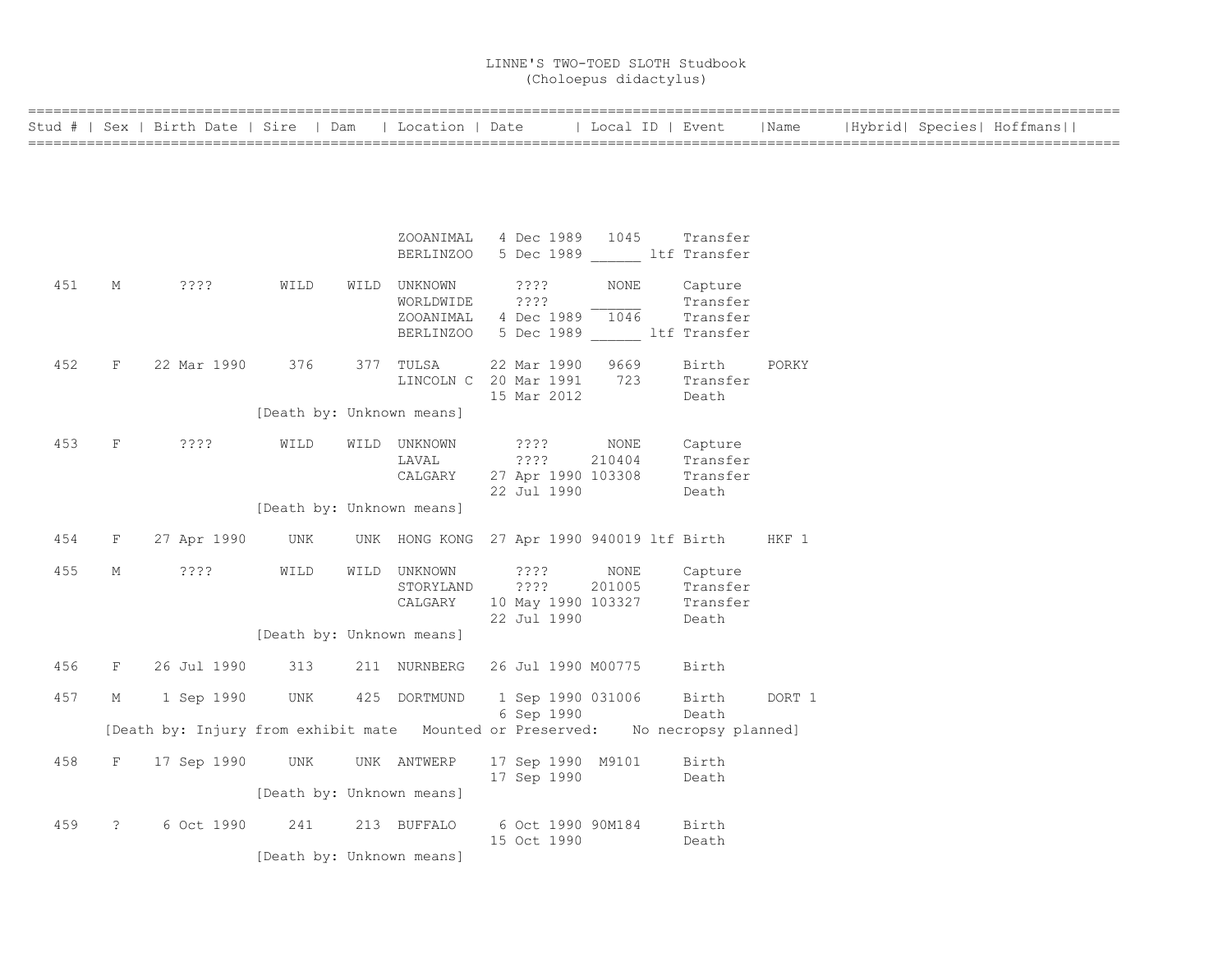| Location   Date<br>Stud #   Sex   Birth Date   Sire   Dam<br>  Local ID   Event<br>  Name<br> Hybrid  Species  Hoffmans  <br>460<br>UNK SALISBURY 16 Oct 1990<br>Birth<br>М<br>16 Oct 1990<br>UNK<br>977<br>LEROY<br>29 Oct 1991 002156<br>CALDWELL<br>Transfer<br><b>HALLE</b><br>20 Jan 1995 954011 ltf Transfer<br>461<br>30 Oct 1990<br>UNK SALISBURY 30 Oct 1990<br>F<br>UNK<br>978<br>Birth<br>LEONA<br>CALDWELL<br>29 Oct 1991 002157<br>Transfer<br>19 May 2000<br>Death<br>[Death by: Unknown means]<br>462<br>$\tilde{z}$<br>12 Nov 1990<br>179<br>232 AMSTERDAM 12 Nov 1990 M90182<br>Birth<br>AR-49<br>12 Nov 1990<br>Death |  |
|-----------------------------------------------------------------------------------------------------------------------------------------------------------------------------------------------------------------------------------------------------------------------------------------------------------------------------------------------------------------------------------------------------------------------------------------------------------------------------------------------------------------------------------------------------------------------------------------------------------------------------------------|--|
|                                                                                                                                                                                                                                                                                                                                                                                                                                                                                                                                                                                                                                         |  |
|                                                                                                                                                                                                                                                                                                                                                                                                                                                                                                                                                                                                                                         |  |
|                                                                                                                                                                                                                                                                                                                                                                                                                                                                                                                                                                                                                                         |  |
|                                                                                                                                                                                                                                                                                                                                                                                                                                                                                                                                                                                                                                         |  |
|                                                                                                                                                                                                                                                                                                                                                                                                                                                                                                                                                                                                                                         |  |
|                                                                                                                                                                                                                                                                                                                                                                                                                                                                                                                                                                                                                                         |  |
|                                                                                                                                                                                                                                                                                                                                                                                                                                                                                                                                                                                                                                         |  |
|                                                                                                                                                                                                                                                                                                                                                                                                                                                                                                                                                                                                                                         |  |
|                                                                                                                                                                                                                                                                                                                                                                                                                                                                                                                                                                                                                                         |  |
|                                                                                                                                                                                                                                                                                                                                                                                                                                                                                                                                                                                                                                         |  |
|                                                                                                                                                                                                                                                                                                                                                                                                                                                                                                                                                                                                                                         |  |
|                                                                                                                                                                                                                                                                                                                                                                                                                                                                                                                                                                                                                                         |  |
|                                                                                                                                                                                                                                                                                                                                                                                                                                                                                                                                                                                                                                         |  |
|                                                                                                                                                                                                                                                                                                                                                                                                                                                                                                                                                                                                                                         |  |
| [Death by: Premature birth    Unknown    No necropsy planned]                                                                                                                                                                                                                                                                                                                                                                                                                                                                                                                                                                           |  |
| 463<br>$\sim$ Jan 1989<br>????<br>М<br>WILD<br>WILD UNKNOWN<br>NONE<br>FERRARI<br>Capture                                                                                                                                                                                                                                                                                                                                                                                                                                                                                                                                               |  |
| LAVAL<br>????<br>921<br>Transfer                                                                                                                                                                                                                                                                                                                                                                                                                                                                                                                                                                                                        |  |
| 15 Nov 1990 103488<br>Transfer<br>CALGARY                                                                                                                                                                                                                                                                                                                                                                                                                                                                                                                                                                                               |  |
| PETERSBOR<br>5 Aug 2013<br>1461<br>Transfer                                                                                                                                                                                                                                                                                                                                                                                                                                                                                                                                                                                             |  |
| 464<br>F<br>????<br>WILD<br>WILD UNKNOWN<br>????<br><b>NONE</b><br>Capture                                                                                                                                                                                                                                                                                                                                                                                                                                                                                                                                                              |  |
| ? ? ? ?<br>LAVAL<br>Transfer                                                                                                                                                                                                                                                                                                                                                                                                                                                                                                                                                                                                            |  |
| 15 Nov 1990 103489<br>CALGARY<br>Transfer                                                                                                                                                                                                                                                                                                                                                                                                                                                                                                                                                                                               |  |
| 17 Jan 1991<br>Death<br>[Death by: Euthanasia (medical) Unknown No necropsy planned]                                                                                                                                                                                                                                                                                                                                                                                                                                                                                                                                                    |  |
|                                                                                                                                                                                                                                                                                                                                                                                                                                                                                                                                                                                                                                         |  |
| 465<br>29 Dec 1990<br>29 Dec 1990<br>F<br>UNK<br>UNK UNKNOWN<br>Birth<br>LOLITA                                                                                                                                                                                                                                                                                                                                                                                                                                                                                                                                                         |  |
| ? ? ? ?<br>Transfer<br>ZURICH                                                                                                                                                                                                                                                                                                                                                                                                                                                                                                                                                                                                           |  |
| KREFELD<br>2 Dec 1992<br>599<br>Loan to                                                                                                                                                                                                                                                                                                                                                                                                                                                                                                                                                                                                 |  |
| 466<br>F<br>349<br>30 Dec 1990 960069<br>30 Dec 1990<br>351 PRAHA<br>Birth                                                                                                                                                                                                                                                                                                                                                                                                                                                                                                                                                              |  |
| 2 Nov 1999<br>Death                                                                                                                                                                                                                                                                                                                                                                                                                                                                                                                                                                                                                     |  |
| [Death by: Unknown means]                                                                                                                                                                                                                                                                                                                                                                                                                                                                                                                                                                                                               |  |
| 467<br>1 Jan 1991<br>WILD SURINAME<br>$\sim$ 1991<br>NONE<br>LYNNIS<br>М<br>WILD<br>Capture                                                                                                                                                                                                                                                                                                                                                                                                                                                                                                                                             |  |
| ????<br>MILAN<br>Transfer                                                                                                                                                                                                                                                                                                                                                                                                                                                                                                                                                                                                               |  |
| 5 Nov 1992 592423<br>Transfer<br>SANDIEGOZ                                                                                                                                                                                                                                                                                                                                                                                                                                                                                                                                                                                              |  |
| 16 Jan 1995 003515<br>CALDWELL<br>Transfer<br>22 Apr 2000<br>Death                                                                                                                                                                                                                                                                                                                                                                                                                                                                                                                                                                      |  |
| [Death by: Unknown means]                                                                                                                                                                                                                                                                                                                                                                                                                                                                                                                                                                                                               |  |
| 468<br>М<br>WILD<br>WILD<br>NONE                                                                                                                                                                                                                                                                                                                                                                                                                                                                                                                                                                                                        |  |
| ~1991<br>~1991<br>SURINAME<br>Capture<br>????<br>Transfer<br>MILAN                                                                                                                                                                                                                                                                                                                                                                                                                                                                                                                                                                      |  |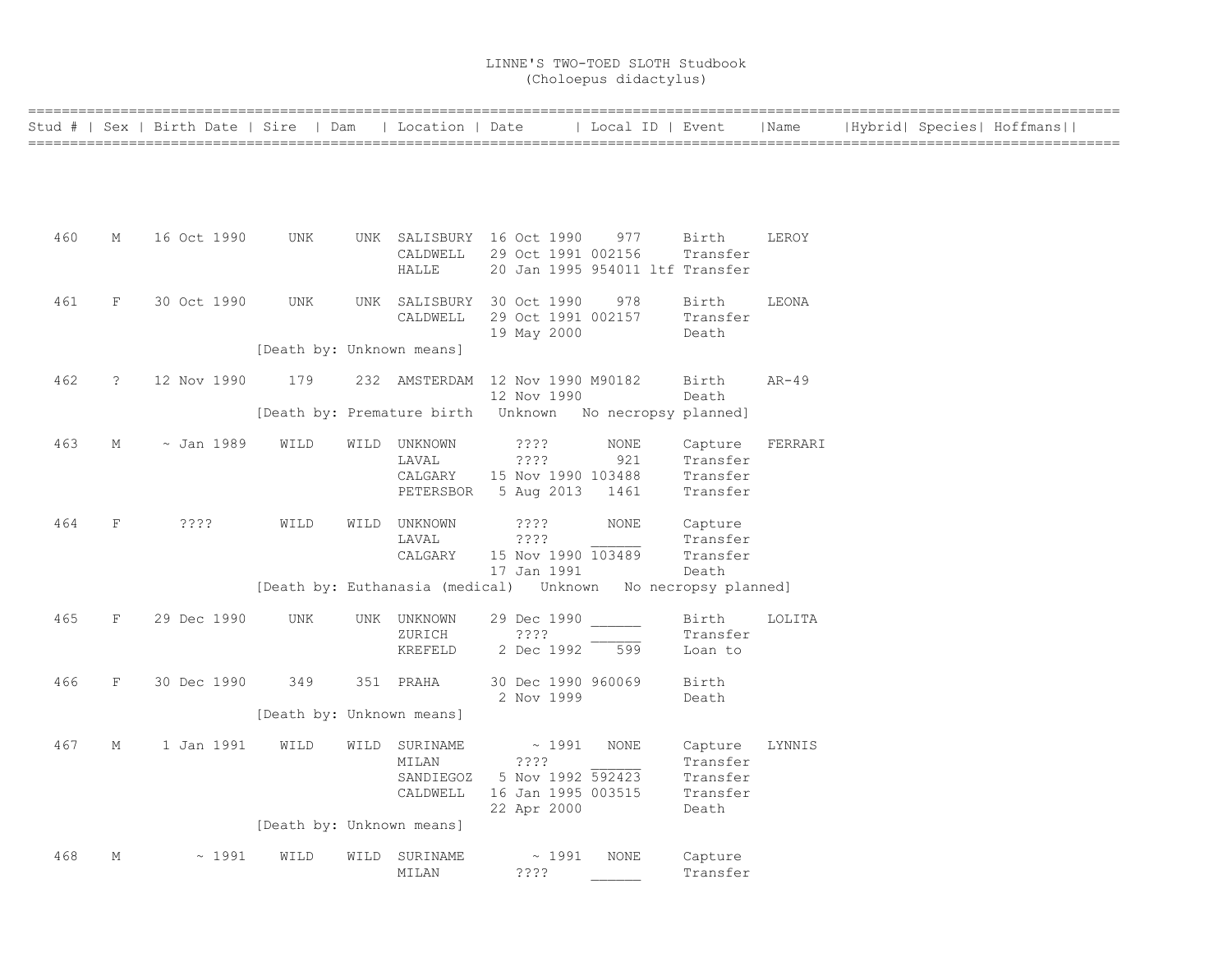|     |              | Stud #   Sex   Birth Date   Sire   Dam |                           | Location   Date                                             |                 |             | Local ID   Event             |                            | Name          |  | Hybrid  Species  Hoffmans |  |
|-----|--------------|----------------------------------------|---------------------------|-------------------------------------------------------------|-----------------|-------------|------------------------------|----------------------------|---------------|--|---------------------------|--|
|     |              |                                        |                           |                                                             |                 |             |                              |                            |               |  |                           |  |
|     |              |                                        |                           |                                                             |                 |             |                              |                            |               |  |                           |  |
|     |              |                                        |                           |                                                             |                 |             |                              |                            |               |  |                           |  |
|     |              |                                        |                           | SANDIEGOZ                                                   |                 |             | 5 Nov 1992 592424            | Transfer                   |               |  |                           |  |
|     |              |                                        |                           | SD-WAP                                                      |                 |             |                              | 2 Aug 1993 592424 Transfer |               |  |                           |  |
|     |              |                                        |                           | JOHNSON L 28 Nov 1994 ltf Transfer                          |                 |             |                              |                            |               |  |                           |  |
| 469 | М            | 10 Jan 1991                            | 313                       | 210 NURNBERG                                                |                 |             | 10 Jan 1991 M00776 ltf Birth |                            |               |  |                           |  |
| 470 | $\rm F$      | 5 Feb 1991                             | UNK                       | 434 BIODOME                                                 |                 | 5 Feb 1991  | 131                          | Birth                      | <b>LOULOU</b> |  |                           |  |
|     |              |                                        |                           | PARIS JP                                                    |                 |             | 6 Aug 1993 M93114            | Transfer                   |               |  |                           |  |
|     |              |                                        |                           |                                                             |                 | 5 May 1998  |                              | Death                      |               |  |                           |  |
|     |              |                                        | [Death by: Unknown means] |                                                             |                 |             |                              |                            |               |  |                           |  |
| 471 | F            | ????                                   | WILD                      | WILD UNKNOWN                                                | $??\ ??$        |             | NONE                         | Capture                    |               |  |                           |  |
|     |              |                                        |                           | LAVAL                                                       | $??\,?\,?$      |             | M#9                          | Transfer                   |               |  |                           |  |
|     |              |                                        |                           | CALGARY                                                     |                 |             | 6 Mar 1991 103507            | Transfer                   |               |  |                           |  |
|     |              |                                        |                           |                                                             |                 | 27 Mar 1992 |                              | Death                      |               |  |                           |  |
|     |              |                                        | [Death by: Unknown means] |                                                             |                 |             |                              |                            |               |  |                           |  |
| 472 | F            | 23 Apr 1991                            | UNK                       | UNK ZURICH                                                  |                 |             | 23 Apr 1991                  | Birth                      | LAZY          |  |                           |  |
|     |              |                                        |                           | MUNICH                                                      |                 |             | 30 Jun 1993 035002           | Loan to                    |               |  |                           |  |
| 473 | $\tilde{z}$  | 12 May 1991                            | 424                       | 329 MILWAUKEE 12 May 1991 3579                              |                 |             |                              | Birth                      |               |  |                           |  |
|     |              |                                        |                           |                                                             |                 | 12 May 1991 |                              | Death                      |               |  |                           |  |
|     |              |                                        |                           | [Death by: Stillbirth Unknown Necropsy planned later]       |                 |             |                              |                            |               |  |                           |  |
| 474 | F            | 11 Jun 1991                            | 376                       | 377 TULSA                                                   |                 |             | 11 Jun 1991 10243            | Birth                      | PORSCHE       |  |                           |  |
|     |              |                                        |                           | NORFOLK                                                     |                 |             | 6 Oct 1992 920082            | Transfer                   |               |  |                           |  |
|     |              |                                        |                           | CALGARY                                                     |                 |             | 29 Apr 1993 103980           | Transfer                   |               |  |                           |  |
|     |              |                                        |                           | PETERSBOR 15 Aug 2013                                       |                 |             | 1462                         | Transfer                   |               |  |                           |  |
| 475 | $\mathbf{F}$ | 18 Jul 1991                            | WILD                      | WILD GUYANA                                                 |                 | 18 Jul 1991 | NONE                         | Capture                    | PAULINE       |  |                           |  |
|     |              |                                        |                           | ZOOANIMAL                                                   | $??\mathbin{?}$ |             |                              | Transfer                   |               |  |                           |  |
|     |              |                                        |                           | <b>HALLE</b>                                                |                 |             | 18 Jul 1996 964142           | Transfer                   |               |  |                           |  |
|     |              |                                        |                           |                                                             |                 | 23 Sep 1996 |                              | Death                      |               |  |                           |  |
|     |              |                                        |                           | [Death by: Infection associated Unknown Generalized Fungal] |                 |             |                              |                            |               |  |                           |  |
| 476 | $\, {\rm F}$ | 30 Aug 1991                            | 214                       | 427 S BARBARA 30 Aug 1991 910083                            |                 |             |                              | Birth                      | EDIE          |  |                           |  |
|     |              |                                        |                           | SACRAMNTO                                                   |                 |             | 6 Jan 1992 100857            | Transfer                   |               |  |                           |  |
| 477 | F            | 24 Sep 1991                            | 214                       | 428 S BARBARA 24 Sep 1991 910091                            |                 |             |                              | Birth                      | JANIS         |  |                           |  |
|     |              |                                        |                           | ROCHESTER 30 Jul 1992 103991                                |                 |             |                              | Transfer                   |               |  |                           |  |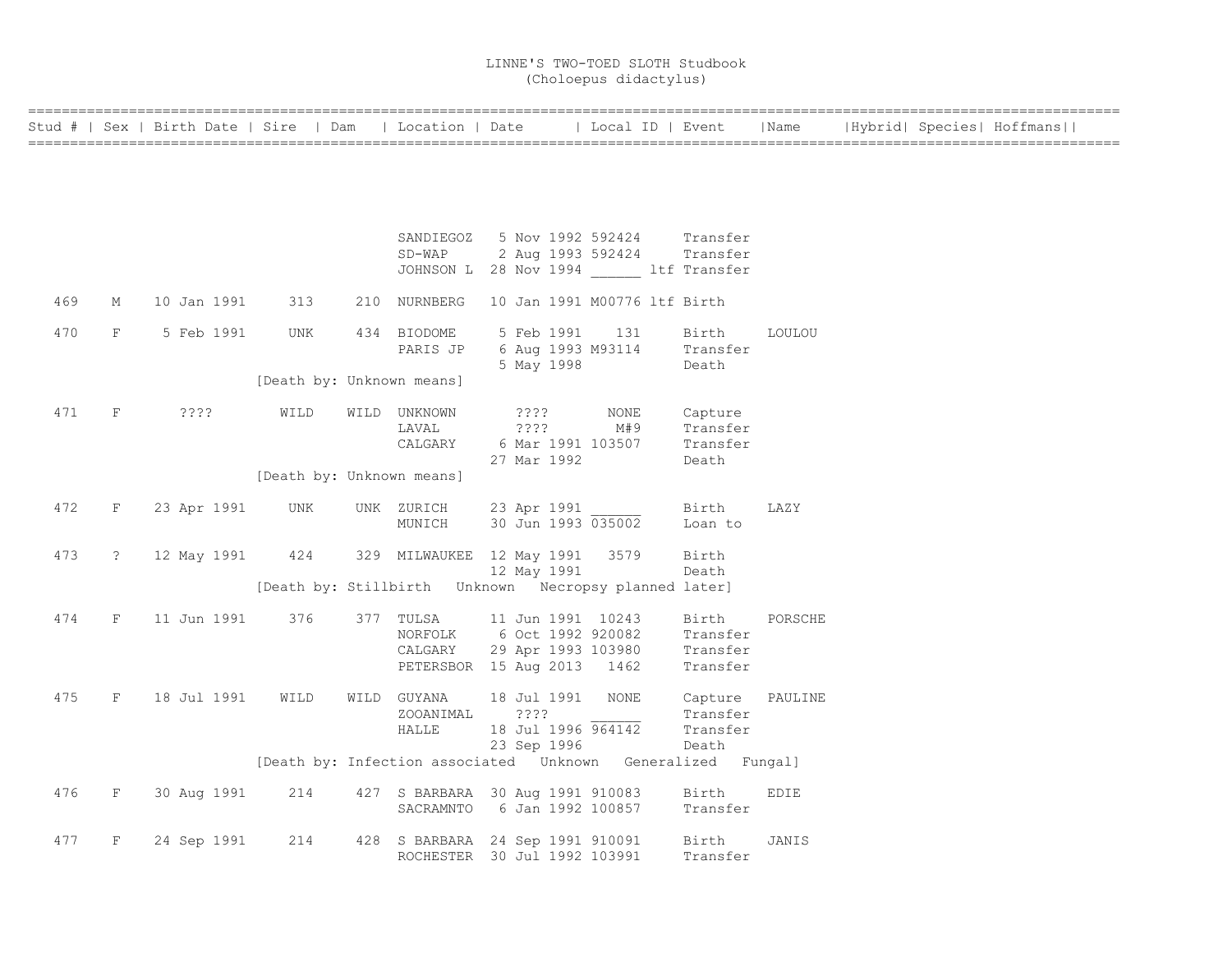|     |              | Stud #   Sex   Birth Date   Sire   Dam   Location   Date      |                           |                          |                                                                             | Local ID   Event |                       | Name                    |  | Hybrid  Species  Hoffmans |
|-----|--------------|---------------------------------------------------------------|---------------------------|--------------------------|-----------------------------------------------------------------------------|------------------|-----------------------|-------------------------|--|---------------------------|
|     |              |                                                               |                           |                          |                                                                             |                  |                       |                         |  |                           |
|     |              |                                                               |                           |                          |                                                                             |                  |                       |                         |  |                           |
| 478 |              |                                                               |                           |                          |                                                                             |                  |                       |                         |  |                           |
|     | М            | ????                                                          | WILD                      | WILD GUYANA<br>USFWS     | ????<br>$??\; ?$                                                            | NONE<br>7907A    | Capture<br>Transfer   |                         |  |                           |
|     |              |                                                               |                           | METROZOO                 | 24 Sep 1991 M01448<br>8 Sep 1992 M01448                                     |                  | Loan to<br>Transfer   |                         |  |                           |
|     |              |                                                               |                           |                          | 3 Apr 1994                                                                  |                  | Death                 |                         |  |                           |
|     |              | [Death by: Other/Unknown Given to an institution: Generalized |                           |                          |                                                                             |                  |                       | Unknown after necropsy] |  |                           |
| 479 | М            | $??\ ??$                                                      | WILD                      | WILD GUYANA<br>USFWS     | ????<br>$??\; ?$                                                            | NONE<br>7907B    | Capture<br>Transfer   | ELLA                    |  |                           |
|     |              |                                                               |                           | METROZOO                 | 24 Sep 1991 M01447<br>8 Sep 1992 M01447                                     |                  | Loan to<br>Transfer   |                         |  |                           |
|     |              |                                                               |                           | BUFFALO                  | 6 May 1994 94M61                                                            |                  | Transfer              |                         |  |                           |
|     |              |                                                               |                           | DENVER                   | 19 May 1998 980176<br>13 Aug 2007 980176                                    |                  | Transfer<br>Ownership |                         |  |                           |
| 480 | $\ddot{?}$   | 25 Oct 1991                                                   | UNK                       | 314 BUFFALO              | 25 Oct 1991 91M243                                                          |                  | Birth                 |                         |  |                           |
|     |              |                                                               | [Death by: Unknown means] |                          | 11 Nov 1991                                                                 |                  | Death                 |                         |  |                           |
|     |              |                                                               |                           |                          |                                                                             |                  |                       |                         |  |                           |
| 481 | F            | 4 Dec 1991                                                    | 277                       | 375 SILVER SP            | 4 Dec 1991 930137<br>3 Jun 1998                                             |                  | Birth<br>Death        |                         |  |                           |
|     |              |                                                               | [Death by: Unknown means] |                          |                                                                             |                  |                       |                         |  |                           |
| 482 | $\mathbf{F}$ | 7 Dec 1991                                                    | UNK                       | UNK UNKNOWN<br>ANTWERP   | 7 Dec 1991<br>12 Dec 1995 M9760 ltf Loan to                                 |                  | Birth                 |                         |  |                           |
|     |              |                                                               |                           |                          |                                                                             |                  |                       |                         |  |                           |
| 483 | F            | 7 Dec 1991                                                    | 346                       | 345 COPENHAGE<br>ANTWERP | 7 Dec 1991 SLO001<br>????                                                   | ltf Loan to      | Birth                 |                         |  |                           |
| 484 | $\tilde{ }$  | 19 Jan 1992                                                   | UNK                       | 186 BRISTOL              | 19 Jan 1992                                                                 | 2268             | Birth                 |                         |  |                           |
|     |              |                                                               |                           |                          | 8 Feb 1992<br>[Death by: Infection associated Incinerate Respiratory Viral] |                  | Death                 |                         |  |                           |
|     |              |                                                               |                           |                          |                                                                             |                  |                       |                         |  |                           |
| 485 | М            | 26 Feb 1992                                                   | 331                       |                          | 197 SALISBURY 26 Feb 1992<br>ROCHESTER 23 Nov 1992 104045                   | 1020             | Birth<br>Transfer     | JIMMY                   |  |                           |
|     |              |                                                               |                           | GRANBY                   | 20 Oct 2009 M92178                                                          |                  | Transfer              |                         |  |                           |
| 486 | М            | 16 Mar 1992                                                   | UNK                       | UNK ZURICH<br>MUNICH     | 16 Mar 1992<br>30 Jun 1993 035001                                           |                  | Birth<br>Loan to      | LAZERUS                 |  |                           |
|     |              |                                                               |                           |                          |                                                                             |                  |                       |                         |  |                           |
| 487 | ?            | 19 Jun 1992                                                   | 179                       |                          | UNK AMSTERDAM 19 Jun 1992 M92084                                            |                  | Birth                 | $AR-50$                 |  |                           |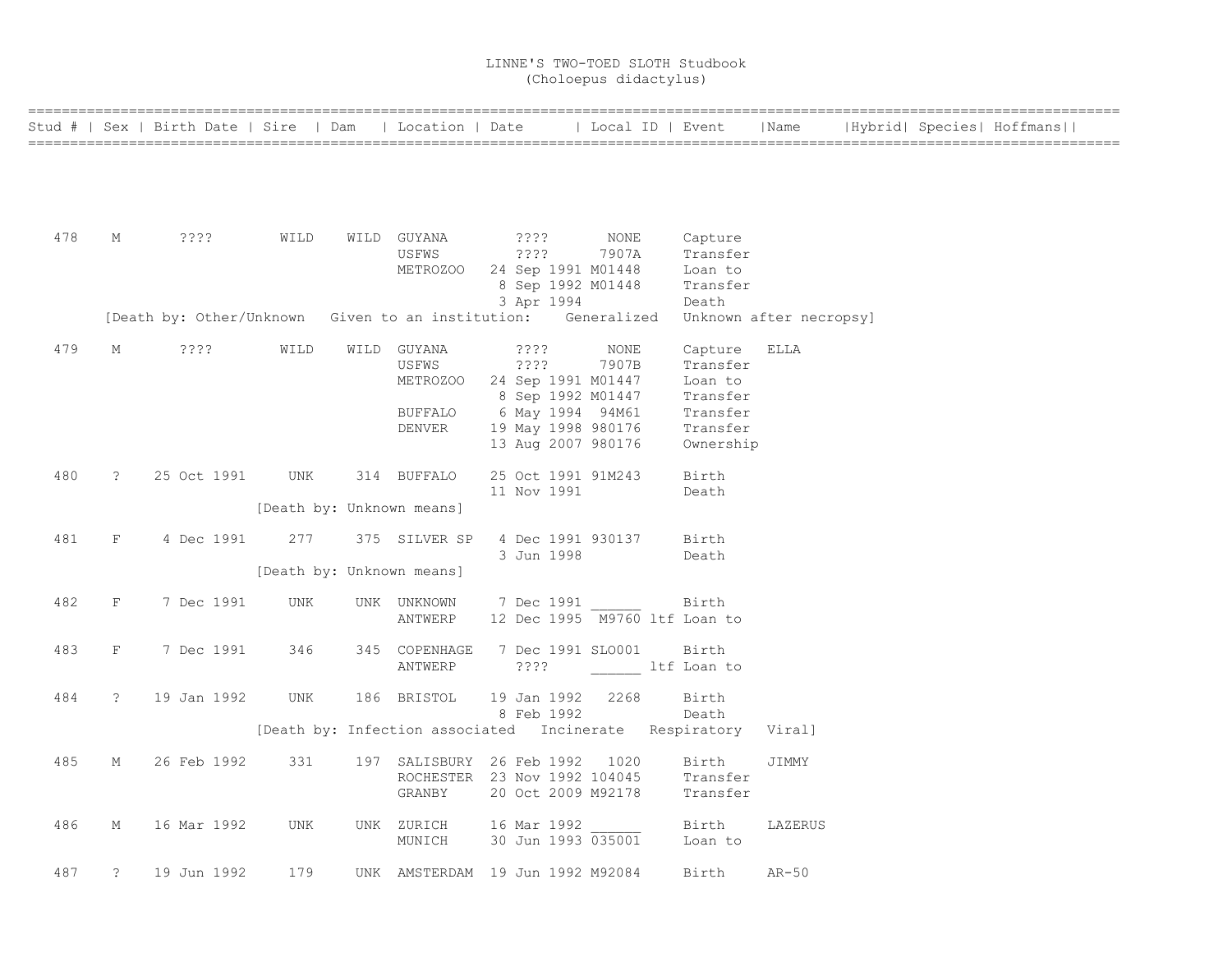|     |             |             | Stud #   Sex   Birth Date   Sire   Dam                                        | Location   Date |                                                | Local ID   Event |          | Name     |  | Hybrid  Species  Hoffmans |  |
|-----|-------------|-------------|-------------------------------------------------------------------------------|-----------------|------------------------------------------------|------------------|----------|----------|--|---------------------------|--|
|     |             |             |                                                                               |                 |                                                |                  |          |          |  |                           |  |
|     |             |             |                                                                               |                 |                                                |                  |          |          |  |                           |  |
|     |             |             |                                                                               |                 |                                                |                  |          |          |  |                           |  |
|     |             |             |                                                                               |                 |                                                |                  |          |          |  |                           |  |
|     |             |             |                                                                               |                 |                                                |                  |          |          |  |                           |  |
|     |             |             |                                                                               |                 | 26 Jun 1992                                    |                  | Death    |          |  |                           |  |
|     |             |             | [Death by: Unknown means]                                                     |                 |                                                |                  |          |          |  |                           |  |
| 488 | $\rm F$     | 7 Aug 1992  | 376                                                                           | 377 TULSA       | 7 Aug 1992 10613                               |                  | Birth    | RUBY/BO1 |  |                           |  |
|     |             |             |                                                                               | TOPEKA          | 30 Nov 1993 017793                             |                  | Transfer |          |  |                           |  |
|     |             |             |                                                                               |                 |                                                |                  |          |          |  |                           |  |
| 490 | $\rm F$     | ????        | WILD<br>WILD                                                                  | UNKNOWN         | ????                                           | NONE             | Capture  |          |  |                           |  |
|     |             |             |                                                                               | STUTTGART       | ????                                           |                  | Transfer |          |  |                           |  |
|     |             |             |                                                                               | NURNBERG        | 15 Dec 1992 M00777                             |                  | Transfer |          |  |                           |  |
|     |             |             |                                                                               |                 |                                                |                  |          |          |  |                           |  |
| 491 | М           | 1 Jan 1993  | WILD                                                                          | WILD GUYANA     | $\sim 1993$                                    | NONE             | Capture  |          |  |                           |  |
|     |             |             |                                                                               | SANDIEGOZ       | ????                                           |                  | Transfer |          |  |                           |  |
|     |             |             |                                                                               | MOSCOW          | 8 Aug 1996 960379                              |                  | Transfer |          |  |                           |  |
|     |             |             |                                                                               |                 | 9 Aug 1996                                     |                  | Death    |          |  |                           |  |
|     |             |             | [Death by: Unknown means]                                                     |                 |                                                |                  |          |          |  |                           |  |
| 492 | F           | 1 Jan 1993  | WILD                                                                          | WILD GUYANA     | $\sim 1993$                                    | NONE             | Capture  |          |  |                           |  |
|     |             |             |                                                                               | SANDIEGOZ       | ????                                           |                  | Transfer |          |  |                           |  |
|     |             |             |                                                                               | MOSCOW          | 8 Aug 1996 960380                              |                  | Transfer |          |  |                           |  |
|     |             |             |                                                                               |                 | 18 May 1997                                    |                  | Death    |          |  |                           |  |
|     |             |             | [Death by: Other/Unknown Given to an institution: MUSEUM No necropsy planned] |                 |                                                |                  |          |          |  |                           |  |
|     |             |             |                                                                               |                 |                                                |                  |          |          |  |                           |  |
| 493 | F           | 28 Jan 1993 | 214                                                                           |                 | 427 S BARBARA 28 Jan 1993 930016               |                  | Birth    | SIESTA   |  |                           |  |
|     |             |             |                                                                               | REDWOOD         | 9 Apr 1993 7031                                |                  | Transfer |          |  |                           |  |
|     |             |             |                                                                               | TACOMA          | 11 Sep 1998 98M016                             |                  | Transfer |          |  |                           |  |
|     |             |             |                                                                               |                 | 4 Nov 1998                                     |                  | Death    |          |  |                           |  |
|     |             |             | [Death by: Euthanasia (medical) Unknown Generalized Metabolism]               |                 |                                                |                  |          |          |  |                           |  |
| 494 | F           | 11 Feb 1993 | 294                                                                           | UNK BRISTOL     | 11 Feb 1993                                    | 2322             | Birth    |          |  |                           |  |
|     |             |             |                                                                               |                 | 11 Feb 1993                                    |                  | Death    |          |  |                           |  |
|     |             |             | [Death by: Other/Unknown                                                      |                 | Incinerate Generalized Unknown after necropsy] |                  |          |          |  |                           |  |
| 495 | $\tilde{z}$ | 21 Mar 1993 | UNK                                                                           | UNK ANTWERP     | 21 Mar 1993 M9430                              |                  | Birth    |          |  |                           |  |
|     |             |             |                                                                               |                 | 21 Mar 1993                                    |                  | Death    |          |  |                           |  |
|     |             |             | [Death by: Stillbirth Unknown Unknown (after necropsy)]                       |                 |                                                |                  |          |          |  |                           |  |
|     |             |             |                                                                               |                 |                                                |                  |          |          |  |                           |  |
| 496 | М           | 19 Apr 1993 | 214                                                                           |                 | 428 S BARBARA 19 Apr 1993 930027               |                  | Birth    | STINKY   |  |                           |  |
|     |             |             |                                                                               | VANCOUVAQ       | 5 Oct 1993 930070                              |                  | Transfer |          |  |                           |  |
|     |             |             |                                                                               |                 | VICTOR TX 10 Feb 2003 200302                   |                  | Transfer |          |  |                           |  |
|     |             |             |                                                                               |                 | SAN ANTON 23 Jul 2009 L09101                   |                  | Transfer |          |  |                           |  |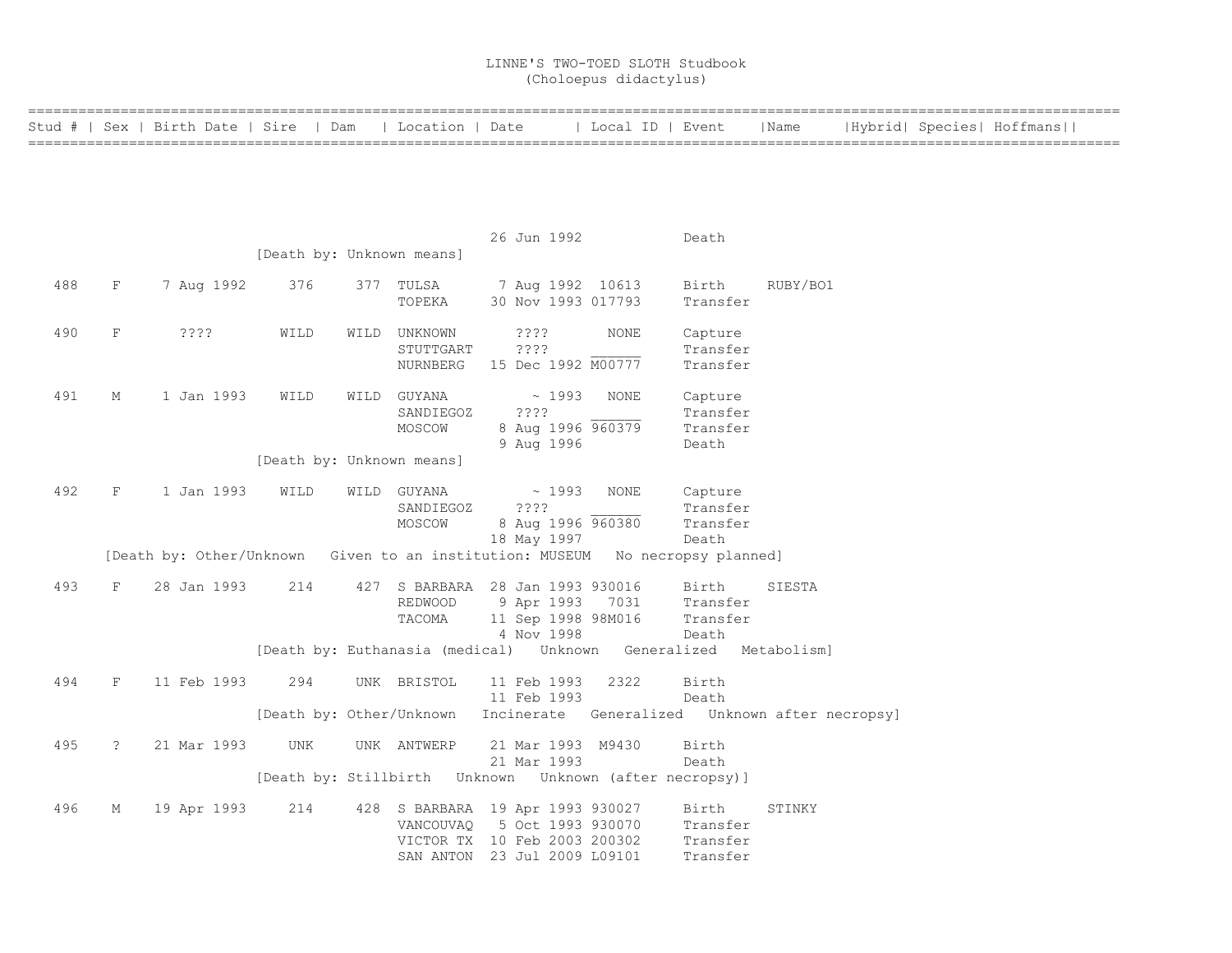|     |                     | Stud #   Sex   Birth Date   Sire   Dam |                           | Location   Date                             |             | Local ID   Event                                  |                   | Name                      |  | Hybrid  Species  Hoffmans |  |
|-----|---------------------|----------------------------------------|---------------------------|---------------------------------------------|-------------|---------------------------------------------------|-------------------|---------------------------|--|---------------------------|--|
|     |                     |                                        |                           |                                             |             |                                                   |                   |                           |  |                           |  |
|     |                     |                                        |                           |                                             |             |                                                   |                   |                           |  |                           |  |
|     |                     |                                        |                           |                                             |             |                                                   |                   |                           |  |                           |  |
|     |                     |                                        |                           |                                             |             |                                                   |                   |                           |  |                           |  |
|     |                     |                                        |                           |                                             |             |                                                   |                   |                           |  |                           |  |
| 497 | F                   | 22 Apr 1993                            | 446                       | 343 ANTWERP                                 |             | 22 Apr 1993 M9444                                 | Birth             | URSULA                    |  |                           |  |
|     |                     |                                        |                           | ARNHEM                                      | 17 Mar 1995 | 5087                                              | Loan to           |                           |  |                           |  |
| 498 | М                   | 1 Jun 1993                             | WILD                      | WILD GUYANA                                 | 1 Jun 1993  | NONE                                              | Capture           |                           |  |                           |  |
|     |                     |                                        |                           | RENSBURG                                    | ????        |                                                   | Transfer          |                           |  |                           |  |
|     |                     |                                        |                           | DRESDEN Z 26 Jul 1996 196104                |             |                                                   | Transfer          |                           |  |                           |  |
|     |                     |                                        |                           |                                             |             |                                                   |                   |                           |  |                           |  |
| 499 | F                   | 1 Jun 1993                             | WILD                      | WILD GUYANA                                 | 1 Jun 1993  | NONE                                              | Capture           |                           |  |                           |  |
|     |                     |                                        |                           | RENSBURG                                    | ????        |                                                   | Transfer          |                           |  |                           |  |
|     |                     |                                        |                           | DRESDEN Z 26 Jul 1996 196105                |             |                                                   | Transfer          |                           |  |                           |  |
|     |                     |                                        |                           |                                             |             |                                                   |                   |                           |  |                           |  |
| 500 | F                   | 1 Jun 1993                             | WILD                      | WILD GUYANA                                 | 1 Jun 1993  | NONE                                              | Capture           |                           |  |                           |  |
|     |                     |                                        |                           | RENSBURG                                    | ????        |                                                   | Transfer          |                           |  |                           |  |
|     |                     |                                        |                           | DRESDEN Z 26 Jul 1996 196106                |             |                                                   | Transfer          |                           |  |                           |  |
|     |                     |                                        |                           |                                             | 29 Aug 1996 | [Death by: Other/Unknown Given to an institution: | Death             | Unknown (after necropsy)] |  |                           |  |
|     |                     |                                        |                           |                                             |             |                                                   |                   |                           |  |                           |  |
| 501 | $\ddot{\mathbf{c}}$ | ????                                   | WILD                      | WILD TULUA                                  | ????        | NONE                                              | Capture           |                           |  |                           |  |
|     |                     |                                        |                           | CALI                                        |             | 4 Sep 1993 93192                                  | Transfer          |                           |  |                           |  |
|     |                     |                                        |                           |                                             |             | 7 Sep 1993 93192                                  | Release           |                           |  |                           |  |
|     |                     |                                        |                           |                                             |             |                                                   |                   |                           |  |                           |  |
| 502 | F                   | 6 Nov 1993                             | 331                       | 196 SALISBURY                               | 6 Nov 1993  | 1066                                              | Birth             | TOOTSIE                   |  |                           |  |
|     |                     |                                        |                           | <b>BREVARD</b>                              |             | 20 Mar 1995 940075                                | Transfer          |                           |  |                           |  |
|     |                     |                                        |                           |                                             |             |                                                   |                   |                           |  |                           |  |
| 503 | М                   | 19 Dec 1993                            | 277                       | 375 SILVER SP 19 Dec 1993 930138<br>SANFORD |             | 3 Mar 1995 1392                                   | Birth<br>Transfer |                           |  |                           |  |
|     |                     |                                        |                           | SILVER SP 9 Nov 1995 930138                 |             |                                                   | Transfer          |                           |  |                           |  |
|     |                     |                                        |                           | AM WLD CA                                   |             | 8 Jun 1998 M00060                                 | Transfer          |                           |  |                           |  |
|     |                     |                                        |                           | SILVER SP 18 May 2000 930138                |             |                                                   | Transfer          |                           |  |                           |  |
|     |                     |                                        |                           | VANCOUVAQ ~20 Nov 2000                      |             | 28                                                | Transfer          |                           |  |                           |  |
|     |                     |                                        |                           | VICTOR TX 10 Feb 2003 200301                |             |                                                   | Transfer          |                           |  |                           |  |
|     |                     |                                        |                           |                                             | 18 Jul 2008 |                                                   | Death             |                           |  |                           |  |
|     |                     |                                        | [Death by: Unknown means] |                                             |             |                                                   |                   |                           |  |                           |  |
|     |                     |                                        |                           |                                             |             |                                                   |                   |                           |  |                           |  |
| 504 | F                   | 3 Feb 1994                             | <b>UNK</b>                | UNK UNKNOWN                                 | 3 Feb 1994  |                                                   | Birth             | $AR-51$                   |  |                           |  |
|     |                     |                                        |                           | AMSTERDAM 29 Jan 1996 M96001                |             |                                                   | Transfer          |                           |  |                           |  |
|     |                     |                                        | [Death by: Unknown means] |                                             | 30 Aug 1998 |                                                   | Death             |                           |  |                           |  |
|     |                     |                                        |                           |                                             |             |                                                   |                   |                           |  |                           |  |
| 505 | F                   | 28 Mar 1994                            | 277                       | 375 SILVER SP 28 Mar 1994 000009            |             |                                                   | Birth             |                           |  |                           |  |
|     |                     |                                        |                           |                                             |             |                                                   |                   |                           |  |                           |  |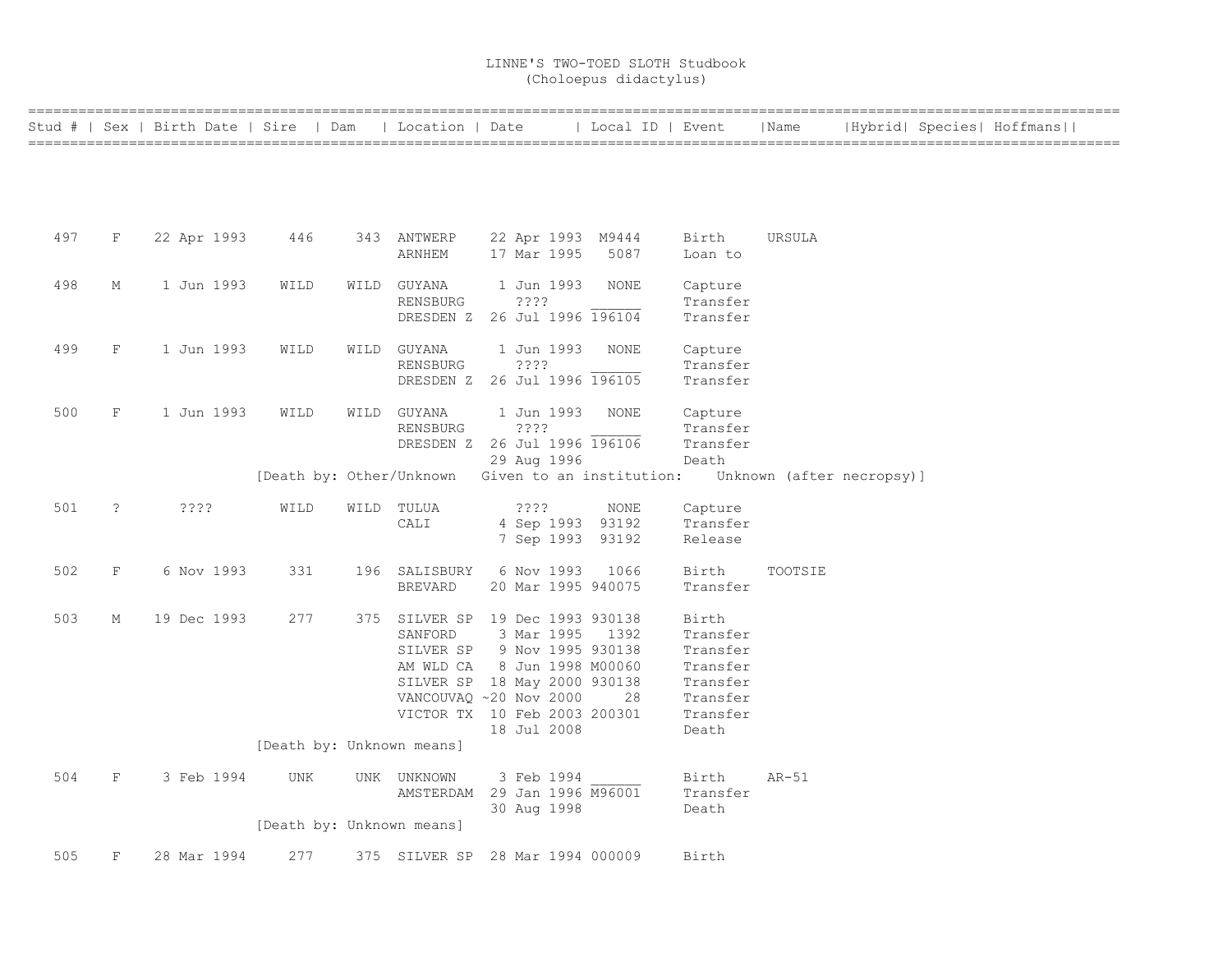|     |            | Stud #   Sex   Birth Date   Sire   Dam   Location   Date   Local ID   Event   Name |                           |                          |                                                                          |      |                           |  | Hybrid  Species  Hoffmans |
|-----|------------|------------------------------------------------------------------------------------|---------------------------|--------------------------|--------------------------------------------------------------------------|------|---------------------------|--|---------------------------|
|     |            |                                                                                    |                           |                          |                                                                          |      |                           |  |                           |
|     |            |                                                                                    |                           |                          |                                                                          |      |                           |  |                           |
|     |            |                                                                                    |                           |                          |                                                                          |      |                           |  |                           |
| 506 |            | F 1 May 1994 424 329 MILWAUKEE 1 May 1994 3946                                     |                           |                          |                                                                          |      | Birth                     |  |                           |
|     |            |                                                                                    |                           |                          | 1 May 1994                                                               |      | Death                     |  |                           |
|     |            |                                                                                    |                           |                          |                                                                          |      |                           |  |                           |
| 507 | F          | 13 May 1994                                                                        | 214                       |                          | 427 S BARBARA 13 May 1994 930130 Birth                                   |      |                           |  |                           |
|     |            |                                                                                    |                           | SEOUL                    | FERNDALE 29 Apr 1995 46196<br>30 Apr 1995 ltf Transfer                   |      | Transfer                  |  |                           |
|     |            |                                                                                    |                           |                          |                                                                          |      |                           |  |                           |
| 508 | $\ddot{?}$ | 17 Jun 1994                                                                        | UNK                       |                          | 409 BRISTOL 17 Jun 1994 2457<br>18 Jun 1994                              |      | Birth<br>Death            |  |                           |
|     |            |                                                                                    |                           |                          | [Death by: Infection associated Incinerate Unknown (after necropsy)]     |      |                           |  |                           |
| 509 | F          | 17 Jul 1994                                                                        | WILD                      | WILD GUYANA              | 17 Jul 1994                                                              | NONE | Capture AR-52             |  |                           |
|     |            |                                                                                    |                           | MILLERZ00                | ? ? ? ?                                                                  |      | Transfer                  |  |                           |
|     |            |                                                                                    |                           |                          | AMSTERDAM 17 Jul 1996 M96089<br>15 Aug 1996                              |      | Transfer<br>Death         |  |                           |
|     |            |                                                                                    | [Death by: Unknown means] |                          |                                                                          |      |                           |  |                           |
| 510 | F          | 17 Jul 1994                                                                        | WILD                      | WILD GUYANA              | 17 Jul 1994                                                              | NONE | Capture AR-54             |  |                           |
|     |            |                                                                                    |                           | MILLERZOO                | ????                                                                     |      | Transfer                  |  |                           |
|     |            |                                                                                    |                           |                          | AMSTERDAM 17 Jul 1996 M96091<br>13 Jan 1997                              |      | Transfer<br>Death         |  |                           |
|     |            |                                                                                    | [Death by: Unknown means] |                          |                                                                          |      |                           |  |                           |
| 511 | М          | 17 Jul 1994                                                                        | WILD                      | WILD GUYANA              | 17 Jul 1994                                                              | NONE | Capture AR-55             |  |                           |
|     |            |                                                                                    |                           | MILLERZOO                | $??\,?\,?$                                                               |      | Transfer                  |  |                           |
|     |            |                                                                                    |                           |                          | AMSTERDAM 17 Jul 1996 M96092                                             |      | Transfer                  |  |                           |
| 512 | М          | 17 Jul 1994                                                                        | WILD                      | WILD GUYANA<br>MILLERZOO | 17 Jul 1994<br>? ? ? ?                                                   | NONE | Capture AR-53<br>Transfer |  |                           |
|     |            |                                                                                    |                           |                          | AMSTERDAM 17 Jul 1996 M96090                                             |      | Transfer                  |  |                           |
|     |            |                                                                                    |                           |                          | 24 Oct 1996                                                              |      | Death                     |  |                           |
|     |            |                                                                                    | [Death by: Unknown means] |                          |                                                                          |      |                           |  |                           |
| 513 | F          | 19 Aug 1994                                                                        | 376                       | 377 TULSA                | 19 Aug 1994 11227 Birth<br>ST LOUIS 18 Oct 1995 951021                   |      | Transfer                  |  |                           |
|     |            |                                                                                    |                           |                          | 27 Dec 1998                                                              |      | Death                     |  |                           |
|     |            |                                                                                    |                           |                          | [Death by: Euthanasia (medical)    Unknown   Unknown   (after necropsy)] |      |                           |  |                           |
| 514 | F          | 21 Sep 1994                                                                        | WILD                      | WILD UNKNOWN             | 21 Sep 1994 NONE                                                         |      | Capture                   |  |                           |
|     |            |                                                                                    |                           |                          | BROUSSARD 21 Sep 1996 96M068                                             |      | Transfer                  |  |                           |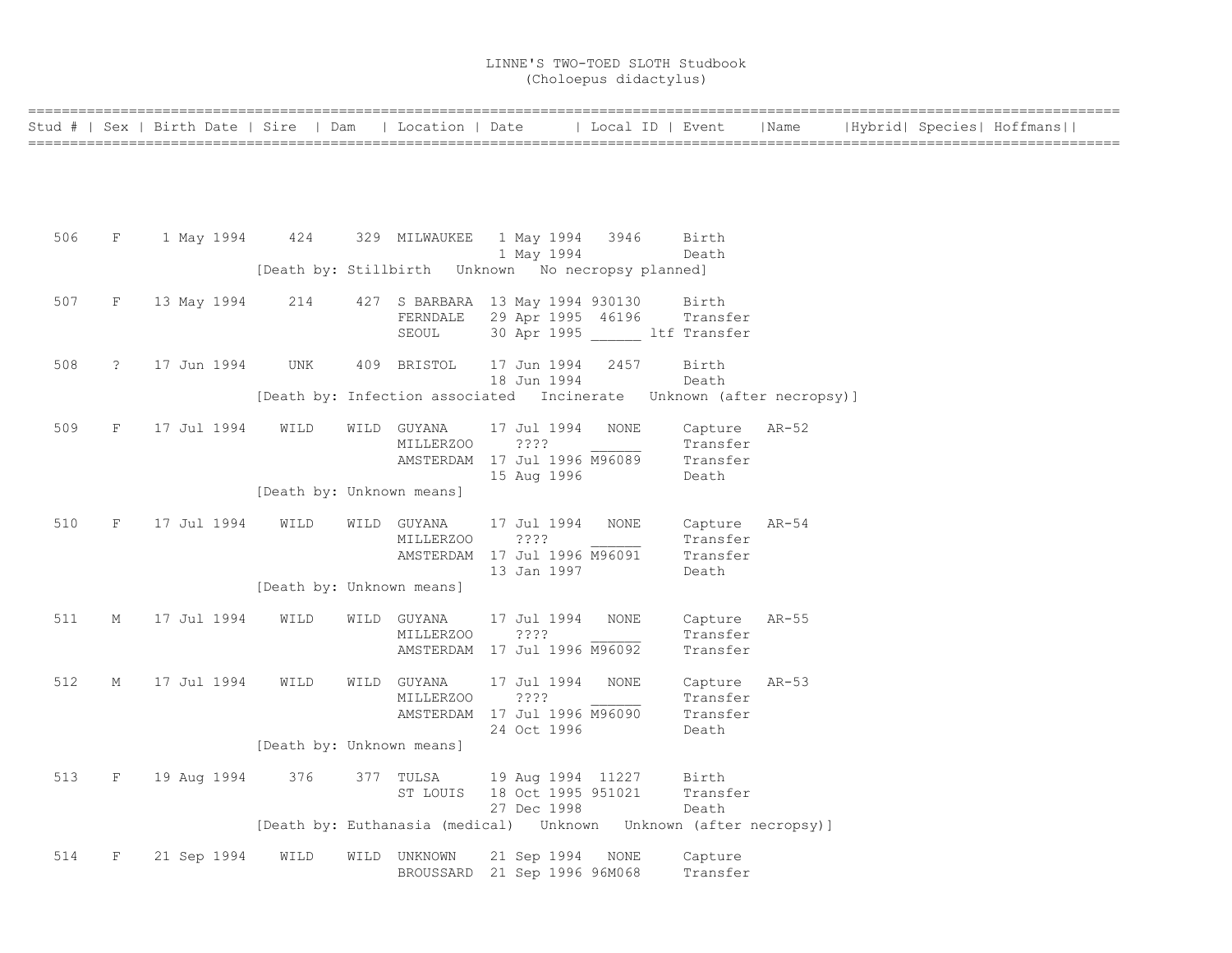|     |                      | Stud #   Sex   Birth Date   Sire   Dam |                           | Location   Date                             |                                         | Local ID   Event |                      | Name                      |  | Hybrid  Species  Hoffmans |  |
|-----|----------------------|----------------------------------------|---------------------------|---------------------------------------------|-----------------------------------------|------------------|----------------------|---------------------------|--|---------------------------|--|
|     |                      |                                        |                           |                                             |                                         |                  |                      |                           |  |                           |  |
|     |                      |                                        |                           |                                             |                                         |                  |                      |                           |  |                           |  |
|     |                      |                                        |                           |                                             |                                         |                  |                      |                           |  |                           |  |
| 515 | М                    | 21 Sep 1994                            | WILD                      | WILD UNKNOWN                                | 21 Sep 1994                             | NONE             | Capture              |                           |  |                           |  |
|     |                      |                                        |                           | BROUSSARD 21 Sep 1996 96M069                | 2 Dec 1996                              |                  | Transfer<br>Death    |                           |  |                           |  |
|     |                      |                                        | [Death by: Unknown means] |                                             |                                         |                  |                      |                           |  |                           |  |
| 516 | $\ddot{\phantom{0}}$ | 11 Oct 1994                            | 446                       | 343 ANTWERP                                 | 11 Oct 1994 M9635                       |                  | Birth                |                           |  |                           |  |
|     |                      |                                        | [Death by: Unknown means] |                                             | 11 Oct 1994                             |                  | Death                |                           |  |                           |  |
| 517 | F                    | 17 Oct 1994                            | UNK                       | UNK UNKNOWN                                 | 17 Oct 1994                             |                  | Birth                |                           |  |                           |  |
|     |                      |                                        |                           | ROTTERDAM 17 Oct 1996 105472 ltf Transfer   |                                         |                  |                      |                           |  |                           |  |
| 518 | $\ddot{\cdot}$       | 3 Nov 1994                             | 346                       | 345 COPENHAGE                               | 3 Nov 1994 SLO002                       |                  | Birth                |                           |  |                           |  |
| 519 | М                    | 1 Jan 1995                             | WILD                      | WILD UNKNOWN                                | ~1995                                   | NONE             | Capture              |                           |  |                           |  |
|     |                      |                                        |                           | SANDIEGOZ<br>MOSCOW                         | ????<br>6 Feb 1997 970013               |                  | Transfer<br>Transfer |                           |  |                           |  |
| 520 | М                    | 20 Jan 1995                            | WILD                      | WILD GUYANA                                 | 20 Jan 1995                             | NONE             | Capture              |                           |  |                           |  |
|     |                      |                                        |                           | RENSBURG<br><b>BUDAPEST</b>                 | ????<br>20 Sep 1996 001076              |                  | Transfer<br>Transfer |                           |  |                           |  |
|     |                      |                                        |                           |                                             | 19 May 1999                             |                  | Death                |                           |  |                           |  |
|     |                      |                                        |                           | [Death by: Injury from exhibit mate Unknown |                                         |                  |                      | Unknown (after necropsy)] |  |                           |  |
| 521 | F                    | 20 Jan 1995                            | WILD                      | WILD GUYANA<br>RENSBURG                     | 20 Jan 1995<br>????                     | <b>NONE</b>      | Capture<br>Transfer  |                           |  |                           |  |
|     |                      |                                        |                           | <b>BUDAPEST</b>                             | 20 Sep 1996 001077                      |                  | Transfer             |                           |  |                           |  |
| 522 | $\rm F$              | 17 Mar 1995                            | 331                       | 197 SALISBURY 17 Mar 1995                   |                                         | 1134             | Birth                | JOY                       |  |                           |  |
|     |                      |                                        |                           | ERIE<br>MINNESOTA 27 Oct 2004 11233         | 1 May 1996                              | 752              | Transfer<br>Transfer |                           |  |                           |  |
|     |                      |                                        |                           | ERIE                                        | 23 May 2007                             | 752              | Transfer             |                           |  |                           |  |
| 523 | $\tilde{S}$          | 24 Mar 1995                            | 277                       | 375 SILVER SP 24 Mar 1995 000329            |                                         |                  | Birth                |                           |  |                           |  |
|     |                      |                                        | [Death by: Other/Unknown  |                                             | 4 Apr 1995<br>Bury No necropsy planned] |                  | Death                |                           |  |                           |  |
| 524 | М                    | 4 May 1995                             | 486                       | 472 MUNICH                                  | 4 May 1995 035003                       |                  | Birth                | ŽRGER                     |  |                           |  |
|     |                      |                                        |                           |                                             | 6 May 1995                              |                  | Death                |                           |  |                           |  |
|     |                      |                                        | [Death by: Unknown means] |                                             |                                         |                  |                      |                           |  |                           |  |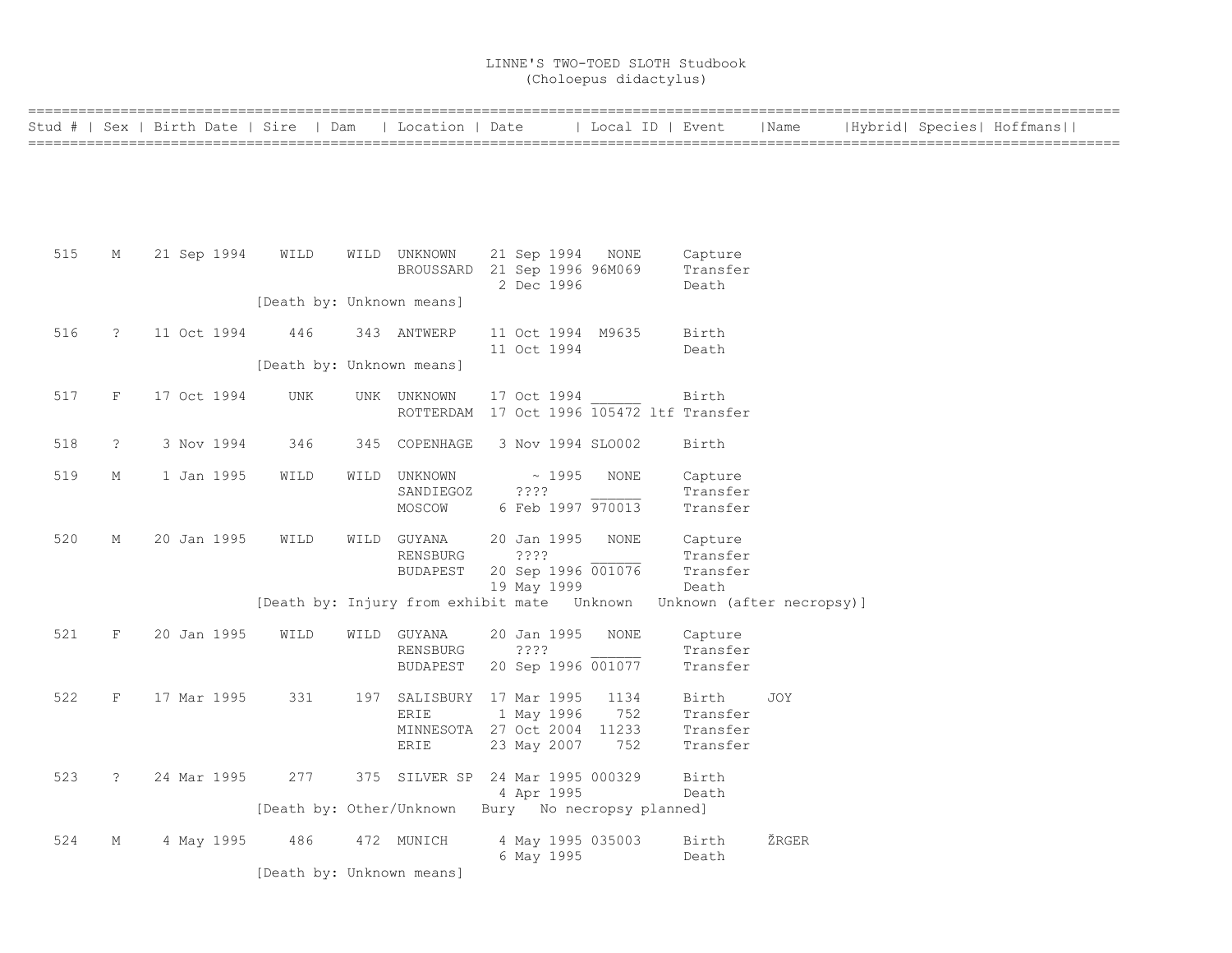|     |                      | Stud #   Sex   Birth Date   Sire   Dam                                           |                           | Location   Date                                          |             |                                          | Local ID   Event                                                                  | Name         |        | Hybrid  Species  Hoffmans |
|-----|----------------------|----------------------------------------------------------------------------------|---------------------------|----------------------------------------------------------|-------------|------------------------------------------|-----------------------------------------------------------------------------------|--------------|--------|---------------------------|
|     |                      |                                                                                  |                           |                                                          |             |                                          |                                                                                   |              |        |                           |
|     |                      |                                                                                  |                           |                                                          |             |                                          |                                                                                   |              |        |                           |
| 525 | F                    | 30 Jun 1995                                                                      | 460                       | 461 CALDWELL<br>CENTRALPK 11 Mar 1997 976038<br>BRONX CZ |             | 30 Jun 1995 003568<br>23 Jul 1997 976038 | Birth<br>Transfer<br>Transfer                                                     | FRANKIE      |        |                           |
|     |                      |                                                                                  | [Death by: Unknown means] |                                                          | 18 Oct 2008 |                                          | Death                                                                             |              |        |                           |
|     |                      |                                                                                  |                           |                                                          |             |                                          |                                                                                   |              |        |                           |
| 526 | М                    | 22 Jul 1995                                                                      | UNK                       | UNK S BARBARA 22 Jul 1995 930211                         |             |                                          | Birth                                                                             | <b>CURLY</b> |        |                           |
|     |                      |                                                                                  |                           | TOPEKA<br>LINCOLN C 26 Apr 2004                          |             | 20 Nov 1996 007696<br>1400               | Transfer<br>Transfer                                                              |              |        |                           |
|     |                      |                                                                                  |                           |                                                          | 4 Dec 2006  | 1400                                     | Ownership                                                                         |              |        |                           |
|     |                      |                                                                                  |                           | HOUSTON                                                  |             | 22 May 2013 28194                        | Transfer                                                                          |              |        |                           |
| 527 | F                    | 27 Sep 1995                                                                      | 424                       | 329 MILWAUKEE 27 Sep 1995                                |             | 4109                                     | Birth                                                                             | D.D.BO       |        |                           |
|     |                      |                                                                                  |                           | SOUTHBEND                                                |             | 8 Apr 1999 99016                         | Transfer                                                                          |              |        |                           |
|     |                      |                                                                                  |                           |                                                          | 27 Aug 2004 |                                          | Death                                                                             |              |        |                           |
|     |                      |                                                                                  |                           |                                                          |             |                                          | [Death by: Other/Unknown Incinerate Unknown (after necropsy)]                     |              |        |                           |
| 528 | М                    | 28 Oct 1995                                                                      | 198                       | 465 KREFELD                                              | 28 Oct 1995 | 900                                      | Birth                                                                             |              |        |                           |
|     |                      |                                                                                  |                           |                                                          | 4 Dec 1995  |                                          | Death                                                                             |              |        |                           |
|     |                      | [Death by: Injury from exhibit mate Given to an institution: Generalized Trauma] |                           |                                                          |             |                                          |                                                                                   |              |        |                           |
| 529 | $F^-$                | 2 Nov 1995                                                                       | 376                       | 377 TULSA                                                |             | 2 Nov 1995 11729                         | Birth                                                                             |              |        |                           |
|     |                      |                                                                                  |                           | LUFKIN                                                   |             | 2 Apr 1997 08911                         | Transfer                                                                          |              | tested |                           |
|     |                      |                                                                                  |                           |                                                          | 26 Nov 2004 |                                          | Death<br>[Death by: Other/Unknown Mounted or Preserved: TULSA Urinary Metabolism] |              |        |                           |
|     |                      |                                                                                  |                           |                                                          |             |                                          |                                                                                   |              |        |                           |
| 530 | F                    | 18 Nov 1995                                                                      | 379                       | 282 DENVER                                               |             | 18 Nov 1995 950478                       | Birth                                                                             | CHEETAH      |        |                           |
|     |                      |                                                                                  |                           | CHICAGOLP 18 Nov 1995 10099                              |             |                                          | Ownership                                                                         |              |        |                           |
|     |                      |                                                                                  |                           | FRANKLINP 20 Nov 1997 97A059<br><b>WACO</b>              |             |                                          | Transfer<br>Transfer                                                              |              |        |                           |
|     |                      |                                                                                  |                           |                                                          |             | 6 Apr 2000 M01500                        |                                                                                   |              |        |                           |
| 531 | $\ddot{\phantom{0}}$ | 11 Dec 1995                                                                      | 346                       | 345 COPENHAGE 11 Dec 1995 SLO003                         |             |                                          | Birth                                                                             |              |        |                           |
| 532 | $\tilde{S}$          | 12 Dec 1995                                                                      | UNK                       | 482 ANTWERP                                              |             | 12 Dec 1995 M9761                        | Birth                                                                             |              |        |                           |
|     |                      |                                                                                  |                           |                                                          | 12 Dec 1995 |                                          | Death<br>[Death by: Stillbirth Unknown Unknown (after necropsy)]                  |              |        |                           |
|     |                      |                                                                                  |                           |                                                          |             |                                          |                                                                                   |              |        |                           |
| 533 | F                    | 17 Mar 1996                                                                      | UNK                       | 375 SILVER SP 17 Mar 1996 000487                         | 12 Jan 1997 |                                          | Birth<br>Death                                                                    |              |        |                           |
|     |                      |                                                                                  |                           |                                                          |             |                                          | [Death by: Infection associated  Unknown  No necropsy planned]                    |              |        |                           |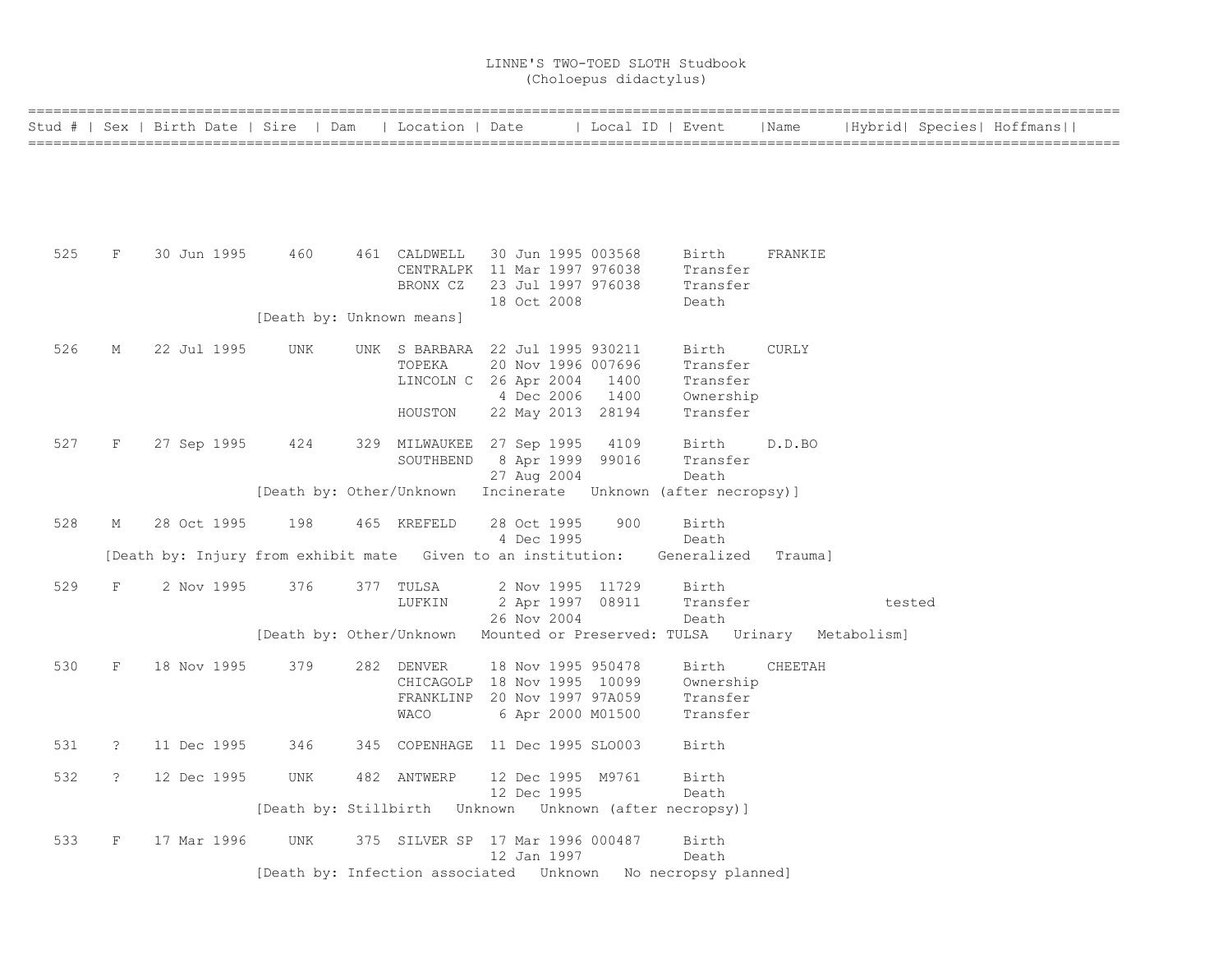|     |            | Stud #   Sex   Birth Date   Sire   Dam   Location   Date                      |                           |                          |                                                                     | Local ID   Event |                           | Name  |  | Hybrid  Species  Hoffmans |
|-----|------------|-------------------------------------------------------------------------------|---------------------------|--------------------------|---------------------------------------------------------------------|------------------|---------------------------|-------|--|---------------------------|
|     |            |                                                                               |                           |                          |                                                                     |                  |                           |       |  |                           |
|     |            |                                                                               |                           |                          |                                                                     |                  |                           |       |  |                           |
|     |            |                                                                               |                           |                          |                                                                     |                  |                           |       |  |                           |
| 535 | M          | 15 May 1996 460                                                               |                           | 187 HALLE                | 15 May 1996 964104<br>15 May 1996                                   |                  | Birth<br>Death            |       |  |                           |
|     |            |                                                                               |                           |                          | [Death by: Stillbirth Given to an institution: No necropsy planned] |                  |                           |       |  |                           |
| 536 | F          | $??\mathrel{?}\mathrel{?}$                                                    | WILD                      | WILD GUYANA              | ? ? ? ?                                                             | NONE             | Capture                   |       |  |                           |
|     |            |                                                                               |                           | SCHWERIN                 | 18 Jul 1996 034002<br>19 Dec 1996                                   |                  | Transfer<br>Death         |       |  |                           |
|     |            | [Death by: Infection associated  Unknown Generalized  Unknown after necropsy] |                           |                          |                                                                     |                  |                           |       |  |                           |
| 537 | М          | ????                                                                          | WILD                      | WILD GUYANA              | ????                                                                | NONE             | Capture                   |       |  |                           |
|     |            |                                                                               |                           | SCHWERIN                 | 18 Jul 1996 034001                                                  |                  | Transfer                  |       |  |                           |
| 538 | F          | ????                                                                          | WILD                      | WILD GUYANA<br>GARRETT R | $??\mathbin{?}$<br>????                                             | NONE             | Capture MISSY<br>Transfer |       |  |                           |
|     |            |                                                                               |                           | CLEVELAND                | 6 Aug 1996 960808                                                   |                  | Transfer                  |       |  |                           |
| 539 | F          | $??\cdot?$                                                                    | WILD                      | WILD GUYANA              | ????                                                                | <b>NONE</b>      | Capture                   |       |  |                           |
|     |            |                                                                               |                           | GARRETT R                | ????<br>CLEVELAND 6 Aug 1996 960809                                 |                  | Transfer<br>Transfer      |       |  |                           |
| 540 | F          | ????                                                                          | WILD                      | WILD GUYANA              | ????                                                                | NONE             | Capture                   |       |  |                           |
|     |            |                                                                               |                           | GARRETT R                | ????                                                                |                  | Transfer                  |       |  |                           |
|     |            |                                                                               |                           | CLEVELAND                | 6 Aug 1996 960810                                                   |                  | Transfer                  |       |  |                           |
|     |            |                                                                               |                           |                          | METRORICH 10 Oct 2001 ltf Transfer                                  |                  |                           |       |  |                           |
| 541 | $\ddot{ }$ | 11 Aug 1996                                                                   | <b>UNK</b>                | 492 MOSCOW               | 11 Aug 1996 960381<br>11 Aug 1996                                   |                  | Birth<br>Death            |       |  |                           |
|     |            |                                                                               |                           |                          | [Death by: Stillbirth Unknown No necropsy planned]                  |                  |                           |       |  |                           |
| 542 | F          | $??\mathord{?}\mathord{?}$                                                    | WILD                      | WILD GUYANA              | $??\mathbin{?}$                                                     | NONE             | Capture BLANCHE           |       |  |                           |
|     |            |                                                                               |                           | GARRETT R                | ????                                                                | NONE             | Transfer                  |       |  |                           |
|     |            |                                                                               |                           |                          | CLEVELAND 21 Aug 1996 960838                                        |                  | Transfer                  |       |  |                           |
|     |            |                                                                               |                           | SANFORD<br>DENVER        | 8 May 2002 1518<br>11 Apr 2007 A07089                               |                  | Transfer<br>Loan to       |       |  |                           |
|     |            |                                                                               |                           |                          | 26 Aug 2012                                                         |                  | Death                     |       |  |                           |
|     |            |                                                                               | [Death by: Unknown means] |                          |                                                                     |                  |                           |       |  |                           |
| 543 | F          | $??\,?\,?$                                                                    | WILD                      | WILD GUYANA              | ????                                                                | NONE             | Capture                   | JULIE |  |                           |
|     |            |                                                                               |                           | GARRETT R                | 3333                                                                | NONE             | Transfer                  |       |  |                           |
|     |            |                                                                               |                           |                          | CLEVELAND 21 Aug 1996 960839                                        |                  | Transfer                  |       |  |                           |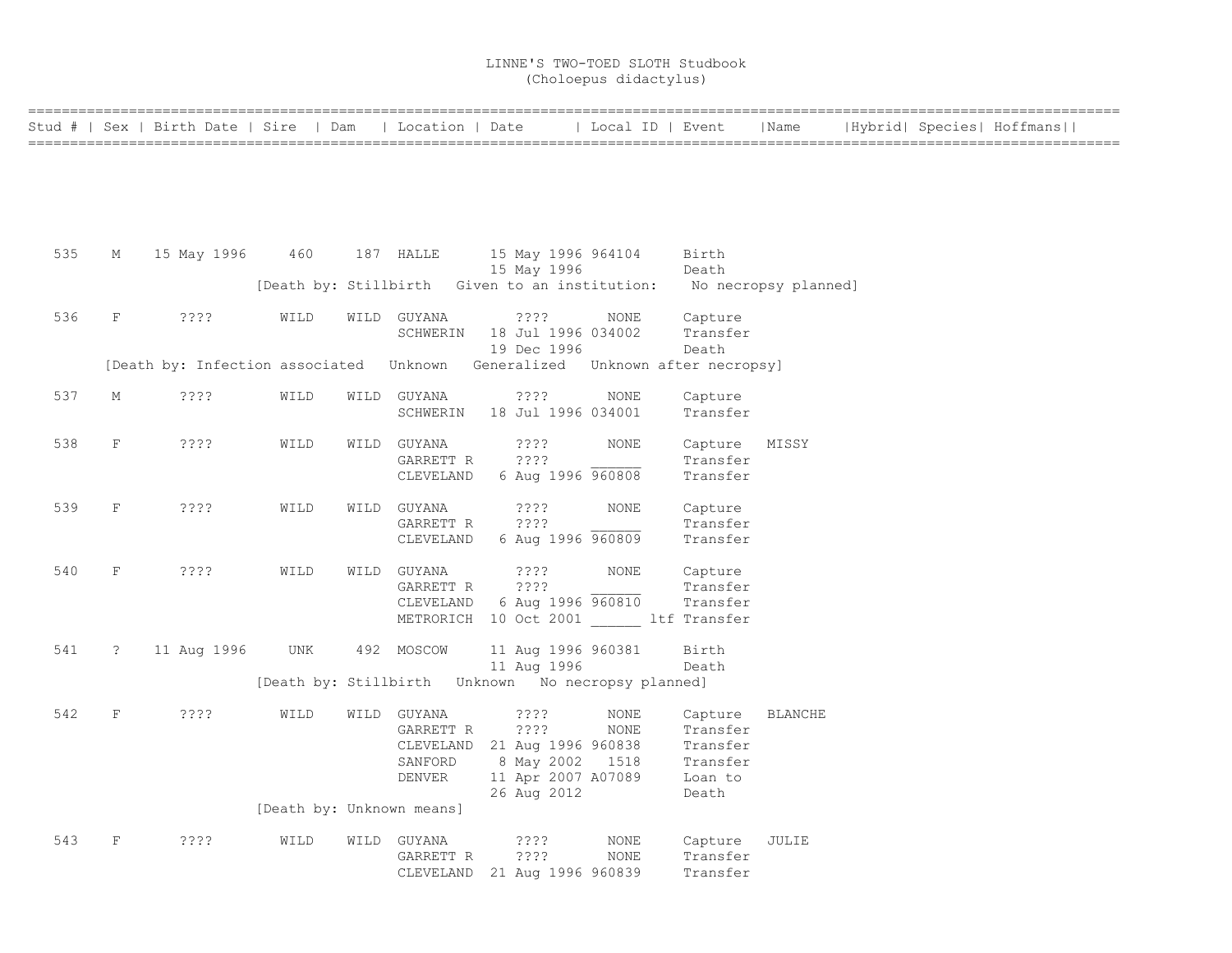|     |               | Stud #   Sex   Birth Date   Sire   Dam |                           | Location   Date                    |                                                                  | Local ID   Event           |                      | Name      |  | Hybrid  Species  Hoffmans |  |
|-----|---------------|----------------------------------------|---------------------------|------------------------------------|------------------------------------------------------------------|----------------------------|----------------------|-----------|--|---------------------------|--|
|     |               |                                        |                           |                                    |                                                                  |                            |                      |           |  |                           |  |
|     |               |                                        |                           |                                    |                                                                  |                            |                      |           |  |                           |  |
|     |               |                                        |                           |                                    |                                                                  |                            |                      |           |  |                           |  |
|     |               |                                        |                           |                                    | 29 Aug 1996                                                      |                            | Death                |           |  |                           |  |
|     |               |                                        | [Death by: Unknown means] |                                    |                                                                  |                            |                      |           |  |                           |  |
| 544 | F             | 15 Sep 1996                            | 214                       |                                    | 427 S BARBARA 15 Sep 1996 960074<br>DISNEY AK 19 Mar 1998 980727 |                            | Birth<br>Transfer    | FABIO/ZOE |  |                           |  |
|     |               |                                        |                           | LOWRY                              | 14 Dec 1999 101098                                               |                            | Transfer             |           |  |                           |  |
| 545 | $\tilde{S}$   | 13 Oct 1996                            | 446                       | 438 ANTWERP                        | 13 Oct 1996 M9842                                                |                            | Birth                |           |  |                           |  |
| 546 | М             | 11 Nov 1996                            | 460                       | 187 HALLE                          | 11 Nov 1996 964180                                               |                            | Birth                |           |  |                           |  |
|     |               |                                        |                           |                                    | 11 Nov 1996                                                      |                            | Death                |           |  |                           |  |
|     |               |                                        |                           | [Death by: Premature birth Unknown |                                                                  | Generalized                | Bacterial]           |           |  |                           |  |
| 547 | $\mathbf F$   | ????                                   | WILD                      | WILD GUYANA<br>GARRETT R           | ????<br>????                                                     | <b>NONE</b><br><b>NONE</b> | Capture<br>Transfer  |           |  |                           |  |
|     |               |                                        |                           | CLEVELAND                          | 27 Nov 1996 961110                                               |                            | Transfer             |           |  |                           |  |
|     |               |                                        | [Death by: Unknown means] |                                    | 1 Sep 2004                                                       |                            | Death                |           |  |                           |  |
| 548 | $\tilde{S}$   | 4 Dec 1996                             |                           | 465 KREFELD                        |                                                                  | 976                        | Birth                |           |  |                           |  |
|     |               |                                        | 198                       |                                    | 4 Dec 1996                                                       |                            |                      |           |  |                           |  |
| 549 | $\tilde{S}$   | 7 Jan 1997                             | UNK                       | 510 AMSTERDAM                      | 7 Jan 1997 M97001<br>11 Jan 1997                                 |                            | Birth<br>Death       | $AR-56$   |  |                           |  |
|     |               |                                        | [Death by: Unknown means] |                                    |                                                                  |                            |                      |           |  |                           |  |
| 550 | $\tilde{ }$ ? | ????                                   | WILD                      | WILD UNKNOWN                       | $??\mathbf{??}$                                                  | NONE                       | Capture              |           |  |                           |  |
|     |               |                                        |                           | CALI                               | 12 Jan 1997<br>19 Feb 1997                                       | 97004                      | Transfer<br>Death    |           |  |                           |  |
|     |               |                                        |                           |                                    | [Death by: Self-inflicted injuries Incinerate                    |                            | Respiratory          | Trauma]   |  |                           |  |
| 551 | М             | 20 Jan 1997                            | 376                       | 377 TULSA                          | 20 Jan 1997 12022                                                |                            | Birth                | REILY     |  |                           |  |
|     |               |                                        |                           |                                    | CLEVELAND 19 May 1999 990542<br>PROVIDNCE 13 Apr 2010 100287     |                            | Transfer<br>Transfer |           |  |                           |  |
| 552 | F             | 23 Jan 1997                            | 467                       | 461 CALDWELL                       | 23 Jan 1997 003930                                               |                            | Birth                | GEORGE    |  |                           |  |
|     |               |                                        |                           | DULUTH                             | 8 Oct 1997 100026                                                |                            | Transfer             |           |  |                           |  |
| 553 | $\ddot{ }$    | 26 Jan 1997                            | 346                       |                                    | 345 COPENHAGE 26 Jan 1997 SLO004                                 |                            | Birth                |           |  |                           |  |
| 554 | F             | 2 May 1997                             | 277                       | 481 SILVER SP                      | 2 May 1997 000713                                                |                            | Birth                |           |  |                           |  |
|     |               |                                        |                           |                                    | 18 May 1997                                                      |                            | Death                |           |  |                           |  |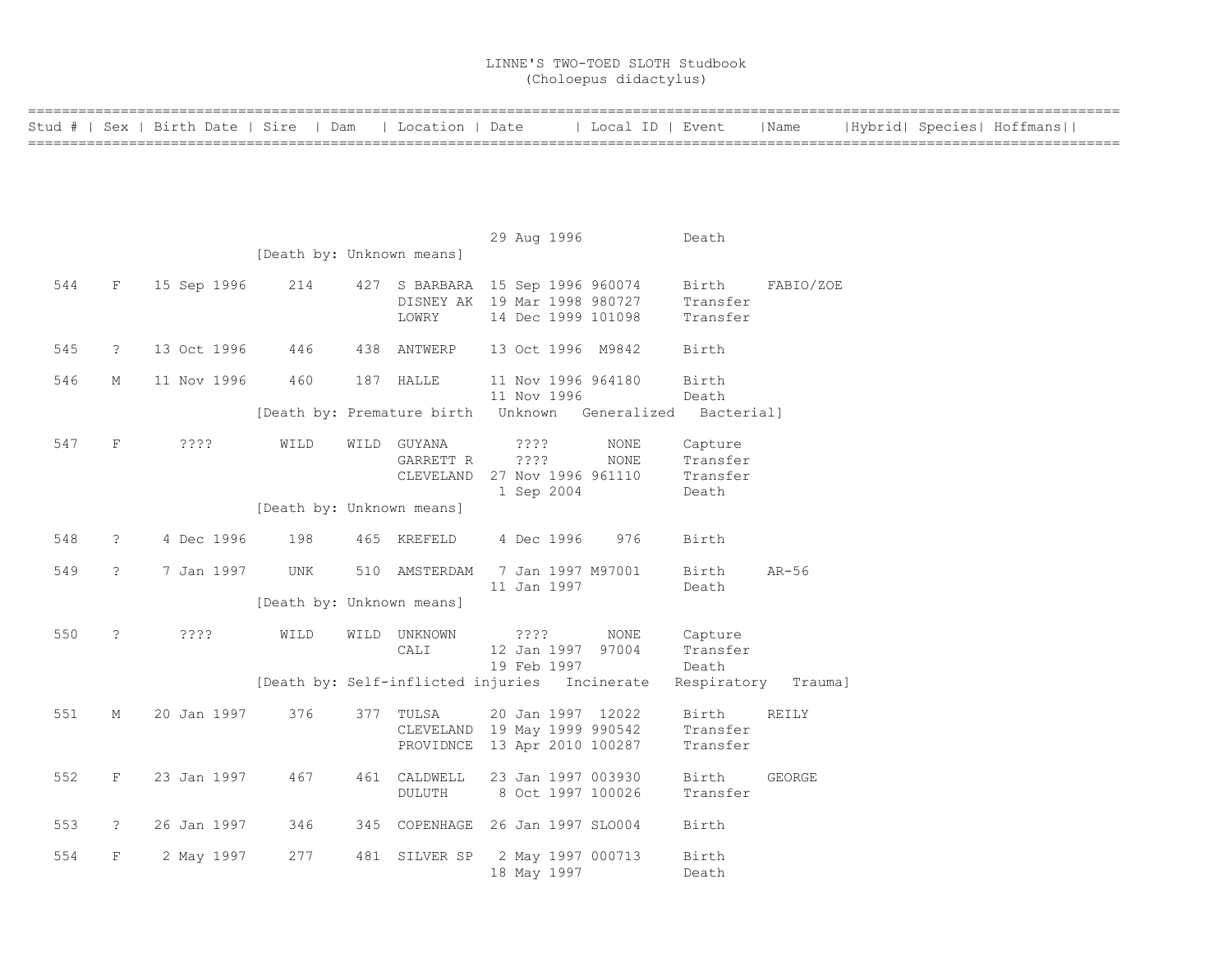|     |                | Stud #   Sex   Birth Date   Sire   Dam |                           | Location   Date                                                                     |                    | Local ID   Event       |                         | Name   |  | Hybrid  Species  Hoffmans |
|-----|----------------|----------------------------------------|---------------------------|-------------------------------------------------------------------------------------|--------------------|------------------------|-------------------------|--------|--|---------------------------|
|     |                |                                        |                           |                                                                                     |                    |                        |                         |        |  |                           |
|     |                |                                        |                           |                                                                                     |                    |                        |                         |        |  |                           |
|     |                |                                        |                           |                                                                                     |                    |                        |                         |        |  |                           |
|     |                |                                        |                           |                                                                                     |                    |                        |                         |        |  |                           |
|     |                |                                        | [Death by: Unknown means] |                                                                                     |                    |                        |                         |        |  |                           |
| 555 | $\mathbb{R}^2$ | 2 Jul 1997                             | 526                       | 488 TOPEKA                                                                          | 2 Jul 1997 005697  |                        | Birth                   |        |  |                           |
|     |                |                                        |                           |                                                                                     | 14 Jul 1997        |                        | Death                   |        |  |                           |
|     |                |                                        | [Death by: Unknown means] |                                                                                     |                    |                        |                         |        |  |                           |
| 556 | $\ddot{?}$     | ????                                   | UNK                       | UNK UNKNOWN                                                                         | 2222               |                        | Birth                   |        |  |                           |
|     |                |                                        |                           | MILWAUKEE 22 Oct 1948                                                               |                    |                        | Transfer                |        |  |                           |
|     |                |                                        |                           |                                                                                     | 17 Jan 1951        |                        | Death                   |        |  |                           |
|     |                |                                        | [Death by: Unknown means] |                                                                                     |                    |                        |                         |        |  |                           |
| 557 |                | ? 14 Sep 1915 UNK                      |                           | UNK UNKNOWN                                                                         | 14 Sep 1915 ______ |                        | Birth                   |        |  |                           |
|     |                |                                        |                           | NY BRONX                                                                            | 14 Sep 1915        |                        | Transfer                |        |  |                           |
|     |                |                                        |                           |                                                                                     | 25 Sep 1915        |                        | Death                   |        |  |                           |
|     |                |                                        | [Death by: Unknown means] |                                                                                     |                    |                        |                         |        |  |                           |
| 558 |                | ? 29 Jul 1920                          | UNK                       | UNK UNKNOWN                                                                         | 29 Jul 1920        |                        | Birth                   |        |  |                           |
|     |                |                                        |                           | NY BRONX                                                                            | 29 Jul 1920        |                        | Transfer                |        |  |                           |
|     |                |                                        |                           |                                                                                     | 2 Jan 1922         |                        | Death                   |        |  |                           |
|     |                |                                        | [Death by: Unknown means] |                                                                                     |                    |                        |                         |        |  |                           |
| 559 | $\tilde{z}$    | 23 Sep 1922 UNK                        |                           | UNK UNKNOWN                                                                         | 23 Sep 1922        |                        | Birth                   |        |  |                           |
|     |                |                                        |                           | NY BRONX                                                                            | 23 Sep 1922        |                        | Transfer                |        |  |                           |
|     |                |                                        |                           |                                                                                     | 16 Nov 1922        |                        | Death                   |        |  |                           |
|     |                |                                        | [Death by: Unknown means] |                                                                                     |                    |                        |                         |        |  |                           |
| 560 | $\tilde{?}$    | 8 Nov 1922                             | UNK                       | UNK UNKNOWN                                                                         | 8 Nov 1922 ______  |                        | Birth                   |        |  |                           |
|     |                |                                        |                           | NY BRONX                                                                            | 8 Nov 1922         |                        | Transfer                |        |  |                           |
|     |                |                                        |                           |                                                                                     | 26 Mar 1923        |                        | Death                   |        |  |                           |
|     |                |                                        | [Death by: Unknown means] |                                                                                     |                    |                        |                         |        |  |                           |
| 561 | F              | 2 Feb 1996                             | UNK                       | UNK PRIVATE                                                                         | 2 Feb 1996         |                        | Birth                   |        |  |                           |
|     |                |                                        |                           | DISNEY AK 13 Nov 1997 970217                                                        |                    |                        | Transfer                |        |  |                           |
|     |                |                                        |                           | PRIVATE                                                                             |                    |                        | 4 Dec 1997 ltf Transfer |        |  |                           |
| 562 | F              | ????                                   | WILD                      | WILD GUYANA                                                                         | ????               | NONE                   | Capture                 | LARGER |  |                           |
|     |                |                                        |                           |                                                                                     |                    |                        |                         |        |  |                           |
|     |                |                                        |                           | GARRETT R 22 Aug 1997 $\frac{1}{550}$ Transfer<br>NASHV ZOO 7 Apr 1998 550 Transfer |                    |                        |                         |        |  |                           |
|     |                |                                        |                           |                                                                                     | 1 Jan 1999 940734  |                        | Transfer                |        |  |                           |
|     |                |                                        |                           | TRNSV SNK 13 Nov 2001                                                               |                    | <b>Contract To Fax</b> | Transfer                |        |  |                           |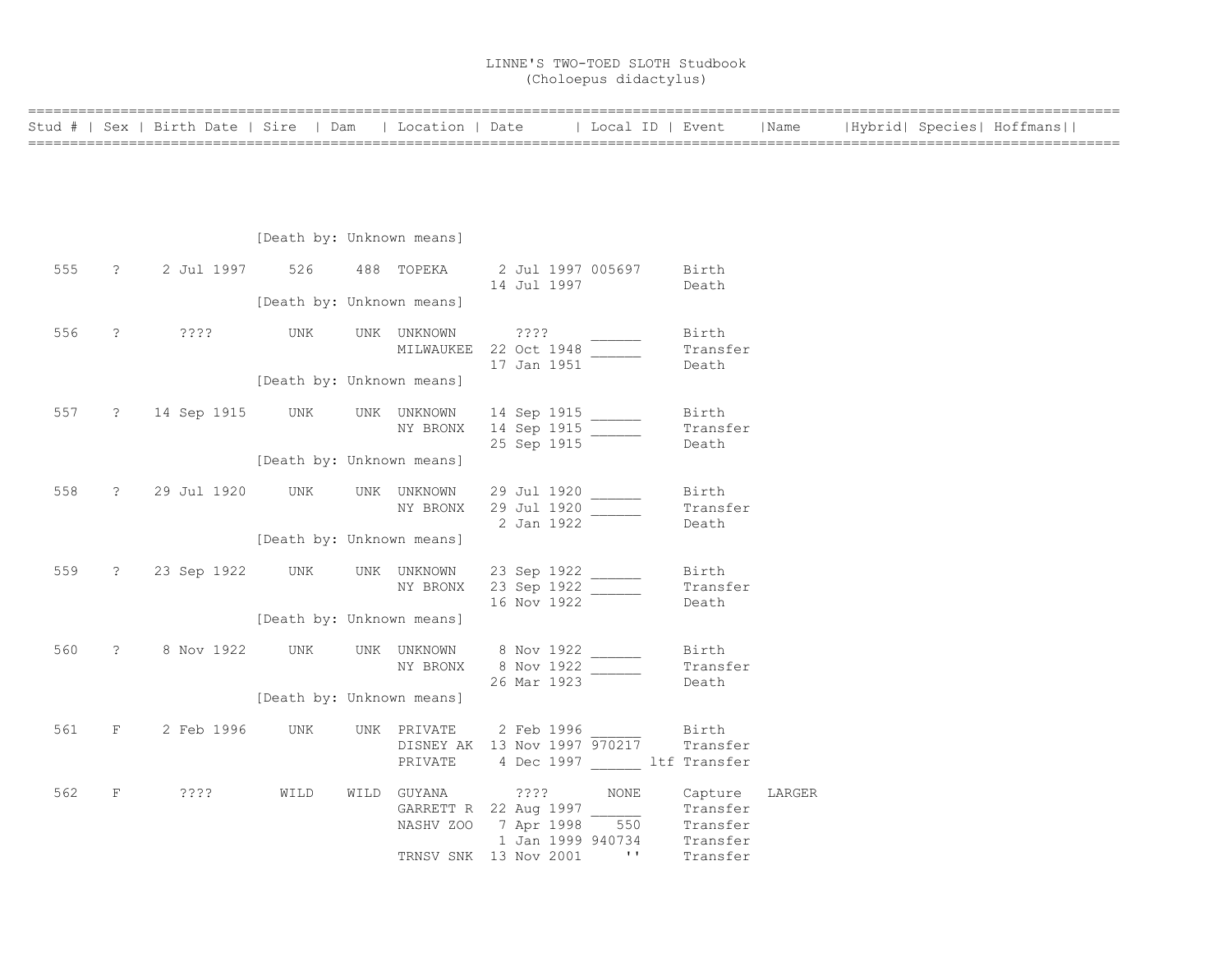|     |             | Stud #   Sex   Birth Date   Sire   Dam                                                           |      | Location   Date           |                                                          | Local ID   Event |                      | Name         |           |              | Hybrid  Species  Hoffmans |
|-----|-------------|--------------------------------------------------------------------------------------------------|------|---------------------------|----------------------------------------------------------|------------------|----------------------|--------------|-----------|--------------|---------------------------|
|     |             |                                                                                                  |      |                           |                                                          |                  |                      |              |           |              |                           |
|     |             |                                                                                                  |      |                           |                                                          |                  |                      |              |           |              |                           |
|     |             |                                                                                                  |      |                           |                                                          |                  |                      |              |           |              |                           |
|     |             |                                                                                                  |      |                           |                                                          |                  |                      |              |           |              |                           |
| 563 | F           | 28 Apr 1997                                                                                      | UNK  | UNK PRIVATE               | 28 Apr 1997                                              |                  | Birth                |              |           |              |                           |
|     |             |                                                                                                  |      |                           | DISNEY AK 13 Nov 1997 970216                             |                  | Transfer             |              |           |              |                           |
|     |             |                                                                                                  |      |                           | 6 Mar 2004                                               |                  | Death                |              |           |              |                           |
|     |             |                                                                                                  |      |                           | [Death by: Other/Unknown Incinerate No necropsy planned] |                  |                      |              |           |              |                           |
| 564 | F           | 7 May 1997                                                                                       | 424  | 329 MILWAUKEE             | 7 May 1997                                               | 4313             | Birth                | CHEWBACCA    |           | tested       |                           |
|     |             |                                                                                                  |      |                           | 17 Sep 2010                                              |                  | Death                |              |           |              |                           |
|     |             |                                                                                                  |      | [Death by: Unknown means] |                                                          |                  |                      |              |           |              |                           |
| 566 | F           | 15 May 1997                                                                                      | UNK  | UNK MILLER R              | 15 May 1997                                              |                  | Birth                | SALLY        |           |              |                           |
|     |             |                                                                                                  |      |                           | DISNEY AK 19 Jan 1998 980055                             |                  | Transfer             |              | no tested |              |                           |
|     |             |                                                                                                  |      |                           | VANCOUVAO 11 Dec 2000                                    | 29               | Transfer             |              |           |              |                           |
|     |             |                                                                                                  |      |                           |                                                          |                  |                      |              |           |              |                           |
| 568 | $\mathbf F$ | ? ? ? ?                                                                                          | WILD | WILD GUYANA               | ? ? ? ?                                                  | NONE             | Capture              | SMALLER      |           |              |                           |
|     |             |                                                                                                  |      |                           | GARRETT R 22 Aug 1997                                    | NONE             | Transfer             |              |           |              |                           |
|     |             |                                                                                                  |      | NASHV ZOO                 | 7 Apr 1998                                               | 549              | Transfer             |              |           |              |                           |
|     |             |                                                                                                  |      |                           | 1 Jan 1999 940735                                        |                  | Transfer             |              |           |              |                           |
|     |             |                                                                                                  |      | NC SM RAL                 | 7 Mar 2000                                               | $\sim$ 1.1       | Transfer             |              |           |              |                           |
| 569 | F           | 14 Jul 1998                                                                                      | 467  | 461 CALDWELL              | 14 Jul 1998 104267                                       |                  | Birth                | YAMBYA       |           |              |                           |
|     |             |                                                                                                  |      |                           | VANCOUVAQ 13 May 1999 990430                             |                  | Transfer             |              |           |              |                           |
|     |             |                                                                                                  |      |                           |                                                          |                  |                      |              |           |              |                           |
| 570 | М           | 19 Jul 1998                                                                                      | 526  | 488 TOPEKA                | 19 Jul 1998 002598                                       |                  | Birth                |              |           |              |                           |
|     |             |                                                                                                  |      |                           | 26 Mar 1999                                              |                  | Death                |              |           |              |                           |
|     |             | [Death by: Environ/Behav conditions Given to an institution: KANSAS UN Unknown (after necropsy)] |      |                           |                                                          |                  |                      |              |           |              |                           |
| 572 | F           | 4 Sep 2005                                                                                       | UNK  | UNK ORLANDO               | 4 Sep 2005                                               | 0501             | Birth                | <b>ELLIE</b> |           |              |                           |
|     |             |                                                                                                  |      |                           | WILLIM BU 24 Jul 2007                                    | 0701             | Transfer             |              |           | no tested no |                           |
|     |             |                                                                                                  |      |                           | BUSCH TAM 15 Feb 2009                                    | 64514            | Transfer             |              |           |              |                           |
|     |             |                                                                                                  |      |                           | WILLIM BU 20 Mar 2009                                    | 0701             | Transfer             |              |           |              |                           |
|     |             |                                                                                                  |      |                           | BUSCH TAM 30 Aug 2010                                    | 64514            | Transfer             |              |           |              |                           |
|     |             |                                                                                                  |      |                           |                                                          |                  |                      |              |           |              |                           |
| 573 | М           | 5 Sep 1999                                                                                       | 177  | 452 LINCOLN C             | 5 Sep 1999                                               | 1276             | Birth                | CROSBY       |           |              |                           |
|     |             |                                                                                                  |      | SEDGWICK                  | 3 Apr 2008<br>LINCOLN C 28 Feb 2013                      | 12040<br>1276    | Transfer<br>Transfer |              |           | tested no    |                           |
|     |             |                                                                                                  |      |                           |                                                          |                  |                      |              |           |              |                           |
| 574 | М           | $~15$ Apr 2005                                                                                   | WILD |                           | WILD ZOO IMPRT ~15 Apr 2005                              | NONE             | Capture              | MARIO        |           |              |                           |
|     |             |                                                                                                  |      | BUSCH TAM                 | 3 Feb 2006 63048                                         |                  | Transfer             |              |           | no tested no |                           |
|     |             |                                                                                                  |      |                           |                                                          |                  |                      |              |           |              |                           |
| 575 | М           | 18 Feb 2010                                                                                      | 726  |                           | 728 BALTIM AQ 18 Feb 2010 210001                         |                  | Birth                | <b>XENO</b>  |           |              |                           |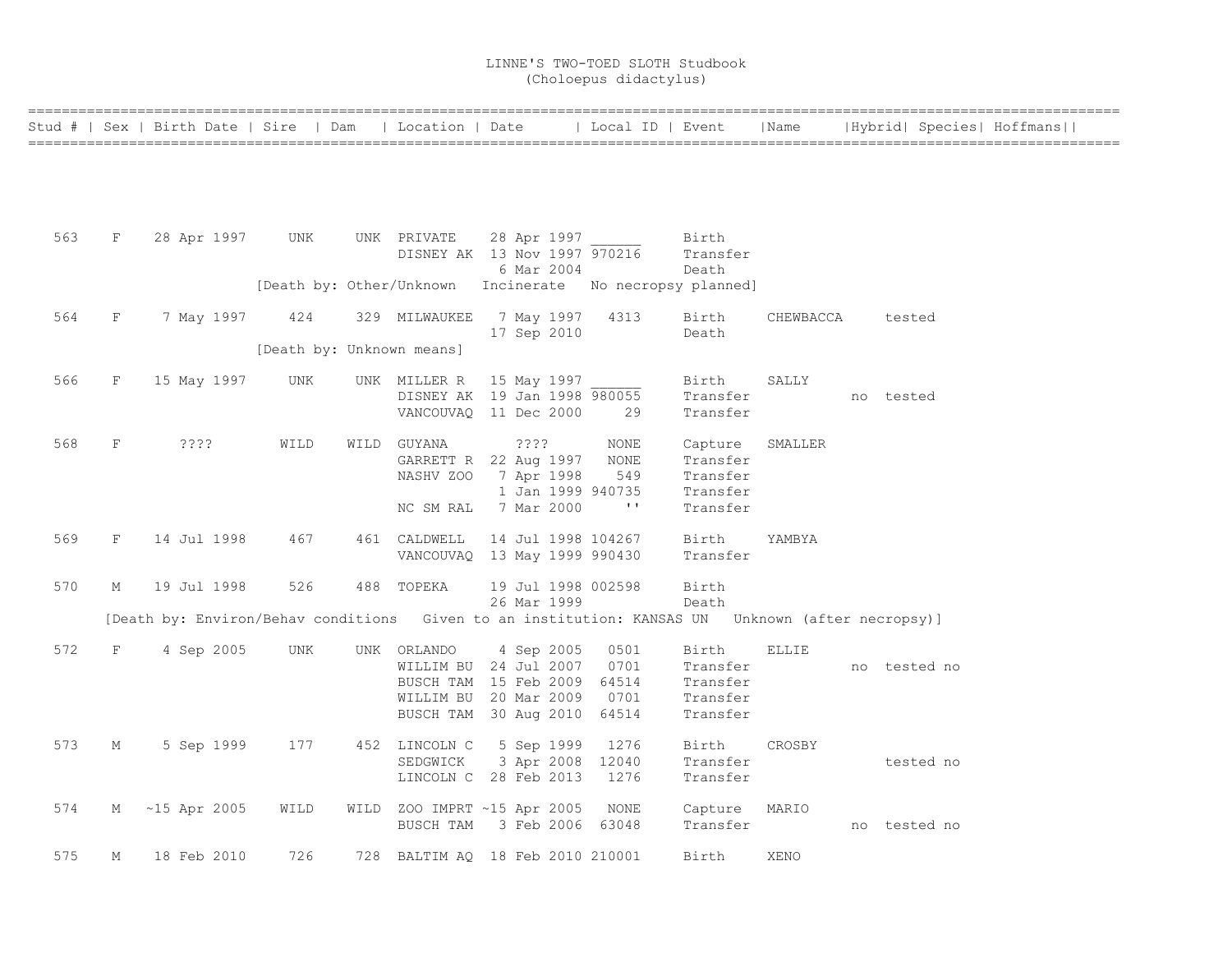|     |              | Stud #   Sex   Birth Date   Sire   Dam |            | Location   Date           |                                            | Local ID   Event           |                      | Name        |           | Hybrid  Species  Hoffmans |  |
|-----|--------------|----------------------------------------|------------|---------------------------|--------------------------------------------|----------------------------|----------------------|-------------|-----------|---------------------------|--|
|     |              |                                        |            |                           |                                            |                            |                      |             |           |                           |  |
|     |              |                                        |            |                           |                                            |                            |                      |             |           |                           |  |
|     |              |                                        |            |                           |                                            |                            |                      |             |           |                           |  |
| 576 | М            | 1 Jan 2009                             | WILD       | WILD GUYANA               | $\sim 2009$                                | NONE                       | Capture              |             |           |                           |  |
|     |              |                                        |            | YATES<br>SANDIEGOZ        | ? ? ? ?<br>25 Aug 2009 509134              | NONE                       | Transfer<br>Transfer |             |           |                           |  |
|     |              |                                        |            |                           | 7 Sep 2010                                 |                            | Death                |             |           |                           |  |
|     |              |                                        |            | [Death by: Unknown means] |                                            |                            |                      |             |           |                           |  |
| 577 | М            | 1 Jan 2009                             | WILD       | WILD GUYANA<br>YATES      | ????<br>? ? ? ?                            | <b>NONE</b><br><b>NONE</b> | Capture<br>Transfer  | <b>NICO</b> |           |                           |  |
|     |              |                                        |            | SANDIEGOZ                 | 25 Aug 2009 509135                         |                            | Transfer             |             |           |                           |  |
| 578 | $\mathbf F$  | 9 Jan 2005                             | <b>UNK</b> | UNK MILLER R              | 9 Jan 2005                                 | NONE                       | Birth                |             |           |                           |  |
|     |              |                                        |            |                           | SANDIEGOZ 18 May 2006 506146<br>2 Nov 2010 |                            | Transfer<br>Death    |             |           |                           |  |
|     |              |                                        |            | [Death by: Unknown means] |                                            |                            |                      |             |           |                           |  |
| 579 | $\mathbf{F}$ | 1 Jan 2009                             | WILD       | WILD GUYANA               | ????                                       | NONE                       | Capture              |             |           |                           |  |
|     |              |                                        |            | YATES                     | ????                                       | <b>NONE</b>                | Transfer             |             |           |                           |  |
|     |              |                                        |            | SANDIEGOZ                 | 25 Aug 2009 509136                         |                            | Transfer             |             |           |                           |  |
| 580 | М            | 29 Mar 2009                            | 376        | 377 TULSA                 | 29 Mar 2009 15817                          | 1589                       | Birth                | GILBERT GR  |           |                           |  |
|     |              |                                        |            |                           | SCOTTSBLU 28 Sep 2011                      |                            | Transfer             |             |           |                           |  |
| 581 | Μ            | 17 May 2010                            | 376        | 377 TULSA                 | 17 May 2010 16043                          |                            | Birth                | DT          |           |                           |  |
| 582 | F            | $~19$ Oct 2009                         | 419        | 434 BIODOME               | $~19$ Oct 2009                             | 2709                       | Birth                |             |           |                           |  |
| 583 | f            | 8 Sep 1992                             | 331        | 196 SALISBURY             | 8 Sep 1992                                 | 1038                       | Birth                | CLOEY       |           |                           |  |
|     |              |                                        |            | SPRINGFIE                 | 23 Sep 1993                                | 427                        | Transfer             |             |           |                           |  |
|     |              |                                        |            |                           | BLOOMINGT 18 Sep 2001 M01047               |                            | Transfer             |             |           |                           |  |
| 584 | М            | ????                                   | UNK        | UNK UNKNOWN               | ????                                       | NONE                       | Birth                | INIGO       | no tested |                           |  |
|     |              |                                        |            | SPCA TX<br>DETROIT        | ????<br>4 Feb 2010 12542                   | NONE                       | Transfer<br>Transfer |             |           |                           |  |
|     |              |                                        |            |                           | SANTA ANA 17 Mar 2011 M11002               |                            | Transfer             |             |           |                           |  |
| 585 | М            | ????                                   | <b>UNK</b> | UNK UNKNOWN               | ????                                       | NONE                       | Birth                | OLIVER      | no tested |                           |  |
|     |              |                                        |            | SPCA TX                   | ????                                       | <b>NONE</b>                | Transfer             |             |           |                           |  |
|     |              |                                        |            | DETROIT<br>FRESNO         | 4 Feb 2010 12543<br>17 Mar 2011 202024     |                            | Transfer<br>Transfer |             |           |                           |  |
| 586 | $\mathbf{F}$ |                                        |            |                           |                                            |                            |                      |             |           |                           |  |
|     |              | ????                                   | <b>UNK</b> | UNK UNKNOWN               | ????                                       | <b>NONE</b>                | Birth                | THEA        | no tested |                           |  |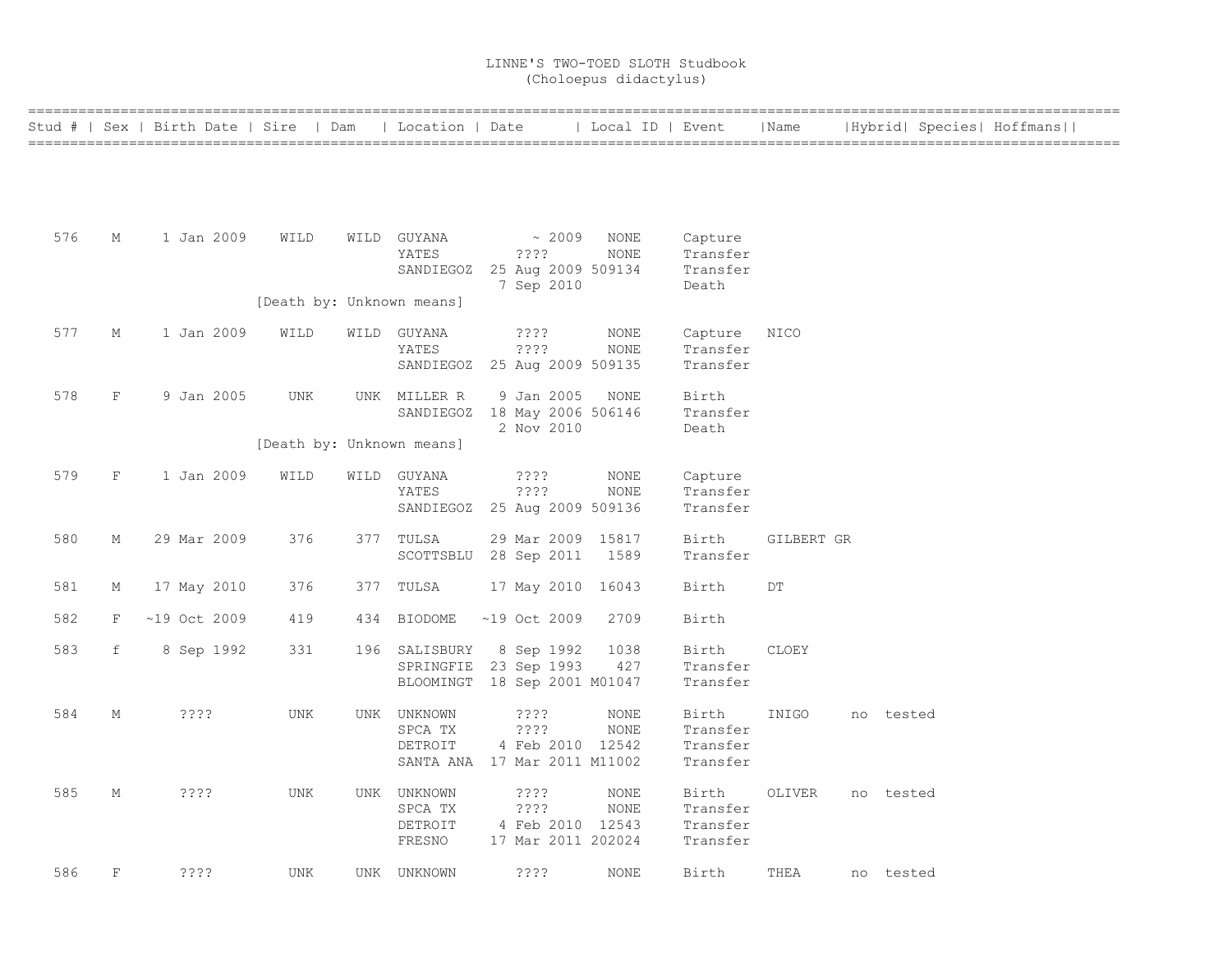|     |               | Stud #   Sex   Birth Date   Sire   Dam                                             |                           | Location   Date                |                   |              | Local ID   Event                                                        | Name             |           | Hybrid  Species  Hoffmans |  |
|-----|---------------|------------------------------------------------------------------------------------|---------------------------|--------------------------------|-------------------|--------------|-------------------------------------------------------------------------|------------------|-----------|---------------------------|--|
|     |               |                                                                                    |                           |                                |                   |              |                                                                         |                  |           |                           |  |
|     |               |                                                                                    |                           |                                |                   |              |                                                                         |                  |           |                           |  |
|     |               |                                                                                    |                           |                                |                   |              |                                                                         |                  |           |                           |  |
|     |               |                                                                                    |                           |                                |                   |              |                                                                         |                  |           |                           |  |
|     |               |                                                                                    |                           | SPCA TX                        | ????              | NONE         | Transfer                                                                |                  |           |                           |  |
|     |               |                                                                                    |                           | DETROIT                        | 4 Feb 2010 12544  |              | Transfer                                                                |                  |           |                           |  |
|     |               |                                                                                    |                           | SALISBURY 13 Dec 2011          |                   | 1782         | Transfer                                                                |                  |           |                           |  |
| 587 | F             | ????                                                                               | UNK                       | UNK UNKNOWN                    | ????              | NONE         | Birth                                                                   | MIA              | no tested |                           |  |
|     |               |                                                                                    |                           | SPCA TX                        | ????              | NONE         | Transfer                                                                |                  |           |                           |  |
|     |               |                                                                                    |                           | DETROIT                        | 4 Feb 2010 12545  |              | Transfer                                                                |                  |           |                           |  |
|     |               |                                                                                    |                           | SALISBURY 13 Dec 2011          |                   | 1783         | Transfer                                                                |                  |           |                           |  |
| 588 | $\mathbf{F}$  | 14 Jun 2010                                                                        | UNK                       | 587 DETROIT                    | 14 Jun 2010 12641 |              | Birth                                                                   | <b>BUTTERCUP</b> |           |                           |  |
|     |               |                                                                                    |                           | SALISBURY 13 Dec 2011          |                   | 1781         | Transfer                                                                |                  |           |                           |  |
|     |               |                                                                                    |                           |                                |                   |              |                                                                         |                  |           |                           |  |
| 589 | F             | 8 May 1996                                                                         | 331                       | 197 SALISBURY<br>BRZY RIDG     | 8 May 1996        | 1168         | Birth<br>1 Oct 1997 ltf Transfer                                        |                  |           |                           |  |
|     |               |                                                                                    |                           |                                |                   |              |                                                                         |                  |           |                           |  |
| 590 | $\rm F$       | 19 Aug 1998                                                                        | 331                       | 196 SALISBURY 19 Aug 1998      |                   | 1248         | Birth                                                                   | PATIENCE         |           |                           |  |
|     |               |                                                                                    |                           | BINGHAMTO 24 Feb 2000 201001   |                   |              | Transfer                                                                |                  |           |                           |  |
| 591 | $\tilde{z}$   | 28 Sep 1999                                                                        | 331                       | 196 SALISBURY 28 Sep 1999 1281 |                   |              | Birth                                                                   |                  |           |                           |  |
|     |               |                                                                                    |                           |                                | 17 Oct 1999       |              | Death                                                                   |                  |           |                           |  |
|     |               |                                                                                    |                           |                                |                   |              | [Death by: Other/Unknown Incinerate Unknown (after necropsy)]           |                  |           |                           |  |
|     |               |                                                                                    |                           |                                |                   |              |                                                                         |                  |           |                           |  |
| 592 | $\mathcal{L}$ | 31 Oct 2000                                                                        | 331                       | 196 SALISBURY 31 Oct 2000      |                   |              | Birth<br>Death                                                          |                  |           |                           |  |
|     |               |                                                                                    |                           |                                | 27 May 2001       |              | [Death by: Other/Unknown Incinerate Unknown (after necropsy)]           |                  |           |                           |  |
|     |               |                                                                                    |                           |                                |                   |              |                                                                         |                  |           |                           |  |
| 593 | М             | 21 May 2002                                                                        | 331                       | 196 SALISBURY 21 May 2002      |                   |              | Birth                                                                   |                  |           |                           |  |
|     |               |                                                                                    |                           |                                | 6 Dec 2003        |              | Death                                                                   |                  |           |                           |  |
|     |               | [Death by: Environ/Behav conditions Incinerate Generalized Unknown after necropsy] |                           |                                |                   |              |                                                                         |                  |           |                           |  |
| 594 | $\tilde{z}$   | 27 May 2006                                                                        | 331                       | 196 SALISBURY 27 May 2006      |                   |              | Birth                                                                   |                  |           |                           |  |
|     |               |                                                                                    |                           |                                | 28 Jun 2006       |              | Death                                                                   |                  |           |                           |  |
|     |               |                                                                                    |                           |                                |                   |              | [Death by: Other/Unknown Incinerate Generalized Unknown after necropsy] |                  |           |                           |  |
| 596 | F             | 28 Jun 1997                                                                        | 331                       | 197 SALISBURY 28 Jun 1997      |                   | 1208         | Birth                                                                   |                  |           |                           |  |
|     |               |                                                                                    |                           | VANCOUVAQ 22 Nov 1999 19189    |                   |              | Transfer                                                                |                  |           |                           |  |
| 600 | $\rm F$       | ????                                                                               | WILD                      | WILD UNKNOWN                   | ????              | $\mathbf{I}$ | Capture                                                                 |                  |           |                           |  |
|     |               |                                                                                    |                           | PHILADELP 11 Jul 1882 14575    |                   |              | Transfer                                                                |                  |           |                           |  |
|     |               |                                                                                    |                           |                                | 22 Apr 1885       |              | Death                                                                   |                  |           |                           |  |
|     |               |                                                                                    | [Death by: Unknown means] |                                |                   |              |                                                                         |                  |           |                           |  |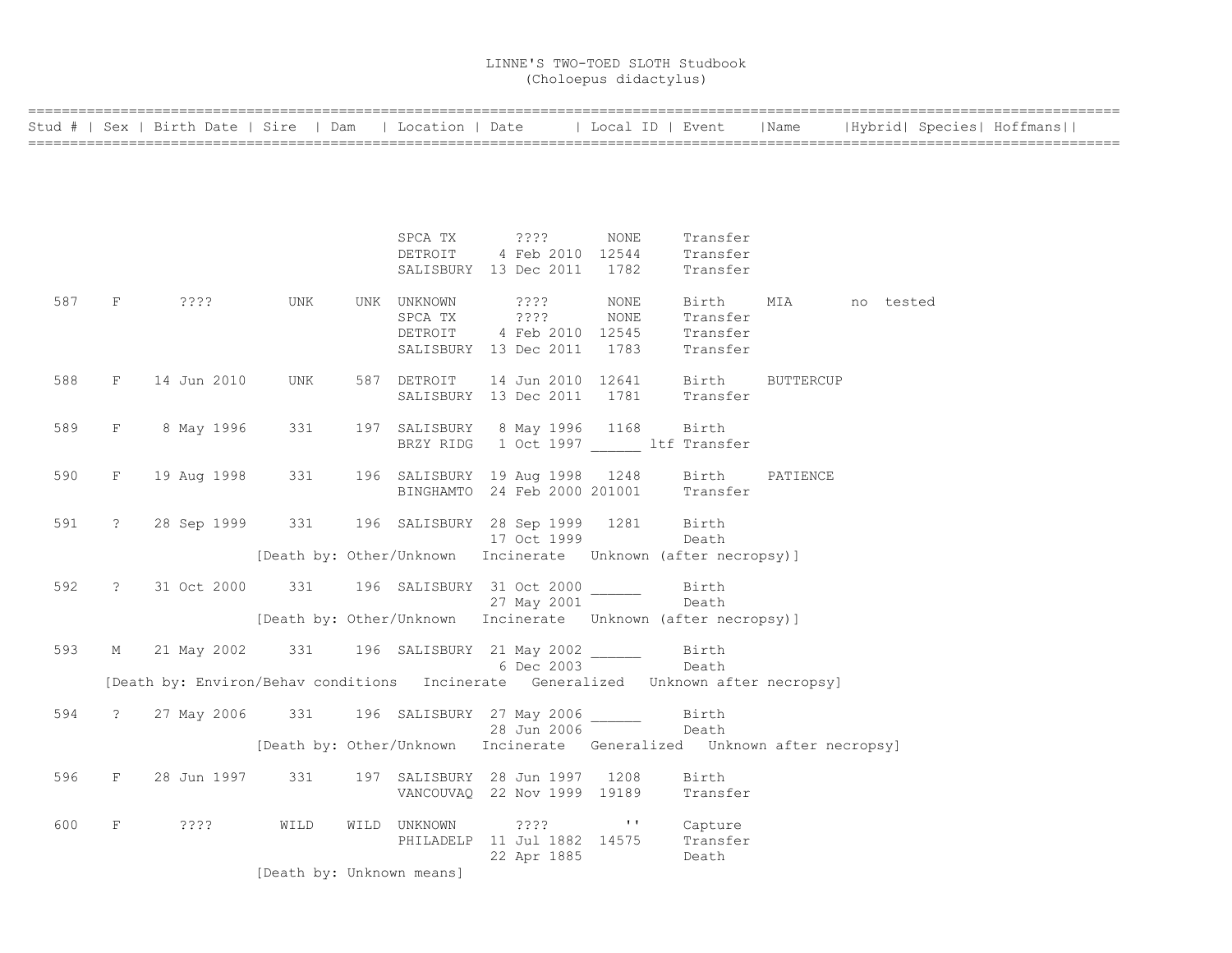|     |                      | Stud #   Sex   Birth Date   Sire   Dam   Location   Date |                           |                         |                                                 | Local ID   Event |                      | Name |  | Hybrid  Species  Hoffmans |  |
|-----|----------------------|----------------------------------------------------------|---------------------------|-------------------------|-------------------------------------------------|------------------|----------------------|------|--|---------------------------|--|
|     |                      |                                                          |                           |                         |                                                 |                  |                      |      |  |                           |  |
|     |                      |                                                          |                           |                         |                                                 |                  |                      |      |  |                           |  |
|     |                      |                                                          |                           |                         |                                                 |                  |                      |      |  |                           |  |
|     |                      |                                                          |                           |                         |                                                 |                  |                      |      |  |                           |  |
| 601 | $\tilde{ }$ ?        | ????                                                     | WILD                      | WILD UNKNOWN            | $????$ $"$<br>PHILADELP 30 Jun 1896 14576       |                  | Capture<br>Transfer  |      |  |                           |  |
|     |                      |                                                          |                           |                         | 8 Oct 1896                                      |                  | Death                |      |  |                           |  |
|     |                      |                                                          | [Death by: Unknown means] |                         |                                                 |                  |                      |      |  |                           |  |
| 602 | $\ddot{\phantom{0}}$ | $??\mathrel{?}?$                                         | WILD                      | WILD UNKNOWN            | ????                                            | $\sim 100$       | Capture              |      |  |                           |  |
|     |                      |                                                          |                           | BARTELS H               | $??\mathrel{?}?$<br>PHILADELP 31 Oct 1903 14577 | NONE             | Transfer<br>Transfer |      |  |                           |  |
|     |                      |                                                          |                           |                         | 22 Dec 1903                                     |                  | Death                |      |  |                           |  |
|     |                      |                                                          | [Death by: Unknown means] |                         |                                                 |                  |                      |      |  |                           |  |
| 603 | $\ddot{ }$           | ????                                                     | UNK                       | UNK PUBLIC              | ????                                            | <b>NONE</b>      | Birth                |      |  |                           |  |
|     |                      |                                                          |                           | PHILADELP               | 30 Jun 1922 14578<br>9 Nov 1924                 |                  | Transfer<br>Death    |      |  |                           |  |
|     |                      |                                                          | [Death by: Unknown means] |                         |                                                 |                  |                      |      |  |                           |  |
| 604 | $\mathbf{F}$         | ? ? ? ?                                                  | UNK                       | UNK PUBLIC              | ????                                            | NONE             | Birth                |      |  |                           |  |
|     |                      |                                                          |                           |                         | PHILADELP 23 Aug 1923 14579<br>26 Nov 1925      |                  | Transfer<br>Death    |      |  |                           |  |
|     |                      |                                                          | [Death by: Unknown means] |                         |                                                 |                  |                      |      |  |                           |  |
| 605 | $\mathbf{F}$         | ? ? ? ?                                                  | <b>UNK</b>                | UNK PUBLIC              | ????                                            | NONE             | Birth                |      |  |                           |  |
|     |                      |                                                          |                           |                         | PHILADELP 26 Sep 1925 14580                     |                  | Transfer             |      |  |                           |  |
|     |                      |                                                          | [Death by: Unknown means] |                         | 27 Dec 1925                                     |                  | Death                |      |  |                           |  |
| 606 | F                    | ????                                                     | UNK                       | UNK PUBLIC              | $??\mathbin{?}$                                 | NONE             | Birth                |      |  |                           |  |
|     |                      |                                                          |                           |                         | PHILADELP 26 Sep 1925 14581                     |                  | Transfer             |      |  |                           |  |
|     |                      |                                                          | [Death by: Unknown means] |                         | 31 Dec 1925                                     |                  | Death                |      |  |                           |  |
|     |                      |                                                          |                           |                         |                                                 |                  |                      |      |  |                           |  |
| 607 | $\mathbf F$          | ????                                                     | UNK                       | UNK PUBLIC<br>PHILADELP | ????<br>26 Sep 1925 14582                       | NONE             | Birth<br>Transfer    |      |  |                           |  |
|     |                      |                                                          |                           |                         | 6 Jan 1926                                      |                  | Death                |      |  |                           |  |
|     |                      |                                                          | [Death by: Unknown means] |                         |                                                 |                  |                      |      |  |                           |  |
| 608 | $\mathbf{F}$         | ????                                                     | <b>UNK</b>                | UNK PUBLIC              | $??\; ?$                                        | NONE             | Birth                |      |  |                           |  |
|     |                      |                                                          |                           |                         | PHILADELP 26 Sep 1925 14583<br>6 Feb 1926       |                  | Transfer<br>Death    |      |  |                           |  |
|     |                      |                                                          | [Death by: Unknown means] |                         |                                                 |                  |                      |      |  |                           |  |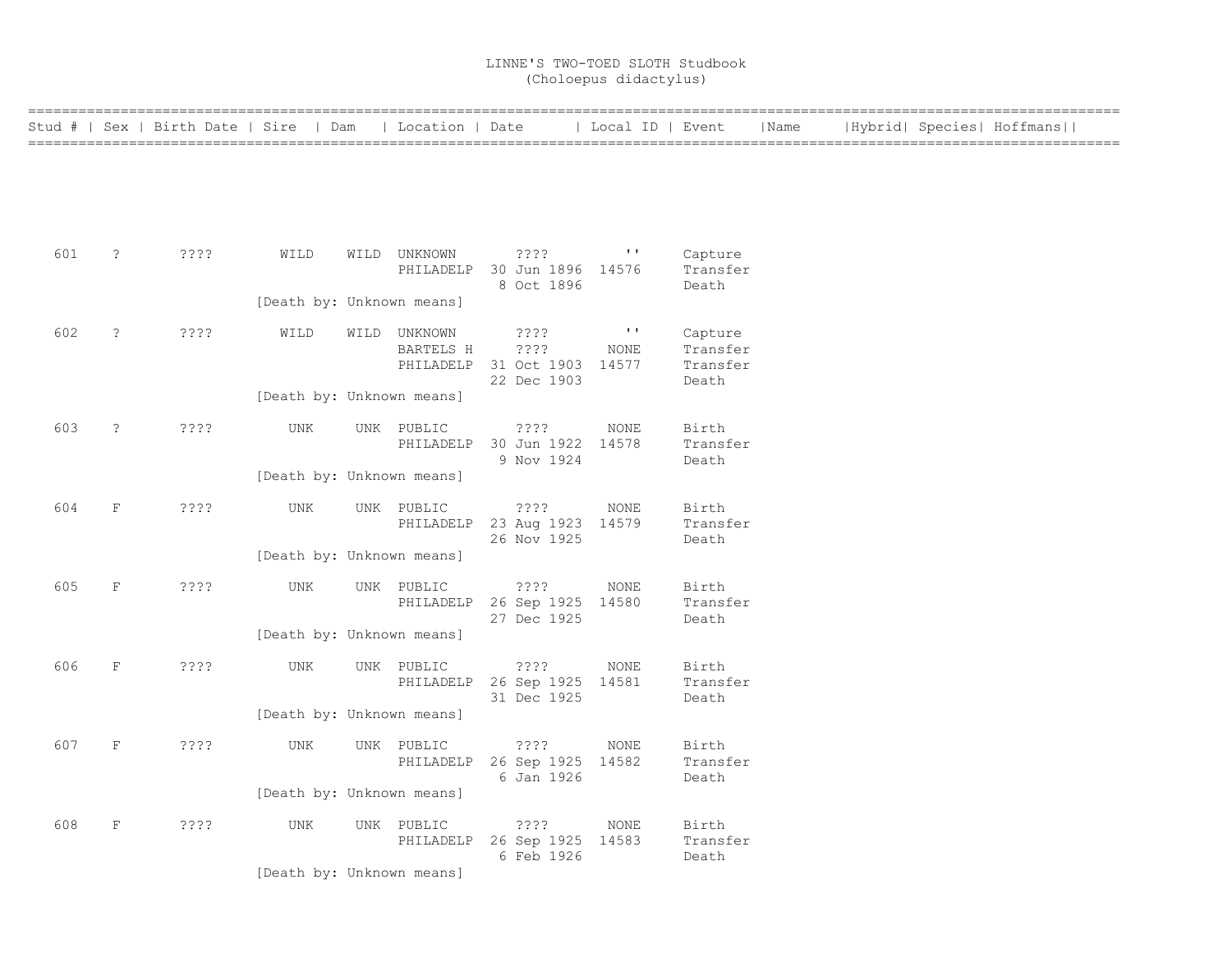|     |                      | Stud #   Sex   Birth Date   Sire   Dam |                           | Location   Date                        |                                                                       |                    | Local ID   Event                                                      | Name                    | Hybrid  Species  Hoffmans |  |  |
|-----|----------------------|----------------------------------------|---------------------------|----------------------------------------|-----------------------------------------------------------------------|--------------------|-----------------------------------------------------------------------|-------------------------|---------------------------|--|--|
|     |                      |                                        |                           |                                        |                                                                       |                    |                                                                       |                         |                           |  |  |
| 609 | $\mathbf F$          | ????                                   | UNK                       | UNK UNKNOWN<br>JOSEPH E                | ????<br>$??\mathbin{?}$<br>PHILADELP 14 May 1932 14584<br>18 Jul 1955 | $\sim$ 1.1<br>NONE | Birth<br>Transfer<br>Transfer<br>Death                                | LAZY BETSY              |                           |  |  |
|     |                      |                                        | [Death by: Unknown means] |                                        |                                                                       |                    |                                                                       |                         |                           |  |  |
| 610 | $\mathbf F$          | ? ? ? ?                                | UNK                       | UNK UNKNOWN<br>L RUHE                  | ????<br>CHICAGOBR 25 Jun 1933 21163<br>$??\ ??$                       | $\mathbf{v}$       | Birth<br>Transfer<br>'' ltf Transfer                                  |                         |                           |  |  |
| 611 | $\ddot{\phantom{0}}$ | ????                                   | UNK                       | UNK UNKNOWN                            | ????<br>MILWAUKEE 22 Oct 1948 X02546<br>17 Jan 1951                   | $\mathbf{I}$       | Birth<br>Transfer<br>Death                                            |                         |                           |  |  |
|     |                      |                                        | [Death by: Unknown means] |                                        |                                                                       |                    |                                                                       |                         |                           |  |  |
| 612 | $\tilde{ }$          | ? ? ? ?                                | UNK                       | UNK UNKNOWN<br>MEEMS<br>DETROIT        | $??\cdot?$<br>????<br>6 Aug 1948 H01413                               | $\mathbf{H}$       | Birth<br>Transfer<br>Transfer                                         |                         |                           |  |  |
|     |                      |                                        |                           |                                        | 20 Aug 1948<br>[Death by: Other/Unknown  Unknown  Digestive           |                    | Death                                                                 | Mechanical abnormality] |                           |  |  |
| 613 | $\tilde{ }$ ?        | ? ? ? ?                                | UNK                       | UNK UNKNOWN<br>MEEMS<br>DETROIT        | ????<br>$??\cdot?$<br>6 Aug 1948 H01414<br>1 Nov 1949                 | <b>NONE</b>        | Birth<br>Transfer<br>Transfer<br>Death                                |                         |                           |  |  |
|     |                      |                                        |                           |                                        |                                                                       |                    | [Death by: Environ/Behav conditions Unknown Generalized Nutrition]    |                         |                           |  |  |
| 614 | $\tilde{?}$          | ? ? ? ?                                | UNK                       | UNK UNKNOWN<br>MEEMS<br>DETROIT        | ????<br>????<br>6 Aug 1948 H01415<br>4 Dec 1949                       | $\mathbf{I}$       | Birth<br>Transfer<br>Transfer<br>Death                                |                         |                           |  |  |
|     |                      |                                        |                           |                                        |                                                                       |                    | [Death by: Environ/Behav conditions Unknown Generalized Nutrition]    |                         |                           |  |  |
| 615 | $\tilde{?}$          | ????                                   | UNK                       | UNK UNKNOWN<br><b>MEEMS</b><br>DETROIT | ????<br>????<br>2 Sep 1948 H01416<br>4 Dec 1949                       | $\sim$ 1.1 $\,$    | Birth<br>Transfer<br>Transfer<br>Death                                |                         |                           |  |  |
|     |                      |                                        |                           |                                        |                                                                       |                    | [Death by: Environ/Behav conditions  Unknown  Generalized  Nutrition] |                         |                           |  |  |
| 616 | F                    | ????                                   | UNK                       | UNK UNKNOWN                            | ????                                                                  |                    | Birth                                                                 |                         |                           |  |  |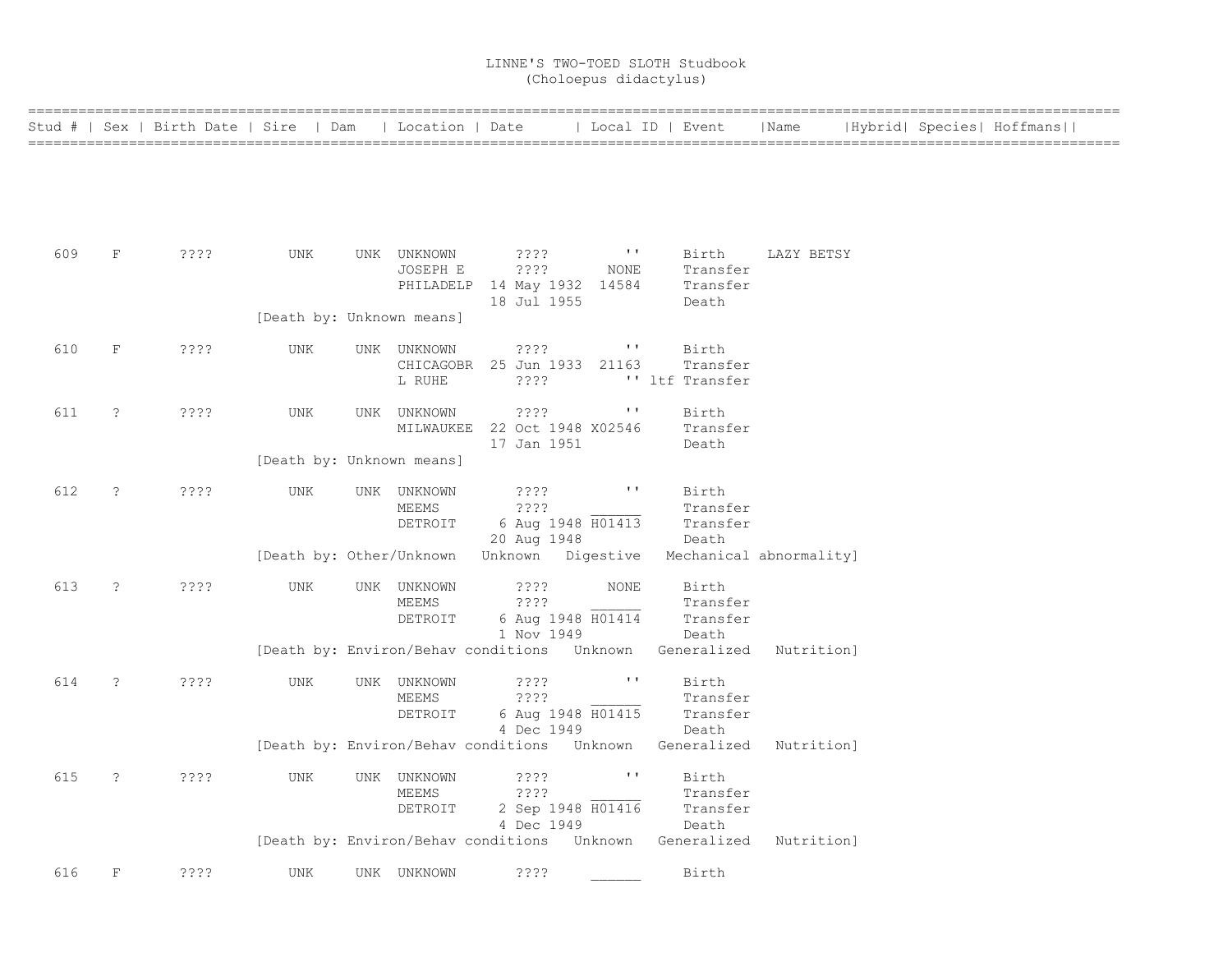| =============== |                      | Stud #   Sex   Birth Date   Sire   Dam                                        |                           | Location   Date          |                                                            | Local ID   Event         |                        | Name    |  | Hybrid  Species  Hoffmans |
|-----------------|----------------------|-------------------------------------------------------------------------------|---------------------------|--------------------------|------------------------------------------------------------|--------------------------|------------------------|---------|--|---------------------------|
|                 |                      |                                                                               |                           |                          |                                                            |                          |                        |         |  |                           |
|                 |                      |                                                                               |                           |                          |                                                            |                          |                        |         |  |                           |
|                 |                      |                                                                               |                           | L RUHE                   | ? ? ? ?                                                    | $\sim 100$               | Transfer               |         |  |                           |
|                 |                      |                                                                               |                           |                          | CHICAGOBR 10 May 1951 21107                                |                          | Transfer               |         |  |                           |
|                 |                      |                                                                               | [Death by: Unknown means] |                          | 10 Jun 1956                                                |                          | Death                  |         |  |                           |
| 617             | $\ddot{\phantom{0}}$ | ????                                                                          | <b>UNK</b>                | UNK UNKNOWN              | ????                                                       | $\mathbf{I}$             | Birth                  |         |  |                           |
|                 |                      |                                                                               |                           | L RUHE<br>DETROIT        | ????<br>2 Jul 1952 H01417                                  |                          | Transfer<br>Transfer   |         |  |                           |
|                 |                      |                                                                               |                           |                          | 18 Jul 1952<br>[Death by: Injury from exhibit mate Unknown |                          | Death<br>Generalized   | Trauma] |  |                           |
| 618             | $\tilde{z}$          | ????                                                                          | UNK                       | UNK UNKNOWN              | ????                                                       | $\mathbf{I}$             | Birth                  |         |  |                           |
|                 |                      |                                                                               |                           | L RUHE<br>DETROIT        | ????<br>2 Jul 1952 H01418                                  |                          | Transfer<br>Transfer   |         |  |                           |
|                 |                      |                                                                               |                           |                          | 7 Aug 1952                                                 |                          | Death                  |         |  |                           |
|                 |                      |                                                                               | [Death by: Unknown means] |                          |                                                            |                          |                        |         |  |                           |
| 619             | F                    | $??\mathrel{?}?$                                                              | UNK                       | UNK UNKNOWN<br>L RUHE    | ????<br>????                                               | $\mathbf{r}$             | Birth<br>Transfer      |         |  |                           |
|                 |                      |                                                                               |                           | DETROIT                  | 2 Jul 1952 H01419<br>5 Sep 1952                            |                          | Transfer<br>Death      |         |  |                           |
|                 |                      |                                                                               | [Death by: Unknown means] |                          |                                                            |                          |                        |         |  |                           |
| 620             | $\tilde{z}$          | ????                                                                          | <b>UNK</b>                | UNK UNKNOWN<br>L RUHE    | ????<br>????                                               | $\mathbf{I}$             | Birth<br>Transfer      |         |  |                           |
|                 |                      |                                                                               |                           | DETROIT                  | 2 Jul 1952 H01420<br>9 Nov 1952                            |                          | Transfer<br>Death      |         |  |                           |
|                 |                      |                                                                               |                           |                          | [Death by: Infection associated Unknown                    |                          | Generalized Bacterial] |         |  |                           |
| 621             | F                    | ????                                                                          | UNK                       | UNK UNKNOWN<br>MAMI RARE | $??\mathbin{?}$<br>????                                    | $\mathbf{I}$             | Birth<br>Transfer      |         |  |                           |
|                 |                      |                                                                               |                           | DETROIT                  | 30 Jun 1954 H01426                                         |                          | Transfer               |         |  |                           |
|                 |                      | [Death by: Infection associated  Unknown Generalized  Unknown after necropsy] |                           |                          | 30 Jul 1954                                                |                          | Death                  |         |  |                           |
| 622             | М                    | $??\mathbf{??}$                                                               | UNK                       | UNK UNKNOWN              | ????                                                       | $\mathbf{L}(\mathbf{I})$ | Birth                  |         |  |                           |
|                 |                      |                                                                               |                           | MAMI RARE                | ????<br>PHILADELP 19 Nov 1954 14585                        | <b>NONE</b>              | Transfer<br>Transfer   |         |  |                           |
|                 |                      |                                                                               | [Death by: Unknown means] |                          | 1 Mar 1960                                                 |                          | Death                  |         |  |                           |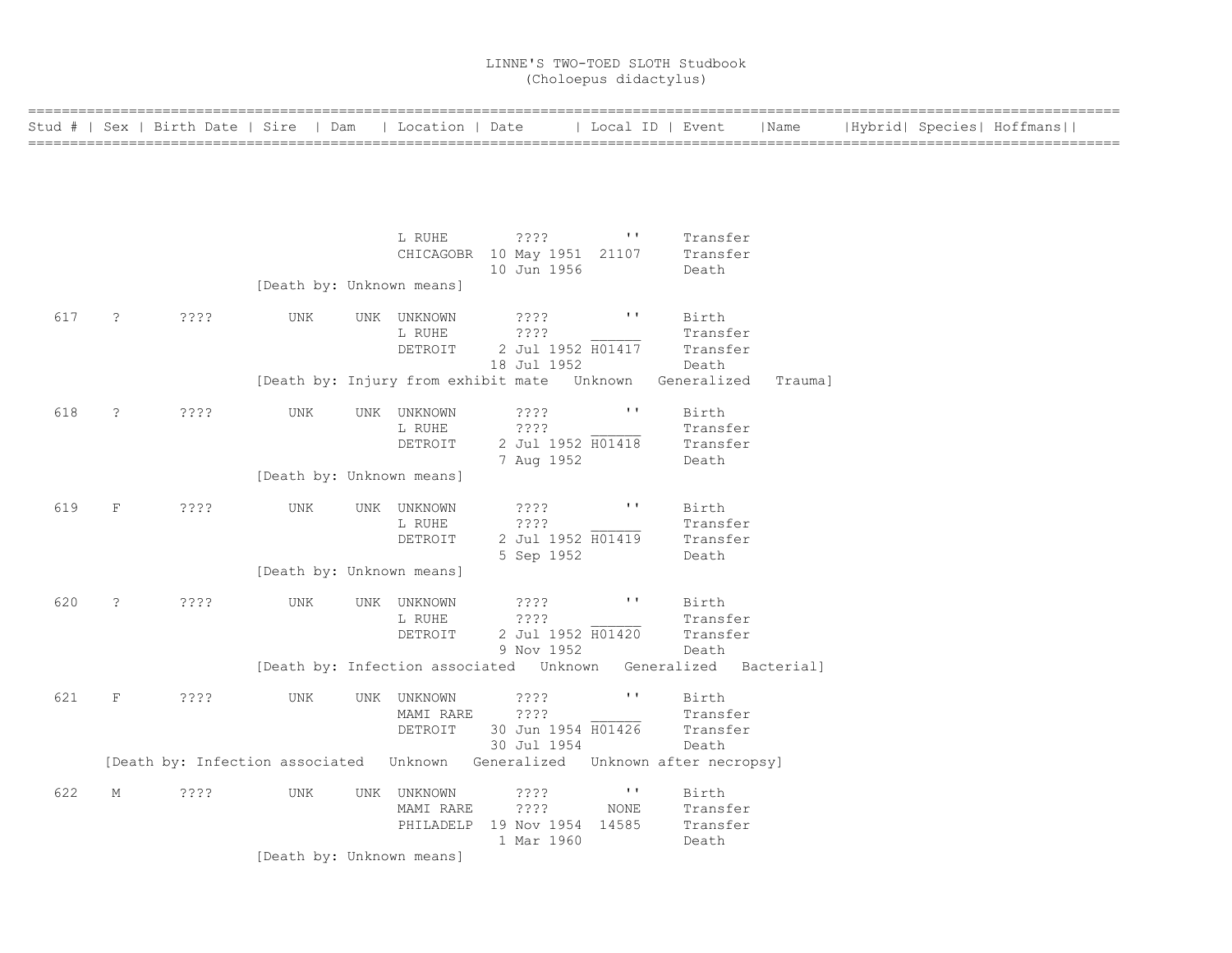|     |                | Stud #   Sex   Birth Date   Sire   Dam   Location   Date   Local ID   Event |                           |                                     |                                                                                    |                                                        |                                        | Name |  | Hybrid  Species  Hoffmans |  |
|-----|----------------|-----------------------------------------------------------------------------|---------------------------|-------------------------------------|------------------------------------------------------------------------------------|--------------------------------------------------------|----------------------------------------|------|--|---------------------------|--|
|     |                |                                                                             |                           |                                     |                                                                                    |                                                        |                                        |      |  |                           |  |
| 623 | $F$ and $F$    | ????                                                                        | UNK                       | UNK UNKNOWN ????<br>MAMI RARE       | ????<br>PHILADELP 19 Nov 1954 14586<br>23 Jun 1955                                 | $\mathbf{r}$ and $\mathbf{r}$ and $\mathbf{r}$<br>NONE | Birth<br>Transfer<br>Transfer<br>Death |      |  |                           |  |
|     |                |                                                                             | [Death by: Unknown means] |                                     |                                                                                    |                                                        |                                        |      |  |                           |  |
| 624 | F              | $??\ ??$                                                                    | UNK                       | UNK UNKNOWN<br>MAMI RARE            | ? ? ? ?<br>????<br>PHILADELP 19 Nov 1954 14587<br>18 Apr 1968                      | <b>Controller</b><br>NONE                              | Birth<br>Transfer<br>Transfer<br>Death |      |  |                           |  |
|     |                |                                                                             | [Death by: Unknown means] |                                     |                                                                                    |                                                        |                                        |      |  |                           |  |
| 625 | $\ddot{\cdot}$ | ????                                                                        | UNK                       | UNK UNKNOWN<br>MAMI RARE<br>DETROIT | ????<br>$??\ ?$<br>23 Apr 1953 H01421<br>25 Apr 1953                               |                                                        | Birth<br>Transfer<br>Transfer<br>Death |      |  |                           |  |
|     |                |                                                                             |                           |                                     | [Death by: Infection associated Unknown Digestive Protozoan]                       |                                                        |                                        |      |  |                           |  |
| 626 | $\tilde{ }$    | ????                                                                        | UNK                       | UNK UNKNOWN<br>MAMI RARE<br>DETROIT | ????<br>? ? ? ?<br>23 Apr 1953 H01422<br>25 Apr 1953                               |                                                        | Birth<br>Transfer<br>Transfer<br>Death |      |  |                           |  |
|     |                |                                                                             |                           |                                     | [Death by: Infection associated  Unknown  Digestive  Protozoan]                    |                                                        |                                        |      |  |                           |  |
| 627 | $\tilde{z}$    | ????                                                                        | UNK                       | UNK UNKNOWN<br>CHASE B<br>DETROIT   | 2222<br>????<br>20 May 1953 H01423<br>17 Nov 1953                                  | $\sim 100$                                             | Birth<br>Transfer<br>Transfer<br>Death |      |  |                           |  |
|     |                |                                                                             |                           |                                     | [Death by: Infection associated Unknown Digestive Unknown after necropsy]          |                                                        |                                        |      |  |                           |  |
| 628 | $\ddot{?}$     | $??\mathrel{?}?$                                                            | UNK                       | UNK UNKNOWN<br>MAMI RARE<br>DETROIT | ????<br>????<br>30 Jun 1954 H01424<br>8 Jul 1954                                   | $\mathbf{I}$                                           | Birth<br>Transfer<br>Transfer<br>Death |      |  |                           |  |
|     |                |                                                                             |                           |                                     | [Death by: Infection associated  Unknown  Digestive  Bacterial]                    |                                                        |                                        |      |  |                           |  |
| 629 | $\ddot{?}$     | $\sim 1954$                                                                 | UNK                       | 621 UNKNOWN<br>MAMI RARE<br>DETROIT | $\sim 1954$<br>$??\mathord{?}\mathord{?}$<br>30 Jun 1954 H01425<br>10 Jul 1954     |                                                        | Birth<br>Transfer<br>Transfer<br>Death |      |  |                           |  |
|     |                |                                                                             |                           |                                     | [Death by: Infection associated    Unknown    Digestive    Unknown after necropsy] |                                                        |                                        |      |  |                           |  |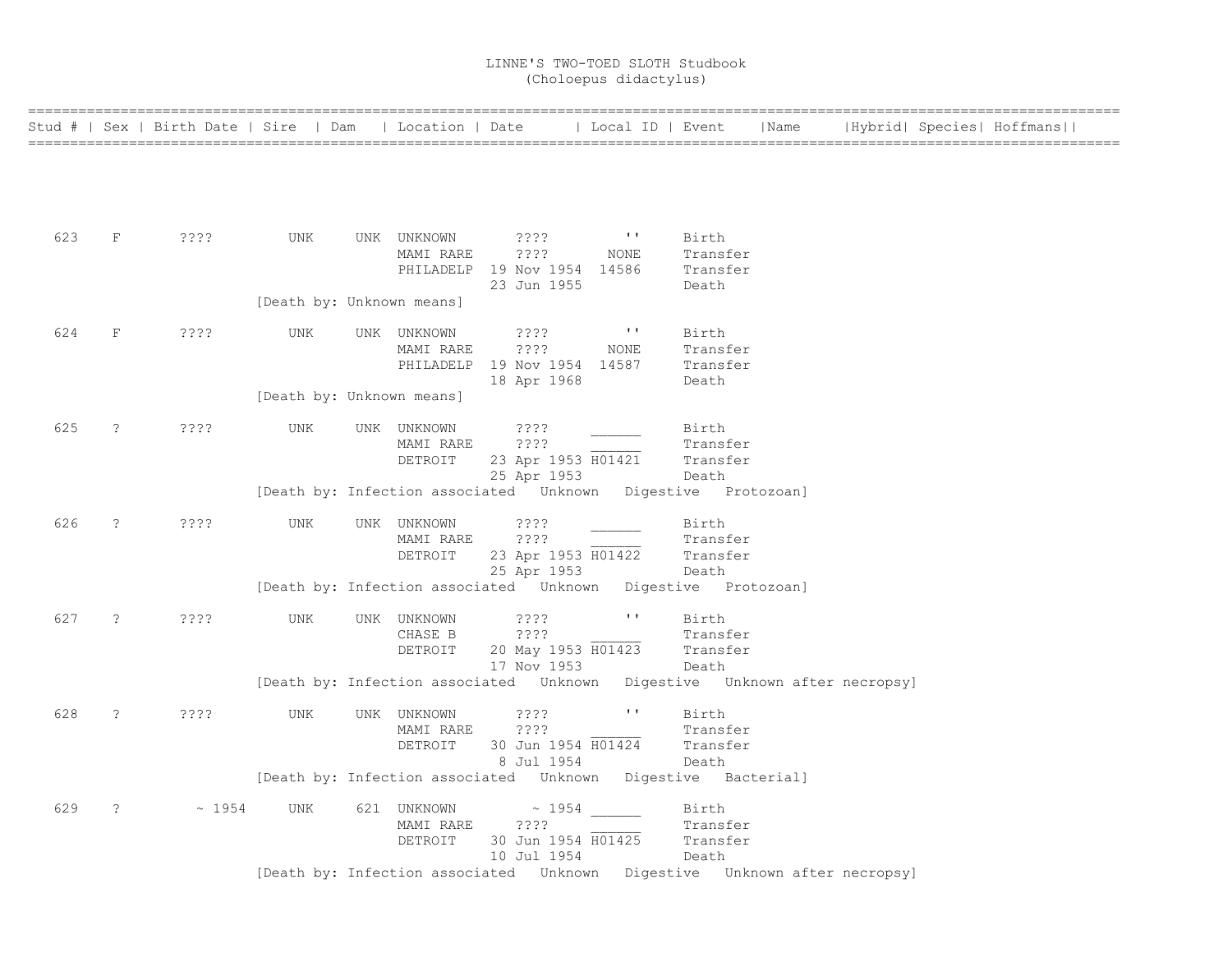|     |                      | Stud #   Sex   Birth Date   Sire   Dam                                      |                           | Location   Date          |                                  | Local ID   Event                                                             |                      | Name | Hybrid  Species  Hoffmans |
|-----|----------------------|-----------------------------------------------------------------------------|---------------------------|--------------------------|----------------------------------|------------------------------------------------------------------------------|----------------------|------|---------------------------|
|     |                      |                                                                             |                           |                          |                                  |                                                                              |                      |      |                           |
|     |                      |                                                                             |                           |                          |                                  |                                                                              |                      |      |                           |
|     |                      |                                                                             |                           |                          |                                  |                                                                              |                      |      |                           |
|     |                      |                                                                             |                           |                          |                                  |                                                                              |                      |      |                           |
| 630 | $\tilde{ }$          | ????                                                                        | UNK                       | UNK UNKNOWN<br>MAMI RARE | ????<br>????                     |                                                                              | Birth<br>Transfer    |      |                           |
|     |                      |                                                                             |                           | DETROIT                  | 29 Jul 1954 H01427               |                                                                              | Transfer             |      |                           |
|     |                      |                                                                             | [Death by: Unknown means] |                          | 1 Aug 1954                       |                                                                              | Death                |      |                           |
| 631 | $\ddot{\phantom{0}}$ |                                                                             |                           |                          |                                  |                                                                              | Birth                |      |                           |
|     |                      | ????                                                                        | UNK                       | UNK UNKNOWN<br>MAMI RARE | $??\mathbin{?}$<br>????          | $\mathbf{I}$                                                                 | Transfer             |      |                           |
|     |                      |                                                                             |                           | DETROIT                  | 29 Jul 1954 H01428<br>9 Aug 1954 |                                                                              | Transfer<br>Death    |      |                           |
|     |                      |                                                                             |                           |                          |                                  | [Death by: Infection associated  Unknown  Digestive  Unknown after necropsy] |                      |      |                           |
| 632 | $\mathbf{F}$         | ????                                                                        | UNK                       | UNK UNKNOWN              | $??\mathrel{?}?$                 | $\mathbf{r}$                                                                 | Birth                |      |                           |
|     |                      |                                                                             |                           | L RUHE                   | ????                             |                                                                              | Transfer             |      |                           |
|     |                      |                                                                             |                           | DETROIT                  | 5 May 1955 H01429<br>11 Feb 1958 |                                                                              | Transfer<br>Death    |      |                           |
|     |                      |                                                                             |                           |                          |                                  | [Death by: Infection associated Unknown Digestive Unknown after necropsy]    |                      |      |                           |
| 633 | $\ddot{ }$           | $??\cdot?$                                                                  | UNK                       | UNK UNKNOWN              | ????                             | $\mathbf{H}$                                                                 | Birth                |      |                           |
|     |                      |                                                                             |                           | TREFELICH<br>DETROIT     | ????<br>11 May 1955 H01430       |                                                                              | Transfer<br>Transfer |      |                           |
|     |                      |                                                                             |                           |                          | 11 May 1955                      |                                                                              | Death                |      |                           |
|     |                      | [Death by: Infection associated Unknown Respiratory Unknown after necropsy] |                           |                          |                                  |                                                                              |                      |      |                           |
| 634 | $\tilde{?}$          | $??\,?\,?$                                                                  | UNK                       | UNK UNKNOWN              | ????                             | $\mathbf{r}$                                                                 | Birth                |      |                           |
|     |                      |                                                                             |                           | TREFELICH<br>DETROIT     | ????                             |                                                                              | Transfer<br>Transfer |      |                           |
|     |                      |                                                                             |                           |                          | 11 May 1955 H01431<br>3 Jun 1955 |                                                                              | Death                |      |                           |
|     |                      |                                                                             |                           |                          |                                  | [Death by: Infection associated Unknown Digestive Unknown after necropsy]    |                      |      |                           |
| 635 | $\tilde{S}$          | 22 Feb 1956                                                                 | UNK                       | 632 DETROIT              | 22 Feb 1956 H01432               |                                                                              | Birth                |      |                           |
|     |                      |                                                                             | [Death by: Unknown means] |                          | 25 Jun 1958                      |                                                                              | Death                |      |                           |
|     |                      |                                                                             |                           |                          |                                  |                                                                              |                      |      |                           |
| 636 | $\mathbf F$          | ????                                                                        | <b>UNK</b>                | UNK UNKNOWN              | ????                             | $\mathbf{L} \cdot \mathbf{L}$                                                | Birth                |      |                           |
|     |                      |                                                                             |                           | CHICAGOBR                | 7 Apr 1962                       | 2 May 1956 21115                                                             | Transfer<br>Death    |      |                           |
|     |                      |                                                                             |                           |                          |                                  | [Death by: Infection associated    Unknown    Unknown    (after necropsy)]   |                      |      |                           |
| 637 | $\mathbf F$          | ????                                                                        | <b>UNK</b>                | UNK UNKNOWN              | ????                             | $\mathbf{I}$ . $\mathbf{I}$                                                  | Birth                |      |                           |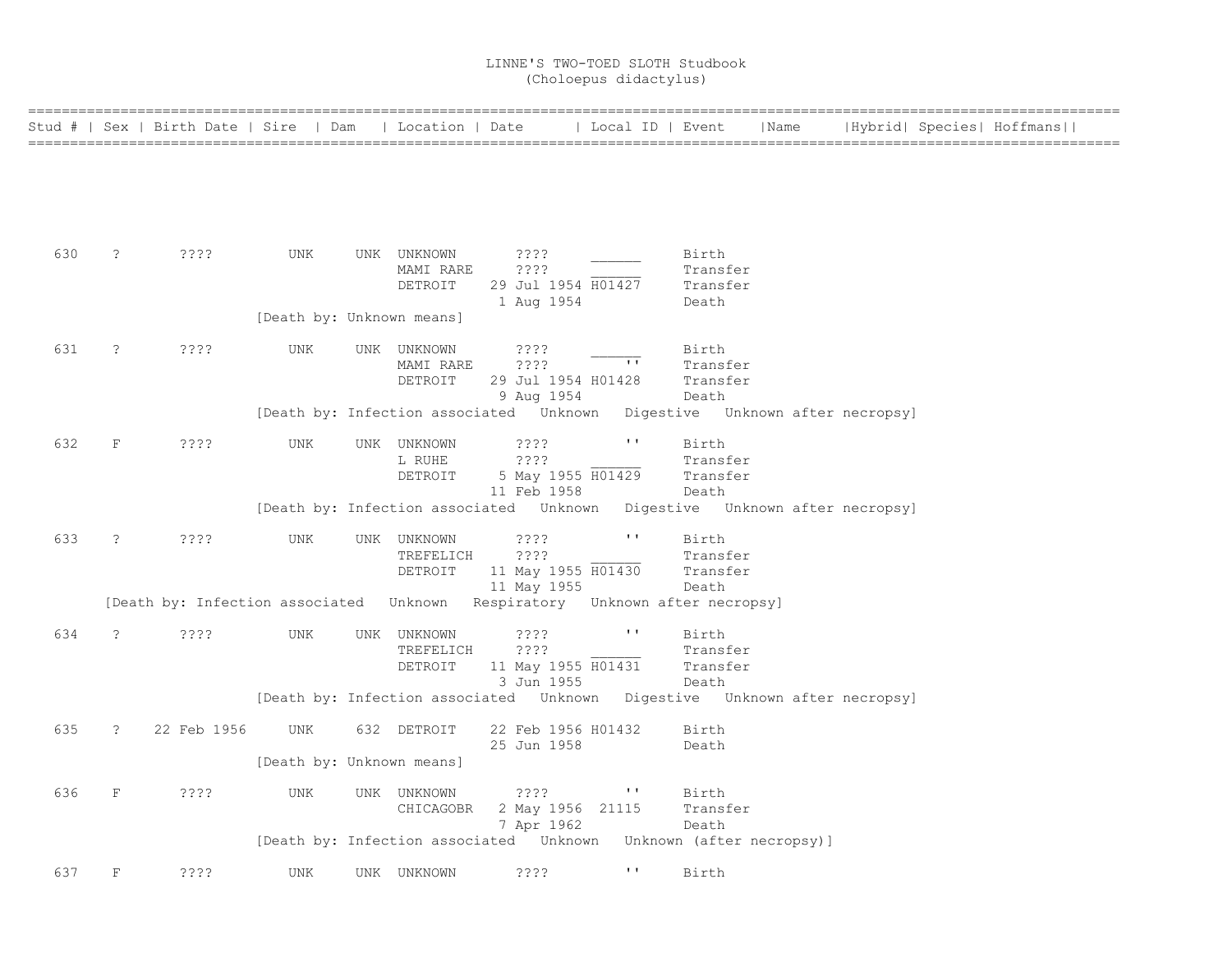| ---------------- |                |                                                          |                           |                          |                                                                                    |                       |                      |      |  |                           |
|------------------|----------------|----------------------------------------------------------|---------------------------|--------------------------|------------------------------------------------------------------------------------|-----------------------|----------------------|------|--|---------------------------|
|                  |                | Stud #   Sex   Birth Date   Sire   Dam   Location   Date |                           |                          |                                                                                    | Local ID   Event      |                      | Name |  | Hybrid  Species  Hoffmans |
|                  |                |                                                          |                           |                          |                                                                                    |                       |                      |      |  |                           |
|                  |                |                                                          |                           |                          |                                                                                    |                       |                      |      |  |                           |
|                  |                |                                                          |                           |                          |                                                                                    |                       |                      |      |  |                           |
|                  |                |                                                          |                           |                          | CHICAGOBR 6 Jul 1956 21109<br>9 Jul 1956                                           |                       | Transfer<br>Death    |      |  |                           |
|                  |                |                                                          | [Death by: Unknown means] |                          |                                                                                    |                       |                      |      |  |                           |
| 638              | $\ddot{\cdot}$ | $??\mathrel{?}\mathrel{?}$                               | UNK                       | UNK UNKNOWN              | ????                                                                               |                       | Birth                |      |  |                           |
|                  |                |                                                          |                           | TARPONSPR<br>DETROIT     | ????<br>22 Apr 1958 H01433                                                         |                       | Transfer<br>Transfer |      |  |                           |
|                  |                |                                                          |                           |                          | 22 Aug 1958                                                                        |                       | Death                |      |  |                           |
|                  |                |                                                          |                           |                          | [Death by: Infection associated    Unknown    Digestive    Unknown after necropsy] |                       |                      |      |  |                           |
| 639              | $\tilde{z}$    | ????                                                     | UNK                       | UNK UNKNOWN<br>TARPONSPR | ????<br>$??\cdot?$                                                                 | $\sim 100$            | Birth<br>Transfer    |      |  |                           |
|                  |                |                                                          |                           | DETROIT                  | 22 May 1958 H01434<br>29 Sep 1958                                                  |                       | Transfer<br>Death    |      |  |                           |
|                  |                |                                                          |                           |                          | [Death by: Infection associated Unknown Digestive Bacterial]                       |                       |                      |      |  |                           |
| 640              | $\tilde{S}$    | ????                                                     | UNK                       | UNK UNKNOWN              | $??\mathrel{?}?$                                                                   | $\mathbf{I}$          | Birth                |      |  |                           |
|                  |                |                                                          |                           | TARPONSPR<br>DETROIT     | ????<br>2 May 1959 H01435                                                          |                       | Transfer<br>Transfer |      |  |                           |
|                  |                |                                                          | [Death by: Unknown means] |                          | 7 Jun 1959                                                                         |                       | Death                |      |  |                           |
| 641              |                |                                                          |                           |                          | $??\ ??$                                                                           | $\sim 100$            |                      |      |  |                           |
|                  | $\tilde{z}$    | ????                                                     | UNK                       | UNK UNKNOWN<br>TARPONSPR | ????                                                                               |                       | Birth<br>Transfer    |      |  |                           |
|                  |                |                                                          |                           | DETROIT                  | 9 Jun 1959 H01436<br>21 Jun 1959                                                   |                       | Transfer<br>Death    |      |  |                           |
|                  |                |                                                          |                           |                          | [Death by: Infection associated Unknown Digestive Bacterial]                       |                       |                      |      |  |                           |
| 642              | $\tilde{ }$    | ????                                                     | UNK                       | UNK UNKNOWN<br>TARPONSPR | ????<br>????                                                                       | $\mathbf{H}^{\prime}$ | Birth<br>Transfer    |      |  |                           |
|                  |                |                                                          |                           | DETROIT                  | 9 Jun 1959 H01437                                                                  |                       | Transfer             |      |  |                           |
|                  |                |                                                          |                           |                          | 29 Jun 1959<br>[Death by: Infection associated Unknown Digestive Bacterial]        |                       | Death                |      |  |                           |
| 643              | М              | 25 Jul 1959                                              | 622                       |                          | 624 PHILADELP 25 Jul 1959 14588                                                    |                       | Birth                |      |  |                           |
|                  |                |                                                          | [Death by: Unknown means] |                          | 16 Dec 1968                                                                        |                       | Death                |      |  |                           |
|                  |                |                                                          |                           |                          |                                                                                    |                       |                      |      |  |                           |
| 644              | $\tilde{S}$    | $??\cdot?$                                               | <b>UNK</b>                | UNK UNKNOWN<br>CALGARY   | $??\$<br>$\sim$ Jul 1964 104821                                                    |                       | Birth<br>Transfer    |      |  |                           |
|                  |                |                                                          |                           |                          | $~15$ Jan 1966                                                                     |                       | Death                |      |  |                           |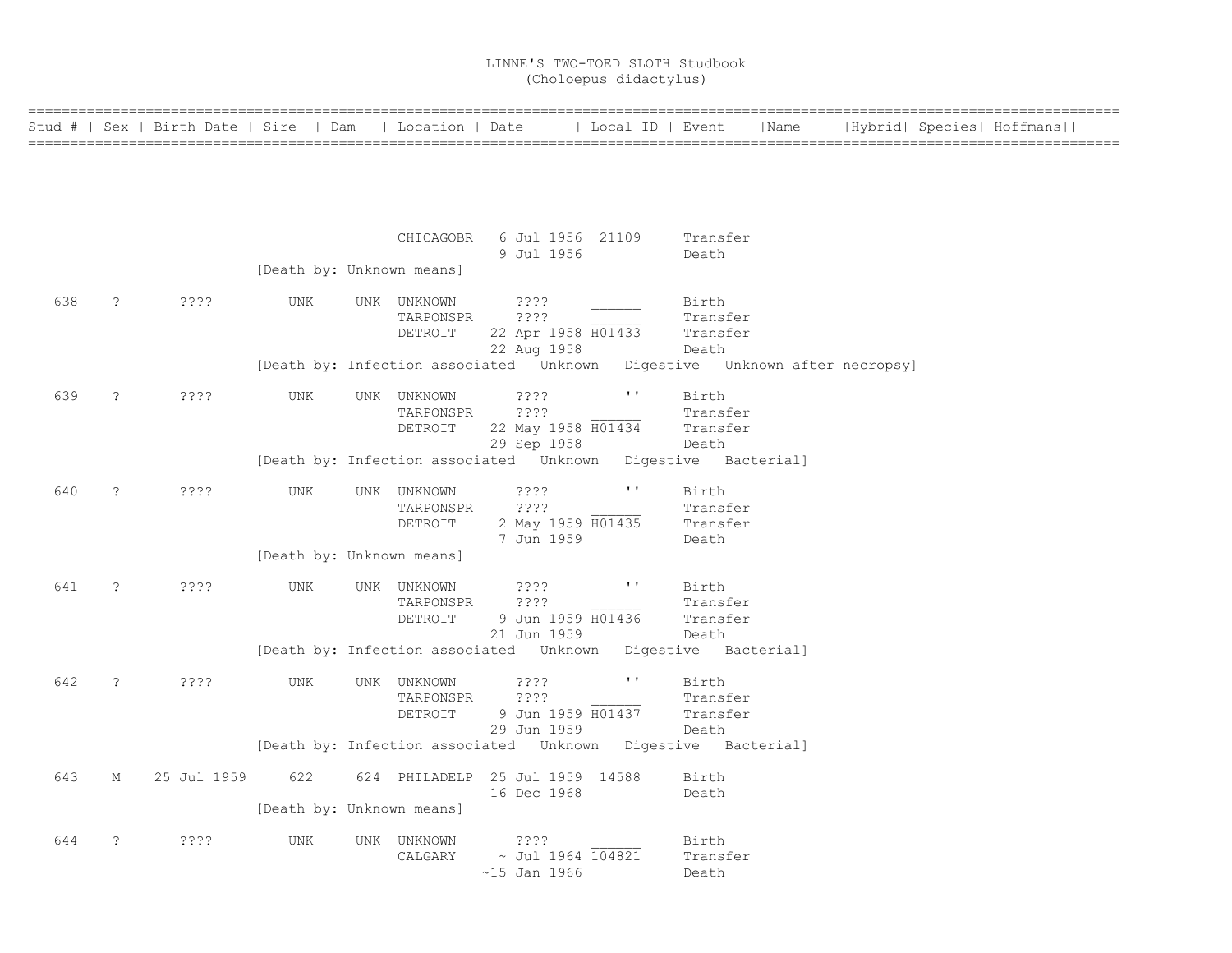| ============= |              |                                        |                           |                                           |                                   |                                               |                                 |      |  |                           |  |
|---------------|--------------|----------------------------------------|---------------------------|-------------------------------------------|-----------------------------------|-----------------------------------------------|---------------------------------|------|--|---------------------------|--|
|               |              | Stud #   Sex   Birth Date   Sire   Dam |                           | Location   Date                           |                                   | Local ID   Event                              |                                 | Name |  | Hybrid  Species  Hoffmans |  |
|               |              |                                        |                           |                                           |                                   |                                               |                                 |      |  |                           |  |
|               |              |                                        |                           |                                           |                                   |                                               |                                 |      |  |                           |  |
|               |              |                                        |                           |                                           |                                   |                                               |                                 |      |  |                           |  |
|               |              |                                        |                           |                                           |                                   |                                               |                                 |      |  |                           |  |
|               |              |                                        | [Death by: Unknown means] |                                           |                                   |                                               |                                 |      |  |                           |  |
|               |              |                                        |                           |                                           |                                   |                                               |                                 |      |  |                           |  |
| 645           | $\mathbf{F}$ | ????                                   | UNK                       | UNK UNKNOWN<br>CALGARY                    | ????<br>$~\sim$ Jul 1964 104822   |                                               | Birth<br>Transfer               |      |  |                           |  |
|               |              |                                        |                           | PRIVATE                                   |                                   |                                               | 11 Feb 1970 VICTOR ltf Transfer |      |  |                           |  |
|               |              |                                        |                           |                                           |                                   |                                               |                                 |      |  |                           |  |
| 646           | F            | ~1964                                  | WILD                      | WILD UNKNOWN                              | ~1964                             | NONE                                          | Capture                         |      |  |                           |  |
|               |              |                                        |                           | EVANSVLLE                                 | 21 Jun 1966 M00354<br>25 Sep 1966 |                                               | Transfer<br>Death               |      |  |                           |  |
|               |              |                                        | [Death by: Unknown means] |                                           |                                   |                                               |                                 |      |  |                           |  |
|               |              |                                        |                           |                                           |                                   |                                               |                                 |      |  |                           |  |
| 647           | M            | ~1964                                  | WILD                      | WILD UNKNOWN<br>CHASE B                   | $\sim 1964$<br>????               | $\mathbf{L}$<br>$\mathbf{I} \cdot \mathbf{I}$ | Capture<br>Transfer             |      |  |                           |  |
|               |              |                                        |                           | EVANSVLLE                                 | 25 Apr 1968 M00355                |                                               | Transfer                        |      |  |                           |  |
|               |              |                                        |                           |                                           | 10 Dec 1970                       |                                               | Death                           |      |  |                           |  |
|               |              |                                        | [Death by: Unknown means] |                                           |                                   |                                               |                                 |      |  |                           |  |
| 648           | $\mathbf{F}$ | ????                                   | UNK                       | UNK UNKNOWN                               | $??\mathbf{??}$                   | $\mathbf{r}$                                  | Birth                           |      |  |                           |  |
|               |              |                                        |                           | PET FARM                                  | ????                              | $\mathbf{r}$                                  | Transfer                        |      |  |                           |  |
|               |              |                                        |                           | EVANSVLLE                                 | 30 Mar 1966 M00352                |                                               | Transfer                        |      |  |                           |  |
|               |              |                                        | [Death by: Unknown means] |                                           | 6 Apr 1966                        |                                               | Death                           |      |  |                           |  |
|               |              |                                        |                           |                                           |                                   |                                               |                                 |      |  |                           |  |
| 649           | М            | $??\mathbin{?}$                        | WILD                      | WILD UNKNOWN                              | ????                              | $\sim 100$                                    | Capture                         |      |  |                           |  |
|               |              |                                        |                           | PET FARM<br>EVANSVLLE                     | ????<br>8 Apr 1966 M00353         | $\mathbf{I}$ . $\mathbf{I}$                   | Transfer<br>Transfer            |      |  |                           |  |
|               |              |                                        |                           |                                           | 26 Apr 1966                       |                                               | Death                           |      |  |                           |  |
|               |              |                                        | [Death by: Unknown means] |                                           |                                   |                                               |                                 |      |  |                           |  |
| 650           | М            | ~1967                                  | WILD                      | WILD UNKNOWN                              | $\sim 1967$                       | NONE                                          | Capture 2                       |      |  |                           |  |
|               |              |                                        |                           | SPRUCE PI                                 | ????                              |                                               | Transfer                        |      |  |                           |  |
|               |              |                                        |                           | WINNIPEG                                  | 2 Nov 1972 990679                 |                                               | Transfer                        |      |  |                           |  |
|               |              |                                        |                           | SAN ANTON 16 May 1973 730541 ltf Transfer |                                   |                                               |                                 |      |  |                           |  |
| 651           | М            | $??\,?\,?$                             | UNK                       | UNK UNKNOWN                               | $??\ ??$                          | $\sim 100$                                    | Birth                           |      |  |                           |  |
|               |              |                                        |                           | PHILADELP 26 May 1969 14589               |                                   |                                               | Transfer                        |      |  |                           |  |
|               |              |                                        | [Death by: Unknown means] |                                           | 2 Jun 1969                        |                                               | Death                           |      |  |                           |  |
|               |              |                                        |                           |                                           |                                   |                                               |                                 |      |  |                           |  |
| 652           | $\mathbf{F}$ | ????                                   | <b>UNK</b>                | UNK UNKNOWN                               | $??\mathbin{?}$                   | $\mathbf{L}$                                  | Birth                           |      |  |                           |  |
|               |              |                                        |                           | PHILADELP                                 | 26 May 1969 14590                 |                                               | Transfer                        |      |  |                           |  |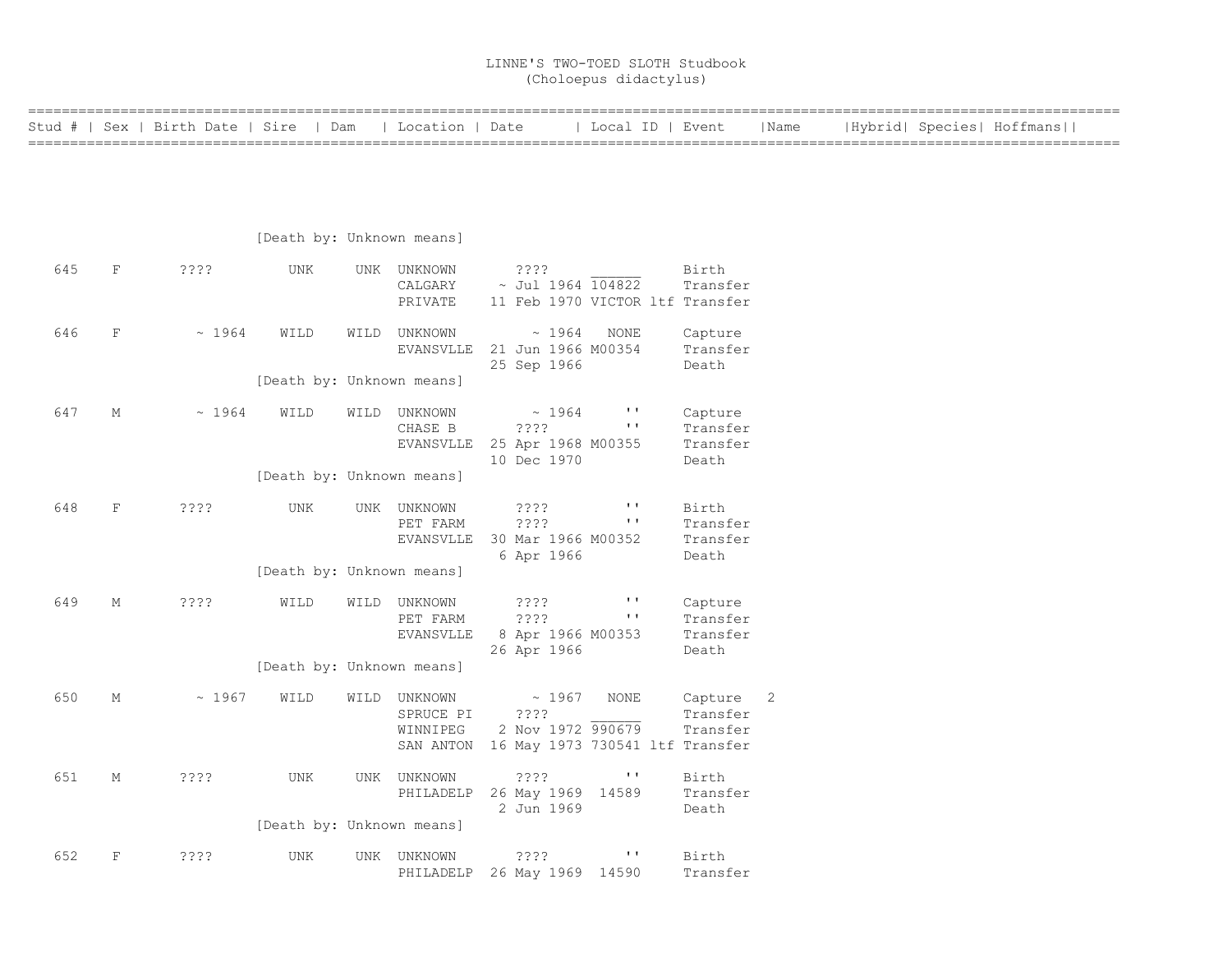| ============ |             |                                        |                           |      |                                  |                              |                       |              |                         |                           |  |
|--------------|-------------|----------------------------------------|---------------------------|------|----------------------------------|------------------------------|-----------------------|--------------|-------------------------|---------------------------|--|
|              |             | Stud #   Sex   Birth Date   Sire   Dam |                           |      | Location   Date                  |                              | Local ID   Event      |              | Name                    | Hybrid  Species  Hoffmans |  |
|              |             |                                        |                           |      |                                  |                              |                       |              |                         |                           |  |
|              |             |                                        |                           |      |                                  |                              |                       |              |                         |                           |  |
|              |             |                                        |                           |      |                                  |                              |                       |              |                         |                           |  |
|              |             |                                        |                           |      |                                  |                              |                       |              |                         |                           |  |
|              |             |                                        |                           |      |                                  |                              |                       |              |                         |                           |  |
|              |             |                                        |                           |      |                                  | 15 Aug 1970                  |                       | Death        |                         |                           |  |
|              |             |                                        | [Death by: Unknown means] |      |                                  |                              |                       |              |                         |                           |  |
|              |             |                                        |                           |      |                                  |                              |                       |              |                         |                           |  |
| 653          | $\rm F$     | ????                                   | UNK                       |      | UNK UNKNOWN                      | ????                         | $\mathbf{H}^{\prime}$ | Birth        |                         |                           |  |
|              |             |                                        |                           |      | FERNDALE                         | ????                         |                       | Transfer     |                         |                           |  |
|              |             |                                        |                           |      |                                  | BROWNSVIL 28 Oct 1971        | 9462                  | Transfer     |                         |                           |  |
|              |             |                                        |                           |      |                                  | 10 Nov 1971                  |                       | Death        |                         |                           |  |
|              |             |                                        | [Death by: Unknown means] |      |                                  |                              |                       |              |                         |                           |  |
| 654          | М           | ????                                   | <b>UNK</b>                |      | UNK UNKNOWN                      | ????                         |                       | Birth        |                         |                           |  |
|              |             |                                        |                           |      | SPRUCE PI                        | 1 Nov 1972 NONE              |                       | Transfer     |                         |                           |  |
|              |             |                                        |                           |      | CALGARY                          | 23 Nov 1972 104823           |                       | Transfer     |                         |                           |  |
|              |             |                                        |                           |      |                                  | 25 Nov 1972                  |                       | Death        |                         |                           |  |
|              |             |                                        | [Death by: Unknown means] |      |                                  |                              |                       |              |                         |                           |  |
|              |             |                                        |                           |      |                                  |                              |                       |              |                         |                           |  |
| 655          | $\rm F$     | $??\,?\,?$                             | UNK                       |      | UNK UNKNOWN                      | $??\ ??$                     | NONE                  | Birth        |                         |                           |  |
|              |             |                                        |                           |      | WILDCARGO                        | ????                         | <b>NONE</b>           | Transfer     |                         |                           |  |
|              |             |                                        |                           |      |                                  | BROWNSVIL 15 Feb 1973        | 9461                  | Transfer     |                         |                           |  |
|              |             |                                        |                           |      |                                  | 9 Apr 1973                   |                       | Death        |                         |                           |  |
|              |             |                                        | [Death by: Unknown means] |      |                                  |                              |                       |              |                         |                           |  |
|              |             |                                        |                           |      |                                  |                              |                       |              |                         |                           |  |
| 656          | $\mathbf F$ | ????                                   | UNK                       |      | UNK UNKNOWN                      | $??\,?\,?$                   |                       | Birth        |                         |                           |  |
|              |             |                                        |                           |      | STUDIOCIT                        | ????                         | NONE                  | Transfer     |                         |                           |  |
|              |             |                                        |                           |      | CALGARY                          | 5 Jun 1973 104824            |                       | Transfer     |                         |                           |  |
|              |             |                                        | [Death by: Unknown means] |      |                                  | 8 Jun 1973                   |                       | Death        |                         |                           |  |
|              |             |                                        |                           |      |                                  |                              |                       |              |                         |                           |  |
| 657          | М           | ~1984                                  | WILD                      | WILD | CENTRALAM                        | ????                         | NONE                  | Capture      | POKO                    |                           |  |
|              |             |                                        |                           |      | MARSH S                          | ~1999                        |                       | Transfer     |                         |                           |  |
|              |             |                                        |                           |      |                                  | BATTLE CR 24 Nov 1999 99M62  |                       | Transfer     |                         |                           |  |
|              |             |                                        |                           |      | PRIVATE                          | ? ? ? ?                      |                       | ltf Transfer |                         |                           |  |
|              |             |                                        |                           |      |                                  |                              |                       |              |                         |                           |  |
| 658          | $\rm F$     | ~1987                                  | WILD                      |      | WILD S.AMERICA                   | ????                         | <b>NONE</b>           | Capture      | SKINNY                  |                           |  |
|              |             |                                        |                           |      | WORLDWIDE                        | ????                         |                       | Transfer     |                         |                           |  |
|              |             |                                        |                           |      |                                  | LOSANGELE 18 May 1988 003002 |                       | Transfer     |                         |                           |  |
|              |             |                                        |                           |      | COLUMBUS                         | 4 Jul 1991 912101            |                       | Transfer     |                         |                           |  |
|              |             |                                        |                           |      |                                  | SANTA ANA 29 Sep 1993 M93054 |                       | Transfer     |                         |                           |  |
|              |             |                                        |                           |      |                                  | 28 Nov 1999                  |                       | Death        |                         |                           |  |
|              |             |                                        |                           |      | [Death by: Other/Unknown Unknown |                              | Generalized           |              | Mechanical abnormality] |                           |  |
| 659          | М           | ~1987                                  | WILD                      |      | WILD S.AMERICA                   | ????                         | <b>NONE</b>           | Capture      | KILLER                  |                           |  |
|              |             |                                        |                           |      |                                  |                              |                       |              |                         |                           |  |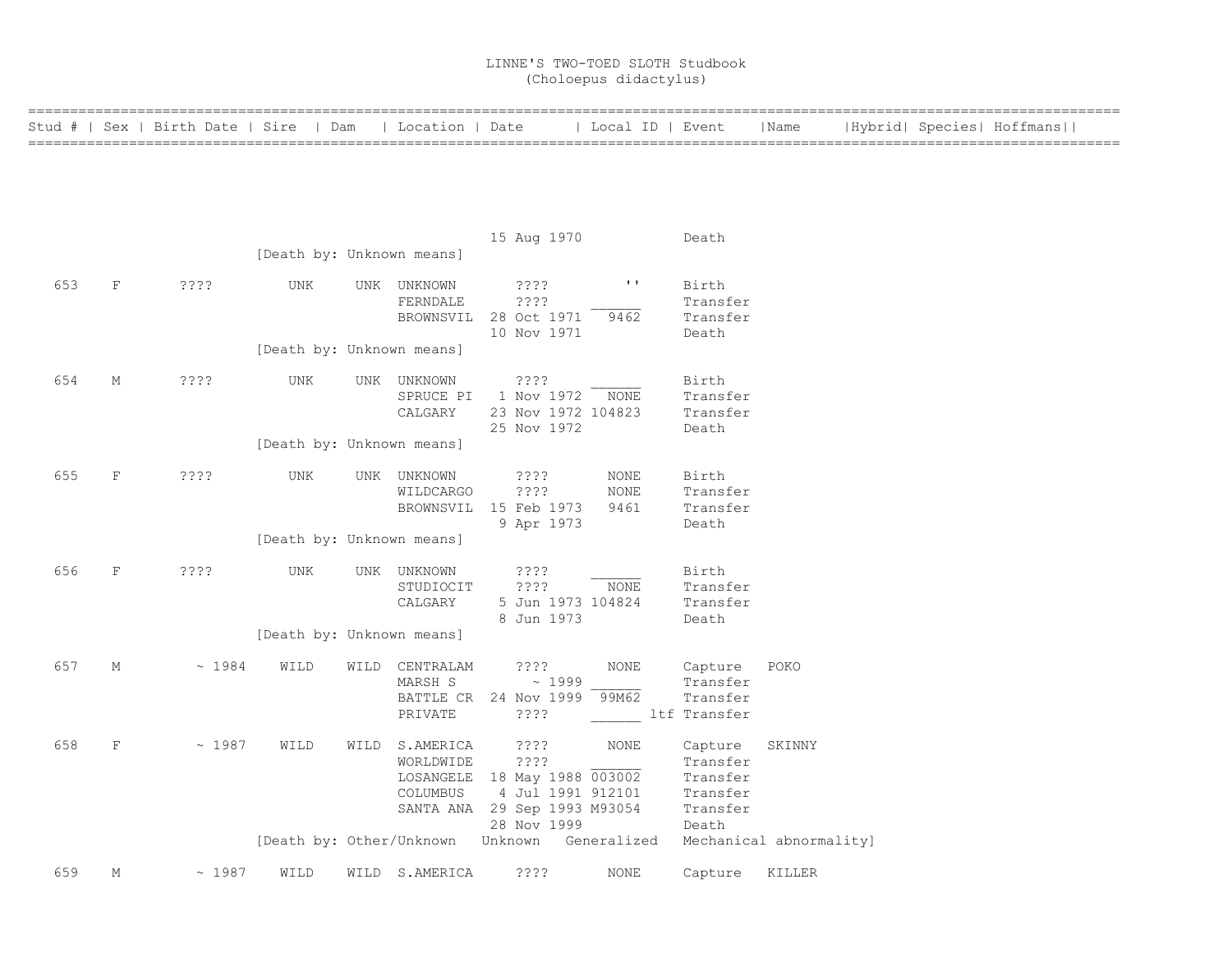|  |  | Stud #   Sex   Birth Date   Sire   Dam   Location   Date | Local ID   Event   Name   Hybrid  Species  Hoffmans |  |  |  |
|--|--|----------------------------------------------------------|-----------------------------------------------------|--|--|--|
|  |  |                                                          |                                                     |  |  |  |

|     |                   |             |                                  |                  | $\begin{array}{ccc}\n & \cdots \\  \text{LOSANGELE} & 18 \text{ May } 1988 \overline{003001} & \text{Transfer} \\  \text{6 Mar } 1989 & & \cdots\n \end{array}$<br>[Death by: Euthanasia (medical) Unknown Intequmentary Unknown after necropsy]      |                                                            |        |
|-----|-------------------|-------------|----------------------------------|------------------|-------------------------------------------------------------------------------------------------------------------------------------------------------------------------------------------------------------------------------------------------------|------------------------------------------------------------|--------|
| 660 | F                 | 5 Jul 1987  | WILD                             |                  | WILD GUYANA 2??? NONE<br>LOSANGELE 18 May 1988 003003<br>WORLDWIDE<br>2222 NONE Transfer<br>COLUMBUS 3 Jul 1991 912102 Transfer<br>SANTA ANA 29 Sep 1993 M93055 Transfer<br>SEDGWICK 23 Jun 1999 8957 Transfer<br>LINCOLN C 28 Feb 2013 1665 Transfer | Capture CHEWEY<br>Transfer                                 | tested |
| 661 | $F \sim$          |             |                                  |                  | 24 Apr 1988 127 MULT1 SALISBURY 24 Apr 1988 879 Birth SALLY<br>TORONTO 20 Jun 1989 24652                                                                                                                                                              | Transfer                                                   |        |
| 662 | F                 | ? ? ? ?     | UNK                              | UNK UNKNOWN ???? | BRADENTON ????<br>JNGLARY F 16 Jan 1989 89M008 ltf Transfer                                                                                                                                                                                           | Birth MOLLY<br>Transfer                                    |        |
| 663 | М                 | ????        | UNK<br>[Death by: Unknown means] | UNK UNKNOWN ???? | BRADENTON ????<br>JNGLARY F 16 Jan 1989 89M009<br>27 Jan 2009                                                                                                                                                                                         | Birth SPEEDY<br>Transfer<br>Transfer<br>Death              |        |
| 664 | F                 | $\sim 1989$ | WILD                             | PRIVATE          | WILD CENTRALAM ????<br>MARSH S $\sim 1999$<br>BATTLE CR 26 Nov 1999 99M64<br>? ? ? ?                                                                                                                                                                  | NONE Capture AGNES<br>Transfer<br>Transfer<br>ltf Transfer |        |
| 665 | F                 | ? ? ? ?     | WILD                             |                  | WILD S.AMERICA ????<br>S.AMERICA ???? NONE Capture HONEY tested<br>UTHSC ???? NONE Transfer<br>SAN ANTON 23 Aug 1990 900879 Transfer<br>20 Jun 2005 Death                                                                                             |                                                            |        |
|     |                   |             |                                  |                  | [Death by: Infection associated Given to an institution: SAN ANGEL Urinary Metabolism]                                                                                                                                                                |                                                            |        |
| 668 | $\ddot{\text{?}}$ |             |                                  |                  | 3 May 1993 424 329 MILWAUKEE 3 May 1993 4793 Birth<br>3 May 1993 Death                                                                                                                                                                                |                                                            |        |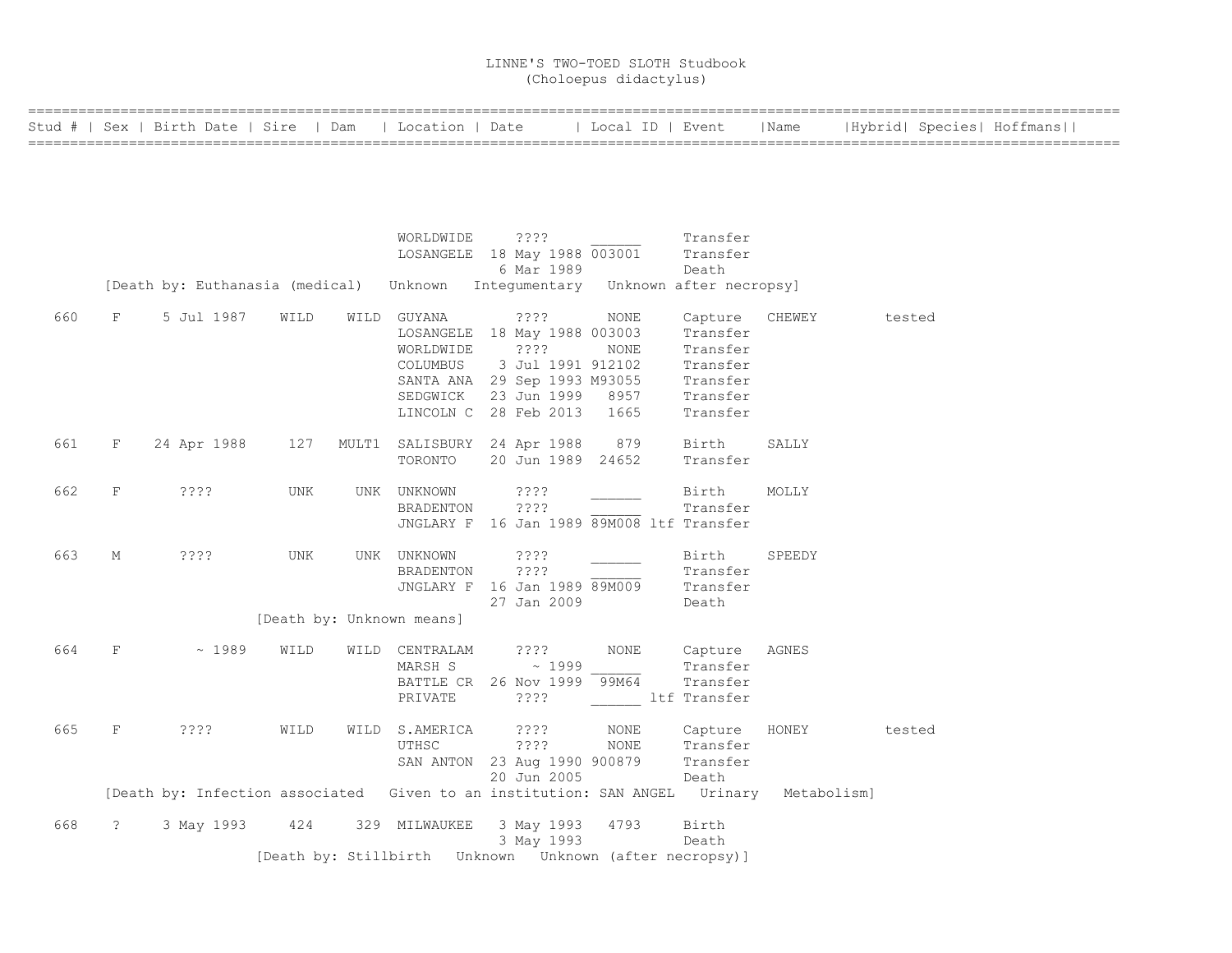|     |                      | Stud #   Sex   Birth Date   Sire   Dam |                           | Location   Date |             |             |                    | Local ID   Event                                                     | Name           |  | Hybrid  Species  Hoffmans |  |
|-----|----------------------|----------------------------------------|---------------------------|-----------------|-------------|-------------|--------------------|----------------------------------------------------------------------|----------------|--|---------------------------|--|
|     |                      |                                        |                           |                 |             |             |                    |                                                                      |                |  |                           |  |
|     |                      |                                        |                           |                 |             |             |                    |                                                                      |                |  |                           |  |
|     |                      |                                        |                           |                 |             |             |                    |                                                                      |                |  |                           |  |
| 670 | М                    | ~1994                                  | WILD                      | WILD GUYANA     | $??\ ??$    |             | NONE               | Capture 7                                                            |                |  |                           |  |
|     |                      |                                        |                           | RAREIMPEX       | ????        |             |                    | Transfer                                                             |                |  |                           |  |
|     |                      |                                        |                           | WINNIPEG        |             |             | 30 Apr 1999 990684 | Transfer                                                             |                |  |                           |  |
| 671 | F                    | ~1994                                  | WILD                      | WILD GUYANA     | ????        |             | <b>NONE</b>        | Capture                                                              | 8 <sup>8</sup> |  |                           |  |
|     |                      |                                        |                           | RAREIMPEX       | ????        |             |                    | Transfer                                                             |                |  |                           |  |
|     |                      |                                        |                           | WINNIPEG        |             |             | 30 Apr 1999 990685 | Transfer                                                             |                |  |                           |  |
| 672 | F                    | ~1994                                  | WILD                      | WILD GUYANA     | ????        |             | <b>NONE</b>        | Capture                                                              | 9              |  |                           |  |
|     |                      |                                        |                           | RAREIMPEX       | ? ? ? ?     |             |                    | Transfer                                                             |                |  |                           |  |
|     |                      |                                        |                           | WINNIPEG        |             |             | 30 Apr 1999 990686 | Transfer                                                             |                |  |                           |  |
| 673 | М                    | 1 Jan 1995                             | WILD                      | WILD GUYANA     |             | ~1995       | <b>NONE</b>        | Capture                                                              |                |  |                           |  |
|     |                      |                                        |                           | SKRABLE         | ????        |             |                    | Transfer                                                             |                |  |                           |  |
|     |                      |                                        |                           | PARAMUS         | 22 Sep 2000 |             | 2500               | Transfer                                                             |                |  |                           |  |
| 674 | F                    | 1 Jan 1995                             | WILD                      | WILD GUYANA     |             | $\sim 1995$ | <b>NONE</b>        | Capture                                                              |                |  |                           |  |
|     |                      |                                        |                           | SKRABLE         | ????        |             |                    | Transfer                                                             |                |  |                           |  |
|     |                      |                                        |                           | PARAMUS         | 22 Sep 2000 |             | 2501               | Transfer                                                             |                |  |                           |  |
| 675 | $\ddot{\phantom{0}}$ | 5 Feb 1995                             | 214                       | 428 S BARBARA   |             |             | 5 Feb 1995 930183  | Birth                                                                |                |  |                           |  |
|     |                      |                                        |                           | FERNDALE        |             |             | 9 Aug 1995 46092   | Transfer                                                             |                |  |                           |  |
|     |                      |                                        |                           | SEOUL           |             |             |                    | 10 Aug 1995 ltf Transfer                                             |                |  |                           |  |
| 676 | М                    | ~1995                                  | UNK                       | UNK UNKNOWN     |             | $\sim 1995$ |                    | Birth                                                                |                |  |                           |  |
|     |                      |                                        |                           | EXOTICCAR       |             | 7 Jul 1997  |                    | Transfer                                                             |                |  |                           |  |
|     |                      |                                        |                           | BROUSSARD       |             | 8 Jul 1997  | 8 Jul 1997 97M034  | Transfer                                                             |                |  |                           |  |
|     |                      |                                        |                           |                 |             |             |                    | Death<br>[Death by: Infection associated Bury Generalized Bacterial] |                |  |                           |  |
| 677 | М                    | ????                                   | WILD                      | WILD GUYANA     | $??\ ??$    |             | NONE               | Capture                                                              | <b>GROVER</b>  |  |                           |  |
|     |                      |                                        |                           | MILLER R        | ????        |             |                    | Transfer                                                             |                |  |                           |  |
|     |                      |                                        |                           | LOWRY           |             |             | 11 Mar 1997 100826 | Transfer                                                             |                |  |                           |  |
|     |                      |                                        |                           |                 | 11 May 1999 |             |                    | Death                                                                |                |  |                           |  |
|     |                      |                                        | [Death by: Unknown means] |                 |             |             |                    |                                                                      |                |  |                           |  |
| 678 | F                    | ? ? ? ?                                | WILD                      | WILD GUYANA     |             | ~1997       | NONE               | Capture                                                              | GLADYS         |  |                           |  |
|     |                      |                                        |                           | MILLER R        | ????        |             |                    | Transfer                                                             |                |  |                           |  |
|     |                      |                                        |                           | LOWRY           |             |             | 11 Mar 1997 100827 | Transfer                                                             |                |  |                           |  |
|     |                      |                                        |                           |                 | 29 Jul 2009 |             |                    | Death                                                                |                |  |                           |  |
|     |                      |                                        | [Death by: Other/Unknown  |                 | Incinerate  |             |                    | Unknown (after necropsy)]                                            |                |  |                           |  |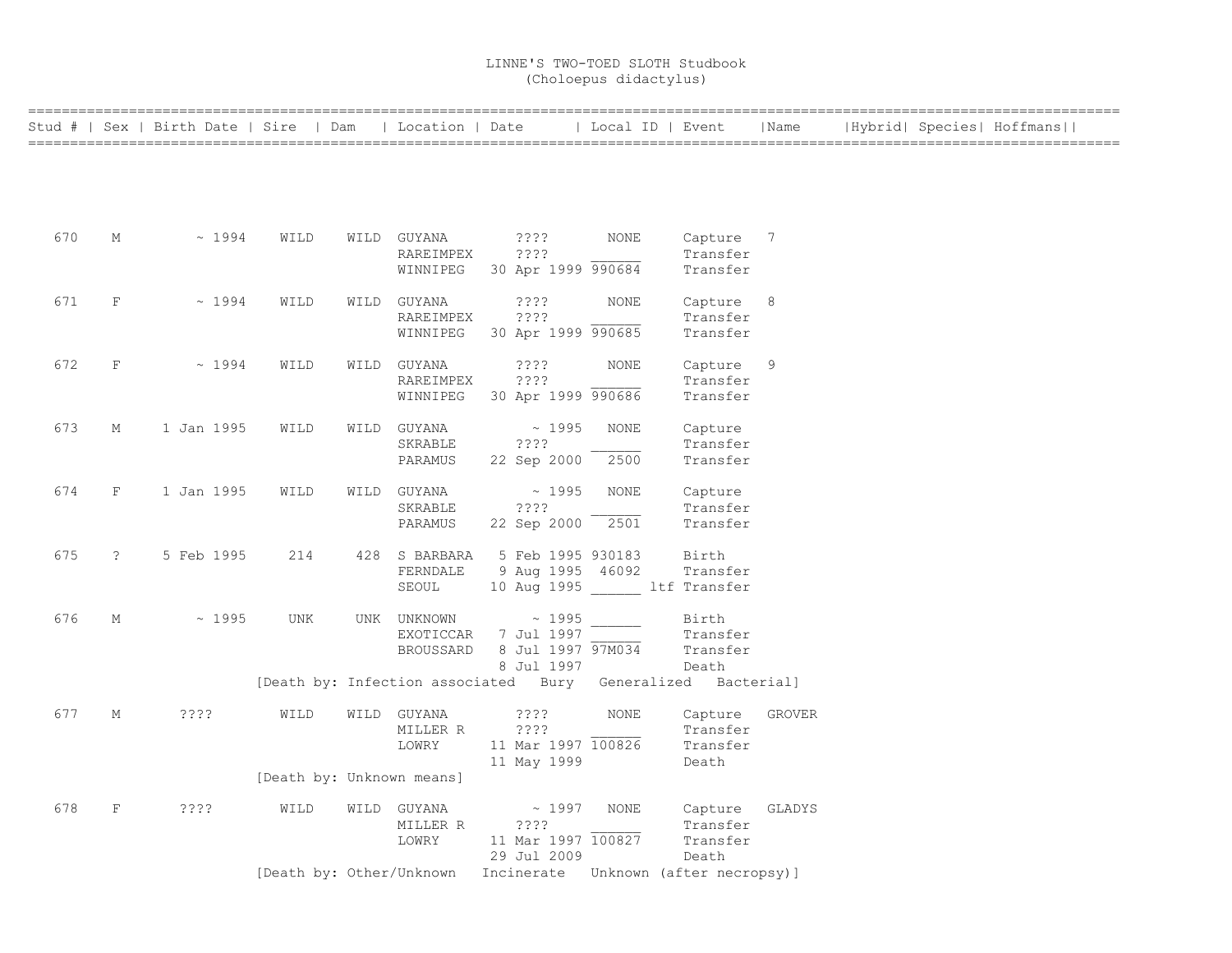|  |  |  | Stud #   Sex   Birth Date   Sire   Dam   Location   Date   Local ID   Event   Name   Hybrid  Species  Hoffmans |
|--|--|--|----------------------------------------------------------------------------------------------------------------|
|  |  |  |                                                                                                                |

| 679 | $\mathcal{P}$ |  | 9 Jan 1997  | 515                          |     | 514 BROUSSARD 9 Jan 1997 97M001 |  |                   |                   | Birth                                 |                 |
|-----|---------------|--|-------------|------------------------------|-----|---------------------------------|--|-------------------|-------------------|---------------------------------------|-----------------|
|     |               |  |             |                              |     |                                 |  | 16 Jan 1997       |                   | Death                                 |                 |
|     |               |  |             | [Death by: Other/Unknown     |     |                                 |  |                   |                   | Bury No necropsy planned]             |                 |
| 680 | F             |  | 13 Jun 1997 | UNK                          |     | UNK PRIVATE                     |  |                   | 13 Jun 1997       | Birth                                 |                 |
|     |               |  |             |                              |     | COLUMBUS                        |  |                   |                   | 18 Aug 1997 972050 Transfer           |                 |
|     |               |  |             |                              |     |                                 |  | 16 Nov 1997       |                   | Death                                 |                 |
|     |               |  |             | [Death by: Unknown means]    |     |                                 |  |                   |                   |                                       |                 |
| 682 | f             |  | 17 Mar 1998 | 376                          | 377 | TULSA                           |  |                   | 17 Mar 1998 12584 | Birth DUFFY                           |                 |
|     |               |  |             |                              |     |                                 |  |                   |                   | BLOOMINGT 25 May 2001 M01012 Transfer |                 |
|     |               |  |             |                              |     | SPRINGFIE 18 Sep 2001 724       |  |                   |                   | Transfer                              |                 |
| 683 | F             |  |             | 7 Jul 1998 677 678 LOWRY     |     |                                 |  |                   | 7 Jul 1998 100961 | Birth                                 |                 |
|     |               |  |             |                              |     |                                 |  | 7 Jul 1998        |                   | Death                                 |                 |
|     |               |  |             | [Death by: Unknown means]    |     |                                 |  |                   |                   |                                       |                 |
| 684 | F             |  | 20 Oct 1998 | UNK                          |     | UNK PRIVATE                     |  | 20 Oct 1998       |                   | Birth                                 | PELA            |
|     |               |  |             |                              |     | COLUMBUS 26 Feb 1999 992010     |  |                   |                   | Transfer                              |                 |
|     |               |  |             |                              |     | BROWNSVIL 21 Nov 2002 8185      |  |                   |                   | Transfer                              |                 |
| 685 | М             |  | 1 May 1999  | 657                          |     | 664 MARSH S 1 May 1999          |  |                   |                   | Birth                                 | CHIP            |
|     |               |  |             |                              |     | BATTLE CR 26 Nov 1999 99M63     |  |                   |                   | Transfer                              |                 |
|     |               |  |             |                              |     |                                 |  |                   | 13 Dec 2000 99M63 | Ownership                             |                 |
| 686 | М             |  | 29 May 1999 | 376                          |     | 377 TULSA 29 May 1999 13216     |  |                   |                   | Birth FOZZY                           |                 |
|     |               |  |             |                              |     |                                 |  |                   |                   | BLOOMINGT 25 May 2001 M01011 Transfer |                 |
|     |               |  |             |                              |     | SANFORD 26 Apr 2007 1587        |  |                   |                   | Transfer                              |                 |
|     |               |  |             |                              |     |                                 |  | $\sim 1$ Sep 2008 |                   | Death                                 |                 |
|     |               |  |             | [Death by: Unknown means]    |     |                                 |  |                   |                   |                                       |                 |
| 687 | М             |  | 20 Jun 1999 | UNK                          |     | UNK SILVER SP 20 Jun 1999 1177  |  |                   |                   | Birth                                 |                 |
|     |               |  |             |                              |     |                                 |  |                   |                   |                                       |                 |
| 688 | М             |  | 2 Sep 1999  | 250                          |     | 539 CLEVELAND 2 Sep 1999 990904 |  |                   |                   | Birth                                 | SLOPOKE         |
|     |               |  |             |                              |     |                                 |  | 31 Dec 2000       |                   | Death                                 |                 |
|     |               |  |             | [Death by: Unknown means]    |     |                                 |  |                   |                   |                                       |                 |
| 689 | $\tilde{S}$   |  |             | 3 Oct 1999 WILD 672 WINNIPEG |     |                                 |  |                   |                   | 3 Oct 1999 991977 Birth               | 10 <sup>°</sup> |
|     |               |  |             |                              |     |                                 |  |                   | 7 Oct 1999        | Death                                 |                 |
|     |               |  |             |                              |     | [Death by: Other/Unknown        |  |                   |                   | Bury Generalized Nutrition]           |                 |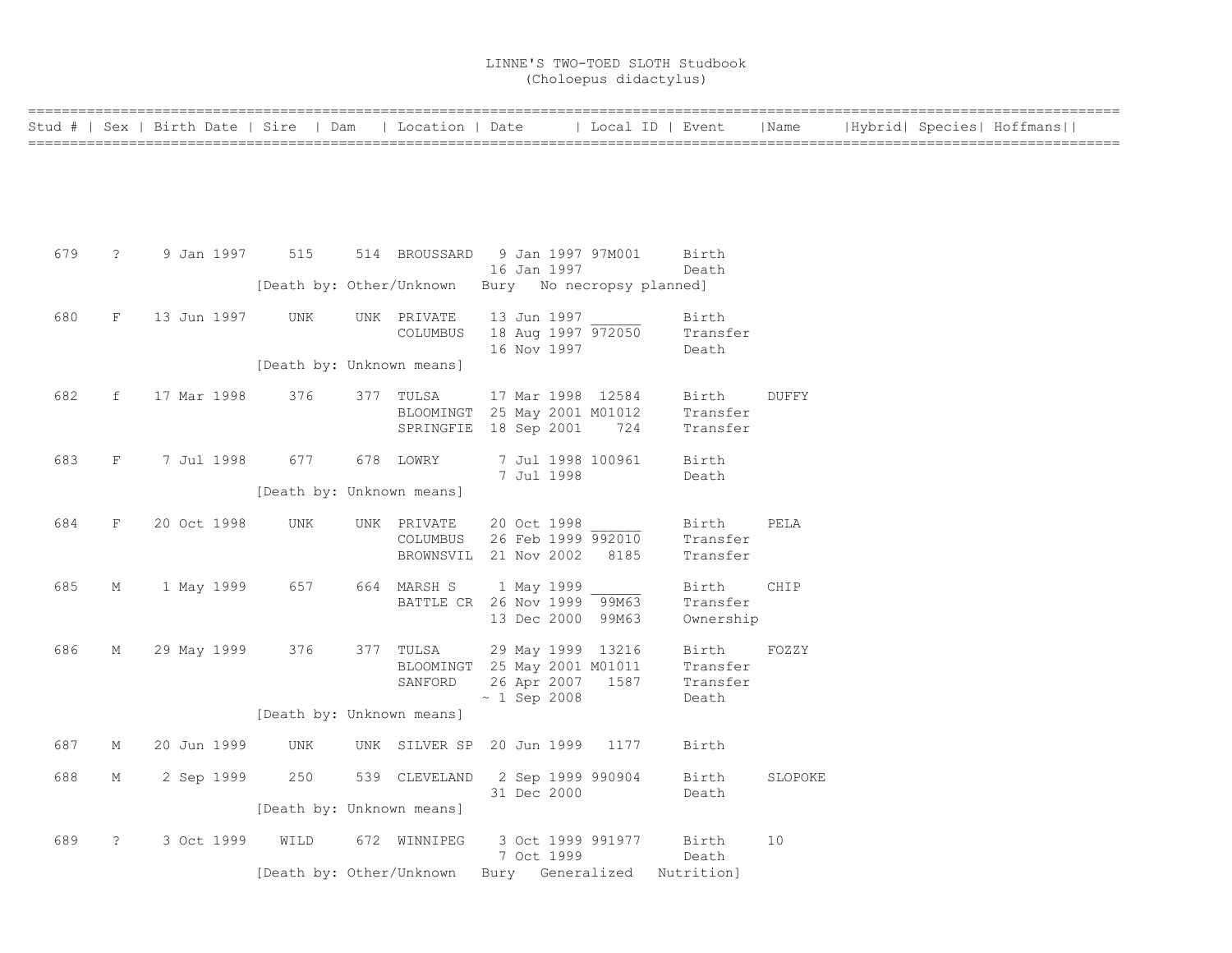==================================================================================================================================

|     |             | Stud #   Sex   Birth Date   Sire | Dam                             | Location   Date                  |                                   |             | Local ID   Event                                                                   | Name    |                         | Hybrid  Species  Hoffmans |
|-----|-------------|----------------------------------|---------------------------------|----------------------------------|-----------------------------------|-------------|------------------------------------------------------------------------------------|---------|-------------------------|---------------------------|
|     |             |                                  |                                 |                                  |                                   |             |                                                                                    |         |                         |                           |
|     |             |                                  |                                 |                                  |                                   |             |                                                                                    |         |                         |                           |
| 690 | $_{\rm F}$  | 26 Dec 1999                      | 467                             | 461 CALDWELL                     | 26 Dec 1999 104469                |             | Birth                                                                              | NOEL    |                         |                           |
|     |             |                                  |                                 | METROZOO                         | 12 Jun 2003 Y3M021<br>21 Sep 2004 |             | Transfer<br>Death                                                                  |         |                         |                           |
|     |             |                                  | [Death by: Euthanasia (medical) |                                  | Mounted or Preserved:             |             | Generalized Unknown after necropsy]                                                |         |                         |                           |
| 691 | М           | 2 Jan 2000                       | <b>UNK</b>                      | UNK MILLER R                     | 2 Jan 2000                        | NONE        | Birth                                                                              | ARTHUR  |                         |                           |
|     |             |                                  |                                 | KORDOWSKI                        | ????                              | <b>NONE</b> | Transfer                                                                           |         |                         |                           |
|     |             |                                  |                                 |                                  | BALTIM AQ 16 May 2007 207001      |             | Transfer                                                                           |         |                         |                           |
|     |             |                                  |                                 | PRIVATE                          | 8 Mar 2011                        |             | Transfer                                                                           |         |                         |                           |
| 692 | М           | 22 Aug 2000                      | 376                             | 377 TULSA                        | 22 Aug 2000 13549                 |             | Birth                                                                              | WOOKIE  |                         |                           |
|     |             |                                  |                                 | ADVENTURE                        | 27 Oct 2004                       | 2140        | Transfer                                                                           |         |                         |                           |
|     |             |                                  |                                 | PITTS CA                         | 7 Oct 2007                        | 7562        | Transfer                                                                           |         |                         |                           |
| 693 | F           | 8 Nov 2000                       | 250                             | 539 CLEVELAND                    | 8 Nov 2000 MM1105                 |             | Birth                                                                              | CORAL   |                         |                           |
|     |             |                                  |                                 | SANFORD                          | 8 May 2002 A0M068                 |             | Transfer                                                                           |         |                         |                           |
|     |             |                                  |                                 |                                  | 10 Mar 2010 A0M068                |             | Ownership                                                                          |         |                         |                           |
| 694 | М           | $~\sim~2001$                     | WILD                            | WILD<br>UNKNOWN                  | ????                              | NONE        | Capture                                                                            |         | no tested               |                           |
|     |             |                                  |                                 | LUFKIN                           | 10 May 2005                       | 9848        | Transfer                                                                           |         |                         |                           |
| 695 | F           | ~2001                            | WILD                            | UNKNOWN<br>WILD                  | $??\,?\$                          | <b>NONE</b> | Capture                                                                            |         | no tested               |                           |
|     |             |                                  |                                 | LUFKIN                           | 10 May 2005                       | 9849        | Transfer                                                                           |         |                         |                           |
| 696 | $\tilde{?}$ | 9 Mar 2001                       | 381                             | 369 BUFFALO                      | 9 Mar 2001 M01021                 |             | Birth                                                                              |         |                         |                           |
|     |             |                                  |                                 |                                  | 9 Mar 2001                        |             | Death                                                                              |         |                         |                           |
|     |             |                                  |                                 |                                  |                                   |             |                                                                                    |         |                         |                           |
| 698 | ?           | 23 Oct 2001                      | 381                             | 387 BUFFALO                      | 23 Oct 2001 M01074                |             | Birth                                                                              |         |                         |                           |
|     |             |                                  |                                 |                                  | 23 Oct 2001                       |             | Death<br>[Death by: Premature birth    Unknown    Unknown    (after necropsy)    ] |         |                         |                           |
|     |             |                                  |                                 |                                  |                                   |             |                                                                                    |         |                         |                           |
| 699 | F           | 3 Nov 2001                       | 376                             | 377 TULSA                        | 3 Nov 2001 13924                  |             | Birth                                                                              | SHANNON |                         |                           |
|     |             |                                  |                                 | OMAHA                            | 15 Mar 2003 13396<br>3 Jun 2004   |             | Transfer<br>Death                                                                  |         |                         |                           |
|     |             |                                  |                                 |                                  |                                   |             | [Death by: Infection associated Unknown Generalized Bacterial]                     |         |                         |                           |
| 700 | F           | 23 Dec 2001                      | 250                             | 539 CLEVELAND 23 Dec 2001 M11207 |                                   |             | Birth                                                                              |         |                         |                           |
|     |             |                                  |                                 |                                  | 12 Nov 2004                       |             | Death                                                                              |         |                         |                           |
|     |             |                                  | [Death by: Euthanasia (medical) |                                  | Given to an institution: USFWS    |             | Urinary                                                                            |         | Unknown after necropsy] |                           |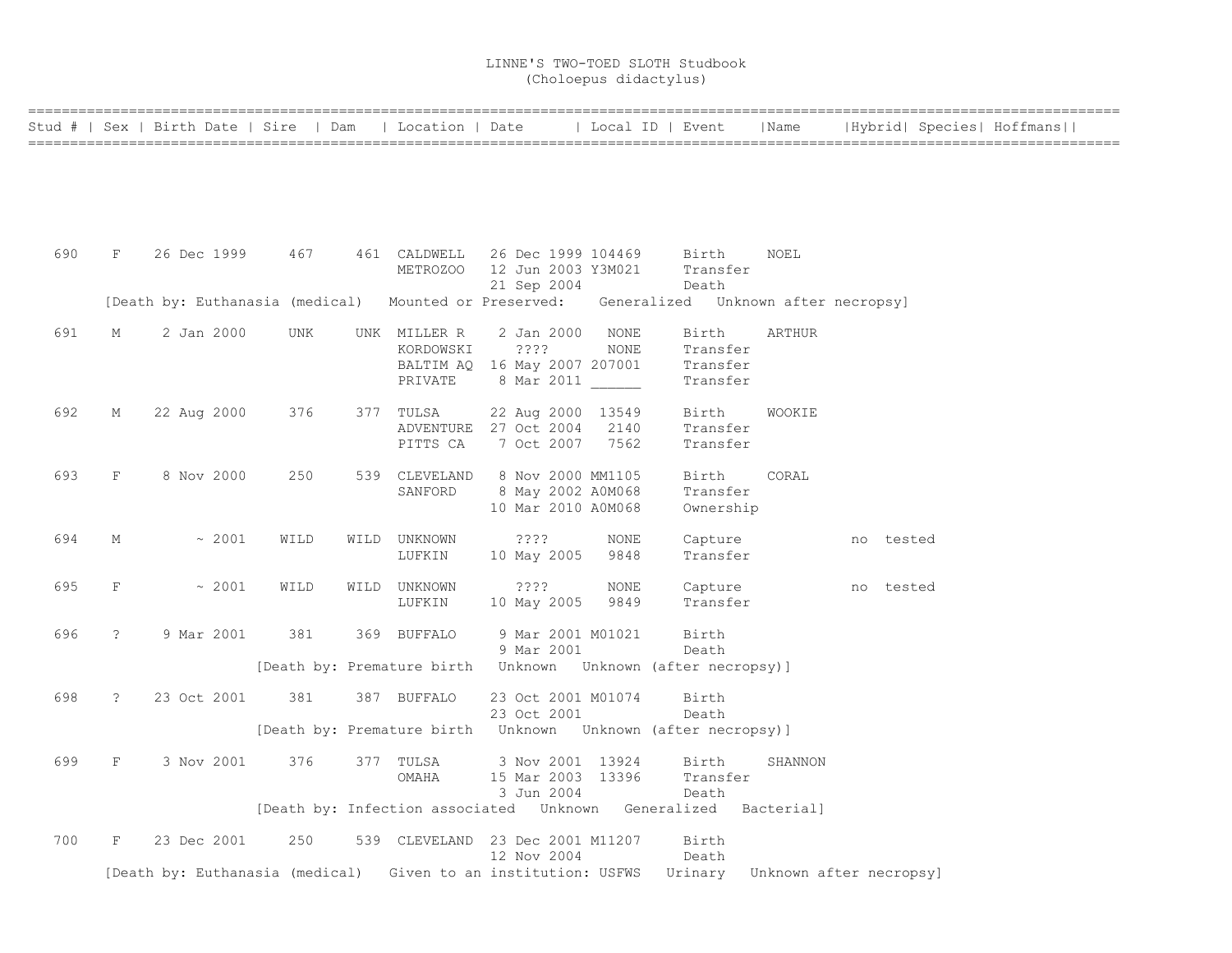|     |             | Stud #   Sex   Birth Date   Sire   Dam                                       |      | Location   Date           |                              | Local ID   Event |           | Name          |              | Hybrid  Species  Hoffmans |
|-----|-------------|------------------------------------------------------------------------------|------|---------------------------|------------------------------|------------------|-----------|---------------|--------------|---------------------------|
|     |             |                                                                              |      |                           |                              |                  |           |               |              |                           |
|     |             |                                                                              |      |                           |                              |                  |           |               |              |                           |
|     |             |                                                                              |      |                           |                              |                  |           |               |              |                           |
|     |             |                                                                              |      |                           |                              |                  |           |               |              |                           |
|     |             |                                                                              |      |                           |                              |                  |           |               |              |                           |
| 701 | F           | $\sim$ Jan 2002                                                              | UNK  | UNK UNKNOWN               | ~ Jan 2002                   |                  | Birth     |               |              |                           |
|     |             |                                                                              |      | HEMKER GF                 | $??\mathbf{??}$              | NONE             | Transfer  |               | no tested no |                           |
|     |             |                                                                              |      | DES MOINE                 | 6 Apr 2006                   | 1767             | Transfer  |               |              |                           |
|     |             |                                                                              |      |                           | ~2008                        |                  | Death     |               |              |                           |
|     |             |                                                                              |      | [Death by: Unknown means] |                              |                  |           |               |              |                           |
| 702 | М           | 4 Jul 2002                                                                   | 419  | 434 BIODOME               | 4 Jul 2002                   | 1977             | Birth     | POUI-POUI     |              |                           |
|     |             |                                                                              |      | QUEBEC                    | 4 Jul 2002 A31790            |                  | Ownership |               |              |                           |
|     |             |                                                                              |      |                           | 16 Apr 2003 A31790           |                  | Transfer  |               |              |                           |
|     |             |                                                                              |      | GRANBY                    | 10 Oct 2007 M02051           |                  | Transfer  |               |              |                           |
| 703 | М           | ????                                                                         | WILD | WILD GUYANA               | $??\mathbf{??}$              | NONE             | Capture   |               |              | tested                    |
|     |             |                                                                              |      | GARRETT R                 | ????                         | NONE             | Transfer  |               |              |                           |
|     |             |                                                                              |      |                           | SAN ANTON 12 Dec 2002 D02013 |                  | Transfer  |               |              |                           |
| 704 | $\mathbf F$ | ????                                                                         | WILD | WILD GUYANA               | $??\mathrel{?}?$             | NONE             | Capture   |               |              |                           |
|     |             |                                                                              |      | GARRETT R                 | ????                         | NONE             | Transfer  |               |              |                           |
|     |             |                                                                              |      |                           | SAN ANTON 12 Dec 2002 D02014 |                  | Transfer  |               |              |                           |
|     |             |                                                                              |      |                           | 20 Aug 2008                  |                  | Death     |               |              |                           |
|     |             | [Death by: Infection associated Given to an institution: SAN ANGEL/SAN ANTON |      |                           |                              |                  |           | Generalized   |              | Protozoan]                |
| 705 | F           | ????                                                                         | WILD | WILD GUYANA               | ????                         | NONE             | Capture   | BONITA        |              |                           |
|     |             |                                                                              |      | GARRETT R                 | ????                         | <b>NONE</b>      | Transfer  |               |              |                           |
|     |             |                                                                              |      |                           | SAN ANTON 12 Dec 2002 D02016 |                  | Transfer  |               |              |                           |
|     |             |                                                                              |      |                           | 10 Dec 2012                  |                  | Death     |               |              |                           |
|     |             |                                                                              |      | [Death by: Unknown means] |                              |                  |           |               |              |                           |
| 706 | М           | ????                                                                         | WILD | WILD GUYANA               | $??\mathbin{?}$              | NONE             | Capture   | <b>GEORGE</b> |              |                           |
|     |             |                                                                              |      | GARRETT R                 | ????                         | NONE             | Transfer  |               |              |                           |
|     |             |                                                                              |      |                           | SAN ANTON 12 Dec 2002 D02015 |                  | Transfer  |               |              |                           |
|     |             |                                                                              |      |                           | 17 Jan 2009                  |                  | Death     |               |              |                           |
|     |             |                                                                              |      | [Death by: Unknown means] |                              |                  |           |               |              |                           |
| 707 | F           | 15 Dec 2002                                                                  | 376  | 377 TULSA                 | 15 Dec 2002 14379            |                  | Birth     | TANIA         |              |                           |
|     |             |                                                                              |      | TORONTO                   | 23 Sep 2004 39682            |                  | Transfer  |               |              |                           |
| 708 | M           | $\sim$ 1 Jan 2003                                                            | WILD | WILD GUYANA               | $\sim$ 1 Jan 2003            | $\mathbf{I}$     | Capture   | QUANDO        |              |                           |
|     |             |                                                                              |      | FERNDALE                  | ????                         | A6D54            | Transfer  |               |              |                           |
|     |             |                                                                              |      | HONOLULU                  | 29 Sep 2006 206067           |                  | Transfer  |               |              |                           |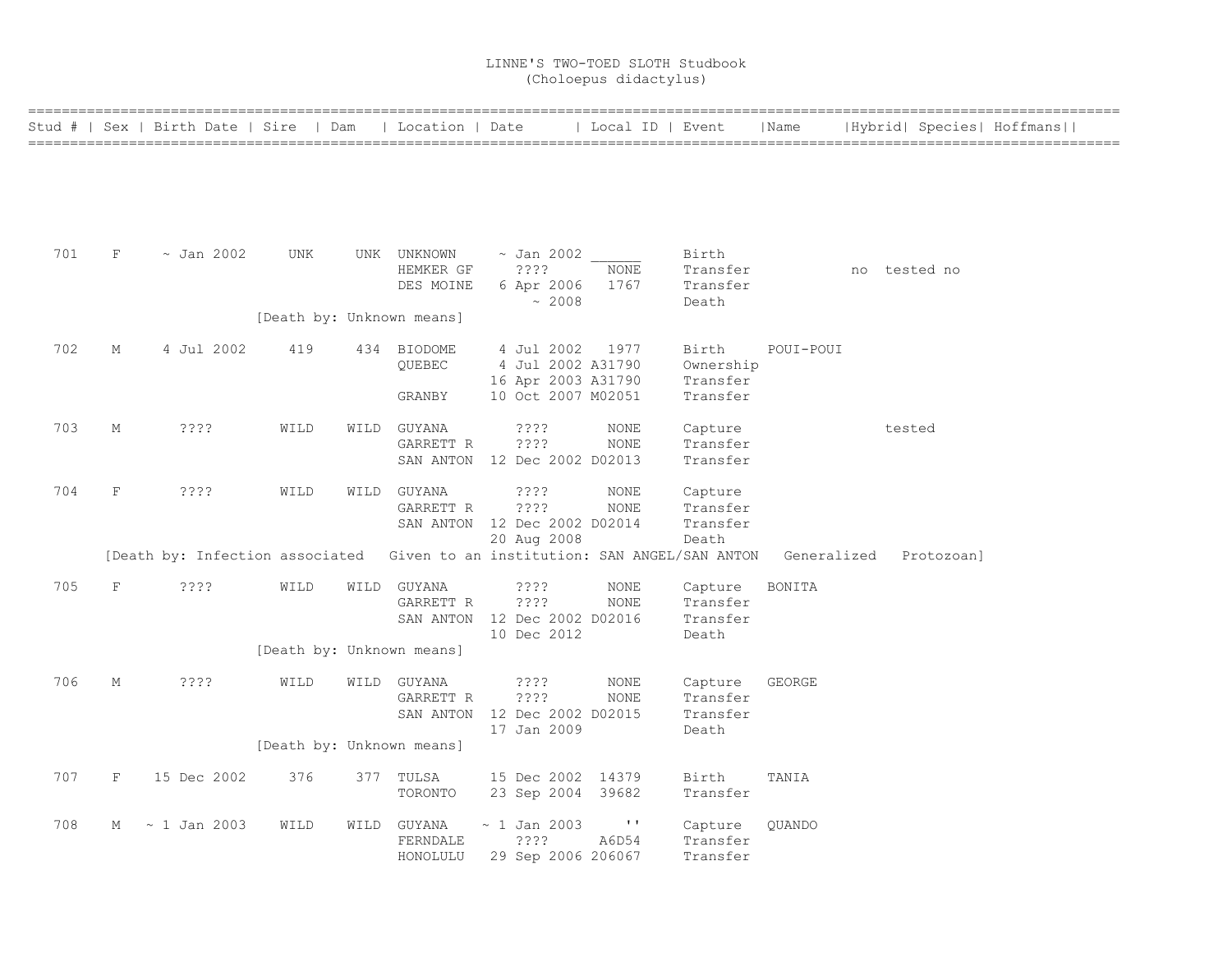|     |             | Stud #   Sex   Birth Date   Sire   Dam |                           |           | Location   Date                  |                           | Local ID   Event                                                         |                      | Name    | Hybrid  Species  Hoffmans |
|-----|-------------|----------------------------------------|---------------------------|-----------|----------------------------------|---------------------------|--------------------------------------------------------------------------|----------------------|---------|---------------------------|
|     |             |                                        |                           |           |                                  |                           |                                                                          |                      |         |                           |
|     |             |                                        |                           |           |                                  |                           |                                                                          |                      |         |                           |
|     |             |                                        |                           |           |                                  |                           |                                                                          |                      |         |                           |
| 709 | F           | ????                                   | WILD                      |           | WILD GUYANA                      | $??\,?\,?$                | NONE                                                                     | Capture              | MARILYN | tested                    |
|     |             |                                        |                           |           | GARRETT R<br>MEMPHIS             | ????<br>10 Dec 2003 21286 |                                                                          | Transfer<br>Transfer |         |                           |
|     |             |                                        |                           |           |                                  |                           |                                                                          |                      |         |                           |
| 710 | М           | ????                                   | WILD                      |           | WILD GUYANA<br>GARRETT R         | $??\,?\,?$<br>? ? ? ?     | NONE                                                                     | Capture<br>Transfer  | SPARKY  | tested                    |
|     |             |                                        |                           |           | MEMPHIS                          | 10 Dec 2003 21287         |                                                                          | Transfer             |         |                           |
| 711 | F           | $~26$ Mar 2003                         | UNK                       |           | UNK MILLER R ~26 Mar 2003        |                           | NONE                                                                     | Birth                | CALISTO |                           |
|     |             |                                        |                           |           | SAN ANTON 26 Aug 2003 G03026     |                           |                                                                          | Transfer             |         |                           |
|     |             |                                        |                           |           | BRONX CZ                         | 4 Dec 2008 E08071         |                                                                          | Transfer             |         |                           |
|     |             |                                        |                           |           |                                  |                           |                                                                          |                      |         |                           |
| 712 | F           | 31 Mar 2003                            | 250                       |           | 539 CLEVELAND 31 Mar 2003 M30324 |                           |                                                                          | Birth                | SLO-MO  |                           |
|     |             |                                        |                           |           |                                  | 3 Jan 2012                | [Death by: Euthanasia (medical)    Unknown   Unknown   (after necropsy)] | Death                |         |                           |
|     |             |                                        |                           |           |                                  |                           |                                                                          |                      |         |                           |
| 713 | F           | 8 May 2003                             | WILD                      |           | 705 SAN ANTON                    | 8 May 2003 Y03018         |                                                                          | Birth                | JJ      |                           |
|     |             |                                        |                           |           | SANFORD                          | 1 Apr 2004 A3M070         |                                                                          | Transfer             |         |                           |
| 714 | F           | 19 May 2003                            | 419                       |           | 435 BIODOME                      | 19 May 2003               | 2013                                                                     | Birth                | DEVIL   |                           |
|     |             |                                        |                           |           | ATTLEBORO ~21 Sep 2005 105021    |                           |                                                                          | Loan to              |         |                           |
|     |             |                                        |                           |           | EVANSVLLE 14 Oct 2009 109012     |                           |                                                                          | Transfer             |         |                           |
| 715 | $\mathbf F$ | ????                                   | WILD                      | WILD WILD |                                  | ????                      | NONE                                                                     | Capture              |         |                           |
|     |             |                                        |                           |           | PRIVATE                          | ? ? ? ?                   | <b>NONE</b>                                                              | Transfer             |         |                           |
|     |             |                                        |                           |           | OMAHA                            | 3 Mar 2005 15240          |                                                                          | Transfer             |         |                           |
|     |             |                                        |                           |           |                                  | 27 Oct 2007               |                                                                          | Death                |         |                           |
|     |             |                                        | [Death by: Unknown means] |           |                                  |                           |                                                                          |                      |         |                           |
| 716 | F           | ????                                   | WILD                      | WILD WILD |                                  | ????                      | NONE                                                                     | Capture              |         |                           |
|     |             |                                        |                           |           | PRIVATE                          | ????                      | NONE                                                                     | Transfer             |         |                           |
|     |             |                                        |                           |           | OMAHA                            | 3 Mar 2005 15241          |                                                                          | Transfer             |         |                           |
|     |             |                                        |                           |           | CENTRALPK                        | $\sim$ Oct 2006 C06108    |                                                                          | Transfer             |         |                           |
|     |             |                                        |                           |           |                                  | 9 Apr 2011                |                                                                          | Death                |         |                           |
|     |             |                                        | [Death by: Unknown means] |           |                                  |                           |                                                                          |                      |         |                           |
| 717 | F           | 29 Jun 2004                            | 419                       |           | 434 BIODOME                      | 29 Jun 2004               | 2118                                                                     | Birth                |         |                           |
|     |             |                                        |                           |           | QUEBEC                           | 29 Jun 2004               |                                                                          | Ownership            |         |                           |
|     |             |                                        |                           |           | FRANKLINP ~18 Jul 2007 A07020    |                           |                                                                          | Transfer             |         |                           |
|     |             |                                        |                           |           | STONEHAM                         | 16 Aug 2007 A07020        |                                                                          | Transfer             |         |                           |
|     |             |                                        |                           |           | FRANKLINP 31 Mar 2013 A07020     |                           |                                                                          | Transfer             |         |                           |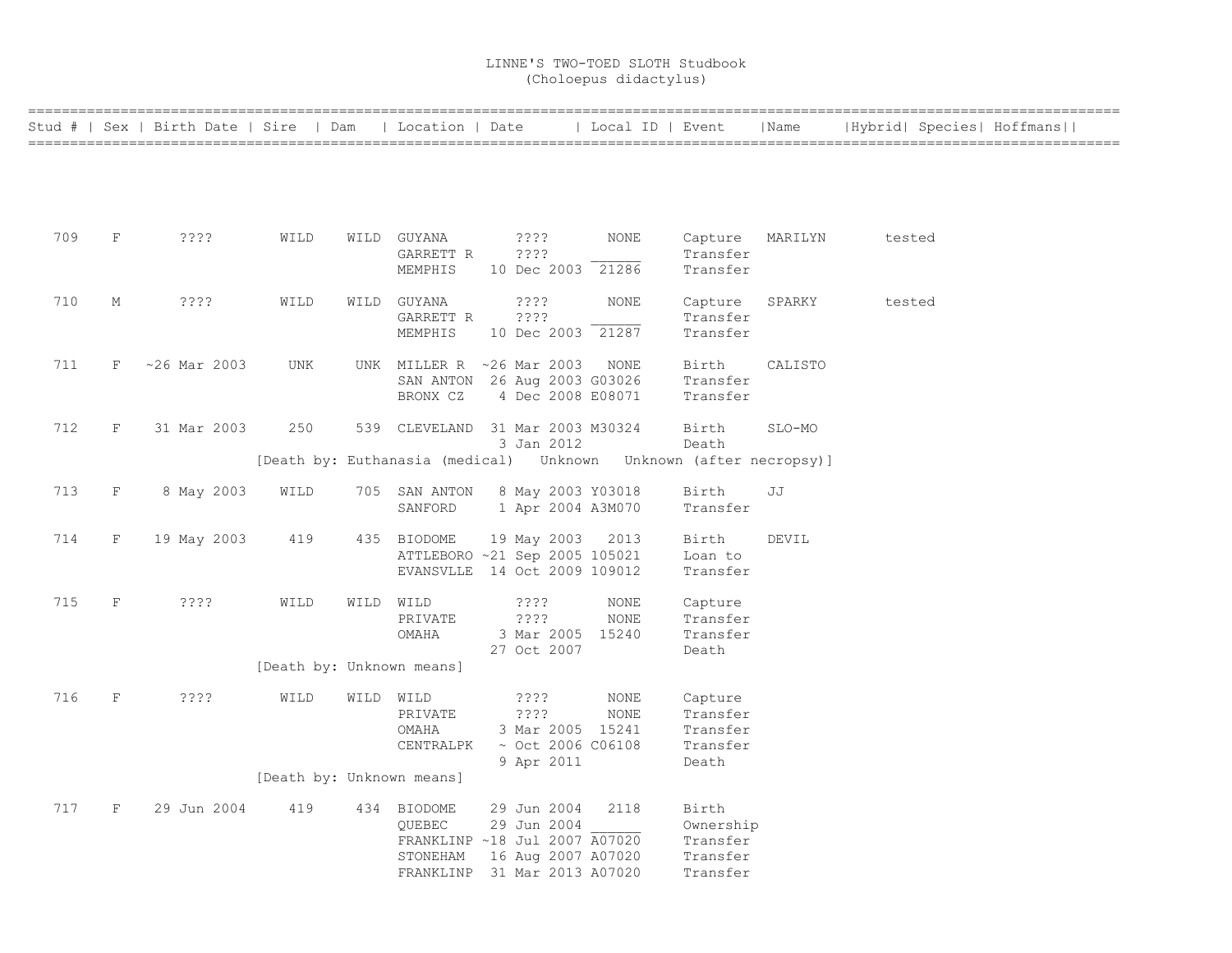|     |             |                     | Stud #   Sex   Birth Date   Sire   Dam   Location   Date                   |                                  |                                          |             | Local ID   Event    |                      | Name                    |           | Hybrid  Species  Hoffmans |
|-----|-------------|---------------------|----------------------------------------------------------------------------|----------------------------------|------------------------------------------|-------------|---------------------|----------------------|-------------------------|-----------|---------------------------|
|     |             |                     |                                                                            |                                  |                                          |             |                     |                      |                         |           |                           |
|     |             |                     |                                                                            |                                  |                                          |             |                     |                      |                         |           |                           |
|     |             |                     |                                                                            |                                  |                                          |             |                     |                      |                         |           |                           |
| 718 | F           | 30 Jun 2004         | 376                                                                        | 377 TULSA                        | 30 Jun 2004 14771                        |             |                     | Birth                |                         |           |                           |
|     |             |                     | [Death by: Self-inflicted injuries Bury Respiratory Trauma]                |                                  | 4 Aug 2004                               |             |                     | Death                |                         |           |                           |
|     |             |                     |                                                                            |                                  |                                          |             |                     |                      |                         |           |                           |
| 719 |             | $F \sim 1$ Aug 2004 | 419                                                                        | 435 BIODOME                      | $\sim$ 1 Aug 2004<br>10 Aug 2004         |             | 2151                | Birth<br>Death       |                         |           |                           |
|     |             |                     | [Death by: Other/Unknown                                                   |                                  |                                          |             | Unknown Generalized |                      | Unknown after necropsy] |           |                           |
| 720 | М           | 27 Aug 2004         | 703                                                                        | 705 SAN ANTON 27 Aug 2004 G04043 |                                          |             |                     | Birth                |                         |           |                           |
|     |             |                     |                                                                            |                                  | 5 Sep 2004                               |             |                     | Death                |                         |           |                           |
|     |             |                     | [Death by: Infection associated Given to an institution: SAN ANGEL Urinary |                                  |                                          |             |                     |                      | Trauma]                 |           |                           |
| 721 | F           | $\sim$ Oct 2004     | UNK                                                                        | 701 UNKNOWN                      | $\sim$ Oct 2004                          |             |                     | Birth                |                         |           |                           |
|     |             |                     |                                                                            | HEMKER GF<br>DES MOINE           | $??\,?\,?$<br>6 Apr 2006                 |             | <b>NONE</b><br>1768 | Transfer<br>Transfer |                         | no tested |                           |
|     |             |                     | [Death by: Unknown means]                                                  |                                  |                                          | $\sim 2008$ |                     | Death                |                         |           |                           |
|     |             |                     |                                                                            |                                  |                                          |             |                     |                      |                         |           |                           |
| 722 | $\ddot{?}$  | 25 Apr 2005         | 551                                                                        | 539 CLEVELAND 25 Apr 2005 M50419 | 11 May 2005                              |             |                     | Birth<br>Death       |                         |           |                           |
|     |             |                     | [Death by: Unknown means]                                                  |                                  |                                          |             |                     |                      |                         |           |                           |
| 723 | $F$ and $F$ | $~17$ Aug 2005      | 419                                                                        | 435 BIODOME                      | $~17$ Aug 2005                           |             | 2250                | Birth                |                         |           |                           |
|     |             |                     |                                                                            | MINNESOTA 20 Apr 2010 12714      |                                          |             |                     | Loan to              |                         |           |                           |
| 724 | М           | 18 Sep 2005         | 376                                                                        | 377 TULSA                        | 18 Sep 2005 15098                        |             |                     | Birth                | <b>NERO</b>             |           |                           |
|     |             |                     |                                                                            | FRANKLINP 24 Apr 2007 A07010     |                                          |             |                     | Transfer             |                         |           |                           |
|     |             |                     |                                                                            | STONEHAM                         | 22 Jun 2007 A07010<br>31 Mar 2013 A07010 |             |                     | Transfer<br>Transfer |                         |           |                           |
|     |             |                     |                                                                            |                                  |                                          |             |                     |                      |                         |           |                           |
| 725 | F           | 24 Sep 2005         | 706                                                                        | 704 SAN ANTON 24 Sep 2005 S05027 | 2 Oct 2005                               |             |                     | Birth<br>Death       |                         |           |                           |
|     |             |                     | [Death by: Other/Unknown Given to an institution: SAN ANGEL Generalized    |                                  |                                          |             |                     |                      | Nutrition]              |           |                           |
| 726 | M           | 19 Oct 2005         | <b>UNK</b>                                                                 | UNK MILLER R                     | 19 Oct 2005                              |             | NONE                | Birth                | SYD                     |           |                           |
|     |             |                     |                                                                            | BALTIM AQ 23 May 2007 207004     |                                          |             |                     | Transfer             |                         |           |                           |
|     |             |                     |                                                                            | BIODOME                          | 22 Aug 2013                              |             | 2978                | Transfer             |                         |           |                           |
| 727 | F           | 19 Nov 2005         | <b>UNK</b>                                                                 | UNK MILLER R                     | 19 Nov 2005                              |             | NONE                | Birth                | <b>IVY</b>              |           |                           |
|     |             |                     |                                                                            | BALTIM AQ 23 May 2007 207002     |                                          |             |                     | Transfer             |                         |           |                           |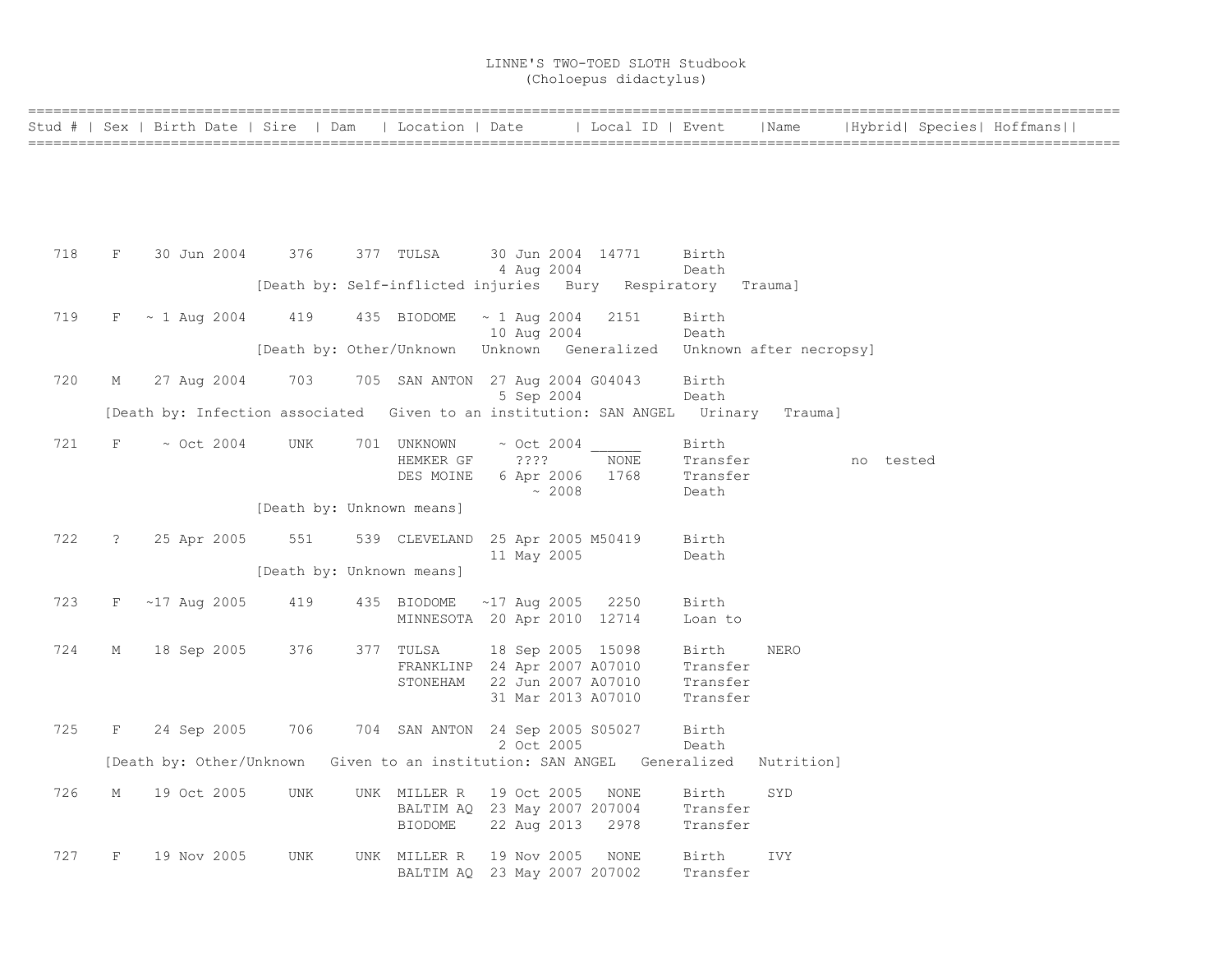|     |            | Stud #   Sex   Birth Date   Sire   Dam |      | Location   Date                                       |                                                               | Local ID   Event             |                                             | Name          |  | Hybrid  Species  Hoffmans |
|-----|------------|----------------------------------------|------|-------------------------------------------------------|---------------------------------------------------------------|------------------------------|---------------------------------------------|---------------|--|---------------------------|
|     |            |                                        |      |                                                       |                                                               |                              |                                             |               |  |                           |
| 728 | F          | 19 Nov 2005                            | UNK  | UNK MILLER R                                          | 19 Nov 2005<br>BALTIM AQ 23 May 2007 207003<br>4 Apr 2010     | NONE                         | Birth<br>Transfer<br>Death                  | <b>ROSE</b>   |  |                           |
|     |            |                                        |      | [Death by: Unknown means]                             |                                                               |                              |                                             |               |  |                           |
| 729 | М          | 28 Dec 2005                            | 419  | 434 BIODOME<br>GRANBY<br>ROCHESTER                    | 28 Dec 2005<br>13 Nov 2008 M05043<br>20 Oct 2009 105737       | 2277                         | Birth<br>Transfer<br>Loan to                |               |  |                           |
| 730 | F          | 25 May 2006                            | 710  | 709 MEMPHIS                                           | 25 May 2006 22061<br>7 Mar 2007                               |                              | Birth<br>Death                              |               |  |                           |
|     |            |                                        |      | [Death by: Unknown means]                             |                                                               |                              |                                             |               |  |                           |
| 731 | $\ddot{ }$ | 2 Jun 2006                             | 703  | 705 SAN ANTON                                         | 2 Jun 2006 U06012<br>8 Jun 2006                               |                              | Birth<br>Death                              |               |  |                           |
|     |            |                                        |      | [Death by: Unknown means]                             |                                                               |                              |                                             |               |  |                           |
| 732 | М          | 25 Jun 2006                            | 370  | 707 TORONTO                                           | 25 Jun 2006 40838<br>28 May 2009                              |                              | Birth<br>Death                              | RICKY         |  |                           |
|     |            |                                        |      | [Death by: Unknown means]                             |                                                               |                              |                                             |               |  |                           |
| 733 | М          | 30 Jun 2006                            | 551  | 539 CLEVELAND<br>METROZOO                             | 30 Jun 2006 M60612<br>16 Oct 2008 M80098<br>7 Sep 2011 M80098 |                              | Birth<br>Transfer<br>Ownership              | LOQUITA       |  |                           |
| 734 | F          | 30 Jun 2006                            | 694  | 695 LUFKIN<br>WILD WRLD                               | 30 Jun 2006<br>22 Oct 2007                                    | 9931<br>8408                 | Birth<br>Transfer                           |               |  |                           |
| 735 | М          | ~2003                                  | WILD | WILD GUYANA<br>INCREDIBL<br>EDINGER<br><b>BREVARD</b> | $??\; ?$<br>????<br>????<br>9 Dec 2006                        | <b>NONE</b><br>NONE<br>26072 | Capture<br>Transfer<br>Transfer<br>Transfer | DUSTIN        |  |                           |
| 736 | М          | ~2004                                  | WILD | WILD GUYANA<br>ZOO IMPRT                              | ~2004<br>????<br>MINNESOTA 20 Nov 2007                        | NONE<br><b>NONE</b><br>12064 | Capture<br>Transfer<br>Transfer             | <b>NORMAN</b> |  |                           |
| 737 | $\rm F$    | ~2005                                  | WILD | WILD GUYANA<br>KTYEXOTIC<br>FRESNO                    | ~2005<br>????<br>9 Feb 2008 280045                            | NONE<br>NONE                 | Capture<br>Transfer<br>Transfer             | ESMERALDA     |  |                           |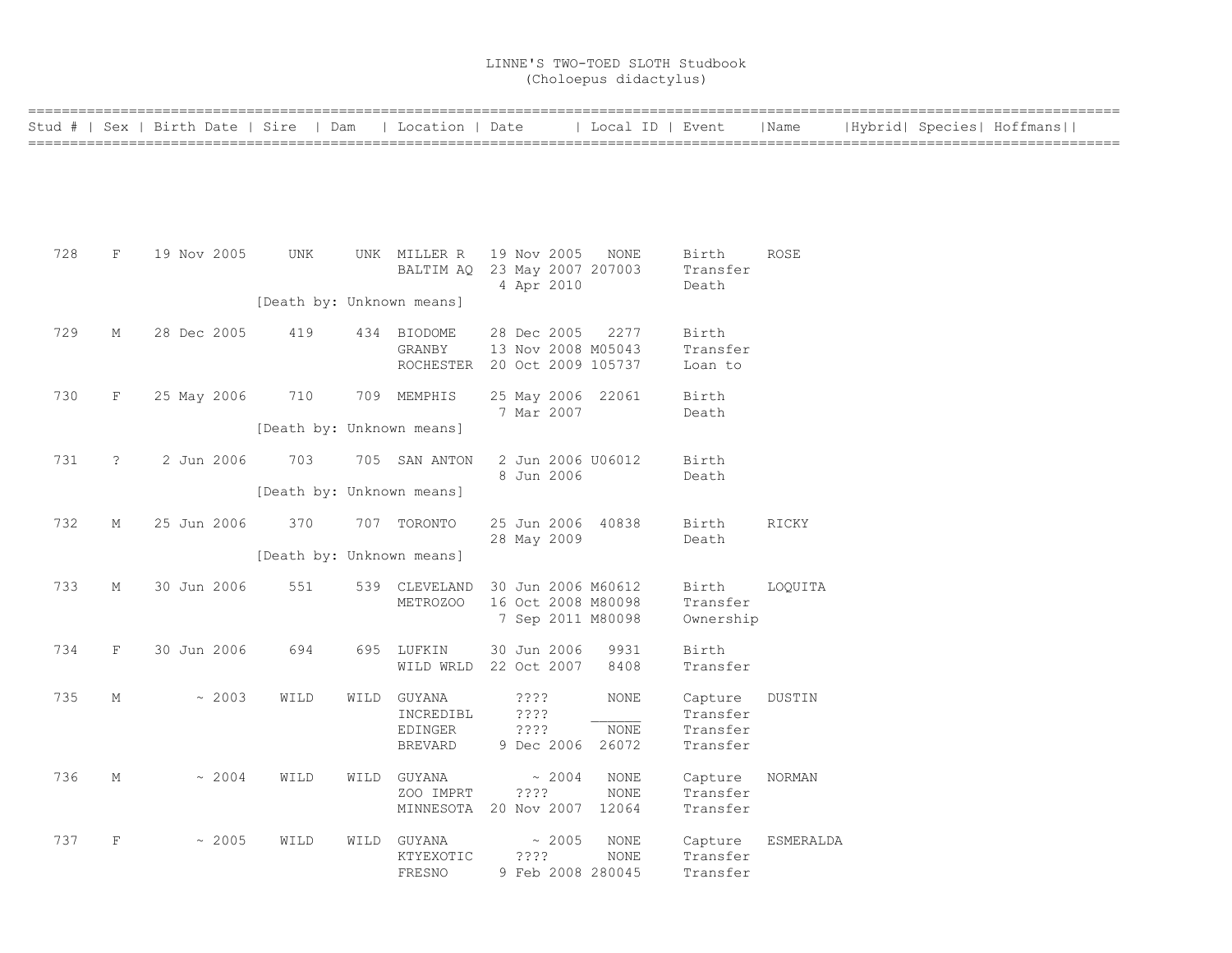|     |                | Stud #   Sex   Birth Date   Sire   Dam   Location   Date   Local ID   Event                     |                           |                                                                                                  |                  |                            |                          |                                           | Name        |  | Hybrid  Species  Hoffmans |  |
|-----|----------------|-------------------------------------------------------------------------------------------------|---------------------------|--------------------------------------------------------------------------------------------------|------------------|----------------------------|--------------------------|-------------------------------------------|-------------|--|---------------------------|--|
|     |                |                                                                                                 |                           |                                                                                                  |                  |                            |                          |                                           |             |  |                           |  |
|     |                |                                                                                                 |                           |                                                                                                  |                  |                            |                          |                                           |             |  |                           |  |
|     |                |                                                                                                 |                           |                                                                                                  |                  |                            |                          |                                           |             |  |                           |  |
| 738 | М              | 2 Sep 2008                                                                                      | 726                       | 728 BALTIM AQ 2 Sep 2008 208003                                                                  |                  |                            |                          | Birth                                     | HOWIE       |  |                           |  |
| 739 | М              | 22 Nov 2006                                                                                     | 376                       | 377 TULSA                                                                                        |                  |                            | 22 Nov 2006 15304        | Birth                                     | TY          |  |                           |  |
| 740 | F              | 5 Feb 2008                                                                                      | 376                       | 377 TULSA<br>LITTLEROC 30 Oct 2009                                                               |                  |                            | 5 Feb 2008 15539<br>6890 | Birth<br>Transfer                         | ROSALIE     |  |                           |  |
| 741 | F              | $\sim 2003$                                                                                     | WILD                      | WILD GUYANA<br>ZOO IMPRT<br>MINNESOTA 28 Jun 2007 11982                                          | $??\mathrel{?}?$ | $\sim 2003$<br>11 Jan 2008 | NONE<br>NONE             | Capture<br>Transfer<br>Transfer<br>Death  |             |  |                           |  |
|     |                |                                                                                                 |                           | [Death by: Euthanasia (medical) Unknown Digestive Unknown after necropsy]                        |                  |                            |                          |                                           |             |  |                           |  |
| 742 | F              | 2 May 2008                                                                                      | 686 -                     | 713 SANFORD                                                                                      |                  | 8 Nov 2012                 | 2 May 2008 1602          | Birth<br>Death                            | TIPPER TOO  |  |                           |  |
|     |                |                                                                                                 | [Death by: Unknown means] |                                                                                                  |                  |                            |                          |                                           |             |  |                           |  |
| 743 | $F^-$          | 4 Apr 2007                                                                                      | 706                       | 704 SAN ANTON 4 Apr 2007 A07012                                                                  |                  | 24 Jun 2007                |                          | Birth<br>Death                            |             |  |                           |  |
|     |                | [Death by: Other/Unknown Given to an institution: SAN ANGEL/SAN ANTON Unknown (after necropsy)] |                           |                                                                                                  |                  |                            |                          |                                           |             |  |                           |  |
| 744 | $\overline{?}$ | 11 Jun 2008                                                                                     | 706                       | 704 SAN ANTON 11 Jun 2008 U08029                                                                 |                  | 12 Jun 2008                |                          | Birth<br>Death                            |             |  |                           |  |
|     |                |                                                                                                 | [Death by: Unknown means] |                                                                                                  |                  |                            |                          |                                           |             |  |                           |  |
| 745 | М              | 18 May 2008                                                                                     | 703                       | 705 SAN ANTON 18 May 2008 Y08049                                                                 |                  |                            |                          | Birth                                     | LUCY        |  |                           |  |
| 746 | M              | $~27$ Jun 2006                                                                                  | UNK                       | UNK COPPER<br>COLUMBUS 28 Feb 2008 208009                                                        |                  | $~27$ Jun 2006             |                          | Birth<br>Transfer                         | POKEY JUJU  |  |                           |  |
| 747 |                | $M \sim 5$ Jul 2008                                                                             | UNK                       | UNK COPPER<br>COLUMBUS 10 Feb 2009 209007<br>WILDS<br>COLUMBUS 27 Jun 2012 209007                |                  | $\sim$ 5 Jul 2008          | 31 May 2012 112048       | Birth<br>Transfer<br>Transfer<br>Transfer | SID         |  |                           |  |
| 748 | F              | 30 Sep 2007                                                                                     | 551                       | 539 CLEVELAND 30 Sep 2007 M70939<br>CINCINNAT 13 Oct 2009 109062<br>CLEVELAND 26 May 2011 M70939 |                  |                            |                          | Birth<br>Loan to<br>Transfer              | SERENA      |  |                           |  |
| 749 | F              | 28 Nov 2008                                                                                     | 551                       | 539 CLEVELAND 28 Nov 2008 M81102                                                                 |                  |                            |                          | Birth                                     | <b>EDEN</b> |  |                           |  |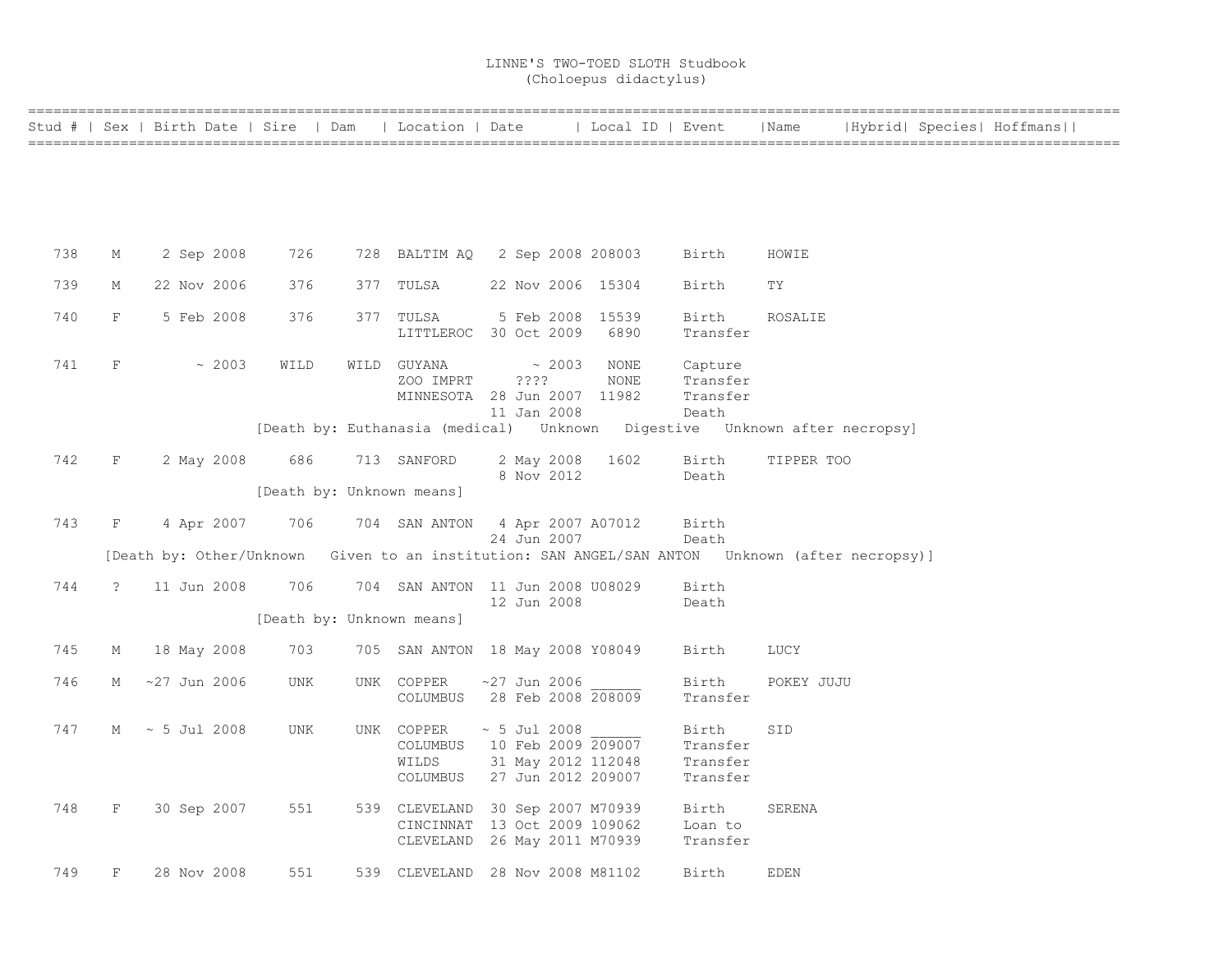|     |              | Stud #   Sex   Birth Date   Sire   Dam |                           |                                | Location   Date                              |                                                                                                      | Local ID   Event                       |                                                                  | Name        |  | Hybrid  Species  Hoffmans |
|-----|--------------|----------------------------------------|---------------------------|--------------------------------|----------------------------------------------|------------------------------------------------------------------------------------------------------|----------------------------------------|------------------------------------------------------------------|-------------|--|---------------------------|
|     |              |                                        |                           |                                |                                              |                                                                                                      |                                        |                                                                  |             |  |                           |
|     |              |                                        |                           |                                |                                              | CINCINNAT 13 Oct 2009 109063<br>SCOVILL F 25 Apr 2012 200772                                         |                                        | Loan to<br>Transfer                                              |             |  |                           |
| 750 | М            | ~2006                                  | <b>UNK</b>                | UNK UNKNOWN                    | MILLER R<br><b>BUFFALO</b>                   | $\sim 2006$<br>$??\mathrel{?}?$<br>26 Sep 2007 M07050<br>18 Nov 2011                                 | NONE                                   | Birth<br>Transfer<br>Transfer<br>Death                           | CHEWBACCA   |  |                           |
|     |              |                                        | [Death by: Unknown means] |                                |                                              |                                                                                                      |                                        |                                                                  |             |  |                           |
| 751 | $\mathbf F$  | $~\sim~2006$                           | UNK                       | UNK UNKNOWN                    | MILLER R<br><b>BUFFALO</b>                   | $\sim 2006$<br>????<br>26 Sep 2007 M07051<br>18 Oct 2007                                             | <b>NONE</b>                            | Birth<br>Transfer<br>Transfer<br>Death                           |             |  |                           |
|     |              |                                        | [Death by: Unknown means] |                                |                                              |                                                                                                      |                                        |                                                                  |             |  |                           |
| 752 | F            | $\sim$ Feb 2007                        | UNK                       | UNK MILLER R                   | <b>BUFFALO</b><br>CANISIUS<br><b>BUFFALO</b> | ????<br>26 Sep 2007 M07052<br>3 Nov 2009<br>21 Nov 2009 M07052<br>20 Feb 2013                        | NONE<br>NONE                           | Transfer WICKET<br>Transfer<br>Loan to<br>Transfer<br>Death      |             |  |                           |
|     |              |                                        | [Death by: Unknown means] |                                |                                              |                                                                                                      |                                        |                                                                  |             |  |                           |
| 753 | F            | 22 Jun 2007                            | 419                       | 434 BIODOME                    |                                              | 22 Jun 2007                                                                                          | 2514                                   | Birth                                                            |             |  |                           |
| 754 | F            | $~\sim$ 5 Aug 2008                     | 419                       | 434 BIODOME                    |                                              | $\sim 5$ Aug 2008                                                                                    | 2572                                   | Birth                                                            |             |  |                           |
| 755 | М            | $~\sim$ May 2006                       | UNK                       | UNK MILLER R<br>MOODY          | HOUSTON                                      | ~ May 2006<br>24 Jan 2008<br>18 Sep 2008<br>BROWNSVIL 29 Sep 2008<br>10 Jan 2009                     | 5229<br>NONE<br>10219                  | Birth<br>Transfer<br>Loan to<br>Transfer<br>Death                | JACK        |  |                           |
|     |              |                                        | [Death by: Unknown means] |                                |                                              |                                                                                                      |                                        |                                                                  |             |  |                           |
| 756 | $\mathbf{F}$ | $~\sim$ Jul 2006                       | <b>UNK</b>                | UNK MILLER R<br>MOODY<br>MOODY | HOUSTON                                      | $\sim$ Jul 2006<br>24 Jan 2008<br>23 Sep 2008<br>BROWNSVIL 29 Sep 2008<br>18 May 2011<br>19 May 2011 | 5230<br>NONE<br>10220<br>10220<br>5230 | Birth<br>Transfer<br>Loan to<br>Transfer<br>Transfer<br>Transfer | <b>ROSE</b> |  |                           |
| 758 | М            | $\sim$ Sep 2007                        | <b>UNK</b>                | UNK MILLER R                   |                                              | $\sim$ Sep 2007                                                                                      | <b>NONE</b>                            | Birth                                                            |             |  |                           |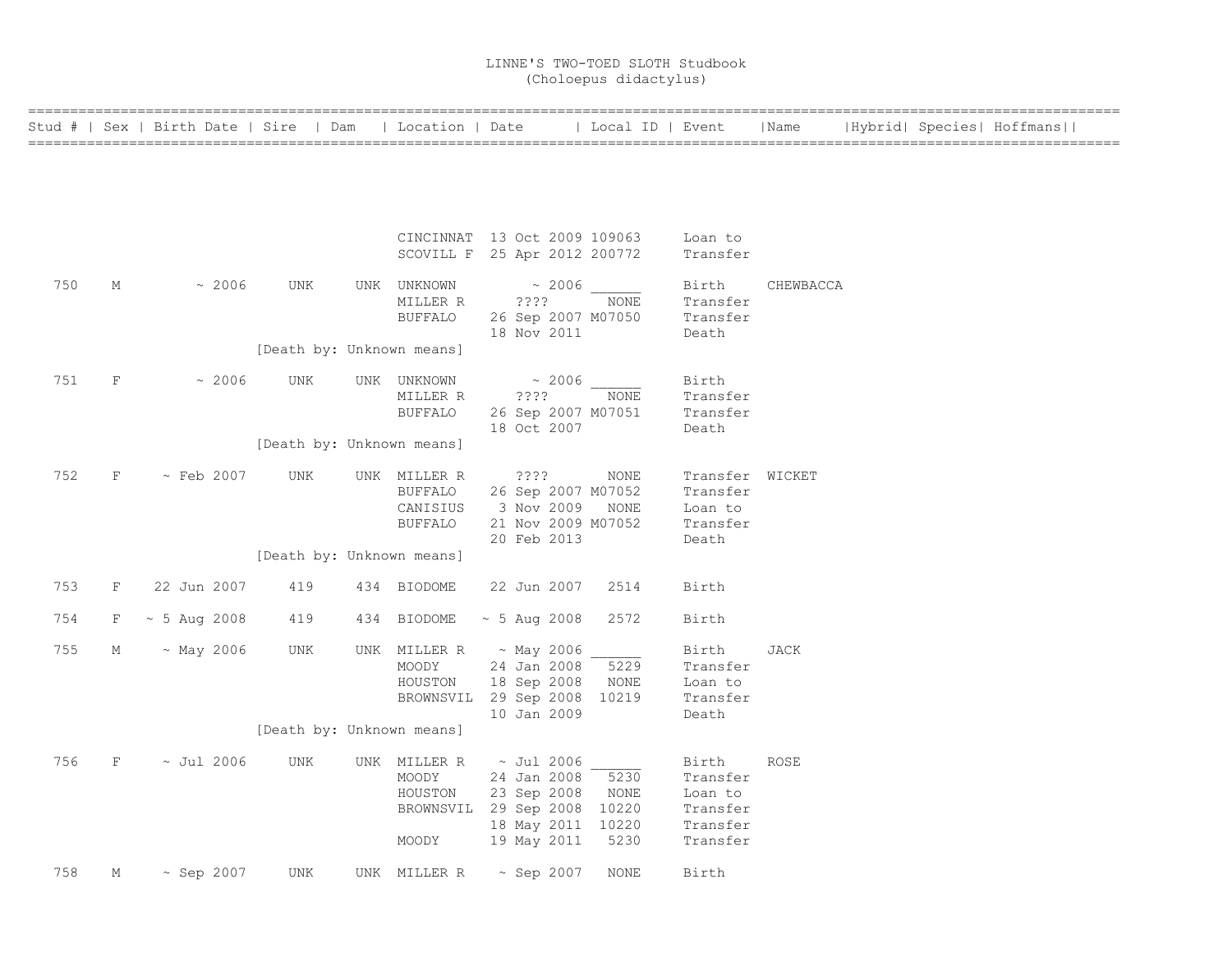|     |         | Stud #   Sex   Birth Date   Sire   Dam |                           | Location   Date                                                |                                      | Local ID   Event |                     | Name      |  | Hybrid  Species  Hoffmans |  |
|-----|---------|----------------------------------------|---------------------------|----------------------------------------------------------------|--------------------------------------|------------------|---------------------|-----------|--|---------------------------|--|
|     |         |                                        |                           |                                                                |                                      |                  |                     |           |  |                           |  |
|     |         |                                        |                           |                                                                |                                      |                  |                     |           |  |                           |  |
|     |         |                                        |                           |                                                                |                                      |                  |                     |           |  |                           |  |
|     |         |                                        |                           |                                                                |                                      |                  |                     |           |  |                           |  |
|     |         |                                        |                           | EVANSVLLE 15 Sep 2008 108020                                   |                                      |                  | Transfer            |           |  |                           |  |
|     |         |                                        | [Death by: Unknown means] |                                                                | 10 Jun 2011                          |                  | Death               |           |  |                           |  |
|     |         |                                        |                           |                                                                |                                      |                  |                     |           |  |                           |  |
| 759 | F       | $\sim$ Sep 2007                        | UNK                       | UNK MILLER R                                                   | $\sim$ Sep 2007                      | NONE             | Birth               |           |  |                           |  |
|     |         |                                        |                           | EVANSVLLE 15 Sep 2008 108021                                   | $~25$ May 2009                       |                  | Transfer<br>Death   |           |  |                           |  |
|     |         |                                        | [Death by: Unknown means] |                                                                |                                      |                  |                     |           |  |                           |  |
| 760 | М       |                                        | 710                       | 709 MEMPHIS                                                    |                                      |                  | Birth               |           |  |                           |  |
|     |         | 25 Aug 2007                            |                           |                                                                | 25 Aug 2007 22351<br>12 Sep 2007     |                  | Death               |           |  |                           |  |
|     |         |                                        | [Death by: Unknown means] |                                                                |                                      |                  |                     |           |  |                           |  |
| 761 | М       | 10 Oct 2007                            | 694                       | 695 LUFKIN                                                     | 10 Oct 2007 10069                    |                  | Birth               | CHEWBACCA |  |                           |  |
|     |         |                                        |                           | DISNEY AK 26 Jan 2012 120022                                   |                                      |                  | Transfer            |           |  |                           |  |
|     |         |                                        |                           |                                                                |                                      |                  |                     |           |  |                           |  |
| 762 | F       | $\sim 8$ Aug 2000                      | UNK                       | UNK MILLER R $\sim$ 8 Aug 2000<br>TACOMA                       | 15 Dec 2000 Q00M11                   |                  | Birth<br>Transfer   | SIESTA II |  |                           |  |
|     |         |                                        |                           |                                                                |                                      |                  |                     |           |  |                           |  |
| 763 | F       | $\sim$ Jul 1999                        | WILD                      | WILD GUYANA<br>ANIM IMPT                                       | $\sim$ Jul 1999<br>????              | NONE             | Capture<br>Transfer | MOE       |  |                           |  |
|     |         |                                        |                           | CINCINNAT                                                      | 1 Aug 2006 106053                    |                  | Transfer            |           |  |                           |  |
|     |         |                                        |                           |                                                                |                                      |                  |                     |           |  |                           |  |
| 764 | М       | $??\; ?$                               | WILD                      | WILD GUYANA<br>PRIVATE                                         | $??\mathord{?}\mathord{?}$<br>????   | <b>NONE</b>      | Capture<br>Transfer |           |  |                           |  |
|     |         |                                        |                           | RACINE                                                         | 30 Apr 2010 M1012                    |                  | Transfer            |           |  |                           |  |
| 765 |         |                                        |                           |                                                                |                                      |                  |                     |           |  |                           |  |
|     | F       | 15 Jan 2010                            | 551                       | 539 CLEVELAND 15 Jan 2010 100101<br>CHATTANOG 20 Sep 2012 1603 |                                      |                  | Birth<br>Transfer   | SOPHIE    |  |                           |  |
|     |         |                                        |                           |                                                                |                                      |                  |                     |           |  |                           |  |
| 766 | $\rm F$ | 15 Jul 2005                            | UNK                       | UNK UNKNOWN<br>WOR EXOTI                                       | 15 Jul 2005<br>????                  |                  | Birth<br>Transfer   |           |  |                           |  |
|     |         |                                        |                           | LOWRY                                                          | 11 Jun 2008 102584                   |                  | Transfer            |           |  |                           |  |
|     |         |                                        |                           |                                                                |                                      |                  |                     |           |  |                           |  |
| 767 | F       | $\sim$ Jul 2006                        | WILD                      | WILD UNKNOWN<br>YATES K                                        | $\sim$ Jul 2006<br>????              | NONE             | Capture<br>Transfer | LILY      |  |                           |  |
|     |         |                                        |                           | MINNESOTA                                                      | 23 Jul 2010 12847                    |                  | Transfer            |           |  |                           |  |
| 768 | М       |                                        |                           |                                                                |                                      |                  |                     |           |  |                           |  |
|     |         | $\sim$ Jun 1999                        | <b>UNK</b>                | UNK MILLER R<br><b>BOISE</b>                                   | $\sim$ Jun 1999<br>2 Oct 2000 200034 |                  | Birth<br>Transfer   | ERNIE     |  |                           |  |
|     |         |                                        |                           |                                                                |                                      |                  |                     |           |  |                           |  |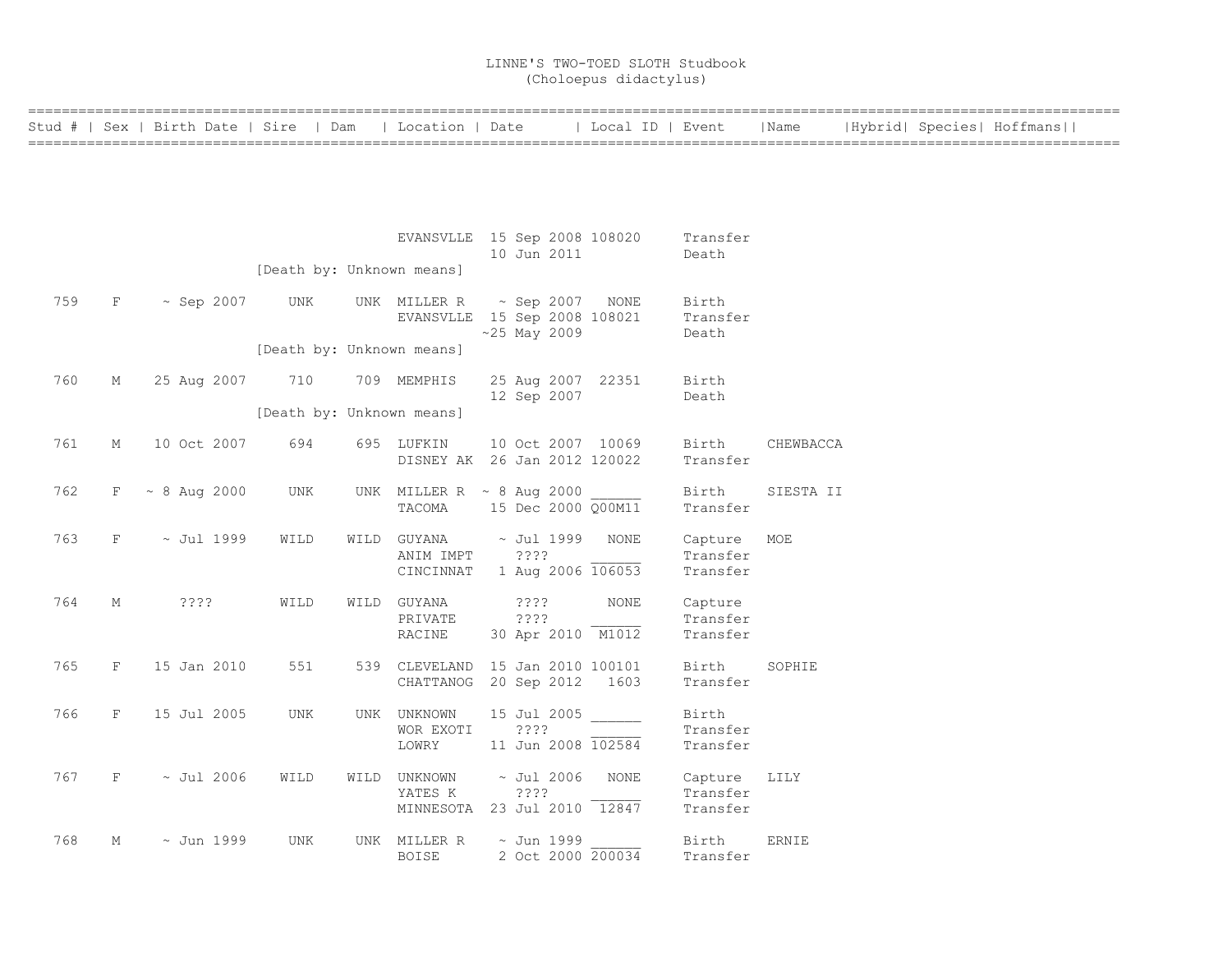|     |                      | Stud #   Sex   Birth Date   Sire   Dam |            | Location   Date                  |                 | Local ID   Event   |                     | Name       |  | Hybrid  Species  Hoffmans |  |
|-----|----------------------|----------------------------------------|------------|----------------------------------|-----------------|--------------------|---------------------|------------|--|---------------------------|--|
|     |                      |                                        |            |                                  |                 |                    |                     |            |  |                           |  |
|     |                      |                                        |            |                                  |                 |                    |                     |            |  |                           |  |
|     |                      |                                        |            |                                  |                 |                    |                     |            |  |                           |  |
| 769 | $\mathbf{F}$         | 9 Dec 2010                             | 703        | 705 SAN ANTON                    |                 | 9 Dec 2010 D10003  | Birth               | LEONA      |  |                           |  |
| 770 | F                    | 31 Mar 2010                            | 694        | 695 LUFKIN                       |                 | 31 Mar 2010 10277  | Birth               |            |  |                           |  |
|     |                      |                                        |            | ABILENE                          |                 | 15 May 2012 M12009 | Transfer            |            |  |                           |  |
| 771 | F                    | 21 Nov 2008                            | <b>UNK</b> | UNK PRIVATE                      | 21 Nov 2008     |                    | Birth               | LOLA       |  |                           |  |
|     |                      |                                        |            | DALLAS                           |                 | 28 May 2009 09J880 | Transfer            |            |  |                           |  |
| 772 | М                    | 3 Apr 2010                             | WILD       | 773 PRIVATE                      | 3 Apr 2010      |                    | Birth               | SEBASTIAN  |  |                           |  |
|     |                      |                                        |            | JNGLARY F                        |                 | 9 Aug 2010 10M073  | Transfer            |            |  |                           |  |
| 773 | F                    | $\sim$ Jan 2003                        | WILD       | WILD UNKNOWN<br>PRIVATE          | ? ? ? ?<br>???? | NONE               | Capture<br>Transfer | SUSIE      |  |                           |  |
|     |                      |                                        |            | JNGLARY F                        |                 | 9 Aug 2010 A3M072  | Transfer            |            |  |                           |  |
|     |                      |                                        |            | LAFAY IND 12 Jan 2012 880817     |                 |                    | Transfer            |            |  |                           |  |
| 774 | F                    | 11 Aug 2011                            | 577        | 579 SANDIEGOZ 11 Aug 2011 511097 |                 |                    | Birth               | JACINTA BE |  |                           |  |
|     |                      |                                        |            | SANTA ANA 28 Feb 2013 M13005     |                 |                    | Transfer            |            |  |                           |  |
| 775 | $\ddot{\phantom{0}}$ | 18 Jun 2011                            | 419        | 707 TORONTO                      |                 | 18 Jun 2011 45077  | Birth               |            |  |                           |  |
| 776 | М                    | 6 May 2011                             | UNK        | UNK PRIVATE                      |                 | 6 May 2011 QUIMBY  | Birth               | WILSON     |  |                           |  |
|     |                      |                                        |            | COLUMBUS                         |                 | 4 Jan 2012 212001  | Transfer            |            |  |                           |  |
|     |                      |                                        |            | WILDS                            |                 | 5 Jul 2012 112065  | Transfer            |            |  |                           |  |
| 777 | М                    | 12 May 2010                            | 724        | 717 STONEHAM                     |                 | 12 May 2010 P10011 | Birth               |            |  |                           |  |
|     |                      |                                        |            | ALEXANDRI 31 May 2013 M00444     |                 |                    | Transfer            |            |  |                           |  |
| 778 | $\ddot{?}$           | 7 Jul 2011                             | 376        | 377 TULSA                        |                 | 7 Jul 2011 16282   | Birth               | CHARLIE DA |  |                           |  |
| 779 | F                    | 16 Sep 2011                            | 736        | 767 MINNESOTA 16 Sep 2011 13200  |                 |                    | Birth               |            |  |                           |  |
|     |                      |                                        |            | <b>BOISE</b>                     |                 | 2 Oct 2012 212050  | Transfer            |            |  |                           |  |
| 780 | $\mathbf F$          | ~1997                                  | WILD       | WILD UNKNOWN                     | $\sim 1997$     | NONE               | Capture             |            |  |                           |  |
|     |                      |                                        |            | ZOOVILLE                         | ????            | NONE               | Transfer            |            |  |                           |  |
|     |                      |                                        |            | LOWRY                            |                 | 13 Mar 2012 102984 | Transfer            |            |  |                           |  |
| 781 | F                    | 31 Aug 2012                            | 376        | 377 TULSA                        |                 | 31 Aug 2012 16584  | Birth               |            |  |                           |  |
| 783 | М                    | 19 Aug 2012                            | <b>UNK</b> | 727 BALTIM AQ 19 Aug 2012 212001 |                 |                    | Birth               | CAMDEN     |  |                           |  |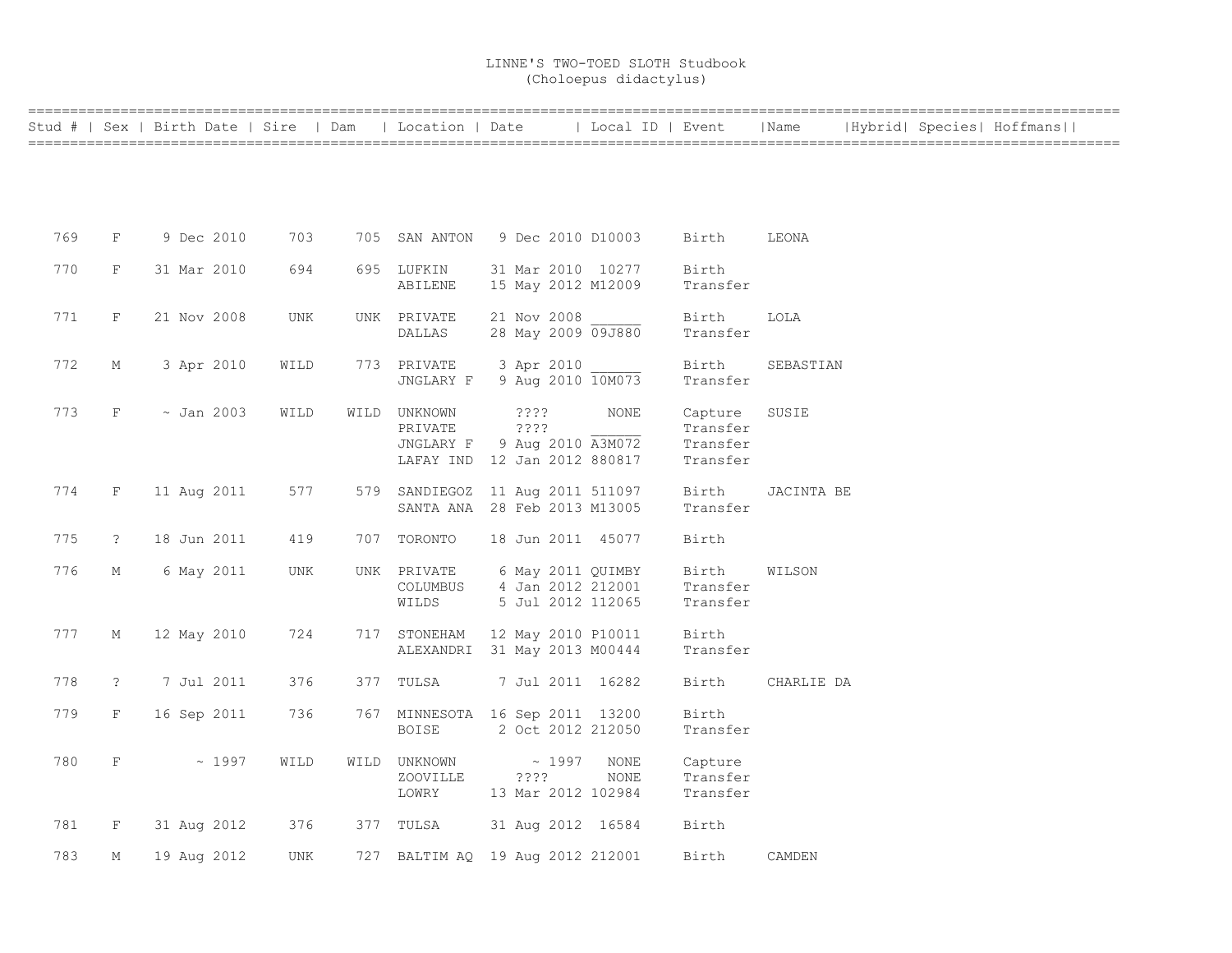|      |                | Stud #   Sex   Birth Date   Sire   Dam                                             |                           | Location   Date                             |             | Local ID   Event  |                   | Name         |            |     | Hybrid  Species  Hoffmans |  |
|------|----------------|------------------------------------------------------------------------------------|---------------------------|---------------------------------------------|-------------|-------------------|-------------------|--------------|------------|-----|---------------------------|--|
|      |                |                                                                                    |                           |                                             |             |                   |                   |              |            |     |                           |  |
|      |                |                                                                                    |                           |                                             |             |                   |                   |              |            |     |                           |  |
|      |                |                                                                                    |                           |                                             |             |                   |                   |              |            |     |                           |  |
|      |                |                                                                                    |                           |                                             |             |                   |                   |              |            |     |                           |  |
| 784  | М              | $\sim 2012$                                                                        | UNK                       | UNK PRIVATE $\sim 2012$ NONE                |             |                   | Birth             | MO LASSES    |            |     |                           |  |
|      |                |                                                                                    |                           | W PALM BE 15 Nov 2012 M12209                |             |                   | Transfer          |              |            |     |                           |  |
| 785  | М              | 11 May 2009                                                                        | 703                       | 705 SAN ANTON 11 May 2009 Y09038            |             |                   | Birth             |              |            |     |                           |  |
|      |                |                                                                                    |                           |                                             | 11 May 2009 |                   | Death             |              |            |     |                           |  |
|      |                |                                                                                    | [Death by: Unknown means] |                                             |             |                   |                   |              |            |     |                           |  |
|      |                |                                                                                    |                           |                                             |             |                   |                   |              |            |     |                           |  |
| 786  | F              | 24 Apr 2013                                                                        | 577                       | 579 SANDIEGOZ 24 Apr 2013 513072            |             |                   | Birth             | XENA         |            |     |                           |  |
| 787  | М              | 20 Jun 2012                                                                        | UNK                       | UNK MILLER R                                | 20 Jun 2012 |                   | Birth             | JONNIE       |            |     |                           |  |
|      |                |                                                                                    |                           | CHICAGOBR 25 Feb 2013 4497                  |             |                   | Transfer          |              |            |     |                           |  |
| 788  | $F^-$          | 5 Dec 2012                                                                         | UNK                       | UNK MILLER R                                | 5 Dec 2012  |                   | Birth             | <b>ELSIE</b> |            |     |                           |  |
|      |                |                                                                                    |                           | CHICAGOBR 23 Jul 2013                       |             | 4665              | Transfer          |              |            |     |                           |  |
|      |                |                                                                                    |                           |                                             |             |                   |                   |              |            |     |                           |  |
| 789  | $\tilde{ }$    | 3 Feb 2013                                                                         | 736                       | 767 MINNESOTA                               |             | 3 Feb 2013 13500  | Birth             |              |            |     |                           |  |
| 790  | $\ddot{\cdot}$ | 24 Mar 2013                                                                        | 736                       | 723 MINNESOTA 24 Mar 2013 13532             |             |                   | Birth             |              |            |     |                           |  |
|      |                |                                                                                    |                           |                                             |             |                   |                   |              |            |     |                           |  |
| H667 | М              | 13 May 1992                                                                        | S211                      | 665 SAN ANTON 13 May 1992 920533<br>MEMPHIS |             | 8 Apr 1994 14324  | Birth<br>Transfer | UNO          | yes tested |     |                           |  |
|      |                |                                                                                    |                           | METRORICH                                   |             | 1 Dec 2005        | Transfer          |              |            |     |                           |  |
|      |                |                                                                                    |                           |                                             |             |                   |                   |              |            |     |                           |  |
| H669 | М              | 28 Jul 1993                                                                        | S211                      | 665 SAN ANTON 28 Jul 1993 930763            |             |                   | Birth             | AGAIN        | yes        |     |                           |  |
|      |                |                                                                                    |                           | AUDUBON                                     | 11 Jan 1996 | 1832              | Transfer          |              |            |     |                           |  |
| H697 | М              | 22 Aug 2001                                                                        | S248                      | 660 SEDGWICK                                | 22 Aug 2001 | 9889              | Birth             | FOZZIE       | yes        |     |                           |  |
|      |                |                                                                                    |                           | LOSANGELE 22 Aug 2001 990626                |             |                   | Ownership         |              |            |     |                           |  |
|      |                |                                                                                    |                           | SEDGWICK                                    | 22 Aug 2001 | 9889              | Loan to           |              |            |     |                           |  |
|      |                |                                                                                    |                           | FT WAYNE                                    | 5 Jun 2011  | 21 Apr 2005 97469 | Transfer<br>Death |              |            |     |                           |  |
|      |                |                                                                                    | [Death by: Unknown means] |                                             |             |                   |                   |              |            |     |                           |  |
|      |                |                                                                                    |                           |                                             |             |                   |                   |              |            |     |                           |  |
| H757 | F              | 20 Sep 2007                                                                        | S540                      | 715 OMAHA                                   | 21 Sep 2007 | 20 Sep 2007 17532 | Birth<br>Death    |              |            |     |                           |  |
|      |                |                                                                                    | [Death by: Unknown means] |                                             |             |                   |                   |              | yes        |     |                           |  |
|      |                |                                                                                    |                           |                                             |             |                   |                   |              |            |     |                           |  |
| S211 | М              | ~1972                                                                              | WILD                      | WILD S.AMERICA                              |             | $\sim$ 1972 NONE' | Capture           |              |            | yes |                           |  |
|      |                |                                                                                    |                           | SAN ANTON 21 Feb 1973 730254                | 7 Jun 2002  |                   | Transfer<br>Death |              |            |     |                           |  |
|      |                | [Death by: Euthanasia (medical) Given to an institution: Unknown (after necropsy)] |                           |                                             |             |                   |                   |              |            |     |                           |  |
|      |                |                                                                                    |                           |                                             |             |                   |                   |              |            |     |                           |  |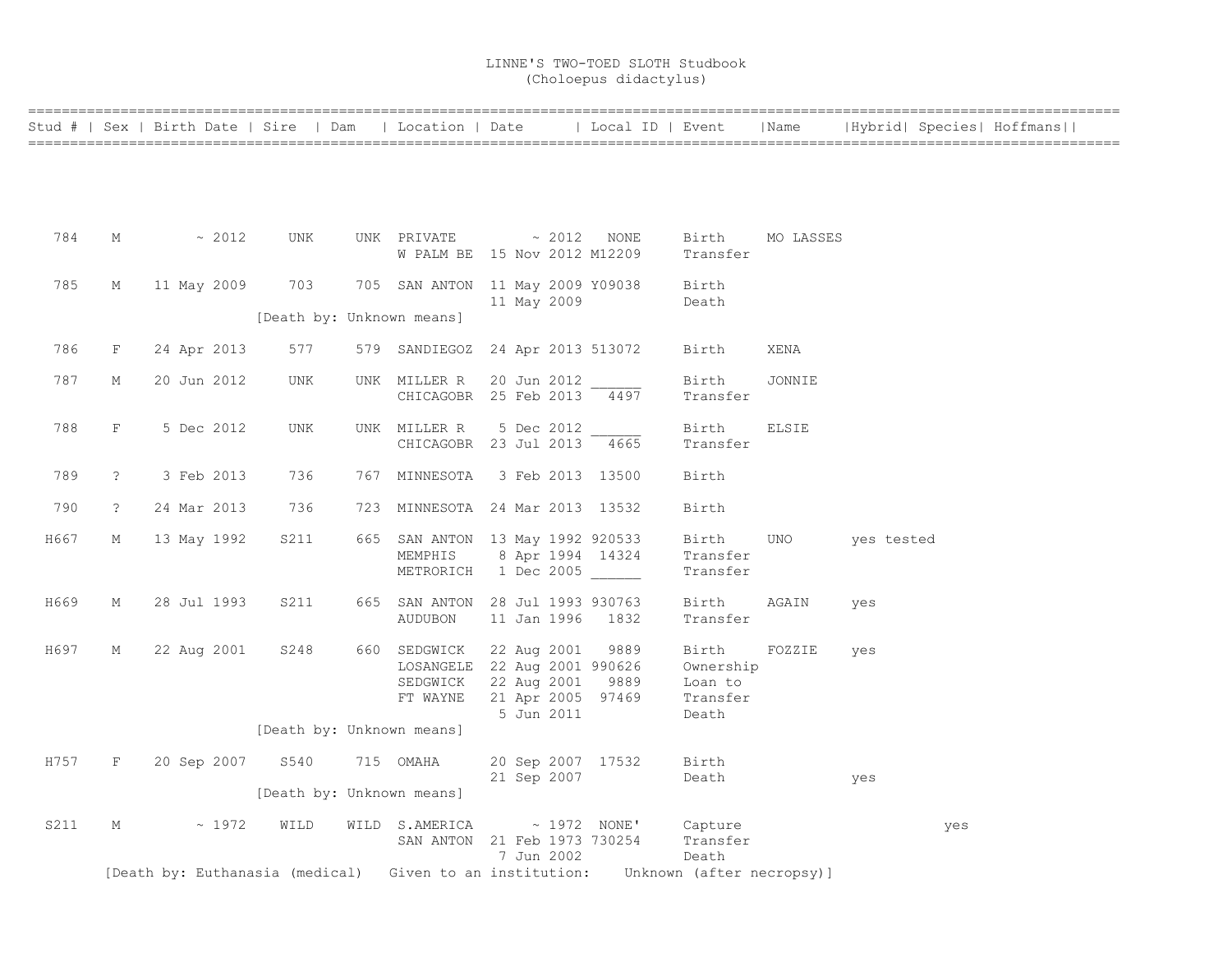## LINNE'S TWO-TOED SLOTH Studbook (Choloepus didactylus)

| Stud # I | Sex | Birth Date   Sire |      | Dam  | Location   Date                   |             |             | Local ID   Event  |           | Name |    |    |     | Hybrid  Species  Hoffmans |
|----------|-----|-------------------|------|------|-----------------------------------|-------------|-------------|-------------------|-----------|------|----|----|-----|---------------------------|
|          |     |                   |      |      |                                   |             |             |                   |           |      |    |    |     |                           |
|          |     |                   |      |      |                                   |             |             |                   |           |      |    |    |     |                           |
|          |     |                   |      |      |                                   |             |             |                   |           |      |    |    |     |                           |
|          |     |                   |      |      |                                   |             |             |                   |           |      |    |    |     |                           |
| S248     | М   | $\sim 1975$       | WILD | WILD | STRI                              |             | $\sim 1976$ | NONE              | Capture   |      |    |    | yes |                           |
|          |     |                   |      |      | SEDGWICK                          |             | 28 Nov 1979 | 343               | Transfer  |      |    |    |     |                           |
|          |     |                   |      |      |                                   |             | 27 Jan 2005 | 343               | Ownership |      |    |    |     |                           |
|          |     |                   |      |      |                                   | 21 Oct 2010 |             |                   | Death     |      |    |    |     |                           |
|          |     |                   |      |      | [Death by: Unknown means]         |             |             |                   |           |      |    |    |     |                           |
| S540     |     | M ~23 Aug 2001    | UNK  |      | UNK COLO SPRG ~23 Aug 2001 21M087 |             |             |                   | Birth     |      | no | no | yes |                           |
|          |     |                   |      |      | OMAHA                             |             |             | 26 Mar 2003 13477 | Transfer  |      |    |    |     |                           |

Compiled by: Lynn Yakubinis thru Zoo Atlanta Data current thru: 4 Nov 2013 North American regional Printed on 4 Nov 2013 using Sparks v1.54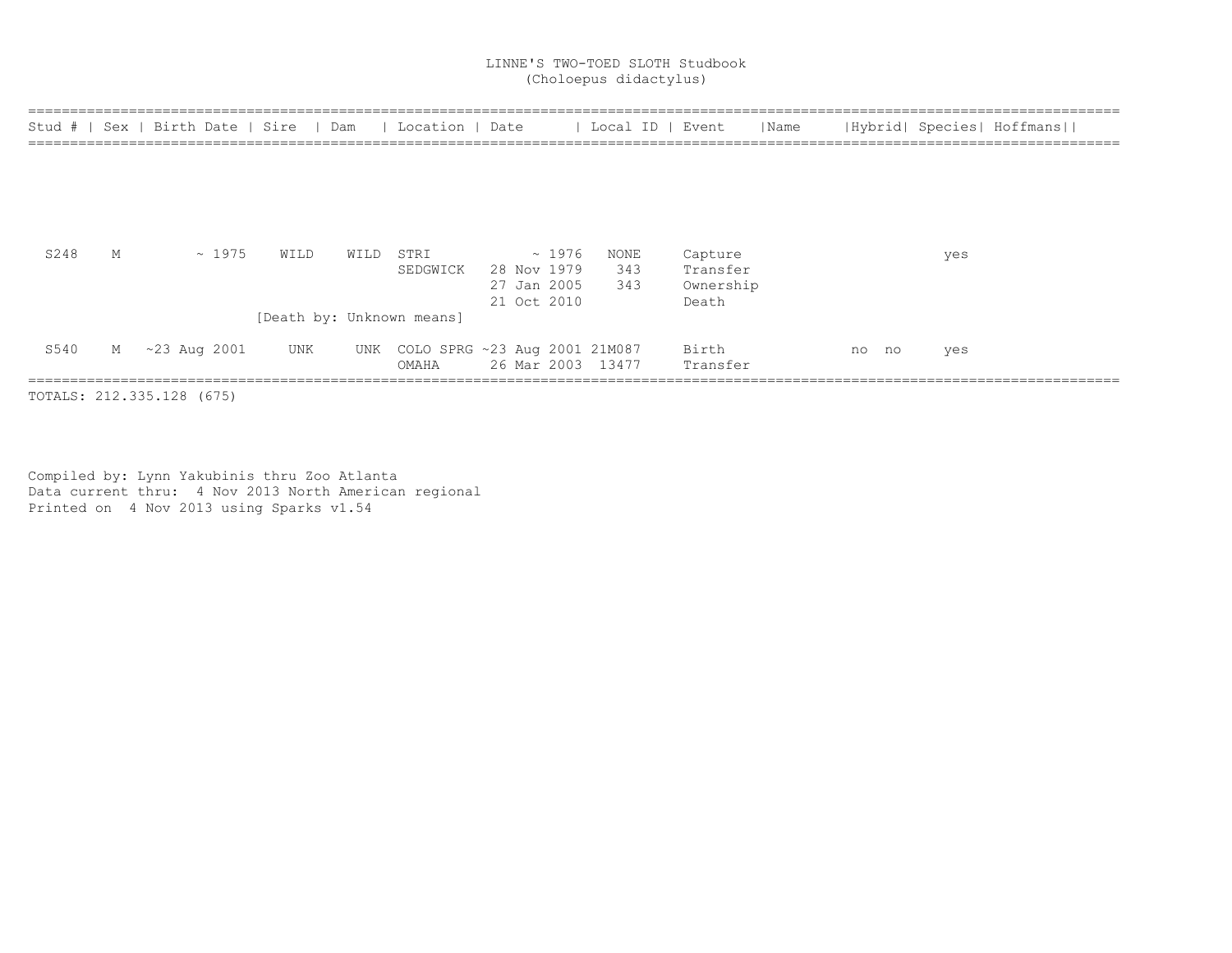**Location Glossary**

*(Choloepus didactylus)*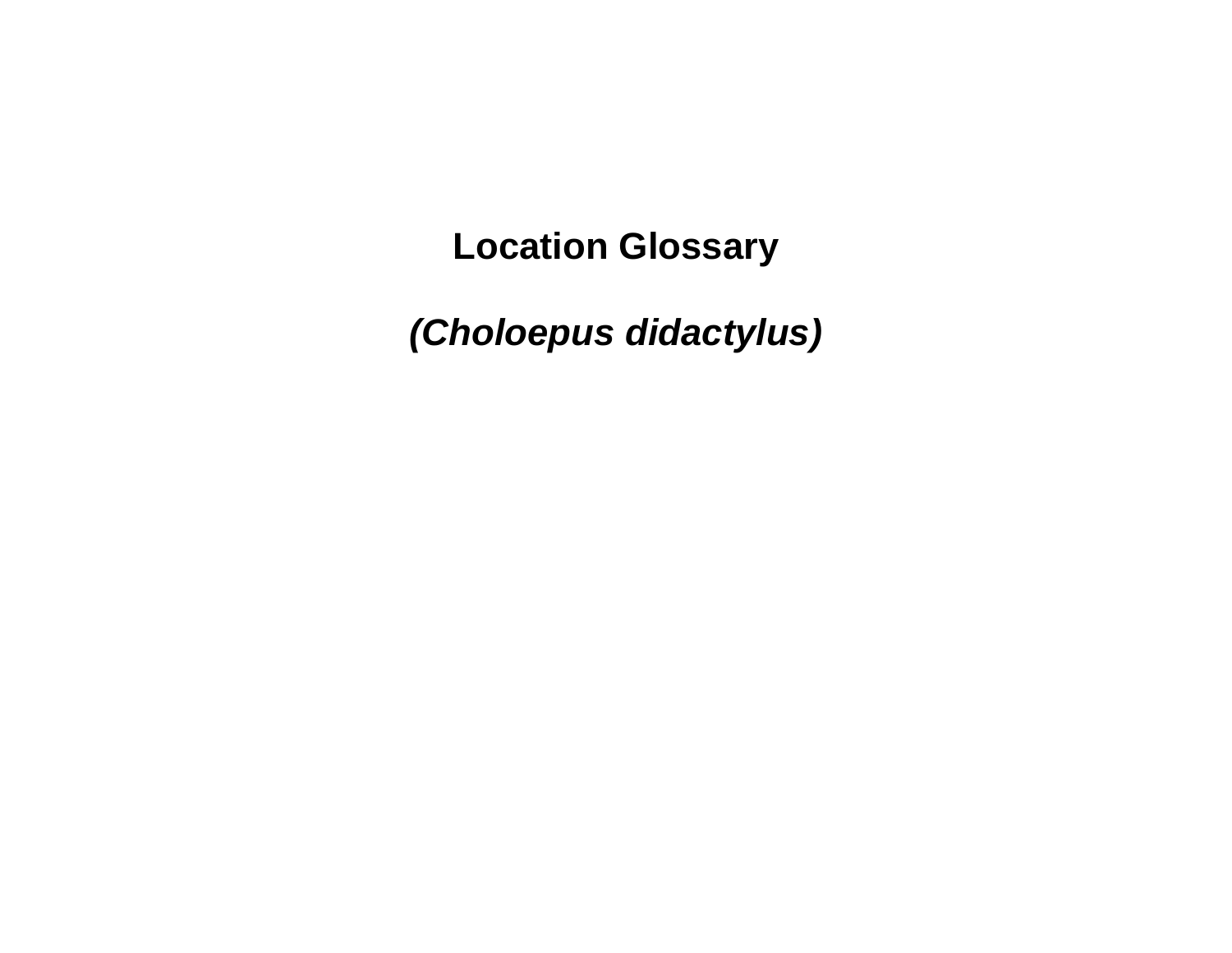| ABILENE             | Abilene Zoological Gardens                                              |
|---------------------|-------------------------------------------------------------------------|
|                     | 2070 Zoo Lane, Abilene, Texas, USA, 79602-1996                          |
|                     | 325.676.6476 diane.longenecker@abilenetx.com                            |
| ADVENTURE           | Adventure Aquarium                                                      |
|                     | 1 Riverside Drive, Camden, New Jersey, USA, 08103-1060                  |
|                     | (856)365-3300x7335 fax: (856)365-3311 dlittlehale@adventureaquarium.com |
| ALENTADO            | Exotics Unlimited (Antonio Alentado)                                    |
|                     | 9564 SW 58th St., Miami, Florida, USA, 33149                            |
|                     | $(305)$ 232-2082                                                        |
|                     |                                                                         |
| ALEXANDRI           | Alexandria Zoological Park                                              |
|                     | 3016 Masonic Drive, Alexandria, Louisiana, USA, 71301-4240              |
|                     | 318.441.6819 fax: (318) 473-1149 lisa.laskoski@cityofalex.com           |
|                     | AM WLD CA American Wilderness Experience                                |
|                     | 4557 Mills Circle, Ontario, California, USA, 91764                      |
|                     | (909)481-6604 fax: (909)987-9584 awe@wildernessexp.com                  |
| AMSTERDAM Artis Zoo |                                                                         |
|                     | Plantage Kerklaan 38-40, Amsterdam, Netherlands, 1018                   |
|                     | +31.20.5233.497 fax:+31.20.5233.419 j.bultstra@artis.nl                 |
| ANIM IMPT           | Animal Imports (Scott Heinrichs)                                        |
|                     | 396 E. Breckenridge, Ferndale, Michigan, USA, 48220                     |
|                     | 248.546.6259                                                            |
|                     | ANIM SHIP Animated Shippers                                             |
|                     | Miami, Florida, USA                                                     |
| ANTWERP             | Zoo of Antwerp                                                          |
|                     | Royal Zool. Society of Antwerp, Antwerp, Belgium, B2018                 |
|                     | 323.202.4546 fax:32 3202 4547 maj.deckx@zooantwerpen.be                 |
| ARNHEM              | Burger's Zoo En Safari                                                  |
|                     | Antoon van Hooffplein 1, 6816 Sh Arnhem, Netherlands                    |
|                     | +31.26.445.0373 fax:+31.26.443.0776 m.tepas@burgerszoo.nl               |
| ATTLEBORO           | Capron Park Zoo                                                         |
|                     | 201 County St., Attleboro, Massachusetts, USA, 02703                    |
|                     | $(508)$ 222-3047 fax: $(508)$ 223-2208 sue@capronparkzoo.com            |
| AUDUBON             | Audubon Zoo                                                             |
|                     | 6500 Magazine St., New Orleans, Louisiana, USA, 70178-4327              |
|                     | 504.212.5368 fax:504.212.5471 lrobledo@auduboninstitute.org             |
|                     |                                                                         |
|                     |                                                                         |
| BAHBLANCA           | Jardin Zoologico de Bahia Blanca                                        |
|                     | Bahia Blanca, Buenos Aires, Argentina                                   |
| BALTIM AO           | National Aquarium in Baltimore Inc                                      |
|                     | 501 E Pratt Street, Pier 3, Baltimore, Maryland, USA, 21202-3194        |
|                     | $(410) 576 - 3853$ fax: $(410) 576 - 1080$ mmartin@aqua.org             |
| BANKS J             | John Banks                                                              |
|                     | Eddy, Texas, USA                                                        |
|                     | BARTELS H Mr. Henry Bartels (Deceased)                                  |
|                     | 84 Cortlandt St., New York, New York, USA                               |
|                     | BATTLE CR Binder Park Zoo                                               |
|                     | 7400 Division Dr., Battle Creek, Michigan, USA, 49014-9500              |

=======================================================================================================================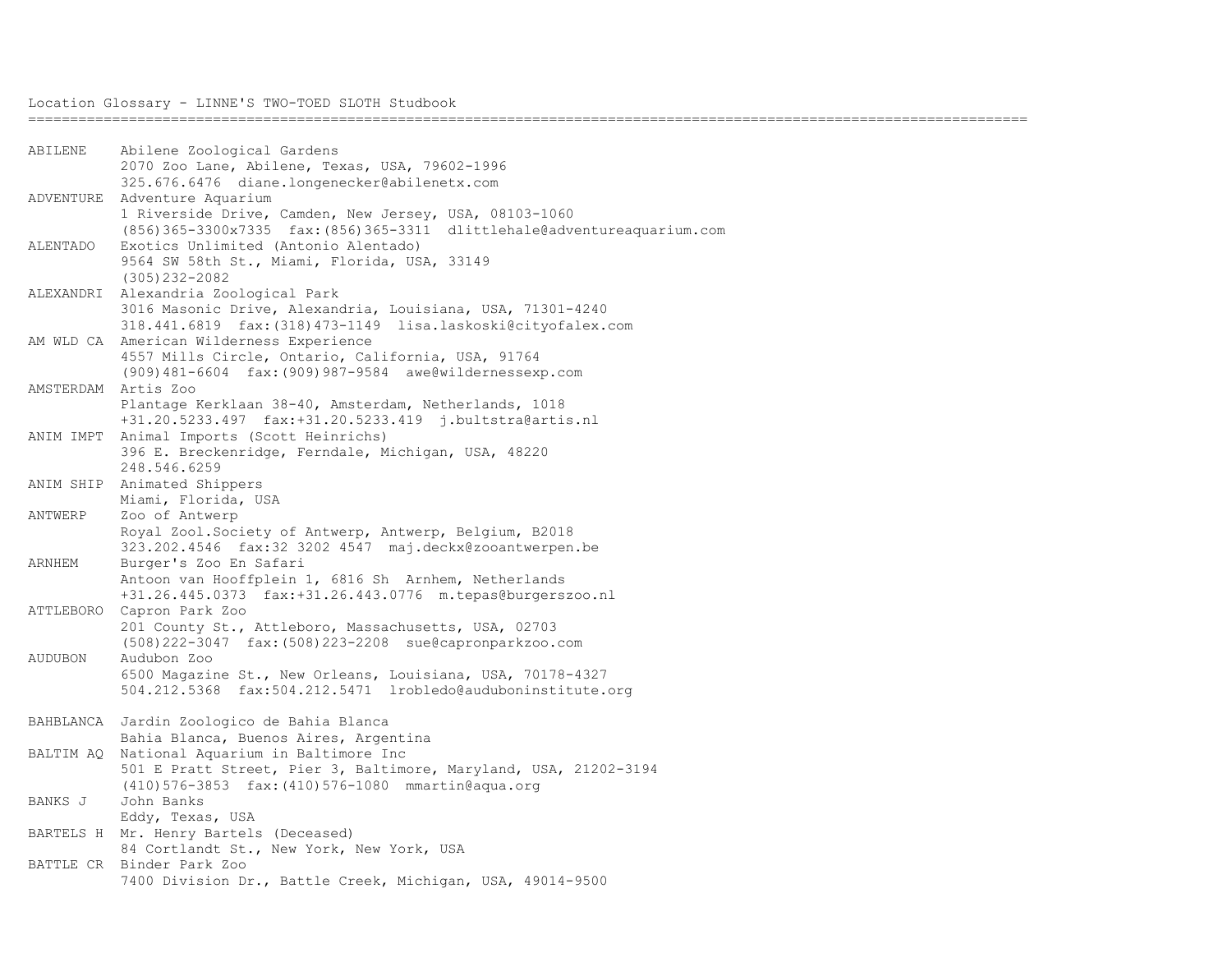(269)979-1351 fax:(269)979-8834 registrar@binderparkzoo.org BERLINZOO Zoologischer Garten Berlin AG Hardenbergplatz 8, D-10787 Berlin, Germany 49 30 25 40 10 fax:49 30 25 40 1255 zoo-berlin@snafu.de BINGHAMTO Binghamton Zoo at Ross Park 185 Park Ave., Binghamton, New York, USA, 13903 (607)724-5461x227 fax:607.724.5454x33 sgreen@rossparkzoo.com BIODOME Biodome de Montreal 4777, Pierre-de-Coubertin, Montreal, Quebec, Canada, H1V 1B3 (514)868-3048 fax:(514)868-3065 vet\_tech@ville.montreal.qc.ca BLOOMINGT Miller Park Zoo 1020 S Morris Ave., Bloomington, Illinois, USA, 61701-6351 309.434.2827 wklessig@cityblm.org BOESSNECK Peter Boessenecker Den Oven 28, Rhenen, Utrecht, Netherlands, 3912 AD BOISE Zoo Boise 355 N Julia Davis Dr., Boise, Idaho, USA, 83706 208.384.4260 x101 fax:208.384.4059 cxroberts@cityofboise.org BOWMAN N Mr. Noah Bowman 446 County Road 123, Jemison, Alabama, USA, 35085 (205)688-3214 BRACKETT Little Ponderosa Animal Farm RFD#2 Box 239, Winchester, Illinois, USA, 62694 (217)742-5588 BRADENTON Frank Thompson Collection 15605 S. R. #64, Bradenton, Florida, USA, 33508 (813)746-8559 fax:(813)747-6276 BREVARD Brevard Zoo 8225 N. Wickham Rd., Melbourne, Florida, USA, 32940-7924 (321)254-9453x17 fax:(321)259-5966 msmurl@brevardzoo.org BRIDGEPRT Connecticut's Beardsley Zoo 1875 Noble Ave., Bridgeport, Connecticut, USA, 06610 203.332.4249 fax:(203)394-6577 ltomas@beardsleyzoo.org BRISTOL Bristol, Clifton, & W. of England Zool Bristol Zoo Gardens, Bristol, England, United Kingdom, BS8 3HA 44 117 974 7322 jpartridge@bristolzoo.org.uk BRONX CZ Bronx Children's Zoo NYZS The Wildlife Cons.Soc., Bronx, New York, USA, 10460 (718)220-5125 BROUSSARD Zoo of Acadiana 116 Lakeview Dr., Broussard, Louisiana, USA, 70518 337.837.4375 fax:(337)837-6589 moldenburg@zooofacadiana.org BROWNSVIL Gladys Porter Zoo 500 Ringgold St., Brownsville, Texas, USA, 78520 956.504.2895 fax:956.504.2895 registar@gpz.org BRZY RIDG Breezy Ridge Wldlf Conserv.Cntr. 2650 Howardstown Road, Raywick, Kentucky, USA, 40060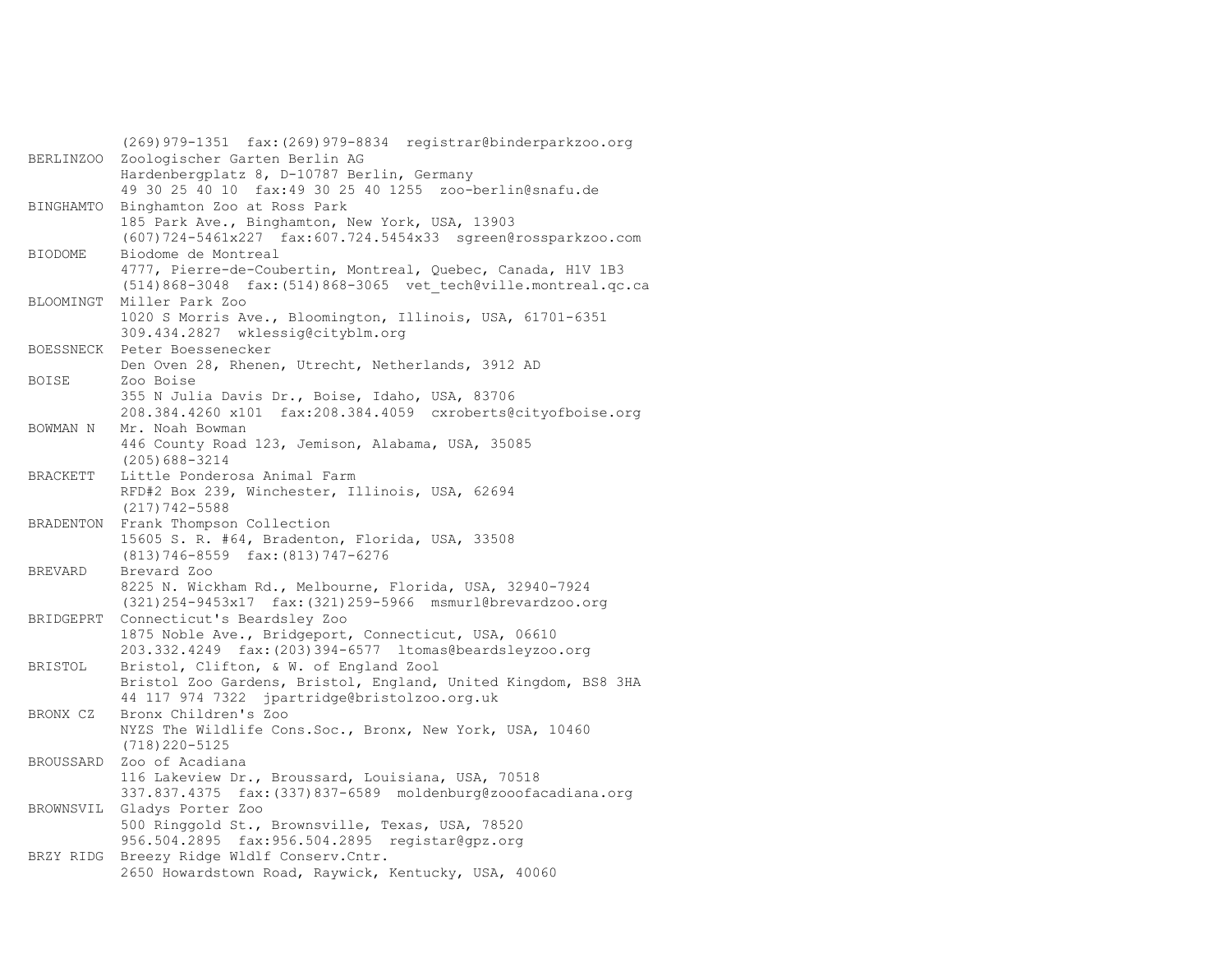(502)692-9863 fax:(502)692-9863 BUDAPEST Budapest Zool.& Botanical Garden Allatkerti krt. 6-12, H-1146 Budapest, Hungary 36.1.273.4900 fax:36 1363 2971 kover@zoobudapest.com BUFFALO Buffalo Zoological Gardens 300 Parkside Ave., Buffalo, New York, USA, 14214-1999 (716)995-6149 fax:(716)837-0738 registrar@buffalozoo.org BUSCH TAM Busch Gardens Tampa Bay 3605 Bougainvillea Ave., Tampa, Florida, USA, 33612 813.987.5544 fax:(813)987-5548 raina.collins@buschgardens.com CALDWELL Caldwell Zoo PO Box 4785, Tyler, Texas, USA, 75712-4785 (903)593-0121x286 fax:(903)595-5083 phead@caldwellzoo.org CALGARY Calgary Zoo, Garden & Prehistoric Park 1300 Zoo Road NE, Calgary, Alberta, Canada, T2E 7V6 (403)232-9327 fax:(403)237-7582 deannas@calgaryzoo.ab.ca CALI Fundacion Zoologica de Cali Carrera 2a.Oeste Calle14 esquina, Cali, Valle, Colombia, 4265 572 892 7474x118 fax:572 892 7474x105 adrigiron@zoologicodecali.com.co CANISIUS Canisius College 2001 Main Street, Buffalo, New York, USA, 14208-1098 (716)883-7000 CENTRALAM CENTRAL AMERICA American Region CENTRALPK Central Park Zoo The Wildlife Conservation Soc., Bronx, New York, USA, 10460 718.741.8298 dtancredi@wcs.org CHASE B Charles (Bill) P. Chase Co. Inc. 7330 NW 66th St, Miami, Florida, USA, 33166 CHATTANOG Chattanooga Zoo at Warner Park 1101 McCallie Ave, Chattanooga, Tennessee, USA, 37404 423.697.1319 fax:(423)697-1331 ellie\_deedles@hotmail.com CHICAGOBR Chicago Zoological Park 3300 Golf Rd., Brookfield, Illinois, USA, 60513 708.688.8460 fax:(708)485-3140 debbie.johnson@czs.org CHICAGOLP Lincoln Park Zoological Gardens PO Box 14903, Chicago, Illinois, USA, 60614-0903 (312)742-3992 fax:(312)742-7220 robbsantymire@lpzoo.org CHISHOLM Ken Chisholm Montreal, Canada CINCINNAT Cincinnati Zoo & Botanical Garden 3400 Vine St., Cincinnati, Ohio, USA, 45220-1399 (513)569-8225 fax:(513)569-8214 mary.noell@cincinnatizoo.org CLEVELAND Cleveland Metroparks Zoo 3900 Wildlife Way, Cleveland, Ohio, USA, 44109 (216)635-3361 fax:(216)661-3312 pak@clevelandmetroparks.com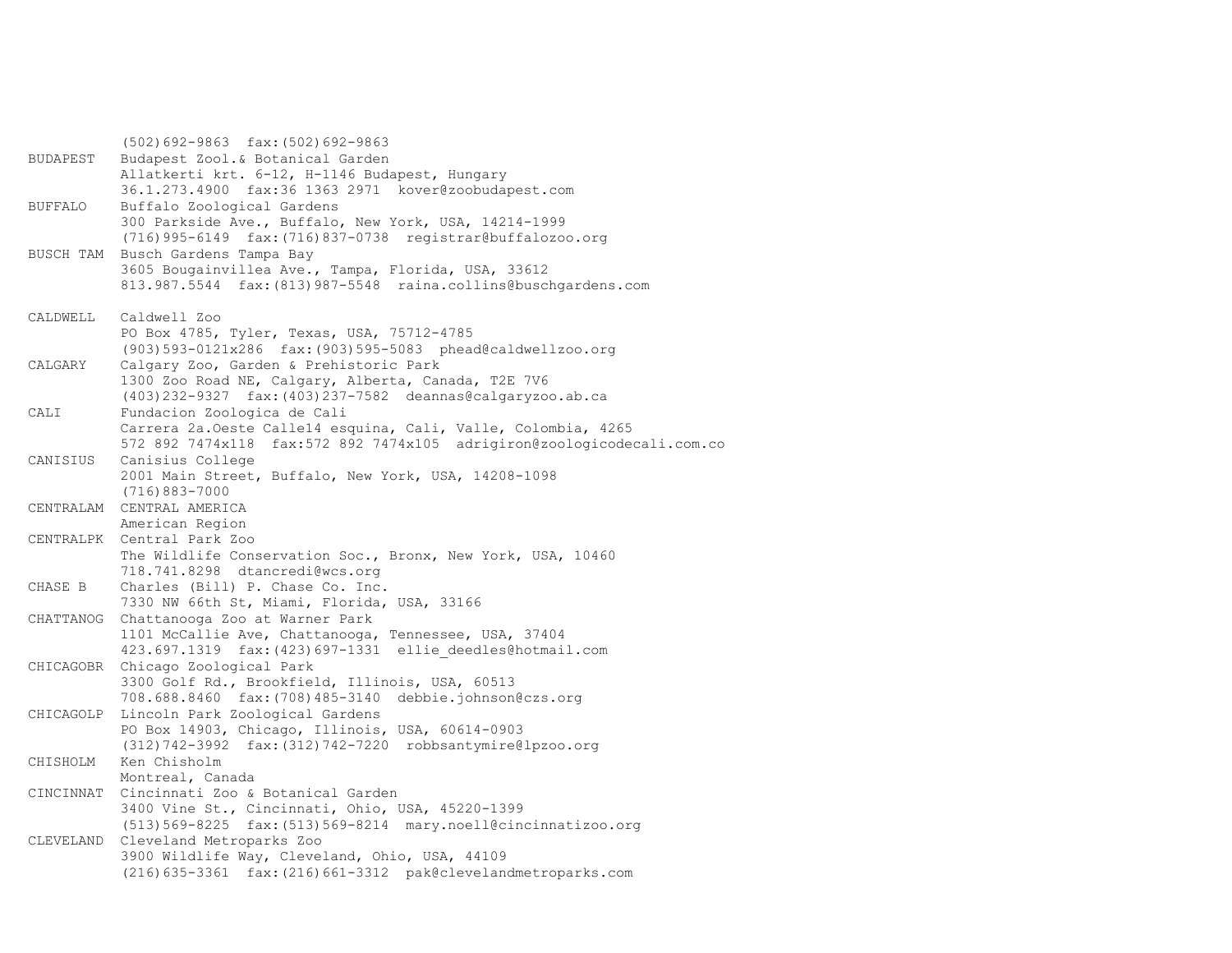COLO SPRG Cheyenne Mtn Zoological Park 4250 Cheyenne Mountain Zoo Rd., Colorado Springs, Colorado, USA, 80906 (719)633-9927 fax:(719)633-2254 rbarker@cmzoo.org COLUMBIA Riverbanks Zoo and Garden 500 Wildlife Parkway, Columbia, South Carolina, USA, 29202-1060 803.779.8714x1245 fax:803.253.6381 susanreno@riverbanks.org COLUMBUS Columbus Zoo and Aquarium PO Box 400, Powell, Ohio, USA, 43065-0400 614.635.3429 shelly.roach@columbuszoo.org COPENHAGE Copenhagen Zoo Søndre Fasanvej 79, Frederiksberg, Denmark, 2000 45 72 200 221 fax:45.72.200.229 ah@zoo.dk COPPER \_\_\_\_\_\_\_\_\_\_\_\_\_\_\_\_\_\_\_\_\_\_\_\_\_\_\_\_\_\_\_ COSTA RIC COSTA RICA Central America, American Region CURTIS R Ralph Curtis Sanibel, Florida, USA CUZCO Parque Zoo de la Universidad Cuzco, Cuzco, Peru CYPRESS Florida Cypress Gardens Inc. Box 1, Winter Haven, Florida, USA, 33884 (813)987-5545 DALLAS Dallas Zoo 650 South R.L. Thornton Freeway, Dallas, Texas, USA, 75203-3013 .214.671.0435 fax:(214)670-6717 norman.piwonka@dallascityhall.com DENVER Denver Zoological Gardens City Park, Denver, Colorado, USA, 80205 303.376.4917 fax:303.376.4901 nbragin@denverzoo.org DES MOINE Blank Park Zoo of Des Moines 7401 SW 9th St., Des Moines, Iowa, USA, 50315 515.974.2512 fax:515.974.2518 msbooth@blankparkzoo.org DETROIT Detroit Zoological Society 8450 W 10 Mile Rd., Royal Oak, Michigan, USA, 48067-3001 248.541.5717x3166 fax:(248)691-4194 nbutler@detroitzoo.org DISNEY AK Disney's Animal Kingdom 1200 N. Savannah Circle E., Lake Buena Vista, Florida, USA, 32830-1000 407.939.6237 fax:407.939.6240 lynn.mcduffie@disney.com DORTMUND Zoo Dortmund Mergelteichstrasse 80, Dortmund, N Rhine-westph, Germany, D-44225 +49.231.5028591 fax:49 231 712175 i.schappert@stadtdo.de DRESDEN Z Zoo Dresden GmbH Tiergartenstrasse 1, Dresden, Sachsen, Germany, D-01219 +49.351.4780.619 fax:+49.351.4780.660 ludwig@zoo-dresden.de DUBLIN Zoological Society of Ireland-Dublin Phoenix Park, Dublin 8, Ireland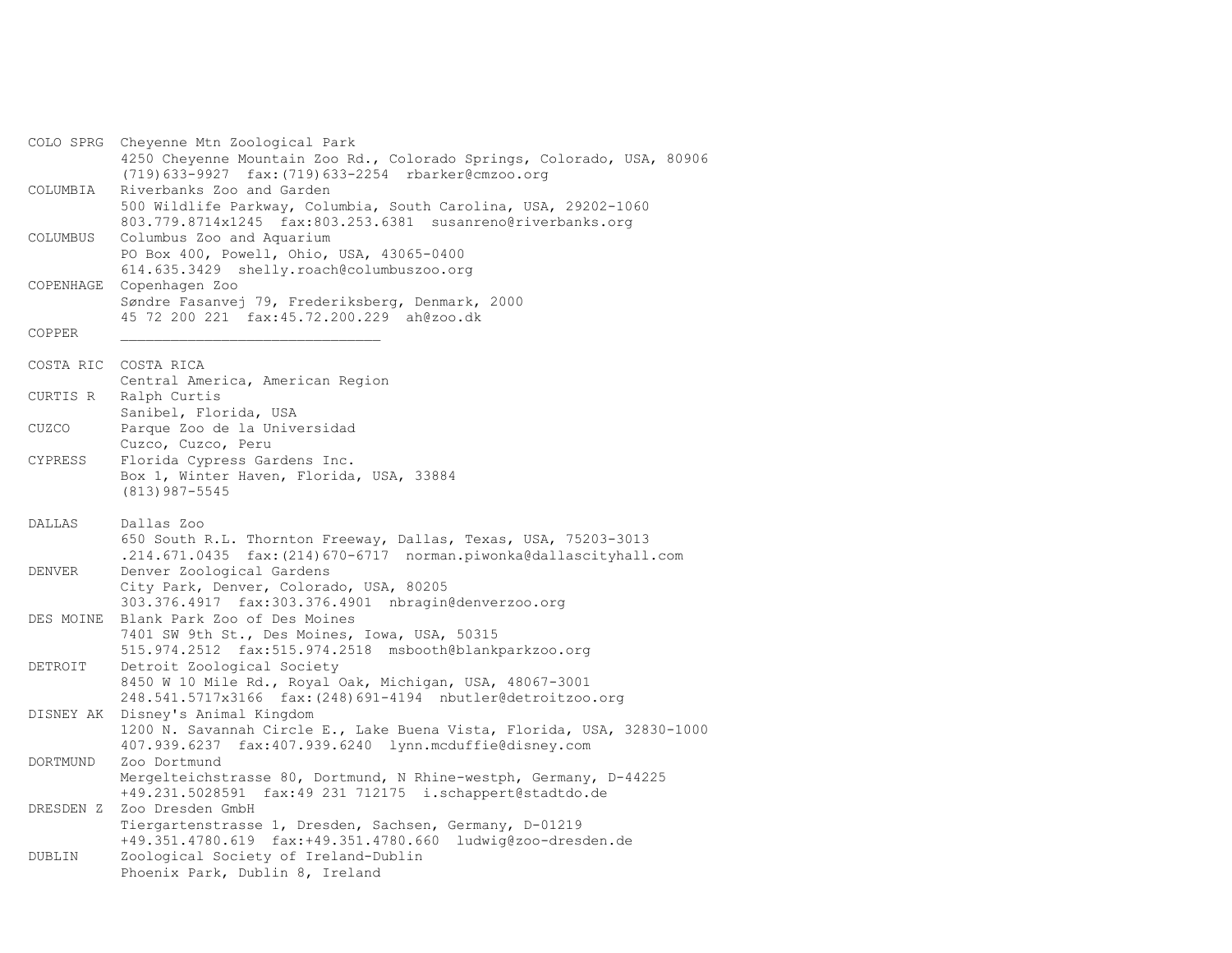353.1.474.8901 fax:353.1.677.1660 sandra.devaney@dublinzoo.ie DULUTH Lake Superior Zoological Gardens 7210 Fremont St., Duluth, Minnesota, USA, 55807 (218)723-3481 / 3482 fax:(218)723-3750 dpeterson@ci.duluth.mn.us EBERBICE EAST BERBICE Guyana, South America, American Region EDEMERARA EAST DEMERARA Guyana, South America, American Region EDINGER EL PASO El Paso Zoo 4001 East Paisano, El Paso, Texas, USA, 79905-4223 915.521.1860 fax:915.521.1857 kisedajj@ci.el-paso.tx.us ERIE Erie Zoological Gardens P.O. Box 3268, Erie, Pennsylvania, USA, 16508-0268 814.864.4091 x234 fax:(814)864-1140 lrekitt@eriezoo.org EVANSVLLE Mesker Park Zoo 1545 Mesker Park Drive, Evansville, Indiana, USA, 47720 812.435.6143 x 405 fax:812.435.6140 dduke@meskerparkzoo.com EXOTICCAR FERNDALE International Animal Exchange, Inc. 25600 Woodward Ave., Suite 110, Royal Oak, Michigan, USA, 48067 248.398.6533x9 fax:248.545.4125 laurabaswp@sbcglobal.net FOCKELMAN Otto Fockelmann Hamburg, Germany FORTWORTH Fort Worth Zoological Park 1989 Colonial Pkwy., Ft Worth, Texas, USA, 76110-6640 817.759.7126 fax:817.759.7127 records@fortworthzoo.org FR GUIANA FRENCH GUIANA South America, American Region FRANKFURT Frankfurt Zoo Alfred-Brehm-Platz 16, Frankfurt Am Main, Germany, D-60316 49 69 212 34428 fax:49.69.212.40559 stefan.stadler@stadt-frankfurt.de FRANKLINP Zoo New England, Franklin Park Zoo 1 Franklin Park Rd., Boston, Massachusetts, USA, 02121 dtetreault@zoonewengland.com FRESNO Fresno Chaffee Zoo 894 W Belmont Ave., Fresno, California, USA, 93728-2891 559.498.5912 fax:559.264.9226 lcover@fresnochaffeezoo.com FT WAYNE Fort Wayne Children's Zoological Garde 3411 Sherman Blvd., Fort Wayne, Indiana, USA, 46808-1594 260.427.6851 registrar@kidszoo.org

GARRETT R Worldwide Zool Exchange(Ricky Garrett)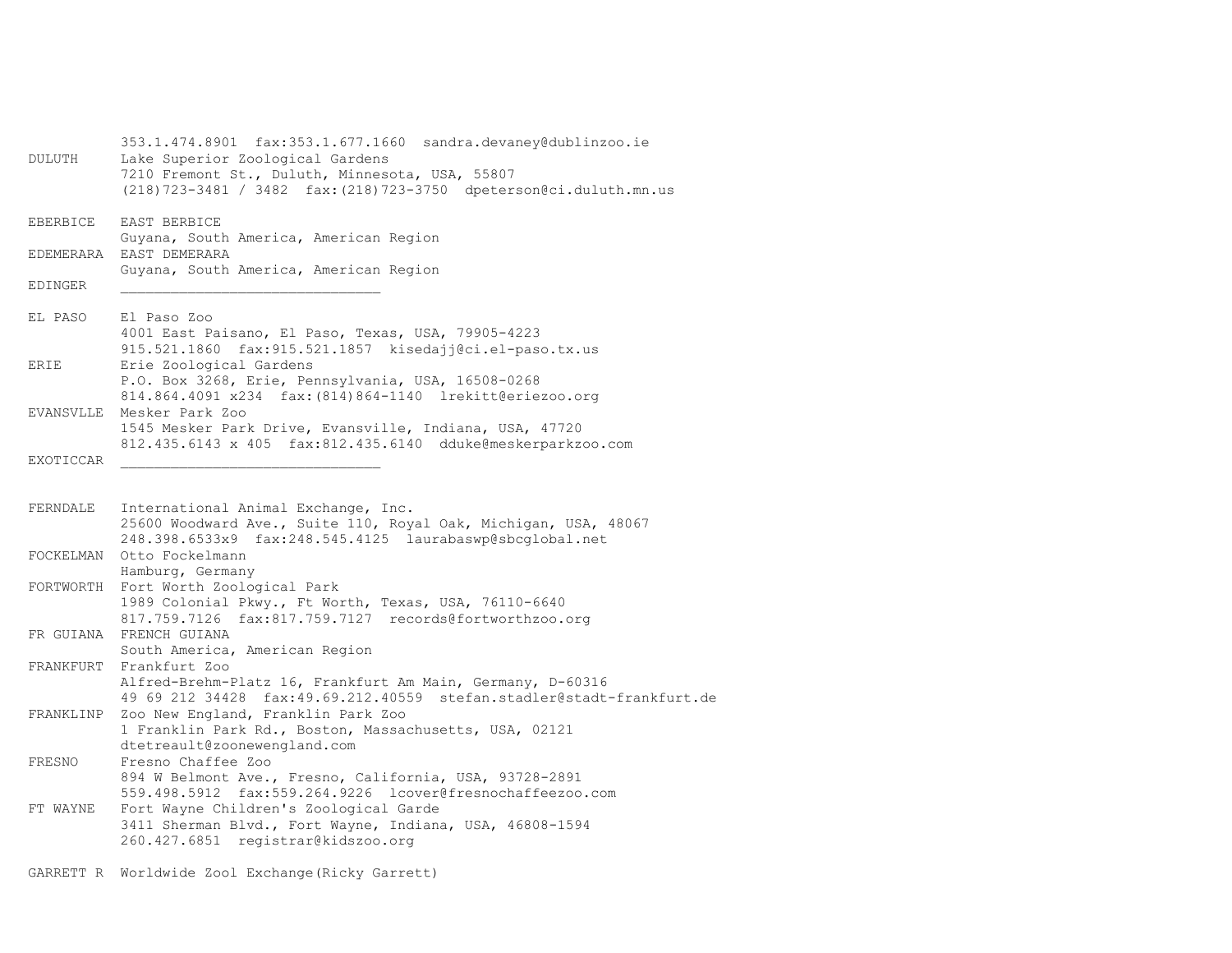|           | 9583 Highway 304 West, Hernando, Mississippi, USA, 38632                                             |
|-----------|------------------------------------------------------------------------------------------------------|
|           | 662.429.3231                                                                                         |
| GEORGETOW | Guyana Zoological Park                                                                               |
|           | Georgetown, East Demerara, Guyana<br>592 53851 9                                                     |
|           | GLENDA CA Casa De Pets (Laszlo de Borondy)                                                           |
|           | Glendale, California, USA, 85301<br>$(602)$ 939-1003                                                 |
| GOLLEMBEK | Claus Gollembeck                                                                                     |
|           | Weisbaden, Hesse, Germany                                                                            |
| GRANBY    | Granby Zoo / Zoo de Granby                                                                           |
|           | 525 St. Hubert Street, Granby, Quebec, Canada, J2G 5P3                                               |
|           | 450.372.9113x2151 fax:450.372.5531 pleggett@zoodegranby.com                                          |
|           | GRAND PRA Lion Country Safari Inc                                                                    |
|           | Grand Prairie, Texas, USA                                                                            |
| GRONAU    | Tierpark Gronau                                                                                      |
|           | Konrad-Adenauer-Str. 1, Gronau, Lower Saxony, Germany, D-4432                                        |
|           | 49 5924 8227 fax:49 5924 8274                                                                        |
| GUADALJR  | Guadalajara Zoo                                                                                      |
|           | Av. Paseo del Zoologico No. 600, Guadalajara, Jalisco, Mexico, C.P. 44390                            |
|           | 52.33.367.44488 fax:52.33.367.43848 labascal@zooquadalajara.com.mx                                   |
| GUYANA    | GUYANA                                                                                               |
|           | South America, American Region                                                                       |
| HALLE     | Zoologischer Garten Halle GmbH                                                                       |
|           |                                                                                                      |
|           | Fasanenstr. 5a, D-06114 Halle, Sachsen-anhalt, Germany                                               |
|           | 49.345.5203.402 fax:49 345 5203444 office@zoo-halle.de                                               |
| HAMBURG   | Tierpark Hagenbeck GmbH                                                                              |
|           | PO Box 540 930, Hamburg, Germany, D-22509                                                            |
|           | 49 40 540001-50 fax:49.40.54000132 fluegger@hagenbeck.de                                             |
| HAMERTON  | Hamerton Zoological Park                                                                             |
|           | Hamerton, Nr. Sawtry, Cambridg, England, United Kingdom, PE28 5RE                                    |
|           | 44 1832 293362 fax: 44 1832 293677 office@hamertonzoopark.com                                        |
| HAMILTON  | Hamilton Zoo                                                                                         |
|           | PO Box 15265, Hamilton, Waikato, New Zealand, 2001                                                   |
|           | 64.7.838.7716    fax:64.7.838.6960    morele.rand@hcc.govt.nz                                        |
| HANNOVER  | Zoo Hannover GmbH                                                                                    |
|           | Adenauerallee 3, Hannover, Germany, D-30175                                                          |
|           | 49 511 28074 152 fax:49.511.28074.159 mueller-schilling@zoo-hannover.de                              |
| HEMKER GF | Hemker Wildlife Park (Mark Hemker)                                                                   |
|           | 26715 County Road 39, Freeport, Minnesota, USA, 56331                                                |
|           | $(320)836 - 2426$                                                                                    |
| HOGLE     | Utah's Hogle Zoo                                                                                     |
|           | Utah Zoological Society, Salt Lake City, Utah, USA, 84108<br>801.584.1740 animalrecords@hoglezoo.org |
|           | HONG KONG Hong Kong Zool. & Botanical Gardens                                                        |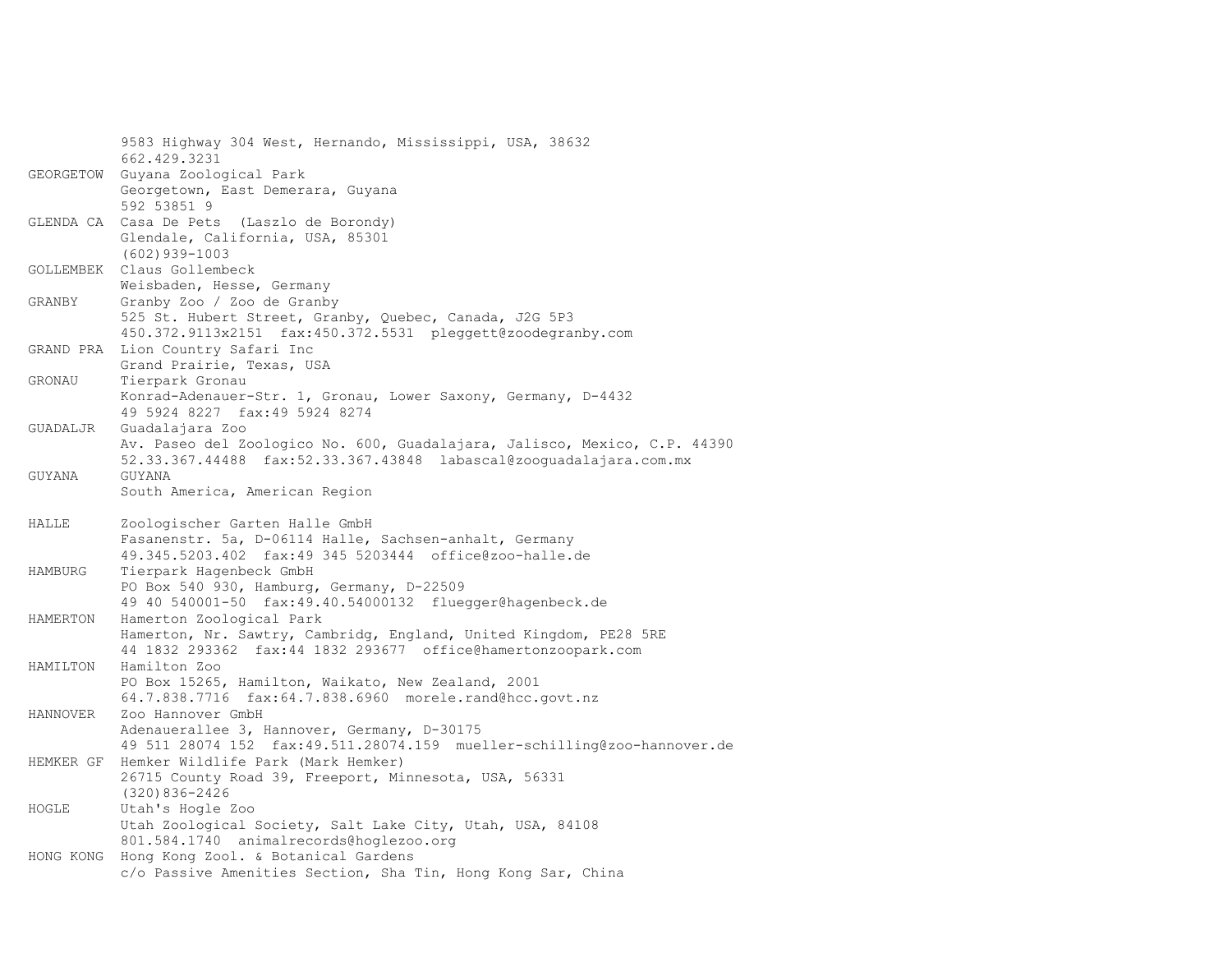852.2601.8916 fax:852.2961.7264 cychau@lcsd.gov.hk HONOLULU Honolulu Zoo 151 Kapahulu Ave., Honolulu, Hawai'i, USA, 96815-7173 (808)971-7184 fax:808.550.6273 hunts@hawaiianisp.com HOUSTON Houston Zoo, Inc. 1513 N MacGregor, Houston, Texas, USA, 77030-1603 713.533.6618 fax:713.533.6802 twebster@houstonzoo.org HUTCHINSN Hutchinson Zoo P.O. Box 1567, Hutchinson, Kansas, USA, 67504-1567 620.694.2653 fax:620.694.1980 kileyb@hutchgov.com INCREDIBL \_\_\_\_\_\_\_\_\_\_\_\_\_\_\_\_\_\_\_\_\_\_\_\_\_\_\_\_\_\_\_ JACOBSEN Mr. Gary Jacobsen Florida, USA JARDIN Vivarium du Jardin des Plantes 57 rue Cuvier, Paris, France 33 2 33 17879 JNGLARY F The Naples Zoo 1590 Goodlette-Frank Road, Naples, Florida, USA, 34102-5260 239.262.5409 x 137 fax:(941)262-6866 jayne@napleszoo.com JOHNSON L Safari Enterprises (Larry Johnson) Route 4 - Box 2A, Hico, Texas, USA, 76457 JOSEPH E Mr. Ellis Joseph New York, New York, USA KANSASCTY Kansas City Zoo 6800 Zoo Drive, Kansas City, Missouri, USA, 64132-1711 816.513.4622 dale frerking@fotzkc.org KINGS ISL Paramount's King's Isl Wild Anim Hab (extinct 1996)., Kings Island, Ohio, USA, 45034 (513)573-5742 fax:(513)573-5744 KORDOWSKI Wild Ideas Inc. (Tamara Kordowski) 920 Wilson Ave., Gotha, Florida, USA, 34734 407.748.1410 KREFELD Zoo Krefeld GmbH Uerdinger Strasse 377, Krefeld, N Rhine-westph, Germany, D-47800 49 2151 95520 fax:49 2151 955233 cornelia\_bernhardt@web.de KTYEXOTIC L RUHE Louis Ruhe GmbH (1860-1995) Gerdag Strasse 8, 3220 Alfeld/leine, Germany LAFAY IND Columbian Park Zoo

 1915 Scott St., Lafayette, Indiana, USA, 47904 765.807.1544 fax:765.807.1547 pebner@city.lafayette.in.us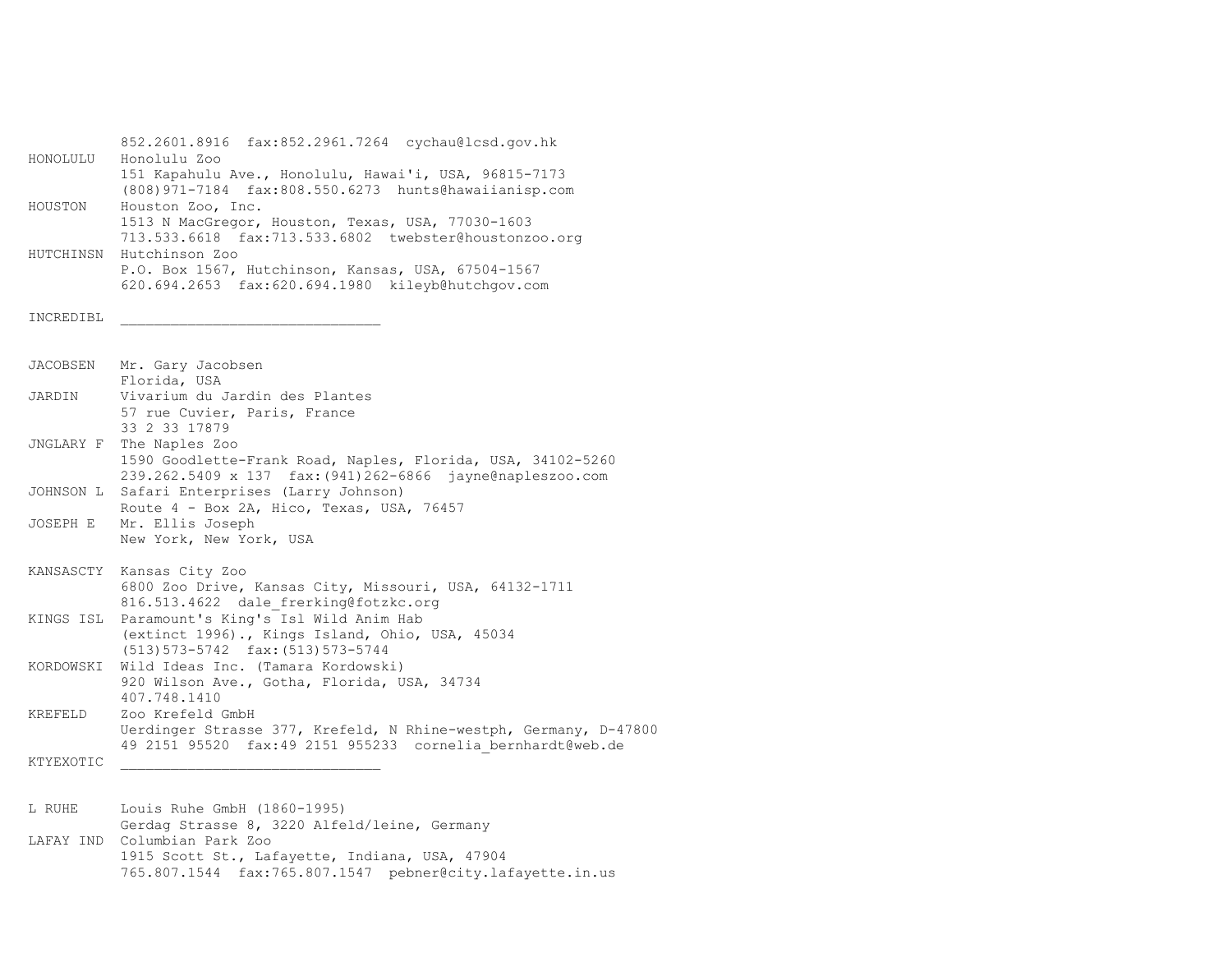| LAVAL     | INTERZOO                                                                                                           |
|-----------|--------------------------------------------------------------------------------------------------------------------|
|           | 652 Herve Beaudry, Laval, Quebec, Canada, H7E 2X6                                                                  |
|           | $(450)661-8081$ fax: $(450)664-2801$ jlb@interzoo.qc.ca                                                            |
|           | LINCOLN C Lincoln Childrens Zoo (Fmr. Folsom)                                                                      |
|           | 1222 S. 27th St., Lincoln, Nebraska, USA, 68502                                                                    |
|           | (402) 475-6741 fax: (402) 475-6742 rscheer@lps.org                                                                 |
|           | LITTLEROC Little Rock Zoological Gardens                                                                           |
|           | One Jonesboro Dr, Little Rock, Arkansas, USA, 72205                                                                |
|           |                                                                                                                    |
|           |                                                                                                                    |
| LONDON RP | Zoological Society of London                                                                                       |
|           | Regent's Park, London, England, United Kingdom, NW1 4RY                                                            |
|           | 44 20 7449 6452 fax:44 20 7722 2852 elspeth.chaplin@zsl.org                                                        |
| LOSANGELE | Los Angeles Zoo & Botanical Gardens                                                                                |
|           | 5333 Zoo Dr., Los Angeles, California, USA, 90027                                                                  |
|           | (323) 644-4295 fax: (323) 662-9786 robert.barnes@lacity.org                                                        |
| LOWRY     | Tampa's Lowry Park Zoo                                                                                             |
|           | 1101 W Sligh Ave, Tampa, Florida, USA, 33604-5958                                                                  |
|           | (813) 935-8552x222 fax: 813. 930. 2331 animal. registrar@lowryparkzoo.com                                          |
| LUFKIN    | Ellen Trout Zoo                                                                                                    |
|           | 402 Zoo Circle, Lufkin, Texas, USA, 75904                                                                          |
|           | 936.633.0403 fax:936.633.0311 chenley@ellentroutzoo.com                                                            |
|           |                                                                                                                    |
|           | MAMI RARE Miami Rare Bird Farm (Alton Freeman)                                                                     |
|           | Box 100, Miami, Florida, USA                                                                                       |
| MARIN-CEN |                                                                                                                    |
|           |                                                                                                                    |
| MARSH S   |                                                                                                                    |
|           |                                                                                                                    |
| MEDELLIN  | Parque Zoologico Santa Fe                                                                                          |
|           | Av. Guayabal Cr. 52 No. 20-63, Medellin, Antioquoa, Colombia, 95207                                                |
|           | +57.94.265.4737 patriciazo2002@yahoo.es                                                                            |
|           | Meems Brothers and Ward (Extinct)                                                                                  |
| MEEMS     |                                                                                                                    |
|           | Long Island, New York, USA                                                                                         |
| MEMPHIS   | Memphis Zoological Garden & Aquarium                                                                               |
|           | 2000 Prentiss Place, Memphis, Tennessee, USA, 38112                                                                |
|           | 901.333.6706 chesch@memphiszoo.org                                                                                 |
| MENOMONEE | The Ranch Zoo                                                                                                      |
|           | Menomonee Falls, Wisconsin, USA                                                                                    |
|           | METRORICH Metro Richmond Zoo                                                                                       |
|           | 8300 Beaver Ridge Road, Moseley, Virginia, USA, 23120                                                              |
|           | (804) 739-5666 fax: (804) 739-6003 jsandelin@juno.com                                                              |
| METROZOO  | Miami Metrozoo                                                                                                     |
|           |                                                                                                                    |
|           |                                                                                                                    |
|           | (One Zoo Boulevard), Miami, Florida, USA, 33177-1402<br>305.251.0400 x84915 fax:305.378.6381 rrogers@miamidade.gov |
|           |                                                                                                                    |
|           | MIAMI SER Miami Serpentarium Lab (Bill Haast)<br>34879 Washington Loop Road, Punta Gorda, Florida, USA             |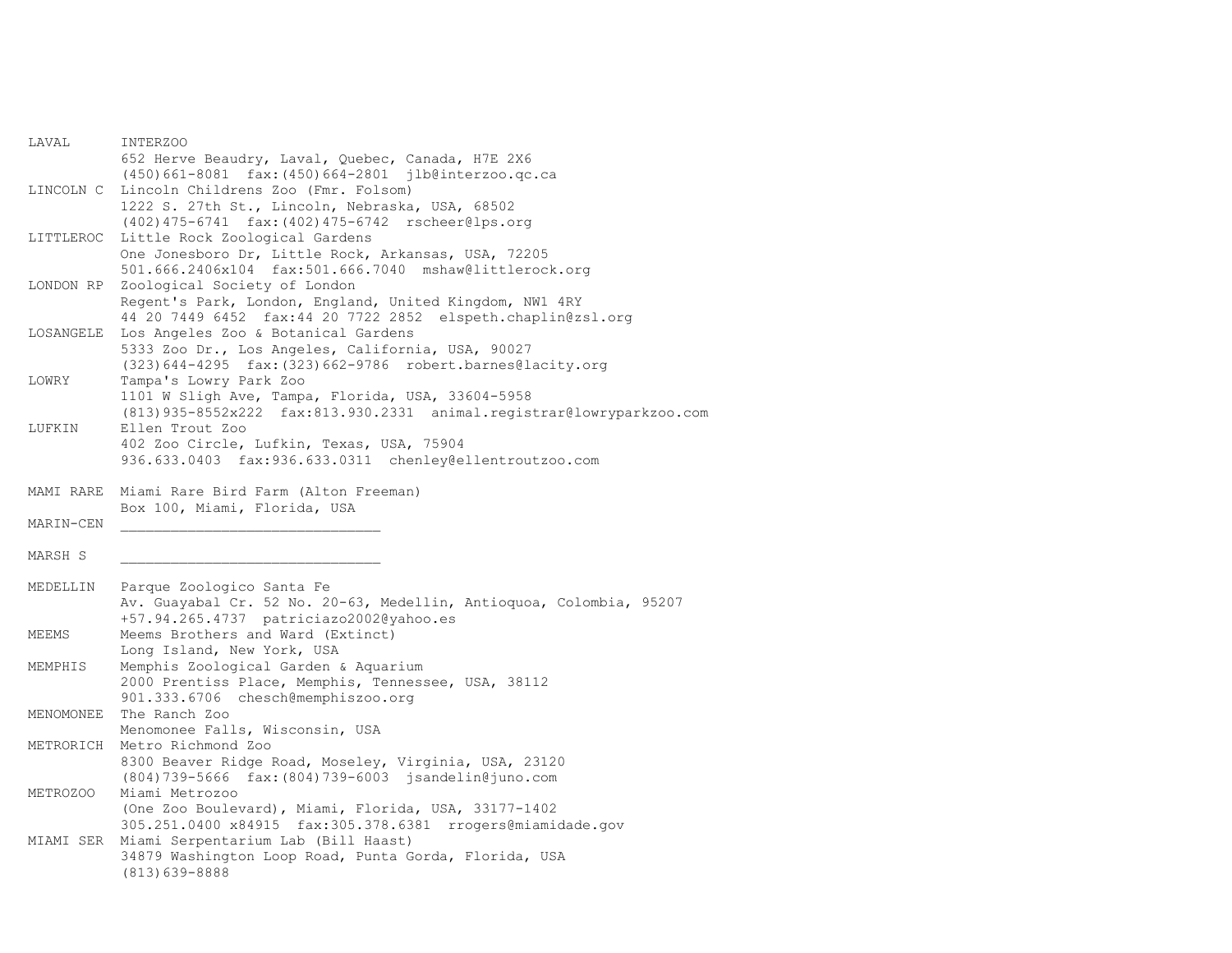| MICH KEN  | Mich-Ken Breeding Farms (Extinct)                            |
|-----------|--------------------------------------------------------------|
|           | (Ken Chisholm), Montreal, Quebec, Canada                     |
| MILAN     | Species Survival Center                                      |
|           | Milan, Michigan, USA, 48160                                  |
| MILLER R  | Richard Miller, DVM                                          |
|           | 5700 SW 130th Avenue, Ft. Lauderdale, Florida, USA, 33330    |
|           | $(954)$ 434-8599                                             |
| MILLERZOO | Glen Miller Zoo                                              |
|           | Richmond, Indiana, USA                                       |
| MILWAUKEE | Milwaukee County Zoological Gardens                          |
|           | 10001 W Bluemound Rd, Milwaukee, Wisconsin, USA, 53226-4384  |
|           | 414.256.5448 fax:414.256.5450 lrohr@milwcnty.com             |
| MINNESOTA | Minnesota Zoological Garden                                  |
|           | 13000 Zoo Blvd., Apple Valley, Minnesota, USA, 55124-8199    |
|           | 952.431.9271 fax:952.431.9367 lkokkel@mail.mnzoo.state.mn.us |
| MOODY     | Aquarium & Rainforest at Moody Gardens                       |
|           | 1 Hope Blvd., Galveston, Texas, USA, 77554-8928              |
|           | 409.683.4107 fax:409.683.4943 pkolvig@moodygardens.com       |
| MOSCOW    | Moscow Zoological Park                                       |
|           | Bolshaya Gruzinskaya Ulitsa, Moscow, Russia, 123242          |
|           | 7 095 252 1053 fax: 7 095 973 2056 moscow-zoo@mtu-net.ru     |
| MULHOUSE  | Mulhouse Zoo                                                 |
|           | Parc Zoologique Et Botanique, Mulhouse, France, 68100        |
|           | 33 389 318512 fax:33 389 318526 david.gomis@mulhouse.fr      |
| MUNICH    | Muenchener Tierpark Hellabrunn                               |
|           | Tierparkstrasse 30, Muenchen, Germany, D-81543               |
|           | 49 89 62 50817 fax:49 89 62 50852 rau@zoo-munich.de          |
|           |                                                              |
|           | NASHV ZOO Nashville Zoo at Grassmere                         |
|           | 3777 Nolensville Rd., Nashville, Tennessee, USA, 37211       |
|           | 615.627.3052 fax: (615) 832-5443 ppellett@nashvillezoo.org   |
| NC SM RAL | NC State Museum of Natural Sciences                          |
|           | 11 West Jones St., Raleigh, North Carolina, USA, 27601-1029  |
|           | (919) 733-7450 fax: (919) 733-1573 jesse.perry@ncmail.net    |
| NICARAGUA | NICARAGUA                                                    |
|           | Central America, American Region                             |
| NORFOLK   | Virginia Zoological Park                                     |
|           | 3500 Granby St., Norfolk, Virginia, USA, 23504               |
|           | 757.441-5227 x 282 fax:757.624-9939 james.hall@norfolk.gov   |
| NORTHLAND | Northland Wildlife                                           |
|           | 2601 E Highway 169, Grand Rapids, Minnesota, USA, 55744      |
|           | $(218)326 - 0515$                                            |
| NOVACK E  | Ed Novak Animal Exchange                                     |
|           | 204 Kreig Road, Cairo, New York, USA, 12413                  |
|           | $(518)622 - 8656$                                            |
| NURNBERG  | Tiergarten der Stadt Nürnberg                                |
|           | Am Tiergarten 30, D-90480 Nürnberg, Germany                  |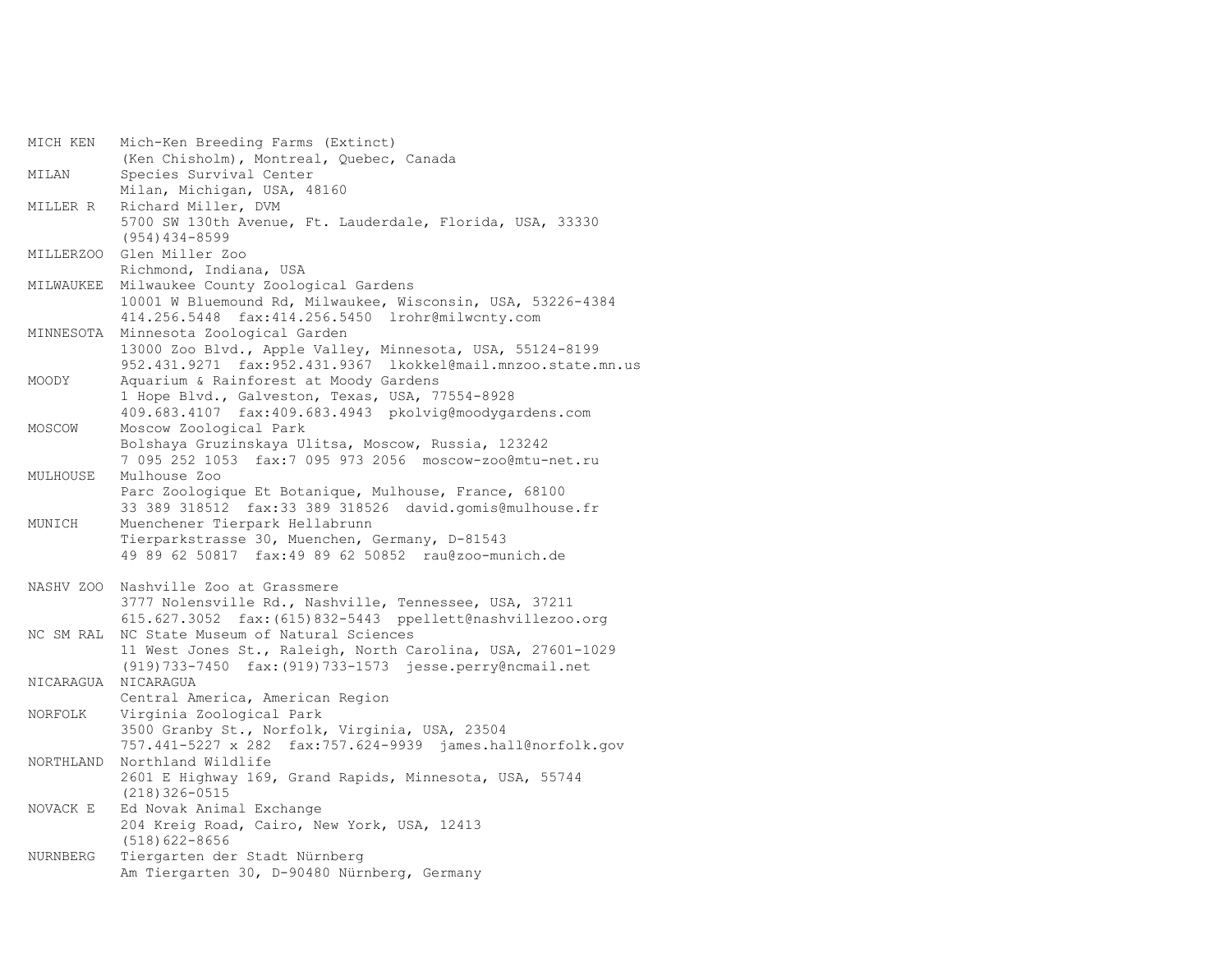+49 911 54 546 fax:+49 911 54 54802 dag.encke@stadt.nuernberg.de NY BRONX Bronx Zoo/Wildlife Conservation Societ 2300 Southern Blvd., Bronx, New York, USA, 10460-1099 718.220.8711 fax:(718)220-7114 arockmore@wcs.org NZP-DZR National Zool Park - DZR (extinct) Center for Biological Research, Washington, District Of Columbia, USA, 20008 (202)673-4753 fax:(202)673-4686 nzpdzr18@sivm.si.edu NZP-WASH Smithsonian National Zoological Park 3001 Connecticut Avenue NW, Washington, District Of Columbia, USA, 20008-2537 202.633.3244 fax:202.633.8727 murphym@si.edu OKLAHOMA Oklahoma City Zoological Park 2101 NE 50th St., Oklahoma City, Oklahoma, USA, 73111-7199 (405)425-0274 fax:(405)425-0220 dwhitton@okczoo.com OMAHA Omaha's Henry Doorly Zoo 3701 South 10th St., Omaha, Nebraska, USA, 68107-2200 402.738.2085 fax:(402)733-4415 registrar@omahazoo.com ORLANDO Sea World Orlando 7007 Sea World Dr., Orlando, Florida, USA, 32821-8097 (407)363-2156 fax:(407)363-2378 julie.ensor@seaworld.com PARAMUS Bergen County Zoological Park 216 Forest Avenue, Paramus, New Jersey, USA, 07652 (201)262-3771x114 fax:(201)986-1788 cnorton@co.bergen.nj.us PARIS JP Menagerie du Jardin des Plantes 57 rue Cuvier, Paris, France, 75005 33 14079 5784 fax:33 14079 3816 pothet@mnhn.fr PERU PERU South America, American Region PET FARM Pet Farm (Bern Levine) 3310 NW South River Dr, Miami, Florida, USA, 33142 PETERSBOR Riverview Park & Zoo P.O. Box 4125, Peterborough, Ontario, Canada, K9J 6Z5 705.748.9301x2303 fax:(705)745-6866 jsisson@peterboroughutilities.ca PHILADELP The Philadelphia Zoo 3400 W Girard Ave., Philadelphia, Pennsylvania, USA, 19104 215.243.5214 fax:215.243.0219 bahner.beth@phillyzoo.org PITTS CA National Aviary in Pittsburgh Allegheny Commons West, Pittsburgh, Pennsylvania, USA, 15212 412.323.7235 x223 fax:(412)321-4364 melissa.smallwood@aviary.org PITTSBURG Pittsburgh Zoo & PPG Aquarium One Wild Place, Pittsburgh, Pennsylvania, USA, 15206-1178 412.365.2581 fax:(412)365-2583 hterrell@pittsburghzoo.org PORTLAND Oregon Zoo 4001 SW Canyon Rd., Portland, Oregon, USA, 97221-2799 (503)220-5766 fax:(503)226-0074 jan.mothershed@oregonzoo.org PRAHA Zoological Garden Prague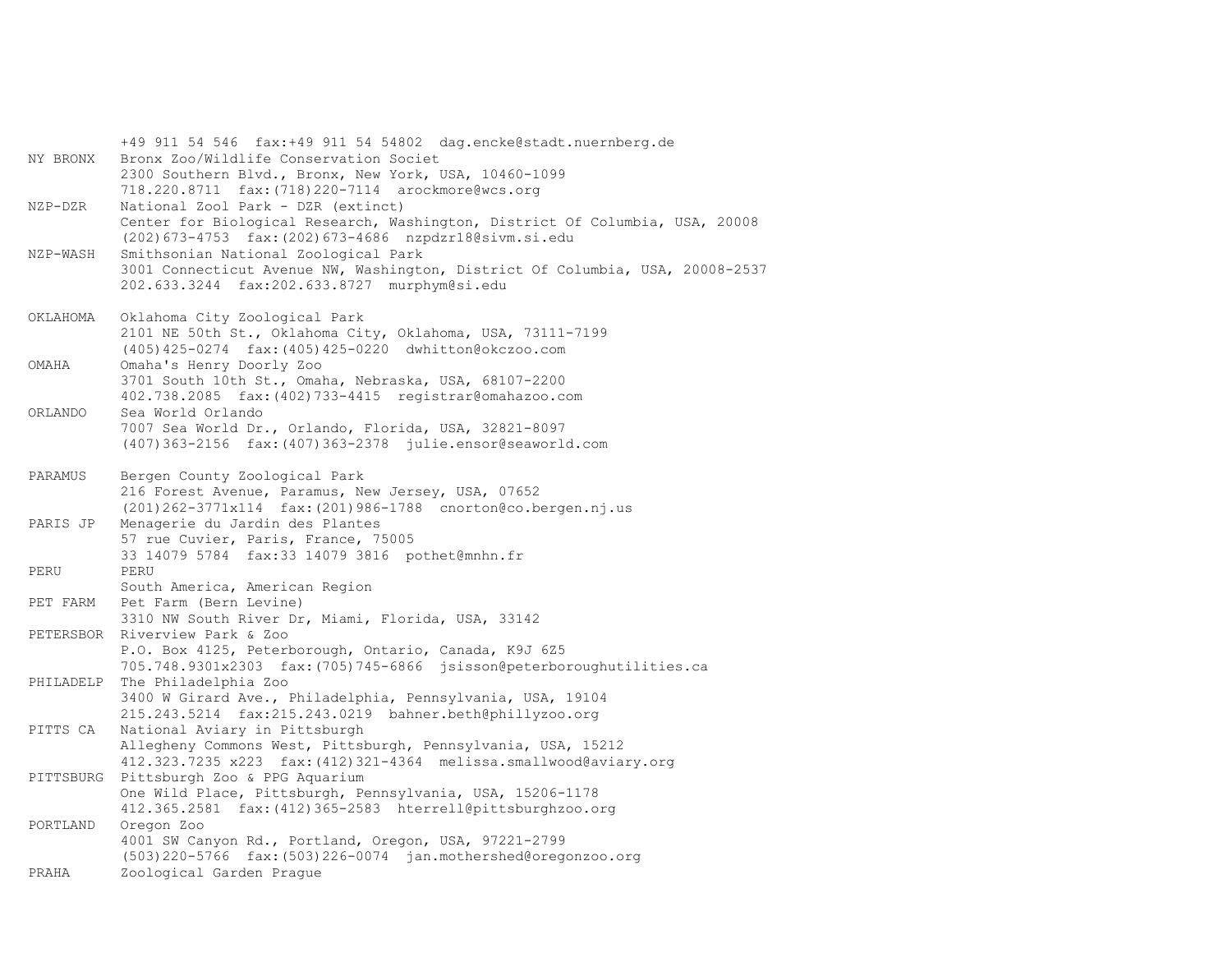U Trojskeho Zamku 3/120, Praha, Czech Republic, CZ-171 00 420.296.112226 fax:420.296.112226 hofrichterova@zoopraha.cz PRETORIA National Zoological Gardens of South Africa, Pretoria, Gauteng, South Africa, 0001 27 12 328 3265 fax:27 12 323 4540 tracy@zoo.ac.za PRIVATE Private Collection PROVIDNCE Roger Williams Park Zoo 1000 Elmwood Ave., Providence, Rhode Island, USA, 02907-3600 401.785.3510x306 fax:401.941.3988 tfrench@rwpzoo.org PUBLIC General Public QUEBEC Jardin Zoologique Du Quebec SPSNQ, Charlesbourg, Quebec, Canada, G1G 5H9 418.622.0313x280 fax:(418)644-9004 monique@spsnq.qc.ca RACINE Racine Zoological Gardens 2131 N Main St., Racine, Wisconsin, USA, 53402-4795 262.636.9423 fax:262.636.9307 agottfreid@racinezoo.org RAREIMPEX Rare Animal Import/Export(Anna Melino) 1256 Ruisseau des Anges Nord, St Roch De L'achigan, Quebec, Canada, J0K 3H0 450.588.6878 RAT BURI RAT BURI Thailand, South Central A, Asian Region REDWOOD Six Flags Discovery Kingdom 1001 Fairgrounds Drive, Vallejo, California, USA, 94589-4001 707.556.5253 fax:707.556.5261 kwasson@sftp.com RENSBURG Mr. N. van Rensburg PO Box 947, Brits 0250, Northwest, South Africa 27 1211 52 1426 ROCHESTER Seneca Park Zoo 2222 St Paul St., Rochester, New York, USA, 14621-1096 585.266.8222 fax:585.336.2517 gcaulkins@monroecounty.gov ROTTERDAM Rotterdam Zoo Diergaarde Blijdorp, 3000 Am Rotterdam, Netherlands 31 10 4431 411 fax:31 10 4431 466 r.belterman@rotterdamzoo.nl RUSHDEN Ravensden Zoo Ltd. (extinct Dec 1999) Ravensden Farm, Rushden, Northants, England, United Kingdom, NN10 0SQ +44.1827.880250 fax:+44.1827.880700 pat.m.milham@twycrosszoo.org S BARBARA Santa Barbara Zoological Gardens 500 Ninos Dr., Santa Barbara, California, USA, 93103-3798 (805)962-5339x32 fax:(805)962-3056 wstanford@sbzoo.org S.AMERICA SOUTH AMERICA American Region SAARBRUCK Zoologischer Garten Saarbruecken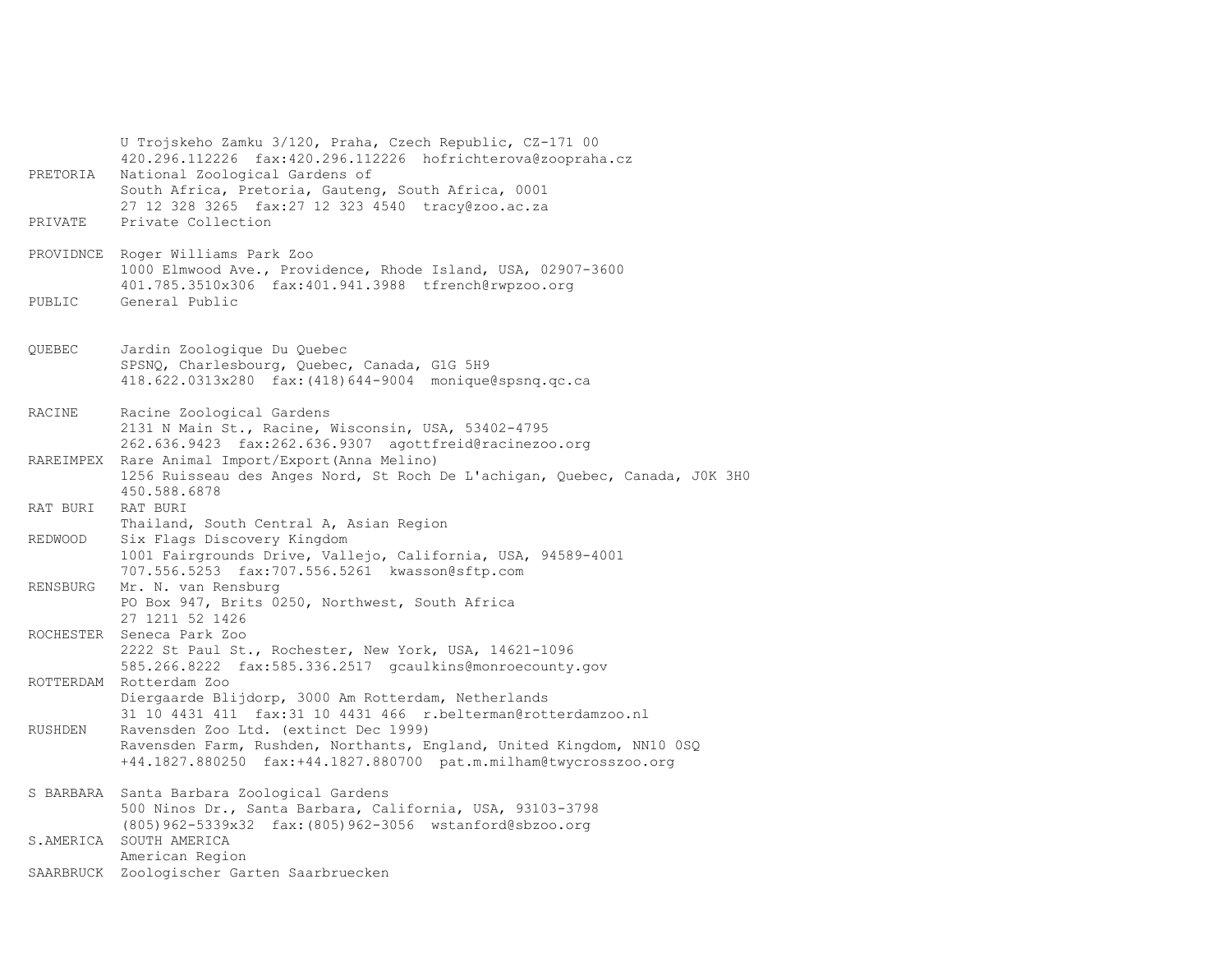Graf Stauffenberg Strasse, 66121 Saarbrücken, Germany 0049-681-980 44 0 fax:0049-681-980 44 38 richard.francke@saarbruecken.de SACRAMNTO Sacramento Zoo 3930 W Land Park Dr., Sacramento, California, USA, 95822-1123 916.808.7381 fax:916.264.5887 jschnormeier@cityofsacramento.org SALISBURY Salisbury Zoological Park PO Box 2979, Salisbury, Maryland, USA, 21802-2979 410.548.3117 fax:410.860.0919 akonopik@ci.salisbury.md.us SAN ANTON San Antonio Zoological Gardens & Aqua 3903 N. St. Mary's Street, San Antonio, Texas, USA, 78212-3199 210.734.7184 x1301 fax:(210)734-7291 zooregistrar@sazoo-aq.org SANDIEGOZ San Diego Zoo PO Box 120551, San Diego, California, USA, 92112-0551 (619)685-3250 fax:619.232.4117 tgiezendan@sandiegozoo.org SANFORD Central Florida Zoological Park P.O. Box 470309, Lake Monroe, Florida, USA, 32747-0309 (407)323-4450x140 fax:(407)321-0900 bonnieb@centralfloridazoo.org SANTA ANA Santa Ana Zoo 1801 E Chestnut Ave., Santa Ana, California, USA, 92701-5001 714.647.6542 fax:(714)953-7401 smerner@ci.santa-ana.ca.us SAPRIMATE South American Primates Miami, Florida, USA, 33197 SCHEFFEL Walter Scheffel (extinct) Bischofsheim, Hesse, Germany SCHWERIN Zoologischer Garten Schwerin Waldschulweg 1, 19061 Schwerin, Germany 49.385.3955123 fax:49.385.3955130 zessin@zoo-schwerin.de SCOTTSBLU Riverside Zoo 1600 S Beltline Hwy West, Scottsbluff, Nebraska, USA, 69361 (308)630-6236 fax:(308)632-2953 jclawson@scottsbluff.org SCOVILL F Scovill Zoo 71 S. Country Club Rd., Decatur, Illinois, USA, 62521 (217)421-7435 x 302 fax:(217)422-7330 nyan@decparks.com SD-WAP San Diego Wild Animal Park 15500 San Pasqual Valley Rd, Escondido, California, USA, 92027 (619)685-3250 fax:619.232.4117 tgiezendan@sandiegozoo.org SEDGWICK Sedgwick County Zoo 5555 Zoo Blvd., Wichita, Kansas, USA, 67212-1698 (316)266-8203 fax:(316)942-3781 akinser@scz.org  $SEKET$ SEOUL Seoul Grand Park Zoo 159-1 Makgye-dong, Gwacheon-city, Gyeonggi-do, South Korea, 427-080 82.2.500.7710 fax:82.2.500.7995 kbs6666@hanmail.net SILVER SP Silver Springs Park 5656 E Silver Springs Blvd, Silver Springs, Florida, USA, 34488 (352)236-2121 fax:(352)236-1732 timfrisch@silversprings.com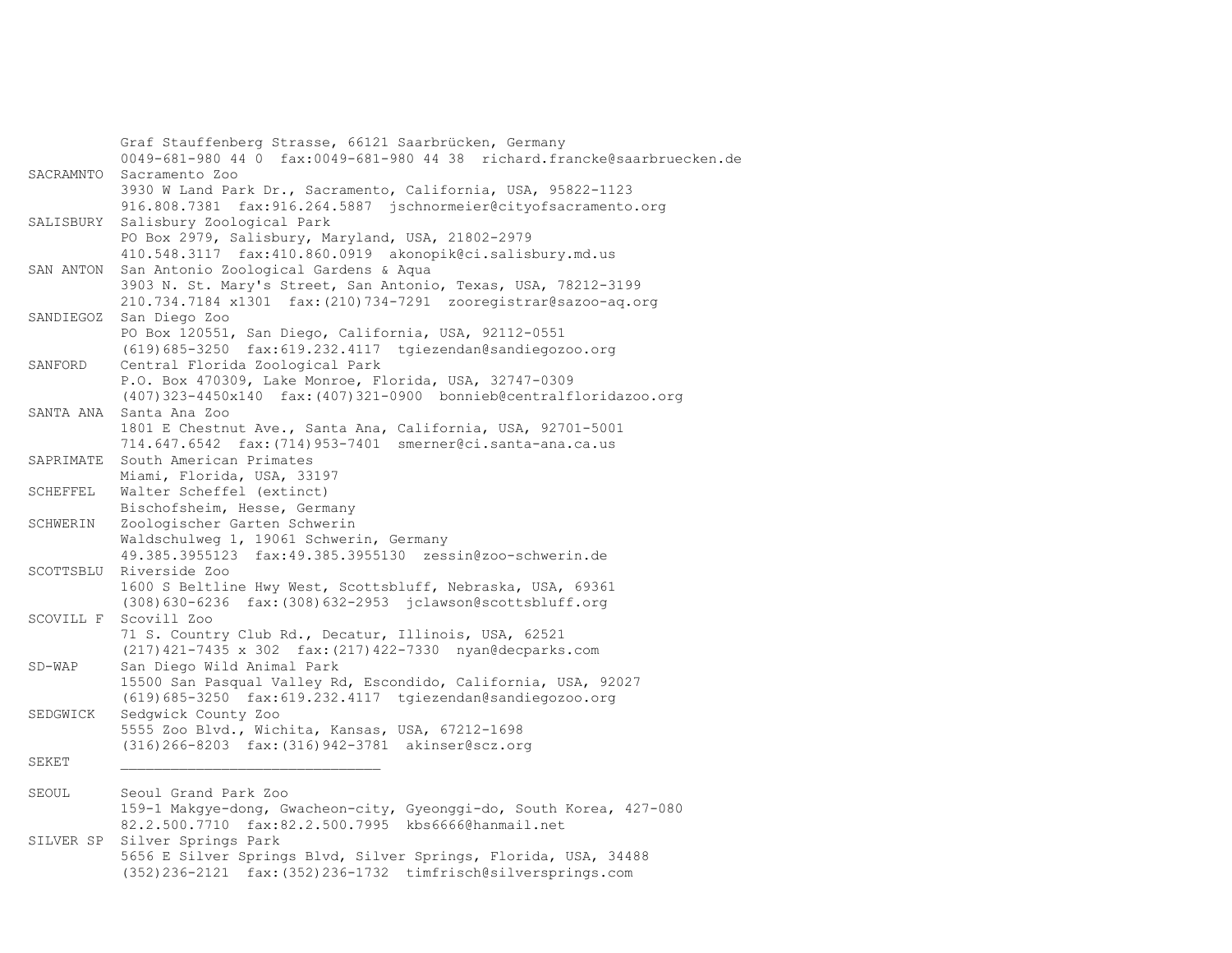| SKRABLE   | B & B Aviaries                                                                                                           |
|-----------|--------------------------------------------------------------------------------------------------------------------------|
|           | 254 Kinderkanmak Rd., Emerson, New Jersey, USA, 07630<br>(201) 262-6046 fax: (201) 265-3449                              |
|           | SOUTHBEND Potawatomi Zoo                                                                                                 |
|           | 500 S Greenlawn, South Bend, Indiana, USA, 46615                                                                         |
|           | 574.245.6162 fax: (574) 235-7627 potzootech@yahoo.com<br>SOUTHWICK Southwicks Zoo                                        |
|           | 2 Southwick St., Mendon, Massachusetts, USA, 01756                                                                       |
|           | (508) 883-9891 fax: (508) 883-0242 earth@southwickszoo.com                                                               |
| SPCA TX   | Texas SPCA                                                                                                               |
|           | Texas, USA<br>SPRINGFIE Henson Robinson Zoo                                                                              |
|           | 1100 E Lake Dr., Springfield, Illinois, USA, 62712                                                                       |
|           | 217.753.6217 fax:217.529.8748 jpeeler@hensonrobinsonzoo.org                                                              |
|           | SPRUCE PI Alton V. Freeman                                                                                               |
| ST LOUIS  | Spruce Pine, North Carolina, USA<br>Saint Louis Zoological Park                                                          |
|           | 1 Government Dr., St. Louis, Missouri, USA, 63110-1395                                                                   |
|           | 314.646.4572 haliday@stlzoo.org                                                                                          |
| STONEHAM  | Zoo New England, Walter D. Stone Zoo                                                                                     |
|           | One Franklin Park Road, Boston, Massachusetts, USA, 02121<br>617.989.2020 fax: 617.989.2025 dtetreault@zoonewengland.com |
|           | STORYLAND Rum Village Nature Center                                                                                      |
|           | (Storyland Zoo), South Bend, Indiana, USA                                                                                |
| STRI      | Smithsonian Trop Res Inst                                                                                                |
|           | Panama City, Panama, Panama<br>STUDIOCIT Casa De Pets (Laszlo de Borondy)                                                |
|           | Studio City, California, USA                                                                                             |
|           | STUTTGART Wilhelma Zoo                                                                                                   |
|           | Neckartalstrasse, PO Box 50 12 27, Stuttgart, Baden-württem, Germany, D-70342                                            |
| SURINAME  | 49 711 5402 133 fax:49 711 5402 222 ulrike.rademacher@wilhelma.de<br>SURINAME                                            |
|           | South America, American Region                                                                                           |
|           |                                                                                                                          |
| TACOMA    | Point Defiance Zoo & Aquarium                                                                                            |
|           | 5400 N Pearl St., Tacoma, Washington, USA, 98407-3218<br>(253) 404-3654 fax: (253) 591-5448 marla.waddell@pdza.org       |
| TAIPEI    | Taipei Zoo                                                                                                               |
|           | 30 Hsin-Kuang Road, Sec.2, Taipei, Taiwan, Republic Of China, 11628                                                      |
|           | 886 2 293 82300 fax:886 2 293 82316 dwy14@zoo.gov.tw                                                                     |
| TANSKI    |                                                                                                                          |
| TARPONSPR | Tarpon Zoo (Trudie Jerkins)                                                                                              |
|           | Box 847, Tarpon Springs, Florida, USA                                                                                    |
| TOLEDO    | Toledo Zoological Gardens                                                                                                |
|           | PO Box 140130, Toledo, Ohio, USA, 43614-0801<br>419.389.6403 x3088 fax: (419) 385-8670 qfavata@dtoledozoo.org            |
|           |                                                                                                                          |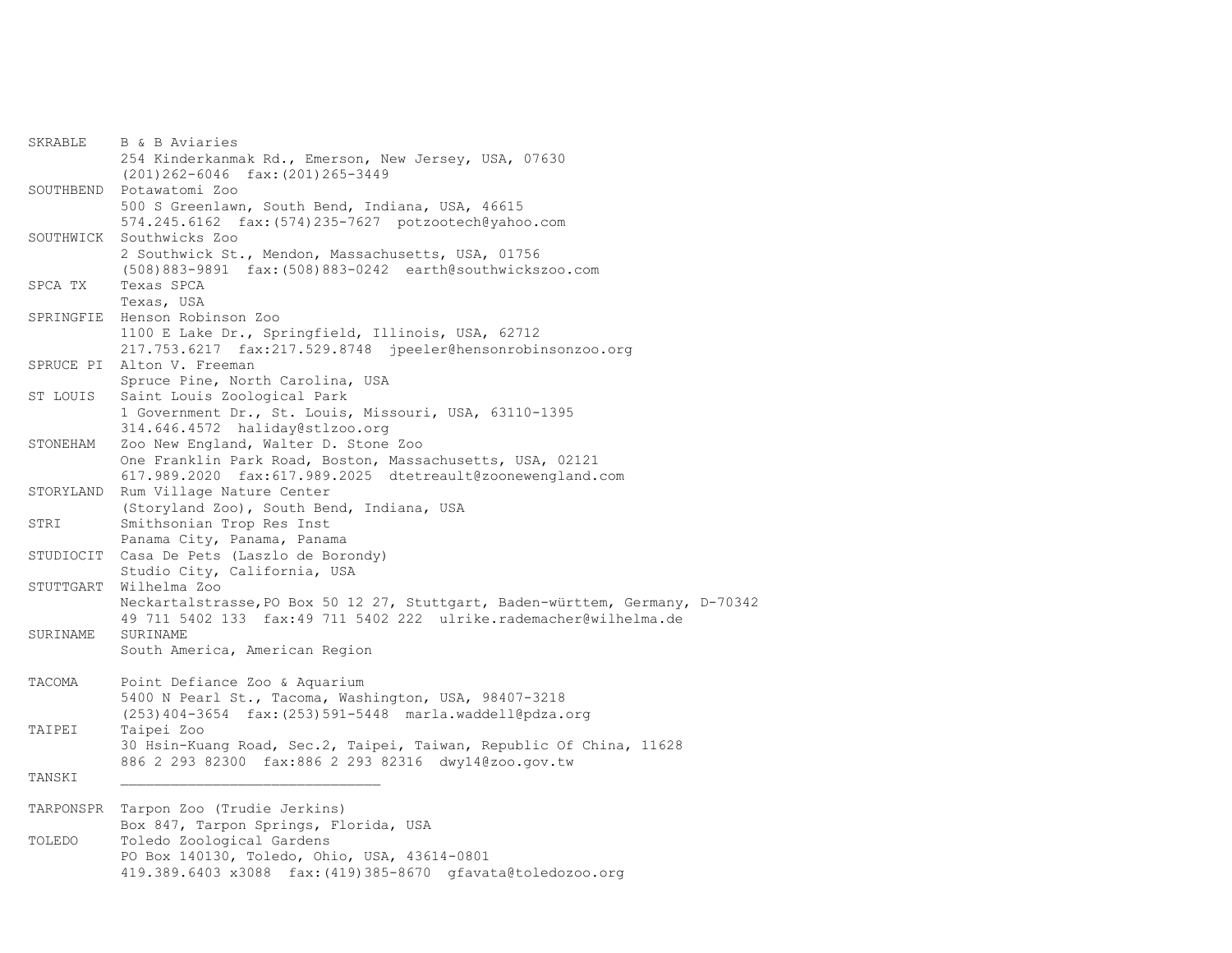| TOPEKA    | Topeka Zoological Park                                                 |
|-----------|------------------------------------------------------------------------|
|           | 635 SW Gage Blvd., Topeka, Kansas, USA, 66606-2066                     |
|           | 785.368.9134 fax:785.368.9152 mmiller@topeka.org                       |
| TORONTO   | Toronto Zoo                                                            |
|           | 361A Old Finch Ave., Scarborough, Ontario, Canada, M1B 5K7             |
|           | $(416)$ 392-5971 fax: $(416)$ 392-4979 dmartin@torontozoo.ca           |
| TOTE EMIN | Tote-Em-In-Zoo Animal Farm (extinct)                                   |
|           | Wilmington, North Carolina, USA                                        |
| TREFELICH | Trefflich's Bird & Animal Co.                                          |
|           |                                                                        |
|           | 228 Fulton St., New York, New York, USA                                |
| TREFFLICH | Trefflichs Educ Animal Farm + Zoo                                      |
|           | Whitehouse Stat, New Jersey, USA                                       |
| TRNSV SNK | Montecasino Bird Gardens                                               |
|           | PO Box 1606, Johannesburg, Gauteng, South Africa                       |
|           | 27 11 511 1864 fax: 27 11 511 0477 mbirds@mweb.co.za                   |
| TROP JUNG | Tropical Jungle                                                        |
|           | Temple City, California, USA                                           |
| TUCSON    | Reid Park Zoo                                                          |
|           | 1100 S Randolph Way, Tucson, Arizona, USA, 85716                       |
|           | 520.791.3204 x 26 fax: (520) 791-5378 leslie.waters@tucsonaz.gov       |
| TULSA     | Tulsa Zoo & Living Museum                                              |
|           | 5701 E 36th St N, Tulsa, Oklahoma, USA, 74115                          |
|           | $(918) 669 - 6225$ fax: $(918) 669 - 6260$ garylunsford@ci.tulsa.ok.us |
| TULUA     |                                                                        |
|           |                                                                        |
|           |                                                                        |
|           |                                                                        |
| UNKNOWN   | Unknown Location                                                       |
|           |                                                                        |
| UNLIMITED |                                                                        |
|           |                                                                        |
| USFWS     | US Fish and Wildlife Service                                           |
|           | USA                                                                    |
| UTHSC     |                                                                        |
|           |                                                                        |
|           |                                                                        |
|           | VALLEYZOO Valley Zoo&John Janzen Nature Ctr.                           |
|           | c/o Park and Rec. Dept., Edmonton, Alberta, Canada, T5J 2R7            |
|           | 780.496.4850 fax:780.944.7529 sandy.helliker@gov.edmonton.ab.ca        |
| VANCOUVAQ | Vancouver Aquarium Marine Science Ctr                                  |
|           | P.O. Box 3232, Vancouver, British Columbia, Canada, V6B 3X8            |
|           | 604.659.3498 megan.li@vanaqua.org                                      |
|           | VICTOR TX Texas Zoo                                                    |
|           |                                                                        |
|           | 110 Memorial Dr., Victoria, Texas, USA, 77901                          |
|           | 361.573.7681 fax:361.576.1094 emebane@texaszoo.org                     |
|           |                                                                        |
|           | W PALM BE Lion Country Safari Inc - Florida                            |
|           | 2003 Lion Country Safari Rd., Loxahatchee, Florida, USA, 33470-3976    |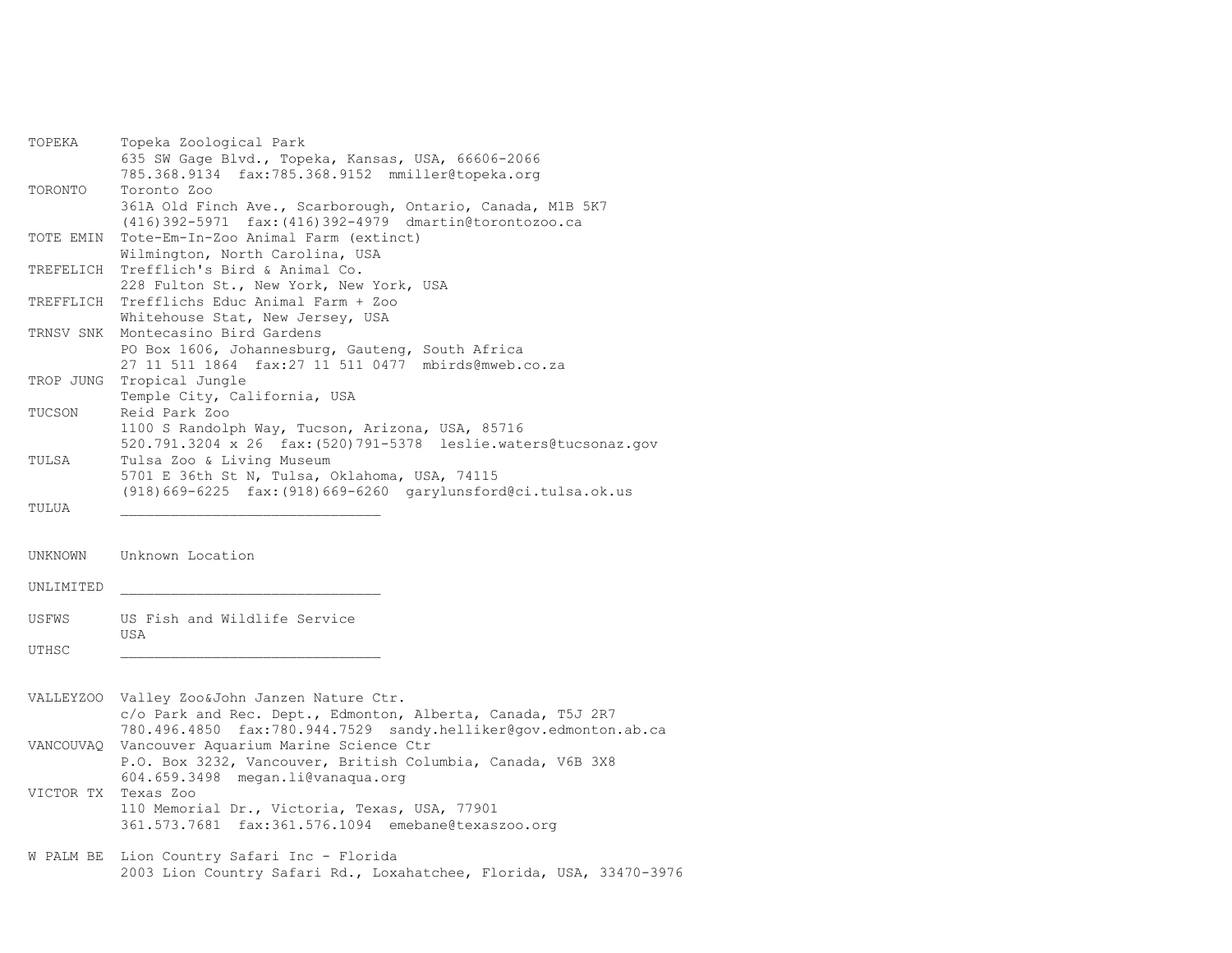561.793.1084x174 fax:(561)793-9603 records@lioncountrysafari.com WACO Cameron Park Zoo 1701 N. 4th St., Waco, Texas, USA, 76707-2463 (254)750-8435 fax:(254)750-8430 michaelr@ci.waco.tx.us WILD Obtained From Wild WILD WRLD Wildlife World Zoo Northern Ave. at State Route 303, Litchfield Park, Arizona, USA, 85340-9466 623.935.5692 fax:(623)935-7499 jackewert@wildlifeworld.com WILDCARGO Wild Cargo Inc. (Ralph Curtis) 3230 Pembroke Road, Hollywood, Florida, USA, 33022 WILDS The Wilds 14000 International Rd., Cumberland, Ohio, USA, 43732 740.638.5030 x2072 fax:(740)638-2287 pglaze@thewilds.org WILLIM BU Busch Gardens-Wlliamsburg One Busch Gardens Blvd., Williamsburg, Virginia, USA, 23187-8785 WINNIPEG Assiniboine Park Zoo 460 Assiniboine Park Dr., Winnipeg, Manitoba, Canada, R3P 2N7 1.204.986.4039 fax:1.204.832.5420 pking@winnipeg.ca WOR EXOTI WORLDWIDE Worldwide Primates (Matt Block) PO Box 971279, Miami, Florida, USA, 33197-1279 (305)378-9585 YATES Wildlife Rescue & Rehab Inc. (Yates) 1428 19th St N, St Petersburg, Florida, USA, 33713 YATES K Animal Educators (Kevin Yates) 1724 Oak Hill Dr., Escondido, California, USA, 92027 ZOO IMPRT Zoological Imports 2000, Inc. 16225 SW 172 Avenue, Miami, Florida, USA, 33187 (800)300-6542 ZOOANIMAL John Rens Zoo Animal Brokers P.O. Box 18636, 2502 Ep The Hague, Netherlands 31 70 356 0500 fax:31 70 356 3366 ZOOVILLE Preservation Station dba Zooville USA 4702 Cooper Road, Plant City, Florida, USA, 33565 813.690.9696 (cel) fax:813.986.0240 lionladie@aol.com ZURICH Zoo Zürich Zürichbergstr. 221, Zürich, Switzerland, CH-8044 41.44.254.2500 fax:41.44.254.2510 gabriela.huerlimann@zoo.ch

Total number of institutions: 248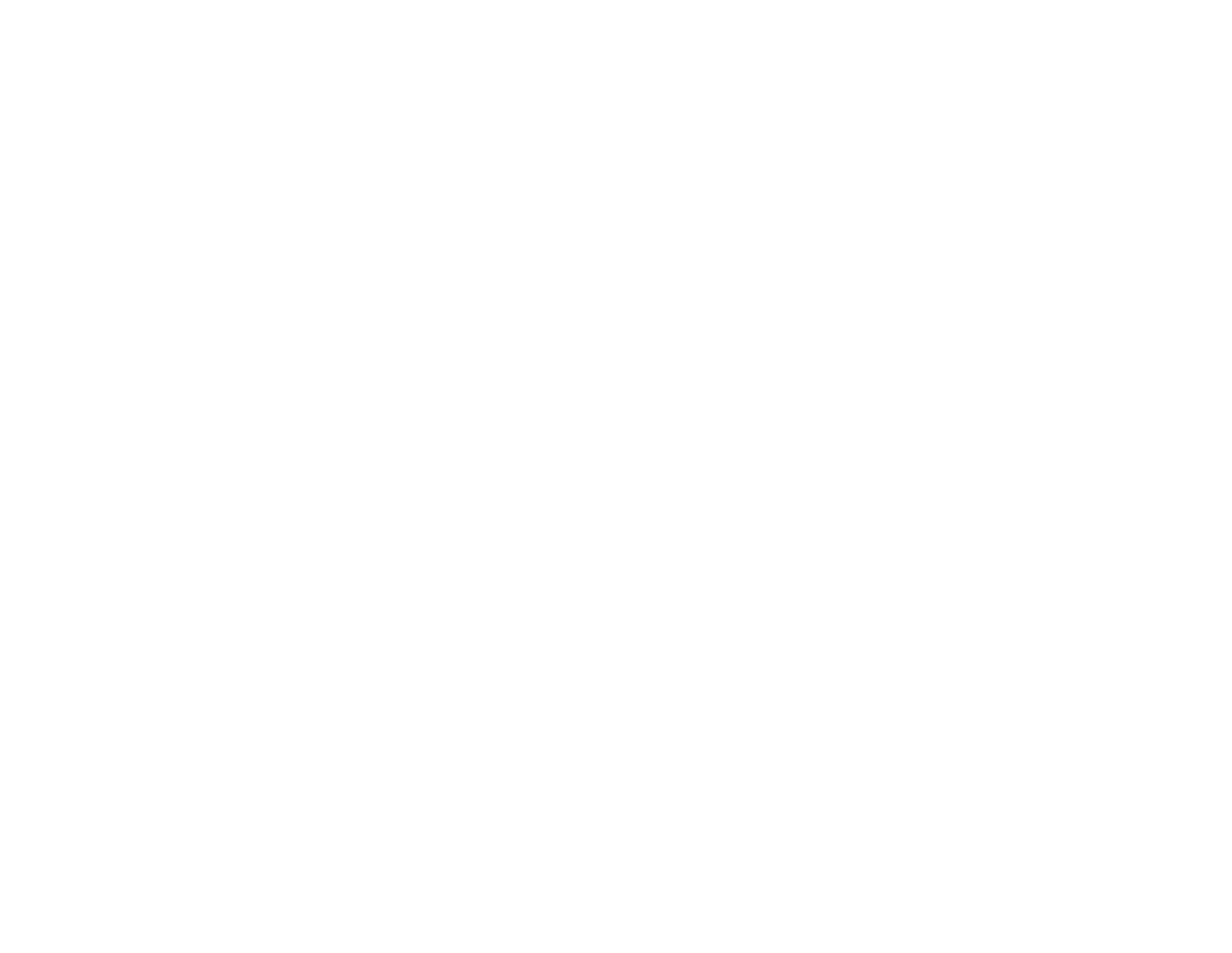**Living Population by Institution (***Choloepus hoffmanni***)**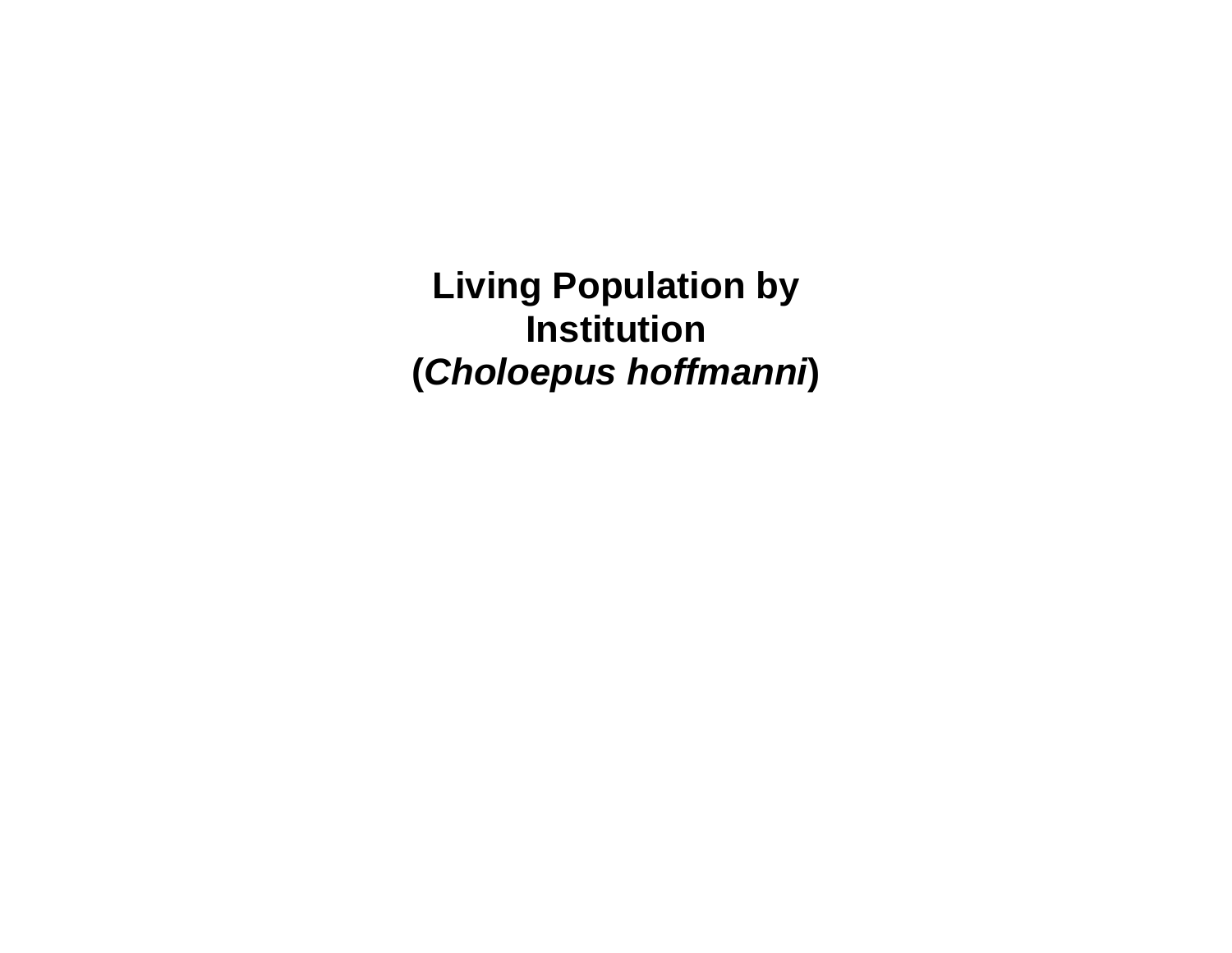|                     |            |                                                                                                                                          |     |                                   |                                                                                                              | HOFFMAN'S SLOTH Studbook<br>(Choloepus hoffmanni) |                                             |       |                                                                                                                    |
|---------------------|------------|------------------------------------------------------------------------------------------------------------------------------------------|-----|-----------------------------------|--------------------------------------------------------------------------------------------------------------|---------------------------------------------------|---------------------------------------------|-------|--------------------------------------------------------------------------------------------------------------------|
|                     |            |                                                                                                                                          |     |                                   |                                                                                                              |                                                   |                                             |       | Stud #   Sex   Birth Date   Sire   Dam   Location   Date   Local ID   Event   Name   Hybrid   Species   Didactylus |
|                     |            |                                                                                                                                          |     |                                   |                                                                                                              |                                                   |                                             |       |                                                                                                                    |
|                     |            | ATLANTA - Zoo Atlanta, Atlanta, Georgia, USA                                                                                             |     |                                   |                                                                                                              |                                                   |                                             |       |                                                                                                                    |
|                     |            | 447 M 9 Feb 1993 218 279 SEATTLE 9 Feb 1993 930029 Birth COCOA                                                                           |     | ATLANTA                           | SYRACUSE 15 Sep 1994 M94053 Transfer<br>ATASCADER 12 Oct 1999 99M020 Transfer<br>31 May 2012 13M007 Transfer |                                                   |                                             |       | test*                                                                                                              |
|                     |            | 460 F 27 Jun 1994 418 244 HOUSTON                                                                                                        |     | ATLANTA                           | 27 Jun 1994 15182<br>CHICAGOLP 27 Jun 1994 9855<br>29 Aug 2009 A91017                                        |                                                   | Birth<br>Ownership<br>Transfer              | Okra  |                                                                                                                    |
|                     |            | 536 F 13 Mar 2000 426 420 BIRMINGHM 13 Mar 2000 M00001 Birth BONNIE                                                                      |     |                                   | ATLANTA 24 Jan 2002 A21000 Transfer                                                                          |                                                   |                                             |       |                                                                                                                    |
| Totals: 1.2.0 (3)   |            |                                                                                                                                          |     |                                   |                                                                                                              |                                                   |                                             |       |                                                                                                                    |
|                     |            | ATLMARWOR - Atlantis Marine World Aquarium, Riverhead, New York, USA<br>366 M 5 Feb 1986 233 327 SYRACUSE 5 Feb 1986 M86011 Birth ORANGE |     |                                   | NY BRONX 21 Jul 1987 871269 Transfer                                                                         |                                                   |                                             |       |                                                                                                                    |
| Totals: $1.0.0$ (1) |            |                                                                                                                                          |     |                                   |                                                                                                              |                                                   |                                             |       |                                                                                                                    |
|                     |            | ATTLEBORO - Capron Park Zoo, Attleboro, Massachusetts, USA<br>546 F 21 Sep 2003 345 305 CHICAGOLP 21 Sep 2003 20939 Birth NARISA         |     |                                   | RIO GRAND 6 Apr 2006 M06012 Transfer<br>ATTLEBORO 18 Aug 2009 109818                                         |                                                   | Transfer                                    |       |                                                                                                                    |
|                     |            | 550 M 5 Nov 2005 426                                                                                                                     |     |                                   | 420 TOPEKA 5 Nov 2005 111605<br>ATTLEBORO 17 May 2007 107007 Transfer                                        |                                                   | Birth                                       | OLLIE |                                                                                                                    |
| 577                 |            | ? 1 Aug 2012                                                                                                                             | 550 |                                   | 546 ATTLEBORO 1 Aug 2012 112346                                                                              |                                                   | Birth                                       |       |                                                                                                                    |
| 578                 | $\ddot{?}$ | 11 Sep 2013                                                                                                                              |     |                                   | 550 546 ATTLEBORO 11 Sep 2013                                                                                |                                                   | Birth                                       |       |                                                                                                                    |
| Totals: 1.1.2 (4)   |            |                                                                                                                                          |     |                                   |                                                                                                              |                                                   |                                             |       |                                                                                                                    |
| 538                 | f          | AUDUBON - Audubon Zoo, New Orleans, Louisiana, USA<br>19 Dec 2000                                                                        | 307 | 399 NORFOLK<br>NORFOLK<br>AUDUBON | 19 Dec 2000 200046<br>CHICAGOLP 19 Dec 2000 20434<br>19 Dec 2000 200046<br>17 Jan 2002 100436                |                                                   | Birth<br>Ownership<br>Ownership<br>Transfer | NOEL  |                                                                                                                    |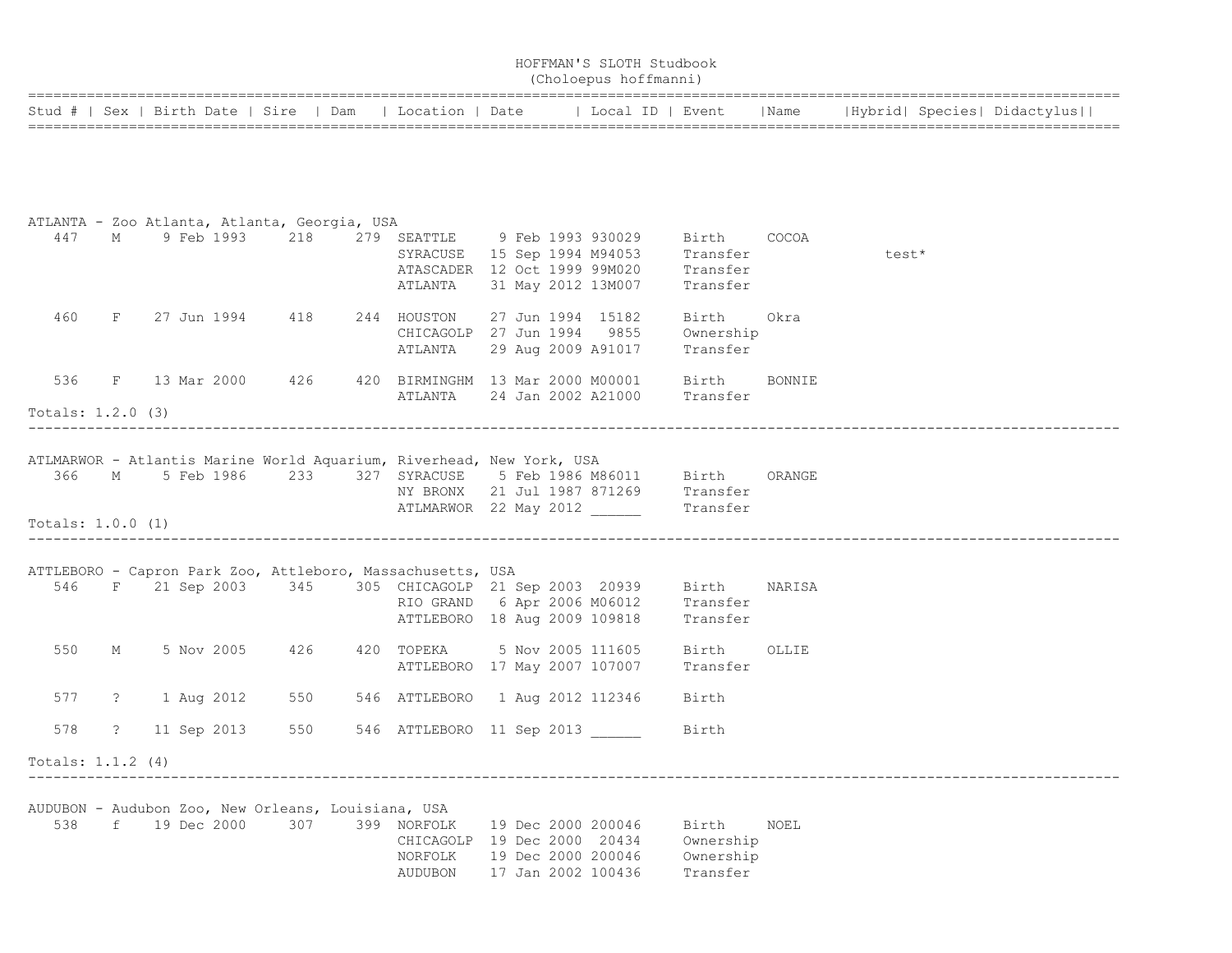|                     |   |                                                                                                                                                                            |     |                                                          |                         | HOFFMAN'S SLOTH Studbook<br>(Choloepus hoffmanni)                  |                               |            |                         |  |
|---------------------|---|----------------------------------------------------------------------------------------------------------------------------------------------------------------------------|-----|----------------------------------------------------------|-------------------------|--------------------------------------------------------------------|-------------------------------|------------|-------------------------|--|
|                     |   | Stud #   Sex   Birth Date   Sire   Dam   Location   Date   Local ID   Event   Name   Hybrid   Species   Didactylus                                                         |     |                                                          |                         |                                                                    |                               |            |                         |  |
| Totals: $0.1.0$ (1) |   |                                                                                                                                                                            |     |                                                          |                         |                                                                    |                               |            |                         |  |
| Totals: $1.0.0$ (1) |   | BIRMINGHM - Birmingham Zoo, Birmingham, Alabama, USA<br>557 M 1 Dec 2007 426 420 TOPEKA 1 Dec 2007 105907 Birth                                                            |     |                                                          |                         | BIRMINGHM 19 Nov 2008 108034 Transfer                              |                               | SYD        |                         |  |
| Totals: 1.0.0 (1)   |   | BRIDGEPRT - Connecticut's Beardsley Zoo, Bridgeport, Connecticut, USA<br>537 M 22 Oct 2000 233 322 PHILADELP 22 Oct 2000 103897 Birth JABBA                                |     | BRIDGEPRT 22 Jul 2010                                    |                         | DREHER PA 6 Jun 2002 202074 Transfer                               | Transfer                      |            |                         |  |
|                     |   | BROWNSVIL - Gladys Porter Zoo, Brownsville, Texas, USA<br>364 M 7 Oct 1985 233 322 SYRACUSE 7 Oct 1985 M85033 Birth<br>402 M 7 Sep 1989 UNK UNK BUSCH TAM 7 Sep 1989 52443 |     |                                                          |                         | BROWNSVIL 8 Oct 1987 3428 Transfer                                 | Birth                         | <b>BIG</b> |                         |  |
| Totals: 2.0.0 (2)   |   |                                                                                                                                                                            |     |                                                          |                         | FERNDALE ???? 42163 Transfer<br>BROWNSVIL 8 Feb 1993 5366 Transfer |                               |            |                         |  |
| 513                 |   | BUSCH TAM - Busch Gardens Tampa Bay, Tampa, Florida, USA<br>M ????                                                                                                         |     | UNK UNK UNKNOWN<br>CYPRESS<br>BUSCH TAM 1 May 1991 55808 | ????<br>????            | and a string<br>7910                                               | Birth HARRY<br>Transfer       |            | Transfer - no tested no |  |
| 514                 | М | ????                                                                                                                                                                       | UNK | UNK UNKNOWN<br>CYPRESS                                   | ????<br>$??\mathbin{?}$ | 7911<br>BUSCH TAM 1 May 1991 55809                                 | Birth<br>Transfer<br>Transfer | TEDDY      |                         |  |
| Totals: 2.0.0 (2)   |   |                                                                                                                                                                            |     |                                                          |                         |                                                                    |                               |            |                         |  |
|                     |   | CHICAGOBR - Chicago Zoological Park, Brookfield, Illinois, USA<br>363 F 1 Oct 1985 233 325 SYRACUSE 1 Oct 1985 M85032                                                      |     |                                                          |                         | CHICAGOBR 20 May 1987 870114                                       | Birth<br>Transfer             | MOSS       |                         |  |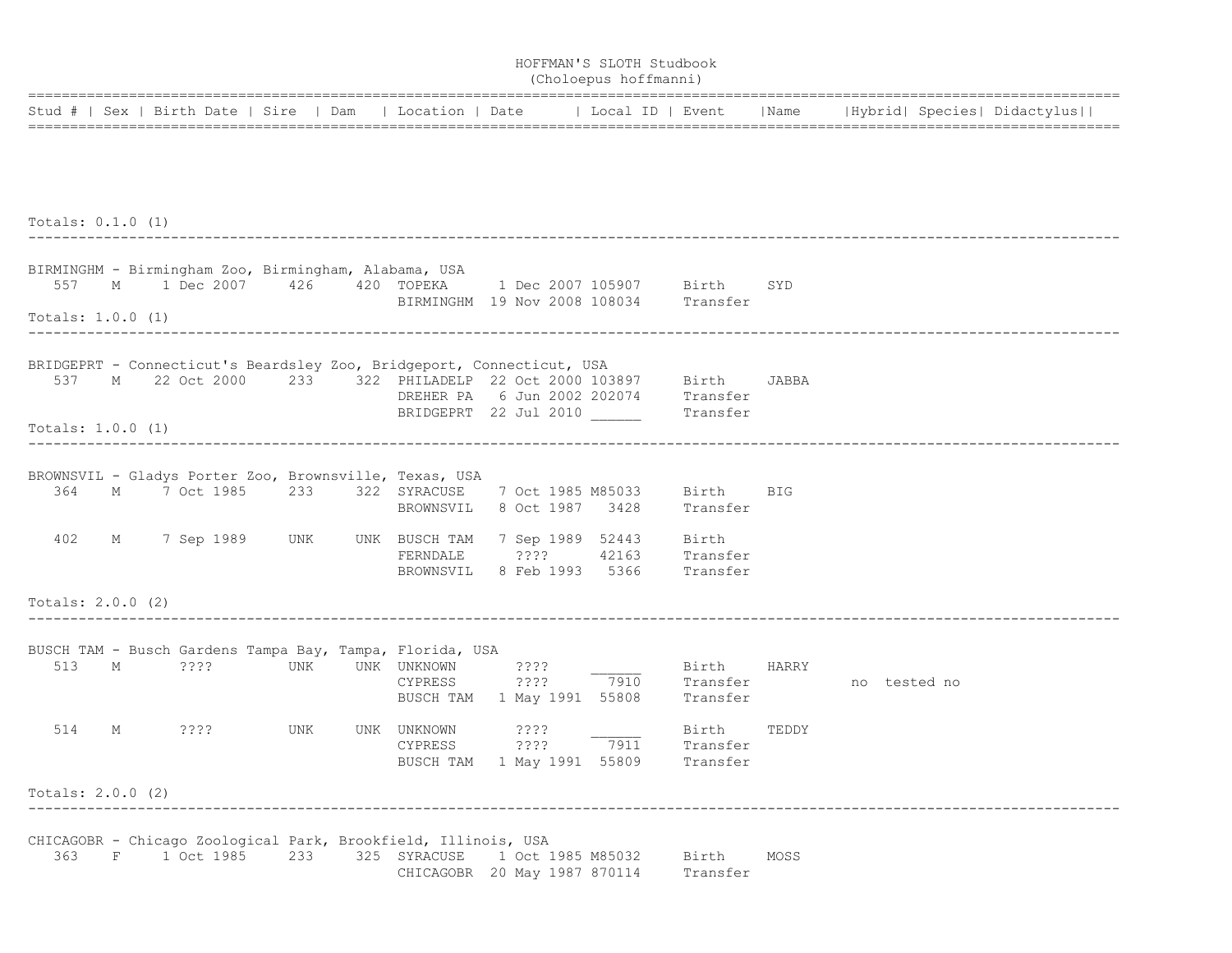|                     |   |                                                                                                                                               |      |                                         |                     | HOFFMAN'S SLOTH Studbook<br>(Choloepus hoffmanni) |                                                                                                               |         |  |                             |
|---------------------|---|-----------------------------------------------------------------------------------------------------------------------------------------------|------|-----------------------------------------|---------------------|---------------------------------------------------|---------------------------------------------------------------------------------------------------------------|---------|--|-----------------------------|
|                     |   | Stud #   Sex   Birth Date   Sire   Dam                                                                                                        |      | Location   Date   Local ID   Event      |                     |                                                   |                                                                                                               | Name    |  | Hybrid  Species  Didactylus |
|                     |   |                                                                                                                                               |      |                                         |                     |                                                   |                                                                                                               |         |  |                             |
|                     |   |                                                                                                                                               |      |                                         |                     |                                                   |                                                                                                               |         |  |                             |
| Totals: $0.1.0$ (1) |   |                                                                                                                                               |      |                                         |                     |                                                   |                                                                                                               |         |  |                             |
|                     |   | CHICAGOLP - Lincoln Park Zoological Gardens, Chicago, Illinois, USA                                                                           |      |                                         |                     |                                                   |                                                                                                               |         |  |                             |
| 345                 |   | M 12 Feb 1983 WILD                                                                                                                            |      | CHICAGOLP 27 Sep 1996 6980              |                     |                                                   | 304 CHICAGOLP 12 Feb 1983 6980 Birth CARLOS<br>CHICAGOBR 1 Jun 1984 840082 Transfer no tested<br>Transfer     |         |  |                             |
|                     |   | 458 F 30 Dec 1993 S248 249 SEDGWICK 30 Dec 1993 6444                                                                                          |      | CHICAGOLP 24 Oct 2012 9858              |                     |                                                   | Birth<br>CHICAGOLP 30 Dec 1993 9858 Ownership<br>PUEBLO 9 May 1995 950018 Transfer<br>Transfer                | HERSEY  |  |                             |
| Totals: $1.1.0$ (2) |   |                                                                                                                                               |      |                                         |                     |                                                   |                                                                                                               |         |  |                             |
|                     |   |                                                                                                                                               |      |                                         |                     |                                                   |                                                                                                               |         |  |                             |
| 408                 |   | COLO SPRG - Cheyenne Mtn Zoological Park, Colorado Springs, Colorado, USA<br>M 25 Mar 1990 233 328 SYRACUSE 25 Mar 1990 M90009 Birth REYNARDO |      | HOGLE                                   |                     |                                                   | 23 Aug 1991 08917 Transfer<br>COLO SPRG 4 Oct 1994 94M048 Transfer                                            |         |  |                             |
|                     |   | 534 F 20 Feb 2000 345 463 CHICAGOLP 20 Feb 2000 20195 Birth                                                                                   |      |                                         |                     |                                                   | PORTLAND 23 May 2001 A10060 Transfer<br>COLO SPRG 1 Sep 2009 29M053 Transfer                                  | CHALUPA |  |                             |
| Totals: $1.1.0$ (2) |   |                                                                                                                                               |      |                                         |                     |                                                   |                                                                                                               |         |  |                             |
|                     |   | COLUMBIA - Riverbanks Zoo and Garden, Columbia, South Carolina, USA                                                                           |      |                                         |                     |                                                   |                                                                                                               |         |  |                             |
|                     |   | 526 M 24 Aug 1998 418 460 HOUSTON                                                                                                             |      |                                         |                     |                                                   | 24 Aug 1998 17693 Birth COCOA JOE<br>TOPEKA 20 Oct 2009 105909 Transfer<br>COLUMBIA 2 May 2011 11174 Transfer |         |  |                             |
| Totals: 1.0.0 (1)   |   |                                                                                                                                               |      |                                         |                     |                                                   |                                                                                                               |         |  |                             |
|                     |   |                                                                                                                                               |      |                                         |                     |                                                   |                                                                                                               |         |  |                             |
| 559                 | М | DALLAS WA - Dallas World Aquarium, Dallas, Texas, USA<br>1 Feb 2005                                                                           | WILD | WILD COSTA RIC<br>DALLAS WA 21 Dec 2007 | ????                | NONE<br>7M026                                     | Capture<br>Transfer                                                                                           | CEDRIC  |  |                             |
| 560                 | F | 1 Sep 2005                                                                                                                                    | WILD | WILD COSTA RIC<br>DALLAS WA             | ????<br>21 Dec 2007 | NONE<br>7M025                                     | Capture<br>Transfer                                                                                           | FRECKLE |  |                             |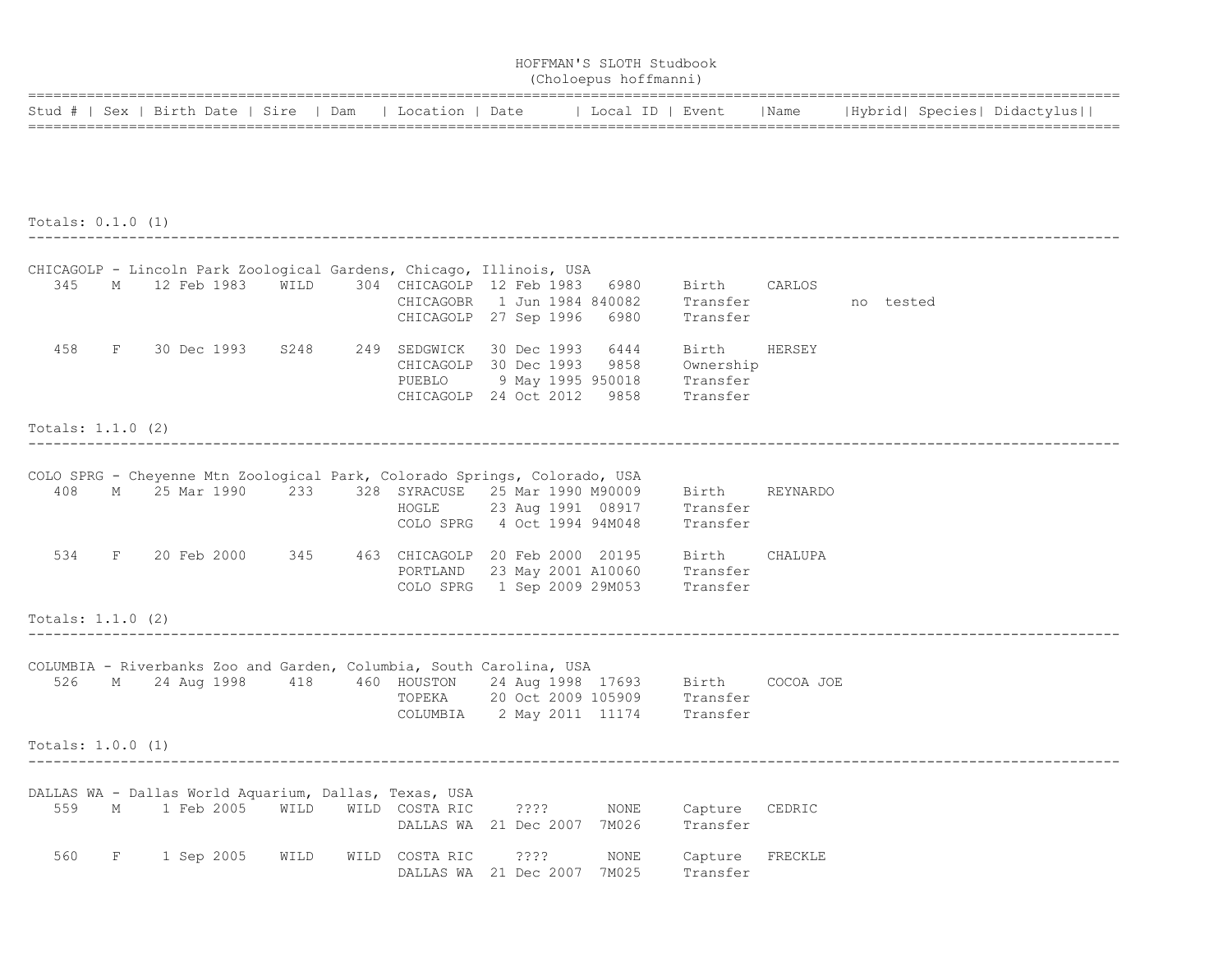|                     |     |   |  |                    |                                                   |                                                                                                                                                                |  |                            | HOFFMAN'S SLOTH Studbook<br>(Choloepus hoffmanni)                                   |                                                                  |         |  |                                                                                                                    |
|---------------------|-----|---|--|--------------------|---------------------------------------------------|----------------------------------------------------------------------------------------------------------------------------------------------------------------|--|----------------------------|-------------------------------------------------------------------------------------|------------------------------------------------------------------|---------|--|--------------------------------------------------------------------------------------------------------------------|
|                     |     |   |  |                    |                                                   |                                                                                                                                                                |  |                            |                                                                                     |                                                                  |         |  | Stud #   Sex   Birth Date   Sire   Dam   Location   Date   Local ID   Event   Name   Hybrid   Species   Didactylus |
|                     |     |   |  |                    |                                                   |                                                                                                                                                                |  |                            |                                                                                     |                                                                  |         |  |                                                                                                                    |
|                     |     |   |  |                    |                                                   | DALLAS WA 16 Dec 2010 7M025                                                                                                                                    |  |                            | FORTWORTH 10 Feb 2009 205727 Loan to                                                | Transfer                                                         |         |  |                                                                                                                    |
| 561                 |     |   |  |                    | M 1 Sep 2005 WILD                                 | WILD COSTA RIC<br>DALLAS WA 21 Dec 2007 7M024                                                                                                                  |  | 2222                       | NONE<br>FORTWORTH 10 Feb 2009 205726 Loan to                                        | Capture VELCRO<br>Transfer                                       |         |  |                                                                                                                    |
| Totals: $2.1.0$ (3) |     |   |  |                    |                                                   |                                                                                                                                                                |  |                            | DALLAS WA 16 Dec 2010 7M024 Transfer                                                |                                                                  |         |  |                                                                                                                    |
|                     |     |   |  |                    |                                                   | DETROIT - Detroit Zoological Society, Royal Oak, Michigan, USA<br>440 M 15 May 1992 233 326 SYRACUSE 15 May 1992 M92046 Birth HOMER                            |  |                            | BRIDGEPRT 19 Jun 1995 101000 Transfer ho tested<br>DETROIT 7 Sep 2000 8386 Transfer |                                                                  |         |  |                                                                                                                    |
| Totals: 1.0.0 (1)   |     |   |  |                    |                                                   |                                                                                                                                                                |  |                            |                                                                                     |                                                                  |         |  |                                                                                                                    |
|                     | 238 |   |  | F ~ 1975 WILD      |                                                   | DREHER PA - Palm Beach Zoo At Dreher Park, West Palm Beach, Florida, USA<br>WILD PANAMA<br>MERRITT R ????<br>CHICAGOLP 3 Apr 1978<br>DREHER PA 9 Oct 1985 1152 |  | $\sim 1975$                | NONE<br>5377<br>27 Nov 2004 1152                                                    | Capture TOOTSIE<br>Transfer<br>Transfer<br>Transfer<br>Ownership |         |  |                                                                                                                    |
| 241                 |     |   |  | $F \sim 1975$ WILD |                                                   | WILD PANAMA<br>MERRITT R ????<br>CHICAGOLP 3 Apr 1978<br>DREHER PA 9 Oct 1985 1154                                                                             |  | $\sim 1975$<br>27 Nov 2004 | NONE<br>5380<br>1154                                                                | Capture<br>Transfer<br>Transfer<br>Transfer<br>Ownership         | BONNIE  |  |                                                                                                                    |
| 443                 |     | Μ |  | 13 Dec 1992 345    |                                                   | 363 CHICAGOBR 13 Dec 1992 920327<br><b>BREVARD</b>                                                                                                             |  |                            | 17 Mar 1994 940015<br>DREHER PA 4 May 1998 98043 Transfer                           | Birth<br>Transfer                                                | DUSTIN  |  |                                                                                                                    |
|                     |     |   |  | 564 F 23 Sep 2002  | UNK                                               | 530 DREHER PA 23 Sep 2002 202124 Birth                                                                                                                         |  |                            |                                                                                     |                                                                  | WILBUR  |  |                                                                                                                    |
| Totals: 1.3.0 (4)   |     |   |  |                    |                                                   |                                                                                                                                                                |  |                            |                                                                                     |                                                                  |         |  |                                                                                                                    |
|                     | 355 |   |  | f 20 Jul 1984      | EL PASO - El Paso Zoo, El Paso, Texas, USA<br>UNK | 279 SEATTLE<br>EL PASO                                                                                                                                         |  | 2 Apr 1986                 | 20 Jul 1984 10207<br>434                                                            | Birth<br>Transfer                                                | TOOTSIE |  |                                                                                                                    |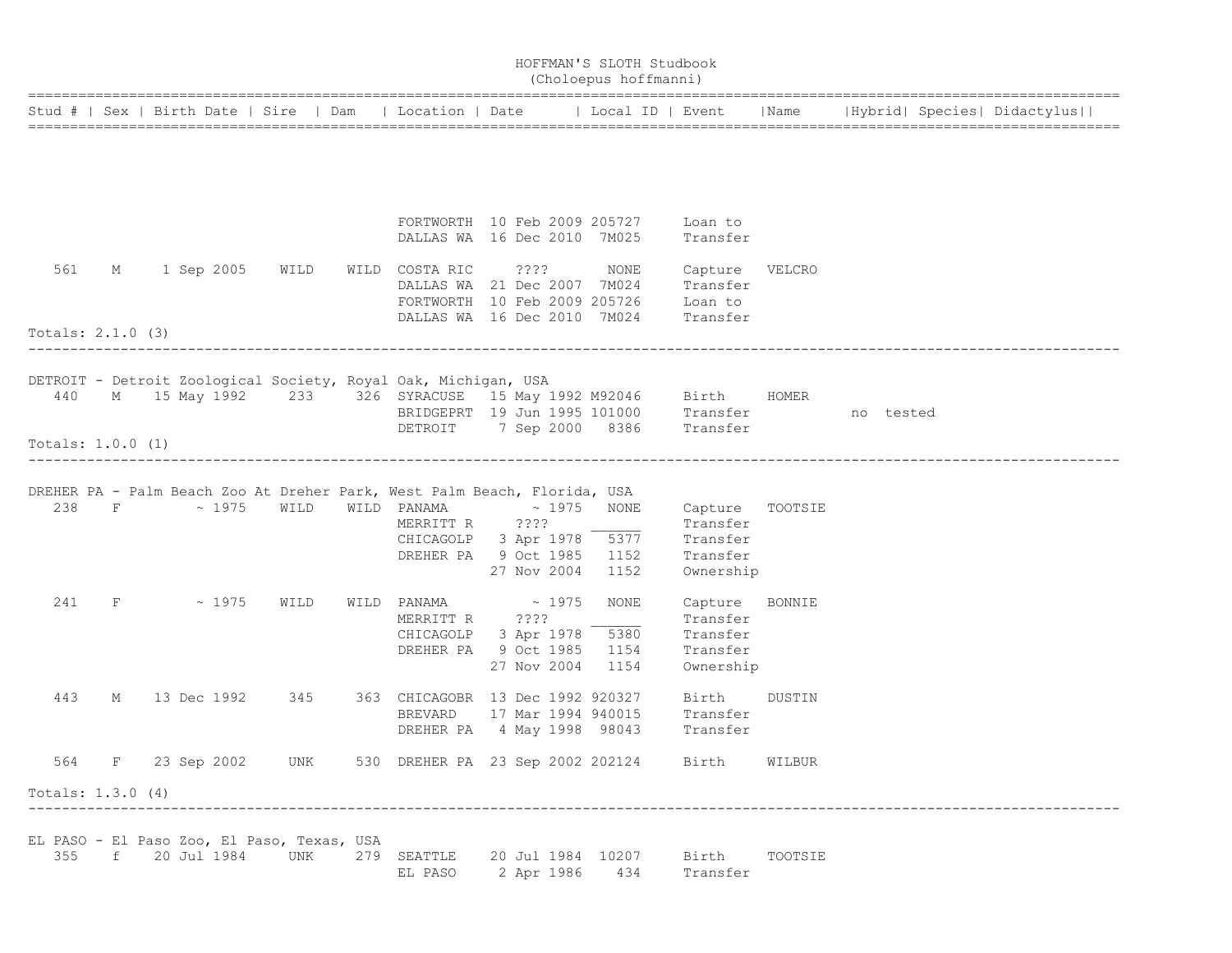|                     |   |                                                                                     |      |             |                                         | HOFFMAN'S SLOTH Studbook<br>(Choloepus hoffmanni) |                           |           |                             |  |
|---------------------|---|-------------------------------------------------------------------------------------|------|-------------|-----------------------------------------|---------------------------------------------------|---------------------------|-----------|-----------------------------|--|
|                     |   | Stud #   Sex   Birth Date   Sire   Dam                                              |      |             | Location   Date       Local ID   Event  |                                                   |                           | Name      | Hybrid  Species  Didactylus |  |
|                     |   |                                                                                     |      |             |                                         |                                                   |                           |           |                             |  |
|                     |   |                                                                                     |      |             |                                         |                                                   |                           |           |                             |  |
|                     |   |                                                                                     |      |             |                                         |                                                   |                           |           |                             |  |
| Totals: $0.1.0$ (1) |   |                                                                                     |      |             |                                         |                                                   |                           |           |                             |  |
|                     |   | FERNDALE - International Animal Exchange Inc, Royal Oak, Michigan, USA              |      |             |                                         |                                                   |                           |           |                             |  |
| 511                 |   | F ????                                                                              | UNK  |             | UNK UNKNOWN ???? ______                 |                                                   | Birth CURLEY              |           |                             |  |
|                     |   |                                                                                     |      |             | PET FARM ????                           |                                                   | Transfer                  |           |                             |  |
|                     |   |                                                                                     |      |             | BUSCH TAM 1 Apr 1988 50336 Transfer     |                                                   |                           |           |                             |  |
| Totals: $0.1.0$ (1) |   |                                                                                     |      |             | FERNDALE 20 May 2008 ________ Transfer  |                                                   |                           |           |                             |  |
|                     |   |                                                                                     |      |             |                                         |                                                   |                           |           |                             |  |
|                     |   | GLEN OAK - Peoria Zoo in Glen Oak Park, Peoria, Illinois, USA<br>$F \sim 1977$ WILD |      |             |                                         |                                                   |                           |           |                             |  |
| 274                 |   |                                                                                     |      |             | WILD STRI $\sim$ 1977<br>MERRITT R ???? | NONE                                              | Capture BITCH<br>Transfer |           |                             |  |
|                     |   |                                                                                     |      |             | CHICAGOLP 18 Apr 1980 6101              |                                                   | Iransier<br>Transfer      |           |                             |  |
|                     |   |                                                                                     |      |             | GLEN OAK 2 Apr 1981                     | 6202                                              | Transfer                  |           |                             |  |
|                     |   |                                                                                     |      |             | 3 Feb 1993                              | 6202                                              | Ownership                 |           |                             |  |
| 296                 |   | $M \sim 1978$                                                                       | WILD |             | WILD PANAMA $\sim 1978$                 | NONE                                              | Capture DUSTIN            |           |                             |  |
|                     |   |                                                                                     |      |             | MERRITT R ????                          |                                                   | Transfer                  |           |                             |  |
|                     |   |                                                                                     |      |             | CHICAGOLP 18 Apr 1980 6097              |                                                   | Transfer                  |           |                             |  |
|                     |   |                                                                                     |      |             | TORONTO 2 Jul 1981 14595                |                                                   | Transfer                  |           |                             |  |
|                     |   |                                                                                     |      |             | DREHER PA 9 Oct 1985 1151               |                                                   | Transfer                  |           |                             |  |
|                     |   |                                                                                     |      |             | GLEN OAK 2 May 1986 6204 Transfer       |                                                   |                           |           |                             |  |
|                     |   |                                                                                     |      |             | 3 Feb 1993 6204                         |                                                   | Ownership                 |           |                             |  |
| Totals: $1.1.0$ (2) |   |                                                                                     |      |             |                                         |                                                   |                           |           |                             |  |
|                     |   |                                                                                     |      |             |                                         |                                                   |                           |           |                             |  |
|                     |   | GULF BREZ - The Zoo Northwest Florida, Gulf Breeze, Florida, USA                    |      |             |                                         |                                                   |                           |           |                             |  |
| 385                 |   | F 4 Nov 1987 233 360 SYRACUSE 4 Nov 1987 M87103 Birth CARAMEL                       |      |             | RIO GRAND 16 May 1991 M91020 Transfer   |                                                   |                           |           |                             |  |
|                     |   |                                                                                     |      | SEATTLE     | 11 Nov 1993 930358 Transfer             |                                                   |                           |           |                             |  |
|                     |   |                                                                                     |      |             | GULF BREZ 16 Sep 1994 A1760             |                                                   | Transfer                  |           |                             |  |
| Totals: 0.1.0 (1)   |   |                                                                                     |      |             |                                         |                                                   |                           |           |                             |  |
|                     |   |                                                                                     |      |             |                                         |                                                   |                           |           |                             |  |
|                     |   | HOGLE - Utah's Hogle Zoo, Salt Lake City, Utah, USA                                 |      |             |                                         |                                                   |                           |           |                             |  |
| 259                 | F | ~ May 1976                                                                          | WILD | WILD PANAMA | $~\sim$ May 1976                        | NONE                                              | Capture                   | KOHLRABIE |                             |  |
|                     |   |                                                                                     |      | CHASE B     | $??\mathord{?}\mathord{?}$              |                                                   | Transfer                  |           |                             |  |
|                     |   |                                                                                     |      | CHICAGOLP   | 14 May 1979                             | 5812                                              | Transfer                  |           |                             |  |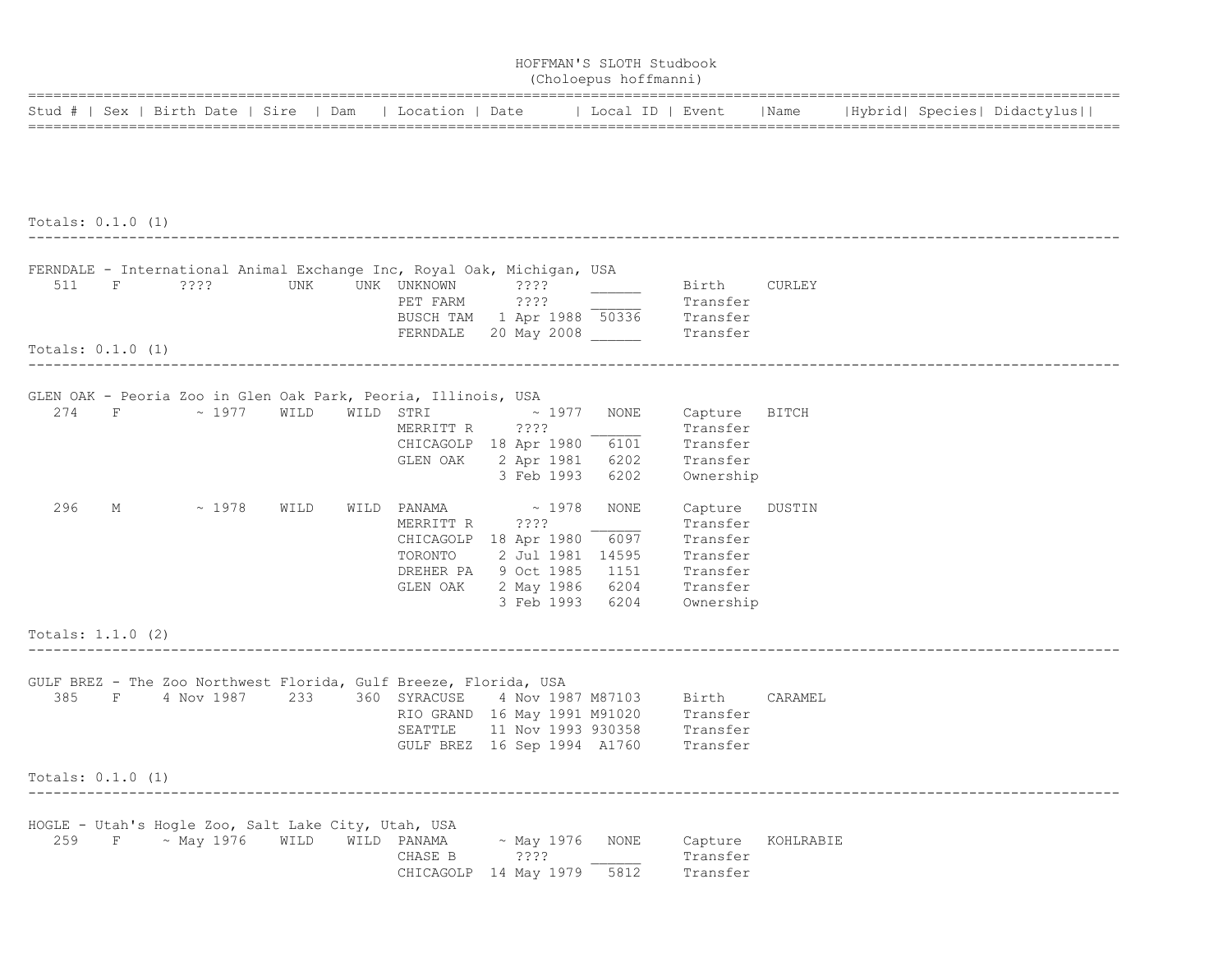|                            |             |             |                                  |                                                  |                                                                                                                                                           |                                                         | HOFFMAN'S SLOTH Studbook<br>(Choloepus hoffmanni) |                                               |                    |  |                             |
|----------------------------|-------------|-------------|----------------------------------|--------------------------------------------------|-----------------------------------------------------------------------------------------------------------------------------------------------------------|---------------------------------------------------------|---------------------------------------------------|-----------------------------------------------|--------------------|--|-----------------------------|
|                            |             |             | Stud #   Sex   Birth Date   Sire | Dam                                              | Location   Date   Local ID   Event                                                                                                                        |                                                         |                                                   |                                               | Name               |  | Hybrid  Species  Didactylus |
|                            |             |             |                                  |                                                  |                                                                                                                                                           |                                                         |                                                   |                                               |                    |  |                             |
|                            |             |             |                                  |                                                  |                                                                                                                                                           |                                                         |                                                   |                                               |                    |  |                             |
|                            |             |             |                                  |                                                  | HOUSTON<br>HOGLE                                                                                                                                          | 18 Jan 1994 940006                                      | 24 Nov 1986 7563<br>27 Jan 2005 940006            | Transfer<br>Transfer<br>Ownership             |                    |  |                             |
| Totals: $0.1.0$ (1)        |             |             |                                  |                                                  |                                                                                                                                                           |                                                         |                                                   |                                               |                    |  |                             |
| 244                        | f           |             | $\sim$ 1975 WILD                 | HOUSTON - Houston Zoo Inc, Houston, Texas, USA   | WILD CANAL ZON<br>MERRITT R<br>CHICAGOLP 3 Apr 1978<br>HOUSTON                                                                                            | $\sim 1978$<br>$??\,?\,?$<br>24 Nov 1986<br>27 Jan 2005 | NONE<br>5381<br>7562<br>7562                      | Transfer<br>Transfer<br>Transfer<br>Ownership | Capture SUCCOTASHE |  |                             |
| Totals: $0.1.0$ (1)        |             |             |                                  |                                                  |                                                                                                                                                           |                                                         |                                                   |                                               |                    |  |                             |
| 517<br>Totals: 1.0.0 (1)   | M           |             | 29 Oct 1993 MULT1                |                                                  | IAE OH - Iae - African Safari Wildlife Park, Port Clinton, Ohio, USA<br>511 BUSCH TAM 29 Oct 1993 57288<br>IAE OH                                         | 23 May 2008 A7M318                                      | FERNDALE 20 May 2008 A7M318 Transfer              | Birth<br>Transfer                             | MOE                |  |                             |
|                            |             |             |                                  |                                                  | ___________________________________                                                                                                                       |                                                         |                                                   |                                               |                    |  |                             |
| 463<br>Totals: $0.1.0$ (1) | $F$ and $F$ | 26 Jul 1995 | 307                              |                                                  | JACKSONVL - Jacksonville Zoo and Gardens, Jacksonville, Florida, USA<br>399 NORFOLK<br>CHICAGOLP 26 Jul 1995 10008<br>JACKSONVL 23 Nov 2003 803367        | 26 Jul 1995 950131<br>28 Apr 1998 10008                 |                                                   | Birth<br>Ownership<br>Transfer<br>Transfer    | CHATA              |  |                             |
|                            |             |             |                                  |                                                  |                                                                                                                                                           |                                                         |                                                   |                                               |                    |  |                             |
| 570<br>Totals: $0.1.0$ (1) | F           | $??\,?\,?$  | UNK                              | JNGLARY F - The Naples Zoo, Naples, Florida, USA | UNK UNKNOWN<br>BRADENTON ????<br>JNGLARY F 16 Jan 1989 89M008                                                                                             | $??\ ??$                                                |                                                   | Birth<br>Transfer<br>Transfer                 | MOLLY              |  |                             |
|                            |             |             |                                  |                                                  |                                                                                                                                                           |                                                         |                                                   |                                               |                    |  |                             |
| 456                        |             |             |                                  |                                                  | JOHN BALL - John Ball Zoological Garden, Grand Rapids, Michigan, USA<br>F 28 Sep 1993 239 238 DREHER PA 28 Sep 1993 93123<br>BRIDGEPRT 13 Nov 1996 101107 |                                                         |                                                   | Birth<br>Transfer                             | HOPE               |  |                             |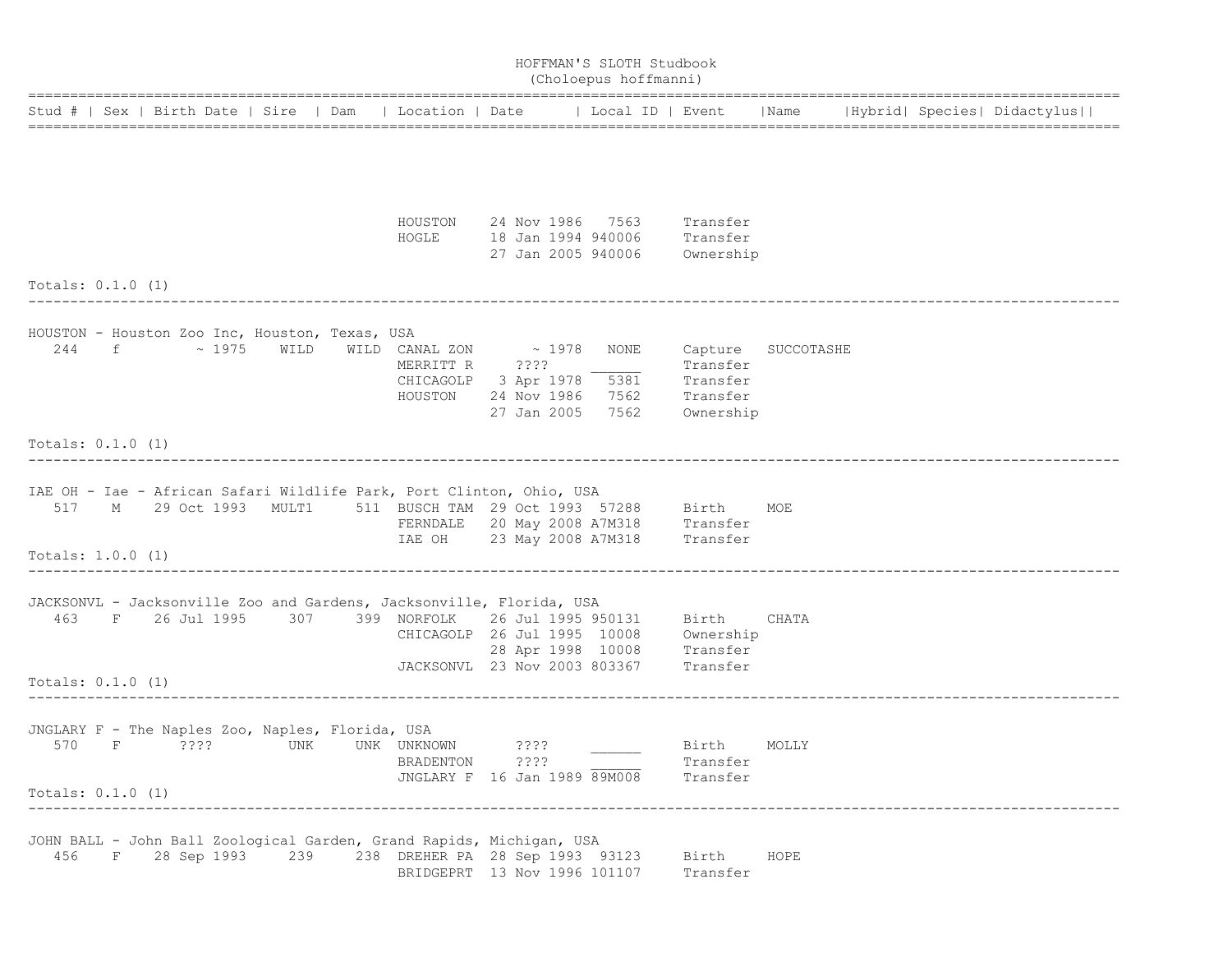|                            |   |                       |     |                                                                                                                                                                                                                                                                    |  | HOFFMAN'S SLOTH Studbook<br>(Choloepus hoffmanni)              |                                             |       |  |                                                                                                                    |
|----------------------------|---|-----------------------|-----|--------------------------------------------------------------------------------------------------------------------------------------------------------------------------------------------------------------------------------------------------------------------|--|----------------------------------------------------------------|---------------------------------------------|-------|--|--------------------------------------------------------------------------------------------------------------------|
|                            |   |                       |     |                                                                                                                                                                                                                                                                    |  |                                                                |                                             |       |  | Stud #   Sex   Birth Date   Sire   Dam   Location   Date   Local ID   Event   Name   Hybrid   Species   Didactylus |
|                            |   |                       |     |                                                                                                                                                                                                                                                                    |  |                                                                |                                             |       |  |                                                                                                                    |
|                            |   |                       |     |                                                                                                                                                                                                                                                                    |  | JOHN BALL 9 Sep 2010 303689 Loan to                            |                                             |       |  |                                                                                                                    |
|                            |   | 507 M ~ Aug 1982 WILD |     | WILD UNKNOWN ~ Nov 1982 NONE<br>PET FARM ~ Nov 1982<br>MILWAUKEE 8 Nov 1982 2458 Transfer<br>$\begin{tabular}{lllll} \textsc{NORMAL} $\sim$& 5 Oct& 1983 & \textsc{``Transfer} \\ \textsc{John BALL} & 6 Oct& 1983& 017006 & \textsc{``Transfer} \\ \end{tabular}$ |  |                                                                | Capture LINUS<br>Transfer                   |       |  |                                                                                                                    |
| Totals: $1.1.0$ (2)        |   |                       |     |                                                                                                                                                                                                                                                                    |  |                                                                |                                             |       |  |                                                                                                                    |
| Totals: 1.0.0 (1)          |   |                       |     | KNOXVILLE - Knoxville Zoological Gardens, Knoxville, Tennessee, USA<br>525 M $\sim$ Jun 1998 UNK UNK PUBLIC $\sim$ Jun 1998 NONE Birth PETER<br>KNOXVILLE 15 Dec 1999 1900 Transfer                                                                                |  |                                                                |                                             |       |  |                                                                                                                    |
|                            |   |                       |     |                                                                                                                                                                                                                                                                    |  |                                                                |                                             |       |  |                                                                                                                    |
| Totals: $0.1.0$ (1)        |   |                       |     | LOWRY - Tampa's Lowry Park Zoo, Tampa, Florida, USA<br>551 F 23 Nov 2006 426 420 TOPEKA 23 Nov 2006 107706 Birth<br>LOWRY 31 Jul 2007 102377 Transfer                                                                                                              |  |                                                                |                                             |       |  |                                                                                                                    |
| 331<br>Totals: $0.1.0$ (1) |   |                       |     | MADISON - Henry Vilas Zoo, Madison, Wisconsin, USA<br>F 1 Jan 1981 UNK 271 MADISON 1 Jan 1981 1197 Birth                                                                                                                                                           |  |                                                                |                                             |       |  |                                                                                                                    |
|                            |   |                       |     | NORFOLK - Virginia Zoological Park, Norfolk, Virginia, USA<br>307 M $\sim$ 1979 WILD WILD STRI $\sim$ 1979 NONE<br>MERRITT R ????<br>CHICAGOLP 19 Nov 1982<br>NORFOLK 5 May 1983 000157 Transfer                                                                   |  |                                                                | Capture DUDLEY<br>Transfer<br>6910 Transfer |       |  |                                                                                                                    |
| Totals: 1.0.0 (1)          |   |                       |     |                                                                                                                                                                                                                                                                    |  |                                                                |                                             |       |  |                                                                                                                    |
| 426                        | Μ | 12 May 1991           | 233 | OKLAHOMA - Oklahoma City Zoological Park, Oklahoma City, Oklahoma, USA<br>326 SYRACUSE<br>BIRMINGHM 14 Jun 1994 94M038<br>TOPEKA<br>ОКLАНОМА                                                                                                                       |  | 12 May 1991 M91031<br>27 Aug 2003 102503<br>24 Nov 2009 771011 | Birth<br>Transfer<br>Transfer<br>Transfer   | HENRY |  |                                                                                                                    |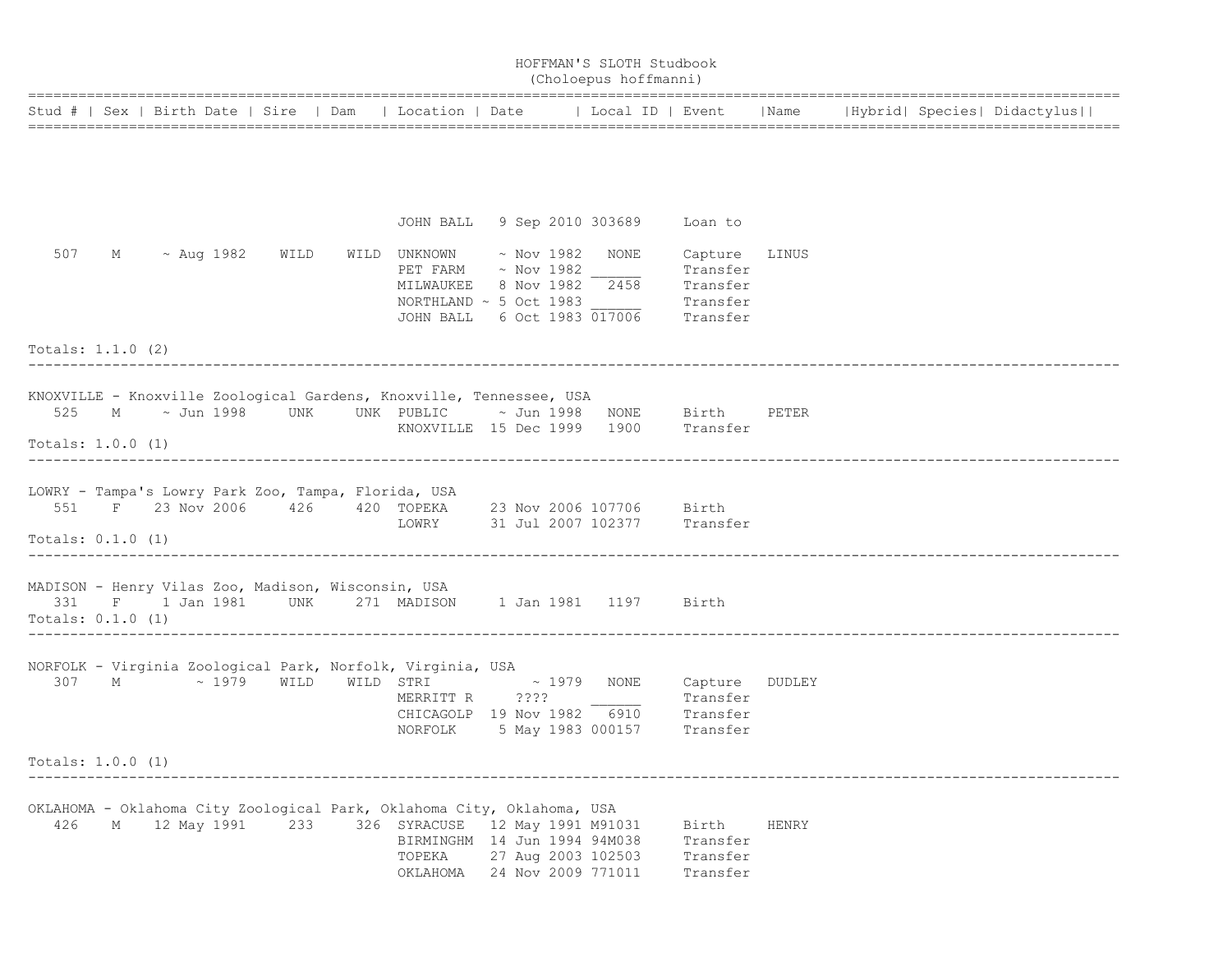|                   |   |                                                                                                                                         |      |                                        |                                          | HOFFMAN'S SLOTH Studbook<br>(Choloepus hoffmanni) |                          |                   |  |                                    |
|-------------------|---|-----------------------------------------------------------------------------------------------------------------------------------------|------|----------------------------------------|------------------------------------------|---------------------------------------------------|--------------------------|-------------------|--|------------------------------------|
|                   |   | Stud #   Sex   Birth Date   Sire   Dam                                                                                                  |      | Location   Date       Local ID   Event |                                          |                                                   |                          |                   |  | Name   Hybrid  Species  Didactylus |
|                   |   |                                                                                                                                         |      |                                        |                                          |                                                   |                          |                   |  |                                    |
|                   |   |                                                                                                                                         |      |                                        |                                          |                                                   |                          |                   |  |                                    |
|                   |   |                                                                                                                                         |      |                                        |                                          |                                                   |                          |                   |  |                                    |
| Totals: 1.0.0 (1) |   |                                                                                                                                         |      |                                        |                                          |                                                   |                          |                   |  |                                    |
|                   |   | OMAHA - Omaha's Henry Doorly Zoo, Omaha, Nebraska, USA                                                                                  |      |                                        |                                          |                                                   |                          |                   |  |                                    |
|                   |   | S540 M ~23 Aug 2001 408 466 COLO SPRG ~23 Aug 2001 21M087 Birth                                                                         |      |                                        |                                          |                                                   |                          | ESMERELDA         |  |                                    |
| Totals: 1.0.0 (1) |   |                                                                                                                                         |      | OMAHA                                  |                                          | 26 Mar 2003 13477 Transfer                        |                          |                   |  |                                    |
|                   |   |                                                                                                                                         |      |                                        |                                          |                                                   |                          |                   |  |                                    |
| 233               |   | PHILADELP - The Philadelphia Zoo, Philadelphia, Pennsylvania, USA<br>M ~ 1974 WILD                                                      |      | WILD PANAMA $\sim 1974$ NONE           |                                          |                                                   |                          |                   |  |                                    |
|                   |   |                                                                                                                                         |      | CHASE B ????                           |                                          |                                                   | Capture MALE<br>Transfer |                   |  |                                    |
|                   |   |                                                                                                                                         |      |                                        |                                          | LINCOLN M 18 Sep 1979 NA0818                      | Transfer                 |                   |  |                                    |
|                   |   |                                                                                                                                         |      |                                        |                                          | SYRACUSE 2 Nov 1983 M83021 Transfer               |                          |                   |  |                                    |
|                   |   |                                                                                                                                         |      |                                        |                                          | PHILADELP 30 Mar 1998 103547 Loan to              |                          |                   |  |                                    |
| 322               |   | $F \sim 1980$                                                                                                                           | WILD | WILD PANAMA $\sim 1980$ NONE           |                                          |                                                   |                          | Capture CHARLOTTE |  |                                    |
|                   |   |                                                                                                                                         |      | SUC BUF ????                           |                                          |                                                   | Transfer                 |                   |  |                                    |
|                   |   |                                                                                                                                         |      |                                        |                                          | SYRACUSE 27 Jul 1983 M83006                       | Transfer                 |                   |  |                                    |
|                   |   |                                                                                                                                         |      |                                        |                                          | PHILADELP 30 Mar 1998 103548                      | Transfer                 |                   |  |                                    |
|                   |   | 568 F 10 Jun 2009 233 322 PHILADELP 10 Jun 2009 104660 Birth                                                                            |      |                                        |                                          |                                                   |                          | SANDY             |  |                                    |
| Totals: 1.2.0 (3) |   |                                                                                                                                         |      |                                        |                                          |                                                   |                          |                   |  |                                    |
|                   |   |                                                                                                                                         |      |                                        |                                          |                                                   |                          |                   |  |                                    |
|                   |   | PITTSBURG - Pittsburgh Zoo & Ppg Aquarium, Pittsburgh, Pennsylvania, USA<br>393 M 27 Dec 1988 233 322 SYRACUSE 27 Dec 1988 M88106 Birth |      |                                        |                                          |                                                   |                          | CAROB             |  |                                    |
|                   |   |                                                                                                                                         |      |                                        |                                          | PITTSBURG 25 Feb 1991 100363 Transfer             |                          |                   |  |                                    |
| Totals: 1.0.0 (1) |   |                                                                                                                                         |      |                                        |                                          |                                                   |                          |                   |  |                                    |
|                   |   |                                                                                                                                         |      |                                        |                                          |                                                   |                          |                   |  |                                    |
|                   |   | PUEBLO - Pueblo Zoo, Pueblo, Colorado, USA                                                                                              |      |                                        |                                          |                                                   |                          |                   |  |                                    |
| 425               | F | 11 May 1991                                                                                                                             | 233  | 325 SYRACUSE<br>PUEBLO                 | 11 May 1991 M91027<br>14 Jun 1994 940039 |                                                   | Birth<br>Transfer        | CHEWBACCA         |  |                                    |
|                   |   |                                                                                                                                         |      | CHICAGOLP                              | 6 Oct 2009 22420                         |                                                   | Transfer                 |                   |  |                                    |
|                   |   |                                                                                                                                         |      | PUEBLO                                 | 23 Oct 2012 940039                       |                                                   | Transfer                 |                   |  |                                    |
| 581               | М | 23 Oct 2012                                                                                                                             | 345  | 425 PUEBLO                             | 23 Oct 2012 M32034                       |                                                   | Birth                    |                   |  |                                    |
| Totals: 1.1.0 (2) |   |                                                                                                                                         |      |                                        |                                          |                                                   |                          |                   |  |                                    |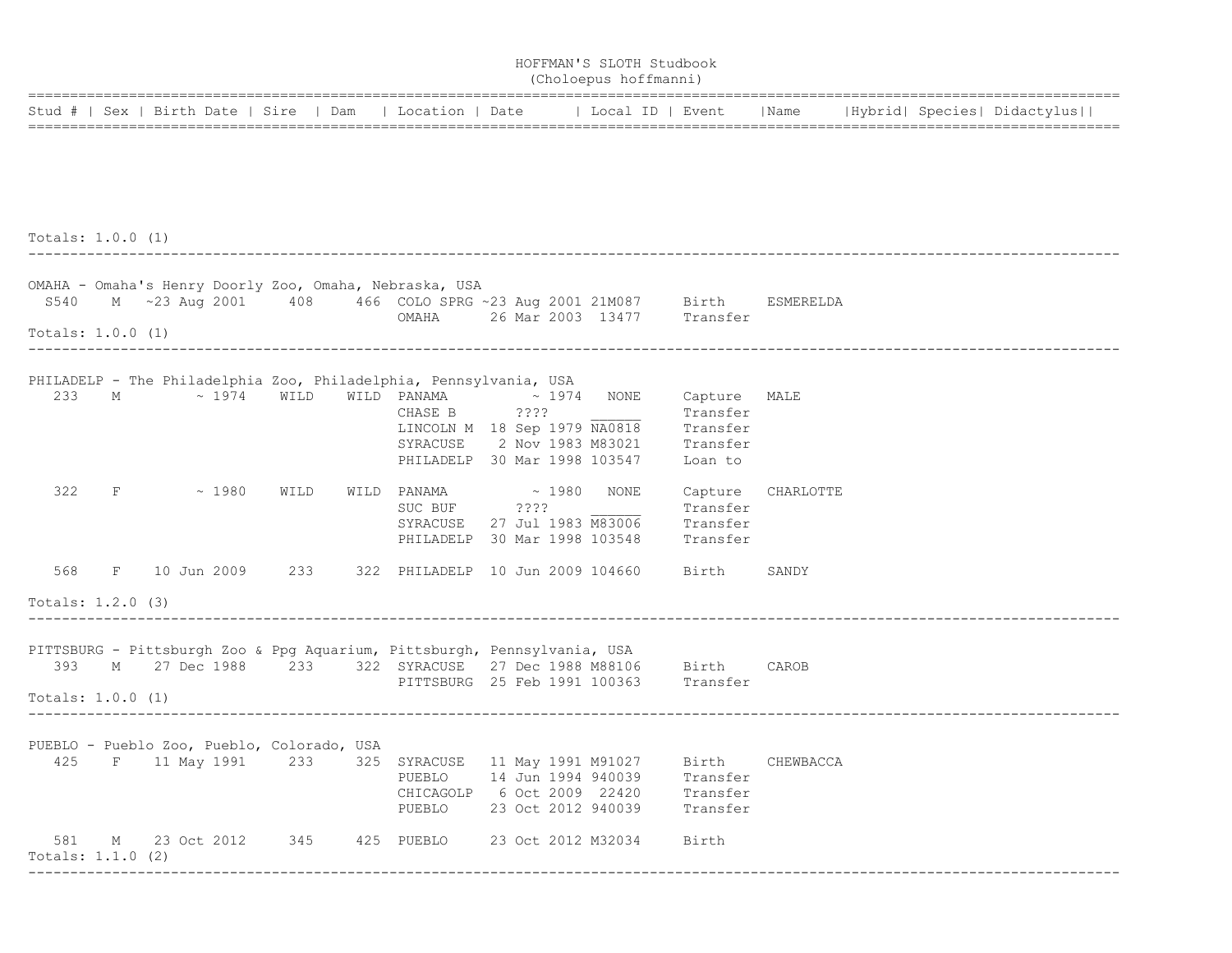|                     |   |                                                                                                                                                                                   |     |                                                                                                 |  | HOFFMAN'S SLOTH Studbook<br>(Choloepus hoffmanni)                                                                   |                               |                 |  |  |
|---------------------|---|-----------------------------------------------------------------------------------------------------------------------------------------------------------------------------------|-----|-------------------------------------------------------------------------------------------------|--|---------------------------------------------------------------------------------------------------------------------|-------------------------------|-----------------|--|--|
|                     |   | Stud #   Sex   Birth Date   Sire   Dam   Location   Date   Local ID   Event   Name   Hybrid   Species   Didactylus                                                                |     |                                                                                                 |  |                                                                                                                     |                               |                 |  |  |
|                     |   |                                                                                                                                                                                   |     |                                                                                                 |  |                                                                                                                     |                               |                 |  |  |
| 438                 |   | RACINE - Racine Zoological Gardens, Racine, Wisconsin, USA<br>M 19 Apr 1992 233 328 SYRACUSE 19 Apr 1992 M92025 Birth<br>M 19 Apr 1992 233 328 SYRACUSE 11 Aug 1994 9440 Transfer |     |                                                                                                 |  |                                                                                                                     |                               | <b>BOSCO</b>    |  |  |
| Totals: 1.0.0 (1)   |   |                                                                                                                                                                                   |     |                                                                                                 |  |                                                                                                                     |                               |                 |  |  |
| 473                 | F | SEATTLE - Woodland Park Zoological Gardens, Seattle, Washington, USA<br>12 Mar 1996 218                                                                                           |     | 279 SEATTLE 12 Mar 1996 960054                                                                  |  |                                                                                                                     | Birth                         | NENTAS          |  |  |
| 489                 |   | M 28 Sep 1998 345 305 CHICAGOLP 28 Sep 1998 10180 Birth                                                                                                                           |     | SEATTLE 12 Apr 2007 202408                                                                      |  | GULF BREZ 29 Sep 1999 A2679 Transfer                                                                                | Transfer                      | MOCHA           |  |  |
| Totals: $1.1.0$ (2) |   |                                                                                                                                                                                   |     |                                                                                                 |  |                                                                                                                     |                               |                 |  |  |
| 386                 |   | ST PAUL - St Paul's Como Zoo, St Paul, Minnesota, USA<br>M 14 Nov 1987 233 326 SYRACUSE 14 Nov 1987 M87104                                                                        |     | ST PAUL                                                                                         |  | BALTIM AQ 1 Jun 1989 289061 Transfer<br>30 Jun 2004 2787                                                            | Birth<br>Transfer             | SLO-MO          |  |  |
|                     |   | 544 M 17 May 2002 345 463 CHICAGOLP 17 May 2002 20512                                                                                                                             |     | ST PAUL                                                                                         |  | 22 Jun 2003 2619                                                                                                    | Birth<br>Transfer             |                 |  |  |
| 547                 |   | F 18 Aug 2004 345 463 JACKSONVL 18 Aug 2004 804374                                                                                                                                |     |                                                                                                 |  | ST PAUL 18 Aug 2005 2897 Loan to                                                                                    | Birth                         | URSULA          |  |  |
| Totals: $2.1.0$ (3) |   |                                                                                                                                                                                   |     |                                                                                                 |  |                                                                                                                     |                               |                 |  |  |
| 418                 |   | STATEN IS - Staten Island Zoo, Staten Island, New York, USA<br>M 15 Oct 1990                                                                                                      | 219 |                                                                                                 |  | 244 HOUSTON 15 Oct 1990 12614 Birth<br>OKLAHOMA 6 May 1998 741810 Transfer<br>STATEN IS 29 Dec 2009 009014 Transfer |                               | RHUBARB DW      |  |  |
| 530                 | F | 10 Sep 1999                                                                                                                                                                       | 233 | 322 PHILADELP 10 Sep 1999 103758<br>DREHER PA 6 May 2002 202073<br>STATEN IS 10 Oct 2013 013034 |  |                                                                                                                     | Birth<br>Transfer<br>Transfer | JESSIE          |  |  |
| 539                 | М | 4 Mar 2001                                                                                                                                                                        | 345 | 463 CHICAGOLP<br>TUCSON<br>COLUMBIA                                                             |  | 4 Mar 2001 20345<br>21 Oct 2003 X35014<br>1 Nov 2006 9503                                                           | Birth<br>Transfer<br>Transfer | <b>BERNARDO</b> |  |  |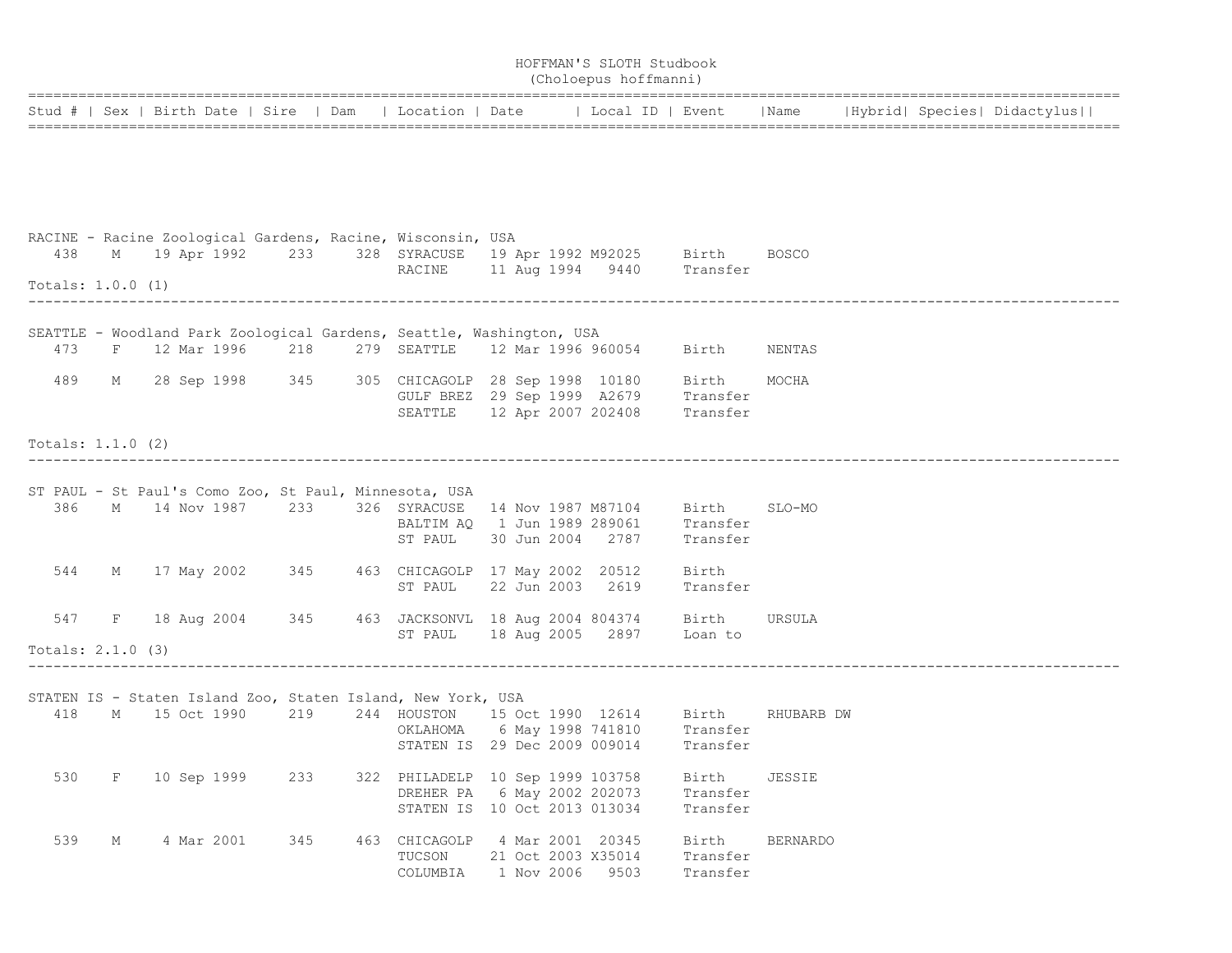|                           |             |                |      |                                                                                                                                           |                            | HOFFMAN'S SLOTH Studbook<br>(Choloepus hoffmanni) |                                                                                          |         |  |                             |  |
|---------------------------|-------------|----------------|------|-------------------------------------------------------------------------------------------------------------------------------------------|----------------------------|---------------------------------------------------|------------------------------------------------------------------------------------------|---------|--|-----------------------------|--|
|                           |             |                |      |                                                                                                                                           |                            |                                                   | Stud #   Sex   Birth Date   Sire   Dam   Location   Date     Local ID   Event   Name     |         |  | Hybrid  Species  Didactylus |  |
|                           |             |                |      |                                                                                                                                           |                            |                                                   |                                                                                          |         |  |                             |  |
|                           |             |                |      | DREHER PA 7 May 2010 210061 Loan to                                                                                                       |                            |                                                   | STATEN IS 10 Oct 2013 013033 Transfer                                                    |         |  |                             |  |
|                           |             |                |      | 571 F 15 Feb 2011 345 425 CHICAGOLP 15 Feb 2011 22698 Birth                                                                               |                            |                                                   |                                                                                          | SIESTA  |  |                             |  |
| Totals: $2.2.0$ (4)       |             |                |      |                                                                                                                                           |                            |                                                   | STATEN IS 25 Oct 2012 012030 Transfer                                                    |         |  |                             |  |
|                           |             |                |      | SYRACUSE - Rosamond Gifford Zoo At Burnet Park, Syracuse, New York, USA<br>325 F $\sim$ 1980 WILD WILD PANAMA $\sim$ 1980 NONE<br>SUC BUF | ????                       |                                                   | Capture BADEYE<br>Transfer<br>SYRACUSE 27 Jul 1983 M83009 Transfer                       |         |  |                             |  |
|                           |             | $326$ F ~ 1980 | WILD | WILD PANAMA $\sim 1980$ NONE<br>SUC BUF<br>SYRACUSE                                                                                       | $??\mathord{?}\mathord{?}$ | 27 Jul 1983 M83010                                | Capture BITE LIP I<br>Transfer<br>Transfer                                               |         |  |                             |  |
| 436                       |             | F 4 Feb 1992   | 233  | 360 SYRACUSE                                                                                                                              |                            | 4 Feb 1992 M92002                                 | Birth                                                                                    | EMMA    |  |                             |  |
| 437                       | $F \sim$    | 5 Feb 1992     | 233  | 327 SYRACUSE                                                                                                                              |                            | 5 Feb 1992 M92003                                 | Birth                                                                                    | GUMMY   |  |                             |  |
| 441                       | F           | 3 Jun 1992     | 233  | 325 SYRACUSE                                                                                                                              |                            | 3 Jun 1992 M92056                                 | Birth                                                                                    | BASIL   |  |                             |  |
| 446                       | F           | 17 Jan 1993    | 233  | 327 SYRACUSE                                                                                                                              |                            | 17 Jan 1993 M93001                                | Birth                                                                                    | CAYENNE |  |                             |  |
| 545                       | M           | 4 Aug 2003     | 345  | 463 CHICAGOLP<br>JACKSONVL 23 Nov 2003 803369<br>ATLANTA                                                                                  |                            | 4 Aug 2003 20897                                  | Birth<br>Transfer<br>18 Jan 2005 A51003 Transfer<br>SYRACUSE 25 Aug 2010 M10075 Transfer | QUINTO  |  |                             |  |
|                           |             |                |      | 573 F 25 Aug 2010 461 325 SYRACUSE 25 Aug 2010 M10074                                                                                     |                            |                                                   | Birth                                                                                    | RUTH    |  |                             |  |
| 576                       | F           | 1 Aug 2013     | 545  | 441 SYRACUSE  1 Aug 2013 M13108                                                                                                           |                            |                                                   | Birth                                                                                    | ARANA   |  |                             |  |
| 582<br>Totals: 1.9.0 (10) | $F$ and $F$ | 27 Oct 2013    |      | 545 326 SYRACUSE                                                                                                                          |                            | 27 Oct 2013 M13146                                | Birth                                                                                    |         |  |                             |  |

TOPEKA - Topeka Zoological Park, Topeka, Kansas, USA

420 F ~30 Dec 1990 UNK UNK EVANSVLLE ~30 Dec 1990 Birth JACKIE ANIMALHSE 2??? Transfer BIRMINGHM 29 Dec 1994 94M071 Transfer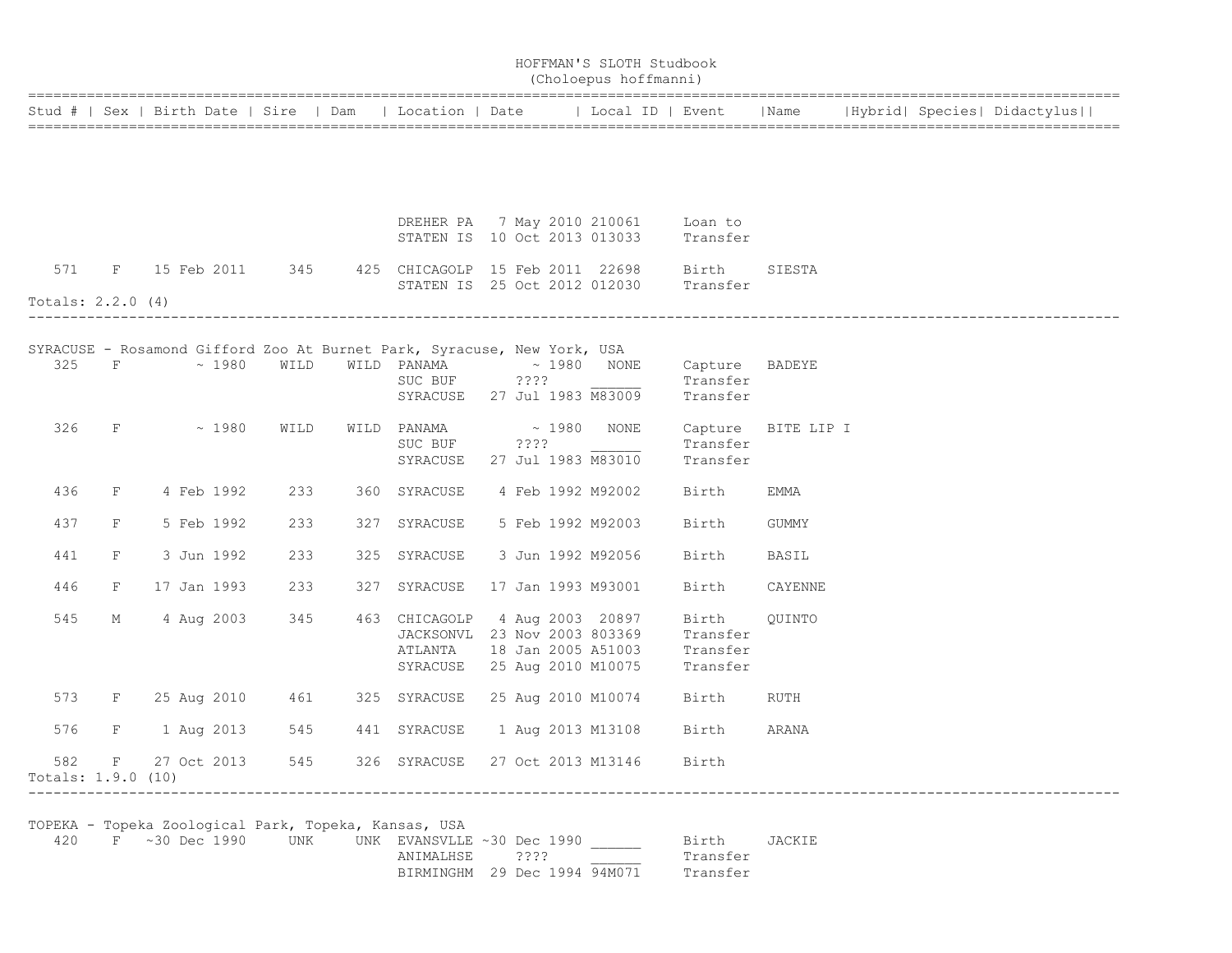|                                                                                                                    |                                                                           |  | HOFFMAN'S SLOTH Studbook<br>(Choloepus hoffmanni) |  |  |  |
|--------------------------------------------------------------------------------------------------------------------|---------------------------------------------------------------------------|--|---------------------------------------------------|--|--|--|
| Stud #   Sex   Birth Date   Sire   Dam   Location   Date   Local ID   Event   Name   Hybrid   Species   Didactylus |                                                                           |  |                                                   |  |  |  |
|                                                                                                                    |                                                                           |  |                                                   |  |  |  |
|                                                                                                                    |                                                                           |  |                                                   |  |  |  |
|                                                                                                                    | TOPEKA 26 Aug 2003 102603 Transfer                                        |  |                                                   |  |  |  |
| Totals: 0.1.0 (1)                                                                                                  |                                                                           |  |                                                   |  |  |  |
| W ORANGE - Turtle Back Zoo, West Orange, New Jersey, USA                                                           |                                                                           |  |                                                   |  |  |  |
| 407 M 17 Mar 1990 233 325 SYRACUSE 17 Mar 1990 M90008 Birth ALBERT EIN                                             |                                                                           |  |                                                   |  |  |  |
|                                                                                                                    | STATEN IS 8 May 1991 010611 Transfer<br>W ORANGE 1 Apr 2011 6183 Transfer |  |                                                   |  |  |  |
|                                                                                                                    |                                                                           |  |                                                   |  |  |  |
| Totals: 1.0.0 (1)                                                                                                  |                                                                           |  |                                                   |  |  |  |
| WILLIM BU - Busch Gardens-Wlliamsburg, Williamsburg, Virginia, USA                                                 |                                                                           |  |                                                   |  |  |  |
| H520 F 26 Apr 1996 UNK 511 BUSCH TAM 26 Apr 1996 59003 Birth K.C.                                                  |                                                                           |  |                                                   |  |  |  |
| Totals: 0.1.0 (1)                                                                                                  | WILLIM BU 28 Aug 2010 59003 Transfer Yes Tested                           |  |                                                   |  |  |  |
| WILMINGTN - Brandywine Zoo, Wilmington, Delaware, USA                                                              |                                                                           |  |                                                   |  |  |  |
| 532 F 25 Oct 1999 307 399 NORFOLK 25 Oct 1999 990079 Birth CALI                                                    |                                                                           |  |                                                   |  |  |  |
|                                                                                                                    | WILMINGTN 29 Nov 2000 851 Transfer                                        |  |                                                   |  |  |  |
| Totals: $0.1.0$ (1)                                                                                                |                                                                           |  |                                                   |  |  |  |
|                                                                                                                    |                                                                           |  |                                                   |  |  |  |
| TOTALS: 34.41.2 (77)                                                                                               |                                                                           |  |                                                   |  |  |  |

43 Institutions

Compiled by: Lynn Yakubinis thru Zoo Atlanta Data current thru: 4 Nov 2013 North American regional Printed on 4 Nov 2013 using Sparks v1.54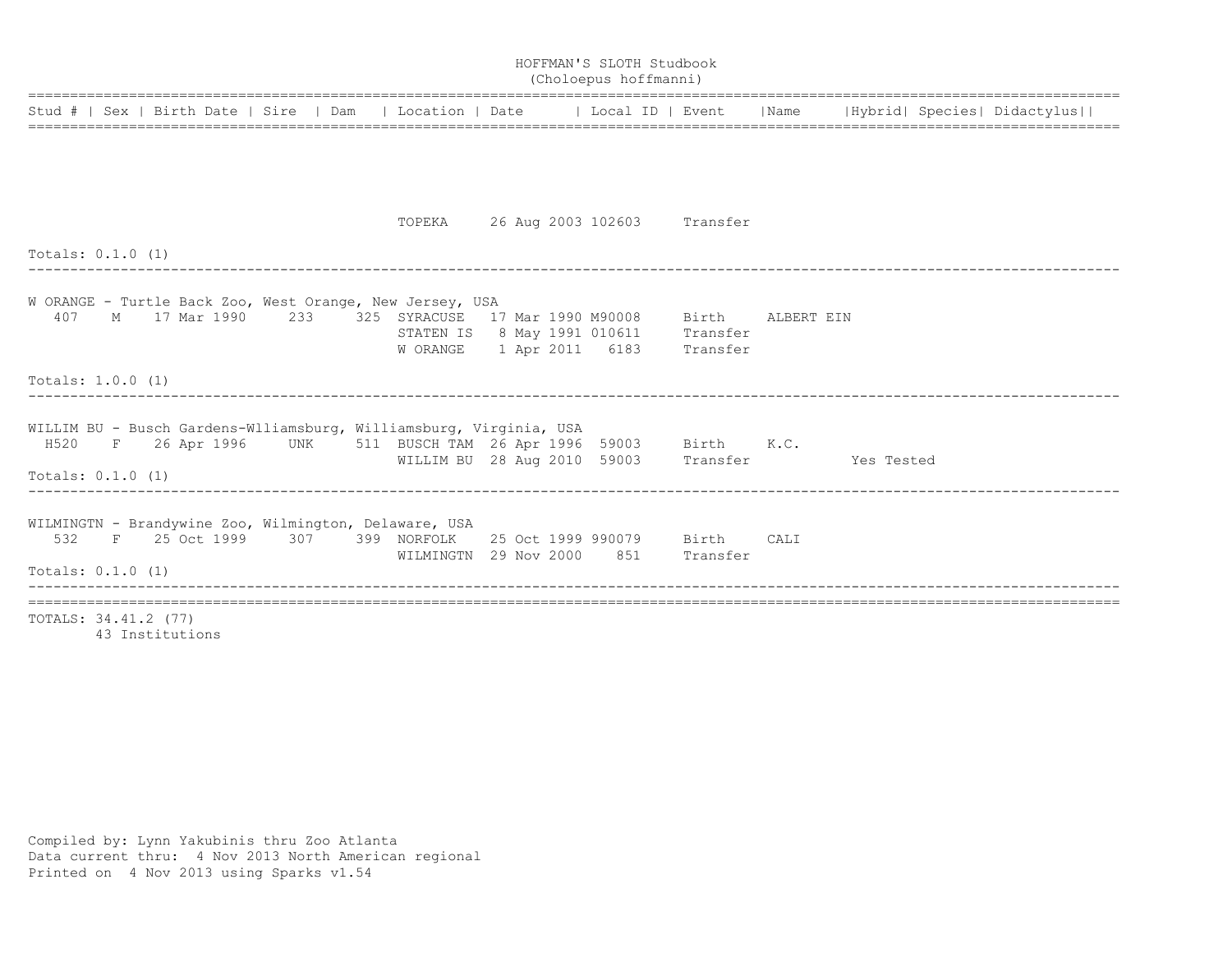**Historical Population by Studbook Number (***Choloepus hoffmanni***)**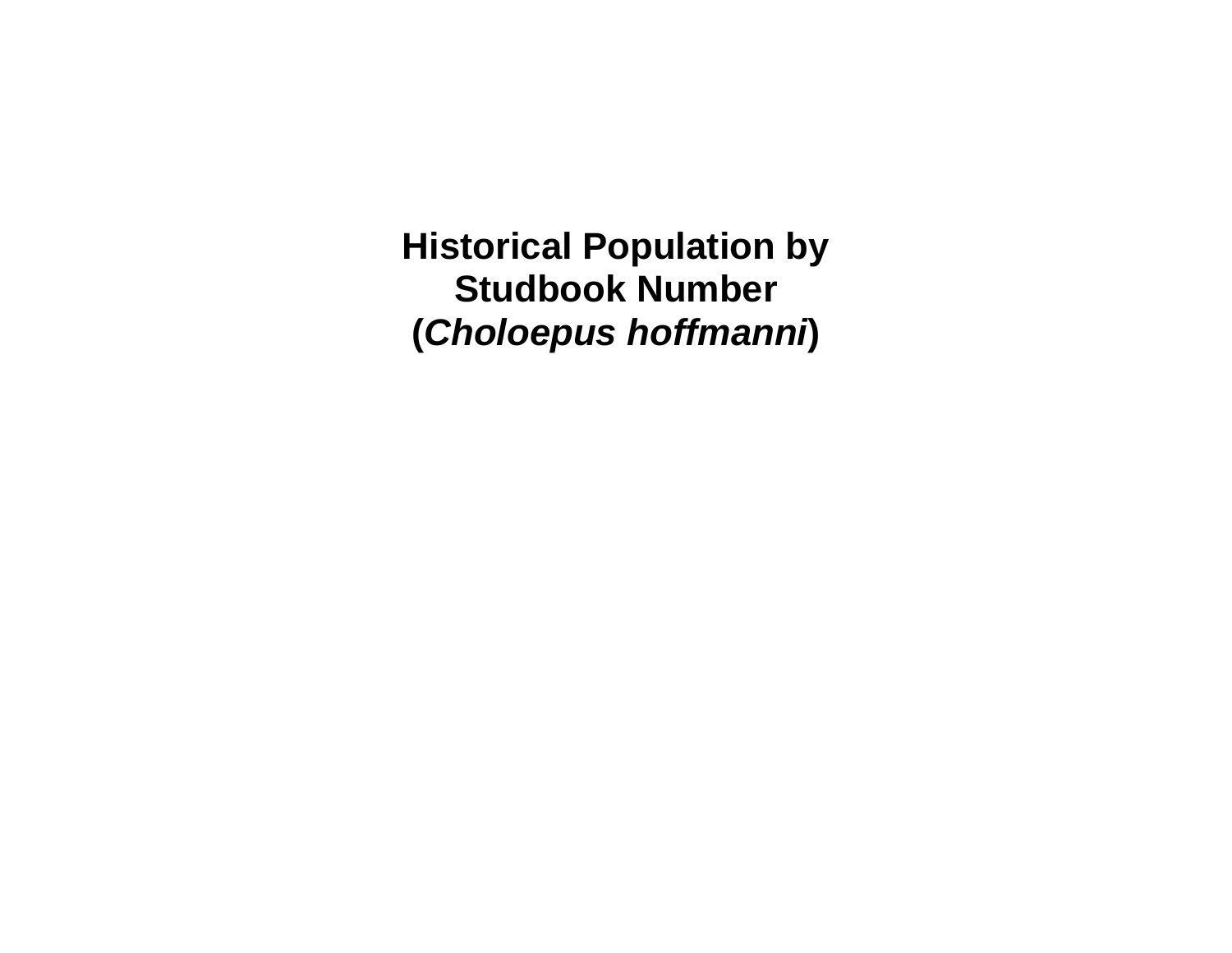|          |             |                         |      |      |                           |                    | HOFFMAN'S SLOTH Studbook<br>(Choloepus hoffmanni) |          |      |  |                             |
|----------|-------------|-------------------------|------|------|---------------------------|--------------------|---------------------------------------------------|----------|------|--|-----------------------------|
| Stud # I |             | Sex   Birth Date   Sire |      | Dam  | Location   Date           |                    | Local ID   Event                                  |          | Name |  | Hybrid  Species  Didactylus |
|          |             |                         |      |      |                           |                    |                                                   |          |      |  |                             |
|          |             |                         |      |      |                           |                    |                                                   |          |      |  |                             |
|          |             |                         |      |      |                           |                    |                                                   |          |      |  |                             |
| 100      | $\tilde{ }$ | $\sim 1924$             | WILD | WILD | KEYSER                    | $\sim 1924$        | NONE                                              | Capture  |      |  |                             |
|          |             |                         |      |      | SANDIEGOZ                 | 20 Aug 1925 024801 |                                                   | Transfer |      |  |                             |
|          |             |                         |      |      |                           | 1 Sep 1925         |                                                   | Death    |      |  |                             |
|          |             |                         |      |      | [Death by: Unknown means] |                    |                                                   |          |      |  |                             |
| 101      | F           | $\sim 1932$             | WILD | WILD | UNKNOWN                   | $\sim 1933$        | NONE                                              | Capture  |      |  |                             |
|          |             |                         |      |      | LEWIS D                   | ????               |                                                   | Transfer |      |  |                             |
|          |             |                         |      |      | SANDIEGOZ                 | 11 Jun 1934 024802 |                                                   | Transfer |      |  |                             |
|          |             |                         |      |      |                           | 1 Dec 1936         |                                                   | Death    |      |  |                             |
|          |             |                         |      |      | [Death by: Unknown means] |                    |                                                   |          |      |  |                             |
| 102      | F           | ~1933                   | WILD | WILD | UNKNOWN                   | $\sim 1933$        | <b>NONE</b>                                       | Capture  |      |  |                             |

|     |             |                  |                           |      | LEWIS D<br>SANDIEGOZ         | ????<br>11 Jun 1934 024803<br>31 Mar 1936                       |                            | Transfer<br>Transfer<br>Death            |
|-----|-------------|------------------|---------------------------|------|------------------------------|-----------------------------------------------------------------|----------------------------|------------------------------------------|
|     |             |                  | [Death by: Unknown means] |      |                              |                                                                 |                            |                                          |
| 103 | ?           | $??\mathrel{?}?$ | WILD                      | WILD | PANAMA<br>PUBLIC<br>NZP-WASH | $??\; ?$<br>$??\mathrel{?}?$<br>7 Aug 1935 15236<br>22 Aug 1935 | NONE                       | Capture<br>Transfer<br>Transfer<br>Death |
|     |             |                  | [Death by: Unknown means] |      |                              |                                                                 |                            |                                          |
| 104 | $\cdot$     | $\sim 1937$      | WILD                      | WILD | UNKNOWN<br>SANDIEGOZ         | $\sim 1937$<br>31 Jan 1938                                      | NONE<br>$\sim$ 1938 024804 | Capture<br>Transfer<br>Death             |
|     |             |                  | [Death by: Unknown means] |      |                              |                                                                 |                            |                                          |
| 105 | $\tilde{ }$ | ~1937            | WILD                      | WILD | UNKNOWN<br>SANDIEGOZ         | ~1937<br>$\sim$ 1938 024805<br>31 Jan 1938                      | NONE                       | Capture<br>Transfer<br>Death             |
|     |             |                  | [Death by: Unknown means] |      |                              |                                                                 |                            |                                          |

| 106 | Μ | $\sim 1945$ | WILD | WILD | UNKNOWN<br><b>BOWERS</b><br>SANDIEGOZ | $\sim 1945$<br>????<br>29 Aug 1946 024806<br>1 Sep 1946 | NONE        | Capture<br>Transfer<br>Transfer<br>Death |
|-----|---|-------------|------|------|---------------------------------------|---------------------------------------------------------|-------------|------------------------------------------|
|     |   |             |      |      | [Death by: Unknown means]             |                                                         |             |                                          |
| 107 | F | $\sim 1945$ | WILD | WILD | UNKNOWN<br><b>BOWERS</b>              | $\sim 1945$<br>????                                     | <b>NONE</b> | Capture<br>Transfer                      |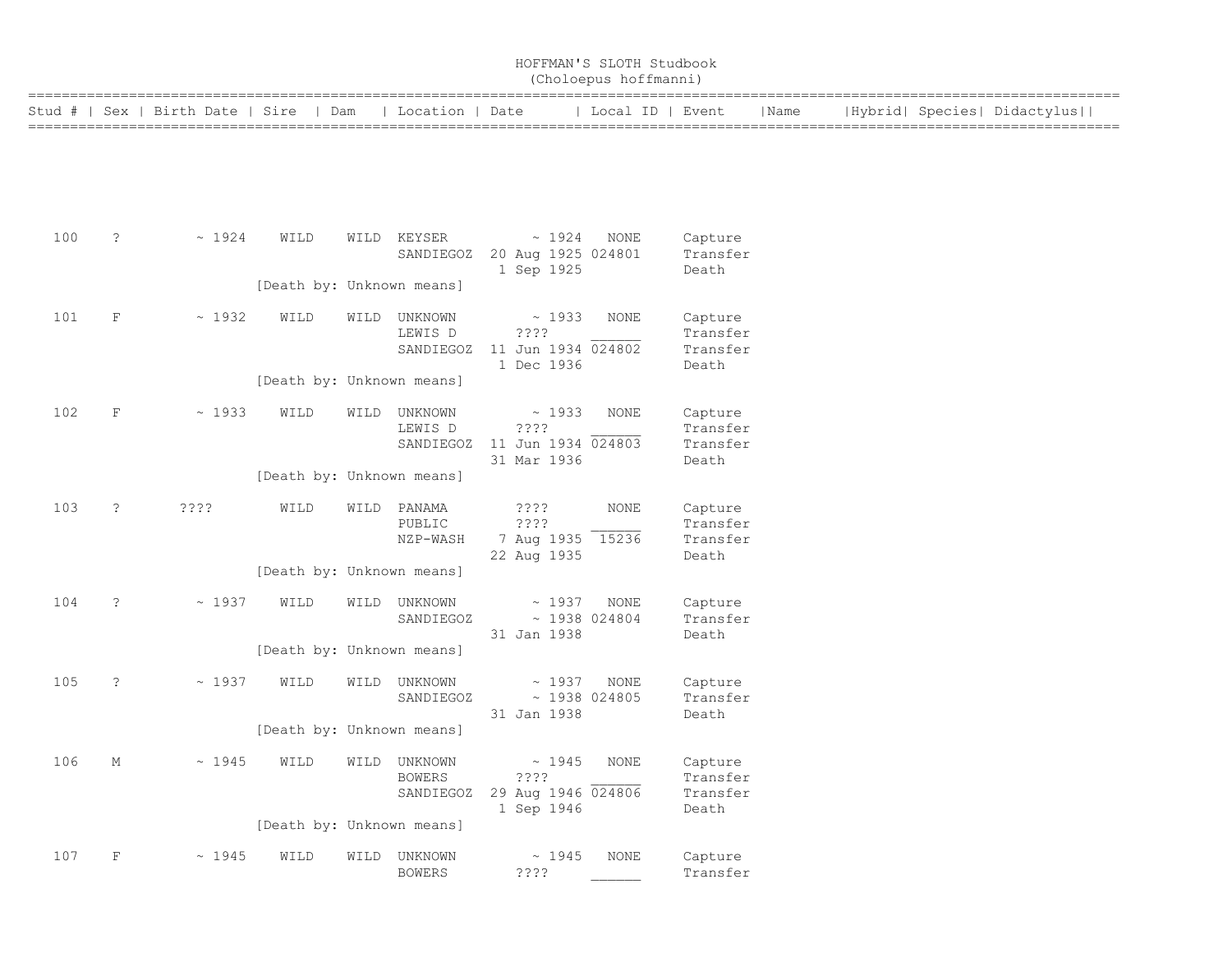|        |                      |                         |                           |      |                                            |                                                     | HOFFMAN'S SLOTH Studbook<br>(Choloepus hoffmanni) |                                          |            |  |                                                       |
|--------|----------------------|-------------------------|---------------------------|------|--------------------------------------------|-----------------------------------------------------|---------------------------------------------------|------------------------------------------|------------|--|-------------------------------------------------------|
| Stud # | Sex                  | Birth Date   Sire   Dam |                           |      | Location   Date                            |                                                     | Local ID   Event                                  |                                          | Name       |  | Hybrid  Species  Didactylus  <br>-------------------- |
|        |                      |                         |                           |      |                                            |                                                     |                                                   |                                          |            |  |                                                       |
|        |                      |                         |                           |      | SANDIEGOZ                                  | 29 Aug 1946 024807<br>17 Jan 1947                   |                                                   | Transfer<br>Death                        |            |  |                                                       |
|        |                      |                         | [Death by: Unknown means] |      |                                            |                                                     |                                                   |                                          |            |  |                                                       |
| 108    | $\cdot$              | ~1945                   | WILD                      | WILD | UNKNOWN<br><b>BOWERS</b><br>SANDIEGOZ      | ~1945<br>????<br>29 Aug 1946 024808<br>11 Nov 1946  | <b>NONE</b>                                       | Capture<br>Transfer<br>Transfer          |            |  |                                                       |
|        |                      |                         | [Death by: Unknown means] |      |                                            |                                                     |                                                   | Death                                    |            |  |                                                       |
| 109    | $M_{\odot}$          | ~1946                   | WILD                      |      | WILD UNKNOWN<br><b>BRIDGES</b><br>NY BRONX | ~1946<br>????<br>26 Apr 1947 00244<br>28 Jul 1981   | <b>NONE</b>                                       | Capture<br>Transfer<br>Transfer<br>Death | WHIRL A WA |  |                                                       |
|        |                      |                         | [Death by: Other/Unknown  |      |                                            | Incinerate                                          |                                                   | Necropsy planned later]                  |            |  |                                                       |
| 110    | $\ddot{\phantom{0}}$ | ????                    | WILD                      | WILD | PANAMA<br>NY BRONX                         | ????<br>26 Apr 1947 471411<br>14 May 1947           | <b>NONE</b>                                       | Capture<br>Transfer<br>Death             |            |  |                                                       |
|        |                      |                         | [Death by: Unknown means] |      |                                            |                                                     |                                                   |                                          |            |  |                                                       |
| 111    | $\ddot{\cdot}$       | ????                    | WILD                      | WILD | UNKNOWN<br>NZP-WASH                        | ????<br>3 Jul 1947 20111A<br>5 Jul 1947             | <b>NONE</b>                                       | Capture<br>Transfer<br>Death             |            |  |                                                       |
|        |                      |                         | [Death by: Unknown means] |      |                                            |                                                     |                                                   |                                          |            |  |                                                       |
| 112    | $\ddot{\phantom{0}}$ | ????                    | WILD                      |      | WILD UNKNOWN<br>NZP-WASH                   | $??\mathrel{?}?$<br>3 Jul 1947 20111B<br>8 Jul 1947 | NONE                                              | Capture<br>Transfer<br>Death             |            |  |                                                       |
|        |                      |                         | [Death by: Unknown means] |      |                                            |                                                     |                                                   |                                          |            |  |                                                       |
| 113    | $\tilde{S}$          | ????                    | WILD                      |      | WILD UNKNOWN<br>NZP-WASH                   | ????<br>3 Jul 1947 20111C<br>31 Jul 1947            | <b>NONE</b>                                       | Capture<br>Transfer<br>Death             |            |  |                                                       |
|        |                      |                         | [Death by: Unknown means] |      |                                            |                                                     |                                                   |                                          |            |  |                                                       |
| 114    | $\ddot{\cdot}$       | ????                    | WILD                      | WILD | UNKNOWN<br><b>DALLAS</b>                   | ????<br>~1955                                       | NONE<br>$\sim$ 1952 000L17                        | Capture<br>Transfer<br>Death             |            |  |                                                       |
|        |                      |                         | [Death by: Unknown means] |      |                                            |                                                     |                                                   |                                          |            |  |                                                       |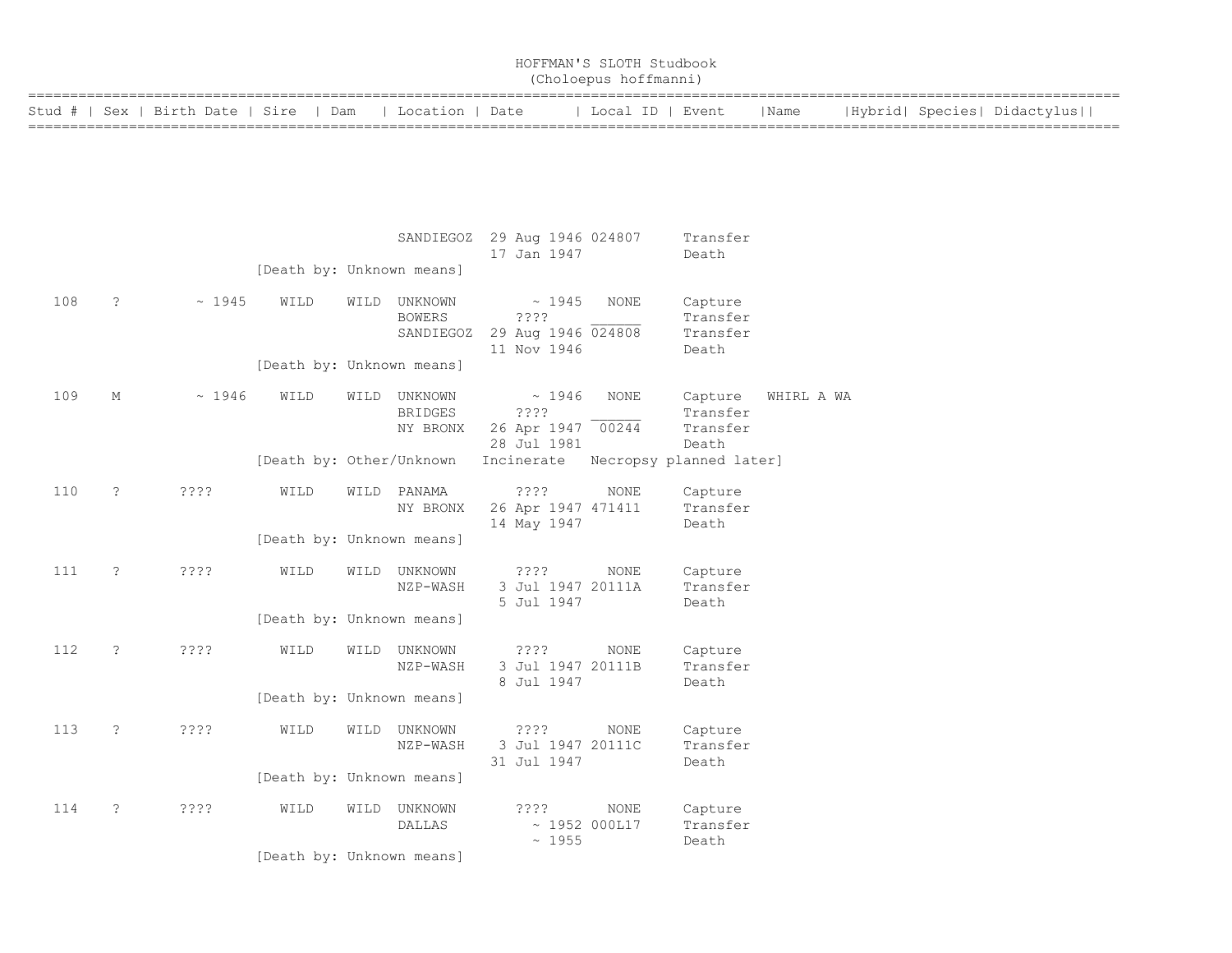|     | HOFFMAN'S SLOTH Studbook<br>(Choloepus hoffmanni) |                                        |                                                                |      |                                               |                                                                     |                  |                                          |      |  |  |                             |  |
|-----|---------------------------------------------------|----------------------------------------|----------------------------------------------------------------|------|-----------------------------------------------|---------------------------------------------------------------------|------------------|------------------------------------------|------|--|--|-----------------------------|--|
|     |                                                   | Stud #   Sex   Birth Date   Sire   Dam |                                                                |      | Location   Date                               |                                                                     | Local ID   Event |                                          | Name |  |  | Hybrid  Species  Didactylus |  |
|     |                                                   |                                        |                                                                |      |                                               |                                                                     |                  |                                          |      |  |  |                             |  |
| 115 | ?                                                 | ????                                   | WILD                                                           |      | WILD UNKNOWN<br>DALLAS<br>TARPONSPR<br>DALLAS | ????<br>21 Jul 1954 000L20<br>????<br>~1956                         | NONE             | Capture<br>Transfer<br>Transfer<br>Death |      |  |  |                             |  |
| 116 | F                                                 | ~1955                                  | [Death by: Unknown means]<br>WILD                              | WILD | UNKNOWN<br>MAMI RARE<br>SANDIEGOZ             | $\sim$ 1955<br>????<br>29 Mar 1956 024809<br>2 Apr 1956             | NONE             | Capture<br>Transfer<br>Transfer<br>Death |      |  |  |                             |  |
| 117 | М                                                 | ~1955                                  | [Death by: Unknown means]<br>WILD                              | WILD | UNKNOWN<br>MAMI RARE                          | $\sim 1955$<br>????<br>SANDIEGOZ 29 Mar 1956 024810<br>2 Apr 1956   | NONE             | Capture<br>Transfer<br>Transfer<br>Death |      |  |  |                             |  |
| 118 | М                                                 | ~1955                                  | [Death by: Unknown means]<br>WILD<br>[Death by: Unknown means] | WILD | UNKNOWN<br>MAMI RARE                          | $\sim 1955$<br>????<br>SANDIEGOZ 29 Mar 1956 024811<br>13 Apr 1956  | NONE             | Capture<br>Transfer<br>Transfer<br>Death |      |  |  |                             |  |
| 119 | F                                                 | ~1955                                  | WILD<br>[Death by: Unknown means]                              |      | WILD UNKNOWN<br>MAMI RARE<br>SANDIEGOZ        | $\sim 1955$<br>????<br>10 May 1956 024812<br>10 May 1956            | NONE             | Capture<br>Transfer<br>Transfer<br>Death |      |  |  |                             |  |
| 120 | М                                                 | ~1955                                  | WILD<br>[Death by: Unknown means]                              |      | WILD UNKNOWN<br>MAMI RARE                     | ~1955<br>????<br>SANDIEGOZ 10 May 1956 024813<br>13 May 1956        | NONE             | Capture<br>Transfer<br>Transfer<br>Death |      |  |  |                             |  |
| 121 | $\mathbf{F}$                                      | ~1955                                  | WILD<br>[Death by: Unknown means]                              |      | WILD UNKNOWN<br>MAMI RARE<br>SANDIEGOZ        | $\sim 1955$<br>$??\mathrel{?}?$<br>10 May 1956 024814<br>7 May 1960 | NONE             | Capture<br>Transfer<br>Transfer<br>Death |      |  |  |                             |  |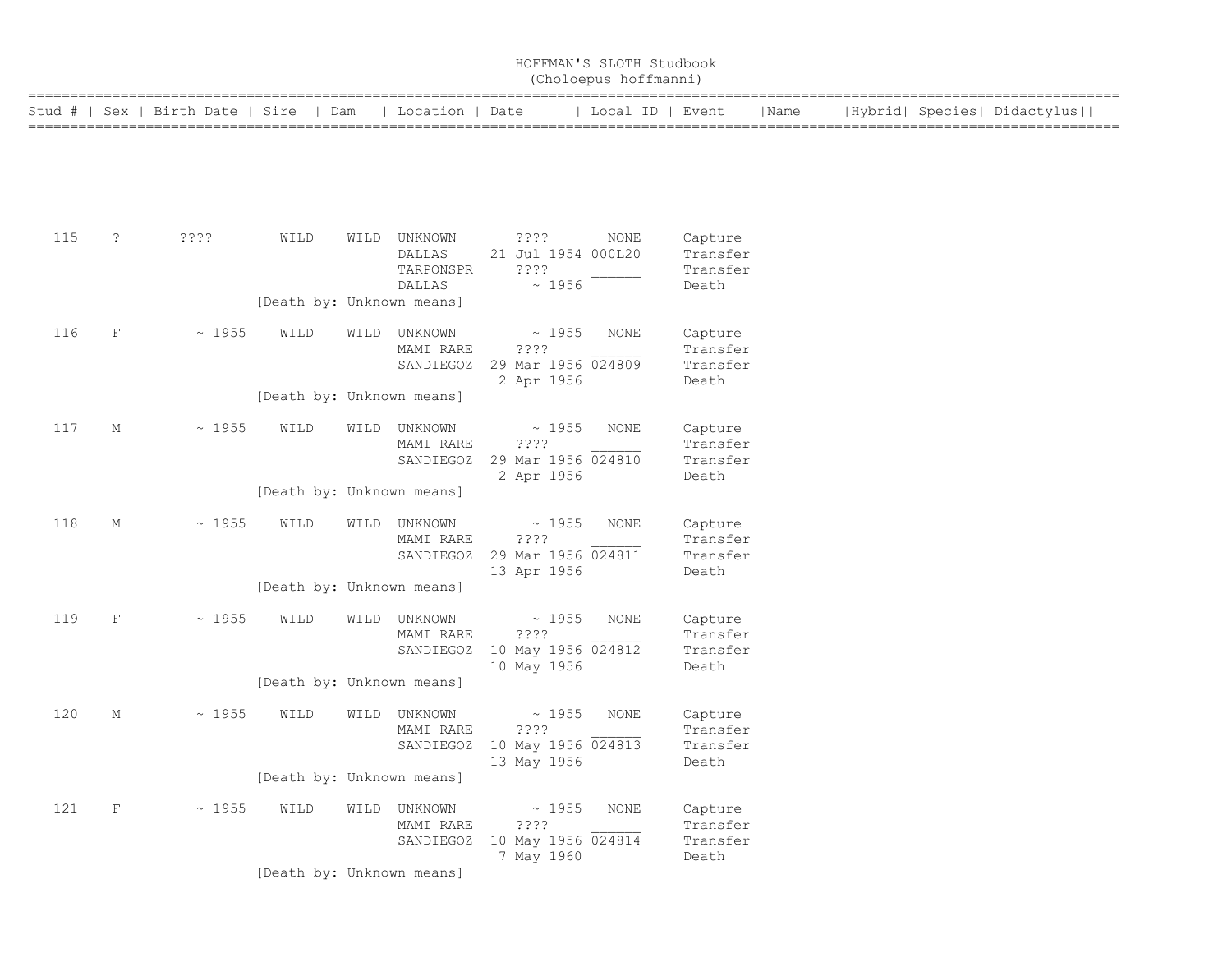|     |                      |                                  |                           |      |                                                 |                                                                          | HOFFMAN'S SLOTH Studbook<br>(Choloepus hoffmanni) |                                          |      |  |                             |
|-----|----------------------|----------------------------------|---------------------------|------|-------------------------------------------------|--------------------------------------------------------------------------|---------------------------------------------------|------------------------------------------|------|--|-----------------------------|
|     |                      | Stud #   Sex   Birth Date   Sire | Dam                       |      | Location   Date                                 |                                                                          | Local ID   Event                                  |                                          | Name |  | Hybrid  Species  Didactylus |
|     |                      |                                  |                           |      |                                                 |                                                                          |                                                   |                                          |      |  |                             |
| 122 | $\mathbf F$          | ~1955                            | WILD                      |      | WILD UNKNOWN<br>MAMI RARE<br>SANDIEGOZ          | $\sim 1955$<br>????<br>23 May 1956 024815<br>13 Jun 1956                 | NONE                                              | Capture<br>Transfer<br>Transfer<br>Death |      |  |                             |
|     |                      |                                  | [Death by: Unknown means] |      |                                                 |                                                                          |                                                   |                                          |      |  |                             |
| 123 | $\ddot{\cdot}$       | ~1955                            | WILD                      |      | WILD UNKNOWN<br>MAMI RARE<br>SANDIEGOZ          | $\sim 1955$<br>????<br>23 May 1956 024816<br>~1960                       | NONE                                              | Capture<br>Transfer<br>Transfer<br>Death |      |  |                             |
|     |                      |                                  | [Death by: Unknown means] |      |                                                 |                                                                          |                                                   |                                          |      |  |                             |
| 124 | $\ddot{\phantom{0}}$ | ~1955                            | WILD                      |      | WILD UNKNOWN<br>MAMI RARE<br>SANDIEGOZ          | ~1955<br>????<br>23 May 1956 024817<br>~1960                             | NONE                                              | Capture<br>Transfer<br>Transfer<br>Death |      |  |                             |
|     |                      |                                  | [Death by: Unknown means] |      |                                                 |                                                                          |                                                   |                                          |      |  |                             |
| 125 | М                    | ????                             | WILD                      | WILD | UNKNOWN<br>DALLAS<br>TARPONSPR<br><b>DALLAS</b> | ? ? ? ?<br>17 May 1956 000L24<br>????<br>~1959                           | NONE                                              | Capture<br>Transfer<br>Transfer<br>Death |      |  |                             |
|     |                      |                                  | [Death by: Unknown means] |      |                                                 |                                                                          |                                                   |                                          |      |  |                             |
| 126 | $\mathbf F$          | ~1959                            | WILD                      |      | WILD UNKNOWN<br>TARPONSPR                       | $\sim 1959$<br>26 May 1960<br>SANDIEGOZ 26 May 1960 024818<br>9 Jul 1960 | NONE                                              | Capture<br>Transfer<br>Transfer<br>Death |      |  |                             |
|     |                      |                                  | [Death by: Unknown means] |      |                                                 |                                                                          |                                                   |                                          |      |  |                             |
| 127 | F                    | $~\sim~1959$                     | WILD                      |      | WILD UNKNOWN<br>TARPONSPR                       | $\sim 1959$<br>? ? ? ?<br>SANDIEGOZ 24 Jun 1960 024819<br>20 Feb 1961    | NONE                                              | Capture<br>Transfer<br>Transfer<br>Death |      |  |                             |
|     |                      |                                  | [Death by: Unknown means] |      |                                                 |                                                                          |                                                   |                                          |      |  |                             |
| 128 | $\mathbf{F}$         | ~1959                            | WILD                      |      | WILD UNKNOWN<br>TARPONSPR                       | $\sim 1959$<br>? ? ? ?<br>SANDIEGOZ 24 Jun 1960 024820<br>15 Dec 1961    | NONE                                              | Capture<br>Transfer<br>Transfer<br>Death |      |  |                             |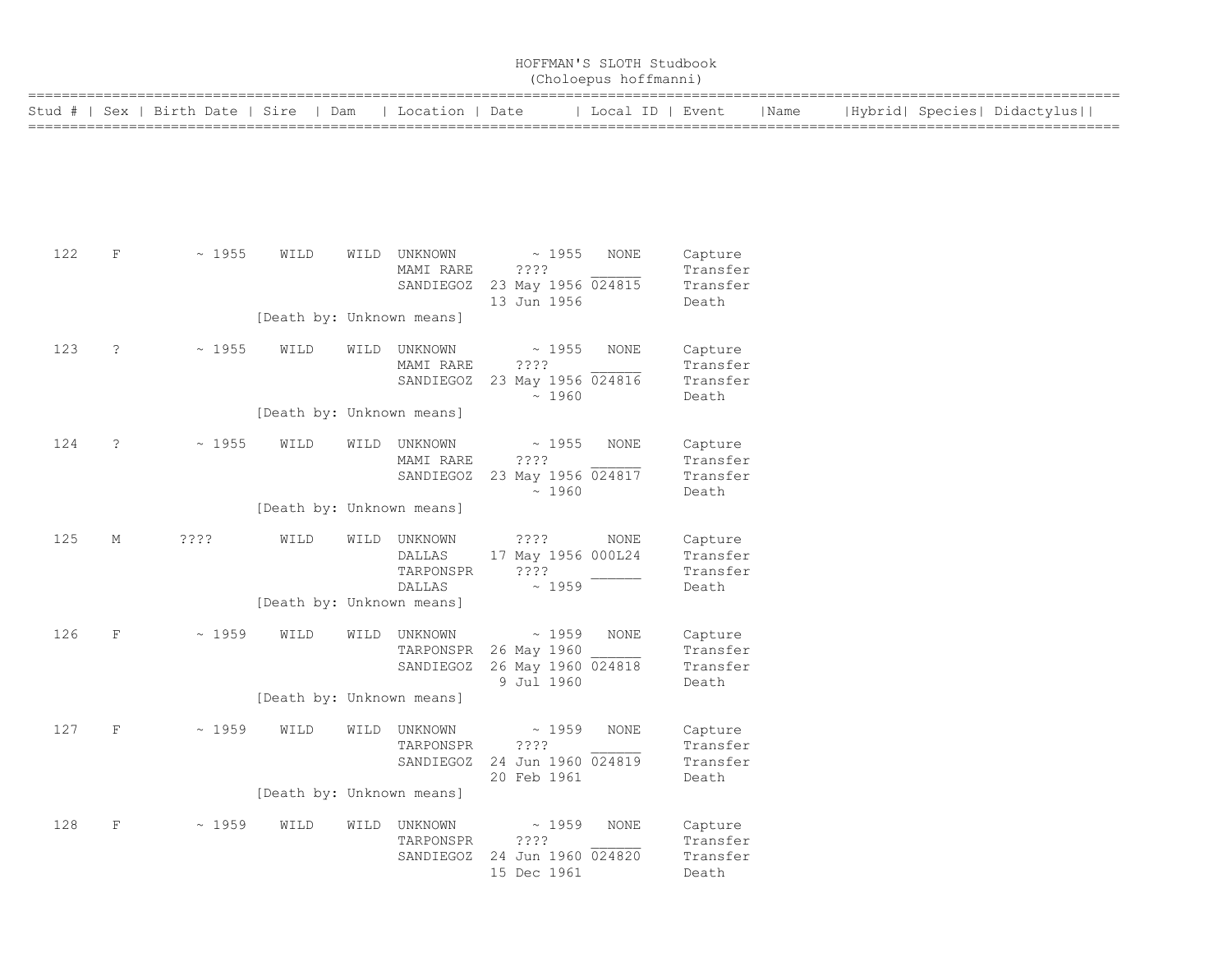|                                                                                                                  | HOFFMAN'S SLOTH Studbook<br>(Choloepus hoffmanni) |  |  |  |  |  |  |
|------------------------------------------------------------------------------------------------------------------|---------------------------------------------------|--|--|--|--|--|--|
| Stud #   Sex   Birth Date   Sire   Dam   Location   Date   Local ID   Event   Name   Hybrid  Species  Didactylus |                                                   |  |  |  |  |  |  |
|                                                                                                                  |                                                   |  |  |  |  |  |  |
|                                                                                                                  |                                                   |  |  |  |  |  |  |
|                                                                                                                  |                                                   |  |  |  |  |  |  |
|                                                                                                                  |                                                   |  |  |  |  |  |  |

|  | [Death by: Unknown means] |  |
|--|---------------------------|--|

| 129 | $\mathbf F$          | ~1959      | WILD                      | WILD | UNKNOWN<br>TARPONSPR<br>SANDIEGOZ     | ~1959<br>????<br>24 Jun 1960 024821<br>11 Apr 1961       | <b>NONE</b> | Capture<br>Transfer<br>Transfer<br>Death |
|-----|----------------------|------------|---------------------------|------|---------------------------------------|----------------------------------------------------------|-------------|------------------------------------------|
|     |                      |            | [Death by: Unknown means] |      |                                       |                                                          |             |                                          |
| 130 | М                    | ~1959      | WILD                      | WILD | UNKNOWN<br>TARPONSPR<br>SANDIEGOZ     | ~1959<br>????<br>24 Jun 1960 024822<br>7 Oct 1963        | <b>NONE</b> | Capture<br>Transfer<br>Transfer<br>Death |
|     |                      |            | [Death by: Unknown means] |      |                                       |                                                          |             |                                          |
| 131 | ?                    | ~1959      | WILD                      | WILD | UNKNOWN<br>TARPONSPR<br>SANDIEGOZ     | $\sim 1959$<br>????<br>24 Jun 1960 024823<br>12 Dec 1960 | <b>NONE</b> | Capture<br>Transfer<br>Transfer<br>Death |
|     |                      |            | [Death by: Unknown means] |      |                                       |                                                          |             |                                          |
| 132 | $\mathbf F$          | $??\ ??$   | WILD                      | WILD | UNKNOWN<br>TARPONSPR<br><b>DALLAS</b> | ????<br>????<br>21 Jun 1960 001050<br>17 Jul 1976        | <b>NONE</b> | Capture<br>Transfer<br>Transfer<br>Death |
|     |                      |            |                           |      | [Death by: Environ/Behav conditions   |                                                          | Unknown     | Urinary<br>Trauma]                       |
| 133 | $\ddot{\phantom{0}}$ | 4 Sep 1960 | UNK                       | UNK  | SANDIEGOZ                             | 4 Sep 1960 024824<br>12 Sep 1960                         |             | Birth<br>Death                           |
|     |                      |            | [Death by: Unknown means] |      |                                       |                                                          |             |                                          |
| 134 | ?                    | ~1961      | WILD                      | WILD | UNKNOWN<br>SANDIEGOZ                  | ~1961<br>19 Jun 1962 024825<br>23 Jun 1962               | <b>NONE</b> | Capture<br>Transfer<br>Death             |
|     |                      |            | [Death by: Unknown means] |      |                                       |                                                          |             |                                          |
| 135 | $\mathbf F$          | ~1961      | WILD                      | WILD | UNKNOWN<br>SANDIEGOZ                  | ~1961<br>19 Jun 1962 024826<br>25 Jun 1962               | <b>NONE</b> | Capture<br>Transfer<br>Death             |
|     |                      |            | [Death by: Unknown means] |      |                                       |                                                          |             |                                          |
| 136 | М                    | ????       | WILD                      | WILD | UNKNOWN                               | ????                                                     | <b>NONE</b> | Capture                                  |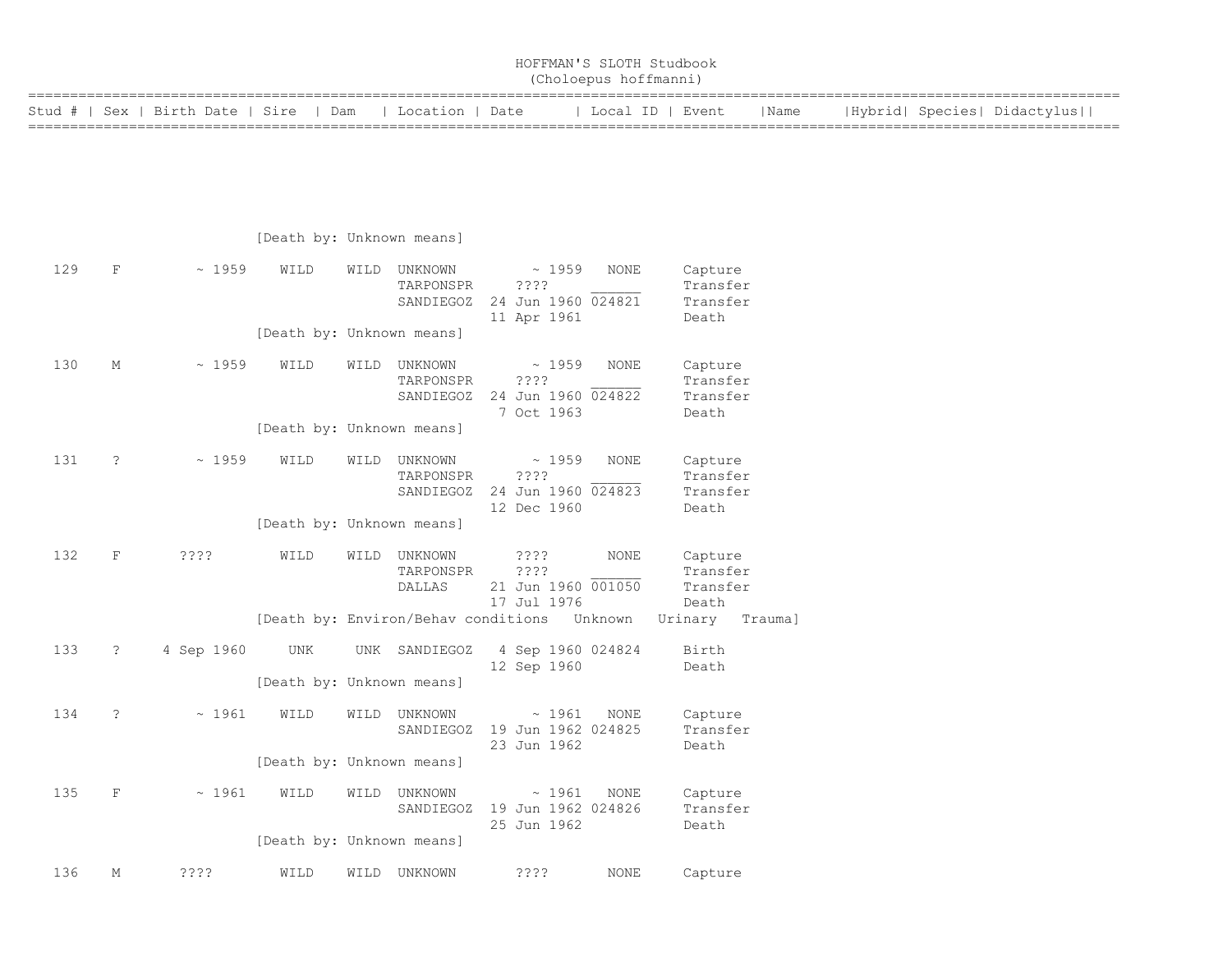| HOFFMAN'S SLOTH Studbook<br>(Choloepus hoffmanni)        |  |                  |      |                             |  |  |  |  |  |  |
|----------------------------------------------------------|--|------------------|------|-----------------------------|--|--|--|--|--|--|
| Stud #   Sex   Birth Date   Sire   Dam   Location   Date |  | Local ID   Event | Name | Hybrid  Species  Didactylus |  |  |  |  |  |  |

|     |              |       |                           |      | TARPONSPR                                   | ????                         |                | Transfer                |
|-----|--------------|-------|---------------------------|------|---------------------------------------------|------------------------------|----------------|-------------------------|
|     |              |       |                           |      | <b>DALLAS</b>                               | 26 Apr 1961 001057           |                | Transfer                |
|     |              |       |                           |      |                                             | 26 Dec 1976                  |                | Death                   |
|     |              |       |                           |      | [Death by: Environ/Behav conditions Unknown |                              | Cardiovascular | Unknown after necropsy] |
|     |              |       |                           |      |                                             |                              |                |                         |
| 137 | М            | ~1963 | WILD                      |      | WILD UNKNOWN                                | $\sim 1963$                  | NONE           | Capture                 |
|     |              |       |                           |      | N GALE                                      | ????                         |                | Transfer                |
|     |              |       |                           |      | LOSANGELE                                   | 28 Oct 1964 00107            |                | Transfer                |
|     |              |       |                           |      |                                             | 23 Aug 1984                  |                | Death                   |
|     |              |       | [Death by: Other/Unknown  |      |                                             | Incinerate                   | Urinary        | Genetic/Prenatal]       |
|     |              |       |                           |      |                                             |                              |                |                         |
| 138 | $\mathbf{F}$ | ~1963 | WILD                      |      | WILD UNKNOWN                                | $\sim 1963$                  | <b>NONE</b>    | Capture                 |
|     |              |       |                           |      | N GALE                                      | $??\,?\,?$                   |                | Transfer                |
|     |              |       |                           |      | LOSANGELE                                   | 28 Oct 1964 00108            |                | Transfer                |
|     |              |       |                           |      |                                             | 7 Mar 1987                   |                | Death                   |
|     |              |       | [Death by: Unknown means] |      |                                             |                              |                |                         |
|     |              |       |                           |      |                                             |                              |                |                         |
| 139 | М            | ~1964 | WILD                      |      | WILD UNKNOWN                                | $\sim 1964$                  | NONE           | Capture<br>Transfer     |
|     |              |       |                           |      | TARPONSPR                                   | $??\,?\,?$                   |                | Transfer                |
|     |              |       |                           |      |                                             | SANDIEGOZ 16 Jun 1965 024827 |                |                         |
|     |              |       |                           |      | KANSASCTY                                   |                              |                | 1 Aug 1968 ltf Transfer |
| 140 | М            | ~1964 | WILD                      | WILD | UNKNOWN                                     | $\sim 1964$                  | <b>NONE</b>    | Capture                 |
|     |              |       |                           |      | TARPONSPR                                   | 2222                         |                | Transfer                |
|     |              |       |                           |      |                                             | SANDIEGOZ 16 Jun 1965 024828 |                | Transfer                |
|     |              |       |                           |      |                                             | 31 Dec 1970                  |                | Death                   |
|     |              |       | [Death by: Unknown means] |      |                                             |                              |                |                         |
|     |              |       |                           |      |                                             |                              |                |                         |
| 141 | $\mathbf{F}$ | ~1964 | WILD                      |      | WILD UNKNOWN                                | $\sim 1964$                  | <b>NONE</b>    | Capture                 |
|     |              |       |                           |      | UCLADICKE                                   | ????                         |                | Transfer                |
|     |              |       |                           |      | SANDIEGOZ                                   | 23 Jun 1965 024829           |                | Transfer                |
|     |              |       |                           |      |                                             | 1 Apr 1969                   |                | Death                   |
|     |              |       | [Death by: Unknown means] |      |                                             |                              |                |                         |
|     |              |       |                           |      |                                             |                              |                |                         |
| 142 | F            | ~1964 | WILD                      |      | WILD GUYANA                                 | $\sim 1964$                  | <b>NONE</b>    | Capture                 |
|     |              |       |                           |      | CHASE B                                     | ????                         |                | Transfer                |
|     |              |       |                           |      | COLUMBIA                                    | 2 May 1974 SJ0141            |                | Transfer                |
|     |              |       |                           |      |                                             | 6 May 1974                   |                | Death                   |
|     |              |       |                           |      | [Death by: Died in transit                  | Incinerate                   |                | No necropsy planned]    |
|     |              |       |                           |      |                                             |                              |                |                         |
| 143 | $_{\rm F}$   | ~1964 | WILD                      |      | WILD GUYANA                                 | $\sim 1964$                  | NONE           | Capture                 |
|     |              |       |                           |      |                                             |                              |                |                         |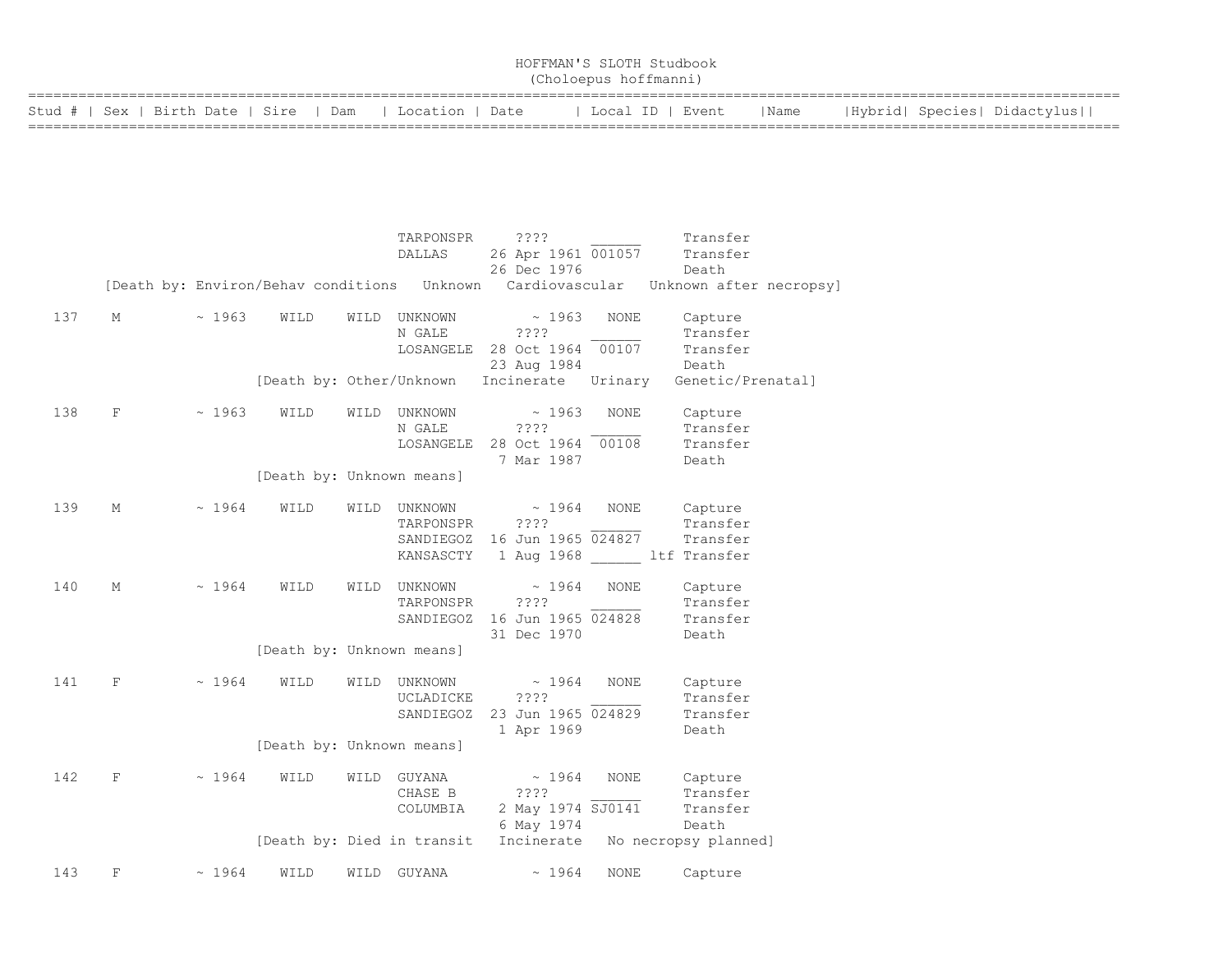| HOFFMAN'S SLOTH Studbook<br>(Choloepus hoffmanni)        |  |                  |      |                             |  |  |  |  |  |  |
|----------------------------------------------------------|--|------------------|------|-----------------------------|--|--|--|--|--|--|
| Stud #   Sex   Birth Date   Sire   Dam   Location   Date |  | Local ID   Event | Name | Hybrid  Species  Didactylus |  |  |  |  |  |  |

|     |            |       |                            |      | CHASE B<br>COLUMBIA                                 | ? ? ? ?<br>2 May 1974 SJ0142<br>4 May 1974                 |                                    | Transfer<br>Transfer<br>Death                        |                                                                            |
|-----|------------|-------|----------------------------|------|-----------------------------------------------------|------------------------------------------------------------|------------------------------------|------------------------------------------------------|----------------------------------------------------------------------------|
|     |            |       | [Death by: Died in transit |      |                                                     | Incinerate                                                 |                                    | No necropsy planned]                                 |                                                                            |
| 144 | $_{\rm F}$ | ~1965 | WILD                       |      | WILD UNKNOWN<br>SANDIEGOZ                           | ~1965<br>1 Apr 1970                                        | <b>NONE</b><br>$~\sim$ 1966 024830 | Capture<br>Transfer<br>Death                         |                                                                            |
|     |            |       | [Death by: Unknown means]  |      |                                                     |                                                            |                                    |                                                      |                                                                            |
| 145 | М          | ~1965 | WILD                       | WILD | UNKNOWN<br><b>BULLOCK</b><br>SANDIEGOZ              | ~1965<br>????<br>2 Nov 1966 024831<br>4 Nov 1966           | <b>NONE</b>                        | Capture<br>Transfer<br>Transfer<br>Death             |                                                                            |
|     |            |       | [Death by: Unknown means]  |      |                                                     |                                                            |                                    |                                                      |                                                                            |
| 146 | М          | ~1965 | WILD                       | WILD | PERU<br>PET FARM<br><b>BUFFALO</b>                  | 13 Feb 1965<br>????<br>10 Feb 1977<br>10 Mar 1977          | <b>NONE</b><br>584                 | Capture<br>Transfer<br>Transfer<br>Death             | HARRY                                                                      |
|     |            |       | [Death by: Unknown means]  |      |                                                     |                                                            |                                    |                                                      |                                                                            |
| 147 | F          | ~1965 | WILD                       | WILD | UNKNOWN<br>PET FARM<br><b>BUFFALO</b>               | ~1965<br>????<br>3 Mar 1977<br>25 Mar 1977                 | <b>NONE</b><br>598                 | Capture<br>Transfer<br>Transfer<br>Death             | GRANDMA                                                                    |
|     |            |       | [Death by: Unknown means]  |      |                                                     |                                                            |                                    |                                                      |                                                                            |
| 148 | М          | ~1966 | WILD                       | WILD | MEDELLIN<br>PET FARM<br>CHICAGOLP                   | ~1966<br>????<br>5 Jun 1969 1054<br>12 Mar 1976            | <b>NONE</b>                        | Capture<br>Transfer<br>Transfer<br>Death             |                                                                            |
|     |            |       | [Death by: Other/Unknown   |      |                                                     | Mounted or Preserved:                                      |                                    |                                                      | Necropsy planned later]                                                    |
| 149 | F          | ~1967 | WILD                       |      | WILD NICARAGUA<br>WILDCARGO<br>CHICAGOLP<br>HOUSTON | ~1967<br>????<br>10 Sep 1969<br>24 Nov 1986<br>30 Oct 1990 | NONE<br>1171<br>7558               | Capture<br>Transfer<br>Transfer<br>Transfer<br>Death | SUSIE'S MO                                                                 |
|     |            |       |                            |      |                                                     |                                                            |                                    |                                                      | [Death by: Environ/Behav conditions Bury Digestive Mechanical abnormality] |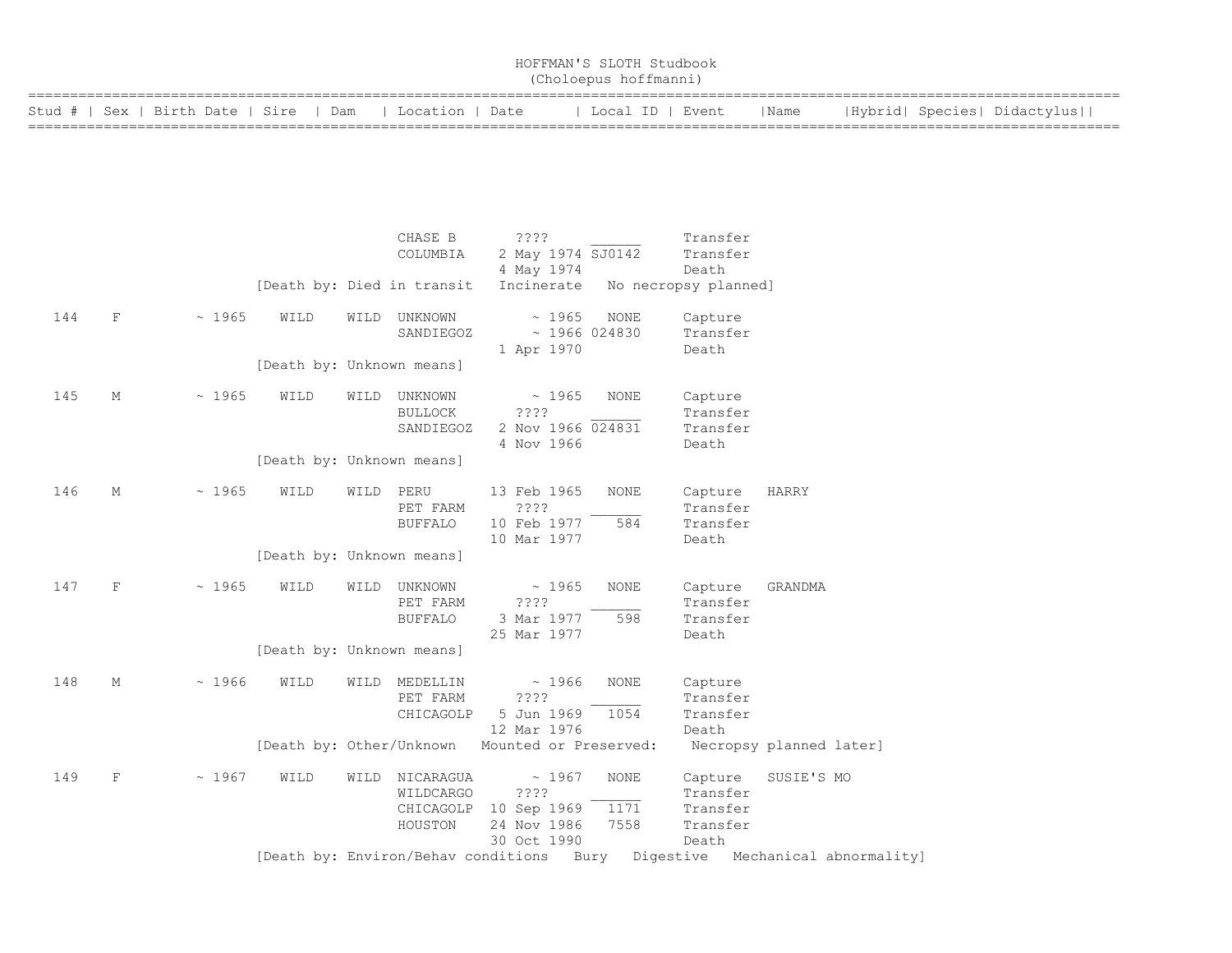|     |             |                                  |                           |      |                                                        |                                                                                                              | HOFFMAN'S SLOTH Studbook<br>(Choloepus hoffmanni) |                                                                              |                         |  |                             |
|-----|-------------|----------------------------------|---------------------------|------|--------------------------------------------------------|--------------------------------------------------------------------------------------------------------------|---------------------------------------------------|------------------------------------------------------------------------------|-------------------------|--|-----------------------------|
|     |             | Stud #   Sex   Birth Date   Sire |                           | Dam  | Location   Date                                        |                                                                                                              | Local ID   Event                                  |                                                                              | Name                    |  | Hybrid  Species  Didactylus |
|     |             |                                  |                           |      |                                                        |                                                                                                              |                                                   |                                                                              |                         |  |                             |
| 150 | $\mathbf F$ | ~1967                            | WILD                      |      | WILD MEDELLIN<br>CHASE B<br>CHICAGOLP                  | ~1967<br>????<br>3 Nov 1970<br>16 Apr 1981                                                                   | <b>NONE</b><br>1517                               | Capture<br>Transfer<br>Transfer<br>Death                                     |                         |  |                             |
|     |             |                                  | [Death by: Other/Unknown  |      |                                                        | Mounted or Preserved:                                                                                        |                                                   |                                                                              | Necropsy planned later] |  |                             |
| 151 | $\mathbf F$ | ????                             | WILD                      | WILD | CENTRALAM<br>CHASE B<br>OKLAHOMA                       | ????<br>? ? ? ?<br>15 Dec 1967 010101<br>26 Sep 1987                                                         | NONE                                              | Capture<br>Transfer<br>Transfer<br>Death                                     |                         |  |                             |
|     |             | [Death by: Other/Unknown         |                           |      | Mounted or Preserved:                                  | Urinary                                                                                                      |                                                   | Unknown after necropsy]                                                      |                         |  |                             |
| 152 | М           | ~1968                            | WILD                      | WILD | UNKNOWN<br><b>DENVER</b><br>CHICAGOLP<br><b>DENVER</b> | ~1968<br>~1971<br>24 Nov 1975<br>14 Apr 1977 00199<br>7 Jun 1981                                             | <b>NONE</b><br>00199<br>4437                      | Capture<br>Transfer<br>Loan to<br>Transfer<br>Death                          | WINFRED                 |  |                             |
|     |             |                                  | [Death by: Unknown means] |      |                                                        |                                                                                                              |                                                   |                                                                              |                         |  |                             |
| 154 | $\mathbf F$ | ????                             | WILD                      | WILD | UNKNOWN<br>BROOKSVIL<br>NY BRONX                       | ? ? ? ?<br>????<br>29 Mar 1968 681848<br>12 Dec 1968                                                         | <b>NONE</b>                                       | Capture<br>Transfer<br>Transfer<br>Death                                     |                         |  |                             |
|     |             |                                  | [Death by: Unknown means] |      |                                                        |                                                                                                              |                                                   |                                                                              |                         |  |                             |
| 155 | М           | ????                             | WILD                      |      | WILD UNKNOWN<br>BROOKSVIL<br>NY BRONX                  | 3333.<br>$??\cdot?$<br>29 Mar 1968 681851<br>27 Feb 1969                                                     | <b>NONE</b>                                       | Capture<br>Transfer<br>Transfer                                              |                         |  |                             |
|     |             |                                  | [Death by: Unknown means] |      |                                                        |                                                                                                              |                                                   | Death                                                                        |                         |  |                             |
| 156 | М           | ~1974                            | WILD                      | WILD | STRI<br>MERIDA<br>TUCSON<br>HOUSTON                    | ~1974<br>????<br>CHICAGOLP 21 Jan 1977<br>22 Apr 1977<br>CHICAGOLP 26 Apr 1978<br>24 Nov 1986<br>10 May 1987 | NONE<br>5010<br>836<br>5010<br>7557               | Capture<br>Transfer<br>Transfer<br>Transfer<br>Transfer<br>Transfer<br>Death |                         |  |                             |
|     |             |                                  | [Death by: Unknown means] |      |                                                        |                                                                                                              |                                                   |                                                                              |                         |  |                             |
| 157 | ?           | 22 Jun 1968                      | UNK                       |      | UNK NY BRONX                                           | 22 Jun 1968 681850                                                                                           |                                                   | Birth                                                                        |                         |  |                             |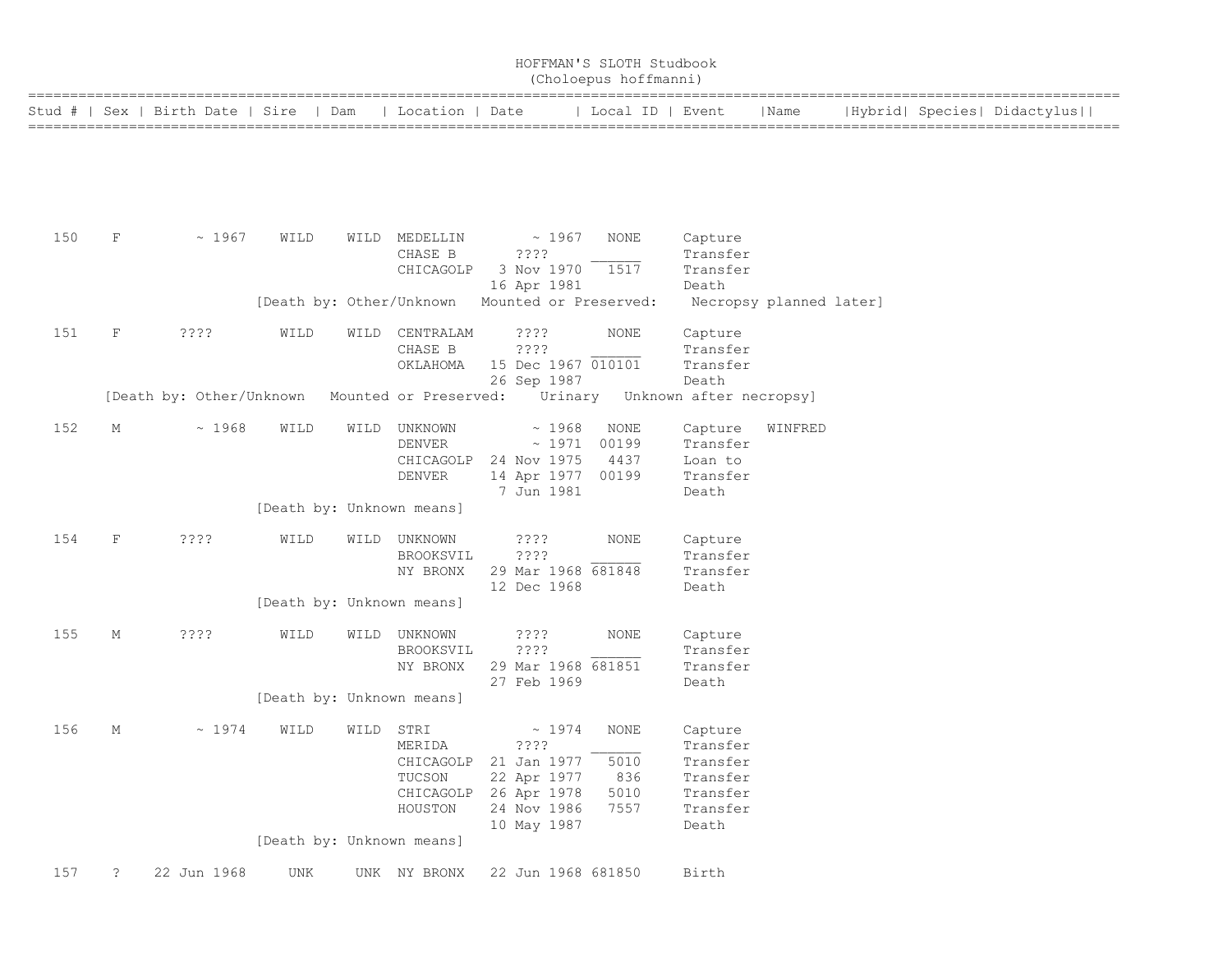|        |                      |                         |                                 |      |                          |                                                                    | HOFFMAN'S SLOTH Studbook<br>(Choloepus hoffmanni) |                                 |                         |  |                             |  |
|--------|----------------------|-------------------------|---------------------------------|------|--------------------------|--------------------------------------------------------------------|---------------------------------------------------|---------------------------------|-------------------------|--|-----------------------------|--|
| Stud # |                      | Sex   Birth Date   Sire |                                 | Dam  | Location   Date          |                                                                    | Local ID   Event                                  |                                 | Name                    |  | Hybrid  Species  Didactylus |  |
|        |                      |                         |                                 |      |                          |                                                                    |                                                   |                                 |                         |  |                             |  |
|        |                      |                         |                                 |      |                          |                                                                    |                                                   |                                 |                         |  |                             |  |
|        |                      |                         |                                 |      |                          |                                                                    |                                                   |                                 |                         |  |                             |  |
|        |                      |                         | [Death by: Unknown means]       |      |                          | 10 Dec 1968                                                        |                                                   | Death                           |                         |  |                             |  |
| 158    | $\mathbf F$          | ? ? ? ?                 | WILD                            | WILD | CENTRALAM                | ????                                                               | NONE                                              | Capture                         |                         |  |                             |  |
|        |                      |                         |                                 |      | CHASE B<br>OKLAHOMA      | ????<br>27 Aug 1968 010202                                         |                                                   | Transfer<br>Transfer            |                         |  |                             |  |
|        |                      |                         |                                 |      |                          | 26 Dec 1978<br>[Death by: Environ/Behav conditions Unknown         |                                                   | Death<br>Respiratory            | Trauma]                 |  |                             |  |
| 159    | $\mathbf F$          | ~1968                   | WILD                            | WILD | UNKNOWN<br>PET FARM      | ~1968<br>????                                                      | NONE                                              | Capture<br>Transfer             |                         |  |                             |  |
|        |                      |                         |                                 |      | NY BRONX                 | 8 Sep 1969 00245<br>7 Oct 1983                                     |                                                   | Transfer<br>Death               |                         |  |                             |  |
|        |                      |                         | [Death by: Other/Unknown        |      |                          | Incinerate                                                         |                                                   | Necropsy planned later]         |                         |  |                             |  |
| 160    | $\mathbf F$          | ~1969                   | WILD                            | WILD | DARIEN<br>ARMSTRONG      | ~1969<br>????                                                      | NONE                                              | Capture<br>Transfer             |                         |  |                             |  |
|        |                      |                         |                                 |      | CHICAGOLP                | 24 Aug 1972<br>4 Apr 1979                                          | 2253                                              | Transfer<br>Death               |                         |  |                             |  |
|        |                      |                         | [Death by: Other/Unknown        |      |                          | Mounted or Preserved:                                              |                                                   |                                 | Necropsy planned later] |  |                             |  |
| 161    | F                    | $??\,?\,?$              | WILD                            | WILD | UNKNOWN<br>PET FARM      | ????<br>????                                                       | NONE                                              | Capture<br>Transfer             |                         |  |                             |  |
|        |                      |                         |                                 |      | NY BRONX                 | 3 Nov 1969 691246<br>8 Mar 1974                                    |                                                   | Transfer<br>Death               |                         |  |                             |  |
|        |                      |                         |                                 |      |                          | [Death by: Infection associated    Unknown    No necropsy planned] |                                                   |                                 |                         |  |                             |  |
| 162    | $\ddot{\phantom{0}}$ | ????                    | WILD                            |      | WILD UNKNOWN<br>PET FARM | $??\,?\,?$<br>????                                                 | NONE                                              | Capture<br>Transfer             |                         |  |                             |  |
|        |                      |                         |                                 |      | NY BRONX                 | 3 Nov 1969 691111<br>11 Nov 1969                                   |                                                   | Transfer<br>Death               |                         |  |                             |  |
|        |                      |                         | [Death by: Unknown means]       |      |                          |                                                                    |                                                   |                                 |                         |  |                             |  |
| 163    | $\mathbf F$          | ~1969                   | WILD                            | WILD | COLOMBIA<br>CHASE B      | ~1970<br>? ? ? ?                                                   | NONE                                              | Capture<br>Transfer             | EGGPLANT                |  |                             |  |
|        |                      |                         |                                 |      | CHICAGOLP<br>HOUSTON     | 18 Dec 1970<br>24 Nov 1986                                         | 1554<br>7559                                      | Transfer<br>Transfer            |                         |  |                             |  |
|        |                      |                         | [Death by: Euthanasia (medical) |      |                          | 22 Oct 1996<br>Bury                                                |                                                   | Death<br>Generalized Bacterial] |                         |  |                             |  |
| 164    | М                    | ~1970                   | WILD                            | WILD | UNKNOWN                  | ~1970                                                              | NONE                                              | Capture                         | CHARLCHAN               |  |                             |  |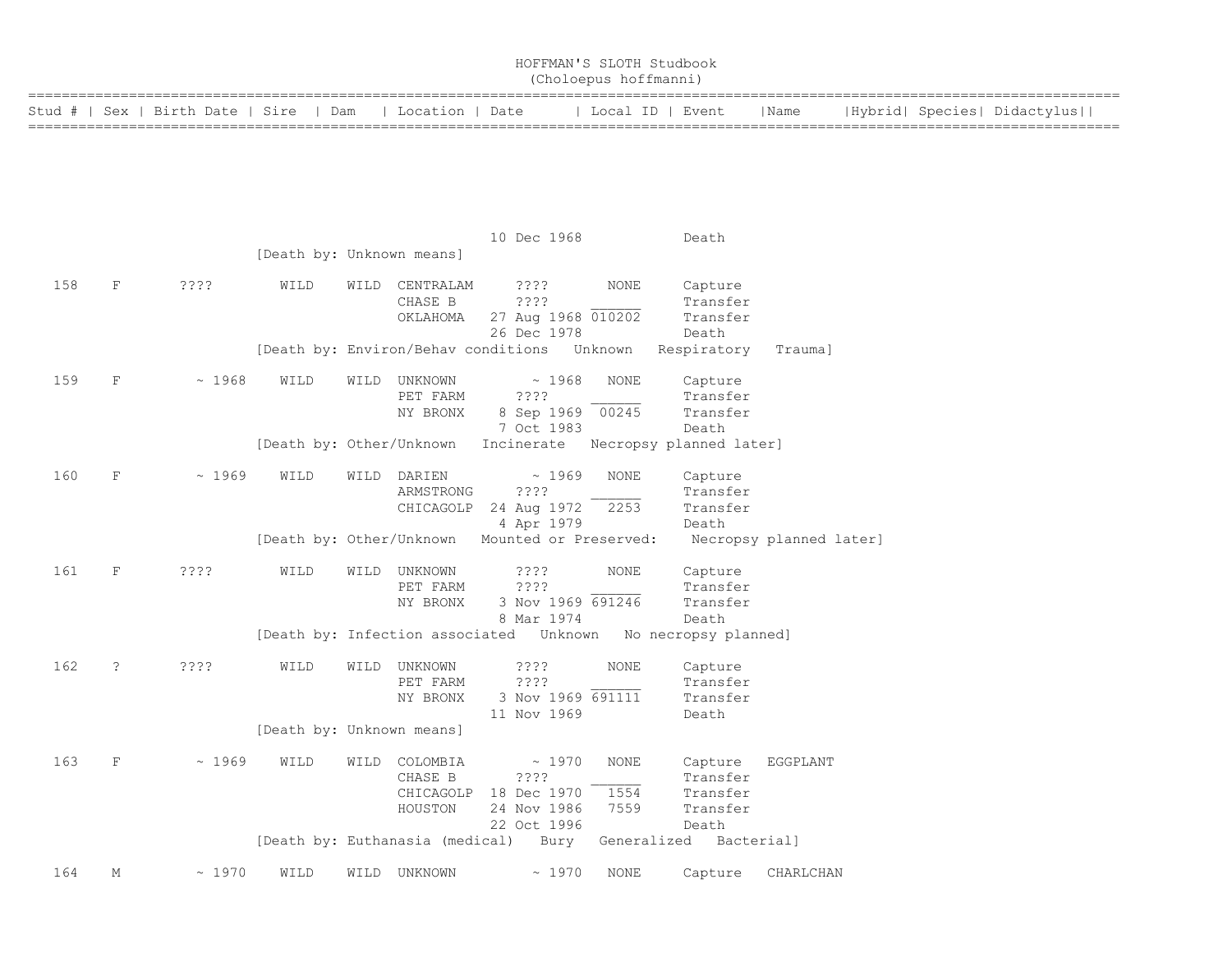| HOFFMAN'S SLOTH Studbook<br>(Choloepus hoffmanni)        |  |                  |      |                             |  |  |  |  |  |  |
|----------------------------------------------------------|--|------------------|------|-----------------------------|--|--|--|--|--|--|
| Stud #   Sex   Birth Date   Sire   Dam   Location   Date |  | Local ID   Event | Name | Hybrid  Species  Didactylus |  |  |  |  |  |  |

|     |   |             |      |      | TOPEKA<br>BROWNSVIL                                                          | $??\mathbf{??}$<br>11 Jan 1972                   | 405970<br>411                                        | Transfer<br>Transfer                                        |                                                                       |
|-----|---|-------------|------|------|------------------------------------------------------------------------------|--------------------------------------------------|------------------------------------------------------|-------------------------------------------------------------|-----------------------------------------------------------------------|
|     |   |             |      |      |                                                                              | 30 Jan 1978                                      |                                                      | Death                                                       |                                                                       |
|     |   |             |      |      | [Death by: Infection associated Mounted or Preserved: Digestive Bacterial]   |                                                  |                                                      |                                                             |                                                                       |
| 165 | М | ~1970       | WILD |      | WILD GUYANA<br>CHASE B 6 Mar 1975<br>COLUMBIA 6 Mar 1975 SJ0243 ltf Transfer | $\sim 1970$                                      | NONE                                                 | Capture<br>Transfer                                         |                                                                       |
| 166 | F | $\sim 1970$ | WILD |      | WILD GUYANA<br>CHASE B<br>COLUMBIA                                           | ????                                             | $\sim 1970$ NONE<br>6 Mar 1975 SJ0247<br>25 Aug 1975 | Capture<br>Transfer<br>Transfer<br>Death                    |                                                                       |
|     |   |             |      |      |                                                                              |                                                  |                                                      |                                                             | [Death by: Infection associated Incinerate Cardiovascular Metabolism] |
| 167 | F | ~1970       | WILD |      | WILD UNKNOWN<br>PET FARM<br>BUFFALO 3 Mar 1977 594<br>PUBLIC                 | $\sim 1970$<br>????                              | NONE                                                 | Capture<br>Transfer<br>Transfer<br>~ 1980 ltf Transfer      | CAROL                                                                 |
| 168 | F | $\sim 1970$ | WILD | WILD | UNKNOWN<br>PET FARM<br><b>BUFFALO</b>                                        | $\sim 1970$<br>$??\; ?$<br>3 Mar 1977<br>~1978   | NONE<br>595                                          | Capture<br>Transfer<br>Transfer<br>Death                    | KAREN                                                                 |
|     |   |             |      |      | [Death by: Unknown means]                                                    |                                                  |                                                      |                                                             |                                                                       |
| 169 | F | ~1970       | WILD |      | WILD UNKNOWN<br>PET FARM<br>BUFFALO 3 Mar 1977<br>PUBLIC                     | $\sim 1970$<br>????                              | NONE<br>596                                          | Capture<br>Transfer<br>Transfer<br>~ 1980 ltf Transfer      | PATRICIA                                                              |
| 170 | М | $\sim 1970$ | WILD | WILD | UNKNOWN<br>CHASE B<br>TUCSON<br>DENVER                                       | $\sim 1970$<br>????<br>8 Mar 1973                | NONE<br>243                                          | Capture<br>Transfer<br>Transfer<br>15 Jun 1983 ltf Transfer |                                                                       |
| 171 | М | ~1970       | WILD | WILD | UNKNOWN<br>PET FARM<br><b>BUFFALO</b>                                        | $\sim 1970$<br>????<br>8 Mar 1977<br>18 Mar 1977 | <b>NONE</b><br>602                                   | Capture<br>Transfer<br>Transfer<br>Death                    | CHET                                                                  |
|     |   |             |      |      | [Death by: Unknown means]                                                    |                                                  |                                                      |                                                             |                                                                       |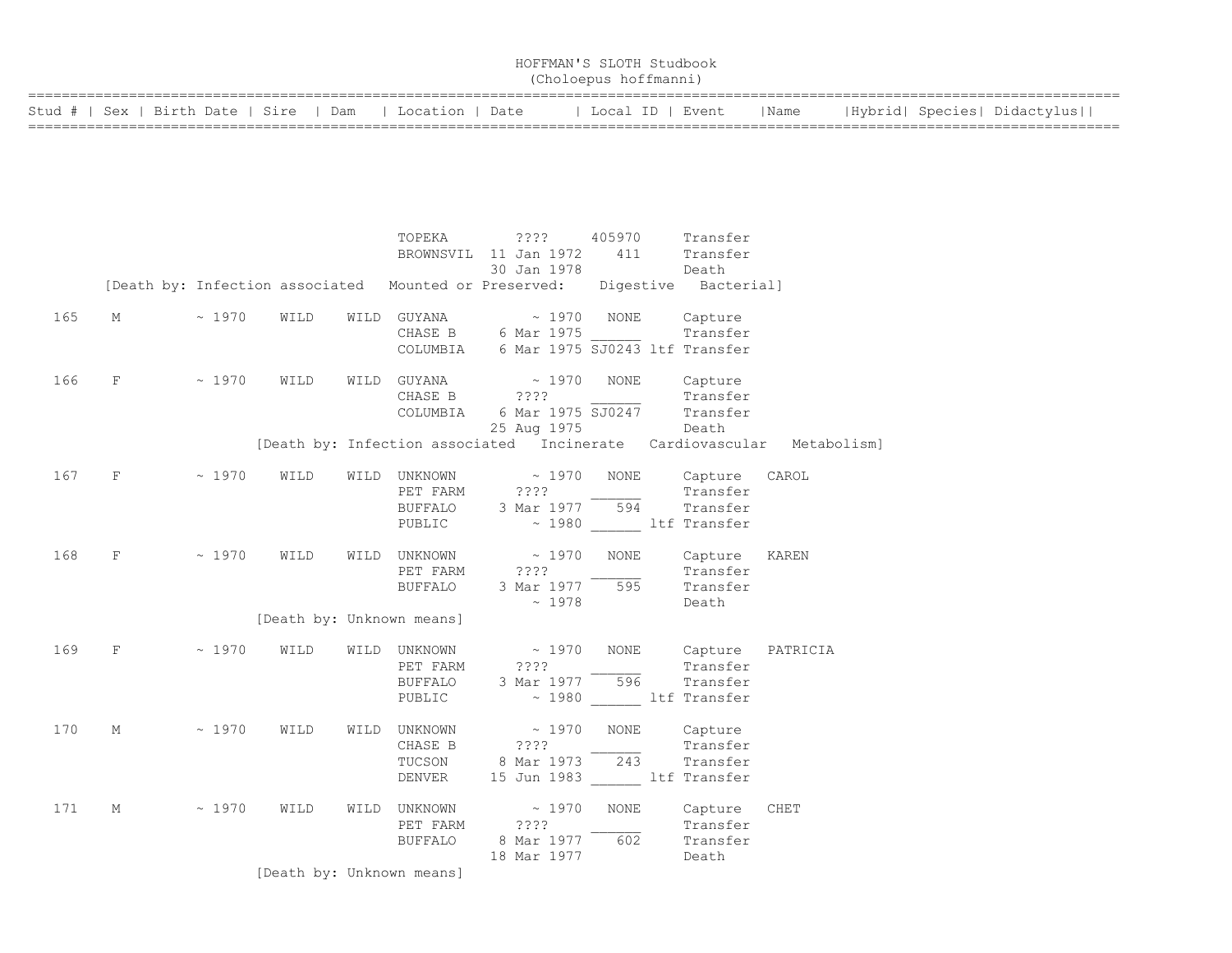| HOFFMAN'S SLOTH Studbook<br>(Choloepus hoffmanni) |         |                         |                                   |      |                                            |                                                                                                 |                     |                                                         |             |  |                             |
|---------------------------------------------------|---------|-------------------------|-----------------------------------|------|--------------------------------------------|-------------------------------------------------------------------------------------------------|---------------------|---------------------------------------------------------|-------------|--|-----------------------------|
| Stud #                                            |         | Sex   Birth Date   Sire | Dam                               |      | Location   Date                            |                                                                                                 | Local ID   Event    |                                                         | Name        |  | Hybrid  Species  Didactylus |
|                                                   |         |                         |                                   |      |                                            |                                                                                                 |                     |                                                         |             |  |                             |
| 172                                               | F       | ~1970                   | WILD<br>[Death by: Unknown means] |      | WILD UNKNOWN<br>PET FARM<br><b>BUFFALO</b> | ~1970<br>????<br>8 Mar 1977<br>17 May 1977                                                      | NONE<br>603         | Capture<br>Transfer<br>Transfer<br>Death                | CLAUDIA     |  |                             |
| 173                                               | F       | ~1970                   | WILD                              |      | WILD TEGUCIGAL<br>PET FARM<br>HOUSTON      | ~1970<br>????<br>29 May 1975<br>8 Jun 1975                                                      | <b>NONE</b><br>634  | Capture<br>Transfer<br>Transfer<br>Death                |             |  |                             |
|                                                   |         |                         |                                   |      |                                            | [Death by: Environ/Behav conditions Sold to an institution:                                     |                     | Generalized                                             | Metabolism] |  |                             |
| 176                                               | ?       | ~1970                   | WILD                              |      | WILD GUYANA<br>CHASE B<br>COLUMBIA         | ~1970<br>????<br>22 Aug 1974 SJ0192<br>3 Oct 1974<br>[Death by: Injury from predator Incinerate | NONE                | Capture<br>Transfer<br>Transfer<br>Death<br>Generalized | Trauma]     |  |                             |
| 177                                               | М       | ~1970                   | WILD                              | WILD | UNKNOWN<br>SPRUCE PI<br>WINNIPEG           | ~1970<br>????<br>9 Sep 1972<br>23 Apr 1991                                                      | <b>NONE</b><br>6102 | Capture<br>Transfer<br>Transfer<br>Death                | 4 - DUSTIN  |  |                             |
|                                                   |         |                         |                                   |      |                                            | [Death by: Euthanasia (medical) Unknown                                                         |                     | No necropsy planned]                                    |             |  |                             |
| 178                                               | $\rm F$ | ~1970                   | WILD                              | WILD | UNKNOWN<br>SAN JOSE<br>BROWNSVIL           | ~1970<br>????<br>8 Dec 1973<br>6 Jun 1990                                                       | <b>NONE</b><br>413  | Capture<br>Transfer<br>Transfer<br>Death                | PANSY       |  |                             |
|                                                   |         |                         | [Death by: Unknown means]         |      |                                            |                                                                                                 |                     |                                                         |             |  |                             |
| 179                                               | F       | ~1971                   | WILD                              | WILD | UNKNOWN<br>GLENDA CA<br>BROWNSVIL          | ~1971<br>? ? ? ?<br>9 Feb 1973<br>24 Apr 1990                                                   | <b>NONE</b><br>412  | Capture<br>Transfer<br>Transfer<br>Death                |             |  |                             |
|                                                   |         |                         | [Death by: Unknown means]         |      |                                            |                                                                                                 |                     |                                                         |             |  |                             |
| 180                                               | М       | ~1971                   | WILD                              |      | WILD GUYANA<br>CHASE B<br>COLUMBIA         | ~1971<br>? ? ? ?<br>23 Dec 1974 SJ0232<br>BROWNSVIL 14 Feb 1980                                 | NONE<br>1651        | Capture<br>Transfer<br>Transfer<br>Loan to              | KILROY      |  |                             |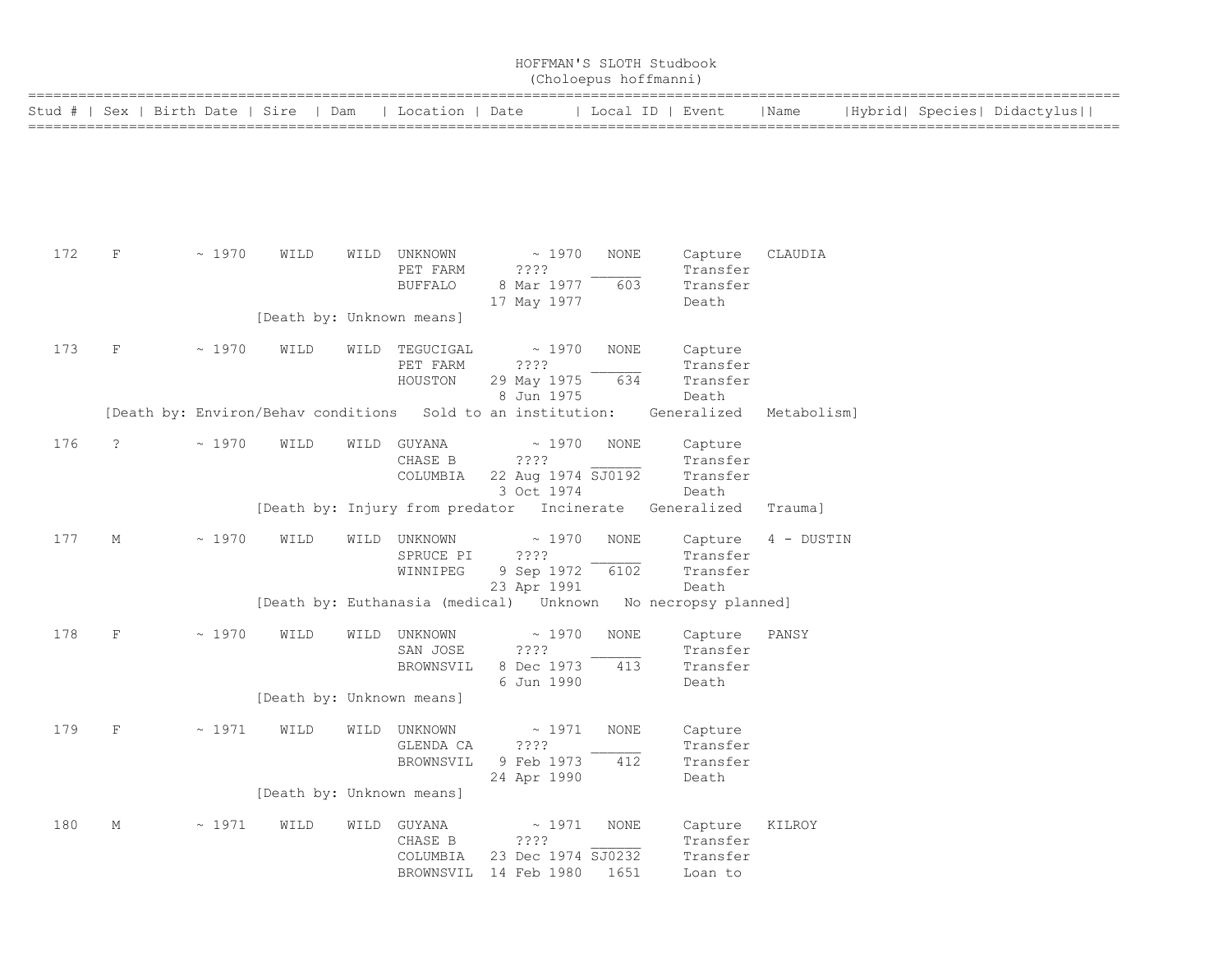|        |             |                         |                           |      |                       |                                        | HOFFMAN'S SLOTH Studbook<br>(Choloepus hoffmanni) |                         |      |                             |
|--------|-------------|-------------------------|---------------------------|------|-----------------------|----------------------------------------|---------------------------------------------------|-------------------------|------|-----------------------------|
| Stud # |             | Sex   Birth Date   Sire | Dam                       |      | Location   Date       |                                        | Local ID   Event                                  |                         | Name | Hybrid  Species  Didactylus |
|        |             |                         |                           |      |                       |                                        |                                                   |                         |      |                             |
|        |             |                         |                           |      |                       |                                        |                                                   |                         |      |                             |
|        |             |                         |                           |      |                       |                                        |                                                   |                         |      |                             |
|        |             |                         |                           |      | EL PASO               | 14 Feb 1990<br>13 Jan 2013             | 627                                               | Transfer<br>Death       |      |                             |
|        |             |                         | [Death by: Unknown means] |      |                       |                                        |                                                   |                         |      |                             |
| 181    | М           | ~1971                   | WILD                      | WILD | GUYANA                | $\sim 1971$                            | NONE                                              | Capture                 |      |                             |
|        |             |                         |                           |      | CHASE B               | ????                                   |                                                   | Transfer                |      |                             |
|        |             |                         |                           |      | COLUMBIA<br>BUSCH TAM | 6 Mar 1975 SJ0242<br>21 Feb 1980 16120 |                                                   | Transfer<br>Transfer    |      |                             |
|        |             |                         |                           |      | SANFORD               |                                        | 12 Dec 1983 ltf Transfer                          |                         |      |                             |
|        |             |                         |                           |      |                       |                                        |                                                   |                         |      |                             |
| 182    | F           | ~1971                   | WILD                      |      | WILD GUYANA           | ~1971                                  | <b>NONE</b>                                       | Capture                 |      |                             |
|        |             |                         |                           |      | CHASE B               | 6 Mar 1975                             |                                                   | Transfer                |      |                             |
|        |             |                         |                           |      | COLUMBIA              | 6 Mar 1975 SJ0244                      |                                                   | Transfer                |      |                             |
|        |             |                         |                           |      |                       | 15 Nov 1976                            |                                                   | Death                   |      |                             |
|        |             |                         | [Death by: Other/Unknown  |      |                       | Incinerate                             | Necropsy planned later]                           |                         |      |                             |
| 183    | М           | ~1971                   | WILD                      |      | WILD UNKNOWN          | ~1971                                  | <b>NONE</b>                                       | Capture                 |      |                             |
|        |             |                         |                           |      | LAKEBUENA             | ????                                   |                                                   | Transfer                |      |                             |
|        |             |                         |                           |      |                       | CHICAGOLP 22 Apr 1976                  | 4616                                              | Transfer                |      |                             |
|        |             |                         |                           |      |                       | 17 Oct 1977                            |                                                   | Death                   |      |                             |
|        |             |                         | [Death by: Other/Unknown  |      |                       | Mounted or Preserved:                  |                                                   | Necropsy planned later] |      |                             |
| 184    | М           | ~1971                   | WILD                      |      | WILD GUYANA           | ~1971                                  | NONE                                              | Capture                 | PHIL |                             |
|        |             |                         |                           |      | CHASE B               | ????                                   |                                                   | Transfer                |      | tested                      |
|        |             |                         |                           |      | COLUMBIA              | 2 May 1974 SJ0145                      |                                                   | Transfer                |      |                             |
|        |             |                         |                           |      |                       | 8 Nov 2004                             |                                                   | Death                   |      |                             |
|        |             |                         | [Death by: Unknown means] |      |                       |                                        |                                                   |                         |      |                             |
| 185    | F           | ~1971                   | WILD                      |      | WILD STRI             | ~1971                                  | NONE                                              | Capture                 |      |                             |
|        |             |                         |                           |      | MARUDBS               | ????                                   |                                                   | Transfer                |      |                             |
|        |             |                         |                           |      | CHICAGOLP             | 27 Jun 1975                            | 4316                                              | Transfer                |      |                             |
|        |             |                         |                           |      |                       | 22 Nov 1977                            |                                                   | Death                   |      |                             |
|        |             |                         | [Death by: Other/Unknown  |      |                       | Mounted or Preserved:                  |                                                   | Necropsy planned later] |      |                             |
| 186    | F           | ~1971                   | WILD                      |      | WILD STRI             | $~\sim~1971$                           | NONE                                              | Capture                 |      |                             |
|        |             |                         |                           |      | MARUDBS               | ????                                   |                                                   | Transfer                |      |                             |
|        |             |                         |                           |      | CHICAGOLP             | 27 Jun 1975                            | 4317                                              | Transfer                |      |                             |
|        |             |                         |                           |      |                       | 3 Nov 1977                             |                                                   | Death                   |      |                             |
|        |             |                         | [Death by: Other/Unknown  |      |                       | Mounted or Preserved:                  |                                                   | Necropsy planned later] |      |                             |
| 187    | $\mathbf F$ | ~1971                   | WILD                      |      | WILD STRI             | ~1971                                  | NONE                                              | Capture                 |      |                             |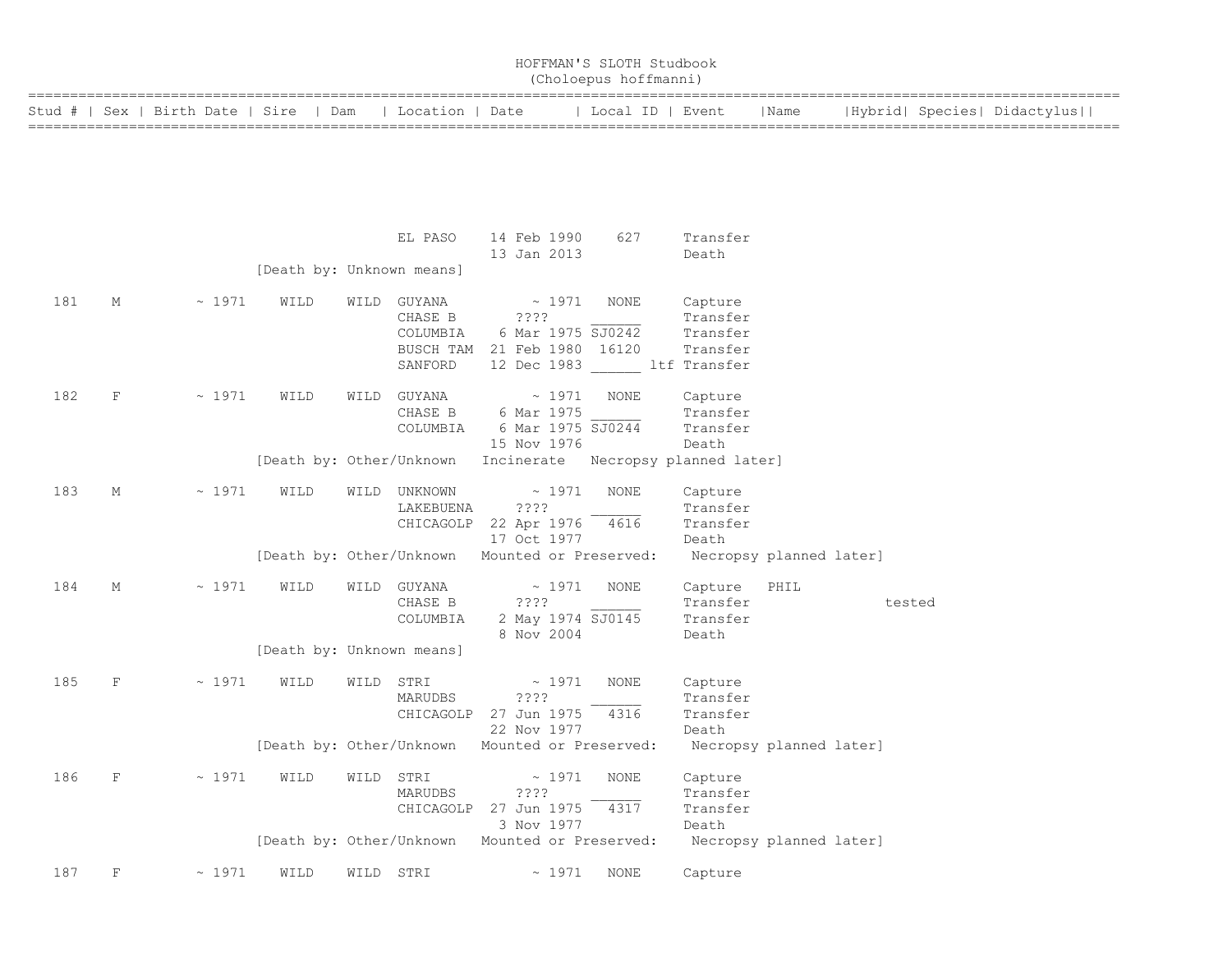| HOFFMAN'S SLOTH Studbook<br>(Choloepus hoffmanni)        |  |                  |      |                             |  |  |  |  |  |  |
|----------------------------------------------------------|--|------------------|------|-----------------------------|--|--|--|--|--|--|
| Stud #   Sex   Birth Date   Sire   Dam   Location   Date |  | Local ID   Event | Name | Hybrid  Species  Didactylus |  |  |  |  |  |  |

|     |             |             |      | MARUDBS                   | ????                                     | Transfer                   |
|-----|-------------|-------------|------|---------------------------|------------------------------------------|----------------------------|
|     |             |             |      | CHICAGOLP                 | 27 Jun 1975<br>4318                      | Transfer                   |
|     |             |             |      |                           | 30 Apr 1978                              | Death                      |
|     |             |             |      | [Death by: Other/Unknown  | Mounted or Preserved:                    | Necropsy planned later]    |
| 188 | М           | $\sim 1971$ | WILD | STRI<br>WILD              | $\sim 1971$<br>NONE                      | Capture                    |
|     |             |             |      | MARUDBS                   | ????                                     | Transfer                   |
|     |             |             |      | CHICAGOLP                 | 27 Jun 1975<br>4319                      | Transfer                   |
|     |             |             |      | MADISON                   | 1 Sep 1975                               | Loan to                    |
|     |             |             |      |                           | 1 Sep 1980                               | Death                      |
|     |             |             |      | [Death by: Other/Unknown  | Incinerate                               | Necropsy planned later]    |
| 189 | М           | ~1971       | WILD | STRI<br>WILD              | $\sim 1971$<br><b>NONE</b>               | Capture                    |
|     |             |             |      | MARUDBS                   | ????                                     | Transfer                   |
|     |             |             |      | CHICAGOLP                 | 27 Jun 1975<br>4320                      | Transfer                   |
|     |             |             |      |                           | 1 Dec 1977                               | Death                      |
|     |             |             |      | [Death by: Other/Unknown  | Mounted or Preserved:                    | Necropsy planned later]    |
| 190 | F           | ~1971       | WILD | STRI<br>WILD              | ~1971<br><b>NONE</b>                     | Capture                    |
|     |             |             |      | MARUDBS                   | ????                                     | Transfer                   |
|     |             |             |      | CHICAGOLP                 | 27 Jun 1975<br>4321                      | Transfer                   |
|     |             |             |      |                           | 8 Jun 1978                               | Death                      |
|     |             |             |      | [Death by: Other/Unknown  | Incinerate                               | Necropsy planned later]    |
| 191 | Μ           | ~1971       | WILD | STRI<br>WILD              | ~1971<br>NONE                            | Capture                    |
|     |             |             |      | MARUDBS                   | ????                                     | Transfer                   |
|     |             |             |      | CHICAGOLP                 | 4322<br>27 Jun 1975                      | Transfer                   |
|     |             |             |      |                           | 9 Oct 1977                               | Death                      |
|     |             |             |      | [Death by: Other/Unknown  | Mounted or Preserved:                    | Necropsy planned later]    |
| 192 | $\mathbf F$ | ????        | WILD | <b>UNKNOWN</b><br>WILD    | ????<br><b>NONE</b>                      | Capture                    |
|     |             |             |      | CHASE B                   | ????                                     | Transfer                   |
|     |             |             |      | <b>DENVER</b>             | 1 Sep 1971 710103                        | Transfer                   |
|     |             |             |      |                           | 1 Sep 1973                               | Death                      |
|     |             |             |      | [Death by: Unknown means] |                                          |                            |
| 193 | F           | ~1972       | WILD | WILD<br>UNKNOWN           | ~1972<br><b>NONE</b>                     | Capture<br>M930            |
|     |             |             |      | BLUE RIB                  | ????                                     | Transfer                   |
|     |             |             |      | BUSCH TAM                 | 22 Jan 1976 15161                        | Transfer                   |
|     |             |             |      |                           | 30 Jan 1980                              | Death                      |
|     |             |             |      |                           | [Death by: Injury from exhibit mate Bury | Musculoskeletal<br>Trauma] |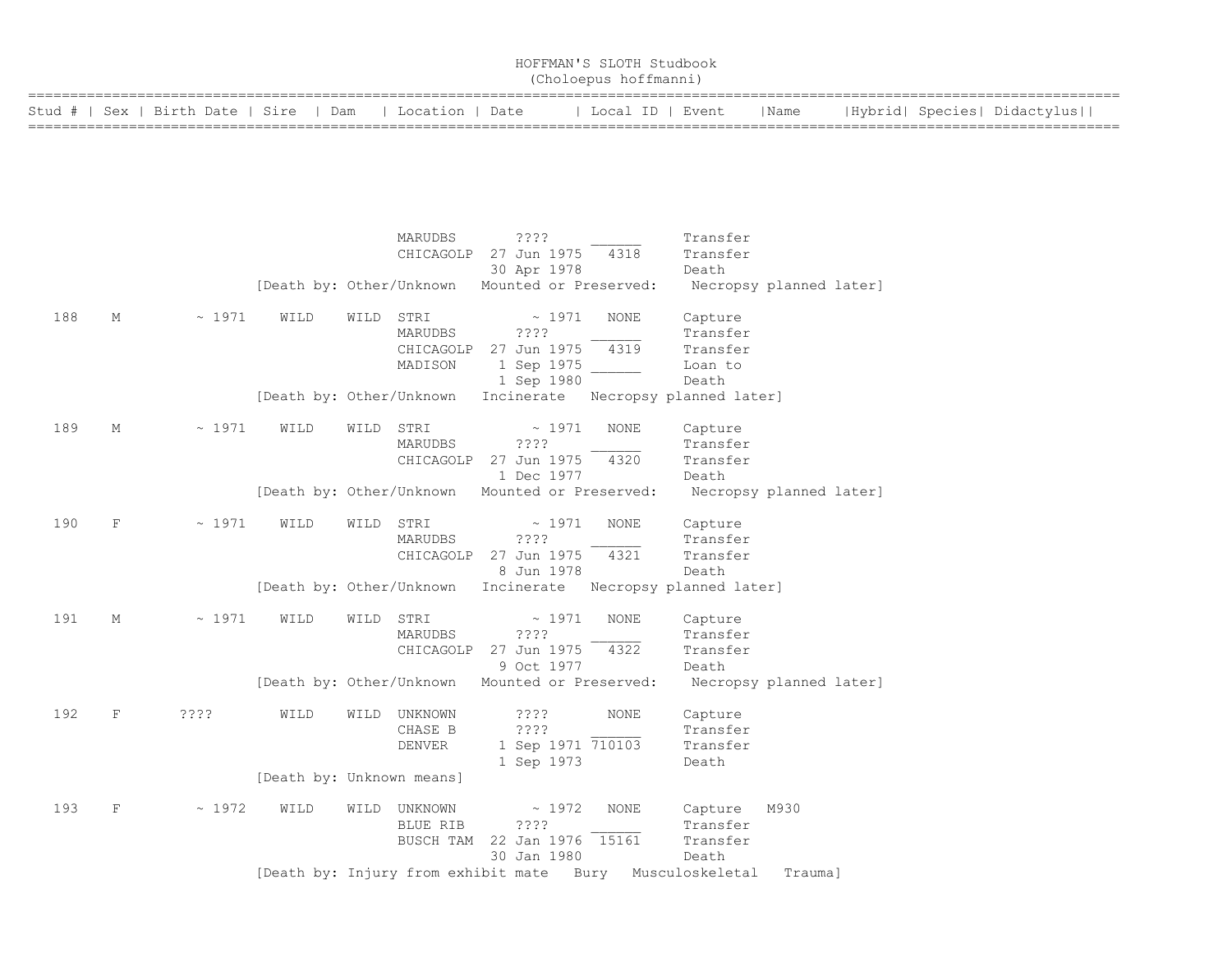|     |             |                                        |                                   |                                                   |                                                                                     | HOFFMAN'S SLOTH Studbook<br>(Choloepus hoffmanni) |                                                        |                         |                             |
|-----|-------------|----------------------------------------|-----------------------------------|---------------------------------------------------|-------------------------------------------------------------------------------------|---------------------------------------------------|--------------------------------------------------------|-------------------------|-----------------------------|
|     |             | Stud #   Sex   Birth Date   Sire   Dam |                                   | Location   Date                                   |                                                                                     | Local ID   Event                                  |                                                        | Name                    | Hybrid  Species  Didactylus |
|     |             |                                        |                                   |                                                   |                                                                                     |                                                   |                                                        |                         |                             |
| 194 | М           | ~1972                                  | WILD                              | WILD PERU<br>PET FARM<br><b>BUFFALO</b><br>PUBLIC | 12 Feb 1972<br>????<br>10 Feb 1977                                                  | NONE<br>583                                       | Capture<br>Transfer<br>Transfer<br>~ 1980 ltf Transfer | <b>JOHN</b>             |                             |
| 195 | $\mathbf F$ | ~1972                                  | WILD<br>[Death by: Unknown means] | WILD PERU<br>PET FARM<br><b>BUFFALO</b>           | 12 Feb 1972<br>$??\,?\,?$<br>10 Feb 1977<br>2 Apr 1977                              | <b>NONE</b><br>585                                | Capture<br>Transfer<br>Transfer<br>Death               | CATHY                   |                             |
| 196 | F           | ~1972                                  | WILD<br>[Death by: Unknown means] | WILD S.AMERICA<br>MERRITT R                       | $\sim 1972$<br>????<br>SAN ANTON 21 Feb 1973 730255<br>22 Feb 1973                  | <b>NONE</b>                                       | Capture<br>Transfer<br>Transfer<br>Death               |                         |                             |
| 197 | F           | $\sim 1972$                            | WILD                              | WILD S.AMERICA                                    | $\sim 1972$<br>MERRITT R 21 Feb 1973<br>SAN ANTON 21 Feb 1973 730256<br>23 Feb 1973 | NONE                                              | Capture<br>Transfer<br>Transfer<br>Death               |                         |                             |
| 198 | F           | ~1972                                  | [Death by: Unknown means]<br>WILD | WILD S.AMERICA<br>SAN ANTON                       | $\sim 1972$<br>MERRITT R 21 Feb 1973<br>21 Feb 1973 730257<br>10 Jun 1973           | <b>NONE</b>                                       | Capture<br>Transfer<br>Transfer<br>Death               |                         |                             |
| 199 | F           | ~1972                                  | [Death by: Unknown means]<br>WILD | WILD CANAL ZON<br>MERRITT R                       | $\sim 1972$<br>????<br>CHICAGOLP 11 Apr 1974<br>1 Jan 1980                          | <b>NONE</b><br>2871                               | Capture<br>Transfer<br>Transfer<br>Death               | DIAB HGHTS              |                             |
| 200 | М           | ~1972                                  | [Death by: Other/Unknown<br>WILD  | WILD NICARAGUA<br>CHASE B<br>TUCSON               | Mounted or Preserved:<br>~1972<br>????<br>14 Apr 1977<br>14 May 1977                | <b>NONE</b><br>835                                | Capture<br>Transfer<br>Transfer<br>Death               | Necropsy planned later] |                             |

[Death by: Infection associated Bury Generalized Toxicity]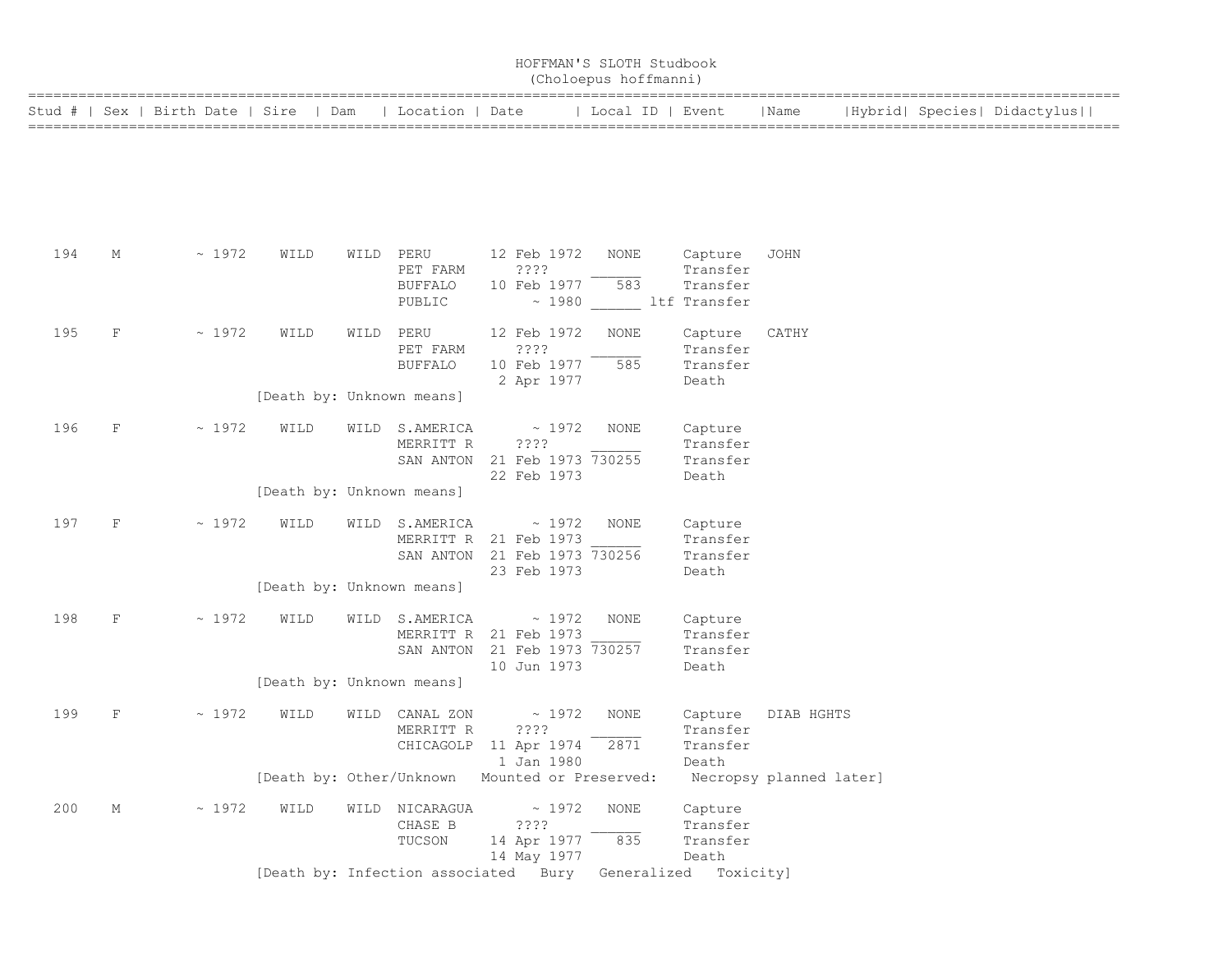|        |   |                         |                           |                                          | HOFFMAN'S SLOTH Studbook                                                                    | (Choloepus hoffmanni) |                                             |                |                             |
|--------|---|-------------------------|---------------------------|------------------------------------------|---------------------------------------------------------------------------------------------|-----------------------|---------------------------------------------|----------------|-----------------------------|
| Stud # |   | Sex   Birth Date   Sire | Dam                       | Location   Date                          |                                                                                             |                       | Local ID   Event                            | Name           | Hybrid  Species  Didactylus |
|        |   |                         |                           |                                          |                                                                                             |                       |                                             |                |                             |
| 201    | F | ~1972                   | WILD                      | WILD GUYANA<br>CHASE B<br>COLUMBIA       | $\sim 1972$<br>????<br>2 May 1974 SJ0144<br>12 Jun 1974                                     | NONE                  | Capture<br>Transfer<br>Transfer<br>Death    |                |                             |
|        |   |                         | [Death by: Other/Unknown  |                                          | Incinerate No necropsy planned]                                                             |                       |                                             |                |                             |
| 202    | М | $\sim 1972$             | WILD                      | WILD S.AMERICA<br>SAN ANTON              | $\sim 1972$<br>CHICAGOLP 26 Apr 1973<br>3 May 1973 730505<br>6 May 1973                     | NONE<br>2512          | Capture<br>Transfer<br>Transfer<br>Death    |                |                             |
|        |   |                         | [Death by: Unknown means] |                                          |                                                                                             |                       |                                             |                |                             |
| 203    | F | $\sim 1972$             | WILD                      | WILD S.AMERICA<br>CHICAGOLP<br>SAN ANTON | $\sim 1972$<br>26 Apr 1973<br>3 May 1973 730506<br>12 Jun 1973                              | NONE<br>2513          | Capture<br>Transfer<br>Transfer<br>Death    |                |                             |
|        |   |                         | [Death by: Unknown means] |                                          |                                                                                             |                       |                                             |                |                             |
| 204    | М | ~1972                   | WILD                      | WILD S.AMERICA<br>WINNIPEG               | $\sim 1972$<br>$??\ ??$<br>SAN ANTON 17 May 1973 730540<br>7 Oct 1994                       | NONE<br>990678        | Capture<br>Transfer<br>Transfer<br>Death    | <b>BLONDIE</b> |                             |
|        |   |                         | [Death by: Unknown means] |                                          |                                                                                             |                       |                                             |                |                             |
| 205    | М | $~\sim~1967$            | WILD                      | WILD S.AMERICA<br>SPRUCE PI<br>WINNIPEG  | $\sim 1972$<br>$??\ ??$<br>2 Nov 1972 990679<br>SAN ANTON 17 May 1973 730541<br>28 Jul 2013 | NONE<br>NONE          | Capture<br>Transfer<br>Transfer<br>Transfer | DUSTY          | tested                      |
|        |   |                         | [Death by: Unknown means] |                                          |                                                                                             |                       | Death                                       |                |                             |
| 206    | М | 7777                    | WILD                      | WILD CENTRALAM<br>WILDKINGD<br>OKLAHOMA  | ????<br>$??\mathrel{?}?$<br>11 Jul 1972 72-631<br>12 Aug 1972                               | NONE                  | Capture<br>Transfer<br>Transfer<br>Death    |                |                             |
|        |   |                         |                           |                                          | [Death by: Infection associated Incinerate                                                  |                       | Respiratory Viral]                          |                |                             |
| 207    | F | ? ? ? ?                 | WILD                      | WILD CENTRALAM<br>WILDKINGD              | ????<br>? ? ? ?<br>OKLAHOMA 11 Jul 1972 72-632                                              | NONE                  | Capture<br>Transfer<br>Transfer             |                |                             |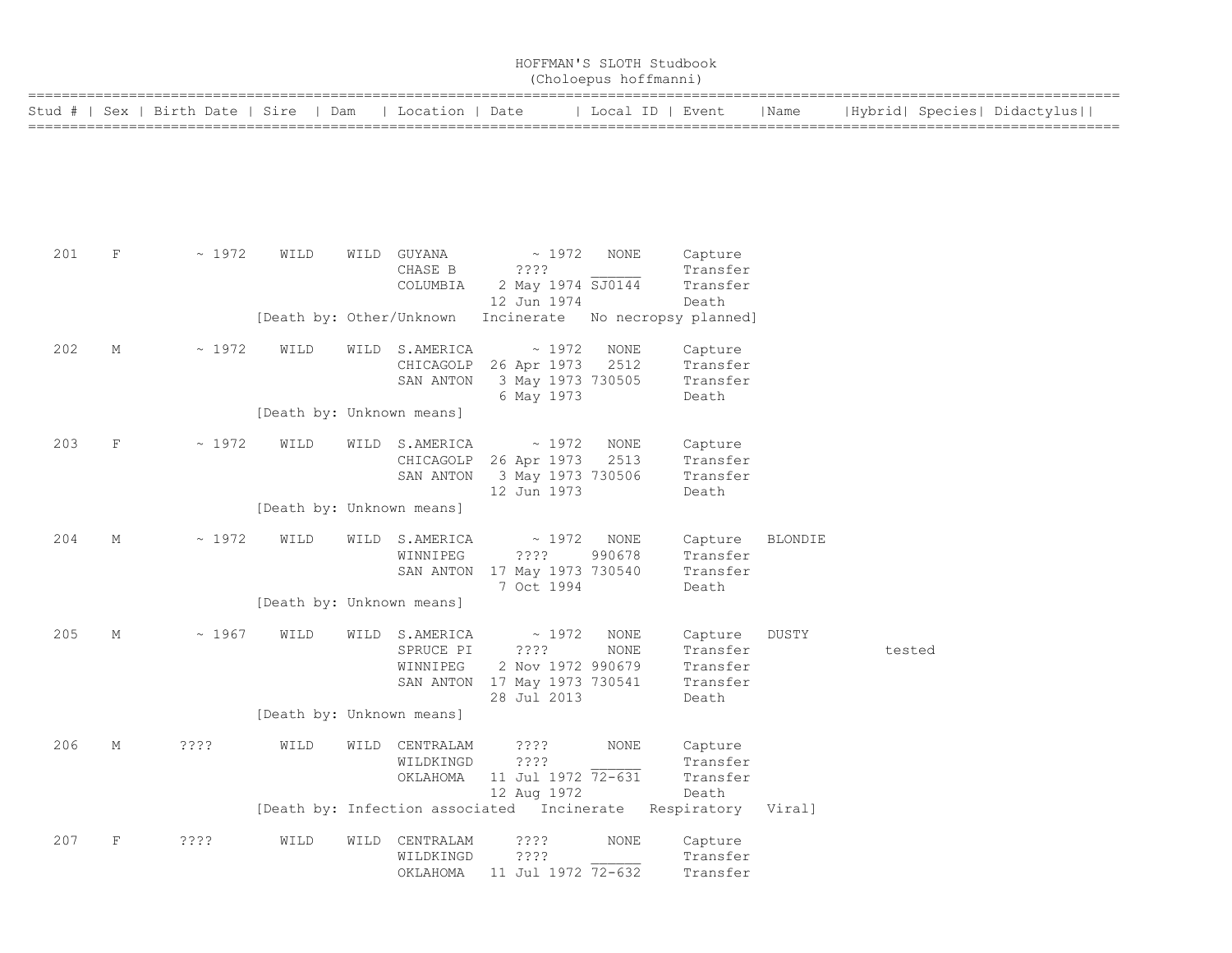| HOFFMAN'S SLOTH Studbook<br>(Choloepus hoffmanni) |  |  |  |  |  |  |  |  |                                                                                      |  |  |  |                             |
|---------------------------------------------------|--|--|--|--|--|--|--|--|--------------------------------------------------------------------------------------|--|--|--|-----------------------------|
|                                                   |  |  |  |  |  |  |  |  | Stud #   Sex   Birth Date   Sire   Dam   Location   Date     Local ID   Event   Name |  |  |  | Hybrid  Species  Didactylus |
|                                                   |  |  |  |  |  |  |  |  |                                                                                      |  |  |  |                             |
|                                                   |  |  |  |  |  |  |  |  |                                                                                      |  |  |  |                             |

|     |             |                  |                           |      |                                       | 11 Aug 1972                                                  |                    | Death                                    |                      |
|-----|-------------|------------------|---------------------------|------|---------------------------------------|--------------------------------------------------------------|--------------------|------------------------------------------|----------------------|
|     |             |                  |                           |      | [Death by: Infection associated       |                                                              | Incinerate         | Respiratory                              | Viral]               |
| 208 | $\mathbf F$ | ~1972            | WILD                      |      | WILD UNKNOWN<br>CHASE B<br>TUCSON     | ~1972<br>????<br>1 Aug 1977<br>10 Sep 1977                   | <b>NONE</b><br>867 | Capture<br>Transfer<br>Transfer<br>Death |                      |
|     |             |                  |                           |      | [Death by: Environ/Behav conditions   |                                                              | Bury               | Generalized                              | Nutrition]           |
| 209 | $\mathbf F$ | ????             | WILD                      |      | WILD CENTRALAM<br>CHASE B<br>OKLAHOMA | $??\mathbin{?}$<br>????<br>22 Aug 1972 220703<br>21 May 1976 | <b>NONE</b>        | Capture<br>Transfer<br>Transfer<br>Death |                      |
|     |             |                  | [Death by: Other/Unknown  |      |                                       | Mounted or Preserved:                                        |                    |                                          | No necropsy planned] |
| 210 | M           | ~1972            | WILD                      | WILD | S.AMERICA<br>MERRITT R<br>SAN ANTON   | ~1972<br>????<br>21 Feb 1973 730253<br>25 Mar 1985           | <b>NONE</b>        | Capture<br>Transfer<br>Transfer<br>Death | SLICK                |
|     |             |                  |                           |      | [Death by: Euthanasia (medical)       | Incinerate                                                   |                    | Digestive                                | Bacterial]           |
| 212 | М           | ????             | WILD                      | WILD | UNKNOWN<br>MAMI RARE<br>WINNIPEG      | ? ? ? ?<br>????<br>9 Sep 1972 910120<br>23 Apr 1991          | <b>NONE</b>        | Capture<br>Transfer<br>Transfer<br>Death | DUSTIN               |
|     |             |                  | [Death by: Unknown means] |      |                                       |                                                              |                    |                                          |                      |
| 213 | М           | $??\mathrel{?}?$ | WILD                      | WILD | PANAMA<br>CHICAGOLP<br>ADELAIDE       | ? ? ? ?<br>????<br>24 Nov 1972 720001<br>29 Sep 1974         | NONE<br>2254       | Capture<br>Transfer<br>Transfer<br>Death | ' A'                 |
|     |             |                  | [Death by: Unknown means] |      |                                       |                                                              |                    |                                          |                      |
| 214 | F           | ????             | WILD                      | WILD | PANAMA<br>CHICAGOLP<br>ADELAIDE       | ????<br>????<br>24 Nov 1972 720002<br>6 Jan 1975             | NONE<br>2255       | Capture<br>Transfer<br>Transfer<br>Death | "B"                  |
|     |             |                  | [Death by: Unknown means] |      |                                       |                                                              |                    |                                          |                      |
| 215 | F           | ~1973            | WILD                      | WILD | PANAMA<br>MAMI RARE                   | ~1977<br>????                                                | <b>NONE</b>        | Capture<br>Transfer                      | COCO                 |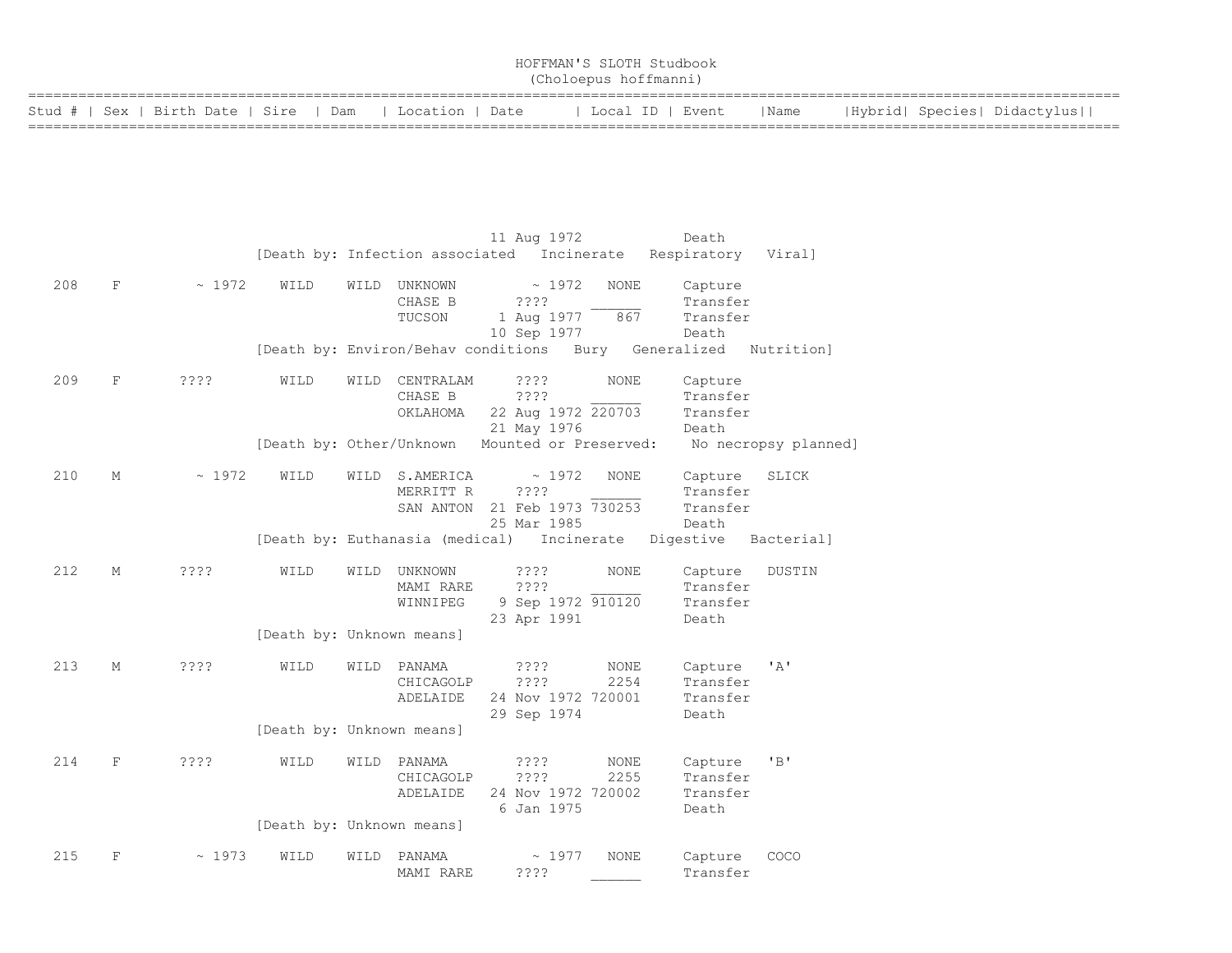|     |                    |                                          |                           |      |                                                                | HOFFMAN'S SLOTH Studbook                                           | (Choloepus hoffmanni)       |                                                      |                |  |                             |
|-----|--------------------|------------------------------------------|---------------------------|------|----------------------------------------------------------------|--------------------------------------------------------------------|-----------------------------|------------------------------------------------------|----------------|--|-----------------------------|
|     |                    | Stud #   Sex   Birth Date   Sire         |                           | Dam  | Location   Date                                                |                                                                    | Local ID   Event            |                                                      | Name           |  | Hybrid  Species  Didactylus |
|     |                    |                                          |                           |      |                                                                |                                                                    |                             |                                                      |                |  |                             |
|     |                    |                                          |                           |      |                                                                |                                                                    |                             |                                                      |                |  |                             |
|     |                    |                                          |                           |      | SEATTLE<br>HELSINKI                                            | 27 Apr 1979 20974<br>7 Jan 1985 850002 ltf Transfer                |                             | Transfer                                             |                |  |                             |
| 216 | F                  | ~1973                                    | WILD                      |      | WILD GUYANA                                                    | $\sim 1973$                                                        | NONE                        | Capture                                              |                |  |                             |
|     |                    |                                          |                           |      | CHASE B<br>COLUMBIA                                            | 6 Mar 1975<br>6 Mar 1975 SJ0246                                    |                             | Transfer<br>Transfer                                 |                |  |                             |
|     |                    |                                          |                           |      | [Death by: Infection associated Incinerate                     | 2 Feb 1978                                                         |                             | Death<br>Hemic/Lymph                                 | Protozoan]     |  |                             |
| 217 | $\mathbf F$        | ????                                     | WILD                      | WILD | CENTRALAM<br>TG&Y<br>OKLAHOMA<br>DENVER                        | $??\,?\,?$<br>????<br>9 Mar 1973 271704<br>6 Feb 1974 ltf Transfer | NONE                        | Capture<br>Transfer<br>Transfer                      |                |  |                             |
| 218 | m                  | ~1973                                    | WILD                      |      | WILD UNKNOWN<br>CHASE B<br>SEATTLE                             | ~1973<br>????<br>12 Mar 1975 20375<br>14 Jul 1997                  | NONE                        | Capture<br>Transfer<br>Transfer<br>Death             | <b>BROWNIE</b> |  |                             |
|     |                    |                                          | [Death by: Unknown means] |      |                                                                |                                                                    |                             |                                                      |                |  |                             |
| 219 | М                  | ~1973                                    | WILD                      |      | WILD UNKNOWN<br>SEATTLE<br>HOUSTON                             | ~1973<br>12 Mar 1975<br>12 Jun 1987<br>22 Jan 1992                 | NONE<br>20374<br>8479       | Capture<br>Transfer<br>Transfer<br>Death             | BOK CHOY       |  |                             |
|     |                    | [Death by: Infection associated  Unknown |                           |      |                                                                | Respiratory                                                        |                             | Mechanical abnormality]                              |                |  |                             |
| 220 | М                  | ~1973                                    | WILD                      |      | WILD UNKNOWN<br>PET FARM<br>CHICAGOLP<br>BROWNSVIL 13 Jun 1977 | ~1973<br>? ? ? ?<br>22 Mar 1977<br>26 Jun 1978                     | NONE<br>4976<br>9444        | Capture<br>Transfer<br>Transfer<br>Transfer          |                |  |                             |
|     |                    |                                          | [Death by: Unknown means] |      |                                                                |                                                                    |                             | Death                                                |                |  |                             |
| 221 | $\mathbf F$        | ~1973                                    | WILD                      |      | WILD UNKNOWN<br>PET FARM<br>CHICAGOLP<br>BROWNSVIL 13 Jun 1977 | $\sim 1973$<br>????<br>22 Mar 1977<br>23 Jul 1980                  | <b>NONE</b><br>4978<br>9445 | Capture<br>Transfer<br>Transfer<br>Transfer<br>Death |                |  |                             |
|     |                    |                                          | [Death by: Other/Unknown  |      |                                                                |                                                                    |                             | Unknown Necropsy planned later]                      |                |  |                             |
| 222 | $\mathbf{F}% _{0}$ | 9 Sep 1973                               | UNK                       |      | UNK UNKNOWN                                                    | 9 Sep 1973                                                         |                             | Birth                                                | RAPUNZEL       |  |                             |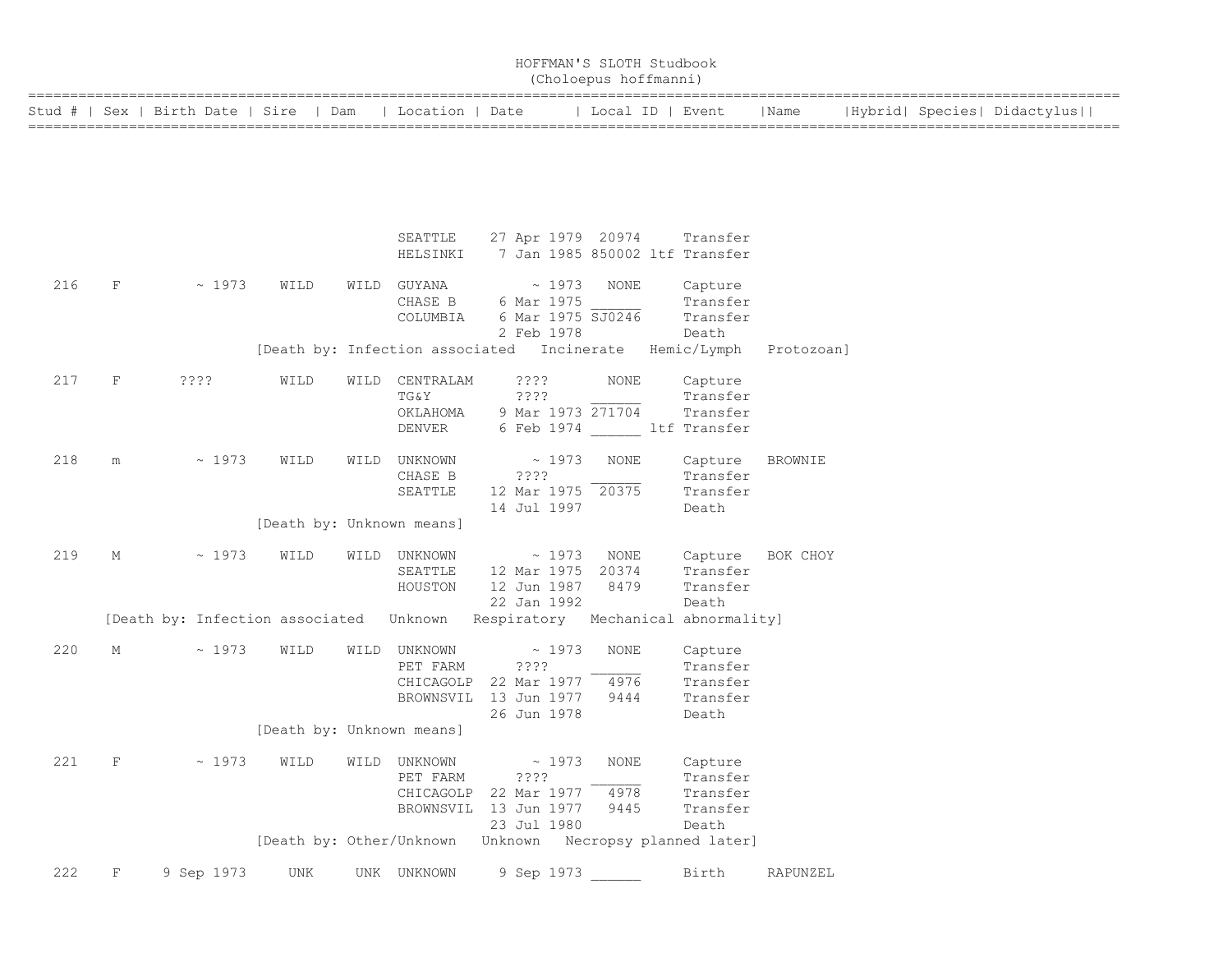|     |              |                                                          |                           |      |                             |                                                                             | HOFFMAN'S SLOTH Studbook<br>(Choloepus hoffmanni) |                      |                         |                                     |  |
|-----|--------------|----------------------------------------------------------|---------------------------|------|-----------------------------|-----------------------------------------------------------------------------|---------------------------------------------------|----------------------|-------------------------|-------------------------------------|--|
|     |              | Stud #   Sex   Birth Date   Sire   Dam   Location   Date |                           |      |                             |                                                                             | Local ID   Event                                  |                      | Name                    | Hybrid  Species  Didactylus         |  |
|     |              |                                                          |                           |      |                             |                                                                             |                                                   |                      |                         |                                     |  |
|     |              |                                                          |                           |      | TARPONSPR                   | ????                                                                        |                                                   | Transfer             |                         |                                     |  |
|     |              |                                                          |                           |      |                             | KANSASCTY 28 Jan 1975                                                       | 839                                               | Transfer             |                         |                                     |  |
|     |              |                                                          |                           |      | BALTIM AQ                   | 9 Sep 1981 281091<br>19 Mar 2007                                            |                                                   | Transfer<br>Death    |                         |                                     |  |
|     |              |                                                          | [Death by: Unknown means] |      |                             |                                                                             |                                                   |                      |                         |                                     |  |
| 223 | М            | $\sim$ Nov 1973                                          | WILD                      |      | WILD CANAL ZON<br>MERRITT R | $\sim$ Nov 1973<br>????                                                     | NONE                                              | Capture<br>Transfer  | RUTEBEGA                | tested                              |  |
|     |              |                                                          |                           |      |                             | CHICAGOLP 11 Apr 1974                                                       | 2873                                              | Transfer             |                         |                                     |  |
|     |              |                                                          |                           |      | MADISON                     | 5 May 1974                                                                  |                                                   | Transfer             |                         |                                     |  |
|     |              |                                                          |                           |      |                             | CHICAGOLP 12 Nov 1981                                                       | 2873                                              | Transfer             |                         |                                     |  |
|     |              |                                                          |                           |      |                             | U IL CHIC 21 Jun 1985<br>CHICAGOLP 23 Jul 1985                              | 2873                                              | Transfer<br>Transfer |                         |                                     |  |
|     |              |                                                          |                           |      | LOSANGELE                   | 9 Oct 1985 002306                                                           |                                                   | Transfer             |                         |                                     |  |
|     |              |                                                          |                           |      | HOUSTON                     | 20 Nov 1986                                                                 | 7560                                              | Transfer             |                         |                                     |  |
|     |              |                                                          |                           |      | COLUMBIA                    | 28 Apr 1987 SJ1002                                                          |                                                   | Transfer             |                         |                                     |  |
|     |              |                                                          |                           |      |                             | 4 May 2001 SJ1002                                                           |                                                   | Ownership            |                         |                                     |  |
|     |              |                                                          |                           |      |                             | 30 May 2003                                                                 |                                                   | Death                |                         |                                     |  |
|     |              |                                                          |                           |      |                             | [Death by: Euthanasia (medical) Unknown Digestive Unknown after necropsy]   |                                                   |                      |                         |                                     |  |
| 224 | М            | ~1973                                                    | WILD                      | WILD | UNKNOWN                     | ~1973                                                                       | NONE                                              | Capture              |                         |                                     |  |
|     |              |                                                          |                           |      | BUSCH TAM                   | $??\ ??$                                                                    |                                                   | Transfer             |                         |                                     |  |
|     |              |                                                          |                           |      | SANFORD                     | 12 Dec 1983                                                                 | 1107                                              | Transfer             |                         |                                     |  |
|     |              |                                                          |                           |      |                             | 12 Feb 1992                                                                 |                                                   | Death                |                         |                                     |  |
|     |              | [Death by: Euthanasia (medical) Given to an institution: |                           |      |                             |                                                                             |                                                   |                      |                         | Generalized Unknown after necropsy] |  |
| 225 | F            | ~1974                                                    | WILD                      |      | WILD S.AMERICA              | ~1974                                                                       | NONE                                              | Capture              |                         |                                     |  |
|     |              |                                                          |                           |      | CHASE B                     | ????                                                                        |                                                   | Transfer             |                         |                                     |  |
|     |              |                                                          |                           |      | $SD-WAP$                    | 19 May 1977 102192                                                          |                                                   | Transfer             |                         |                                     |  |
|     |              |                                                          |                           |      | SANDIEGOZ                   | 8 Apr 1982 102192                                                           |                                                   | Transfer             |                         |                                     |  |
|     |              |                                                          |                           |      |                             | 29 Apr 1982<br>[Death by: Euthanasia (medical) Unknown Digestive Bacterial] |                                                   | Death                |                         |                                     |  |
| 226 | Μ            | ~1974                                                    | WILD                      |      | WILD STRI                   | ~1974                                                                       | NONE                                              | Capture              |                         |                                     |  |
|     |              |                                                          |                           |      | MERRITT R                   | ? ? ? ?                                                                     |                                                   | Transfer             |                         |                                     |  |
|     |              |                                                          |                           |      |                             | CHICAGOLP 21 Jan 1977                                                       | 5324                                              | Transfer             |                         |                                     |  |
|     |              |                                                          |                           |      |                             | 25 Feb 1978                                                                 |                                                   | Death                |                         |                                     |  |
|     |              |                                                          | [Death by: Other/Unknown  |      |                             | Mounted or Preserved:                                                       |                                                   |                      | Necropsy planned later] |                                     |  |
| 229 | $\mathbf{F}$ | ~1974                                                    | WILD                      |      | WILD UNKNOWN                | ~1974                                                                       | NONE                                              | Capture              |                         |                                     |  |
|     |              |                                                          |                           |      | CHICAGOLP                   | ? ? ? ?                                                                     |                                                   | Transfer             |                         |                                     |  |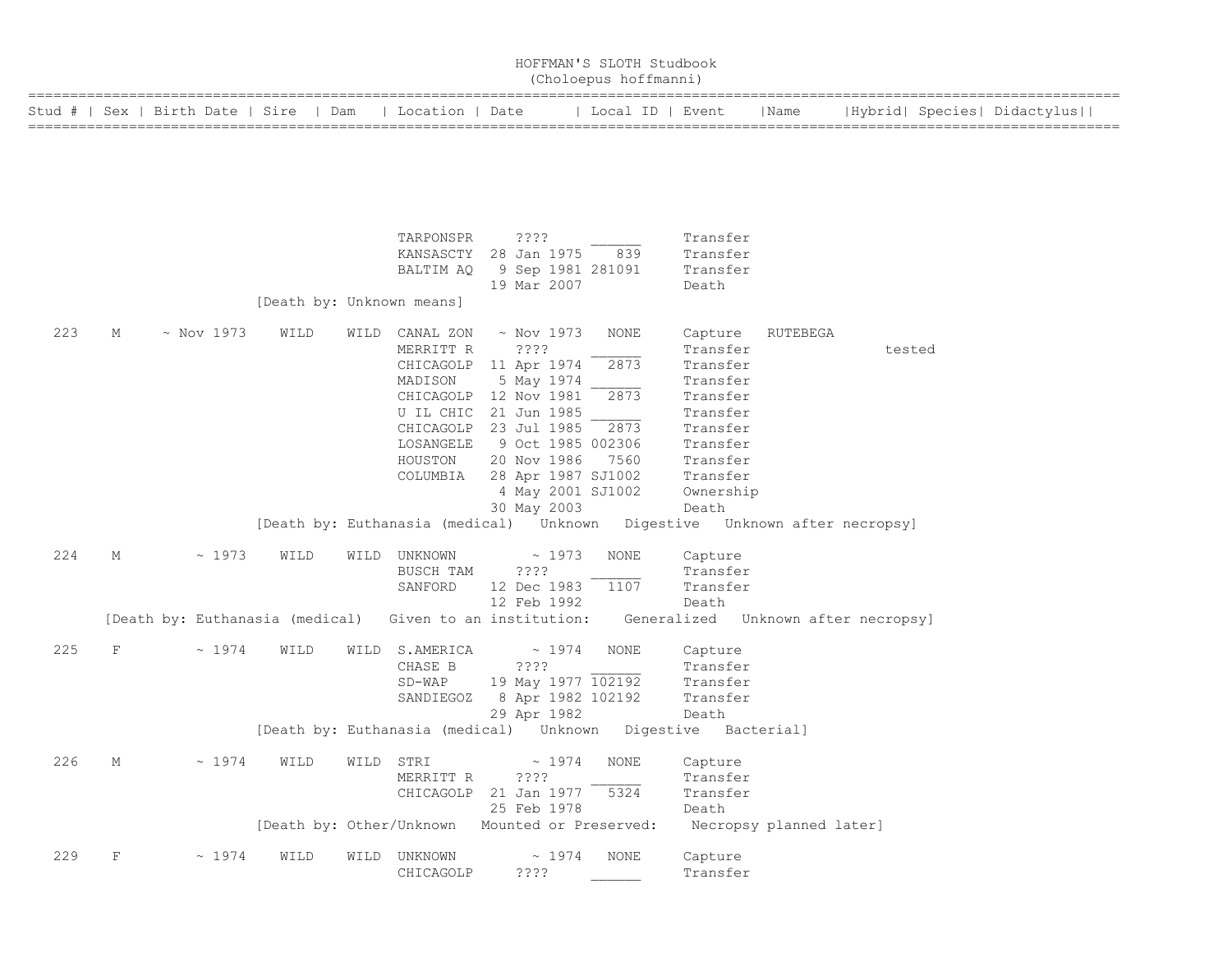| HOFFMAN'S SLOTH Studbook<br>(Choloepus hoffmanni)                           |  |  |      |                             |  |  |  |  |  |  |  |  |  |
|-----------------------------------------------------------------------------|--|--|------|-----------------------------|--|--|--|--|--|--|--|--|--|
| Stud #   Sex   Birth Date   Sire   Dam   Location   Date   Local ID   Event |  |  | Name | Hybrid  Species  Didactylus |  |  |  |  |  |  |  |  |  |
|                                                                             |  |  |      |                             |  |  |  |  |  |  |  |  |  |

|     |            |                   |                                                                   | DENVER                                                                                                                                                                                                                                                                                                                                                                                                                                                                                                                                                                           | 22 Apr 1977                          |      | 14 Apr 1977 02321 Transfer<br>Death  |                                                                           |  |
|-----|------------|-------------------|-------------------------------------------------------------------|----------------------------------------------------------------------------------------------------------------------------------------------------------------------------------------------------------------------------------------------------------------------------------------------------------------------------------------------------------------------------------------------------------------------------------------------------------------------------------------------------------------------------------------------------------------------------------|--------------------------------------|------|--------------------------------------|---------------------------------------------------------------------------|--|
|     |            |                   | [Death by: Infection associated Incinerate Digestive Bacterial]   |                                                                                                                                                                                                                                                                                                                                                                                                                                                                                                                                                                                  |                                      |      |                                      |                                                                           |  |
|     |            | 230 F ~ 1974 WILD |                                                                   | WILD STRI<br>CHASE B ????<br>CHICAGOLP 24 Apr 1979 5777 Transfer                                                                                                                                                                                                                                                                                                                                                                                                                                                                                                                 | $\sim 1974$ NONE<br>1 Feb 1983 Death |      | Capture<br>Transfer                  |                                                                           |  |
|     |            |                   |                                                                   |                                                                                                                                                                                                                                                                                                                                                                                                                                                                                                                                                                                  |                                      |      |                                      | [Death by: Other/Unknown Mounted or Preserved: Necropsy planned later]    |  |
| 231 |            | M ???? WILD       |                                                                   | WILD GUYANA ????<br>CHASE B ????<br>COLUMBIA 2 May 1974 SJ0143 Transfer                                                                                                                                                                                                                                                                                                                                                                                                                                                                                                          | 31 Dec 1990                          | NONE | Capture STAN<br>Transfer<br>Death    |                                                                           |  |
|     |            |                   |                                                                   |                                                                                                                                                                                                                                                                                                                                                                                                                                                                                                                                                                                  |                                      |      |                                      | [Death by: Infection associated Mounted or Preserved: Generalized Trauma] |  |
| 232 | M          |                   | 9 Jun 1974 164 UNK BROWNSVIL 9 Jun 1974 414 Birth                 |                                                                                                                                                                                                                                                                                                                                                                                                                                                                                                                                                                                  | 19 Aug 1986                          |      | Death                                | FOOT                                                                      |  |
|     |            |                   | [Death by: Infection associated Incinerate Respiratory Bacterial] |                                                                                                                                                                                                                                                                                                                                                                                                                                                                                                                                                                                  |                                      |      |                                      |                                                                           |  |
| 233 | $M \sim$   | $\sim 1974$       | WILD                                                              | WILD PANAMA $\sim 1974$ NONE<br>CHASE B ????<br>LINCOLN M 18 Sep 1979 NA0818 Transfer<br>SYRACUSE                                                                                                                                                                                                                                                                                                                                                                                                                                                                                | 2 Nov 1983 M83021                    |      | Capture MALE<br>Transfer<br>Transfer |                                                                           |  |
|     |            |                   |                                                                   | PHILADELP 30 Mar 1998 103547                                                                                                                                                                                                                                                                                                                                                                                                                                                                                                                                                     |                                      |      | Loan to                              |                                                                           |  |
| 234 | $M \sim 1$ | $\sim 1975$       | WILD                                                              | WILD PANAMA $\sim 1975$ NONE Capture<br>CHICAGOLP ????<br>SD-WAP 16 Jun 1977 102240 Transfer<br>CHICAGOLP 26 Aug 1977 _____ ltf Transfer                                                                                                                                                                                                                                                                                                                                                                                                                                         |                                      |      | Transfer                             |                                                                           |  |
| 235 | $M \sim 1$ | $\sim 1975$       | WILD                                                              | WILD PANAMA $\sim$ 1975 NONE Capture<br>CHICAGOLP ????<br>SD-WAP 16 Jun 1977 102241<br>CHICAGOLP 26 Aug 1977 ltf Transfer                                                                                                                                                                                                                                                                                                                                                                                                                                                        |                                      |      | Transfer<br>Transfer                 |                                                                           |  |
| 237 | F          | $\sim 1975$       | WILD                                                              | $\begin{minipage}{.4\linewidth} \begin{tabular}{l} \hline \texttt{WILD} & \texttt{STRI} \end{tabular} \end{minipage} \begin{minipage}{.4\linewidth} \begin{tabular}{l} \texttt{WILD} & \texttt{STRI} \end{tabular} \end{minipage} \vspace{0.03in} \begin{minipage}{.4\linewidth} \begin{tabular}{l} \hline \texttt{WILD} & \texttt{STRI} \end{tabular} \end{minipage} \vspace{0.03in} \begin{minipage}{.4\linewidth} \begin{tabular}{l} \hline \texttt{WILD} & \texttt{STRI} \end{tabular} \end{minip$<br>MERRITT R ????<br>MERRITT R 2222<br>CHICAGOLP 3 Apr 1978 5376 Transfer | 7 Apr 1978 Death                     | NONE | Capture<br>Transfer                  |                                                                           |  |
|     |            |                   |                                                                   |                                                                                                                                                                                                                                                                                                                                                                                                                                                                                                                                                                                  |                                      |      |                                      | [Death by: Other/Unknown Mounted or Preserved: Necropsy planned later]    |  |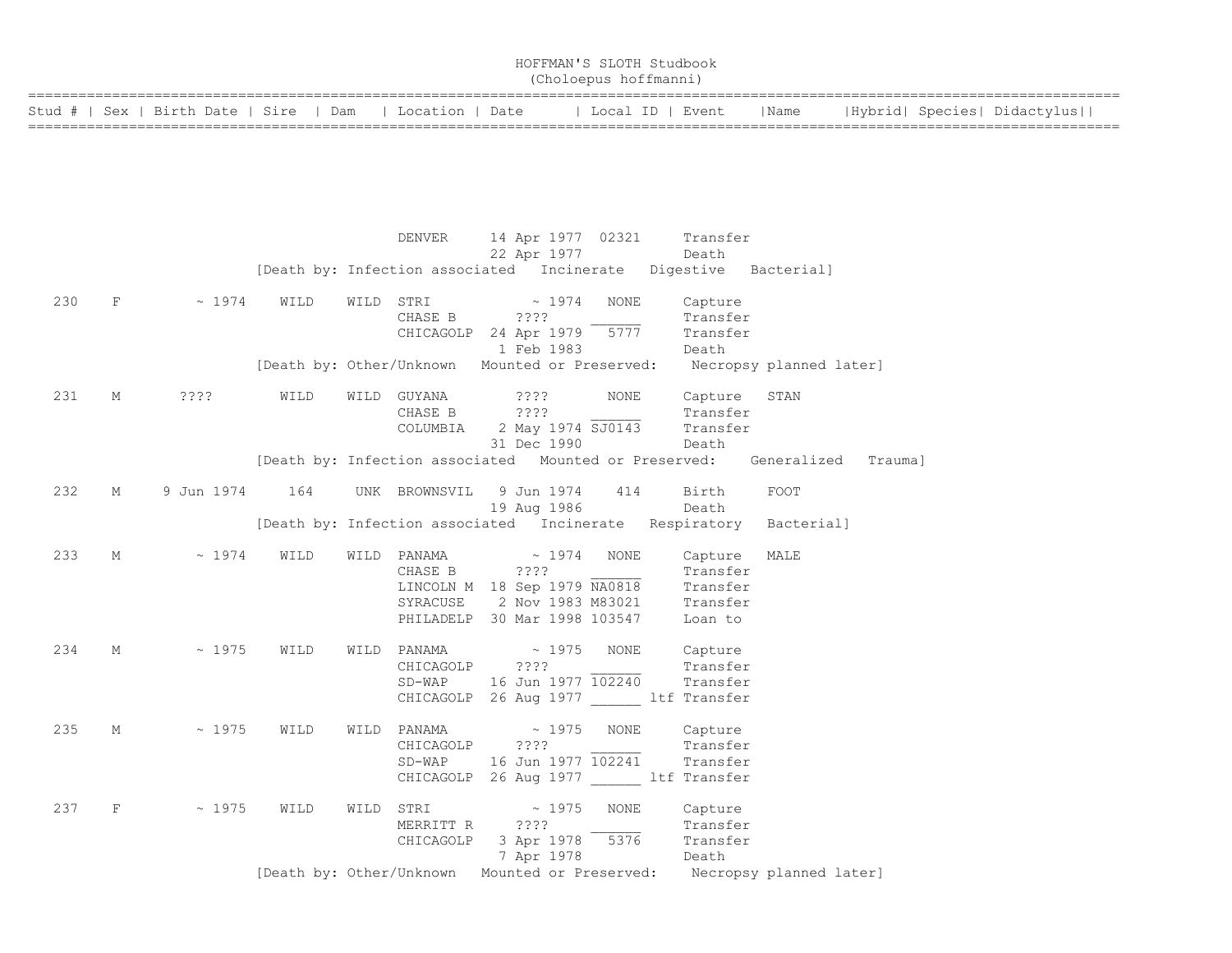|     | HOFFMAN'S SLOTH Studbook<br>(Choloepus hoffmanni)<br>  Location   Date     Local ID   Event<br> Hybrid  Species  Didactylus |                                  |                           |           |                                                    |                                                                       |                              |                                                          |                         |  |  |  |  |  |
|-----|-----------------------------------------------------------------------------------------------------------------------------|----------------------------------|---------------------------|-----------|----------------------------------------------------|-----------------------------------------------------------------------|------------------------------|----------------------------------------------------------|-------------------------|--|--|--|--|--|
|     |                                                                                                                             | Stud #   Sex   Birth Date   Sire | Dam                       |           |                                                    |                                                                       |                              |                                                          | Name                    |  |  |  |  |  |
|     |                                                                                                                             |                                  |                           |           |                                                    |                                                                       |                              |                                                          |                         |  |  |  |  |  |
| 238 | F                                                                                                                           | ~1975                            | WILD                      |           | WILD PANAMA<br>MERRITT R<br>CHICAGOLP<br>DREHER PA | $\sim 1975$<br>????<br>3 Apr 1978<br>9 Oct 1985<br>27 Nov 2004        | NONE<br>5377<br>1152<br>1152 | Capture<br>Transfer<br>Transfer<br>Transfer<br>Ownership | TOOTSIE                 |  |  |  |  |  |
| 239 | М                                                                                                                           | ~1975                            | WILD                      | WILD STRI | MERRITT R<br>CHICAGOLP<br>DREHER PA                | $\sim 1975$<br>$??\; ?$<br>3 Apr 1978<br>9 Oct 1985<br>11 Feb 1997    | NONE<br>5378<br>1153         | Capture<br>Transfer<br>Transfer<br>Transfer<br>Death     | CLYDE                   |  |  |  |  |  |
|     |                                                                                                                             |                                  | [Death by: Unknown means] |           |                                                    |                                                                       |                              |                                                          |                         |  |  |  |  |  |
| 240 | $\ddot{\phantom{0}}$                                                                                                        | ~1975                            | WILD                      | WILD STRI | MERRITT R<br>CHICAGOLP                             | $\sim$ 1975<br>????<br>3 Apr 1978<br>20 Apr 1978                      | NONE<br>5379                 | Capture<br>Transfer<br>Transfer<br>Death                 |                         |  |  |  |  |  |
|     |                                                                                                                             |                                  |                           |           |                                                    | [Death by: Other/Unknown Mounted or Preserved:                        |                              |                                                          | Necropsy planned later] |  |  |  |  |  |
| 241 | $\rm F$                                                                                                                     | ~1975                            | WILD                      | WILD      | PANAMA<br>MERRITT R<br>CHICAGOLP<br>DREHER PA      | $\sim 1975$<br>????<br>3 Apr 1978<br>9 Oct 1985<br>27 Nov 2004        | NONE<br>5380<br>1154<br>1154 | Capture<br>Transfer<br>Transfer<br>Transfer<br>Ownership | <b>BONNIE</b>           |  |  |  |  |  |
| 242 | $\mathbf F$                                                                                                                 | ~1975                            | WILD                      | WILD STRI | MERRITT R<br>CHICAGOLP                             | $\sim 1975$<br>????<br>3 Apr 1978<br>14 Jun 1980                      | <b>NONE</b><br>5382          | Capture<br>Transfer<br>Transfer<br>Death                 |                         |  |  |  |  |  |
|     |                                                                                                                             |                                  |                           |           |                                                    | [Death by: Other/Unknown Mounted or Preserved:                        |                              |                                                          | Necropsy planned later] |  |  |  |  |  |
| 243 | $\mathbf{F}$                                                                                                                | $\sim 1975$                      | WILD WILD STRI            |           | MERRITT R                                          | $\sim$ 1975 NONE<br>$??\,?\,?$<br>CHICAGOLP 3 Apr 1978<br>17 Sep 1978 | 5383                         | Capture<br>Transfer<br>Transfer<br>Death                 |                         |  |  |  |  |  |
|     |                                                                                                                             |                                  |                           |           |                                                    | [Death by: Other/Unknown Incinerate Necropsy planned later]           |                              |                                                          |                         |  |  |  |  |  |
| 244 | f                                                                                                                           | ~1975                            | WILD                      |           | WILD CANAL ZON<br>MERRITT R<br>CHICAGOLP           | $\sim 1978$<br>$??\mathbf{??}$<br>3 Apr 1978                          | NONE<br>5381                 | Capture<br>Transfer<br>Transfer                          | SUCCOTASHE              |  |  |  |  |  |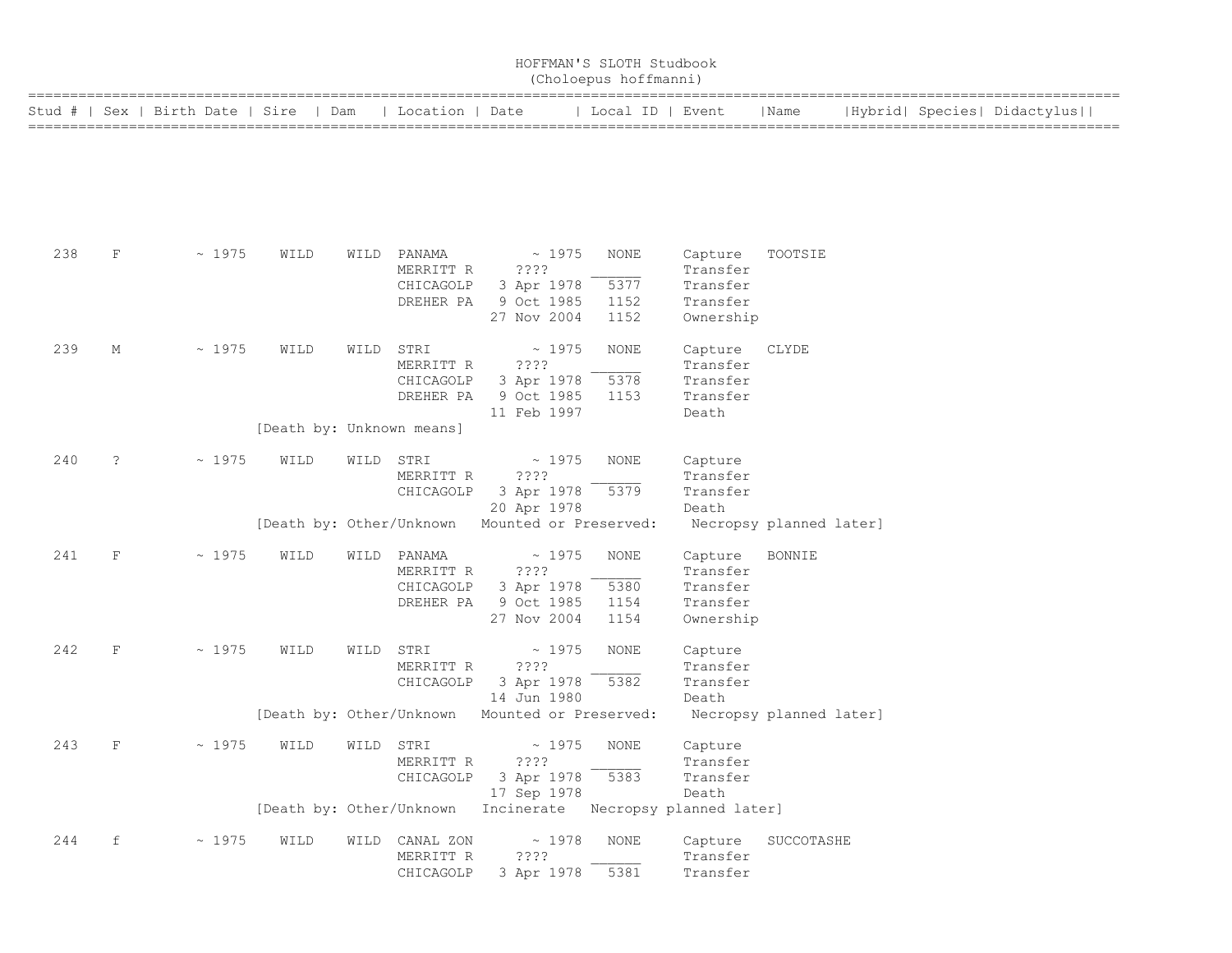|        |                    |                         |                                          |           |                                         |         |                            | HOFFMAN'S SLOTH Studbook<br>(Choloepus hoffmanni) |                                            |                         |  |                             |  |
|--------|--------------------|-------------------------|------------------------------------------|-----------|-----------------------------------------|---------|----------------------------|---------------------------------------------------|--------------------------------------------|-------------------------|--|-----------------------------|--|
| Stud # |                    | Sex   Birth Date   Sire | Dam                                      |           | Location   Date                         |         |                            | Local ID   Event                                  |                                            | Name                    |  | Hybrid  Species  Didactylus |  |
|        |                    |                         |                                          |           |                                         |         |                            |                                                   |                                            |                         |  |                             |  |
|        |                    |                         |                                          |           |                                         |         |                            |                                                   |                                            |                         |  |                             |  |
|        |                    |                         |                                          |           |                                         |         |                            |                                                   |                                            |                         |  |                             |  |
|        |                    |                         |                                          |           | HOUSTON                                 |         | 24 Nov 1986<br>27 Jan 2005 | 7562<br>7562                                      | Transfer<br>Ownership                      |                         |  |                             |  |
|        |                    |                         |                                          |           |                                         |         |                            |                                                   |                                            |                         |  |                             |  |
| 245    | $\mathbf F$        | ~1975                   | WILD                                     | WILD STRI |                                         |         | $\sim 1975$                | NONE                                              | Capture                                    |                         |  |                             |  |
|        |                    |                         |                                          |           | CHASE B                                 |         | ????                       |                                                   | Transfer                                   |                         |  |                             |  |
|        |                    |                         |                                          |           | CHICAGOLP                               |         | 3 May 1979<br>1 Jun 1979   | 5794                                              | Transfer<br>Death                          |                         |  |                             |  |
|        |                    |                         | [Death by: Other/Unknown                 |           |                                         |         |                            | Mounted or Preserved:                             |                                            | Necropsy planned later] |  |                             |  |
|        |                    |                         |                                          |           |                                         |         |                            |                                                   |                                            |                         |  |                             |  |
| 246    | F                  | ~1975                   | WILD                                     | WILD      | STRI                                    |         | $\sim 1975$                | NONE                                              | Capture                                    | KIB021-002              |  |                             |  |
|        |                    |                         |                                          |           | CHASE B                                 |         | ????                       |                                                   | Transfer                                   |                         |  |                             |  |
|        |                    |                         |                                          |           | CHICAGOLP 14 May 1979 5814<br>TOKYOUENO |         |                            |                                                   | Transfer<br>3 Apr 1983 920249 ltf Transfer |                         |  |                             |  |
|        |                    |                         |                                          |           |                                         |         |                            |                                                   |                                            |                         |  |                             |  |
| 247    | М                  | 7 Jun 1975              | 164                                      |           | 179 BROWNSVIL                           |         | 7 Jun 1975                 | 529                                               | Birth                                      |                         |  |                             |  |
|        |                    |                         |                                          |           |                                         |         | 1 Jan 1984                 |                                                   | Death                                      |                         |  |                             |  |
|        |                    |                         | [Death by: Other/Unknown                 |           |                                         |         | Incinerate                 |                                                   | Unknown (after necropsy)]                  |                         |  |                             |  |
| 249    | F                  | ~1975                   | WILD                                     |           | WILD NICARAGUA                          |         | ~1977                      | NONE                                              | Capture                                    | LISA                    |  |                             |  |
|        |                    |                         |                                          |           | CHASE B                                 |         | ????                       |                                                   | Transfer                                   |                         |  |                             |  |
|        |                    |                         |                                          |           | CHICAGOLP                               |         | 18 Sep 1979                | 5940                                              | Transfer                                   |                         |  |                             |  |
|        |                    |                         |                                          |           | SEDGWICK                                |         | 7 Nov 1979                 | 344                                               | Transfer                                   |                         |  |                             |  |
|        |                    |                         |                                          |           |                                         |         | 20 Nov 1996                |                                                   | Death                                      |                         |  |                             |  |
|        |                    |                         | [Death by: Other/Unknown                 |           |                                         |         | Incinerate                 |                                                   | No necropsy planned]                       |                         |  |                             |  |
| 250    | F                  | ~1976                   | WILD                                     | WILD      | S.AMERICA                               |         | ~1976                      | NONE                                              | Capture                                    |                         |  |                             |  |
|        |                    |                         |                                          |           | CHASE B                                 |         | ????                       |                                                   | Transfer                                   |                         |  |                             |  |
|        |                    |                         |                                          |           | $SD-WAP$                                |         | 19 May 1977 102193         |                                                   | Transfer                                   |                         |  |                             |  |
|        |                    |                         |                                          |           |                                         |         | 24 May 1977                |                                                   | Death                                      |                         |  |                             |  |
|        |                    |                         | [Death by: Infection associated  Unknown |           |                                         |         |                            |                                                   | Digestive Bacterial]                       |                         |  |                             |  |
| 251    | ?                  | ~1976                   | WILD                                     | WILD      | S.AMERICA                               |         | ~1976                      | NONE                                              | Capture                                    |                         |  |                             |  |
|        |                    |                         |                                          |           | CHASE B                                 |         | ????                       |                                                   | Transfer                                   |                         |  |                             |  |
|        |                    |                         |                                          |           | $SD-WAP$                                |         | 22 Jun 1977 102247         |                                                   | Transfer                                   |                         |  |                             |  |
|        |                    |                         |                                          |           |                                         |         | 8 Jul 1977                 |                                                   | Death                                      |                         |  |                             |  |
|        |                    |                         | [Death by: Other/Unknown                 |           |                                         | Unknown |                            | Generalized                                       | Metabolism]                                |                         |  |                             |  |
| 252    | $\mathbf{F}% _{0}$ | ~1976                   | WILD                                     |           | WILD UNKNOWN                            |         | ~1976                      | NONE                                              | Capture                                    | NASTASSE                |  |                             |  |
|        |                    |                         |                                          |           | PET FARM                                |         | ????                       |                                                   | Transfer                                   |                         |  |                             |  |
|        |                    |                         |                                          |           | <b>BUFFALO</b>                          |         | 3 Mar 1977                 | 597                                               | Transfer                                   |                         |  |                             |  |
|        |                    |                         |                                          |           | PUBLIC                                  |         | 31 Dec 1980                |                                                   | ltf Transfer                               |                         |  |                             |  |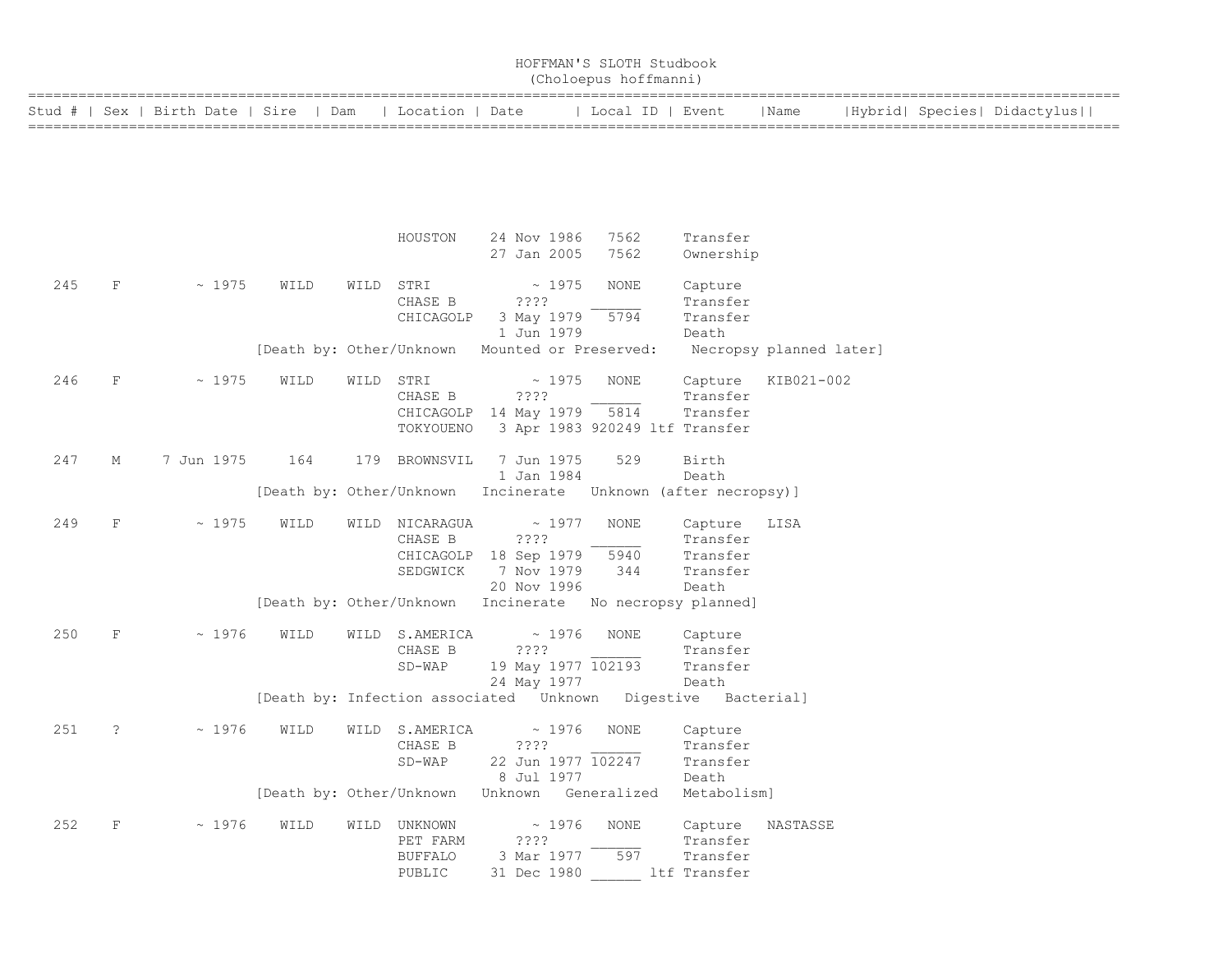| HOFFMAN'S SLOTH Studbook<br>(Choloepus hoffmanni)<br>  Sex   Birth Date   Sire<br>Local ID   Event<br>Location   Date |              |                                                           |                           |      |                                                                            |                                                         |       |                                     |                                                                  |            |  |  |                             |
|-----------------------------------------------------------------------------------------------------------------------|--------------|-----------------------------------------------------------|---------------------------|------|----------------------------------------------------------------------------|---------------------------------------------------------|-------|-------------------------------------|------------------------------------------------------------------|------------|--|--|-----------------------------|
| Stud #                                                                                                                |              |                                                           |                           | Dam  |                                                                            |                                                         |       |                                     |                                                                  | Name       |  |  | Hybrid  Species  Didactylus |
|                                                                                                                       |              |                                                           |                           |      |                                                                            |                                                         |       |                                     |                                                                  |            |  |  |                             |
| 253                                                                                                                   | F            | $??\; ?$                                                  | WILD                      |      | WILD CENTRALAM<br>PET FARM<br>OKLAHOMA                                     | ????<br>????<br>24 Mar 1976 540905<br>25 Jan 1981       |       | NONE                                | Capture<br>Transfer<br>Transfer<br>Death                         |            |  |  |                             |
|                                                                                                                       |              | [Death by: Environ/Behav conditions Mounted or Preserved: |                           |      |                                                                            |                                                         |       |                                     | Respiratory                                                      | Trauma]    |  |  |                             |
| 254                                                                                                                   | F            | $??\; ?$                                                  | WILD                      | WILD | CENTRALAM<br>PET FARM<br>OKLAHOMA                                          | ????<br>????<br>24 Mar 1976<br>28 Mar 1976              |       | <b>NONE</b><br>5408                 | Capture<br>Transfer<br>Transfer<br>Death                         |            |  |  |                             |
|                                                                                                                       |              | [Death by: Infection associated                           |                           |      | Incinerate                                                                 | Respiratory                                             |       |                                     | Mechanical abnormality]                                          |            |  |  |                             |
| 255                                                                                                                   | $\mathbf F$  | ~1976                                                     | WILD                      | WILD | STRI<br>PRIM SERV<br>CHICAGOLP<br>CINCINNAT 13 May 1982 M6011<br>SAN ANTON | ????<br>14 Oct 1981<br>4 Apr 1990 900402<br>11 Aug 1991 | ~1976 | <b>NONE</b><br>6607                 | Capture<br>Transfer<br>Transfer<br>Transfer<br>Transfer<br>Death | ALICE      |  |  |                             |
|                                                                                                                       |              | [Death by: Anesth/Restraint assoc                         |                           |      | Given to an institution:                                                   |                                                         |       |                                     | Generalized                                                      | Bacterial] |  |  |                             |
| 256                                                                                                                   | F            | 24 Apr 1976                                               | 164                       | 179  | BROWNSVIL 24 Apr 1976                                                      | 4 Jan 1978                                              |       | 1216                                | Birth<br>Death                                                   |            |  |  |                             |
|                                                                                                                       |              | [Death by: Environ/Behav conditions Mounted or Preserved: |                           |      |                                                                            |                                                         |       |                                     | Cardiovascular                                                   | Metazoan]  |  |  |                             |
| 257                                                                                                                   | $\mathbf F$  | ~1976                                                     | WILD                      | WILD | PANAMA<br>CHASE B<br>CHICAGOLP<br>SANFORD                                  | ????<br>3 May 1979<br>9 Oct 1985<br>29 Nov 2004         | ~1976 | <b>NONE</b><br>5793<br>1174<br>1174 | Capture<br>Transfer<br>Transfer<br>Transfer<br>Ownership         |            |  |  |                             |
|                                                                                                                       |              |                                                           | [Death by: Unknown means] |      |                                                                            | 27 May 2012                                             |       |                                     | Death                                                            |            |  |  |                             |
| 258                                                                                                                   | $\mathbb M$  | ~1976                                                     | WILD                      |      | WILD STRI<br>CHASE B<br>CHICAGOLP<br>CINCINNAT 12 Sep 1979                 | ????<br>3 May 1979<br>17 Apr 1988                       | ~1976 | <b>NONE</b><br>5792<br>M6007        | Capture<br>Transfer<br>Transfer<br>Transfer<br>Death             |            |  |  |                             |
|                                                                                                                       |              |                                                           |                           |      | [Death by: Infection associated Bury                                       |                                                         |       |                                     | Respiratory Bacterial]                                           |            |  |  |                             |
| 259                                                                                                                   | $\mathbf{F}$ | ~ May 1976                                                | WILD                      |      | WILD PANAMA                                                                | $~\sim$ May 1976                                        |       | NONE                                | Capture                                                          | KOHLRABIE  |  |  |                             |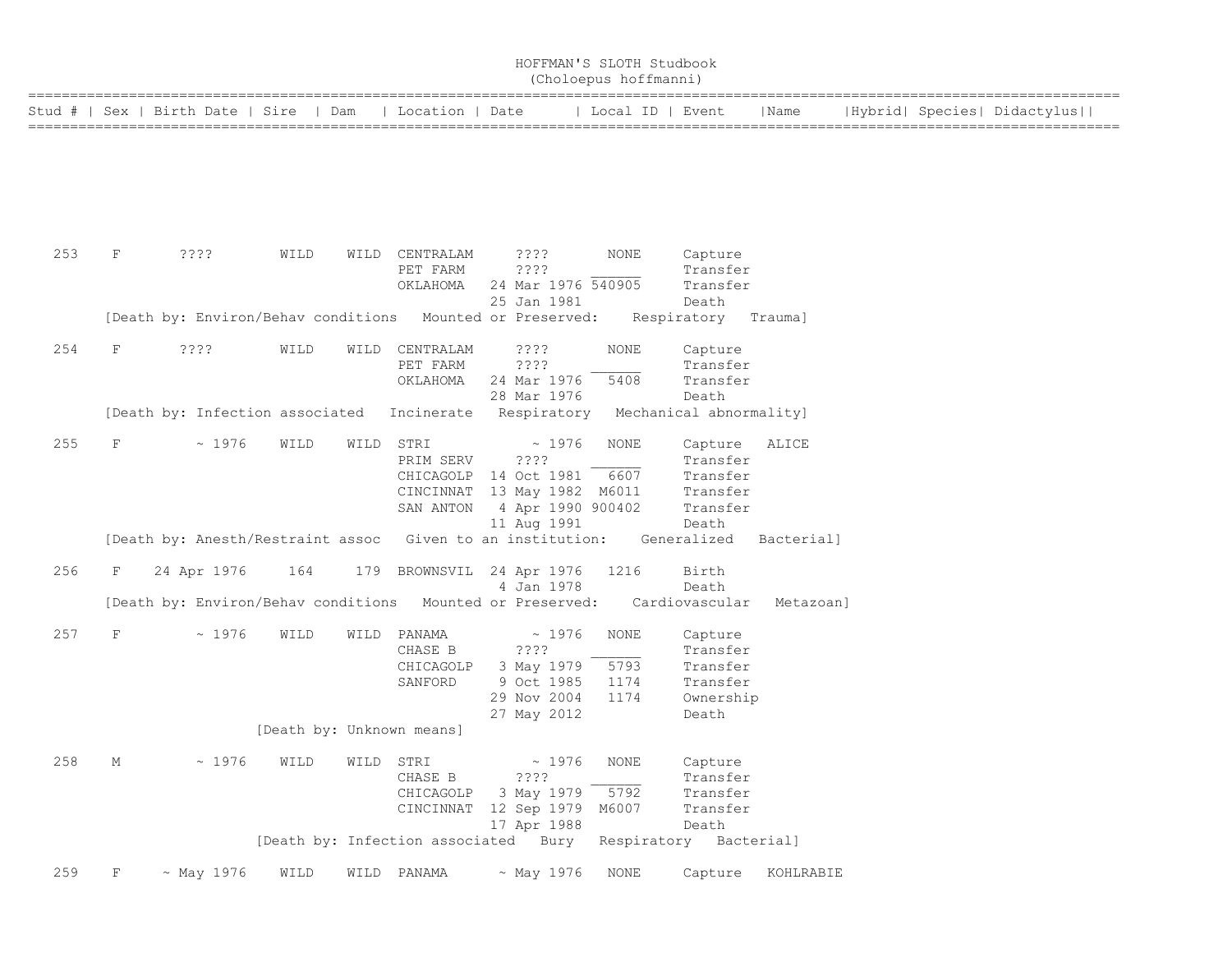|     |             |                                  |                           |           |                                                            |      |                                                                                | HOFFMAN'S SLOTH Studbook<br>(Choloepus hoffmanni) |                                                           |             |                             |  |
|-----|-------------|----------------------------------|---------------------------|-----------|------------------------------------------------------------|------|--------------------------------------------------------------------------------|---------------------------------------------------|-----------------------------------------------------------|-------------|-----------------------------|--|
|     |             | Stud #   Sex   Birth Date   Sire | Dam                       |           | Location                                                   | Date |                                                                                | Local ID   Event                                  |                                                           | Name        | Hybrid  Species  Didactylus |  |
|     |             |                                  |                           |           |                                                            |      |                                                                                |                                                   |                                                           |             |                             |  |
|     |             |                                  |                           |           |                                                            |      |                                                                                |                                                   |                                                           |             |                             |  |
|     |             |                                  |                           |           | CHASE B<br>CHICAGOLP<br>HOUSTON<br>HOGLE                   |      | ????<br>14 May 1979<br>24 Nov 1986<br>18 Jan 1994 940006<br>27 Jan 2005 940006 | 5812<br>7563                                      | Transfer<br>Transfer<br>Transfer<br>Transfer<br>Ownership |             |                             |  |
| 260 | F           | 10 Jul 1976                      | 148                       | 149       | CHICAGOLP<br>HOUSTON<br>COLUMBIA                           |      | 10 Jul 1976<br>24 Nov 1986<br>28 Apr 1987 SJ1003<br>3 Mar 2000                 | 4720<br>7561                                      | Birth<br>Transfer<br>Transfer<br>Death                    | SUSY'S KID  |                             |  |
|     |             |                                  | [Death by: Unknown means] |           |                                                            |      |                                                                                |                                                   |                                                           |             |                             |  |
| 262 | $\mathbf F$ | ~1977                            | WILD                      | WILD      | UNKNOWN<br>CHASE B<br>SD-WAP                               |      | ~1977<br>????<br>28 Jun 1978 102753<br>25 Apr 1981                             | NONE                                              | Capture<br>Transfer<br>Transfer<br>Death                  |             |                             |  |
|     |             |                                  | [Death by: Unknown means] |           |                                                            |      |                                                                                |                                                   |                                                           |             |                             |  |
| 263 | $\mathbf F$ | ~1977                            | WILD                      |           | WILD UNKNOWN<br>CHASE B<br>SD-WAP                          |      | ~1977<br>????<br>28 Jun 1978 102754<br>5 May 1981                              | NONE                                              | Capture<br>Transfer<br>Transfer<br>Death                  |             |                             |  |
|     |             |                                  | [Death by: Unknown means] |           |                                                            |      |                                                                                |                                                   |                                                           |             |                             |  |
| 264 | М           | $\sim$ Jan 1977                  | WILD                      | WILD PERU | PET FARM<br><b>BUFFALO</b>                                 |      | 10 Jan 1977<br>????<br>10 Feb 1977<br>12 Feb 1977                              | <b>NONE</b><br>586                                | Capture<br>Transfer<br>Transfer<br>Death                  | KID         |                             |  |
|     |             |                                  | [Death by: Unknown means] |           |                                                            |      |                                                                                |                                                   |                                                           |             |                             |  |
| 265 | F           | 23 Feb 1977                      | WILD                      |           | 195 BUFFALO<br>[Death by: Injury from exhibit mate Unknown |      | 23 Feb 1977<br>6 Mar 1977                                                      | 588                                               | Birth<br>Death<br>No necropsy planned]                    | <b>BABY</b> |                             |  |
| 266 | F           | 6 Mar 1977                       | UNK                       |           | 147 BUFFALO                                                |      | 6 Mar 1977<br>10 Mar 1977                                                      | 599                                               | Birth<br>Death                                            | BABY        |                             |  |
|     |             |                                  | [Death by: Unknown means] |           |                                                            |      |                                                                                |                                                   |                                                           |             |                             |  |
| 267 | $\rm F$     | ~1977                            | WILD                      |           | WILD UNKNOWN<br>CHASE B<br>NORFOLK                         |      | $\sim 1977$<br>$??\,?\,?$<br>30 Mar 1978 000040                                | NONE                                              | Capture<br>Transfer<br>Transfer                           | NASTY       |                             |  |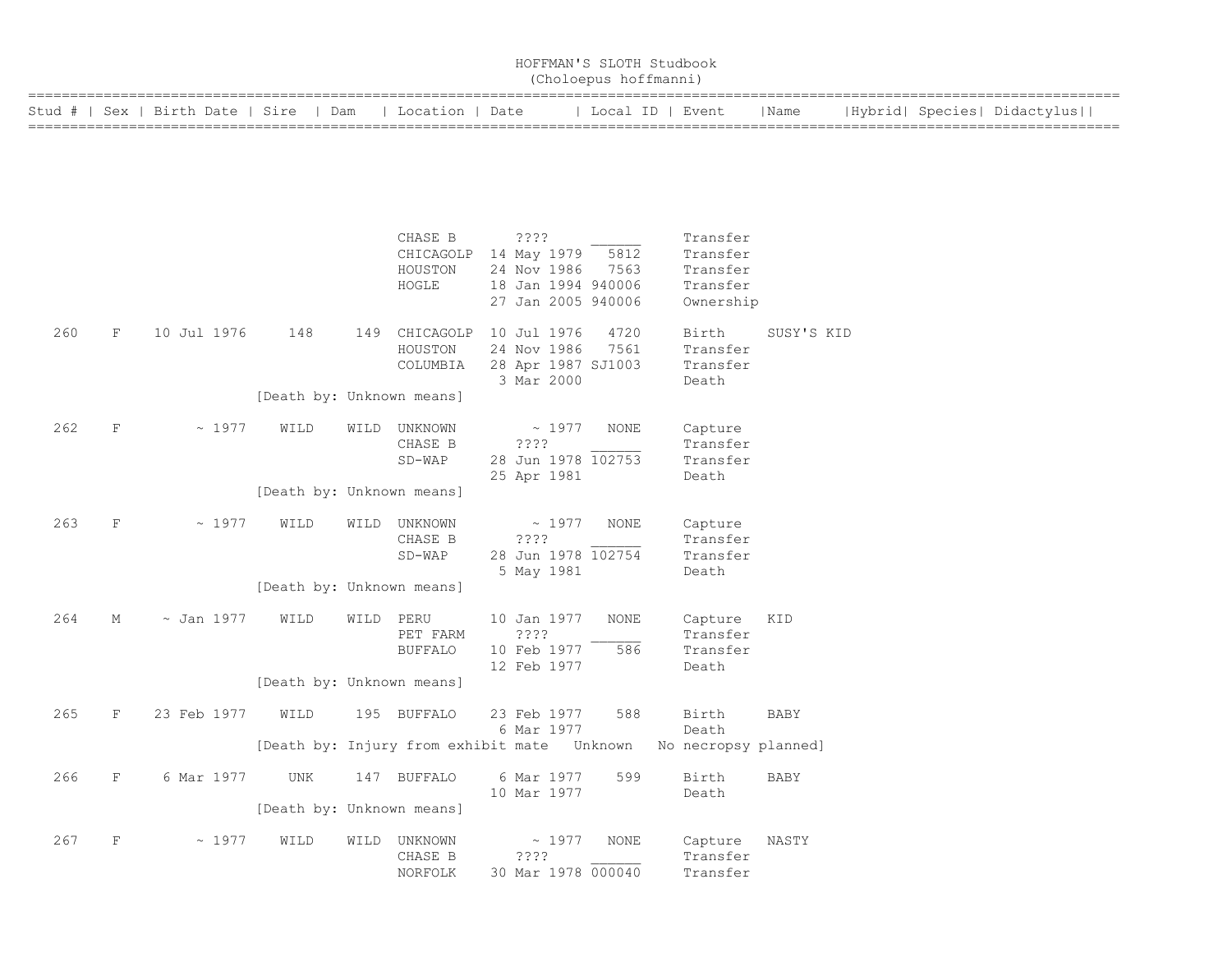|     | HOFFMAN'S SLOTH Studbook<br>(Choloepus hoffmanni) |  |  |            |                                        |  |  |                                                   |  |      |             |                   |                         |                         |         |                             |
|-----|---------------------------------------------------|--|--|------------|----------------------------------------|--|--|---------------------------------------------------|--|------|-------------|-------------------|-------------------------|-------------------------|---------|-----------------------------|
|     |                                                   |  |  |            | Stud #   Sex   Birth Date   Sire   Dam |  |  | Location   Date                                   |  |      |             |                   | Local ID   Event        | Name                    |         | Hybrid  Species  Didactylus |
|     |                                                   |  |  |            |                                        |  |  |                                                   |  |      |             |                   |                         |                         |         |                             |
|     |                                                   |  |  |            |                                        |  |  |                                                   |  |      |             |                   |                         |                         |         |                             |
|     |                                                   |  |  |            |                                        |  |  |                                                   |  |      |             |                   |                         |                         |         |                             |
|     |                                                   |  |  |            |                                        |  |  |                                                   |  |      | 3 Jan 1999  |                   | Death                   |                         |         |                             |
|     |                                                   |  |  |            | [Death by: Other/Unknown               |  |  |                                                   |  |      |             | Bury Generalized  | Unknown after necropsy] |                         |         |                             |
| 268 | М                                                 |  |  | ~1977      | WILD                                   |  |  | WILD STRI                                         |  |      | ~1977       | NONE              | Capture                 |                         |         |                             |
|     |                                                   |  |  |            |                                        |  |  | CHICAGOLP                                         |  |      | 18 Apr 1980 | 6096              | Transfer                |                         |         |                             |
|     |                                                   |  |  |            |                                        |  |  | MERRITT R                                         |  | ???? |             |                   | Transfer                |                         |         |                             |
|     |                                                   |  |  |            |                                        |  |  | TORONTO                                           |  |      | 14 Dec 1983 | 2 Jul 1981 14594  | Transfer<br>Death       |                         |         |                             |
|     |                                                   |  |  |            |                                        |  |  | [Death by: Other/Unknown Given to an institution: |  |      |             |                   |                         | Generalized             | Trauma] |                             |
| 269 | $\mathbf F$                                       |  |  | ~1977      | WILD                                   |  |  | WILD UNKNOWN                                      |  |      | $\sim 1977$ |                   |                         | SPLIT LIP               |         |                             |
|     |                                                   |  |  |            |                                        |  |  | CHASE B                                           |  | ???? |             | NONE              | Capture<br>Transfer     |                         |         |                             |
|     |                                                   |  |  |            |                                        |  |  | NORFOLK                                           |  |      |             | 5 Apr 1978 000046 | Transfer                |                         |         |                             |
|     |                                                   |  |  |            |                                        |  |  |                                                   |  |      | 31 May 1989 |                   | Death                   |                         |         |                             |
|     |                                                   |  |  |            |                                        |  |  | [Death by: Euthanasia (medical) Unknown           |  |      |             |                   | Generalized             | Metabolism]             |         |                             |
| 270 | F                                                 |  |  | 6 Apr 1977 | 164                                    |  |  | 179 BROWNSVIL                                     |  |      | 6 Apr 1977  | 1193              | Birth                   |                         |         |                             |
|     |                                                   |  |  |            |                                        |  |  |                                                   |  |      | 22 Oct 1977 |                   | Death                   |                         |         |                             |
|     |                                                   |  |  |            | [Death by: Infection associated        |  |  | Mounted or Preserved:                             |  |      |             |                   | Hemic/Lymph Metabolism] |                         |         |                             |
| 271 | $\mathbf F$                                       |  |  | ~1977      | WILD                                   |  |  | WILD STRI                                         |  |      | ~1977       | <b>NONE</b>       | Capture                 |                         |         |                             |
|     |                                                   |  |  |            |                                        |  |  | MERRITT R                                         |  | ???? |             |                   | Transfer                |                         |         |                             |
|     |                                                   |  |  |            |                                        |  |  | CHICAGOLP                                         |  |      | 18 Apr 1980 | 6094              | Transfer                |                         |         |                             |
|     |                                                   |  |  |            |                                        |  |  | MADISON                                           |  |      | 1 Oct 1980  | 1178              | Transfer                |                         |         |                             |
|     |                                                   |  |  |            |                                        |  |  |                                                   |  |      | 1 Jul 1994  |                   | Death                   |                         |         |                             |
|     |                                                   |  |  |            |                                        |  |  | [Death by: Unknown means]                         |  |      |             |                   |                         |                         |         |                             |
| 272 | М                                                 |  |  | ~1977      | WILD                                   |  |  | WILD STRI                                         |  |      | $\sim 1977$ | <b>NONE</b>       | Capture                 |                         |         |                             |
|     |                                                   |  |  |            |                                        |  |  | MERRITT R                                         |  | ???? |             |                   | Transfer                |                         |         |                             |
|     |                                                   |  |  |            |                                        |  |  | CHICAGOLP 18 Apr 1980                             |  |      |             | 6095              | Transfer                |                         |         |                             |
|     |                                                   |  |  |            |                                        |  |  | MADISON                                           |  |      | 30 Sep 1980 |                   | Transfer<br>Death       |                         |         |                             |
|     |                                                   |  |  |            |                                        |  |  | [Death by: Other/Unknown Mounted or Preserved:    |  |      | 10 May 1982 |                   |                         | Necropsy planned later] |         |                             |
|     |                                                   |  |  |            |                                        |  |  |                                                   |  |      |             |                   |                         |                         |         |                             |
| 273 | $\mathbf F$                                       |  |  | ~1977      | WILD                                   |  |  | WILD STRI                                         |  |      | $\sim 1977$ | <b>NONE</b>       | Capture                 |                         |         |                             |
|     |                                                   |  |  |            |                                        |  |  | MERRITT R                                         |  | ???? |             |                   | Transfer                |                         |         |                             |
|     |                                                   |  |  |            |                                        |  |  | CHICAGOLP                                         |  |      | 18 Apr 1980 | 6100              | Transfer                |                         |         |                             |
|     |                                                   |  |  |            |                                        |  |  | GLEN OAK                                          |  |      | 2 Apr 1981  | 6201              | Loan to                 |                         |         |                             |
|     |                                                   |  |  |            |                                        |  |  |                                                   |  |      | 2 Mar 1986  |                   | Death                   |                         |         |                             |
|     |                                                   |  |  |            | [Death by: Other/Unknown               |  |  | Mounted or Preserved:                             |  |      |             | Generalized       | Unknown after necropsy] |                         |         |                             |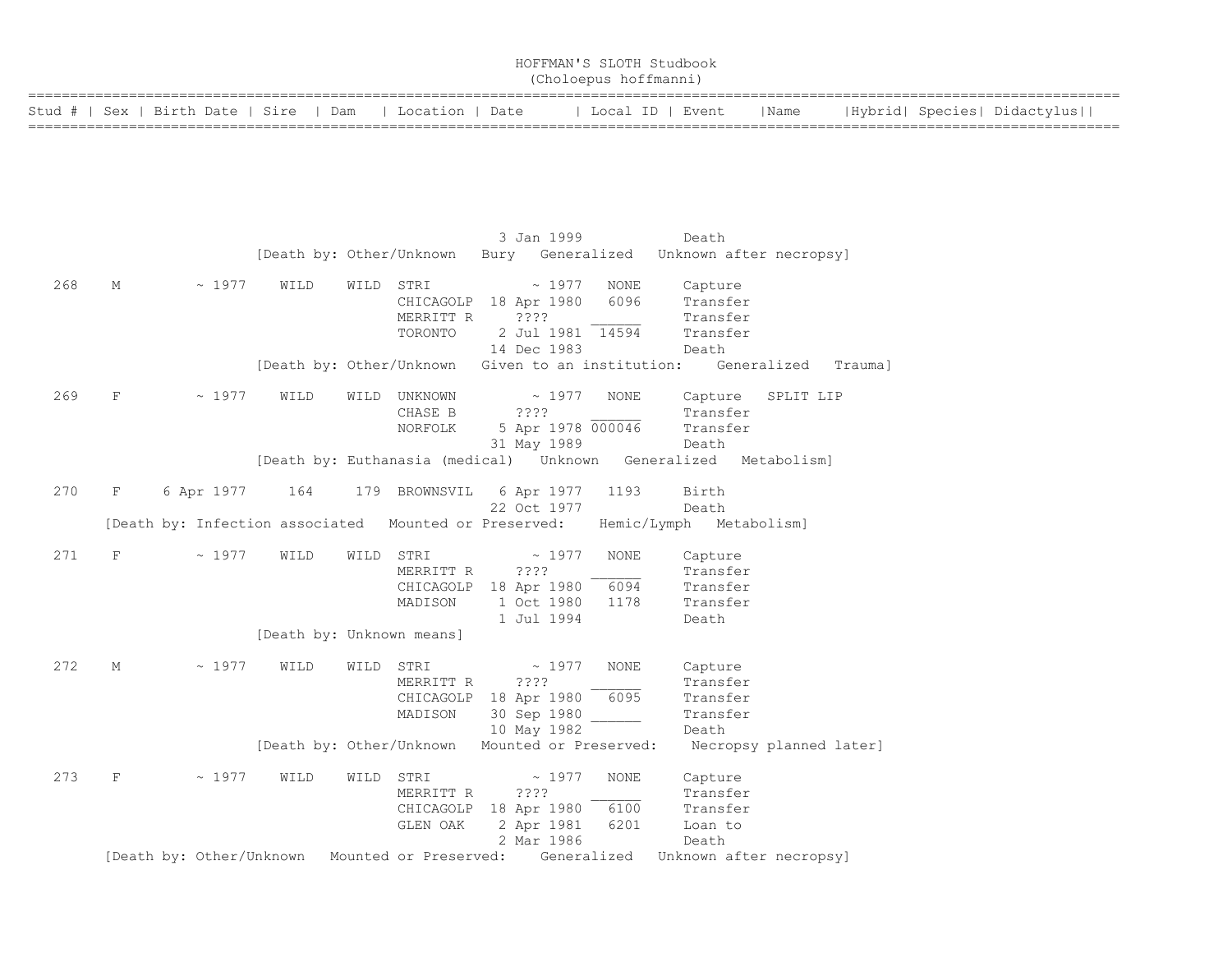| HOFFMAN'S SLOTH Studbook<br>(Choloepus hoffmanni) |         |                                 |                           |      |                                 |                                                       |                  |                                    |                         |  |                             |
|---------------------------------------------------|---------|---------------------------------|---------------------------|------|---------------------------------|-------------------------------------------------------|------------------|------------------------------------|-------------------------|--|-----------------------------|
| Stud #                                            |         | Sex   Birth Date   Sire         |                           | Dam  | Location   Date                 |                                                       | Local ID   Event |                                    | Name                    |  | Hybrid  Species  Didactylus |
|                                                   |         |                                 |                           |      |                                 |                                                       |                  |                                    |                         |  |                             |
|                                                   |         |                                 |                           |      |                                 |                                                       |                  |                                    |                         |  |                             |
|                                                   |         |                                 |                           |      |                                 |                                                       |                  |                                    |                         |  |                             |
| 274                                               | F       | ~1977                           | WILD                      |      | WILD STRI<br>MERRITT R          | $~\sim~1977$<br>????                                  | NONE             | Capture<br>Transfer                | <b>BITCH</b>            |  |                             |
|                                                   |         |                                 |                           |      |                                 | CHICAGOLP 18 Apr 1980                                 | 6101             | Transfer                           |                         |  |                             |
|                                                   |         |                                 |                           |      | GLEN OAK                        | 2 Apr 1981                                            | 6202             | Transfer                           |                         |  |                             |
|                                                   |         |                                 |                           |      |                                 | 3 Feb 1993                                            | 6202             | Ownership                          |                         |  |                             |
| 275                                               | F       | ~1977                           | WILD                      | WILD | STRI                            | ~1977                                                 | NONE             | Capture                            |                         |  |                             |
|                                                   |         |                                 |                           |      | MERRITT R                       | ? ? ? ?                                               |                  | Transfer                           |                         |  |                             |
|                                                   |         |                                 |                           |      |                                 | CHICAGOLP 18 Apr 1980                                 | 6103             | Transfer                           |                         |  |                             |
|                                                   |         |                                 |                           |      |                                 | 18 May 1983                                           |                  | Death                              |                         |  |                             |
|                                                   |         |                                 | [Death by: Other/Unknown  |      |                                 | Mounted or Preserved:                                 |                  |                                    | Necropsy planned later] |  |                             |
| 276                                               | F       | ~1977                           | WILD                      | WILD | STRI                            | $~\sim~1977$                                          | <b>NONE</b>      | Capture                            |                         |  |                             |
|                                                   |         |                                 |                           |      | MERRITT R                       | ????                                                  |                  | Transfer                           |                         |  |                             |
|                                                   |         |                                 |                           |      | CHICAGOLP                       | 18 Apr 1980                                           | 6104             | Transfer                           |                         |  |                             |
|                                                   |         |                                 | [Death by: Unknown means] |      |                                 | 28 Jun 1980                                           |                  | Death                              |                         |  |                             |
|                                                   |         |                                 |                           |      |                                 |                                                       |                  |                                    |                         |  |                             |
| 277                                               | F       | ~1977                           | WILD                      | WILD | STRI                            | $\sim 1977$                                           | NONE             | Capture                            | MAMA                    |  |                             |
|                                                   |         |                                 |                           |      | MERRITT R                       | ????<br>CHICAGOLP 18 Apr 1980                         | 6098             | Transfer<br>Transfer               |                         |  |                             |
|                                                   |         |                                 |                           |      | COLUMBIA                        | 7 Aug 1980 SJ0531                                     |                  | Transfer                           |                         |  |                             |
|                                                   |         |                                 |                           |      |                                 | 19 Dec 1991                                           |                  | Death                              |                         |  |                             |
|                                                   |         |                                 |                           |      | [Death by: Infection associated | Bury                                                  | Urinary          | Toxicity]                          |                         |  |                             |
| 278                                               | F       | ~1977                           | WILD                      | WILD | STRI                            | ~1977                                                 | <b>NONE</b>      | Capture                            |                         |  |                             |
|                                                   |         |                                 |                           |      | MERRITT R                       | ????                                                  |                  | Transfer                           |                         |  |                             |
|                                                   |         |                                 |                           |      |                                 | CHICAGOLP 18 Apr 1980                                 | 6099             | Transfer                           |                         |  |                             |
|                                                   |         |                                 |                           |      | COLUMBIA                        | 7 Aug 1980 SJ0532                                     |                  | Transfer                           |                         |  |                             |
|                                                   |         |                                 |                           |      |                                 | 5 Oct 1983                                            |                  | Death                              |                         |  |                             |
|                                                   |         | [Death by: Infection associated |                           |      |                                 | Given to an institution:                              |                  | Unknown (after necropsy)]          |                         |  |                             |
| 279                                               | F       | ~1977                           | WILD                      | WILD | PANAMA                          | ~1977                                                 | NONE             | Capture                            | COCO                    |  |                             |
|                                                   |         |                                 |                           |      | MAMI RARE                       | ? ? ? ?                                               |                  | Transfer                           |                         |  |                             |
|                                                   |         |                                 |                           |      | SEATTLE                         | 27 Apr 1979 20975                                     |                  | Transfer                           |                         |  |                             |
|                                                   |         |                                 |                           |      |                                 | 3 Nov 2001<br>[Death by: Euthanasia (medical) Unknown |                  | Death<br>Unknown (after necropsy)] |                         |  |                             |
| 280                                               | $\rm F$ | ~1977                           | WILD                      |      | WILD UNKNOWN                    | $\sim 1977$                                           | NONE             | Capture                            |                         |  |                             |
|                                                   |         |                                 |                           |      | CHASE B                         | ? ? ? ?                                               |                  | Transfer                           |                         |  |                             |
|                                                   |         |                                 |                           |      | NORFOLK                         | 7 Jul 1978 000058                                     |                  | Transfer                           |                         |  |                             |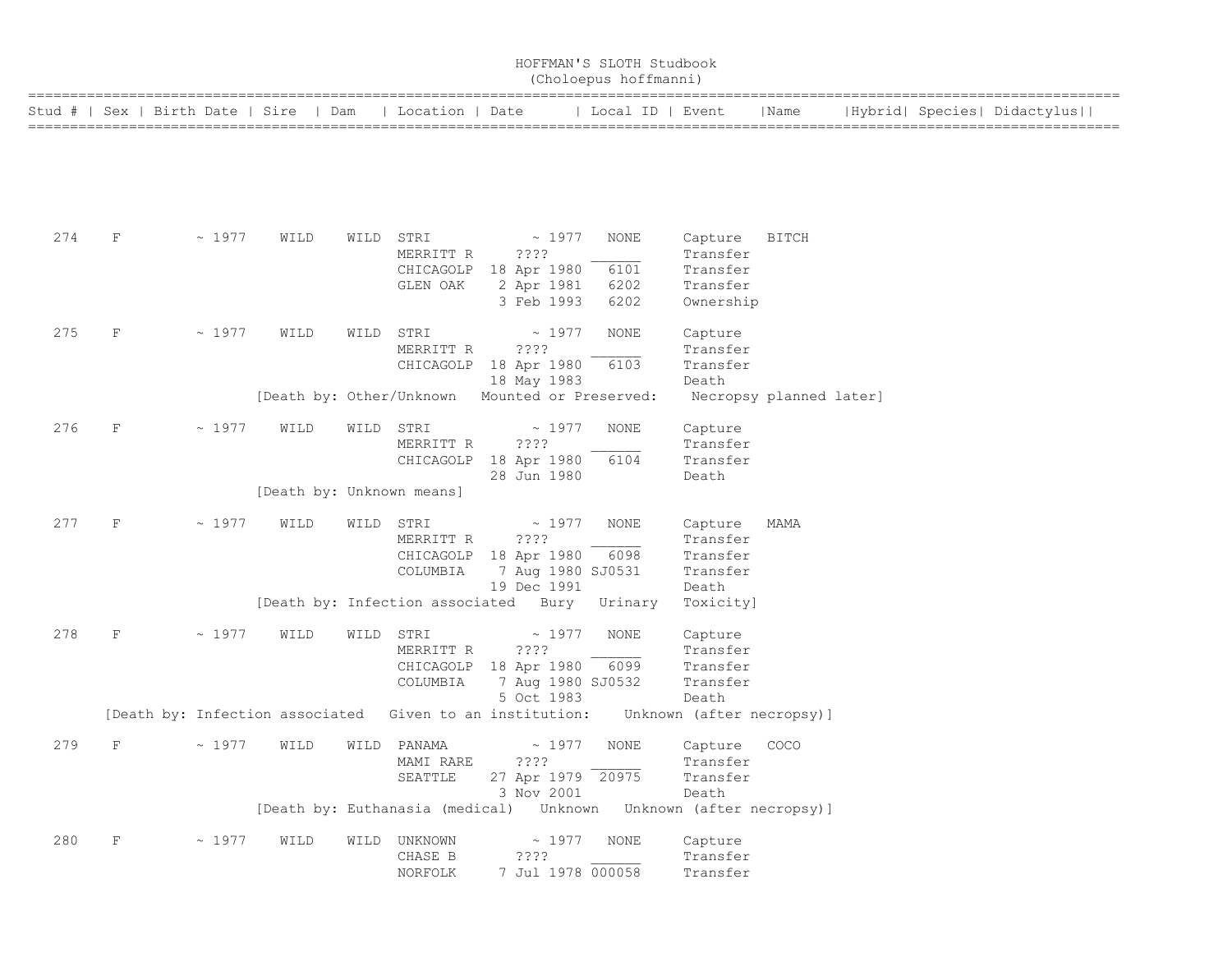| HOFFMAN'S SLOTH Studbook<br>(Choloepus hoffmanni) |             |                                        |                                 |  |                                     |                                                                                                        |                      |                                                      |                         |  |                             |
|---------------------------------------------------|-------------|----------------------------------------|---------------------------------|--|-------------------------------------|--------------------------------------------------------------------------------------------------------|----------------------|------------------------------------------------------|-------------------------|--|-----------------------------|
|                                                   |             | Stud #   Sex   Birth Date   Sire   Dam |                                 |  | Location   Date                     |                                                                                                        | Local ID   Event     |                                                      | Name                    |  | Hybrid  Species  Didactylus |
|                                                   |             |                                        |                                 |  |                                     |                                                                                                        |                      |                                                      |                         |  |                             |
|                                                   |             |                                        |                                 |  |                                     | 30 May 1991<br>[Death by: Infection associated    Unknown   Urinary    Unknown after necropsy]         |                      | Death                                                |                         |  |                             |
| 281                                               | F           | ~1977                                  | WILD                            |  | WILD STRI<br>CHICAGOLP<br>BROWNSVIL | $\sim$ Aug 1977<br>MERRITT R 21 Aug 1977<br>18 Apr 1980<br>7 Aug 1980<br>$??\cdot?$                    | NONE<br>6102<br>2339 | Capture<br>Transfer<br>Transfer<br>Transfer<br>Death |                         |  |                             |
|                                                   |             |                                        | [Death by: Unknown means]       |  |                                     |                                                                                                        |                      |                                                      |                         |  |                             |
| 283                                               | $\rm F$     | $~\sim$ Dec 1977                       | WILD                            |  | WILD STRI<br>CHASE B                | $\sim$ Dec 1977<br>????<br>CHICAGOLP 14 May 1979<br>CINCINNAT 12 Sep 1979 M6008<br>9 Apr 1982          | NONE<br>5813         | Capture<br>Transfer<br>Transfer<br>Transfer<br>Death |                         |  |                             |
|                                                   |             |                                        |                                 |  |                                     | [Death by: Injury from exhibit mate Unknown                                                            |                      | Unknown (after necropsy)]                            |                         |  |                             |
| 285                                               | ?           | 3 Apr 1978                             | UNK                             |  | 243 CHICAGOLP                       | 3 Apr 1978<br>5 Mar 1979                                                                               | 5384                 | Birth<br>Death                                       |                         |  |                             |
| 286                                               | F           | $??\mathbin{?}$                        | WILD                            |  | WILD UNKNOWN<br>CHASE B<br>NORFOLK  | [Death by: Other/Unknown Mounted or Preserved:<br>$??\; ?$<br>????<br>5 Apr 1978 780010<br>27 Sep 1979 | NONE                 | Capture<br>Transfer<br>Transfer<br>Death             | Necropsy planned later] |  |                             |
|                                                   |             |                                        |                                 |  |                                     | [Death by: Infection associated  Unknown  Generalized  Viral]                                          |                      |                                                      |                         |  |                             |
| 287                                               | $\tilde{ }$ | 12 May 1978                            | UNK<br>[Death by: Other/Unknown |  |                                     | 242 CHICAGOLP 12 May 1978<br>9 Aug 1978<br>Incinerate Necropsy planned later]                          | 5458                 | Birth<br>Death                                       |                         |  |                             |
| 288                                               | F           | ~1978                                  | WILD                            |  | WILD STRI<br>MERRITT R<br>CHICAGOLP | ~1978<br>????<br>13 May 1981<br>30 Dec 1981                                                            | NONE<br>6452         | Capture<br>Transfer<br>Transfer<br>Death             |                         |  |                             |

 [Death by: Other/Unknown Mounted or Preserved: Necropsy planned later] 289 F ~ 1978 WILD WILD STRI ~ 1978 NONE Capture

| 20 <i>2</i> |  | 11.LUU JILL |           | - 1770                     | LVULVII – | <b>CUPLULE</b> |
|-------------|--|-------------|-----------|----------------------------|-----------|----------------|
|             |  |             | MERRITT R | 2222                       |           | Transfer       |
|             |  |             |           | CHICAGOLP 13 May 1981 6453 |           | Transfer       |
|             |  |             |           | 30 Dec 1981                |           | Death          |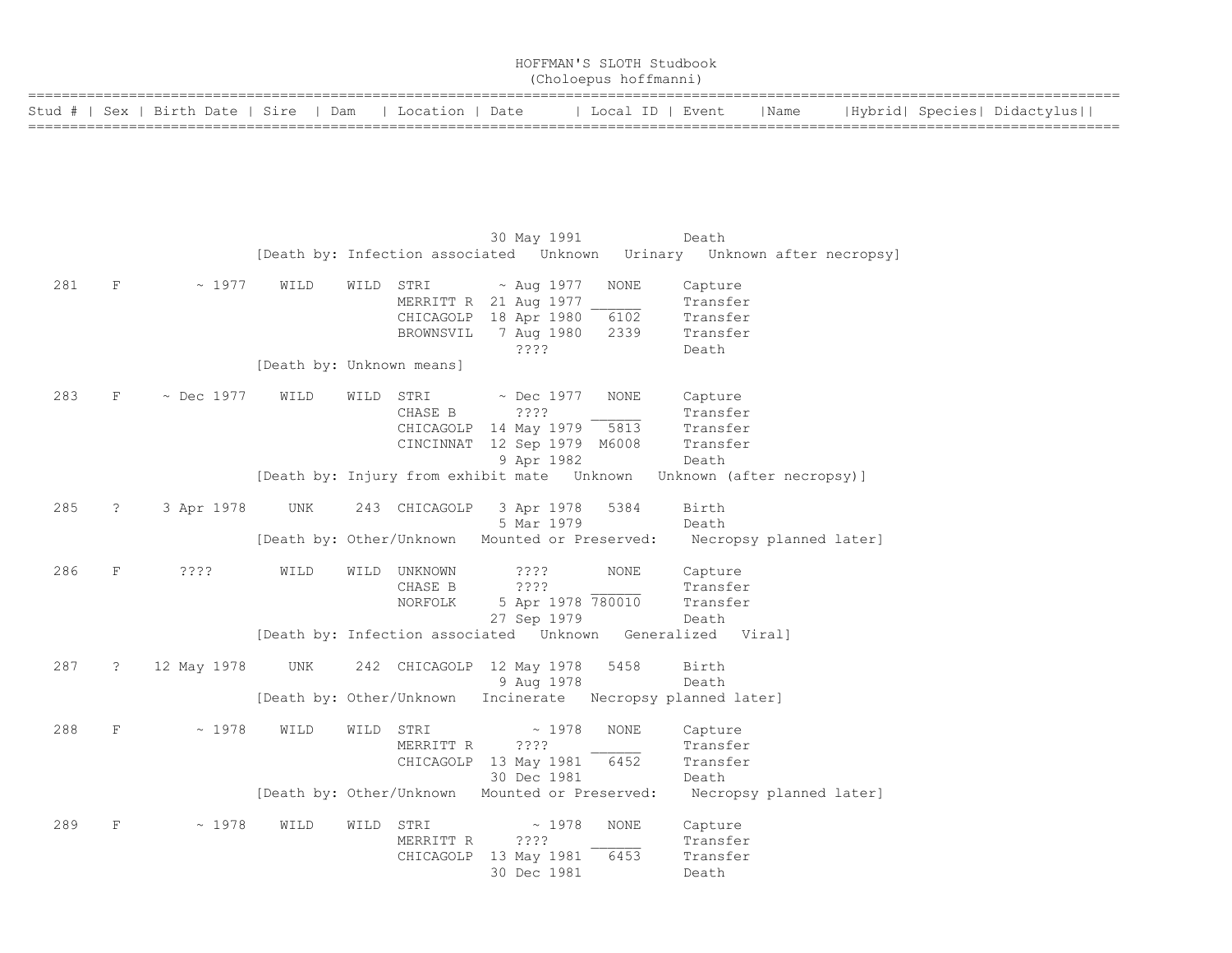| HOFFMAN'S SLOTH Studbook<br>(Choloepus hoffmanni)        |  |                  |      |                             |  |  |  |  |  |  |
|----------------------------------------------------------|--|------------------|------|-----------------------------|--|--|--|--|--|--|
| Stud #   Sex   Birth Date   Sire   Dam   Location   Date |  | Local ID   Event | Name | Hybrid  Species  Didactylus |  |  |  |  |  |  |

|     |                        |               |      | [Death by: Other/Unknown Mounted or Preserved: Necropsy planned later]                           |                                                                                       |                                    |                                                                                                      |                                                                     |        |  |
|-----|------------------------|---------------|------|--------------------------------------------------------------------------------------------------|---------------------------------------------------------------------------------------|------------------------------------|------------------------------------------------------------------------------------------------------|---------------------------------------------------------------------|--------|--|
| 290 | $F$ and the set of $F$ | $\sim 1978$   | WILD | $\begin{array}{cccc}\n\texttt{WILD} & \texttt{STRI} & \hspace{1.5cm} \sim & 1978 \\ \end{array}$ | MERRITT R ????<br>CHICAGOLP 13 May 1981 6454                                          | 4 Aug 1981                         | NONE                                                                                                 | Capture<br>Transfer<br>Transfer<br>Death                            |        |  |
|     |                        |               |      | [Death by: Other/Unknown Mounted or Preserved: Necropsy planned later]                           |                                                                                       |                                    |                                                                                                      |                                                                     |        |  |
| 291 |                        | $F \sim 1978$ | WILD | WILD                                                                                             | STRI $\sim$ 1978<br>MERRITT R ????                                                    |                                    | NONE<br>CHICAGOLP 13 May 1981 6455 Transfer<br>STOCKHOLM 12 Aug 1981 _____ ltf Transfer              | Capture<br>Transfer                                                 |        |  |
| 292 | $F$ and the set of $F$ | $\sim 1978$   | WILD | WILD                                                                                             | STRI $\sim$ 1978<br>MERRITT R ????                                                    |                                    | NONE<br><b>Transfer</b><br>CHICAGOLP 13 May 1981 6456 Transfer<br>STOCKHOLM 12 Aug 1981 ltf Transfer | Capture                                                             |        |  |
| 293 | $F$ and the set of $F$ | $\sim 1978$   | WILD | WILD                                                                                             | STRI $\sim$ 1978<br>MERRITT R ????                                                    |                                    | NONE<br>$CHICAGOLP$ 13 May 1981 6457<br>STOCKHOLM 12 Aug 1981 ltf Transfer                           | Capture<br>Transfer<br>Transfer                                     |        |  |
| 294 | $F \sim 1$             | $\sim 1978$   | WILD | STRI<br>WILD                                                                                     | MERRITT R                                                                             | $\sim 1978$<br>????<br>13 Aug 1982 | NONE<br>CHICAGOLP 13 May 1981 6458                                                                   | Capture<br>Transfer<br>Transfer<br>Death                            |        |  |
|     |                        |               |      | [Death by: Unknown means]                                                                        |                                                                                       |                                    |                                                                                                      |                                                                     |        |  |
| 295 | $F \sim 1$             | $\sim 1978$   | WILD | $\verb WILD COROZAL ~\sim~1978$                                                                  | MERRITT R<br>CHICAGOLP 13 May 1981 6459                                               | ????<br>22 Jun 1981                | <b>NONE</b>                                                                                          | Capture<br>Transfer<br>Transfer<br>Death                            |        |  |
|     |                        |               |      | [Death by: Other/Unknown Mounted or Preserved:                                                   |                                                                                       |                                    |                                                                                                      | Necropsy planned later]                                             |        |  |
| 296 | М                      | $\sim 1978$   | WILD | WILD PANAMA $\sim 1978$<br>TORONTO                                                               | MERRITT R ????<br>CHICAGOLP 18 Apr 1980 6097<br>DREHER PA 9 Oct 1985 1151<br>GLEN OAK | 2 May 1986                         | NONE<br>2 Jul 1981 14595<br>6204                                                                     | Capture<br>Transfer<br>Transfer<br>Transfer<br>Transfer<br>Transfer | DUSTIN |  |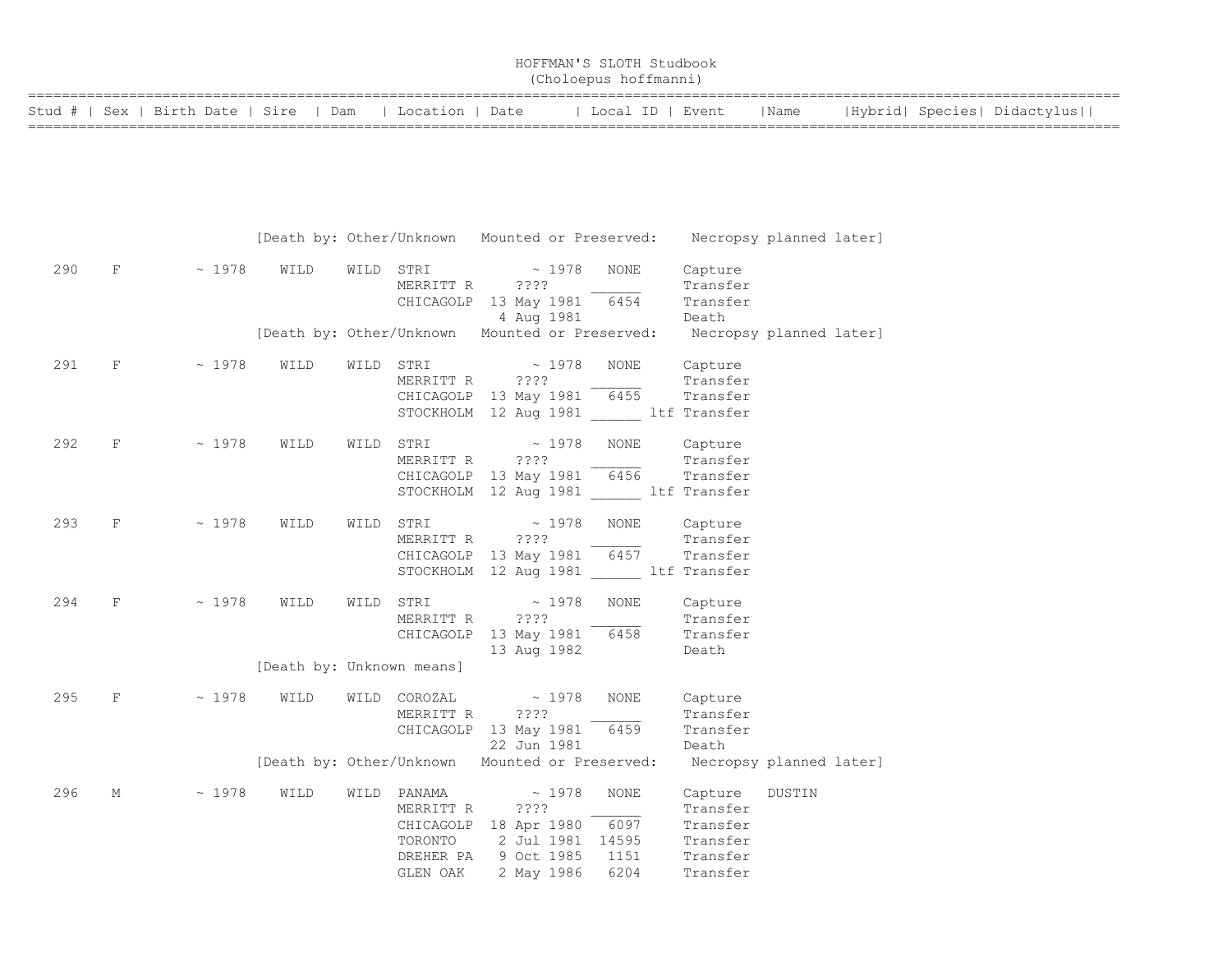|     | HOFFMAN'S SLOTH Studbook<br>(Choloepus hoffmanni) |                                  |                          |           |                      |                                                |                         |                                  |             |            |                             |  |
|-----|---------------------------------------------------|----------------------------------|--------------------------|-----------|----------------------|------------------------------------------------|-------------------------|----------------------------------|-------------|------------|-----------------------------|--|
|     |                                                   | Stud #   Sex   Birth Date   Sire | Dam                      |           | Location   Date      |                                                | Local ID   Event        |                                  | Name        |            | Hybrid  Species  Didactylus |  |
|     |                                                   |                                  |                          |           |                      |                                                |                         |                                  |             |            |                             |  |
|     |                                                   |                                  |                          |           |                      |                                                |                         |                                  |             |            |                             |  |
|     |                                                   |                                  |                          |           |                      |                                                |                         |                                  |             |            |                             |  |
|     |                                                   |                                  |                          |           |                      | 3 Feb 1993                                     | 6204                    | Ownership                        |             |            |                             |  |
| 297 | Μ                                                 | ????                             | WILD                     | WILD      | UNKNOWN<br>MAMI RARE | $??\ ??$<br>????                               | NONE                    | Capture<br>Transfer              |             |            |                             |  |
|     |                                                   |                                  |                          |           |                      | FRANKFURT 26 Jul 1978 27744 ltf Transfer       |                         |                                  |             |            |                             |  |
| 298 | F                                                 | ????                             | WILD                     | WILD      | UNKNOWN<br>MAMI RARE | ????<br>????                                   | NONE                    | Capture<br>Transfer              |             |            |                             |  |
|     |                                                   |                                  |                          |           |                      | FRANKFURT 26 Jul 1978 27745                    |                         | Transfer                         |             |            |                             |  |
|     |                                                   |                                  | [Death by: Other/Unknown |           |                      | 12 May 1995<br>Unknown Necropsy planned later] |                         | Death                            |             |            |                             |  |
| 299 | М                                                 | 6 Sep 1978                       | UNK                      |           | UNK CHICAGOLP        | 6 Sep 1978                                     | 5586                    | Birth                            |             |            |                             |  |
|     |                                                   |                                  | [Death by: Other/Unknown |           |                      | 14 Sep 1978<br>Incinerate                      | Necropsy planned later] | Death                            |             |            |                             |  |
| 300 | ?                                                 | $\sim$ Feb 1979                  | WILD                     | WILD      | STRI                 | $~22$ Feb 1979                                 | <b>NONE</b>             | Capture                          |             |            |                             |  |
|     |                                                   |                                  |                          |           | CHASE B              | ????<br>CHICAGOLP 24 Apr 1979                  | 5778                    | Transfer<br>Transfer             |             |            |                             |  |
|     |                                                   |                                  | [Death by: Other/Unknown |           |                      | 1 May 1979<br>Mounted or Preserved:            |                         | Death<br>Necropsy planned later] |             |            |                             |  |
|     |                                                   |                                  |                          |           |                      |                                                |                         |                                  |             |            |                             |  |
| 301 | $\mathbb{R}$                                      | $\sim$ 3 Mar 1979                | WILD                     | WILD      | STRI<br>CHASE B      | $\sim$ 3 Mar 1979<br>????                      | <b>NONE</b>             | Capture<br>Transfer              |             |            |                             |  |
|     |                                                   |                                  |                          |           | CHICAGOLP            | 3 May 1979                                     | 5796                    | Transfer                         |             |            |                             |  |
|     |                                                   |                                  | [Death by: Other/Unknown |           |                      | 7 May 1979<br>Mounted or Preserved:            |                         | Death<br>Necropsy planned later] |             |            |                             |  |
|     |                                                   |                                  |                          |           |                      |                                                |                         |                                  |             |            |                             |  |
| 302 | Μ                                                 | ~1979                            | WILD                     | WILD      | UNKNOWN              | ~1979                                          | NONE                    | Capture                          | GEORGE      |            |                             |  |
|     |                                                   |                                  |                          |           | NIUAFOO<br>RACINE    | $??\,?\,?$<br>11 May 1994                      | 9413                    | Transfer<br>Transfer             |             |            |                             |  |
|     |                                                   |                                  |                          |           |                      | 27 Jun 1994                                    |                         | Death                            |             |            |                             |  |
|     |                                                   |                                  | [Death by: Other/Unknown |           |                      | Given to an institution:                       |                         |                                  | Generalized | Nutrition] |                             |  |
| 303 | $\ddot{ }$                                        | ~1979                            | WILD                     | WILD      | STRI                 | ~1979                                          | NONE                    | Capture                          |             |            |                             |  |
|     |                                                   |                                  |                          |           | MERRITT R            | ????                                           |                         | Transfer                         |             |            |                             |  |
|     |                                                   |                                  |                          |           |                      | CHICAGOLP 19 Nov 1982<br>24 Nov 1982           | 6904                    | Transfer<br>Death                |             |            |                             |  |
|     |                                                   |                                  | [Death by: Other/Unknown |           |                      | Mounted or Preserved:                          |                         | Necropsy planned later]          |             |            |                             |  |
| 304 | F                                                 | ~1979                            | WILD                     | WILD STRI |                      | ~1979                                          | NONE                    | Capture                          |             |            |                             |  |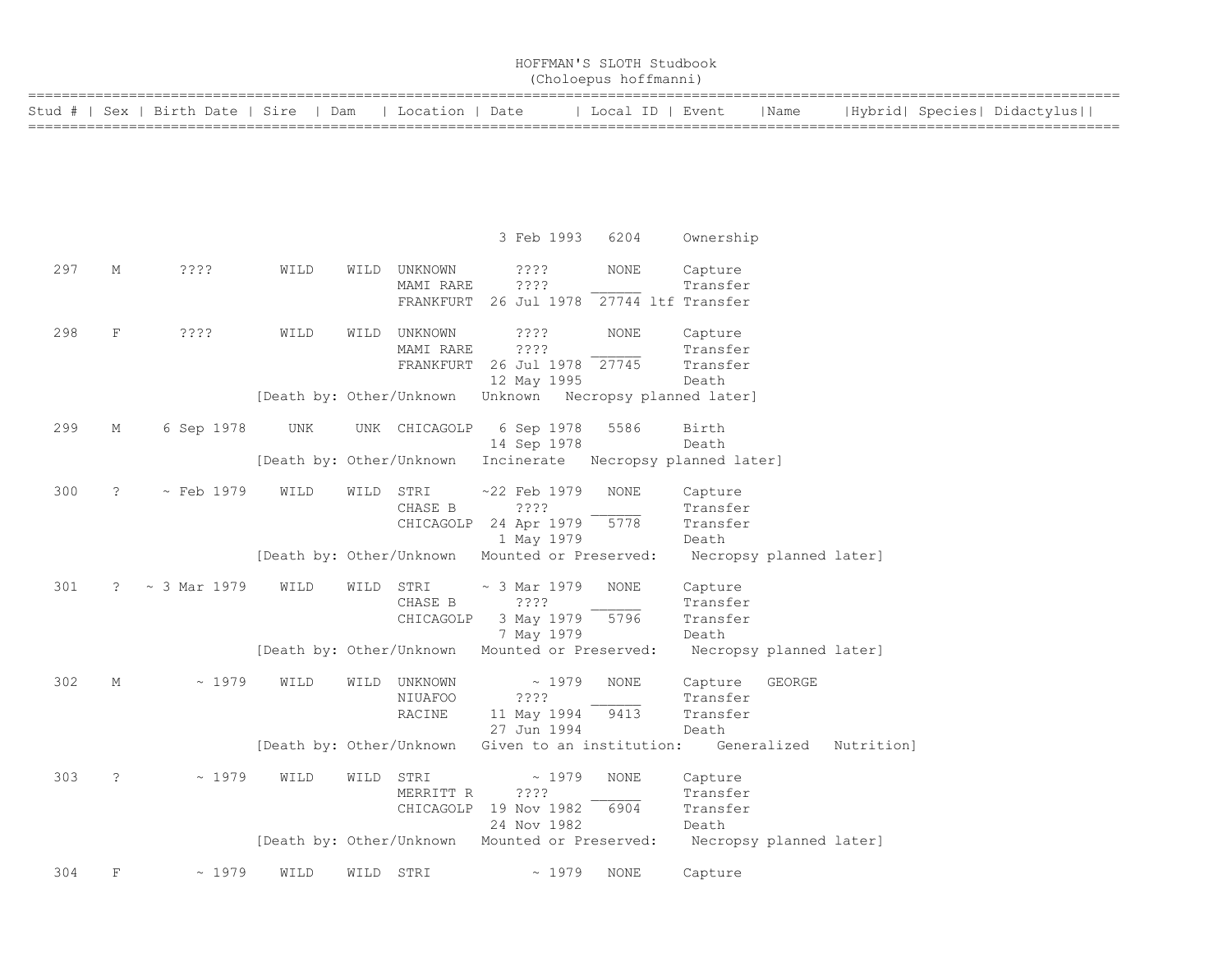|        | HOFFMAN'S SLOTH Studbook<br>(Choloepus hoffmanni) |                         |                                   |      |                                                                |                                                                                                                  |                                             |                                                                                          |                      |  |  |                             |
|--------|---------------------------------------------------|-------------------------|-----------------------------------|------|----------------------------------------------------------------|------------------------------------------------------------------------------------------------------------------|---------------------------------------------|------------------------------------------------------------------------------------------|----------------------|--|--|-----------------------------|
| Stud # |                                                   | Sex   Birth Date   Sire |                                   | Dam  | Location   Date                                                |                                                                                                                  | Local ID   Event                            |                                                                                          | Name                 |  |  | Hybrid  Species  Didactylus |
|        |                                                   |                         |                                   |      |                                                                |                                                                                                                  |                                             |                                                                                          |                      |  |  |                             |
|        |                                                   |                         | [Death by: Unknown means]         |      | MERRITT R<br>HONOLULU                                          | ????<br>CHICAGOLP 19 Nov 1982<br>6 Jun 1984 840067<br>CHICAGOLP 12 Aug 1986<br>31 Dec 1986                       | 6907<br>6907                                | Transfer<br>Transfer<br>Transfer<br>Transfer<br>Death                                    |                      |  |  |                             |
| 305    | F                                                 | ~1979                   | WILD<br>[Death by: Unknown means] | WILD | STRI<br>MERRITT R<br>CHICAGOLP<br>MAYO<br>SANFORD<br>CHICAGOLP | ~1979<br>????<br>19 Nov 1982<br>19 May 1983<br>CHICAGOLP 25 May 1983<br>9 Oct 1985<br>31 Oct 1996<br>28 Aug 2008 | <b>NONE</b><br>6908<br>6908<br>1148<br>6908 | Capture<br>Transfer<br>Transfer<br>Transfer<br>Transfer<br>Transfer<br>Transfer<br>Death | <b>BIGNOSE</b>       |  |  |                             |
| 306    | М                                                 | ~1979                   | WILD                              | WILD | STRI<br>MERRITT R<br>CHICAGOLP<br>HONOLULU                     | ~1979<br>????<br>19 Nov 1982<br>6 Jun 1984 840066<br>7 Oct 1986                                                  | NONE<br>6909                                | Capture<br>Transfer<br>Transfer<br>Transfer<br>Death                                     |                      |  |  |                             |
|        |                                                   |                         | [Death by: Unknown means]         |      |                                                                |                                                                                                                  |                                             |                                                                                          |                      |  |  |                             |
| 307    | М                                                 | ~1979                   | WILD                              | WILD | STRI<br>MERRITT R<br>CHICAGOLP<br>NORFOLK                      | ~1979<br>????<br>19 Nov 1982<br>5 May 1983 000157                                                                | NONE<br>6910                                | Capture<br>Transfer<br>Transfer<br>Transfer                                              | <b>DUDLEY</b>        |  |  |                             |
| 308    | $\mathbf F$                                       | ~1979                   | WILD                              | WILD | STRI<br>MERRITT R<br>CHICAGOLP<br>JOHN BALL                    | ~1979<br>????<br>19 Nov 1982<br>9 Feb 1983 017001<br>23 Apr 1985                                                 | NONE<br>6902                                | Capture<br>Transfer<br>Transfer<br>Transfer<br>Death                                     |                      |  |  |                             |
|        |                                                   |                         |                                   |      |                                                                | [Death by: Injury from exhibit mate Incinerate                                                                   |                                             |                                                                                          | No necropsy planned] |  |  |                             |
| 309    | $\mathbf F$                                       | ~1979                   | WILD                              | WILD | STRI<br>MERRITT R<br>CHICAGOLP<br>JOHN BALL                    | ~1979<br>? ? ? ?<br>19 Nov 1982<br>9 Feb 1983 017003<br>27 Nov 1987                                              | NONE<br>6905                                | Capture<br>Transfer<br>Transfer<br>Transfer<br>Death                                     |                      |  |  |                             |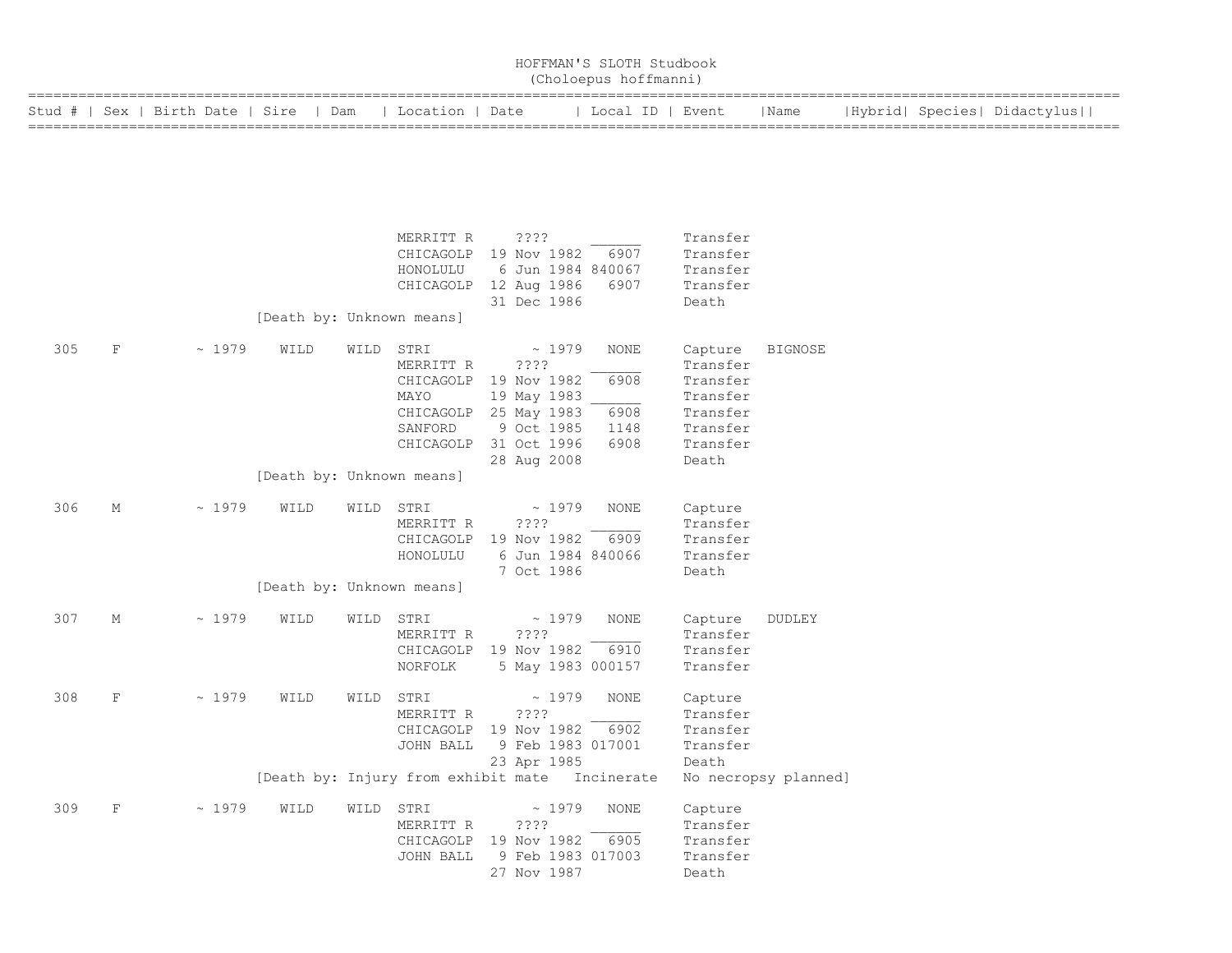| HOFFMAN'S SLOTH Studbook<br>(Choloepus hoffmanni)        |  |                  |      |                             |  |  |  |  |  |  |
|----------------------------------------------------------|--|------------------|------|-----------------------------|--|--|--|--|--|--|
| Stud #   Sex   Birth Date   Sire   Dam   Location   Date |  | Local ID   Event | Name | Hybrid  Species  Didactylus |  |  |  |  |  |  |
|                                                          |  |                  |      |                             |  |  |  |  |  |  |

|     |             |                  | [Death by: Environ/Behav conditions        |      |                                                         |                                         | Incinerate                                        | Cardiovascular                                          | Nutrition]                |
|-----|-------------|------------------|--------------------------------------------|------|---------------------------------------------------------|-----------------------------------------|---------------------------------------------------|---------------------------------------------------------|---------------------------|
| 310 | $\mathbf F$ | ~1979            | WILD                                       | WILD | STRI<br>MERRITT R<br>CHICAGOLP 19 Nov 1982<br>JOHN BALL | ????<br>23 May 1983                     | ~1979<br><b>NONE</b><br>6906<br>9 Feb 1983 017005 | Capture<br>Transfer<br>Transfer<br>Transfer<br>Death    |                           |
|     |             |                  | [Death by: Infection associated Incinerate |      |                                                         |                                         |                                                   | Reproductive                                            | Bacterial]                |
| 311 | F           | 28 Nov 1979      | S248                                       | 249  | SEDGWICK<br>CHICAGOLP 28 Nov 1979<br>SEDGWICK           | 28 Nov 1979<br>28 Nov 1979              | 367<br>5980                                       | Birth<br>Ownership<br>Death                             |                           |
|     |             |                  | [Death by: Environ/Behav conditions        |      |                                                         |                                         | Incinerate                                        |                                                         | Unknown (after necropsy)] |
| 313 | F           | $\sim$ Dec 1979  | WILD                                       | WILD | STRI<br>MERRITT R<br>CHICAGOLP 18 Apr 1980              | $~\sim$ Dec 1979<br>????<br>28 May 1980 | <b>NONE</b><br>6093                               | Capture<br>Transfer<br>Transfer<br>Death                |                           |
|     |             |                  | [Death by: Other/Unknown                   |      |                                                         |                                         | Mounted or Preserved:                             |                                                         | Necropsy planned later]   |
| 314 | F           | 1 Jan 1980       | UNK                                        | 279  | SEATTLE<br>JOHN BALL                                    | 1 Jan 1980<br>10 Apr 1999               | 21091<br>17 Jul 1990 300792                       | Birth<br>Transfer<br>Death                              | SALLY                     |
|     |             |                  | [Death by: Other/Unknown                   |      |                                                         |                                         |                                                   | Bury Urinary New growths/cancer]                        |                           |
| 315 | $\mathbf F$ | $~\sim$ Feb 1980 | WILD                                       | WILD | STRI<br>MERRITT R<br>CHICAGOLP 19 Nov 1982<br>JOHN BALL | $~\sim$ Aug 1982<br>????<br>29 Apr 1983 | <b>NONE</b><br>6911<br>9 Feb 1983 017004          | Capture<br>Transfer<br>Transfer<br>Transfer<br>Death    |                           |
|     |             |                  |                                            |      |                                                         |                                         |                                                   | [Death by: Infection associated Incinerate Reproductive | Bacterial]                |
| 316 | F           | 23 Feb 1980      | 156                                        |      | 163 CHICAGOLP                                           | 23 Feb 1980<br>10 Mar 1980              | 6032                                              | Birth<br>Death                                          |                           |
|     |             |                  | [Death by: Other/Unknown                   |      |                                                         |                                         | Mounted or Preserved:                             |                                                         | Necropsy planned later]   |
| 319 | М           | 27 Apr 1980      | UNK                                        |      | UNK CHICAGOLP 27 Apr 1980<br>TOKYOUENO                  |                                         | 6112                                              | Birth<br>3 Apr 1983 920248 ltf Transfer                 | CAPT.HOOK                 |
| 320 | М           | 31 May 1980      | UNK                                        | UNK  | CHICAGOLP                                               | 31 May 1980<br>5 Jul 1980               | 6168                                              | Birth<br>Death                                          |                           |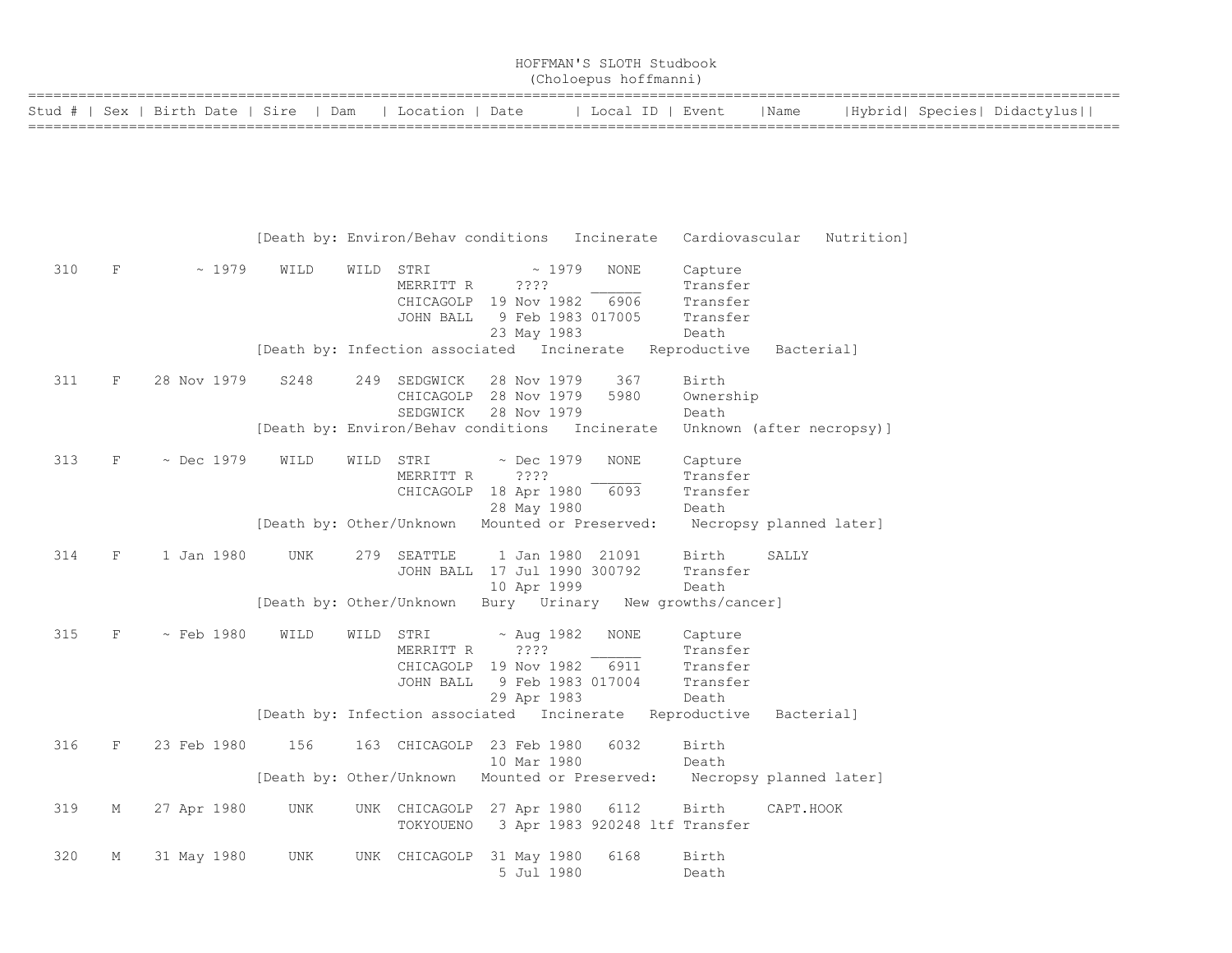| HOFFMAN'S SLOTH Studbook<br>(Choloepus hoffmanni)        |                  |      |                             |  |  |  |  |  |  |  |
|----------------------------------------------------------|------------------|------|-----------------------------|--|--|--|--|--|--|--|
| Stud #   Sex   Birth Date   Sire   Dam   Location   Date | Local ID   Event | Name | Hybrid  Species  Didactylus |  |  |  |  |  |  |  |

|     |             |                                 |                           |      | [Death by: Other/Unknown                                 |             |                     | Mounted or Preserved:             |                                          | Necropsy planned later] |
|-----|-------------|---------------------------------|---------------------------|------|----------------------------------------------------------|-------------|---------------------|-----------------------------------|------------------------------------------|-------------------------|
| 321 | $\tilde{?}$ | 11 Jun 1980                     | <b>UNK</b>                |      | 277 CHICAGOLP 11 Jun 1980                                | 15 Nov 1980 |                     | 6184                              | Birth<br>Death                           |                         |
|     |             |                                 |                           |      | [Death by: Other/Unknown                                 |             |                     | Mounted or Preserved:             |                                          | Necropsy planned later] |
| 322 | $\rm F$     | ~1980                           | WILD                      | WILD | PANAMA<br>SUC BUF<br>SYRACUSE                            | ????        | ~1980               | <b>NONE</b><br>27 Jul 1983 M83006 | Capture<br>Transfer<br>Transfer          | CHARLOTTE               |
|     |             |                                 |                           |      | PHILADELP                                                |             |                     | 30 Mar 1998 103548                | Transfer                                 |                         |
| 323 | F           | ~1980                           | WILD                      | WILD | PANAMA<br>SUC BUF<br>SYRACUSE                            | ????        | ~1980               | <b>NONE</b><br>27 Jul 1983 M83007 | Capture<br>Transfer<br>Transfer          | SMALL                   |
|     |             |                                 |                           |      |                                                          | 24 Jan 1985 |                     |                                   | Death                                    |                         |
|     |             |                                 |                           |      | [Death by: Infection associated Given to an institution: |             |                     |                                   | Respiratory Bacterial]                   |                         |
| 324 | F           | ~1980                           | WILD                      | WILD | PANAMA<br>SUC BUF<br>SYRACUSE                            | ????        | ~1980               | <b>NONE</b><br>27 Jul 1983 M83008 | Capture<br>Transfer<br>Transfer          | CHOCOLATE               |
|     |             | [Death by: Euthanasia (medical) |                           |      | Given to an institution:                                 |             | 6 Jul 1985          | Urinary                           | Death                                    | New growths/cancer]     |
| 325 | F           | ~1980                           | WILD                      | WILD | PANAMA<br>SUC BUF<br>SYRACUSE                            | ????        | ~1980               | NONE<br>27 Jul 1983 M83009        | Capture<br>Transfer<br>Transfer          | BADEYE                  |
| 326 | F           | ~1980                           | WILD                      | WILD | PANAMA<br>SUC BUF<br>SYRACUSE                            | ????        | ~1980               | <b>NONE</b><br>27 Jul 1983 M83010 | Capture<br>Transfer<br>Transfer          | BITE LIP I              |
| 327 | $\mathbf F$ | ~1980                           | WILD                      | WILD | PANAMA<br>SUC BUF<br>SYRACUSE                            | ????        | ~1980<br>~2001      | <b>NONE</b><br>27 Jul 1983 M83011 | Capture<br>Transfer<br>Transfer<br>Death | GRIZZLE I               |
|     |             |                                 | [Death by: Unknown means] |      |                                                          |             |                     |                                   |                                          |                         |
| 328 | F           | ~1980                           | WILD                      | WILD | PANAMA<br>SUC BUF<br>SYRACUSE                            | ????        | ~1980<br>5 Oct 2012 | NONE<br>27 Jul 1983 M83012        | Capture<br>Transfer<br>Transfer<br>Death | FRECKLE                 |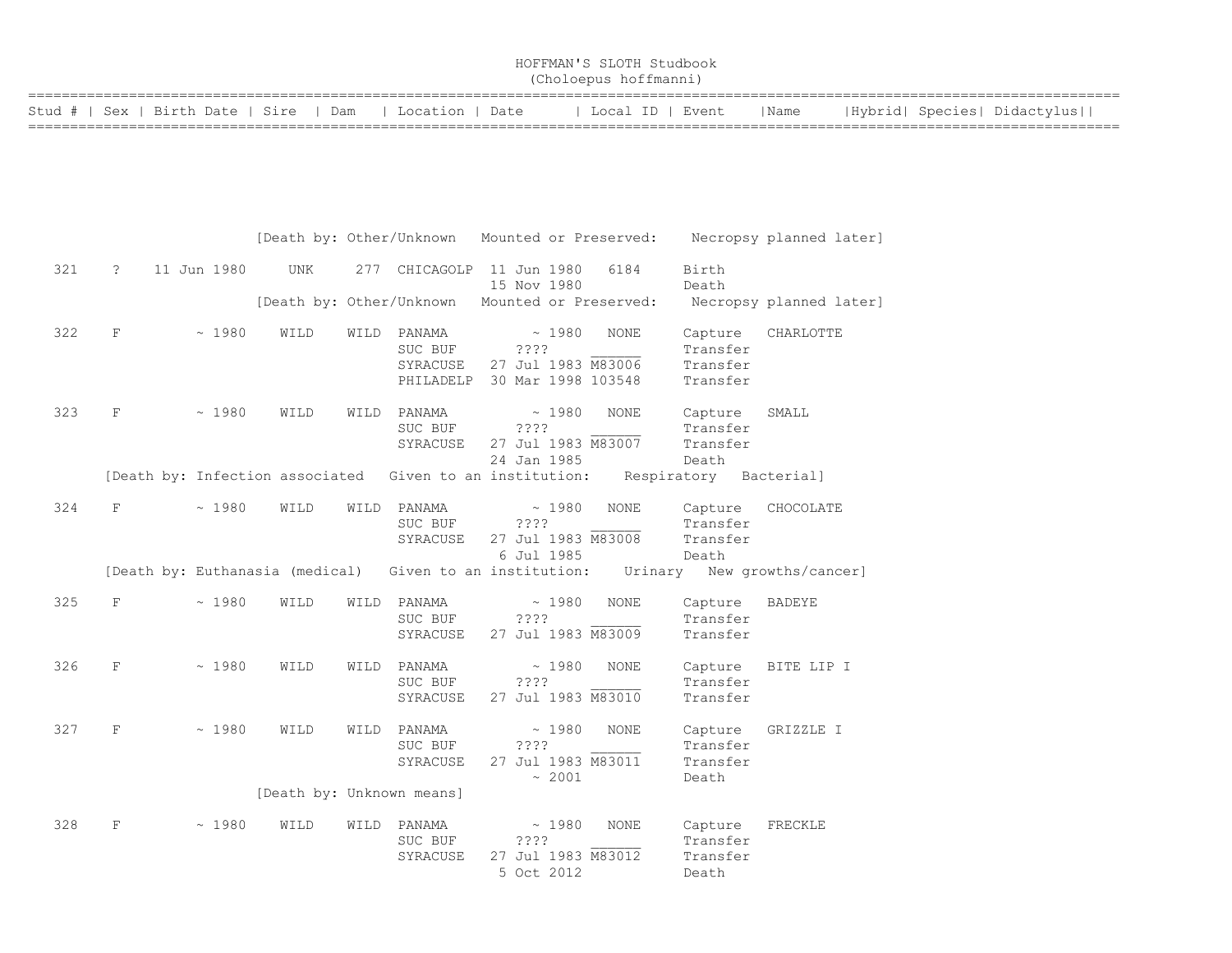|     |                      |                                        |                           |      |                                                                      |                     |       | (Choloepus hoffmanni) |                                          |                         |  |                             |
|-----|----------------------|----------------------------------------|---------------------------|------|----------------------------------------------------------------------|---------------------|-------|-----------------------|------------------------------------------|-------------------------|--|-----------------------------|
|     |                      | Stud #   Sex   Birth Date   Sire   Dam |                           |      | Location   Date                                                      |                     |       |                       | Local ID   Event                         | Name                    |  | Hybrid  Species  Didactylus |
|     |                      |                                        |                           |      |                                                                      |                     |       |                       |                                          |                         |  |                             |
|     |                      |                                        |                           |      |                                                                      |                     |       |                       |                                          |                         |  |                             |
|     |                      |                                        |                           |      |                                                                      |                     |       |                       |                                          |                         |  |                             |
|     |                      |                                        | [Death by: Unknown means] |      |                                                                      |                     |       |                       |                                          |                         |  |                             |
| 329 | М                    | 3 Oct 1980                             | WILD                      |      | 277 COLUMBIA                                                         |                     |       | 3 Oct 1980 SJ0545     | Birth                                    |                         |  |                             |
|     |                      |                                        |                           |      | CHICAGOLP                                                            | 3 Oct 1980          |       | 6280                  | Ownership                                |                         |  |                             |
|     |                      |                                        |                           |      | COLUMBIA<br>[Death by: Other/Unknown                                 | 5 Oct 1980          |       |                       | Death<br>Unknown Necropsy planned later] |                         |  |                             |
|     |                      |                                        |                           |      |                                                                      |                     |       |                       |                                          |                         |  |                             |
| 330 | $\ddot{\phantom{0}}$ | 1 Nov 1980                             | UNK                       |      | UNK CHICAGOLP                                                        | 1 Nov 1980          |       | 6288                  | Birth                                    |                         |  |                             |
|     |                      |                                        |                           |      | [Death by: Other/Unknown Mounted or Preserved:                       | 2 Nov 1980          |       |                       | Death                                    | Necropsy planned later] |  |                             |
|     |                      |                                        |                           |      |                                                                      |                     |       |                       |                                          |                         |  |                             |
| 331 | F                    | 1 Jan 1981                             | UNK                       |      | 271 MADISON                                                          | 1 Jan 1981          |       | 1197                  | Birth                                    |                         |  |                             |
| 332 | М                    | 28 Jan 1981                            | <b>UNK</b>                | 274  | CHICAGOLP 28 Jan 1981                                                |                     |       | 6361                  | Birth                                    |                         |  |                             |
|     |                      |                                        |                           |      | GLEN OAK                                                             | 2 Apr 1981          |       | 6203                  | Loan to                                  |                         |  |                             |
|     |                      | [Death by: Anesth/Restraint assoc      |                           |      | Bury Cardiovascular                                                  | 7 Jul 1982          |       |                       | Death<br>Unknown after necropsy]         |                         |  |                             |
|     |                      |                                        |                           |      |                                                                      |                     |       |                       |                                          |                         |  |                             |
| 334 | $\ddot{\phantom{0}}$ | ~1981                                  | WILD                      | WILD | STRI                                                                 | $~\sim$ Apr 1981    |       | <b>NONE</b>           | Capture                                  |                         |  |                             |
|     |                      |                                        |                           |      | CHICAGOLP 13 May 1981                                                | 15 May 1981         |       | 6460                  | Transfer<br>Death                        |                         |  |                             |
|     |                      |                                        |                           |      | [Death by: Other/Unknown Mounted or Preserved:                       |                     |       |                       |                                          | Necropsy planned later] |  |                             |
|     |                      |                                        |                           |      |                                                                      |                     |       |                       |                                          |                         |  |                             |
| 335 | $\mathbf F$          | ~1981                                  | WILD                      |      | WILD S.AMERICA<br>CHASE B                                            | 11 May 1982         | ~1981 | <b>NONE</b>           | Capture<br>Transfer                      | <b>BLACKIE</b>          |  |                             |
|     |                      |                                        |                           |      | SAN ANTON 11 May 1982 820532                                         |                     |       |                       | Transfer                                 |                         |  |                             |
|     |                      |                                        |                           |      |                                                                      | 5 Apr 1988          |       |                       | Death                                    |                         |  |                             |
|     |                      |                                        | [Death by: Unknown means] |      |                                                                      |                     |       |                       |                                          |                         |  |                             |
| 336 | $\ddot{\cdot}$       | 16 Jun 1981                            | UNK                       |      | 288 CHICAGOLP 16 Jun 1981                                            |                     |       | 6512                  | Birth                                    |                         |  |                             |
|     |                      |                                        |                           |      |                                                                      | 22 Jun 1981         |       |                       | Death                                    |                         |  |                             |
|     |                      |                                        |                           |      | [Death by: Other/Unknown Mounted or Preserved:                       |                     |       |                       |                                          | Necropsy planned later] |  |                             |
| 337 | $\ddot{\phantom{0}}$ | 12 Mar 1982                            | 258                       |      | 283 CINCINNAT 12 Mar 1982 M6010                                      |                     |       |                       | Birth                                    |                         |  |                             |
|     |                      |                                        |                           |      | CHICAGOLP 12 Mar 1982                                                |                     |       | 6873                  | Ownership                                |                         |  |                             |
|     |                      |                                        |                           |      | CINCINNAT 12 Mar 1982<br>[Death by: Injury from exhibit mate Unknown |                     |       |                       | Death<br>Generalized                     | Trauma]                 |  |                             |
|     |                      |                                        |                           |      |                                                                      |                     |       |                       |                                          |                         |  |                             |
| 339 | F                    | ~1982                                  | WILD                      | WILD | UNKNOWN                                                              |                     | ~1982 | <b>NONE</b>           | Capture                                  | JENNIFER                |  |                             |
|     |                      |                                        |                           |      | <b>NIUAFOO</b><br><b>RACINE</b>                                      | ????<br>11 May 1994 |       | 9414                  | Transfer<br>Transfer                     |                         |  |                             |
|     |                      |                                        |                           |      |                                                                      |                     |       |                       |                                          |                         |  |                             |

HOFFMAN'S SLOTH Studbook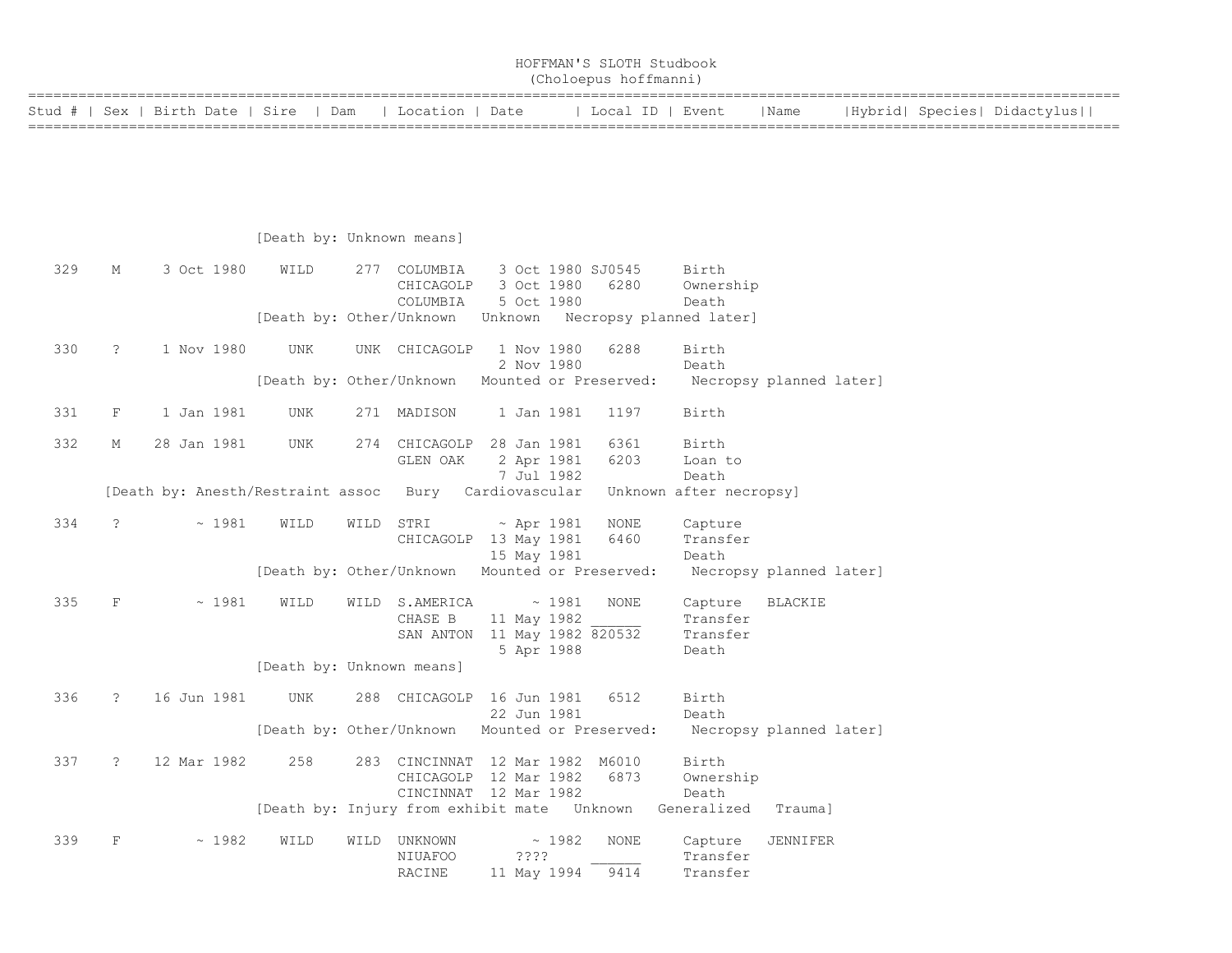|     |                      |                                        |                           |           |                                                                    |  |                            | HOFFMAN'S SLOTH Studbook<br>(Choloepus hoffmanni) |                                                            |        |           |                             |
|-----|----------------------|----------------------------------------|---------------------------|-----------|--------------------------------------------------------------------|--|----------------------------|---------------------------------------------------|------------------------------------------------------------|--------|-----------|-----------------------------|
|     |                      | Stud #   Sex   Birth Date   Sire   Dam |                           |           | Location   Date   Local ID   Event                                 |  |                            |                                                   |                                                            | Name   |           | Hybrid  Species  Didactylus |
|     |                      |                                        |                           |           |                                                                    |  |                            |                                                   |                                                            |        |           |                             |
|     |                      |                                        | [Death by: Unknown means] |           |                                                                    |  | 5 Oct 1998                 |                                                   | Death                                                      |        |           |                             |
| 340 | М                    | 11 May 1982                            | 231                       |           | 277 COLUMBIA<br>CHICAGOLP 11 May 1982 7842<br>SYRACUSE<br>FERNDALE |  |                            | 11 May 1982 SJ0635<br>21 May 1987 M87052          | Birth<br>Ownership<br>Transfer<br>25 Apr 1994 Ltf Transfer | IGGY   |           |                             |
| 341 | М                    | 13 May 1982                            | UNK                       |           | 279 SEATTLE<br>HELSINKI                                            |  |                            | 13 May 1982 21324<br>7 Jan 1985 850001            | Birth<br>Transfer                                          | DUSTIN |           |                             |
| 342 | М                    | 12 Jun 1982                            | S248                      |           | 249 SEDGWICK<br>ADELAIDE                                           |  | 12 Jun 1982<br>18 Mar 1989 | 963<br>6 Jul 1984 840071                          | Birth<br>Transfer<br>Death                                 | 'E'    |           |                             |
|     |                      |                                        | [Death by: Unknown means] |           |                                                                    |  |                            |                                                   |                                                            |        |           |                             |
| 344 | $\mathbf{?}$         | $\sim$ Oct 1982                        | WILD                      | WILD STRI | CHICAGOLP 19 Nov 1982<br>JOHN BALL                                 |  | $\sim 1982$<br>26 Feb 1983 | NONE<br>6903<br>9 Feb 1983 017002                 | Capture<br>Transfer<br>Transfer<br>Death                   |        |           |                             |
|     |                      |                                        |                           |           | [Death by: Infection associated Incinerate Digestive Bacterial]    |  |                            |                                                   |                                                            |        |           |                             |
| 345 | М                    | 12 Feb 1983                            | WILD                      |           | 304 CHICAGOLP 12 Feb 1983<br>CHICAGOBR<br>CHICAGOLP 27 Sep 1996    |  |                            | 6980<br>1 Jun 1984 840082<br>6980                 | Birth<br>Transfer<br>Transfer                              | CARLOS | no tested |                             |
| 346 | $\ddot{\phantom{0}}$ | 10 Mar 1983                            | UNK                       |           | 310 JOHN BALL 10 Mar 1983                                          |  | 11 Mar 1983                |                                                   | Birth<br>Death                                             |        |           |                             |
|     |                      |                                        | [Death by: Unknown means] |           |                                                                    |  |                            |                                                   |                                                            |        |           |                             |
| 347 | $\ddot{\phantom{0}}$ | 26 Mar 1983                            | UNK                       |           | 308 JOHN BALL<br>[Death by: Unknown means]                         |  | 26 Mar 1983<br>24 May 1983 |                                                   | Birth<br>Death                                             |        |           |                             |
| 348 | М                    | 24 Apr 1983                            | UNK                       |           | UNK MILWAUKEE 24 Apr 1983 002492<br>EL PASO                        |  | 9 May 1985<br>13 Sep 1988  | 394                                               | Birth<br>Transfer<br>Death                                 | DUSTIN |           |                             |
|     |                      | [Death by: Infection associated        |                           |           | Given to an institution:                                           |  |                            |                                                   | Unknown (after necropsy)]                                  |        |           |                             |
| 349 | М                    | 1 Jul 1983                             | UNK                       |           | 279 SEATTLE<br>MONROE                                              |  |                            | 1 Jul 1983 10044<br>23 Apr 1987 131302            | Birth<br>Transfer                                          |        |           |                             |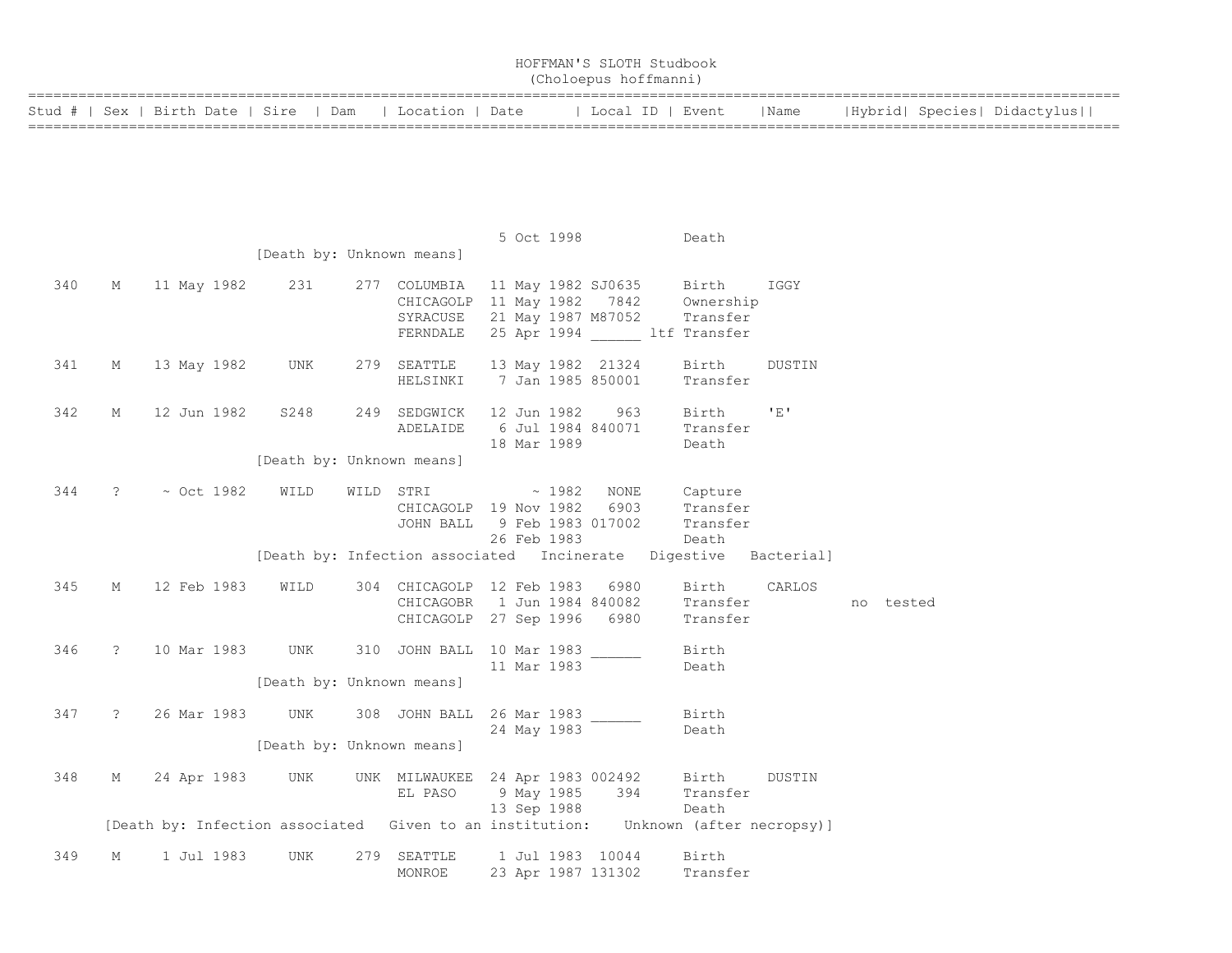|                                                          | HOFFMAN'S SLOTH Studbook<br>(Choloepus hoffmanni) |      |                             |
|----------------------------------------------------------|---------------------------------------------------|------|-----------------------------|
| Stud #   Sex   Birth Date   Sire   Dam   Location   Date | Local ID   Event                                  | Name | Hybrid  Species  Didactylus |

|     |   |                                 |  | ARDASTRA 23 Mar 1988 ltf Transfer                                                |                                                                                                                                                                                                                           |         |  |
|-----|---|---------------------------------|--|----------------------------------------------------------------------------------|---------------------------------------------------------------------------------------------------------------------------------------------------------------------------------------------------------------------------|---------|--|
|     |   |                                 |  | 350 M 16 Jul 1983 S248 249 SEDGWICK 16 Jul 1983 1346<br>27 Jul 1983 Death        | Birth                                                                                                                                                                                                                     |         |  |
|     |   |                                 |  |                                                                                  | [Death by: Infection associated Incinerate Generalized Bacterial]                                                                                                                                                         |         |  |
| 353 |   | $F \sim 1984 \quad \text{WILD}$ |  | SUNY STON ???? PAT<br>10 Sep 1998                                                | $\verb WILD PANAMA  \qquad \verb ~~ 1984  NONE  \qquad \verb Capture PAT $<br>SUNY STON 2??? PAT Transfer<br>SYRACUSE 16 Jul 1987 M87078 Transfer<br>Death                                                                |         |  |
|     |   |                                 |  |                                                                                  | [Death by: Other/Unknown Incinerate Reproductive New growths/cancer]                                                                                                                                                      |         |  |
|     |   |                                 |  |                                                                                  | 354 F ~ 1984 WILD WILD PANAMA ~ 1984 NONE Capture CAROL<br>SUNY STON ???? CAROL Transfer<br>SYRACUSE 16 Jul 1987 M87079 Transfer<br>Death [Death by: Euthanasia (medical) Mounted or Preserved: Unknown (after necropsy)] |         |  |
|     |   |                                 |  |                                                                                  |                                                                                                                                                                                                                           |         |  |
| 355 |   |                                 |  |                                                                                  | f 20 Jul 1984 UNK 279 SEATTLE 20 Jul 1984 10207 Birth<br>EL PASO 2 Apr 1986 434 Transfer                                                                                                                                  | TOOTSIE |  |
| 356 |   |                                 |  |                                                                                  | M 23 Sep 1984 S248 249 SEDGWICK 23 Sep 1984 1790 Birth<br>CHICAGOLP 23 Sep 1984 7733 Ownership<br>14 Nov 1985 7733 Transfer<br>STOCKHOLM 10 Aug 1986 ltf Transfer                                                         |         |  |
|     |   |                                 |  | 357 ? 16 Nov 1984 233 327 SYRACUSE 16 Nov 1984 M84022 Birth<br>16 Nov 1984 Death |                                                                                                                                                                                                                           |         |  |
|     |   |                                 |  |                                                                                  |                                                                                                                                                                                                                           |         |  |
|     |   |                                 |  | 358 F 5 Jan 1985 233 324 SYRACUSE 5 Jan 1985 M85001 Birth<br>7 Jan 1985 Death    |                                                                                                                                                                                                                           |         |  |
|     |   |                                 |  |                                                                                  | [Death by: Other/Unknown Incinerate Urinary Nutrition]                                                                                                                                                                    |         |  |
| 359 |   |                                 |  | F 13 Jan 1985 233 328 SYRACUSE 13 Jan 1985 M85002 Birth<br>23 Jan 1985           | Death                                                                                                                                                                                                                     |         |  |
|     |   |                                 |  |                                                                                  | [Death by: Infection associated Given to an institution: Hemic/Lymph Unknown after necropsy]                                                                                                                              |         |  |
| 360 | F |                                 |  | 13 Feb 2000                                                                      | TUCSON 15 May 1996 964027 Transfer<br>Death                                                                                                                                                                               |         |  |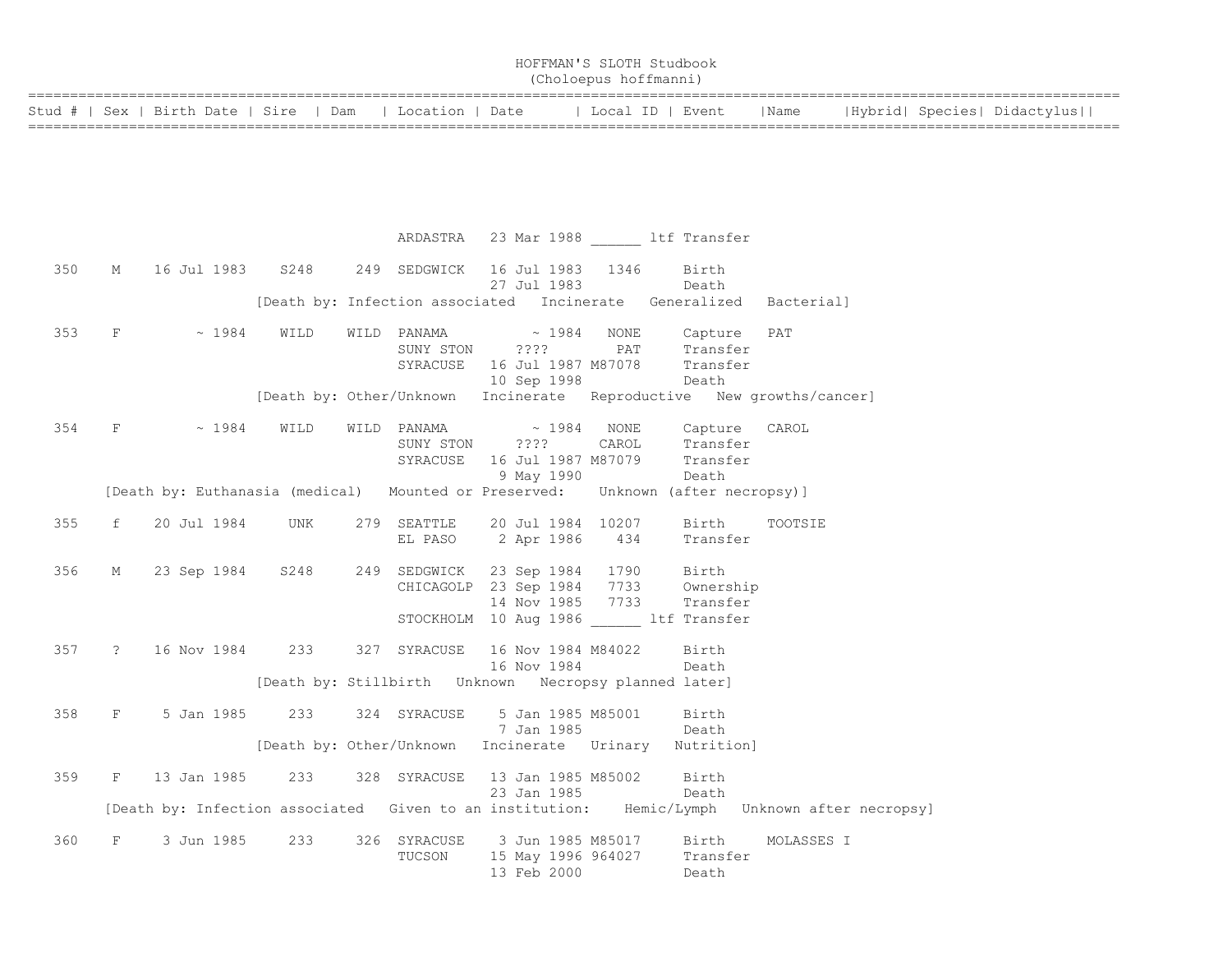|                                                          |  | HOFFMAN'S SLOTH Studbook<br>(Choloepus hoffmanni) |      |                             |
|----------------------------------------------------------|--|---------------------------------------------------|------|-----------------------------|
| Stud #   Sex   Birth Date   Sire   Dam   Location   Date |  | Local ID   Event                                  | Name | Hybrid  Species  Didactylus |

## [Death by: Unknown means]

| 361 |             | ? 19 Jun 1985                                                                       | <b>UNK</b>                | 314 SEATTLE 19 Jun 1985 10321                                       | 7 Jul 1985  |  | Birth<br>Death                                                                                                                                                |                                                                            |
|-----|-------------|-------------------------------------------------------------------------------------|---------------------------|---------------------------------------------------------------------|-------------|--|---------------------------------------------------------------------------------------------------------------------------------------------------------------|----------------------------------------------------------------------------|
|     |             | [Death by: Other/Unknown Given to an institution: Digestive Unknown after necropsy] |                           |                                                                     |             |  |                                                                                                                                                               |                                                                            |
| 362 | $F$ and $F$ | 1 Sep 1985 UNK                                                                      |                           |                                                                     |             |  | 279 SEATTLE 1 Sep 1985 10338 Birth<br>MONROE 23 Apr 1987 132303 Transfer<br>ARDASTRA 24 Mar 1988 5037 ltf Transfer                                            | HARRIET                                                                    |
| 363 | F           | 1 Oct 1985                                                                          | 233                       | 325 SYRACUSE    1 Oct 1985 M85032<br>CHICAGOBR 20 May 1987 870114   |             |  | Birth<br>Transfer                                                                                                                                             | MOSS                                                                       |
| 364 | М           | 7 Oct 1985                                                                          | 233                       | 322 SYRACUSE  7 Oct 1985 M85033  Birth<br>BROWNSVIL 8 Oct 1987 3428 |             |  | Transfer                                                                                                                                                      | <b>BIG</b>                                                                 |
| 365 | F           | 6 Dec 1985 S248                                                                     |                           | 249 SEDGWICK 6 Dec 1985 2162 Birth<br>CYPRESS 17 Dec 1986 008668    | 8 Dec 1994  |  | CHICAGOLP 6 Dec 1985 8705 Ownership<br>Transfer<br>SANFORD 10 Sep 1987 1213 Transfer<br>Death                                                                 |                                                                            |
|     |             | [Death by: Infection associated Mounted or Preserved: Generalized Bacterial]        |                           |                                                                     |             |  |                                                                                                                                                               |                                                                            |
| 366 | $M \sim$    | 5 Feb 1986                                                                          | 233                       | NY BRONX 21 Jul 1987 871269<br>ATLMARWOR 22 May 2012                |             |  | 327 SYRACUSE 5 Feb 1986 M86011 Birth<br>Transfer<br>Transfer                                                                                                  | ORANGE                                                                     |
| 367 | M           | 16 Mar 1986 233                                                                     |                           |                                                                     | 3 Jan 1993  |  | 328 SYRACUSE 16 Mar 1986 M86026 Birth<br>NY BRONX 21 Jul 1987 871270 Transfer<br>Death                                                                        | RAINBOW                                                                    |
|     |             |                                                                                     | [Death by: Unknown means] |                                                                     |             |  |                                                                                                                                                               |                                                                            |
| 368 | М           | 19 Jun 1986                                                                         | 233                       | 326 SYRACUSE 19 Jun 1986 M86107 Birth                               | 29 Jun 1986 |  | Death                                                                                                                                                         | SAM                                                                        |
|     |             |                                                                                     |                           |                                                                     |             |  |                                                                                                                                                               | [Death by: Premature birth Mounted or Preserved: Unknown (after necropsy)] |
| 369 | М           | 12 Sep 1986                                                                         | 219                       |                                                                     | 4 Dec 1996  |  | 279 SEATTLE 12 Sep 1986 10466 Birth<br>SANFORD 23 Mar 1988 1228 Transfer<br>SILVER SP 3 Mar 1995 000328 Transfer<br>SANFORD 5 Sep 1996 1228 Transfer<br>Death | RAMBO                                                                      |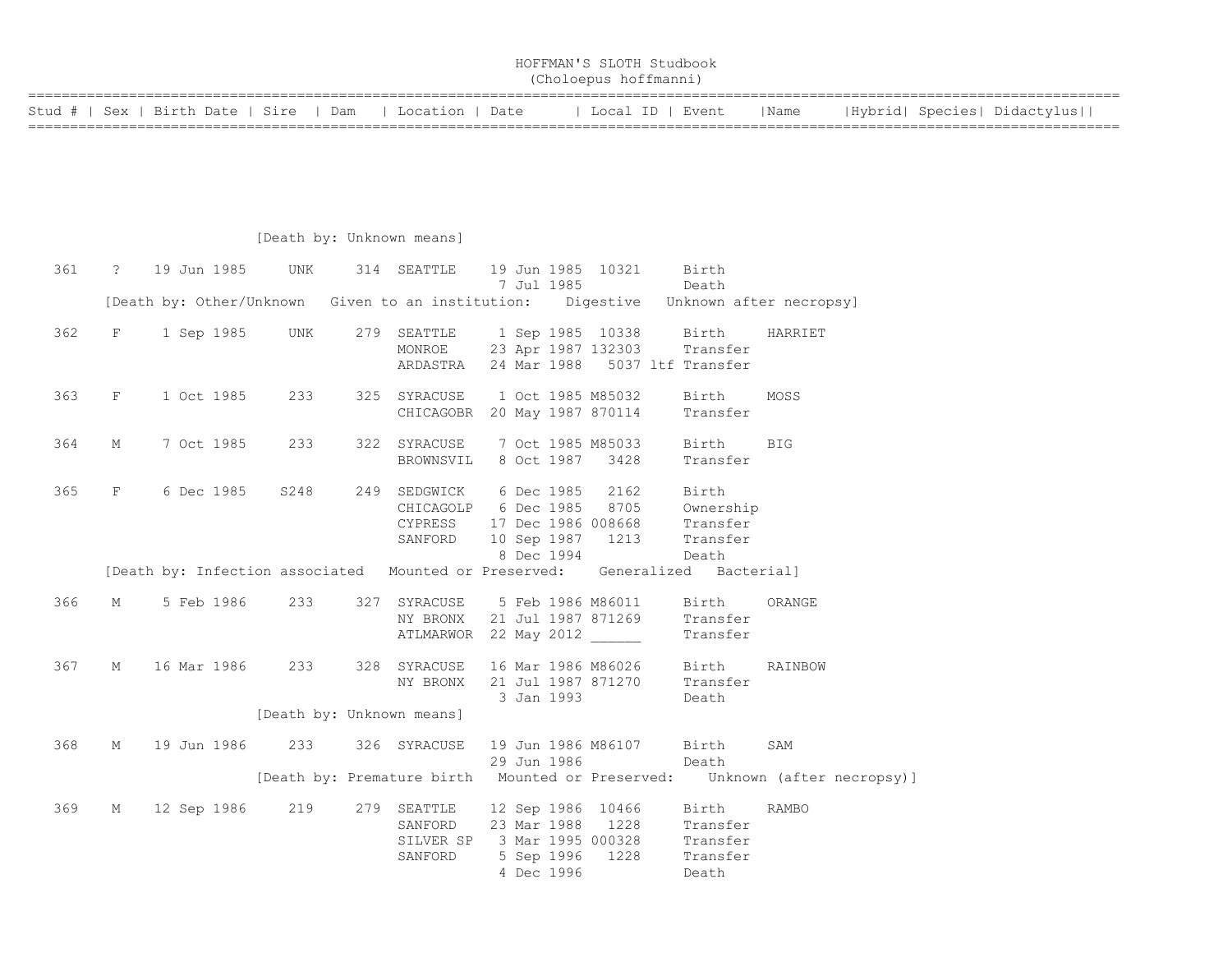| HOFFMAN'S SLOTH Studbook |  |
|--------------------------|--|
| (Choloepus hoffmanni)    |  |

| Stud #   Sex   Birth Date   Sire   Dam   Location   Date |  |  | Local ID   Event   Name   Hybrid  Species   Didactylus |
|----------------------------------------------------------|--|--|--------------------------------------------------------|
|                                                          |  |  |                                                        |

|     |                | [Death by: Other/Unknown Unknown Necropsy planned later Unknown after necropsy] |      |      |                                                                                                                                                                                                                                                                                                                                                                                                                                                                                                                                              |                                   |                                   |                                          |                                                                                               |
|-----|----------------|---------------------------------------------------------------------------------|------|------|----------------------------------------------------------------------------------------------------------------------------------------------------------------------------------------------------------------------------------------------------------------------------------------------------------------------------------------------------------------------------------------------------------------------------------------------------------------------------------------------------------------------------------------------|-----------------------------------|-----------------------------------|------------------------------------------|-----------------------------------------------------------------------------------------------|
| 370 | $\mathcal{P}$  | 6 Oct 1986                                                                      | 239  |      | 238 DREHER PA                                                                                                                                                                                                                                                                                                                                                                                                                                                                                                                                | 6 Oct 1986<br>6 Oct 1986          | 1155                              | Birth<br>Death                           |                                                                                               |
|     |                |                                                                                 |      |      |                                                                                                                                                                                                                                                                                                                                                                                                                                                                                                                                              |                                   |                                   |                                          | [Death by: Premature birth Mounted or Preserved: No necropsy planned]                         |
| 371 | $\overline{?}$ | 20 Nov 1986                                                                     | 233  |      | 322 SYRACUSE                                                                                                                                                                                                                                                                                                                                                                                                                                                                                                                                 | 30 Nov 1986                       | 20 Nov 1986 M86205 Birth<br>Death |                                          | LIGHTNING                                                                                     |
|     |                |                                                                                 |      |      |                                                                                                                                                                                                                                                                                                                                                                                                                                                                                                                                              |                                   |                                   |                                          | [Death by: Premature birth Mounted or Preserved: No necropsy planned]                         |
| 372 | F              | 19 Dec 1986                                                                     | S248 |      | 249 SEDGWICK<br>FERNDALE                                                                                                                                                                                                                                                                                                                                                                                                                                                                                                                     | 19 Dec 1986 2517                  |                                   | Birth<br>23 Oct 1987 ltf Transfer        |                                                                                               |
| 373 | $\tilde{z}$    | 23 Dec 1986                                                                     | 233  |      | 325 SYRACUSE                                                                                                                                                                                                                                                                                                                                                                                                                                                                                                                                 | 23 Dec 1986 M86211<br>19 Aug 1987 |                                   | Birth<br>Death                           |                                                                                               |
|     |                |                                                                                 |      |      |                                                                                                                                                                                                                                                                                                                                                                                                                                                                                                                                              |                                   |                                   |                                          | [Death by: Environ/Behav conditions Mounted or Preserved: Respiratory Unknown after necropsy] |
| 374 | F              | 27 Feb 1987                                                                     | 223  |      | 138 LOSANGELE 27 Feb 1987 N00310                                                                                                                                                                                                                                                                                                                                                                                                                                                                                                             | 27 Feb 1987                       |                                   | Birth<br>Death                           |                                                                                               |
|     |                |                                                                                 |      |      |                                                                                                                                                                                                                                                                                                                                                                                                                                                                                                                                              |                                   |                                   |                                          | [Death by: Stillbirth Given to an institution: Generalized Bacterial]                         |
| 375 | $\ddot{?}$     | 14 Mar 1987 233 327 SYRACUSE                                                    |      |      |                                                                                                                                                                                                                                                                                                                                                                                                                                                                                                                                              | 14 Mar 1987 M87022<br>14 Mar 1987 |                                   | Birth<br>Death                           |                                                                                               |
|     |                |                                                                                 |      |      |                                                                                                                                                                                                                                                                                                                                                                                                                                                                                                                                              |                                   |                                   | Nutrition]                               |                                                                                               |
| 376 | M              | $\sim 1987$                                                                     | WILD |      | WILD S.AMERICA $\sim$ 1987<br>$\begin{tabular}{lllllll} \multicolumn{2}{c }{\begin{tabular}{l} \multicolumn{2}{c}{\multicolumn{2}{c}{\text{}}}\end{tabular}} & \multicolumn{2}{c}{\begin{tabular}{l} \multicolumn{2}{c}{\multicolumn{2}{c}{\text{}}}\end{tabular}} & \multicolumn{2}{c}{\begin{tabular}{l} \multicolumn{2}{c}{\text{}}}\end{tabular}} & \multicolumn{2}{c}{\begin{tabular}{l} \multicolumn{2}{c}{\text{}}}\end{tabular}} & \multicolumn{2}{c}{\begin{tabular}{l} \multicolumn{2}{c}{\text{}}}\end{tabular}} & \multicolumn{$ |                                   | <b>NONE</b>                       | Capture                                  | KILLER                                                                                        |
|     |                | [Death by: Euthanasia (medical) Unknown Integumentary Unknown after necropsy]   |      |      |                                                                                                                                                                                                                                                                                                                                                                                                                                                                                                                                              |                                   |                                   |                                          |                                                                                               |
| 377 | $\overline{?}$ | 18 Jun 1987   239   241   DREHER PA   18 Jun 1987                               |      |      |                                                                                                                                                                                                                                                                                                                                                                                                                                                                                                                                              | 18 Jun 1987                       | 1156                              | Birth<br>Death                           |                                                                                               |
|     |                |                                                                                 |      |      | [Death by: Stillbirth Mounted or Preserved:                                                                                                                                                                                                                                                                                                                                                                                                                                                                                                  |                                   |                                   |                                          | No necropsy planned]                                                                          |
| 378 | F              | ~1987                                                                           | WILD | WILD | GUANABARA<br>LOSANGELE 18 May 1988 003002<br>COLUMBUS 3 Jul 1991 912101<br>SANTA ANA 30 Sep 1993 M93054 Transfer                                                                                                                                                                                                                                                                                                                                                                                                                             | 5 Jul 1987<br>28 Nov 1999         | NONE                              | Capture<br>Transfer<br>Transfer<br>Death | SKINNY                                                                                        |
|     |                |                                                                                 |      |      |                                                                                                                                                                                                                                                                                                                                                                                                                                                                                                                                              |                                   |                                   |                                          | [Death by: Old age Given to an institution: USFWS Generalized Mechanical abnormality]         |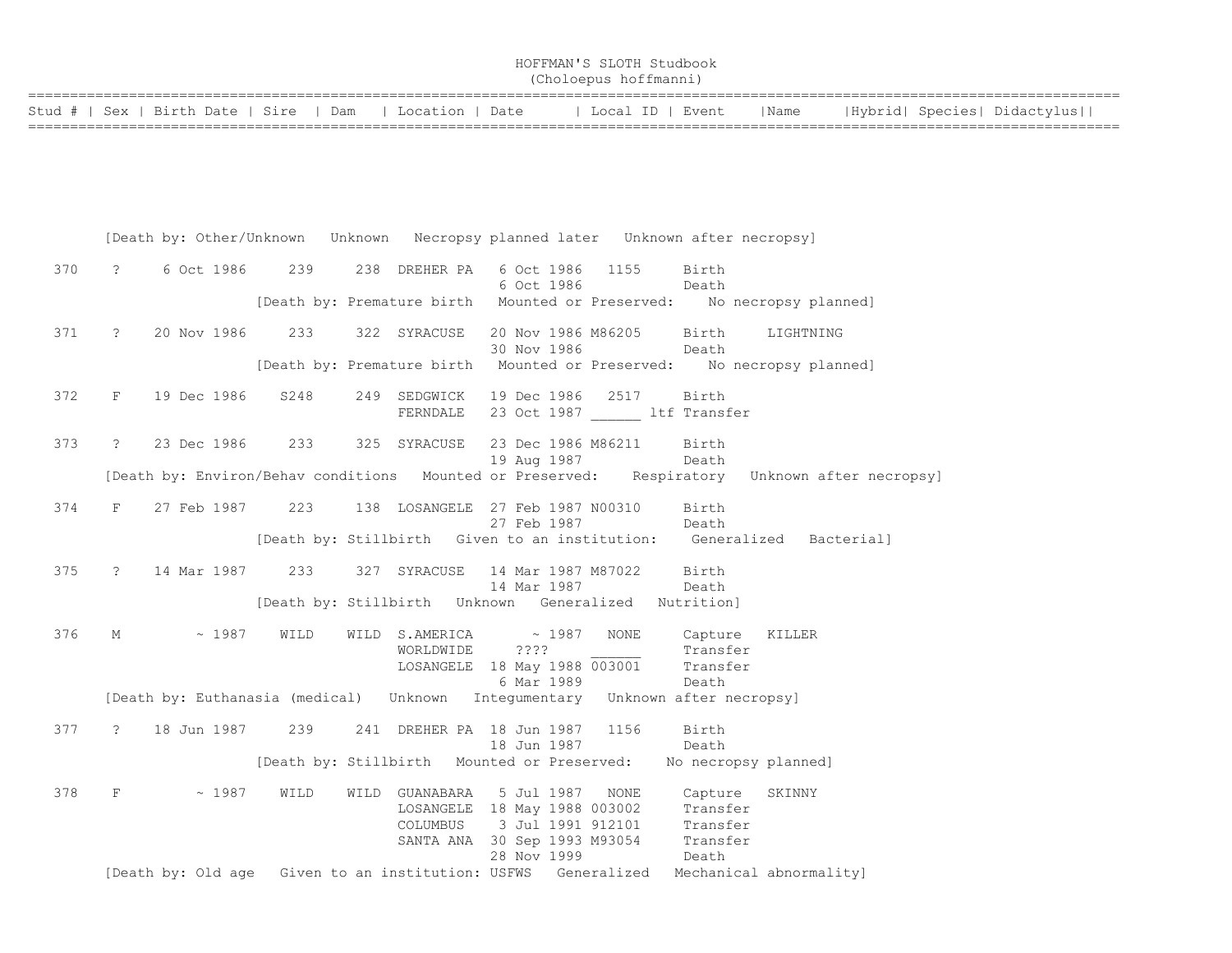|     |             |                                  |      |                                                                          |                       | (Choloepus hoffmanni) |                                 |                         |  |  |                             |
|-----|-------------|----------------------------------|------|--------------------------------------------------------------------------|-----------------------|-----------------------|---------------------------------|-------------------------|--|--|-----------------------------|
|     |             | Stud #   Sex   Birth Date   Sire | Dam  | Location   Date                                                          |                       |                       | Local ID   Event                | Name                    |  |  | Hybrid  Species  Didactylus |
|     |             |                                  |      |                                                                          |                       |                       |                                 |                         |  |  |                             |
|     |             |                                  |      |                                                                          |                       |                       |                                 |                         |  |  |                             |
|     |             |                                  |      |                                                                          |                       |                       |                                 |                         |  |  |                             |
|     |             |                                  |      |                                                                          |                       |                       |                                 |                         |  |  |                             |
| 380 | F           | 14 Jul 1987                      | 231  | 277 COLUMBIA<br>GULF BREZ 20 Jun 1991                                    | 14 Jul 1987 SJ1022    | 1396                  | Birth<br>Transfer               | NELLY MOE               |  |  |                             |
|     |             |                                  |      | [Death by: Infection associated Bury Generalized Unknown after necropsy] | 5 Apr 1994            |                       | Death                           |                         |  |  |                             |
| 381 | М           | 15 Jul 1987                      | UNK  | 260 COLUMBIA                                                             | 15 Jul 1987 SJ1023    |                       | Birth                           |                         |  |  |                             |
|     |             |                                  |      | [Death by: Premature birth Bury Unknown (after necropsy)]                | 15 Jul 1987           |                       | Death                           |                         |  |  |                             |
| 382 | $_{\rm F}$  | ????                             | WILD | WILD UNKNOWN                                                             | ????                  | NONE                  | Capture                         |                         |  |  |                             |
|     |             |                                  |      | CALI                                                                     |                       |                       | 2 Sep 1987 87013 ltf Transfer   |                         |  |  |                             |
| 383 | М           | 10 Sep 1987                      | UNK  | 279 SEATTLE<br>KRISTIANS 20 Jun 1989 ltf Transfer                        | 10 Sep 1987 870510    |                       | Birth                           |                         |  |  |                             |
| 384 | М           | 31 Oct 1987                      | 233  | 322 SYRACUSE                                                             | 31 Oct 1987 M87102    |                       | Birth                           |                         |  |  |                             |
|     |             |                                  |      |                                                                          | 31 Oct 1987           |                       | Death                           |                         |  |  |                             |
|     |             |                                  |      | [Death by: Premature birth                                               | Mounted or Preserved: |                       |                                 | Necropsy planned later] |  |  |                             |
| 385 | $_{\rm F}$  | 4 Nov 1987                       | 233  | 360 SYRACUSE<br>RIO GRAND 16 May 1991 M91020                             | 4 Nov 1987 M87103     |                       | Birth<br>Transfer               | CARAMEL                 |  |  |                             |
|     |             |                                  |      | SEATTLE                                                                  | 11 Nov 1993 930358    |                       | Transfer                        |                         |  |  |                             |
|     |             |                                  |      | GULF BREZ 16 Sep 1994 A1760                                              |                       |                       | Transfer                        |                         |  |  |                             |
| 386 | М           | 14 Nov 1987                      | 233  | 326 SYRACUSE<br>BALTIM AQ 1 Jun 1989 289061                              | 14 Nov 1987 M87104    |                       | Birth<br>Transfer               | SLO-MO                  |  |  |                             |
|     |             |                                  |      | ST PAUL                                                                  | 30 Jun 2004 2787      |                       | Transfer                        |                         |  |  |                             |
| 387 | F           | 29 Dec 1987                      | UNK  | 335 SAN ANTON 29 Dec 1987 871250                                         |                       |                       | Birth                           |                         |  |  |                             |
|     |             |                                  |      | [Death by: Stillbirth Unknown No necropsy planned]                       | 29 Dec 1987           |                       | Death                           |                         |  |  |                             |
| 388 | F           | 1 Jan 1988                       | S248 | 249 SEDGWICK                                                             | 1 Jan 1988            | 3018                  | Birth                           |                         |  |  |                             |
|     |             |                                  |      | [Death by: Self-inflicted injuries Incinerate                            | 18 Jan 1988           |                       | Death                           | Respiratory Trauma]     |  |  |                             |
| 389 | $\mathbf F$ | 11 Jan 1988                      | 233  | 325 SYRACUSE                                                             | 11 Jan 1988 M88004    |                       | Birth                           | GINGER                  |  |  |                             |
|     |             |                                  |      | MARSHALL                                                                 |                       |                       | 19 Mar 1990 GINGER ltf Transfer |                         |  |  |                             |
| 390 | F           | 31 Mar 1988                      | UNK  | 179 BROWNSVIL 31 Mar 1988                                                |                       | 3564                  | Birth                           |                         |  |  |                             |

HOFFMAN'S SLOTH Studbook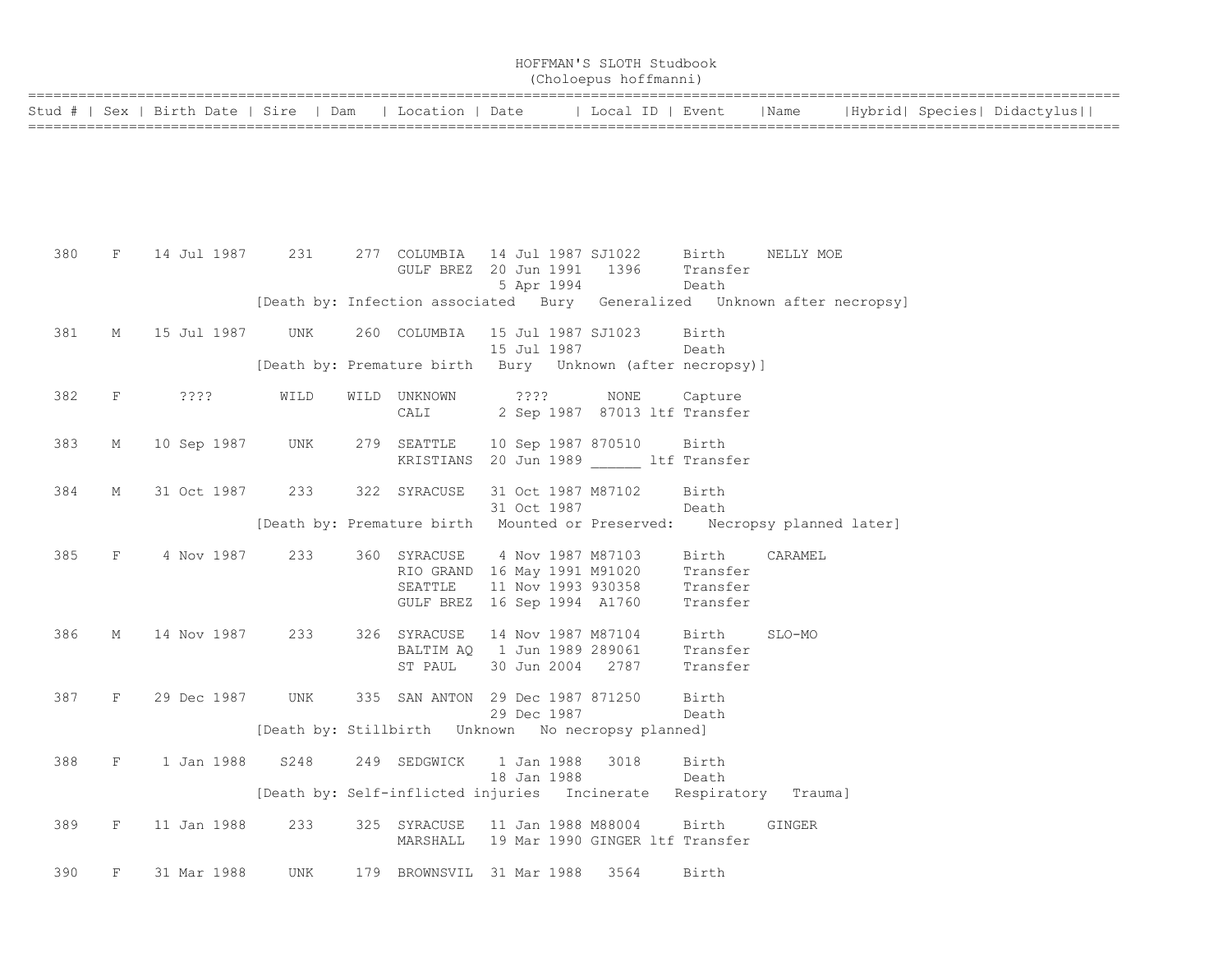|                                  |   |             |            | HOFFMAN'S SLOTH Studbook<br>(Choloepus hoffmanni) |     |                                                                 |  |                            |  |                    |  |                                                         |              |  |  |                             |  |
|----------------------------------|---|-------------|------------|---------------------------------------------------|-----|-----------------------------------------------------------------|--|----------------------------|--|--------------------|--|---------------------------------------------------------|--------------|--|--|-----------------------------|--|
| Stud #   Sex   Birth Date   Sire |   |             |            | Dam                                               |     | Location   Date                                                 |  |                            |  |                    |  | Local ID   Event                                        | Name         |  |  | Hybrid  Species  Didactylus |  |
|                                  |   |             |            |                                                   |     |                                                                 |  |                            |  |                    |  |                                                         |              |  |  |                             |  |
|                                  |   |             |            |                                                   |     |                                                                 |  |                            |  |                    |  |                                                         |              |  |  |                             |  |
|                                  |   |             |            |                                                   |     |                                                                 |  |                            |  |                    |  |                                                         |              |  |  |                             |  |
|                                  |   |             |            |                                                   |     | FERNDALE                                                        |  |                            |  |                    |  | 27 Jun 1990 ltf Transfer                                |              |  |  |                             |  |
| 392                              | М |             | 3 Sep 1988 | 184                                               |     | 277 COLUMBIA                                                    |  |                            |  | 3 Sep 1988 SJ1213  |  | Birth                                                   | HERSHEY      |  |  |                             |  |
|                                  |   |             |            |                                                   |     | CHICAGOLP                                                       |  |                            |  |                    |  | 3 Sep 1988 8734 Ownership                               |              |  |  |                             |  |
|                                  |   |             |            |                                                   |     | GULF BREZ 21 Jun 1991                                           |  |                            |  | 1395               |  | Transfer                                                |              |  |  |                             |  |
|                                  |   |             |            |                                                   |     |                                                                 |  | 15 Mar 1993                |  |                    |  | Death                                                   |              |  |  |                             |  |
|                                  |   |             |            |                                                   |     | [Death by: Infection associated Bury Generalized Bacterial]     |  |                            |  |                    |  |                                                         |              |  |  |                             |  |
| 393                              | М | 27 Dec 1988 |            | 233                                               |     | 322 SYRACUSE                                                    |  |                            |  | 27 Dec 1988 M88106 |  | Birth                                                   | CAROB        |  |  |                             |  |
|                                  |   |             |            |                                                   |     | PITTSBURG 25 Feb 1991 100363                                    |  |                            |  |                    |  | Transfer                                                |              |  |  |                             |  |
|                                  |   |             |            |                                                   |     |                                                                 |  |                            |  |                    |  |                                                         |              |  |  |                             |  |
| 394                              | М | 28 Dec 1988 |            | 345                                               |     | 363 CHICAGOBR 28 Dec 1988 880442<br>ADELAIDE                    |  |                            |  |                    |  | Birth<br>21 Aug 1990 900241 ltf Transfer                | AL G/ALGAE   |  |  |                             |  |
|                                  |   |             |            |                                                   |     |                                                                 |  |                            |  |                    |  |                                                         |              |  |  |                             |  |
| 395                              | F |             | 7 Jan 1989 | 223                                               |     | 260 COLUMBIA                                                    |  |                            |  | 7 Jan 1989 SJ1287  |  | Birth                                                   |              |  |  |                             |  |
|                                  |   |             |            |                                                   |     | CHICAGOLP                                                       |  | 7 Jan 1989                 |  | 8828               |  | Ownership                                               |              |  |  |                             |  |
|                                  |   |             |            |                                                   |     | COLUMBIA                                                        |  | 14 Jan 1989                |  |                    |  | Death                                                   |              |  |  |                             |  |
|                                  |   |             |            |                                                   |     | [Death by: Self-inflicted injuries Bury Musculoskeletal Trauma] |  |                            |  |                    |  |                                                         |              |  |  |                             |  |
| 396                              | F | 10 Feb 1989 |            | 233                                               |     | 326 SYRACUSE                                                    |  |                            |  | 10 Feb 1989 M89005 |  | Birth                                                   | TERRI        |  |  |                             |  |
|                                  |   |             |            |                                                   |     | MARSHALL                                                        |  |                            |  |                    |  | 19 Mar 1990 TERRI ltf Transfer                          |              |  |  |                             |  |
|                                  |   |             |            |                                                   |     |                                                                 |  |                            |  |                    |  |                                                         |              |  |  |                             |  |
| 397                              | М | 19 Feb 1989 |            | 233                                               |     | 327 SYRACUSE                                                    |  |                            |  | 19 Feb 1989 M89010 |  | Birth                                                   | HERSHEY      |  |  |                             |  |
|                                  |   |             |            |                                                   |     | HOGLE                                                           |  | $??\mathord{?}\mathord{?}$ |  | 23 Aug 1991 08916  |  | Transfer<br>Death                                       |              |  |  |                             |  |
|                                  |   |             |            | [Death by: Unknown means]                         |     |                                                                 |  |                            |  |                    |  |                                                         |              |  |  |                             |  |
|                                  |   |             |            |                                                   |     |                                                                 |  |                            |  |                    |  |                                                         |              |  |  |                             |  |
| 398                              | М | 20 Feb 1989 |            | 218                                               |     | 279 SEATTLE                                                     |  |                            |  | 20 Feb 1989 890036 |  | Birth                                                   | SNUFFY       |  |  |                             |  |
|                                  |   |             |            |                                                   |     | BERMUDA                                                         |  |                            |  | 20 Sep 1990 Z00003 |  | Transfer                                                |              |  |  |                             |  |
|                                  |   |             |            |                                                   |     |                                                                 |  | 7 Sep 2005                 |  |                    |  | Death                                                   |              |  |  |                             |  |
|                                  |   |             |            |                                                   |     |                                                                 |  |                            |  |                    |  |                                                         |              |  |  |                             |  |
| 399                              | F |             | 3 Mar 1989 | 233                                               | 325 | SYRACUSE                                                        |  |                            |  | 3 Mar 1989 M89014  |  | Birth                                                   | NUTMEG       |  |  |                             |  |
|                                  |   |             |            |                                                   |     | SEATTLE                                                         |  |                            |  | 3 Oct 1990 900479  |  | Transfer                                                |              |  |  |                             |  |
|                                  |   |             |            |                                                   |     | NORFOLK                                                         |  |                            |  | 9 Dec 1993 930144  |  | Transfer                                                |              |  |  |                             |  |
|                                  |   |             |            | [Death by: Other/Unknown                          |     |                                                                 |  | 31 Mar 2001                |  |                    |  | Death<br>Incinerate Generalized Unknown after necropsy] |              |  |  |                             |  |
|                                  |   |             |            |                                                   |     |                                                                 |  |                            |  |                    |  |                                                         |              |  |  |                             |  |
| 400                              | М | 10 Mar 1989 |            | 233                                               |     | 328 SYRACUSE                                                    |  |                            |  | 10 Mar 1989 M89015 |  | Birth                                                   | <b>BRUNO</b> |  |  |                             |  |
|                                  |   |             |            |                                                   |     | PITTSBURG 25 Feb 1991 100364                                    |  |                            |  |                    |  | Transfer                                                |              |  |  |                             |  |
|                                  |   |             |            |                                                   |     | UTICA                                                           |  |                            |  | 14 Mar 1995 195003 |  | Transfer                                                |              |  |  |                             |  |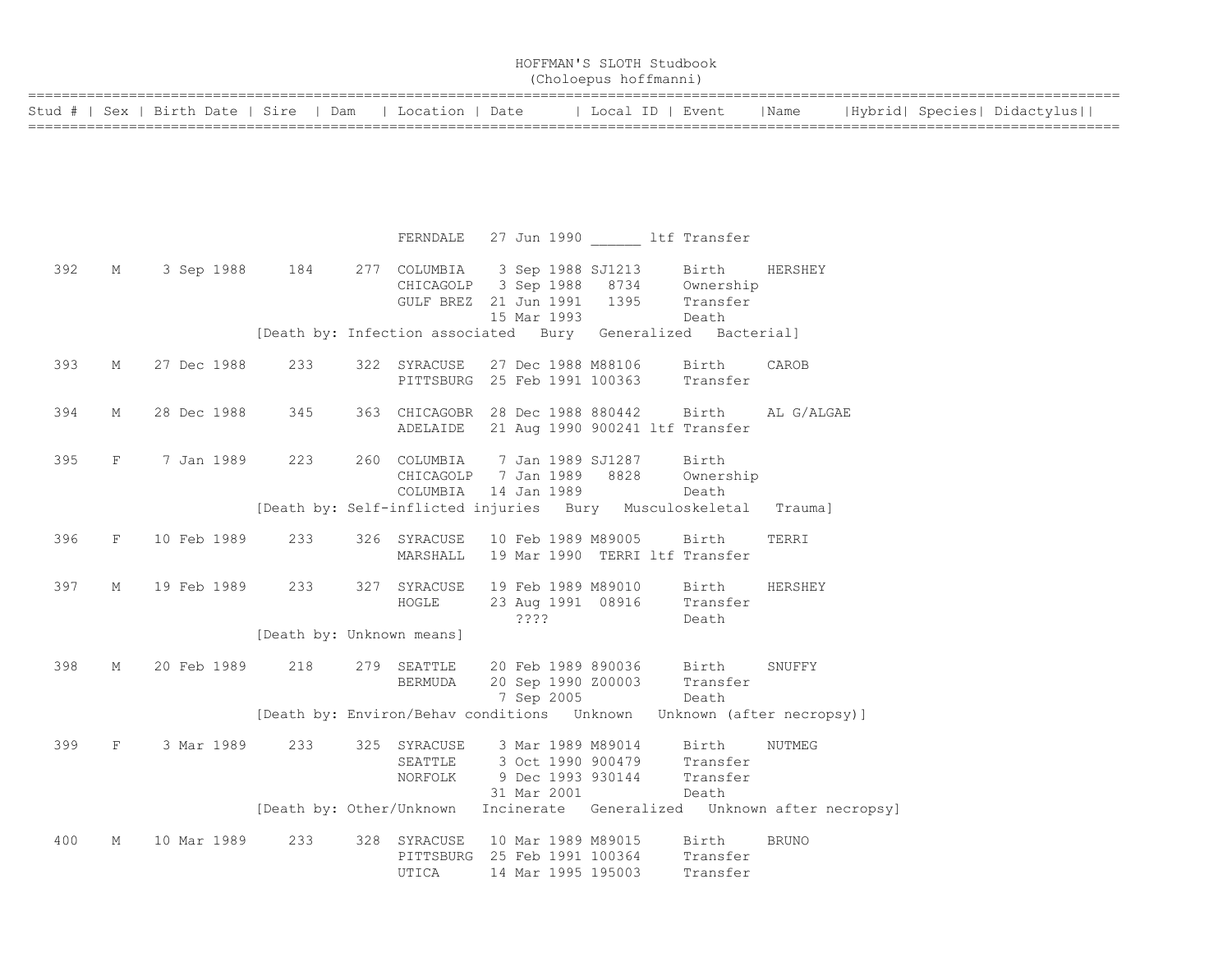|                                                          |  | HOFFMAN'S SLOTH Studbook<br>(Choloepus hoffmanni) |      |                             |
|----------------------------------------------------------|--|---------------------------------------------------|------|-----------------------------|
| Stud #   Sex   Birth Date   Sire   Dam   Location   Date |  | ' Local ID   Event                                | Name | Hybrid  Species  Didactylus |

|     |   |                                                                                                       |                                                                 |                                                                                                                                |  | 4 Aug 1999 Death  |                                                  |                                                                         |
|-----|---|-------------------------------------------------------------------------------------------------------|-----------------------------------------------------------------|--------------------------------------------------------------------------------------------------------------------------------|--|-------------------|--------------------------------------------------|-------------------------------------------------------------------------|
|     |   |                                                                                                       | [Death by: Other/Unknown Bury Digestive Mechanical abnormality] |                                                                                                                                |  |                   |                                                  |                                                                         |
|     |   | 401 F ???? WILD                                                                                       |                                                                 | WILD UNKNOWN ???? NONE Capture<br>CALI 28 Mar 1989 89023 ltf Transfer                                                          |  |                   |                                                  |                                                                         |
| 402 | M | 7 Sep 1989 UNK                                                                                        |                                                                 | UNK BUSCH TAM 7 Sep 1989 52443 Birth<br>FERNDALE 7??? 42163 Transfer<br>BROWNSVIL 8 Feb 1993 5366 Transfer                     |  |                   |                                                  |                                                                         |
| 403 |   | F 7 Nov 1989 233 360 SYRACUSE 7 Nov 1989 M89092 Birth SUGAR                                           |                                                                 |                                                                                                                                |  |                   | ANIMAL FD 25 Jul 1994 ltf Transfer               |                                                                         |
| 404 |   | F 17 Nov 1989 S248 249 SEDGWICK 17 Nov 1989 3956                                                      |                                                                 |                                                                                                                                |  | 17 Nov 1989 Death | Birth                                            |                                                                         |
|     |   |                                                                                                       |                                                                 |                                                                                                                                |  |                   |                                                  | [Death by: Other/Unknown Mounted or Preserved: Necropsy planned later]  |
| 405 |   | M 2 Mar 1990 218 279 SEATTLE 2 Mar 1990 900019 Birth PRINCESS<br>STATEN IS 9 Mar 1992 010685 Transfer |                                                                 | NORFOLK 7 May 2012 212056 Transfer                                                                                             |  | 1 Sep 2012        | Death                                            |                                                                         |
|     |   |                                                                                                       | [Death by: Unknown means]                                       |                                                                                                                                |  |                   |                                                  |                                                                         |
| 406 |   | M 4 Mar 1990 233 327 SYRACUSE 4 Mar 1990 M90007 Birth                                                 |                                                                 | ANIMALKIN 25 Jul 1994 ltf Transfer                                                                                             |  |                   |                                                  |                                                                         |
| 407 | M | 17 Mar 1990 233                                                                                       |                                                                 | STATEN IS 8 May 1991 010611 Transfer<br>W ORANGE 1 Apr 2011 6183 Transfer                                                      |  |                   |                                                  | 325 SYRACUSE 17 Mar 1990 M90008 Birth ALBERT EIN                        |
| 408 |   | M 25 Mar 1990 233 328 SYRACUSE 25 Mar 1990 M90009 Birth REYNARDO                                      |                                                                 | HOGLE 23 Aug 1991 08917<br>COLO SPRG 4 Oct 1994 94M048                                                                         |  |                   | Transfer<br>Transfer                             |                                                                         |
| 409 |   | F 10 Apr 1990 239 238 DREHER PA 10 Apr 1990 9024 Birth ABBEY                                          |                                                                 | HUTCHINSN 17 Apr 1995 195004<br>TUCSON 3 Jul 1996 964066 Transfer<br>EVANSVLLE 31 Jul 2005 105021 Transfer<br>2 Apr 2008 Death |  |                   | CHICAGOLP 10 Apr 1990 9464 Ownership<br>Transfer |                                                                         |
|     |   |                                                                                                       |                                                                 |                                                                                                                                |  |                   |                                                  | [Death by: Other/Unknown Incinerate Respiratory Unknown after necropsy] |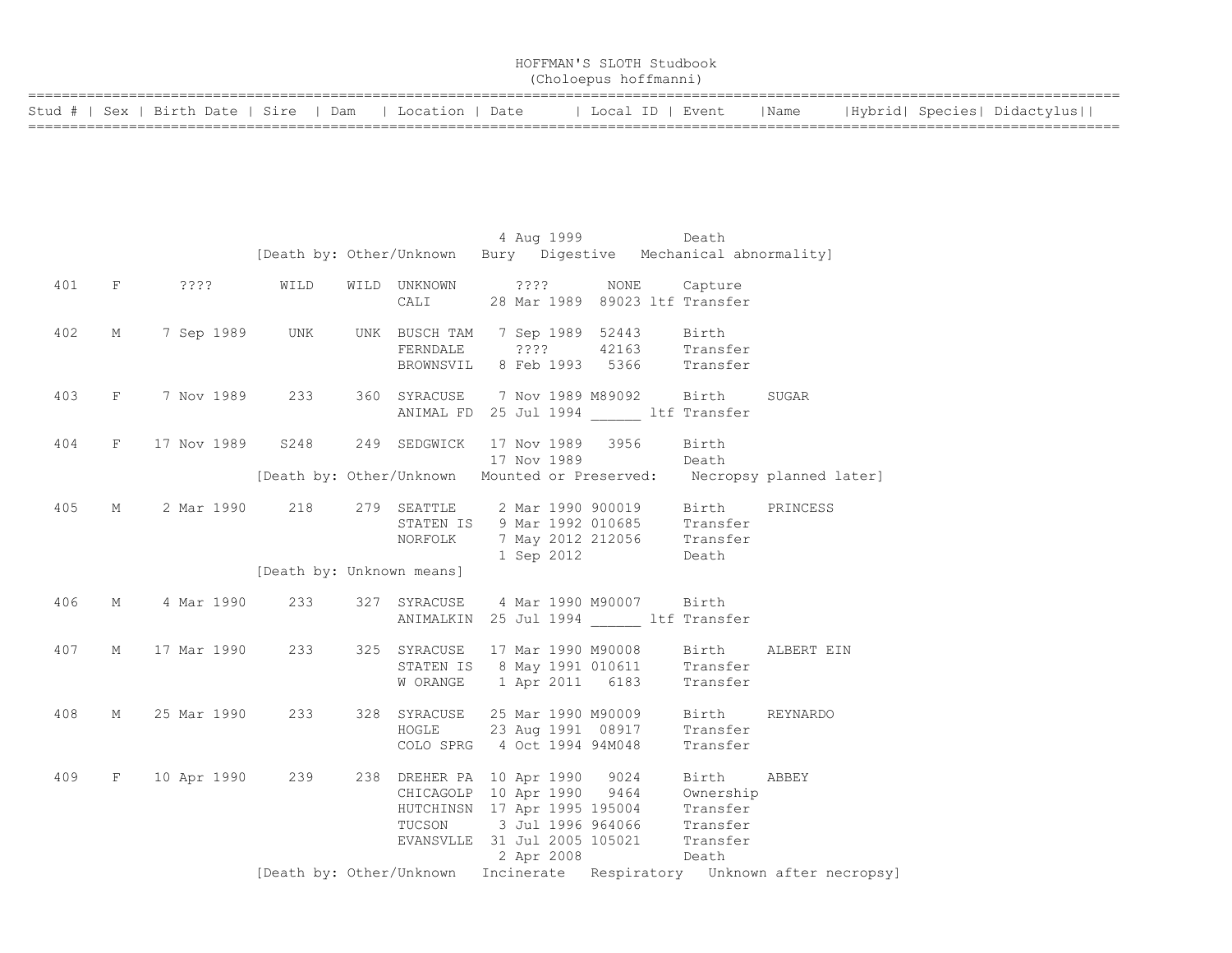|     |             |                                                             |                           |                                                  |                                                                                                       | (Choloepus hoffmanni) | HOFFMAN'S SLOTH Studbook                                               |          |  |                             |
|-----|-------------|-------------------------------------------------------------|---------------------------|--------------------------------------------------|-------------------------------------------------------------------------------------------------------|-----------------------|------------------------------------------------------------------------|----------|--|-----------------------------|
|     |             | Stud #   Sex   Birth Date   Sire                            | Dam                       | Location   Date                                  |                                                                                                       |                       | Local ID   Event                                                       | Name     |  | Hybrid  Species  Didactylus |
|     |             |                                                             |                           |                                                  |                                                                                                       |                       |                                                                        |          |  |                             |
| 410 | F           | 27 Apr 1990                                                 | 233                       | 326 SYRACUSE<br>COLUMBIA<br>SYRACUSE<br>FERNDALE | 27 Apr 1990 M9022C<br>28 May 1992 SJ1582<br>26 Jun 1992 M9022C                                        |                       | Birth<br>Transfer<br>Transfer<br>25 Apr 1994 ltf Transfer              | ALLSPICE |  |                             |
| 411 | М           | 31 Jul 1990                                                 | 223                       | 260 COLUMBIA<br>CHICAGOLP<br>HOGLE               | 31 Jul 1990 SJ1478<br>31 Jul 1990<br>PITTSBURG 10 Oct 1991 100457<br>9 Mar 1995 950025<br>13 May 1996 | 9225                  | Birth<br>Ownership<br>Transfer<br>Transfer<br>Death                    | EGGPLANT |  |                             |
|     |             |                                                             | [Death by: Unknown means] |                                                  |                                                                                                       |                       |                                                                        |          |  |                             |
| 412 | F           | 1 Aug 1990                                                  | 233                       | 322 SYRACUSE<br>FERNDALE<br>BROWNSVIL            | 1 Aug 1990 M90001<br>8 Jun 1992 M90001<br>8 Jun 1992<br>26 Mar 2002                                   | 5220                  | Birth<br>Transfer<br>Transfer<br>Death                                 | CINNAMON |  |                             |
|     |             |                                                             |                           |                                                  | [Death by: Other/Unknown Bury Generalized                                                             |                       | Nutrition]                                                             |          |  |                             |
| 413 | $\mathbf F$ | $??\mathord{?}\mathord{?}$                                  | WILD                      | WILD S.AMERICA<br>UTHSC                          | $??\; ?$<br>????<br>SAN ANTON 17 Aug 1990 900858<br>8 Nov 1990                                        | <b>NONE</b>           | Capture<br>Transfer<br>Transfer<br>Death                               | GILDA    |  |                             |
|     |             | [Death by: Environ/Behav conditions Sold to an institution: |                           |                                                  |                                                                                                       |                       | No necropsy planned]                                                   |          |  |                             |
| 414 | F           | $??\mathord{?}\mathord{?}$                                  | WILD                      | WILD S.AMERICA<br>UTHSC                          | $??\; ?$<br>????<br>SAN ANTON 21 Aug 1990 900869<br>9 Nov 1990                                        | NONE                  | Capture<br>Transfer<br>Transfer<br>Death                               | MARY KAY |  |                             |
|     |             |                                                             |                           |                                                  |                                                                                                       |                       | [Death by: Environ/Behav conditions    Unknown    No necropsy planned] |          |  |                             |
| 416 | F           | $??\,?\,?$                                                  | WILD                      | WILD S.AMERICA<br>UTHSC                          | ????<br>$??\ ??$<br>SAN ANTON 25 Aug 1990 900877<br>14 Feb 1994                                       | NONE                  | Capture<br>Transfer<br>Transfer<br>Death                               | SARAH    |  |                             |
|     |             |                                                             |                           |                                                  |                                                                                                       |                       | [Death by: Infection associated Incinerate Urinary Toxicity]           |          |  |                             |
| 417 | М           | $\sim$ Sep 1990                                             | WILD                      | WILD CENTRALAM<br>CALI                           | ~ Sep 1990<br>16 Feb 1991 91027<br>4 Apr 1993 91027                                                   | NONE                  | Capture<br>Transfer<br>Release                                         |          |  |                             |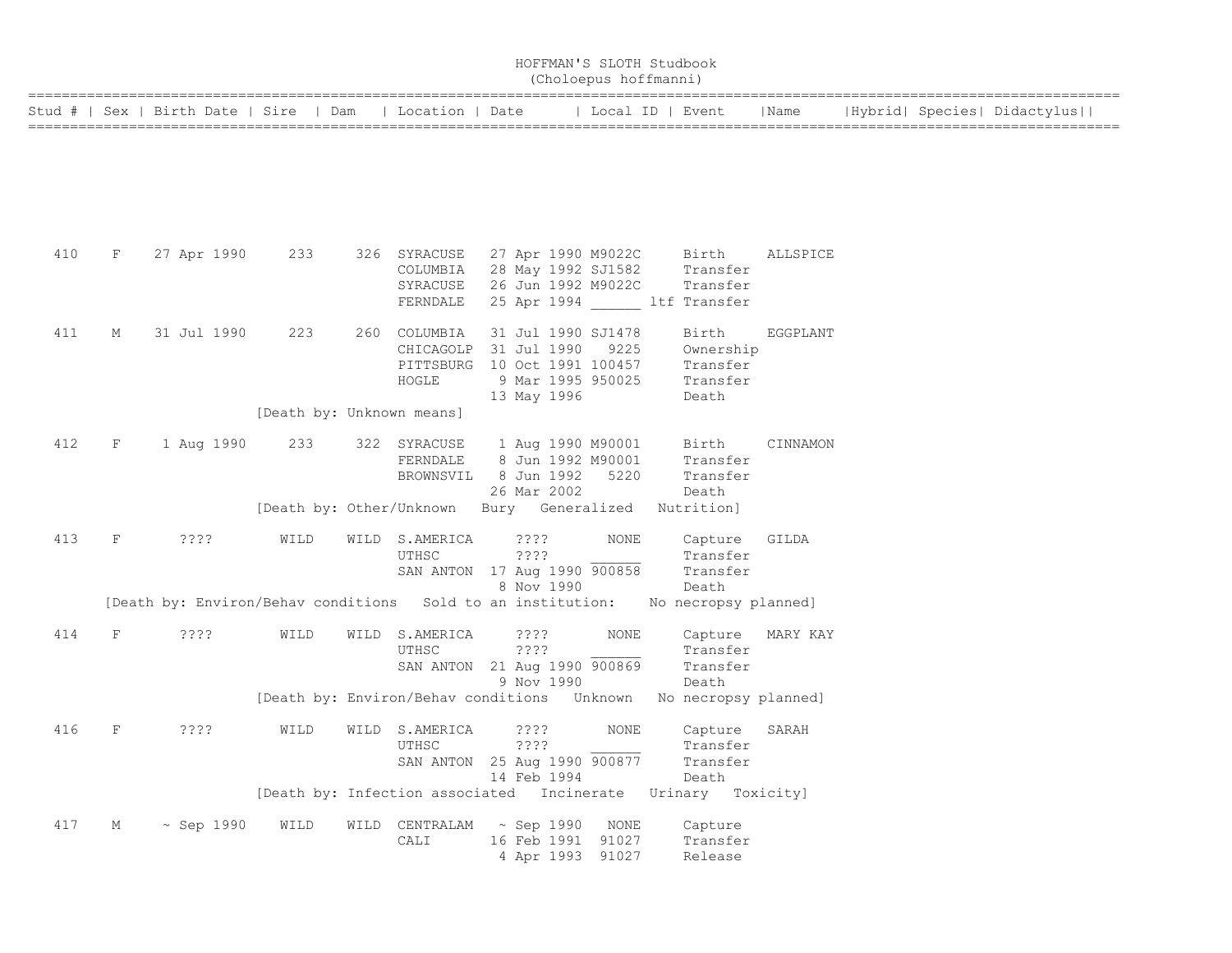| HOFFMAN'S SLOTH Studbook<br>(Choloepus hoffmanni) |             |                                                          |                                  |  |                                                                                                                                     |  |                           |  |                                                                                    |                                                                               |               |  |  |                             |
|---------------------------------------------------|-------------|----------------------------------------------------------|----------------------------------|--|-------------------------------------------------------------------------------------------------------------------------------------|--|---------------------------|--|------------------------------------------------------------------------------------|-------------------------------------------------------------------------------|---------------|--|--|-----------------------------|
|                                                   |             | Stud #   Sex   Birth Date   Sire   Dam   Location   Date |                                  |  |                                                                                                                                     |  |                           |  | Local ID   Event                                                                   |                                                                               | Name          |  |  | Hybrid  Species  Didactylus |
|                                                   |             |                                                          |                                  |  |                                                                                                                                     |  |                           |  |                                                                                    |                                                                               |               |  |  |                             |
| 418                                               | М           | 15 Oct 1990                                              | 219                              |  | 244 HOUSTON<br>ОКLАНОМА<br>STATEN IS 29 Dec 2009 009014                                                                             |  |                           |  | 15 Oct 1990 12614<br>6 May 1998 741810                                             | Birth<br>Transfer<br>Transfer                                                 | RHUBARB DW    |  |  |                             |
| 419                                               | F           | 19 Nov 1990                                              | S248                             |  | 249 SEDGWICK 19 Nov 1990<br>CHICAGOLP 19 Nov 1990<br>NORFOLK<br>COLUMBIA<br>AUDUBON<br>[Death by: Infection associated Bury Urinary |  | 15 Dec 1999<br>6 Feb 2005 |  | 4463<br>9444<br>12 Dec 1991 910093<br>29 Nov 1994 SJ1695<br>2117                   | Birth<br>Ownership<br>Transfer<br>Transfer<br>Transfer<br>Death<br>Bacterial] | FLOWER        |  |  |                             |
| 420                                               |             | F ~30 Dec 1990                                           | UNK                              |  | UNK EVANSVLLE ~30 Dec 1990<br>ANIMALHSE<br>BIRMINGHM 29 Dec 1994 94M071<br>TOPEKA                                                   |  | ????                      |  | 26 Aug 2003 102603                                                                 | Birth<br>Transfer<br>Transfer<br>Transfer                                     | <b>JACKIE</b> |  |  |                             |
| 421                                               | $\tilde{ }$ | 7 Jan 1991                                               | 233                              |  | 322 SYRACUSE                                                                                                                        |  | 23 Apr 1991               |  | 7 Jan 1991 M91002                                                                  | Birth<br>Death                                                                |               |  |  |                             |
| 422                                               | $\tilde{ }$ | 31 Jan 1991                                              | 233                              |  | 360 SYRACUSE<br>[Death by: Other/Unknown Incinerate Digestive Mechanical abnormality]                                               |  | 15 Feb 1991               |  | 31 Jan 1991 M91003                                                                 | Birth<br>Death                                                                |               |  |  |                             |
| 423                                               | М           | 10 Mar 1991                                              | 233                              |  | 327 SYRACUSE<br>GREENVISC<br>SEATTLE                                                                                                |  | 1 May 2003                |  | 10 Mar 1991 M91008<br>7 Jun 1994 94A033<br>3 Oct 2000 200313                       | Birth<br>Transfer<br>Transfer<br>Death                                        |               |  |  |                             |
| 424                                               | М           | 5 Apr 1991                                               | [Death by: Unknown means]<br>233 |  | 328 SYRACUSE<br>GREENVISC                                                                                                           |  | 24 Jan 1995               |  | 5 Apr 1991 M91017<br>7 Jun 1994 94A032                                             | Birth<br>Transfer<br>Death                                                    |               |  |  |                             |
| 425                                               | F           | 11 May 1991                                              | [Death by: Unknown means]<br>233 |  | 325 SYRACUSE<br>PUEBLO<br>CHICAGOLP<br>PUEBLO                                                                                       |  |                           |  | 11 May 1991 M91027<br>14 Jun 1994 940039<br>6 Oct 2009 22420<br>23 Oct 2012 940039 | Birth<br>Transfer<br>Transfer<br>Transfer                                     | CHEWBACCA     |  |  |                             |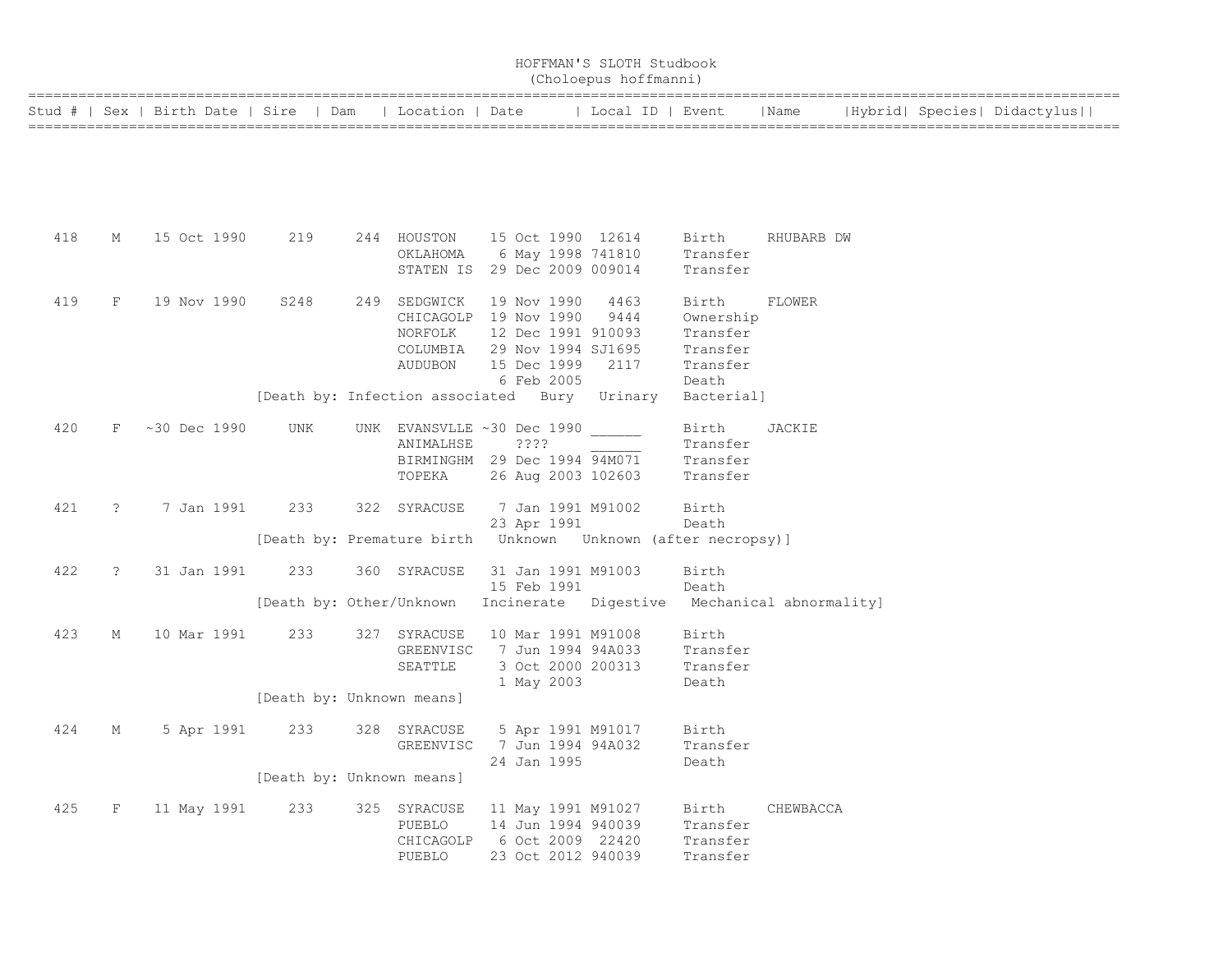|     | HOFFMAN'S SLOTH Studbook<br>(Choloepus hoffmanni) |                                        |                            |  |                                                                                                          |  |                           |                                  |                                                                                 |                         |  |  |                             |  |
|-----|---------------------------------------------------|----------------------------------------|----------------------------|--|----------------------------------------------------------------------------------------------------------|--|---------------------------|----------------------------------|---------------------------------------------------------------------------------|-------------------------|--|--|-----------------------------|--|
|     |                                                   | Stud #   Sex   Birth Date   Sire   Dam |                            |  | Location   Date                                                                                          |  |                           | Local ID   Event                 |                                                                                 | Name                    |  |  | Hybrid  Species  Didactylus |  |
|     |                                                   |                                        |                            |  |                                                                                                          |  |                           |                                  |                                                                                 |                         |  |  |                             |  |
| 426 | М                                                 | 12 May 1991                            | 233                        |  | 326 SYRACUSE 12 May 1991 M91031<br>BIRMINGHM 14 Jun 1994 94M038<br>TOPEKA<br>OKLAHOMA 24 Nov 2009 771011 |  |                           | 27 Aug 2003 102503               | Birth<br>Transfer<br>Transfer<br>Transfer                                       | HENRY                   |  |  |                             |  |
| 427 | М                                                 | 15 Jul 1991                            | 218                        |  | 279 SEATTLE<br>SANTA ANA 30 Sep 1993 M93056                                                              |  | 1 Sep 2007                | 15 Jul 1991 910411               | Birth<br>Transfer<br>Death                                                      | <b>BLONDIE</b>          |  |  |                             |  |
|     |                                                   |                                        | [Death by: Unknown means]  |  |                                                                                                          |  |                           |                                  |                                                                                 |                         |  |  |                             |  |
| 428 | F                                                 | 28 Jul 1991                            | UNK                        |  | 255 SAN ANTON 28 Jul 1991 910762                                                                         |  | 28 Jul 1991               |                                  | Birth<br>Death                                                                  |                         |  |  |                             |  |
|     |                                                   |                                        |                            |  | [Death by: Stillbirth Unknown No necropsy planned]                                                       |  |                           |                                  |                                                                                 |                         |  |  |                             |  |
| 429 | М                                                 | 28 Jul 1991                            | 296                        |  | 274 GLEN OAK<br>GULF BREZ 25 Oct 1993 A1704                                                              |  | 28 Jul 1991<br>7 Sep 1997 | 6205                             | Birth<br>Transfer<br>Death                                                      | RAIN MAN                |  |  |                             |  |
|     |                                                   |                                        | [Death by: Unknown means]  |  |                                                                                                          |  |                           |                                  |                                                                                 |                         |  |  |                             |  |
| 430 | $\ddot{\phantom{0}}$                              | 23 Aug 1991                            | 239                        |  | 238 DREHER PA 23 Aug 1991                                                                                |  | 23 Aug 1991               | 9190                             | Birth<br>Death                                                                  |                         |  |  |                             |  |
|     |                                                   |                                        |                            |  | [Death by: Premature birth Incinerate                                                                    |  |                           |                                  | No necropsy planned]                                                            |                         |  |  |                             |  |
| 431 | М                                                 | 5 Dec 1991                             | 345                        |  | 363 CHICAGOBR<br>CHICAGOLP<br>WILMINGTN 30 Jun 1993                                                      |  | 5 Dec 1991<br>17 Aug 2005 | 5 Dec 1991 910306<br>9455<br>660 | Birth<br>Ownership<br>Transfer<br>Death                                         | SPEEDY                  |  |  |                             |  |
|     |                                                   |                                        |                            |  |                                                                                                          |  |                           |                                  | [Death by: Euthanasia (medical)    Unknown   Unknown   (after necropsy)]        |                         |  |  |                             |  |
| 432 | М                                                 | 23 Dec 1991                            | 239                        |  | 241 DREHER PA 23 Dec 1991                                                                                |  | 23 Dec 1991               | 9185                             | Birth<br>Death<br>[Death by: Other/Unknown Incinerate Unknown (after necropsy)] |                         |  |  |                             |  |
| 433 | М                                                 | 1 Jan 1992                             | S248                       |  | 249 SEDGWICK                                                                                             |  | 1 Jan 1992<br>12 Jan 1992 | 5078                             | Birth<br>Death                                                                  |                         |  |  |                             |  |
|     |                                                   |                                        |                            |  | [Death by: Other/Unknown Mounted or Preserved:                                                           |  |                           |                                  | No necropsy planned]                                                            |                         |  |  |                             |  |
| 434 | М                                                 | 5 Jan 1992                             | 223                        |  | 260 COLUMBIA                                                                                             |  | 5 Jan 1992                | 5 Jan 1992 SJ1565                | Birth<br>Death                                                                  |                         |  |  |                             |  |
|     |                                                   |                                        | [Death by: Premature birth |  |                                                                                                          |  |                           | Bury Cardiovascular              |                                                                                 | Mechanical abnormality] |  |  |                             |  |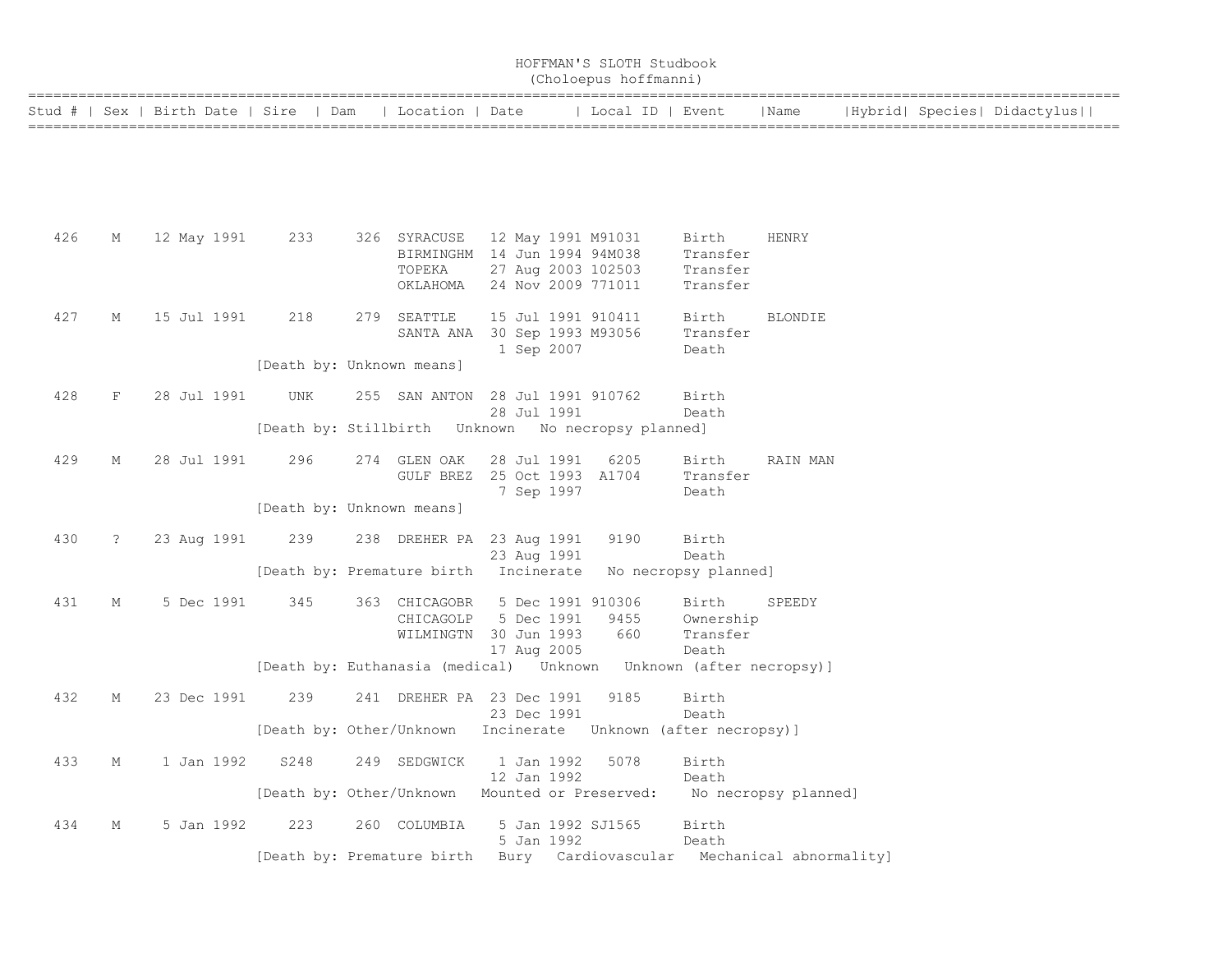| HOFFMAN'S SLOTH Studbook |  |  |  |  |  |
|--------------------------|--|--|--|--|--|
| (Choloepus hoffmanni)    |  |  |  |  |  |

| Stud #   Sex   Birth Date   Sire   Dam   Location   Date |  | Local ID   Event | <i>I</i> Name | Hybrid  Species  Didactylus |
|----------------------------------------------------------|--|------------------|---------------|-----------------------------|
|                                                          |  |                  |               |                             |

| 435 | М                    |             | 7 Jan 1992 233   | 322 SYRACUSE                                                                                                       |  | 12 Jan 1992 | 7 Jan 1992 M92001                      | Birth<br>Death                            |                                                                                                   |           |
|-----|----------------------|-------------|------------------|--------------------------------------------------------------------------------------------------------------------|--|-------------|----------------------------------------|-------------------------------------------|---------------------------------------------------------------------------------------------------|-----------|
|     |                      |             |                  |                                                                                                                    |  |             |                                        |                                           | [Death by: Other/Unknown Incinerate Cardiovascular Enervation, secondary]                         |           |
| 436 | F                    | 4 Feb 1992  | 233              | 360 SYRACUSE                                                                                                       |  |             | 4 Feb 1992 M92002                      | Birth                                     | <b>EMMA</b>                                                                                       |           |
| 437 | F                    | 5 Feb 1992  | 233              | 327 SYRACUSE                                                                                                       |  |             | 5 Feb 1992 M92003                      | Birth                                     | GUMMY                                                                                             |           |
| 438 | М                    | 19 Apr 1992 | 233              | 328 SYRACUSE<br>RACINE                                                                                             |  |             | 19 Apr 1992 M92025<br>11 Aug 1994 9440 | Transfer                                  | Birth BOSCO                                                                                       |           |
| 440 | М                    |             | 15 May 1992 233  | 326 SYRACUSE<br>SYRACUSE 15 May 1992 M92046<br>BRIDGEPRT 19 Jun 1995 101000<br>DETROIT 7 Sep 2000 8386             |  |             |                                        | Birth<br>Transfer<br>Transfer             | HOMER                                                                                             | no tested |
| 441 | F                    | 3 Jun 1992  | 233              | 325 SYRACUSE 3 Jun 1992 M92056                                                                                     |  |             |                                        | Birth                                     | <b>BASIL</b>                                                                                      |           |
| 442 | $\ddot{\phantom{0}}$ | 17 Aug 1992 | UNK              | 382 CALI                                                                                                           |  |             |                                        | 17 Aug 1992 92221 ltf Birth               |                                                                                                   |           |
| 443 | М                    | 13 Dec 1992 | 345              | 363 CHICAGOBR 13 Dec 1992 920327<br>BREVARD<br>DREHER PA 4 May 1998 98043                                          |  |             | 17 Mar 1994 940015                     | Transfer<br>Transfer                      | Birth DUSTIN                                                                                      |           |
| 444 | F                    |             | 27 Dec 1992 S248 | 249 SEDGWICK                                                                                                       |  |             |                                        |                                           | SEDGWICK 27 Dec 1992 5686 Birth SNICKERS<br>MEMPHIS 9 Jun 1994 14491 Transfer<br>8 Sep 2003 Death | tested    |
|     |                      |             |                  | [Death by: Other/Unknown Incinerate Generalized Trauma]                                                            |  |             |                                        |                                           |                                                                                                   |           |
| 445 | F                    |             | 14 Jan 1993 223  | 260 COLUMBIA 14 Jan 1993 SJ1609 Birth                                                                              |  | 26 Jan 1993 |                                        | Death                                     | PARSLEY                                                                                           |           |
|     |                      |             |                  | [Death by: Self-inflicted injuries Bury Respiratory Trauma]                                                        |  |             |                                        |                                           |                                                                                                   |           |
| 446 | $F$ and $F$          |             | 17 Jan 1993 233  | 327 SYRACUSE 17 Jan 1993 M93001                                                                                    |  |             |                                        | Birth                                     | CAYENNE                                                                                           |           |
| 447 | M                    | 9 Feb 1993  | 218              | 279 SEATTLE<br>SEATTLE 9 Feb 1993 930029<br>SYRACUSE 15 Sep 1994 M94053<br>ATASCADER 12 Oct 1999 99M020<br>ATLANTA |  |             | 31 May 2012 13M007                     | Birth<br>Transfer<br>Transfer<br>Transfer | COCOA                                                                                             | test*     |
| 448 | М                    | 10 Feb 1993 | 233              | 322 SYRACUSE                                                                                                       |  | 17 Feb 1993 | 10 Feb 1993 M93004                     | Birth<br>Death                            |                                                                                                   |           |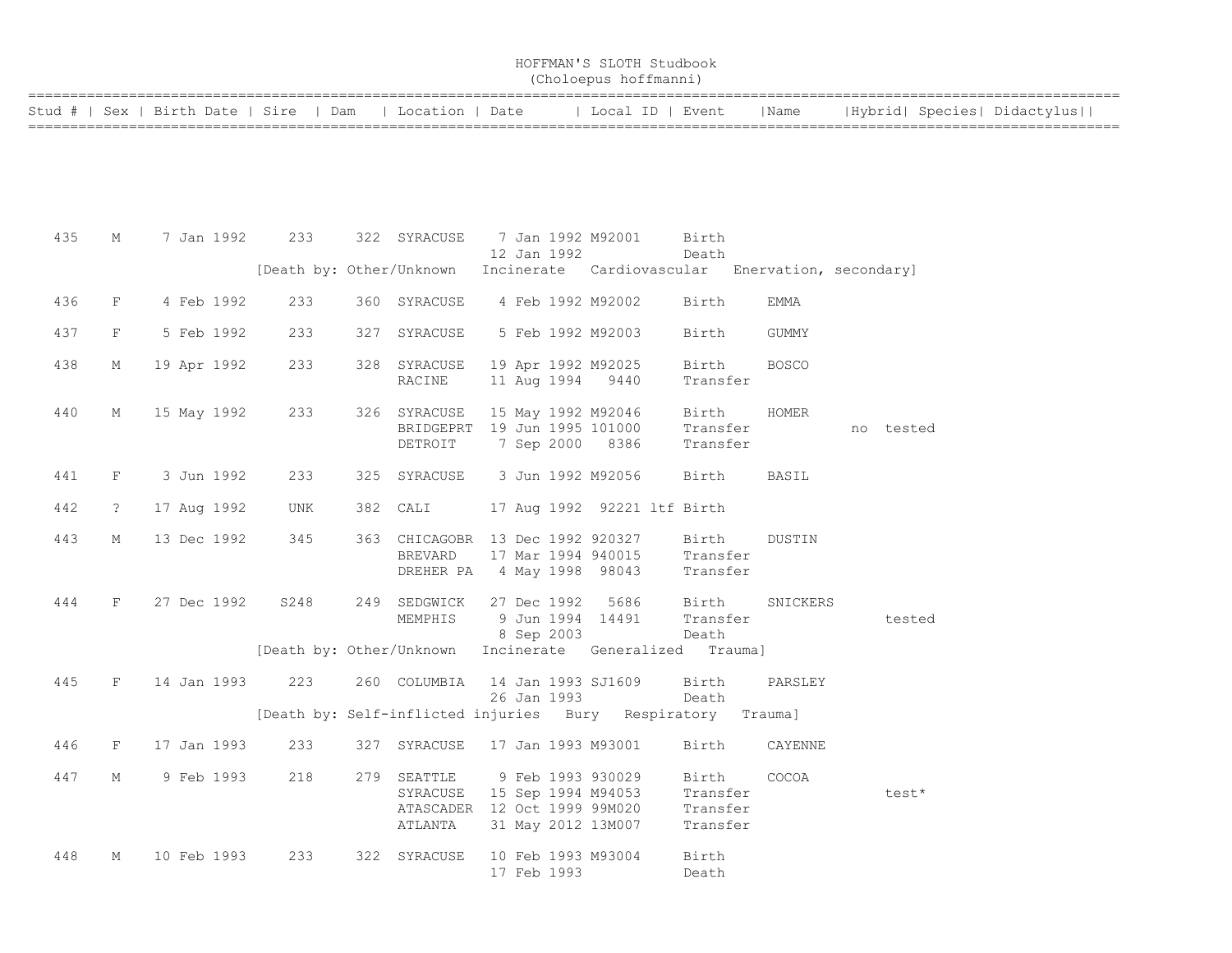|                                                          | HOFFMAN'S SLOTH Studbook |  |                  |      |                             |  |  |  |  |  |  |  |  |
|----------------------------------------------------------|--------------------------|--|------------------|------|-----------------------------|--|--|--|--|--|--|--|--|
| (Choloepus hoffmanni)                                    |                          |  |                  |      |                             |  |  |  |  |  |  |  |  |
|                                                          |                          |  |                  |      |                             |  |  |  |  |  |  |  |  |
| Stud #   Sex   Birth Date   Sire   Dam   Location   Date |                          |  | Local ID   Event | Name | Hybrid  Species  Didactylus |  |  |  |  |  |  |  |  |

==================================================================================================================================

|     |             | [Death by: Environ/Behav conditions |                                            |      |                                                                              |                                              |                                           | Incinerate Generalized Unknown after necropsy]    |                                     |
|-----|-------------|-------------------------------------|--------------------------------------------|------|------------------------------------------------------------------------------|----------------------------------------------|-------------------------------------------|---------------------------------------------------|-------------------------------------|
| 449 | ?           | 20 Apr 1993                         | 392                                        |      | 380 GULF BREZ 20 Apr 1993                                                    | 15 Jun 1993                                  | 1631                                      | Birth<br>Death                                    | C.R.                                |
|     |             |                                     | [Death by: Infection associated Bury       |      |                                                                              |                                              |                                           | Generalized Bacterial]                            |                                     |
| 450 | $\mathbf F$ | $~\sim$ May 1993                    | WILD                                       |      | WILD CHOCO<br>CALI                                                           | ~ May 1993<br>1 Sep 1993<br>18 Sep 1993      | NONE<br>93213                             | Capture<br>Transfer<br>Death                      |                                     |
|     |             |                                     | [Death by: Infection associated Incinerate |      |                                                                              |                                              |                                           | No necropsy planned]                              |                                     |
| 451 | $\tilde{z}$ | ????                                | WILD                                       | WILD | CENTRALAM<br>CALI                                                            | ????<br>2 Jun 1993<br>6 Jun 1993             | <b>NONE</b><br>93097<br>93097             | Capture<br>Transfer<br>Release                    |                                     |
| 452 | ?           | $\sim$ Jun 1993                     | WILD                                       | WILD | UNKNOWN<br>CALI                                                              | $\sim$ Jun 1993<br>24 Jan 1994<br>1 Feb 1994 | NONE<br>94014                             | Capture<br>Transfer<br>Death                      |                                     |
|     |             |                                     | [Death by: Other/Unknown                   |      |                                                                              | Incinerate                                   |                                           |                                                   | Generalized Unknown after necropsy] |
| 454 | ?           | ? ? ? ?                             | WILD                                       |      | WILD UNKNOWN<br>CALI                                                         | ????<br>6 Aug 1993<br>10 Sep 1993            | NONE<br>93180<br>93180                    | Capture<br>Transfer<br>Release                    |                                     |
| 455 | $\tilde{ }$ | ????                                | WILD                                       | WILD | UNKNOWN<br>CALI                                                              | ????<br>12 Sep 1993<br>11 Dec 1993           | NONE<br>93233<br>93233                    | Capture<br>Transfer<br>Release                    |                                     |
| 456 | $\mathbf F$ | 28 Sep 1993                         | 239                                        |      | 238 DREHER PA 28 Sep 1993 93123<br>BRIDGEPRT 13 Nov 1996 101107<br>JOHN BALL |                                              | 9 Sep 2010 303689                         | Birth<br>Transfer<br>Loan to                      | HOPE                                |
| 457 | ?           | 29 Dec 1993                         | <b>UNK</b><br>[Death by: Other/Unknown     |      | 382 CALI                                                                     | 29 Dec 1993<br>16 Jan 1994                   | 93350                                     | Birth<br>Death<br>Incinerate No necropsy planned] |                                     |
| 458 | $\mathbf F$ | 30 Dec 1993                         | S248                                       | 249  | SEDGWICK<br>CHICAGOLP<br>PUEBLO<br>CHICAGOLP                                 | 30 Dec 1993<br>30 Dec 1993<br>24 Oct 2012    | 6444<br>9858<br>9 May 1995 950018<br>9858 | Birth<br>Ownership<br>Transfer<br>Transfer        | HERSEY                              |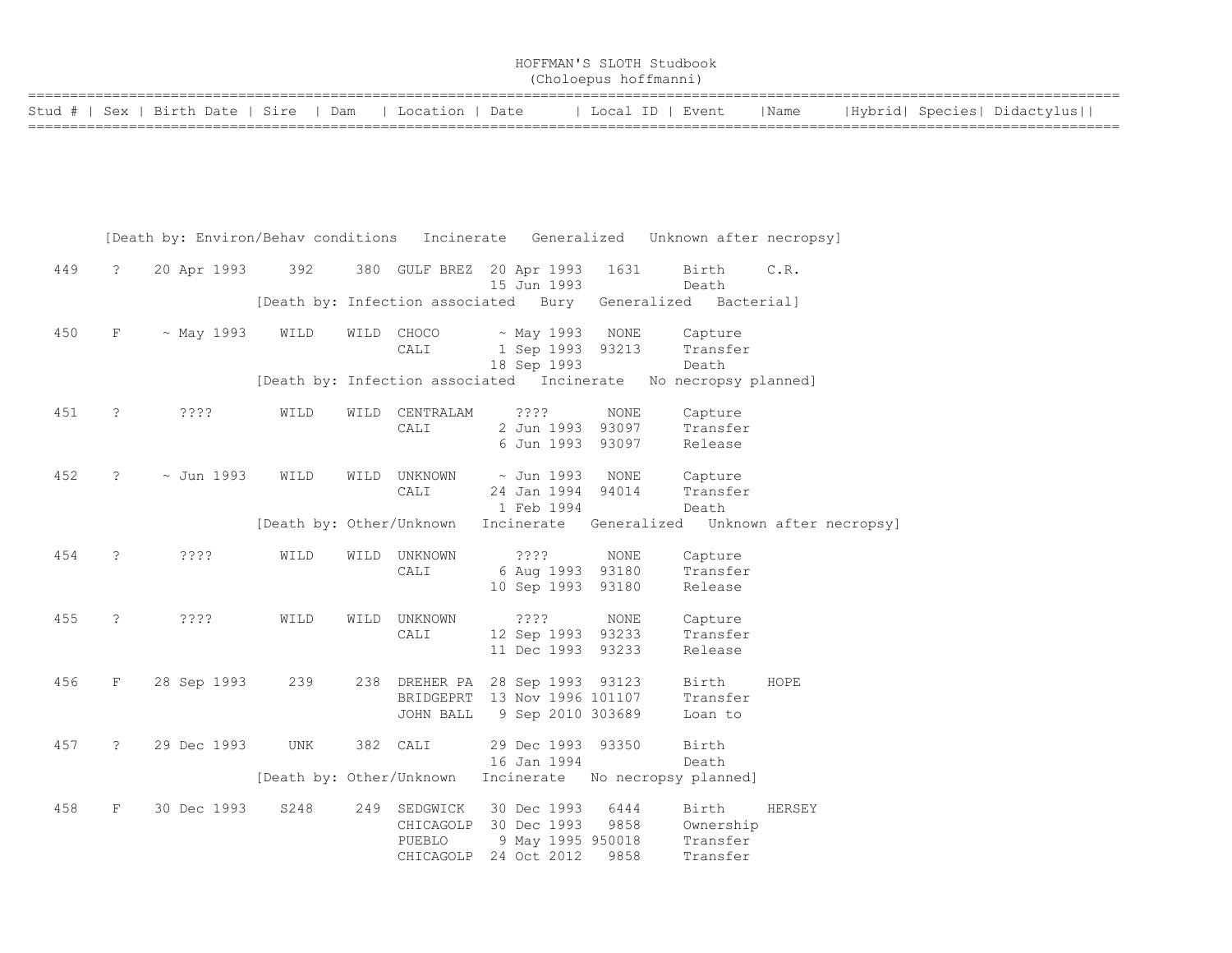|  |                                                          | HOFFMAN'S SLOTH Studbook<br>(Choloepus hoffmanni) |      |                             |
|--|----------------------------------------------------------|---------------------------------------------------|------|-----------------------------|
|  | Stud #   Sex   Birth Date   Sire   Dam   Location   Date | Local ID   Event                                  | Name | Hybrid  Species  Didactylus |

| 459 | М          | 25 Apr 1994 | 223                                                                   | 260 COLUMBIA                                                                 |  | 6 Jul 1994                | 25 Apr 1994 SJ1671                                                                                          | Birth<br>Death                                                             |                      |        |
|-----|------------|-------------|-----------------------------------------------------------------------|------------------------------------------------------------------------------|--|---------------------------|-------------------------------------------------------------------------------------------------------------|----------------------------------------------------------------------------|----------------------|--------|
|     |            |             |                                                                       |                                                                              |  |                           |                                                                                                             | [Death by: Self-inflicted injuries Unknown Musculoskeletal Trauma]         |                      |        |
| 460 | F          | 27 Jun 1994 | 418                                                                   | 244 HOUSTON<br>CHICAGOLP<br>ATLANTA                                          |  |                           | 27 Jun 1994 15182<br>27 Jun 1994 9855<br>29 Aug 2009 A91017                                                 | Birth<br>Ownership<br>Transfer                                             | Okra                 |        |
| 461 | М          | 2 Aug 1994  | 218<br>[Death by: Unknown means]                                      | 279 SEATTLE<br>WHEELING<br>COLUMBIA<br>WHEELING<br>SYRACUSE<br>ATLANTA       |  | 10 Nov 2004<br>3 Dec 2010 | 2 Aug 1994 940241<br>17 Jul 1996 2104<br>6 Jan 2004 7905<br>2104<br>4 Oct 2007 M07083<br>23 Aug 2010 B01034 | Birth<br>Transfer<br>Transfer<br>Transfer<br>Transfer<br>Transfer<br>Death | BEAUREGARD           | tested |
| 462 | F          | 23 Dec 1994 | S248                                                                  | 249 SEDGWICK                                                                 |  | 23 Dec 1994               | 7001                                                                                                        | Birth                                                                      |                      |        |
|     |            |             |                                                                       | [Death by: Other/Unknown                                                     |  | 24 Dec 1994               | Mounted or Preserved:                                                                                       | Death                                                                      | No necropsy planned] |        |
| 463 | F          | 26 Jul 1995 | 307                                                                   | 399 NORFOLK<br>CHICAGOLP<br>JACKSONVL                                        |  |                           | 26 Jul 1995 950131<br>26 Jul 1995 10008<br>28 Apr 1998 10008<br>23 Nov 2003 803367                          | Birth<br>Ownership<br>Transfer<br>Transfer                                 | CHATA                |        |
| 464 | F          | 2 Aug 1995  | 223                                                                   | 260 COLUMBIA<br>OKLAHOMA                                                     |  | 17 Jun 2000               | 2 Aug 1995 SJ1711<br>26 Mar 1997 710609                                                                     | Birth<br>Transfer<br>Death                                                 | FELICIA              |        |
|     |            |             | [Death by: Unknown means]                                             |                                                                              |  |                           |                                                                                                             |                                                                            |                      |        |
| 465 | $\ddot{?}$ | 6 Nov 1995  | 239                                                                   | UNK HUTCHINSN                                                                |  | 17 Nov 1995               | 6 Nov 1995 195019                                                                                           | Birth<br>Death                                                             | LITTLE ROC           |        |
|     |            |             | [Death by: Environ/Behav conditions Mounted or Preserved: Generalized |                                                                              |  |                           |                                                                                                             |                                                                            | Nutrition]           |        |
| 466 | F          | 5 Dec 1995  | S248                                                                  | 249 SEDGWICK<br>COLO SPRG 17 Nov 1996 96M051<br>ATASCADER 19 Aug 2009 M09020 |  | 21 Aug 2009               | 5 Dec 1995 7407                                                                                             | Birth<br>Transfer<br>Transfer<br>Death                                     | CONSUELO             |        |
|     |            |             | [Death by: Unknown means]                                             |                                                                              |  |                           |                                                                                                             |                                                                            |                      |        |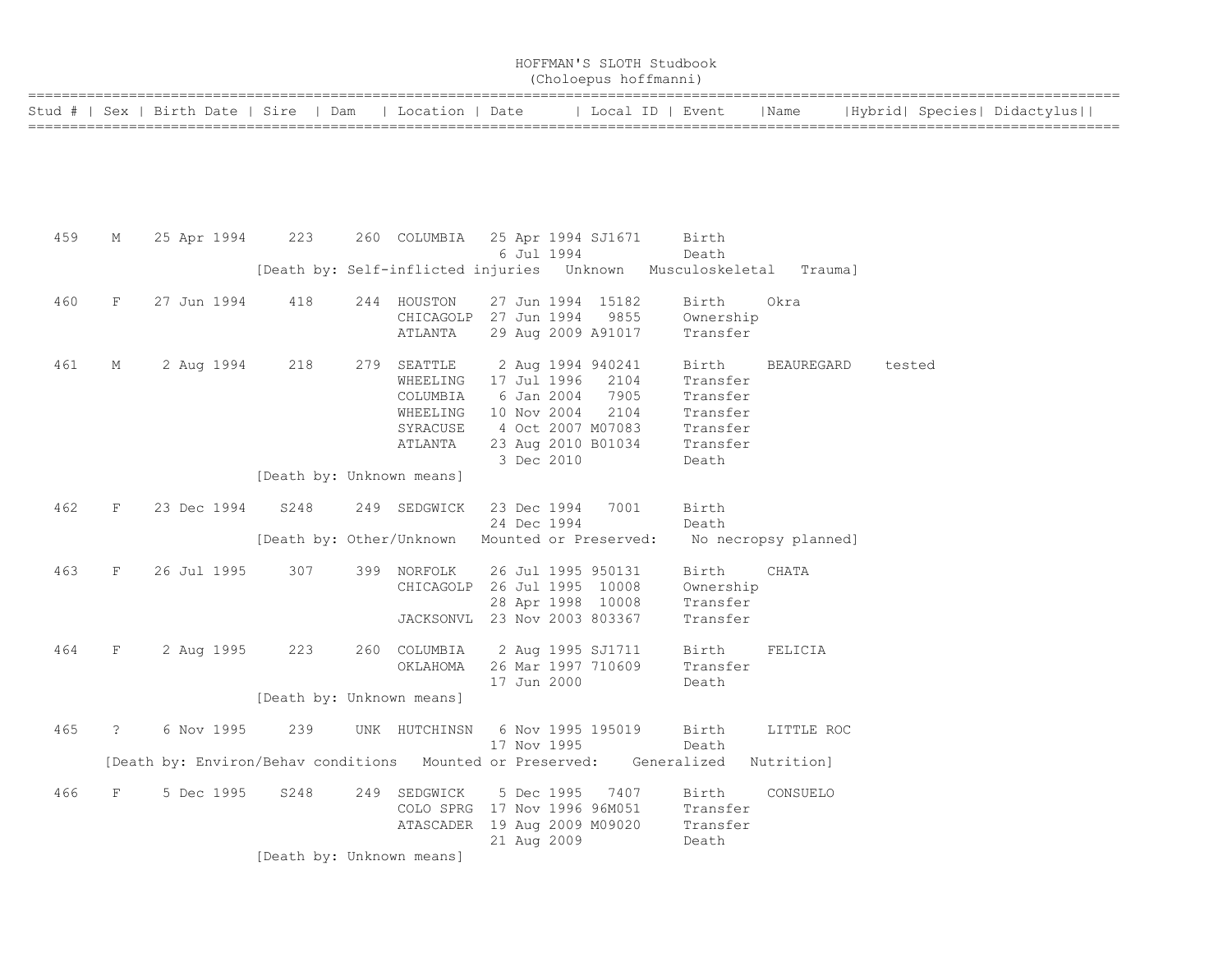| HOFFMAN'S SLOTH Studbook<br>(Choloepus hoffmanni) |              |                                                           |                           |      |                                                         |      |                             |                  |  |                                          |                         |  |                             |
|---------------------------------------------------|--------------|-----------------------------------------------------------|---------------------------|------|---------------------------------------------------------|------|-----------------------------|------------------|--|------------------------------------------|-------------------------|--|-----------------------------|
| Stud #                                            | Sex          | Birth Date   Sire                                         | Dam                       |      | Location   Date                                         |      |                             | Local ID   Event |  |                                          | Name                    |  | Hybrid  Species  Didactylus |
|                                                   |              |                                                           |                           |      |                                                         |      |                             |                  |  |                                          |                         |  |                             |
| 467                                               | М            | ????                                                      | UNK                       |      | UNK SINGAPORE                                           |      | $??\; ?$                    |                  |  | G3941 ltf Birth                          | <b>BENEDIC</b>          |  |                             |
| 468                                               | М            | $??\mathbf{??}$                                           | UNK                       |      | UNK UNKNOWN<br>SINGAPORE                                |      | ????<br>????<br>25 Jun 1998 | G3942            |  | Birth<br>Transfer<br>Death               | ZACHRIA                 |  |                             |
|                                                   |              |                                                           | [Death by: Unknown means] |      |                                                         |      |                             |                  |  |                                          |                         |  |                             |
| 469                                               | М            | $??\,?\,?$                                                | UNK                       |      | UNK UNKNOWN<br>SINGAPORE                                |      | ????<br>? ? ? ?             |                  |  | Birth<br>G3943 ltf Transfer              | O. J                    |  |                             |
| 470                                               | $\mathbf{F}$ | ????                                                      | UNK                       |      | UNK UNKNOWN<br>SINGAPORE                                |      | ????<br>????                |                  |  | Birth<br>G3944 ltf Transfer              | NICOLE                  |  |                             |
| 471                                               | $\mathbf F$  | $??\,?\,?$                                                | UNK                       |      | UNK UNKNOWN<br>SINGAPORE                                |      | ????<br>????<br>9 Apr 1996  | G3945            |  | Birth<br>Transfer<br>Death               | ZONA                    |  |                             |
|                                                   |              |                                                           | [Death by: Unknown means] |      |                                                         |      |                             |                  |  |                                          |                         |  |                             |
| 472                                               | $\mathbf F$  | ????                                                      | <b>UNK</b>                |      | UNK UNKNOWN<br>SINGAPORE                                |      | ????<br>????<br>16 May 1996 | G3946            |  | Birth<br>Transfer<br>Death               |                         |  |                             |
|                                                   |              |                                                           | [Death by: Unknown means] |      |                                                         |      |                             |                  |  |                                          |                         |  |                             |
| 473                                               | $\rm F$      | 12 Mar 1996                                               | 218                       |      | 279 SEATTLE                                             |      | 12 Mar 1996 960054          |                  |  | Birth                                    | NENTAS                  |  |                             |
| 474                                               | М            | ? ? ? ?                                                   | WILD                      | WILD | NICARAGUA<br>U.S.A.<br>SINGAPORE 22 Mar 1996 G3998      |      | ????<br>????<br>6 May 1996  | <b>NONE</b>      |  | Capture<br>Transfer<br>Transfer<br>Death |                         |  |                             |
|                                                   |              |                                                           | [Death by: Other/Unknown  |      |                                                         |      | Unknown                     | Digestive        |  | Nutrition]                               |                         |  |                             |
| 475                                               | $\mathbf{F}$ | ????                                                      | WILD                      |      | WILD NICARAGUA<br>U.S.A.<br>SINGAPORE 22 Mar 1996 G3999 |      | ????<br>????<br>23 Jun 1996 | <b>NONE</b>      |  | Capture<br>Transfer<br>Transfer<br>Death |                         |  |                             |
|                                                   |              | [Death by: Injury from exhibit mate Mounted or Preserved: |                           |      |                                                         |      |                             |                  |  | Generalized                              | Trauma]                 |  |                             |
| 476                                               | $\tilde{S}$  | 17 Apr 1996                                               | 429                       |      | 385 GULF BREZ 17 Apr 1996 A1885                         |      | 9 Nov 1996                  |                  |  | Birth<br>Death                           |                         |  |                             |
|                                                   |              |                                                           | [Death by: Other/Unknown  |      |                                                         | Bury |                             | Generalized      |  |                                          | Unknown after necropsy] |  |                             |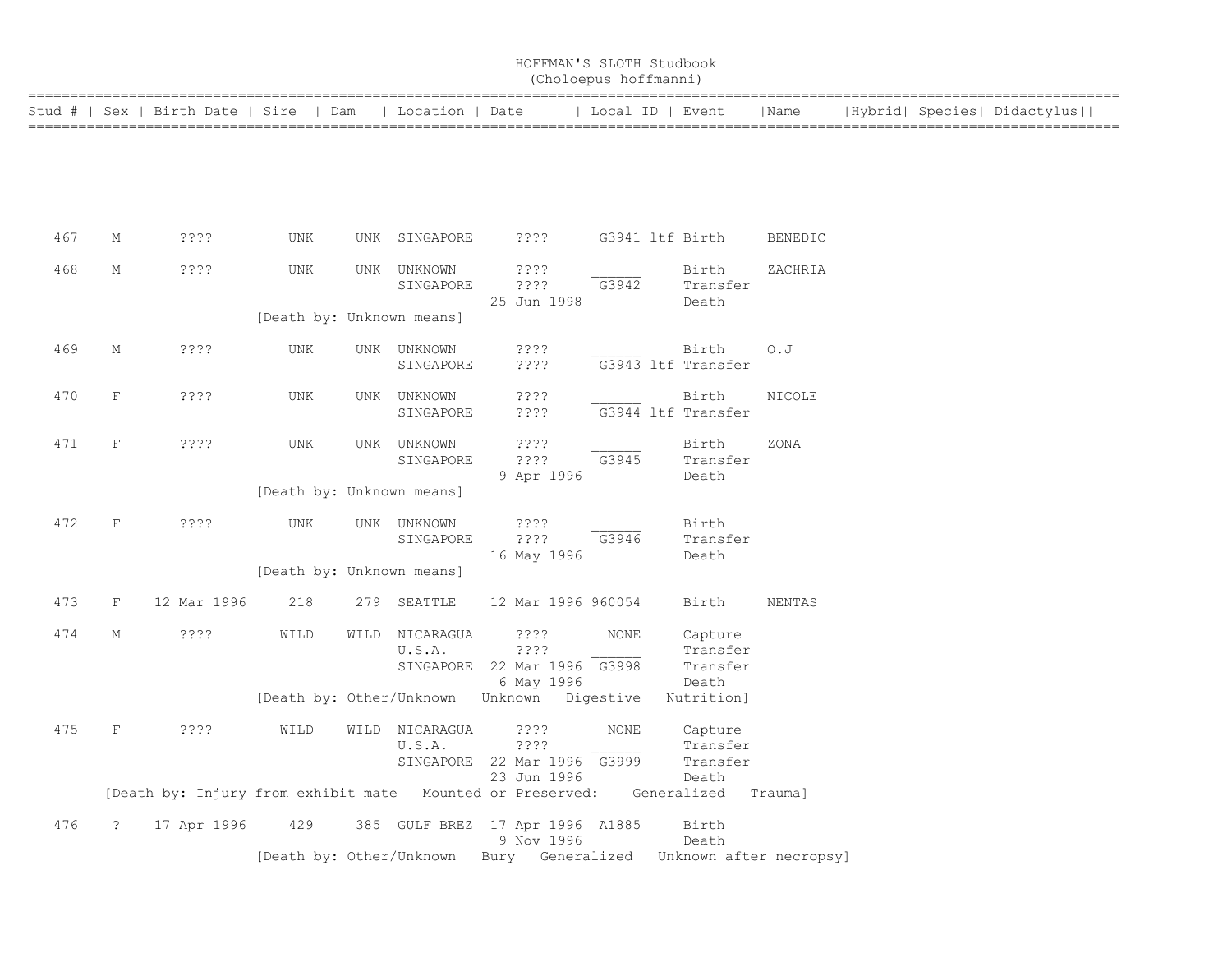| HOFFMAN'S SLOTH Studbook |  |  |
|--------------------------|--|--|
| (Choloepus hoffmanni)    |  |  |

| Stud #   Sex   Birth Date   Sire   Dam   Location   Date |  |  | Local ID   Event   Name | Hybrid  Species  Didactylus |
|----------------------------------------------------------|--|--|-------------------------|-----------------------------|
|                                                          |  |  |                         |                             |

| 477 | $\tilde{S}$          | 18 Nov 1996                      | S248                      | 249 SEDGWICK                        | 18 Nov 1996<br>18 Nov 1996                                                                                     | 7776                                           | Birth<br>Death                                     |         |
|-----|----------------------|----------------------------------|---------------------------|-------------------------------------|----------------------------------------------------------------------------------------------------------------|------------------------------------------------|----------------------------------------------------|---------|
|     |                      |                                  |                           | [Death by: Premature birth          | Incinerate                                                                                                     |                                                | No necropsy planned]                               |         |
| 478 | $\tilde{z}$          | 11 Jul 1997                      | 418                       | 460 HOUSTON                         | 11 Jul 1997 16998<br>9 Aug 1997                                                                                |                                                | Birth<br>Death                                     |         |
|     |                      | [Death by: Other/Unknown Unknown |                           |                                     |                                                                                                                | Necropsy planned later Unknown after necropsy] |                                                    |         |
| 480 | F                    | 22 Apr 1997                      | 429                       | 385 GULF BREZ 22 Apr 1997 A1986     | 21 Mar 2004                                                                                                    |                                                | Birth<br>Death                                     | NOVIA   |
|     |                      |                                  | [Death by: Unknown means] |                                     |                                                                                                                |                                                |                                                    |         |
| 481 | М                    | 22 Apr 1997                      | 223                       | 260 COLUMBIA<br>COLUMBIA            | 22 Apr 1997 SJ1767<br>CHICAGOLP 22 Apr 1997 10122<br>7 Apr 1999                                                |                                                | Birth<br>Ownership<br>Death                        | KUMQUAT |
|     |                      |                                  | [Death by: Unknown means] |                                     |                                                                                                                |                                                |                                                    |         |
| 482 | М                    | 7 Nov 1997                       | 307                       | 399 NORFOLK<br>DALLAS WA            | 7 Nov 1997 970107<br>29 Apr 1999 99M006<br>~2000                                                               |                                                | Birth<br>Transfer<br>Death                         | KIRBY   |
|     |                      |                                  | [Death by: Unknown means] |                                     |                                                                                                                |                                                |                                                    |         |
| 484 | $\tilde{?}$          | 15 Dec 1997                      | 223                       | 260 COLUMBIA                        | 15 Dec 1997 SJ1785<br>15 Dec 1997                                                                              |                                                | Birth<br>Death                                     |         |
|     |                      |                                  |                           | [Death by: Premature birth          |                                                                                                                | Unknown No necropsy planned]                   |                                                    |         |
| 485 | F                    | 26 Jan 1998                      | 307                       | 463 NORFOLK<br>W ORANGE             | 26 Jan 1998 980011<br>CHICAGOLP 28 Apr 1998 10142<br>JACKSONVL 23 Nov 2003 803368<br>22 Dec 2007<br>7 Jul 2010 | 6031                                           | Birth<br>Transfer<br>Transfer<br>Transfer<br>Death | CHULA   |
|     |                      |                                  | [Death by: Unknown means] |                                     |                                                                                                                |                                                |                                                    |         |
| 487 | F                    | 25 May 1998                      | 426                       | 420 BIRMINGHM 25 May 1998 98M015    | ATASCADER 29 Apr 1999 99M008<br>23 Mar 2001                                                                    |                                                | Birth<br>Transfer<br>Death                         | ROSE    |
|     |                      |                                  |                           | [Death by: Environ/Behav conditions |                                                                                                                | Incinerate                                     | Respiratory                                        | Trauma] |
| 488 | $\ddot{\phantom{0}}$ | 28 May 1998                      | 429                       | 385 GULF BREZ 28 May 1998 A2333     | 13 Aug 1998                                                                                                    |                                                | Birth<br>Death                                     |         |
|     |                      |                                  | [Death by: Unknown means] |                                     |                                                                                                                |                                                |                                                    |         |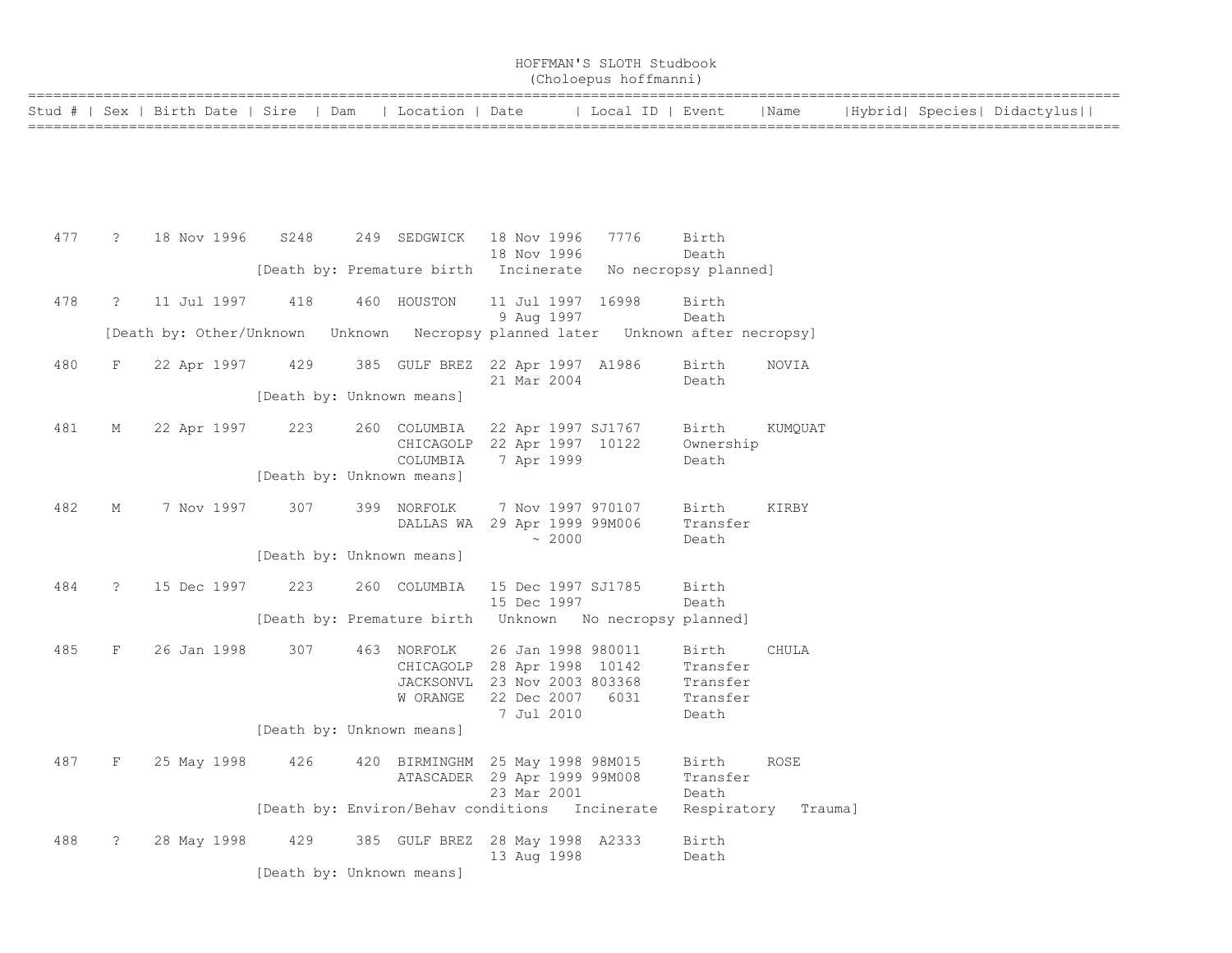|     | HOFFMAN'S SLOTH Studbook<br>(Choloepus hoffmanni) |                                  |                           |  |                                                                                       |  |                                                                                          |                                       |                                                     |                              |  |                             |
|-----|---------------------------------------------------|----------------------------------|---------------------------|--|---------------------------------------------------------------------------------------|--|------------------------------------------------------------------------------------------|---------------------------------------|-----------------------------------------------------|------------------------------|--|-----------------------------|
|     |                                                   | Stud #   Sex   Birth Date   Sire | Dam                       |  | Location   Date                                                                       |  |                                                                                          | Local ID   Event                      |                                                     | Name                         |  | Hybrid  Species  Didactylus |
|     |                                                   |                                  |                           |  |                                                                                       |  |                                                                                          |                                       |                                                     |                              |  |                             |
| 489 | М                                                 | 28 Sep 1998                      | 345                       |  | 305 CHICAGOLP<br>GULF BREZ<br>SEATTLE                                                 |  | 28 Sep 1998 10180<br>29 Sep 1999 A2679<br>12 Apr 2007 202408                             |                                       | Birth<br>Transfer<br>Transfer                       | MOCHA                        |  |                             |
| 490 | М                                                 | 1 Nov 1998                       | 307                       |  | 399 NORFOLK<br>CHICAGOLP<br>SHEDD AQ<br>W ORANGE                                      |  | 1 Nov 1998 980143<br>1 Nov 1998 10203<br>15 May 2000 200034<br>15 Sep 2004<br>7 Jul 2010 | 5742                                  | Birth<br>Ownership<br>Transfer<br>Transfer<br>Death | MORTIMER                     |  |                             |
|     |                                                   |                                  | [Death by: Unknown means] |  |                                                                                       |  |                                                                                          |                                       |                                                     |                              |  |                             |
| 500 | ?                                                 | ????                             | WILD                      |  | WILD UNKNOWN<br>L RUHE<br>PHILADELP                                                   |  | $??\,?\,?$<br>????<br>26 Sep 1899 14591<br>1 Oct 1899                                    | $\mathbf{I}$<br>NONE                  | Capture<br>Transfer<br>Transfer<br>Death            |                              |  |                             |
|     |                                                   |                                  | [Death by: Unknown means] |  |                                                                                       |  |                                                                                          |                                       |                                                     |                              |  |                             |
| 501 | $\mathbf F$                                       | ~1971                            | <b>UNK</b>                |  | UNK UNKNOWN<br>MAMI RARE<br>BUSCH TAM 24 Apr 1975                                     |  | ~1971<br>????<br>13 Jan 1976                                                             | $\mathbf{L}$<br>$\mathbf{r}$<br>50334 | Birth<br>Transfer<br>Transfer<br>Death              |                              |  |                             |
|     |                                                   |                                  |                           |  | [Death by: Environ/Behav conditions Bury Generalized                                  |  |                                                                                          |                                       |                                                     | Nutrition]                   |  |                             |
| 502 | $\rm F$                                           | ~1971                            | UNK                       |  | UNK UNKNOWN<br>MAMI RARE<br>BUSCH TAM 24 Apr 1975                                     |  | ~1971<br>????<br>2 Jun 1975                                                              | $\mathbf{L}$<br>$\mathbf{L}$<br>50335 | Birth<br>Transfer<br>Transfer<br>Death              |                              |  |                             |
|     |                                                   |                                  |                           |  | [Death by: Infection associated                                                       |  | Bury                                                                                     |                                       | Generalized Bacterial]                              |                              |  |                             |
| 503 | Μ                                                 | ~1971                            | UNK                       |  | UNK UNKNOWN<br>MAMI RARE<br>BUSCH TAM 24 Apr 1975                                     |  | ~1971<br>????<br>11 Mar 1992                                                             | $\mathbf{r}$<br>$\mathbf{L}$<br>52444 | Birth<br>Transfer<br>Transfer<br>Death              |                              |  |                             |
|     |                                                   |                                  |                           |  | [Death by: Infection associated Bury                                                  |  |                                                                                          |                                       | Cardiovascular Viral]                               |                              |  |                             |
| 504 | F                                                 | ~1974                            | WILD                      |  | WILD UNKNOWN<br>SEATTLE<br>SEDGWICK<br>[Death by: Environ/Behav conditions Incinerate |  | $\sim 1974$<br>????<br>26 Mar 1980<br>29 Jun 1980                                        | $\mathbf{r}$<br>WD4<br>433            | Capture<br>Transfer<br>Transfer<br>Death            | MIELA<br>Generalized Trauma] |  |                             |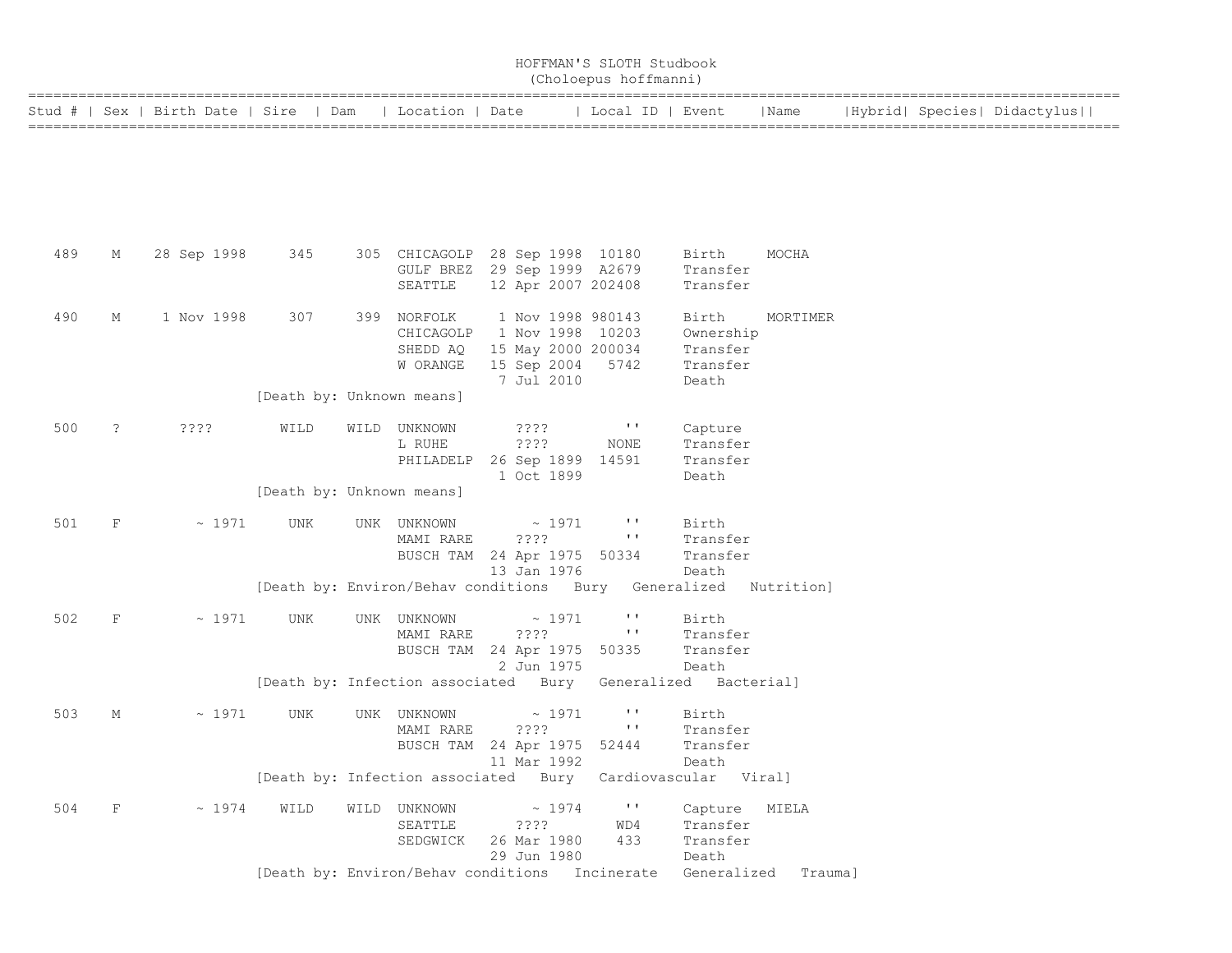|     | HOFFMAN'S SLOTH Studbook<br>(Choloepus hoffmanni) |                                  |                                  |  |                                                        |                                                                             |                                       |  |                                                         |                         |  |                             |
|-----|---------------------------------------------------|----------------------------------|----------------------------------|--|--------------------------------------------------------|-----------------------------------------------------------------------------|---------------------------------------|--|---------------------------------------------------------|-------------------------|--|-----------------------------|
|     |                                                   | Stud #   Sex   Birth Date   Sire | Dam                              |  | Location   Date                                        |                                                                             | Local ID   Event                      |  |                                                         | Name                    |  | Hybrid  Species  Didactylus |
|     |                                                   |                                  |                                  |  |                                                        |                                                                             |                                       |  |                                                         |                         |  |                             |
| 505 | F                                                 | ~1974                            | WILD                             |  | WILD UNKNOWN<br>CHASE B<br>SEATTLE                     | $??\mathord{?}\mathord{?}$<br>????<br>17 Feb 1977                           | $\mathbf{I}$<br>4 Jan 1977 20621      |  | Capture<br>Transfer<br>Transfer<br>Death                | CANELA                  |  |                             |
|     |                                                   |                                  |                                  |  | [Death by: Infection associated Incinerate Respiratory |                                                                             |                                       |  |                                                         | Bacterial]              |  |                             |
| 506 | $\mathbb{R}$                                      | 15 Apr 1981                      | 219                              |  | 279 SEATTLE                                            | 3 May 1981                                                                  | 15 Apr 1981 21226                     |  | Birth<br>Death                                          |                         |  |                             |
|     |                                                   | [Death by: Other/Unknown         |                                  |  | Given to an institution:                               |                                                                             | Digestive                             |  |                                                         | Circulatory, secondary] |  |                             |
| 507 | Μ                                                 | $~\sim$ Aug 1982                 | WILD                             |  | WILD UNKNOWN<br>PET FARM<br>MILWAUKEE<br>JOHN BALL     | $\sim$ Nov 1982<br>$~\sim$ Nov 1982<br>8 Nov 1982<br>NORTHLAND ~ 5 Oct 1983 | NONE<br>2458<br>6 Oct 1983 017006     |  | Capture<br>Transfer<br>Transfer<br>Transfer<br>Transfer | LINUS                   |  |                             |
| 508 | $\ddot{\phantom{0}}$                              | 10 Mar 1983                      | UNK<br>[Death by: Unknown means] |  | 310 JOHN BALL 10 Mar 1983 017008                       | 11 Mar 1983                                                                 |                                       |  | Birth<br>Death                                          |                         |  |                             |
| 509 | ?                                                 | 26 Mar 1983                      | UNK<br>[Death by: Unknown means] |  | 308 JOHN BALL                                          | 24 May 1983                                                                 | 26 Mar 1983 017007                    |  | Birth<br>Death                                          |                         |  |                             |
| 510 | $\ddot{\mathbf{c}}$                               | 2 Dec 1985                       | UNK<br>[Death by: Unknown means] |  | UNK BROWNSVIL                                          | 2 Dec 1985<br>18 Dec 1985                                                   | 9460                                  |  | Birth<br>Death                                          |                         |  |                             |
| 511 | F                                                 | ????                             | UNK                              |  | UNK UNKNOWN<br>PET FARM<br>BUSCH TAM                   | ????<br>????<br>FERNDALE 20 May 2008                                        | 1 Apr 1988 50336                      |  | Birth<br>Transfer<br>Transfer<br>Transfer               | CURLEY                  |  |                             |
| 512 | М                                                 | ????                             | UNK                              |  | UNK UNKNOWN<br>PET FARM<br>BUSCH TAM                   | $??\mathord{?}\mathord{?}$<br>? ? ? ?<br>1 Apr 1988<br>27 Mar 1993          | $\mathbf{I}$<br>$\mathbf{L}$<br>50337 |  | Birth<br>Transfer<br>Transfer<br>Death                  |                         |  |                             |
|     |                                                   |                                  |                                  |  | [Death by: Infection associated Bury                   |                                                                             |                                       |  | Digestive Bacterial]                                    |                         |  |                             |
| 513 | М                                                 | ? ? ? ?                          | UNK                              |  | UNK UNKNOWN                                            | ? ? ? ?                                                                     |                                       |  | Birth                                                   | <b>HARRY</b>            |  |                             |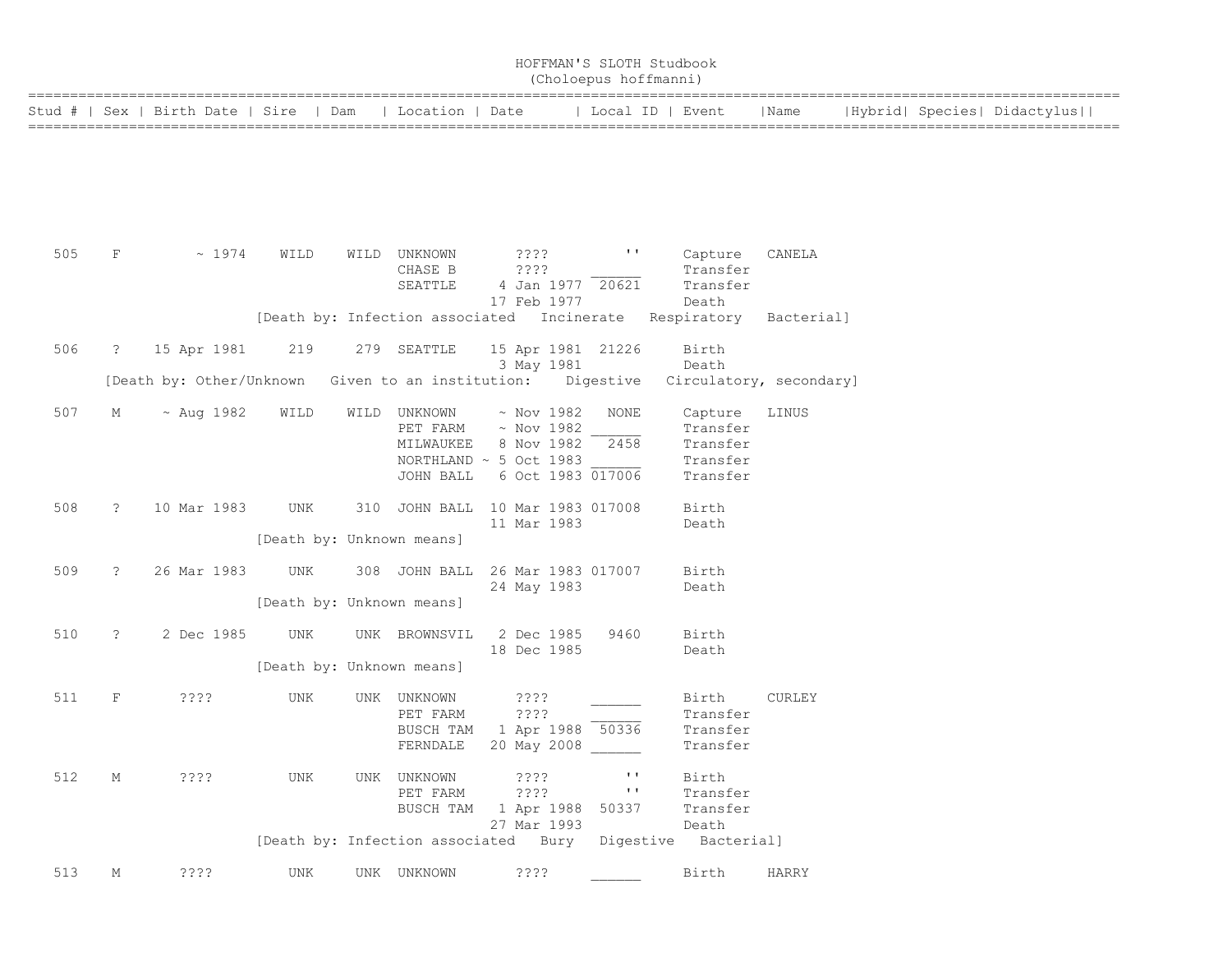|        |               |                               |                           |                                                           |                                  | HOFFMAN'S SLOTH Studbook<br>(Choloepus hoffmanni)                               |                                        |            |              |                             |
|--------|---------------|-------------------------------|---------------------------|-----------------------------------------------------------|----------------------------------|---------------------------------------------------------------------------------|----------------------------------------|------------|--------------|-----------------------------|
| Stud # |               | Sex   Birth Date   Sire   Dam |                           |                                                           |                                  | Location   Date   Local ID   Event                                              |                                        | Name       |              | Hybrid  Species  Didactylus |
|        |               |                               |                           |                                                           |                                  |                                                                                 |                                        |            |              |                             |
|        |               |                               |                           |                                                           |                                  |                                                                                 |                                        |            |              |                             |
|        |               |                               |                           | CYPRESS<br>BUSCH TAM                                      | ????                             | 7910<br>1 May 1991 55808                                                        | Transfer<br>Transfer                   |            | no tested no |                             |
| 514    | М             | ????                          | UNK                       | UNK UNKNOWN<br><b>CYPRESS</b><br>BUSCH TAM                | ????<br>????                     | 7911<br>1 May 1991 55809                                                        | Birth<br>Transfer<br>Transfer          | TEDDY      |              |                             |
| 515    | $\tilde{z}$   | 1 Jan 1991                    | <b>UNK</b>                | 511 BUSCH TAM                                             | 12 Jan 1991                      | 1 Jan 1991 52442                                                                | Birth<br>Death                         |            |              |                             |
|        |               |                               |                           |                                                           |                                  | [Death by: Environ/Behav conditions Bury Generalized                            |                                        | Nutrition] |              |                             |
| 516    | $\mathbb{R}$  | 22 Jun 1992                   | UNK                       | 511 BUSCH TAM 22 Jun 1992                                 | 11 Feb 1993                      | 55969                                                                           | Birth<br>Death                         |            |              |                             |
|        |               |                               |                           | [Death by: Infection associated Bury                      |                                  | Digestive                                                                       | Bacterial]                             |            |              |                             |
| 517    | М             | 29 Oct 1993                   | MULT1                     | 511 BUSCH TAM 29 Oct 1993 57288<br>FERNDALE<br>IAE OH     |                                  | 20 May 2008 A7M318<br>23 May 2008 A7M318                                        | Birth<br>Transfer<br>Transfer          | MOE        |              |                             |
| 518    | $\mathbb{R}$  | 21 Jan 1995                   | 517                       | UNK BUSCH TAM 21 Jan 1995 58163                           | 18 Jul 1995                      |                                                                                 | Birth<br>Death                         |            |              |                             |
|        |               |                               |                           |                                                           |                                  | [Death by: Environ/Behav conditions Unknown Respiratory Unknown after necropsy] |                                        |            |              |                             |
| 519    | $\mathcal{L}$ | 14 Feb 1996                   | 426                       | 420 BIRMINGHM 14 Feb 1996 96M009                          | 17 Nov 1996                      |                                                                                 | Birth<br>Death                         |            |              |                             |
|        |               |                               |                           |                                                           |                                  | [Death by: Environ/Behav conditions Bury Unknown (after necropsy)]              |                                        |            |              |                             |
| 521    | F             | 1 Apr 1997                    | 426                       | 420 BIRMINGHM 1 Apr 1997 97M007                           | 15 May 1997                      |                                                                                 | Birth<br>Death                         |            |              |                             |
|        |               |                               | [Death by: Unknown means] |                                                           |                                  |                                                                                 |                                        |            |              |                             |
| 523    | М             | 31 Mar 1998                   | 408                       | 466 COLO SPRG 31 Mar 1998 98M007                          | 31 Mar 1998                      |                                                                                 | Birth<br>Death                         |            |              |                             |
|        |               |                               |                           |                                                           |                                  | [Death by: Environ/Behav conditions Mounted or Preserved: Generalized           |                                        | Nutrition] |              |                             |
| 524    | M             | ~1998                         | <b>UNK</b>                | UNK FTLAUDERD<br>MILLER R<br>W PALM BE 25 Feb 1999 990029 | ~1998<br>$??\ ??$<br>16 Apr 2011 |                                                                                 | Birth<br>Transfer<br>Transfer<br>Death | GONZO      |              |                             |
|        |               |                               | [Death by: Unknown means] |                                                           |                                  |                                                                                 |                                        |            |              |                             |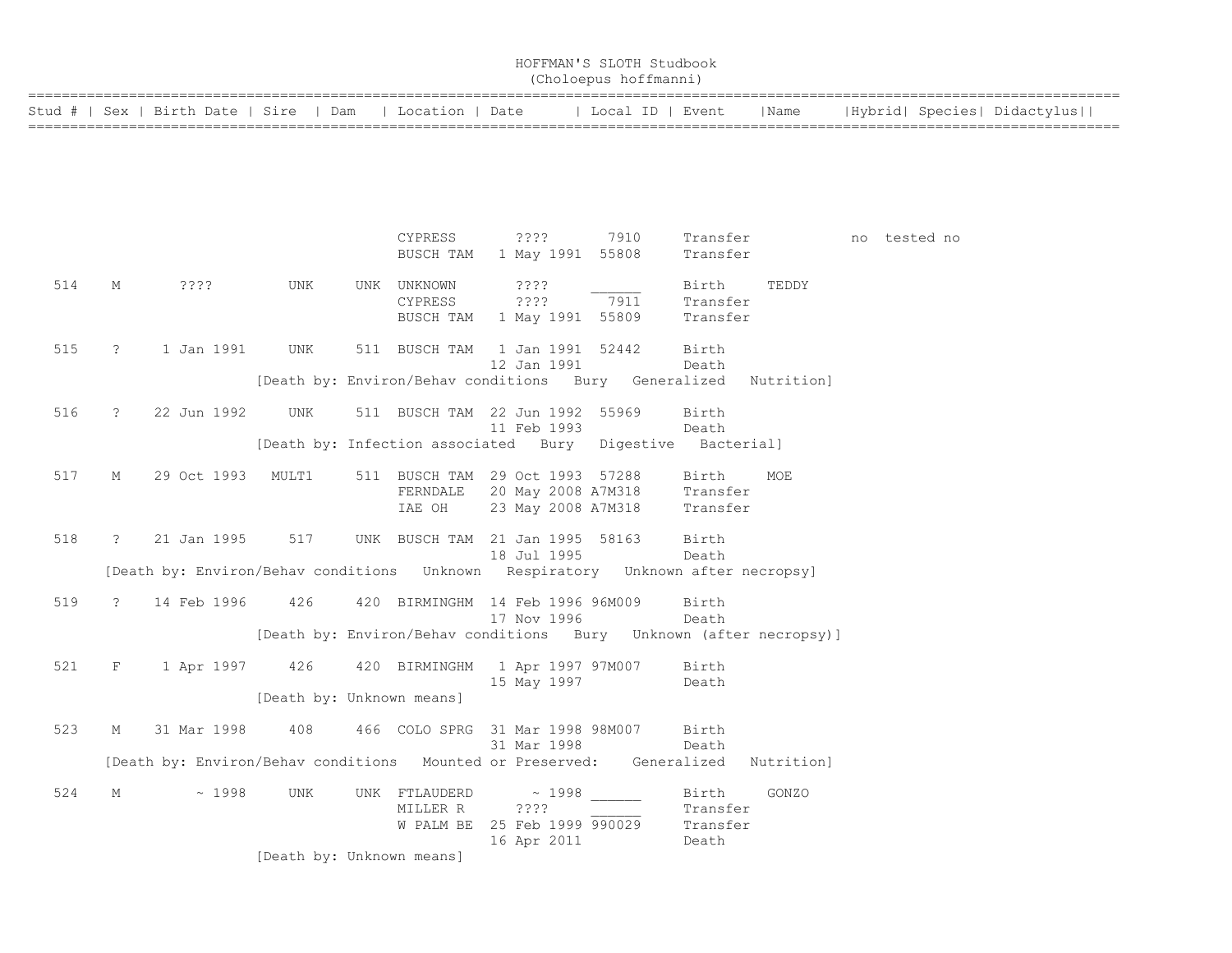|     | HOFFMAN'S SLOTH Studbook<br>(Choloepus hoffmanni) |             |                                                                             |  |                                                                                                 |                          |             |                                         |                                        |               |           |                             |
|-----|---------------------------------------------------|-------------|-----------------------------------------------------------------------------|--|-------------------------------------------------------------------------------------------------|--------------------------|-------------|-----------------------------------------|----------------------------------------|---------------|-----------|-----------------------------|
|     |                                                   |             | Stud #   Sex   Birth Date   Sire   Dam                                      |  |                                                                                                 |                          |             | Location   Date       Local ID   Event  |                                        | Name          |           | Hybrid  Species  Didactylus |
|     |                                                   |             |                                                                             |  |                                                                                                 |                          |             |                                         |                                        |               |           |                             |
| 525 | М                                                 | ~ Jun 1998  | UNK                                                                         |  | UNK PUBLIC<br>KNOXVILLE 15 Dec 1999                                                             | ~ Jun 1998               |             | NONE<br>1900                            | Birth<br>Transfer                      | PETER         |           |                             |
| 526 | М                                                 | 24 Aug 1998 | 418                                                                         |  | 460 HOUSTON<br>TOPEKA<br>COLUMBIA                                                               | 2 May 2011 11174         |             | 24 Aug 1998 17693<br>20 Oct 2009 105909 | Birth<br>Transfer<br>Transfer          | COCOA JOE     |           |                             |
| 527 | F                                                 | ~1999       | UNK                                                                         |  | UNK UNKNOWN<br>MILLER R<br>NASHV ZOO                                                            | ????<br>18 Jan 2010      | $\sim 1999$ | 6 May 1999 1219                         | Birth<br>Transfer<br>Transfer<br>Death | <b>BROOK</b>  |           |                             |
|     |                                                   |             | [Death by: Unknown means]                                                   |  |                                                                                                 |                          |             |                                         |                                        |               |           |                             |
| 528 | F                                                 | 16 Apr 1999 | 223<br>[Death by: Unknown means]                                            |  | 260 COLUMBIA                                                                                    | 2 Jun 2012               |             | 16 Apr 1999 SJ1843                      | Birth<br>Death                         | AKI           | no tested |                             |
| 529 | М                                                 | 19 Apr 1999 | 408                                                                         |  | 466 COLO SPRG 19 Apr 1999 99M005                                                                | 10 May 1999              |             |                                         | Birth<br>Death                         |               |           |                             |
|     |                                                   |             | [Death by: Unknown means]                                                   |  |                                                                                                 |                          |             |                                         |                                        |               |           |                             |
| 530 | F                                                 | 10 Sep 1999 | 233                                                                         |  | 322 PHILADELP 10 Sep 1999 103758<br>DREHER PA 6 May 2002 202073<br>STATEN IS 10 Oct 2013 013034 |                          |             |                                         | Birth<br>Transfer<br>Transfer          | <b>JESSIE</b> |           |                             |
| 532 | F                                                 | 25 Oct 1999 | 307                                                                         |  | 399 NORFOLK<br>WILMINGTN 29 Nov 2000                                                            |                          |             | 25 Oct 1999 990079<br>851               | Birth<br>Transfer                      | CALI          |           |                             |
| 533 | $\tilde{z}$                                       | 29 Oct 1999 | 345                                                                         |  | 305 CHICAGOLP 29 Oct 1999 20172                                                                 | 6 Nov 1999               |             |                                         | Birth<br>Death                         |               |           |                             |
|     |                                                   |             | [Death by: Other/Unknown Given to an institution: Unknown (after necropsy)] |  |                                                                                                 |                          |             |                                         |                                        |               |           |                             |
| 534 | $F =$                                             |             | 20 Feb 2000 345 463 CHICAGOLP 20 Feb 2000 20195                             |  | PORTLAND<br>COLO SPRG                                                                           |                          |             | 23 May 2001 A10060<br>1 Sep 2009 29M053 | Birth CHALUPA<br>Transfer<br>Transfer  |               |           |                             |
| 535 | М                                                 | 3 Mar 2000  | 296                                                                         |  | 274 GLEN OAK<br>JOHN BALL                                                                       | 3 Mar 2000<br>5 Dec 2003 |             | 6206<br>3 Oct 2002 302671               | Birth<br>Transfer<br>Death             |               |           |                             |
|     |                                                   |             | [Death by: Other/Unknown                                                    |  |                                                                                                 | Unknown                  |             | Generalized                             | Bacterial]                             |               |           |                             |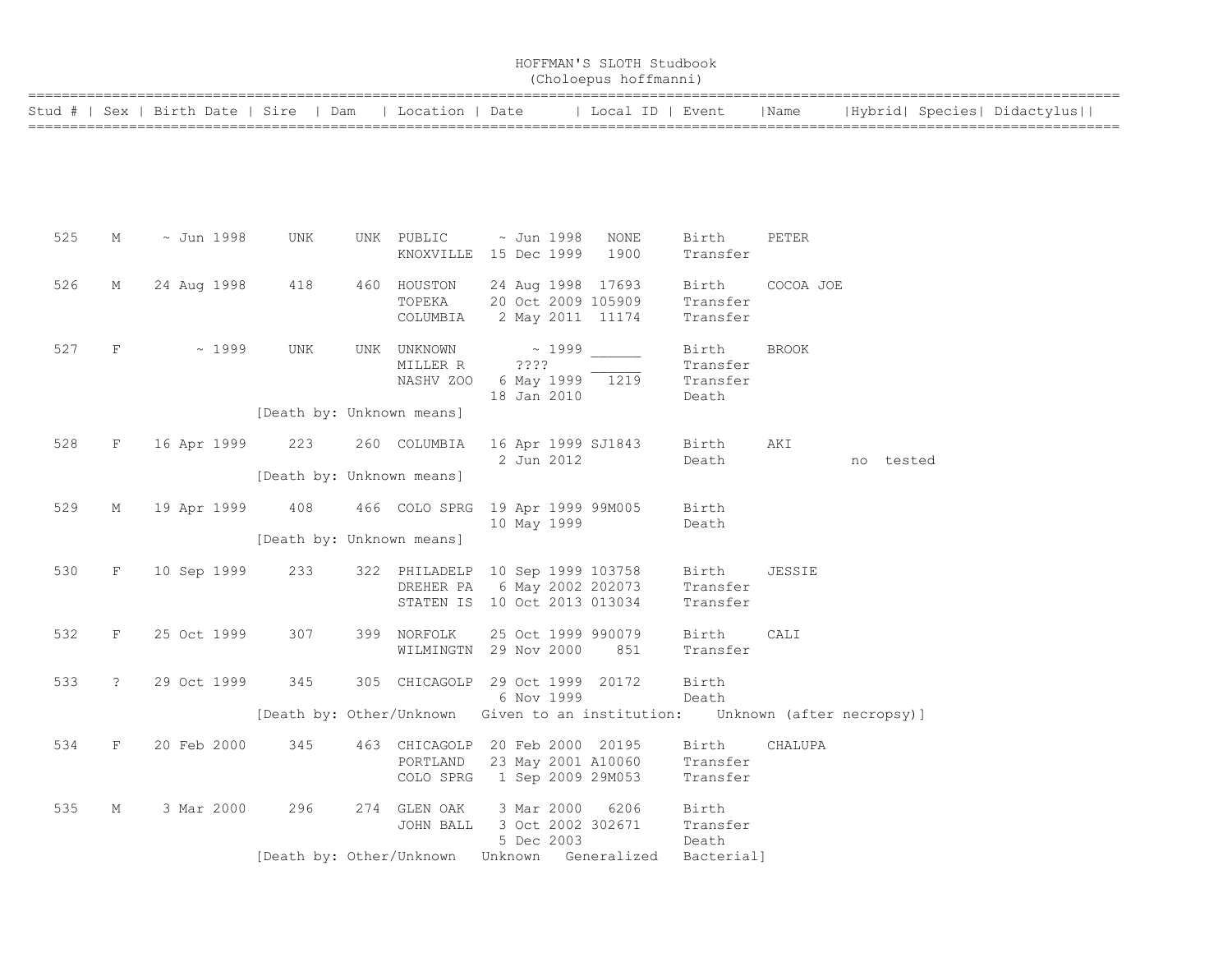|     |             |                                        |     |                                                                   |  |             | (Choloepus hoffmanni) |                      |                 |  |                             |
|-----|-------------|----------------------------------------|-----|-------------------------------------------------------------------|--|-------------|-----------------------|----------------------|-----------------|--|-----------------------------|
|     |             | Stud #   Sex   Birth Date   Sire   Dam |     | Location   Date                                                   |  |             |                       | Local ID   Event     | Name            |  | Hybrid  Species  Didactylus |
|     |             |                                        |     |                                                                   |  |             |                       |                      |                 |  |                             |
|     |             |                                        |     |                                                                   |  |             |                       |                      |                 |  |                             |
|     |             |                                        |     |                                                                   |  |             |                       |                      |                 |  |                             |
| 536 | F           | 13 Mar 2000                            | 426 | 420 BIRMINGHM 13 Mar 2000 M00001                                  |  |             |                       | Birth                | <b>BONNIE</b>   |  |                             |
|     |             |                                        |     | ATLANTA                                                           |  |             | 24 Jan 2002 A21000    | Transfer             |                 |  |                             |
| 537 | М           | 22 Oct 2000                            | 233 | 322 PHILADELP 22 Oct 2000 103897                                  |  |             |                       | Birth                | JABBA           |  |                             |
|     |             |                                        |     | DREHER PA<br>BRIDGEPRT 22 Jul 2010                                |  |             | 6 Jun 2002 202074     | Transfer<br>Transfer |                 |  |                             |
| 538 | f           | 19 Dec 2000                            | 307 | 399 NORFOLK                                                       |  |             | 19 Dec 2000 200046    | Birth                | NOEL            |  |                             |
|     |             |                                        |     | CHICAGOLP 19 Dec 2000 20434                                       |  |             |                       | Ownership            |                 |  |                             |
|     |             |                                        |     | NORFOLK                                                           |  |             | 19 Dec 2000 200046    | Ownership            |                 |  |                             |
|     |             |                                        |     | AUDUBON                                                           |  |             | 17 Jan 2002 100436    | Transfer             |                 |  |                             |
| 539 | $M_{\odot}$ | 4 Mar 2001                             | 345 | 463 CHICAGOLP 4 Mar 2001 20345                                    |  |             |                       | Birth                | <b>BERNARDO</b> |  |                             |
|     |             |                                        |     | TUCSON                                                            |  |             | 21 Oct 2003 X35014    | Transfer             |                 |  |                             |
|     |             |                                        |     | COLUMBIA                                                          |  | 1 Nov 2006  | 9503                  | Transfer             |                 |  |                             |
|     |             |                                        |     | DREHER PA                                                         |  |             | 7 May 2010 210061     | Loan to              |                 |  |                             |
|     |             |                                        |     | STATEN IS 10 Oct 2013 013033                                      |  |             |                       | Transfer             |                 |  |                             |
| 541 | M           | 15 Oct 2001 233                        |     | 322 PHILADELP 15 Oct 2001 103981                                  |  |             |                       | Birth                |                 |  |                             |
|     |             |                                        |     |                                                                   |  | 24 Oct 2001 |                       | Death                |                 |  |                             |
|     |             |                                        |     | [Death by: Euthanasia (medical) Incinerate Generalized Nutrition] |  |             |                       |                      |                 |  |                             |
| 542 | М           | 15 Oct 2001                            | 233 | 322 PHILADELP 15 Oct 2001 103982                                  |  |             |                       | Birth                |                 |  |                             |
|     |             |                                        |     |                                                                   |  | 25 Oct 2001 |                       | Death                |                 |  |                             |
|     |             |                                        |     | [Death by: Other/Unknown Incinerate Generalized Nutrition]        |  |             |                       |                      |                 |  |                             |
| 543 | $\tilde{S}$ | 23 Feb 2002                            | UNK | 412 BROWNSVIL 23 Feb 2002                                         |  |             | 8028                  | Birth                |                 |  |                             |
|     |             |                                        |     | [Death by: Stillbirth Bury Unknown (after necropsy)]              |  | 23 Feb 2002 |                       | Death                |                 |  |                             |
|     |             |                                        |     |                                                                   |  |             |                       |                      |                 |  |                             |
| 544 | М           | 17 May 2002                            | 345 | 463 CHICAGOLP 17 May 2002 20512                                   |  |             |                       | Birth                |                 |  |                             |
|     |             |                                        |     | ST PAUL                                                           |  | 22 Jun 2003 | 2619                  | Transfer             |                 |  |                             |
| 545 | М           | 4 Aug 2003                             | 345 | 463 CHICAGOLP 4 Aug 2003 20897                                    |  |             |                       | Birth                | OUINTO          |  |                             |
|     |             |                                        |     | JACKSONVL 23 Nov 2003 803369                                      |  |             |                       | Transfer             |                 |  |                             |
|     |             |                                        |     | ATLANTA                                                           |  |             | 18 Jan 2005 A51003    | Transfer             |                 |  |                             |
|     |             |                                        |     | SYRACUSE                                                          |  |             | 25 Aug 2010 M10075    | Transfer             |                 |  |                             |
| 546 | F           | 21 Sep 2003                            | 345 | 305 CHICAGOLP 21 Sep 2003 20939                                   |  |             |                       | Birth                | NARISA          |  |                             |
|     |             |                                        |     | RIO GRAND 6 Apr 2006 M06012                                       |  |             |                       | Transfer             |                 |  |                             |
|     |             |                                        |     | ATTLEBORO 18 Aug 2009 109818                                      |  |             |                       | Transfer             |                 |  |                             |

HOFFMAN'S SLOTH Studbook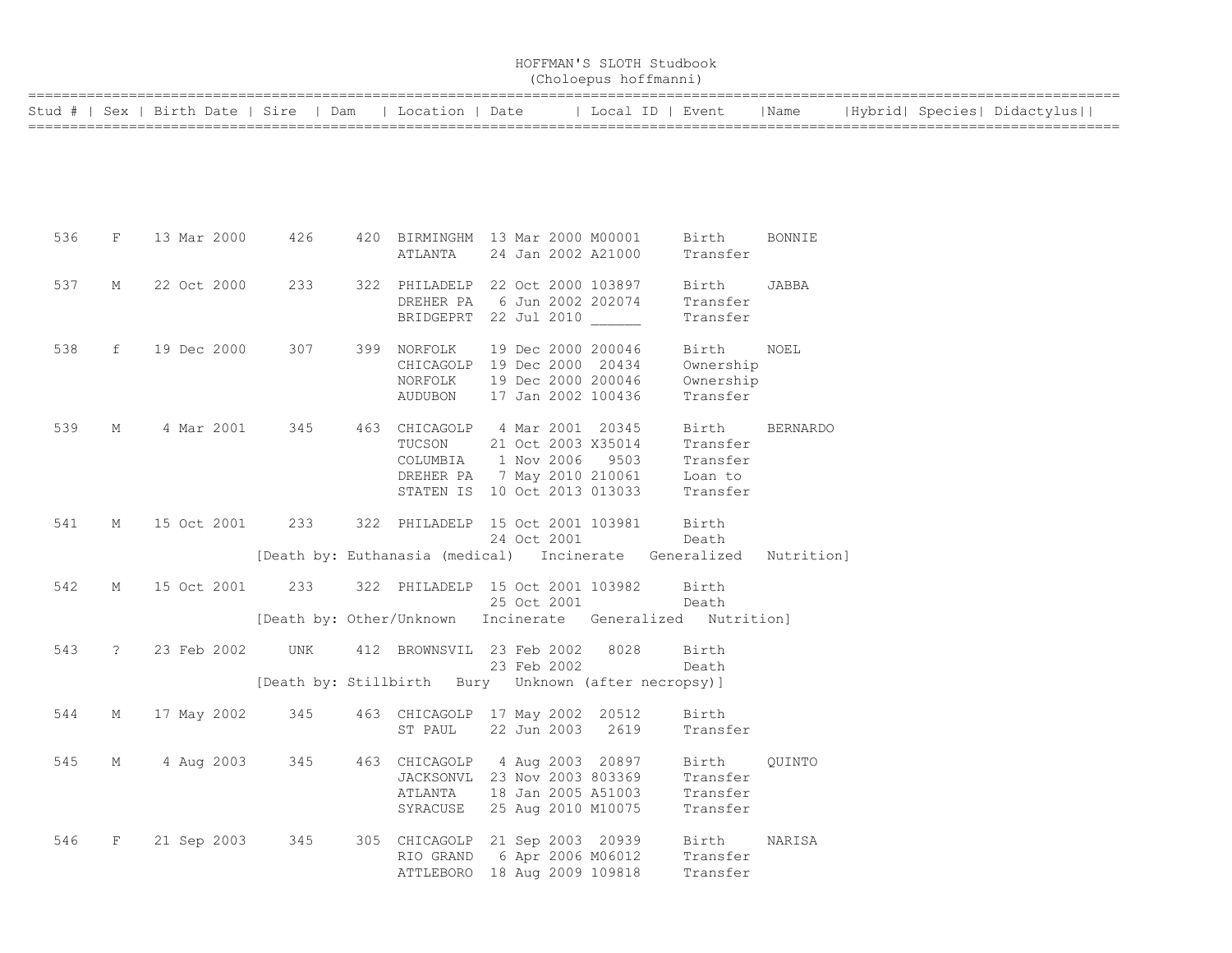|     |             |                     |                                        |     |                                                                                    |         |             | HOFFMAN'S SLOTH Studbook<br>(Choloepus hoffmanni) |                     |            |  |                             |  |
|-----|-------------|---------------------|----------------------------------------|-----|------------------------------------------------------------------------------------|---------|-------------|---------------------------------------------------|---------------------|------------|--|-----------------------------|--|
|     |             |                     | Stud #   Sex   Birth Date   Sire   Dam |     | Location   Date                                                                    |         |             | Local ID   Event                                  |                     | Name       |  | Hybrid  Species  Didactylus |  |
|     |             |                     |                                        |     |                                                                                    |         |             |                                                   |                     |            |  |                             |  |
|     |             |                     |                                        |     |                                                                                    |         |             |                                                   |                     |            |  |                             |  |
|     |             |                     |                                        |     |                                                                                    |         |             |                                                   |                     |            |  |                             |  |
| 547 | F           | 18 Aug 2004         | 345                                    |     | 463 JACKSONVL 18 Aug 2004 804374                                                   |         |             |                                                   | Birth               | URSULA     |  |                             |  |
|     |             |                     |                                        |     | ST PAUL                                                                            |         | 18 Aug 2005 | 2897                                              | Loan to             |            |  |                             |  |
| 548 | М           | 10 Nov 2004         | 426                                    |     | 420 TOPEKA                                                                         |         | 10 Nov 2004 | 10 Nov 2004 105804                                | Birth<br>Death      |            |  |                             |  |
|     |             |                     |                                        |     | [Death by: Unknown means]                                                          |         |             |                                                   |                     |            |  |                             |  |
| 550 | М           | 5 Nov 2005          | 426                                    |     | 420 TOPEKA<br>ATTLEBORO 17 May 2007 107007                                         |         |             | 5 Nov 2005 111605                                 | Birth<br>Transfer   | OLLIE      |  |                             |  |
| 551 | F           | 23 Nov 2006         | 426                                    |     | 420 TOPEKA<br>LOWRY                                                                |         |             | 23 Nov 2006 107706<br>31 Jul 2007 102377          | Birth<br>Transfer   |            |  |                             |  |
|     |             |                     |                                        |     |                                                                                    |         |             |                                                   |                     |            |  |                             |  |
| 552 | $\ddot{?}$  | 27 Sep 2007         | 345                                    |     | 305 CHICAGOLP                                                                      |         | 10 Oct 2007 | 27 Sep 2007 21989                                 | Birth<br>Death      |            |  |                             |  |
|     |             |                     |                                        |     | [Death by: Unknown means]                                                          |         |             |                                                   |                     |            |  |                             |  |
| 553 |             | $? \sim 9$ Apr 2000 | 408                                    |     | 466 COLO SPRG ~ 9 Apr 2000 20M025                                                  |         | 20 Apr 2000 |                                                   | Birth<br>Death      |            |  |                             |  |
|     |             |                     |                                        |     | [Death by: Other/Unknown Unknown Generalized                                       |         |             |                                                   | Nutrition]          |            |  |                             |  |
| 555 | $\ddot{?}$  | 16 Jan 2003         | 408                                    |     | 466 COLO SPRG 16 Jan 2003 23M002                                                   |         | 24 Jan 2003 |                                                   | Birth<br>Death      |            |  |                             |  |
|     |             |                     |                                        |     | [Death by: Environ/Behav conditions Incinerate Respiratory Unknown after necropsy] |         |             |                                                   |                     |            |  |                             |  |
| 556 | $\tilde{?}$ | 6 Dec 2008          | 426                                    |     | 420 TOPEKA<br>MANHATTAN 17 Dec 2009 200943                                         |         |             | 6 Dec 2008 105708                                 | Birth<br>Transfer   |            |  |                             |  |
|     |             |                     |                                        |     |                                                                                    |         | 2 Sep 2011  |                                                   | Death               |            |  |                             |  |
|     |             |                     |                                        |     | [Death by: Unknown means]                                                          |         |             |                                                   |                     |            |  |                             |  |
| 557 | Μ           | 1 Dec 2007          | 426                                    | 420 | TOPEKA<br>BIRMINGHM 19 Nov 2008 108034                                             |         |             | 1 Dec 2007 105907                                 | Birth<br>Transfer   | SYD        |  |                             |  |
| 558 | F           | 1 Mar 2005          | WILD                                   |     | WILD COSTA RIC<br>DALLAS WA 21 Dec 2007                                            | ????    |             | NONE<br>7M027                                     | Capture<br>Transfer | TIGERLILLY |  |                             |  |
|     |             |                     |                                        |     |                                                                                    |         | 19 Jun 2011 |                                                   | Death               |            |  |                             |  |
|     |             |                     |                                        |     | [Death by: Unknown means]                                                          |         |             |                                                   |                     |            |  |                             |  |
| 559 | М           | 1 Feb 2005          | WILD                                   |     | WILD COSTA RIC<br>DALLAS WA 21 Dec 2007                                            | ? ? ? ? |             | NONE<br>7M026                                     | Capture<br>Transfer | CEDRIC     |  |                             |  |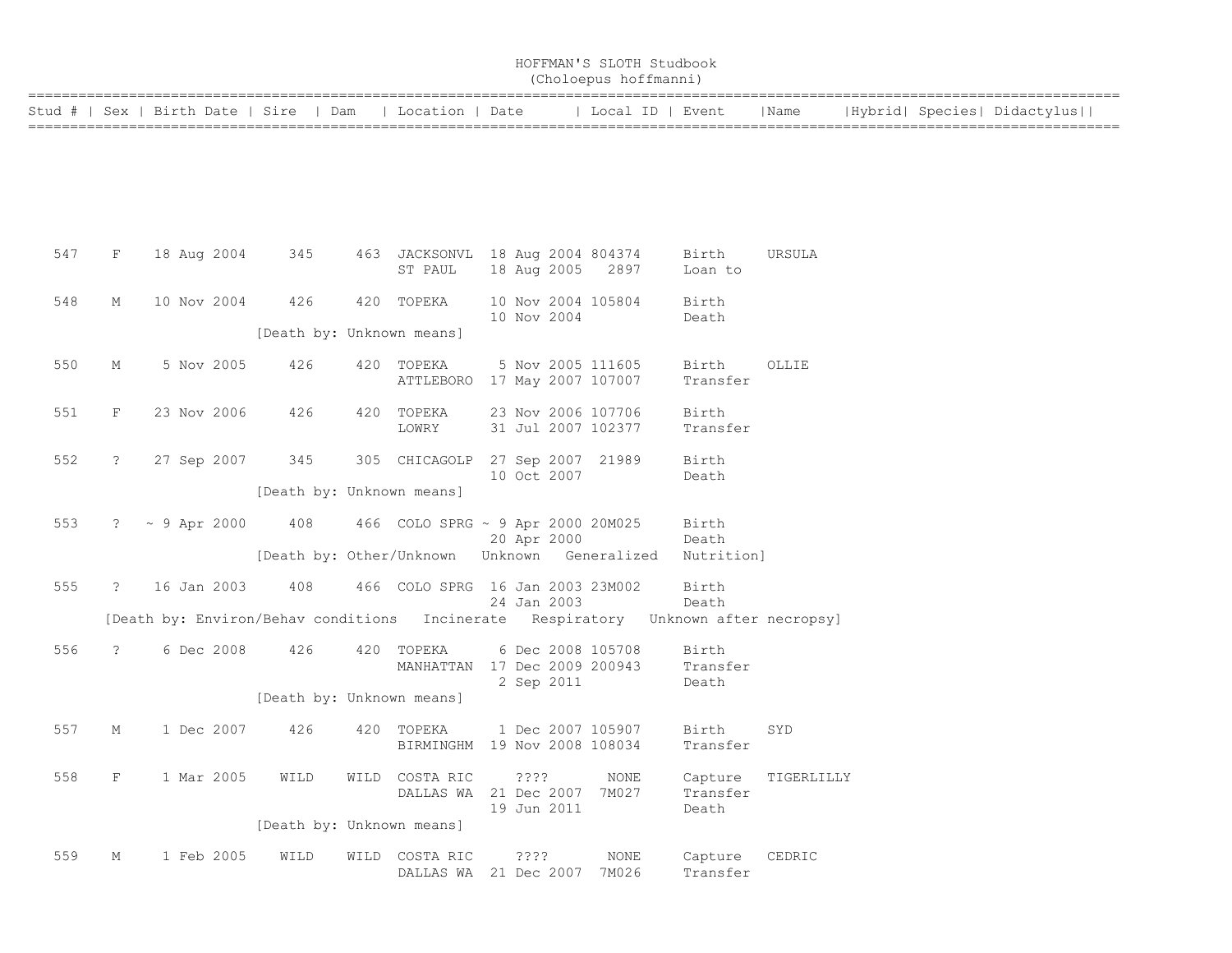|     | HOFFMAN'S SLOTH Studbook<br>(Choloepus hoffmanni) |                                        |                           |     |                                                                                                              |            |                                                     |                  |  |                                            |                                 |  |                             |
|-----|---------------------------------------------------|----------------------------------------|---------------------------|-----|--------------------------------------------------------------------------------------------------------------|------------|-----------------------------------------------------|------------------|--|--------------------------------------------|---------------------------------|--|-----------------------------|
|     |                                                   | Stud #   Sex   Birth Date   Sire   Dam |                           |     | Location   Date                                                                                              |            |                                                     | Local ID   Event |  |                                            | Name                            |  | Hybrid  Species  Didactylus |
|     |                                                   |                                        |                           |     |                                                                                                              |            |                                                     |                  |  |                                            |                                 |  |                             |
| 560 | F                                                 | 1 Sep 2005                             | WILD                      |     | WILD COSTA RIC<br>DALLAS WA 21 Dec 2007 7M025<br>FORTWORTH 10 Feb 2009 205727<br>DALLAS WA 16 Dec 2010 7M025 |            | ????                                                | NONE             |  | Capture<br>Transfer<br>Loan to<br>Transfer | FRECKLE                         |  |                             |
| 561 | М                                                 | 1 Sep 2005                             | WILD                      |     | WILD COSTA RIC<br>DALLAS WA<br>FORTWORTH<br>DALLAS WA 16 Dec 2010 7M024                                      |            | ????<br>21 Dec 2007<br>10 Feb 2009 205726           | NONE<br>7M024    |  | Capture<br>Transfer<br>Loan to<br>Transfer | VELCRO                          |  |                             |
| 562 | F                                                 | ????                                   | WILD                      |     | WILD WILD<br>PRIVATE<br>HOUSTON                                                                              |            | $??\ ??$<br>????<br>9 Apr 2009 24720<br>22 Jan 2010 | NONE<br>NONE     |  | Capture<br>Transfer<br>Transfer<br>Death   | LOLA                            |  |                             |
|     |                                                   | [Death by: Other/Unknown               |                           |     | Given to an institution:                                                                                     |            |                                                     |                  |  |                                            | Urinary Unknown after necropsy] |  |                             |
| 563 | F                                                 | 4 Feb 2008                             | 489                       |     | 385 GULF BREZ                                                                                                |            | 4 Feb 2008 GB001 ltf Birth                          |                  |  |                                            | OLIVIA                          |  |                             |
| 564 | F                                                 | 23 Sep 2002                            | UNK                       |     | 530 DREHER PA 23 Sep 2002 202124                                                                             |            |                                                     |                  |  | Birth                                      | WILBUR                          |  |                             |
| 565 | $\mathbf{?}$                                      | 4 Apr 2006                             | 443                       |     | 530 DREHER PA                                                                                                |            | 4 Apr 2006 206075<br>6 Aug 2007                     |                  |  | Birth<br>Death                             |                                 |  |                             |
|     |                                                   |                                        | [Death by: Unknown means] |     |                                                                                                              |            |                                                     |                  |  |                                            |                                 |  |                             |
| 566 | $\mathbb{R}$                                      | 17 Mar 2007                            | 443                       | 530 | DREHER PA 17 Mar 2007 207036                                                                                 |            | 16 Jun 2007                                         |                  |  | Birth<br>Death                             |                                 |  |                             |
|     |                                                   |                                        | [Death by: Unknown means] |     |                                                                                                              |            |                                                     |                  |  |                                            |                                 |  |                             |
| 567 | $\cdot$                                           | 10 Apr 2008                            |                           |     | 443 MULT2 DREHER PA 10 Apr 2008 208085                                                                       |            | 10 Apr 2008                                         |                  |  | Birth<br>Death                             |                                 |  |                             |
|     |                                                   |                                        | [Death by: Stillbirth     |     |                                                                                                              | Incinerate |                                                     | Generalized      |  | Bacterial]                                 |                                 |  |                             |
| 568 | $\mathbf F$                                       | 10 Jun 2009                            | 233                       |     | 322 PHILADELP 10 Jun 2009 104660                                                                             |            |                                                     |                  |  | Birth                                      | SANDY                           |  |                             |
| 569 | ?                                                 | 17 May 2010                            | 233                       |     | 322 PHILADELP 17 May 2010 104752                                                                             |            | 17 May 2010                                         |                  |  | Birth<br>Death                             |                                 |  |                             |
|     |                                                   |                                        |                           |     | [Death by: Euthanasia (medical) Incinerate                                                                   |            |                                                     |                  |  | Generalized                                | Trauma]                         |  |                             |
| 570 | $\mathbf F$                                       | ????                                   | UNK                       |     | UNK UNKNOWN<br>BRADENTON                                                                                     |            | ????<br>? ? ? ?                                     |                  |  | Birth<br>Transfer                          | MOLLY                           |  |                             |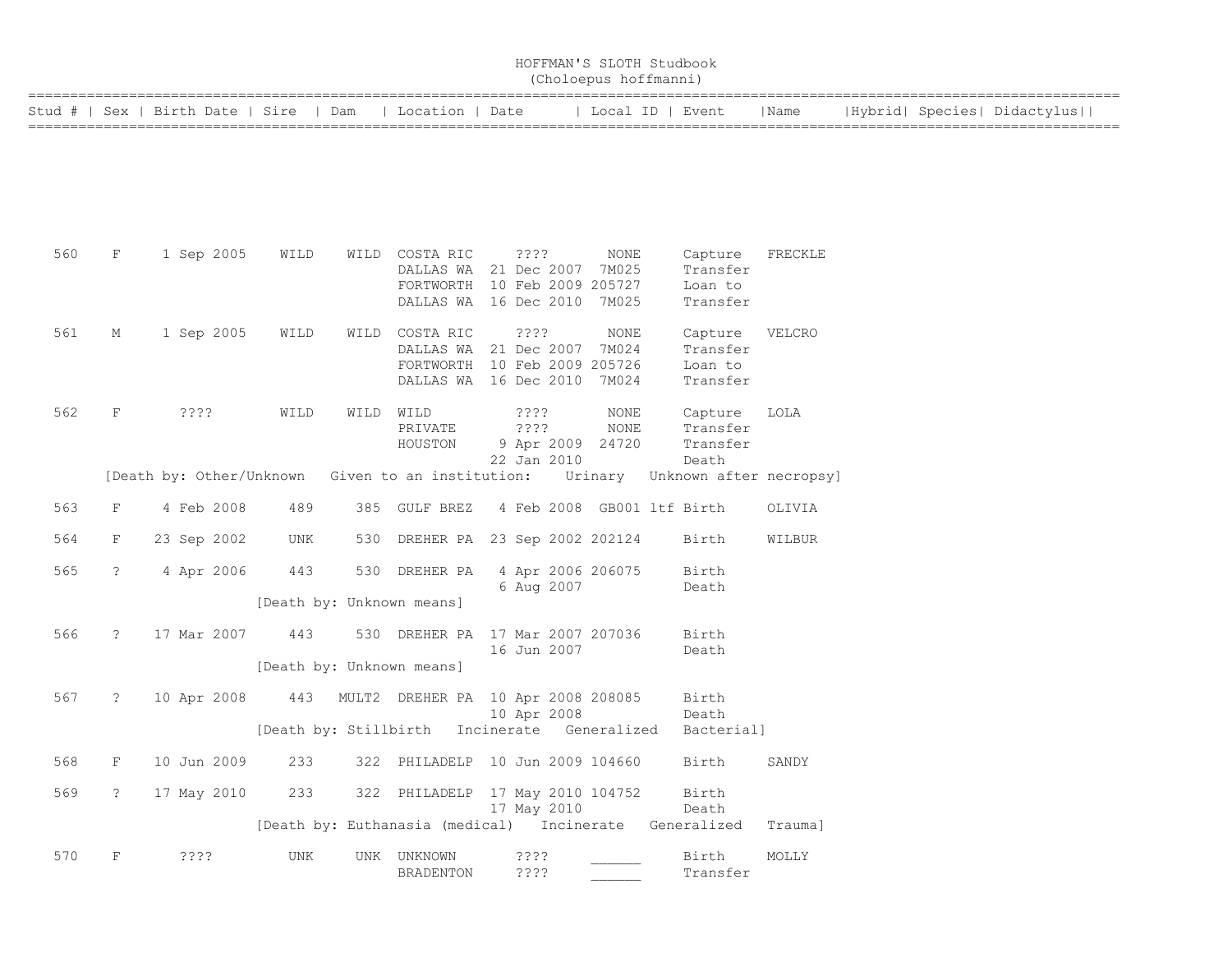|                                                          | HOFFMAN'S SLOTH Studbook<br>(Choloepus hoffmanni) |      |                             |
|----------------------------------------------------------|---------------------------------------------------|------|-----------------------------|
| Stud #   Sex   Birth Date   Sire   Dam   Location   Date | Local ID   Event                                  | Name | Hybrid  Species  Didactylus |

|      |             |                                                                  |                           | JNGLARY F 16 Jan 1989 89M008 |  |            |                                                           | Transfer                   |        |                     |
|------|-------------|------------------------------------------------------------------|---------------------------|------------------------------|--|------------|-----------------------------------------------------------|----------------------------|--------|---------------------|
| 571  | F           | 15 Feb 2011 345 425 CHICAGOLP 15 Feb 2011 22698                  |                           |                              |  |            | STATEN IS 25 Oct 2012 012030                              | Birth<br>Transfer          | SIESTA |                     |
| 572  |             | ? 20 Jan 2010 426 420 TOPEKA                                     |                           |                              |  | 6 Feb 2011 | TOPEKA 20 Jan 2010 100110<br>FORTWORTH 12 Oct 2010 206571 | Birth<br>Transfer<br>Death | MAC    |                     |
|      |             |                                                                  | [Death by: Unknown means] |                              |  |            |                                                           |                            |        |                     |
|      |             | 573 F 25 Aug 2010 461 325 SYRACUSE 25 Aug 2010 M10074 Birth RUTH |                           |                              |  |            |                                                           |                            |        |                     |
| 574  |             | M 9 Feb 2011 461 325 SYRACUSE                                    |                           |                              |  |            | 9 Feb 2011 M11002<br>31 Mar 2011                          | Birth<br>Death             |        |                     |
|      |             |                                                                  | [Death by: Unknown means] |                              |  |            |                                                           |                            |        |                     |
| 575  |             | M 23 Mar 2013 545 325 SYRACUSE                                   |                           |                              |  |            | 23 Mar 2013 M13021                                        | Birth                      |        |                     |
|      |             |                                                                  | [Death by: Unknown means] |                              |  |            | 31 Mar 2013                                               | Death                      |        |                     |
| 576  |             | F 1 Aug 2013 545 441 SYRACUSE 1 Aug 2013 M13108 Birth            |                           |                              |  |            |                                                           |                            | ARANA  |                     |
| 577  |             | ? 1 Aug 2012 550 546 ATTLEBORO 1 Aug 2012 112346                 |                           |                              |  |            |                                                           | Birth                      |        |                     |
| 578  |             | ? 11 Sep 2013 550 546 ATTLEBORO 11 Sep 2013                      |                           |                              |  |            |                                                           | Birth                      |        |                     |
|      |             | 579 ? ~ 9 Sep 2010 550 546 ATTLEBORO ~ 9 Sep 2010 NONE           |                           |                              |  |            |                                                           | Birth                      |        |                     |
|      |             |                                                                  | [Death by: Unknown means] |                              |  |            | 10 Sep 2010                                               | Death                      |        |                     |
|      |             | 580 $? \sim 4$ Aug 2011 550 546 ATTLEBORO ~ 4 Aug 2011 NONE      |                           |                              |  |            |                                                           | Birth                      |        |                     |
|      |             |                                                                  | [Death by: Unknown means] |                              |  |            | $\sim 6$ Aug 2011                                         | Death                      |        |                     |
| 581  | $M_{\odot}$ | 23 Oct 2012 345 425 PUEBLO 23 Oct 2012 M32034 Birth              |                           |                              |  |            |                                                           |                            |        |                     |
| 582  | F           | 27 Oct 2013 545 326 SYRACUSE 27 Oct 2013 M13146 Birth            |                           |                              |  |            |                                                           |                            |        |                     |
| H520 | $F$ and $F$ | 26 Apr 1996 UNK                                                  |                           | 511 BUSCH TAM                |  |            | 26 Apr 1996 59003<br>WILLIM BU 28 Aug 2010 59003          | Birth                      | K.C.   | Transfer Yes Tested |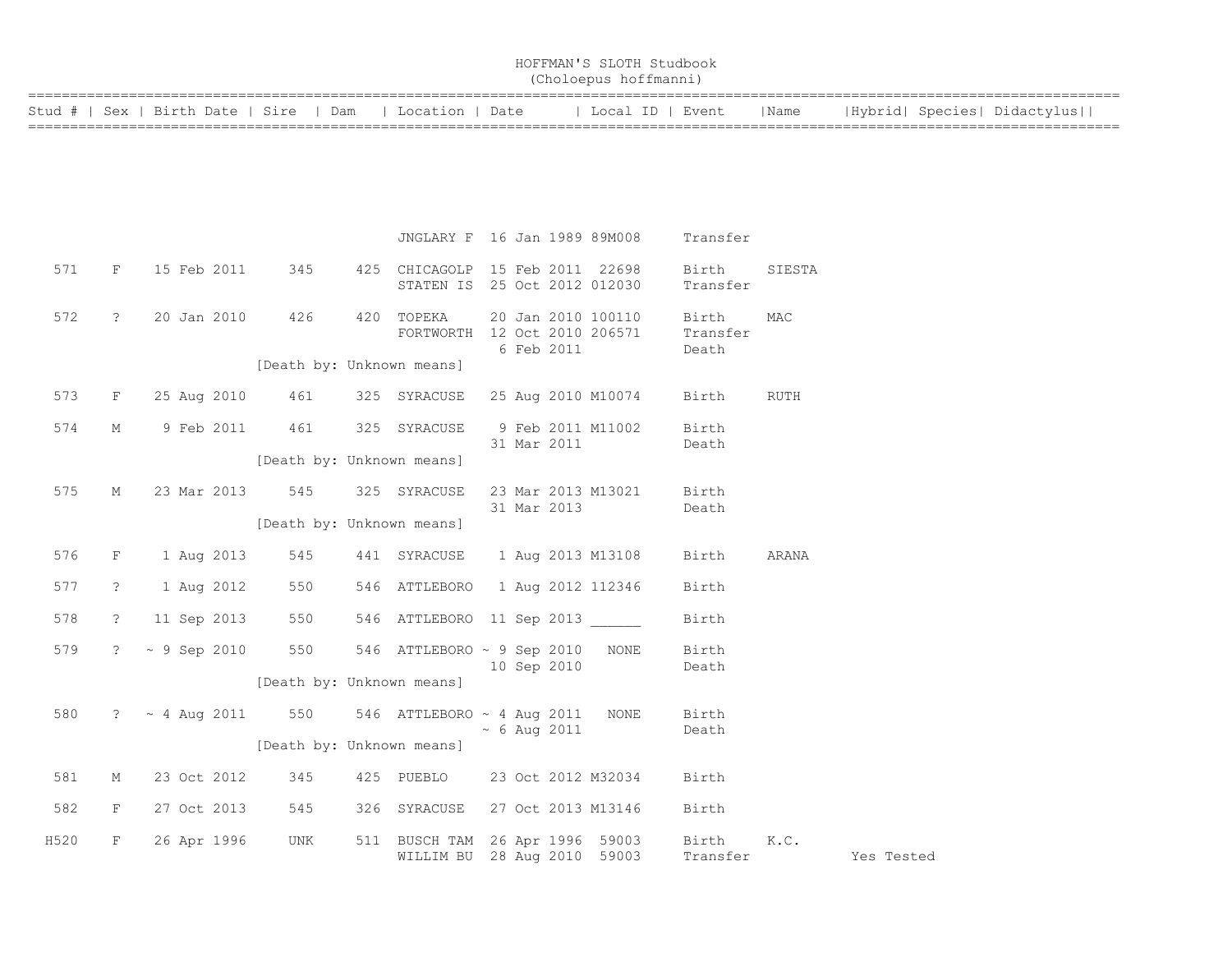|      |   |                                  |      |      |                                            |                                 | HOFFMAN'S SLOTH Studbook<br>(Choloepus hoffmanni) |                     |                  |                           |                             |
|------|---|----------------------------------|------|------|--------------------------------------------|---------------------------------|---------------------------------------------------|---------------------|------------------|---------------------------|-----------------------------|
|      |   | Stud #   Sex   Birth Date   Sire |      | Dam  | Location   Date                            |                                 | Local ID   Event                                  |                     | Name             |                           | Hybrid  Species  Didactylus |
|      |   |                                  |      |      |                                            |                                 |                                                   |                     |                  |                           |                             |
|      |   |                                  |      |      |                                            |                                 |                                                   |                     |                  |                           |                             |
| S211 | М | $\sim 1972$                      | WILD | WILD | S.AMERICA<br>MERRITT R                     | $\sim 1972$<br>$??\mathrel{?}?$ | <b>NONE</b>                                       | Capture<br>Transfer | BUSHY            |                           |                             |
|      |   |                                  |      |      | SAN ANTON                                  | 21 Feb 1973 730254              |                                                   | Transfer            |                  |                           |                             |
|      |   |                                  |      |      |                                            | 7 Jun 2002                      |                                                   | Death               |                  |                           |                             |
|      |   | [Death by: Euthanasia (medical)  |      |      | Given to an institution: SAN ANGEL         |                                 |                                                   |                     |                  | Unknown (after necropsy)] |                             |
| S248 | М | ~1975                            | WILD | WILD | STRI                                       | $\sim 1976$                     | <b>NONE</b>                                       | Capture             | PETE             |                           |                             |
|      |   |                                  |      |      | CHASE B                                    | ????                            |                                                   | Transfer            |                  | tested                    |                             |
|      |   |                                  |      |      | CHICAGOLP                                  | 3 May 1979                      | 5791                                              | Transfer            |                  |                           |                             |
|      |   |                                  |      |      | SEDGWICK                                   | 28 Nov 1979                     | 343                                               | Transfer            |                  |                           |                             |
|      |   |                                  |      |      |                                            | 27 Jan 2005                     | 343                                               | Ownership           |                  |                           |                             |
|      |   |                                  |      |      |                                            | 21 Oct 2010                     |                                                   | Death               |                  |                           |                             |
|      |   |                                  |      |      | [Death by: Unknown means]                  |                                 |                                                   |                     |                  |                           |                             |
| S540 | М | $~23$ Aug 2001                   | 408  |      | 466 COLO SPRG ~23 Aug 2001 21M087<br>OMAHA | 26 Mar 2003                     | 13477                                             | Birth<br>Transfer   | <b>ESMERELDA</b> |                           |                             |

TOTALS: 151.213.81 (445)

Compiled by: Lynn Yakubinis thru Zoo Atlanta Data current thru: 4 Nov 2013 North American regional Printed on 4 Nov 2013 using Sparks v1.54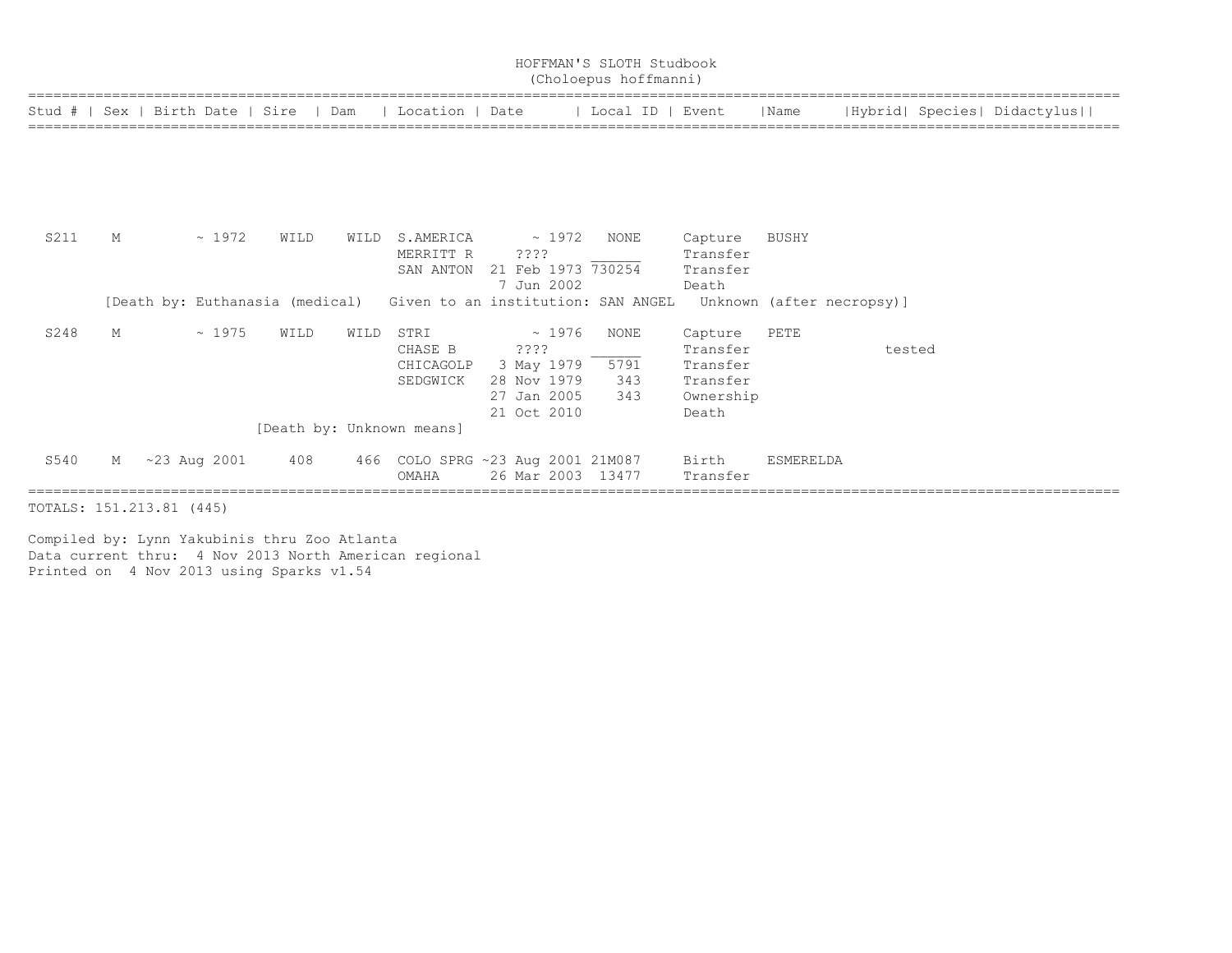**Location Glossary (***Choloepus hoffmanni***)**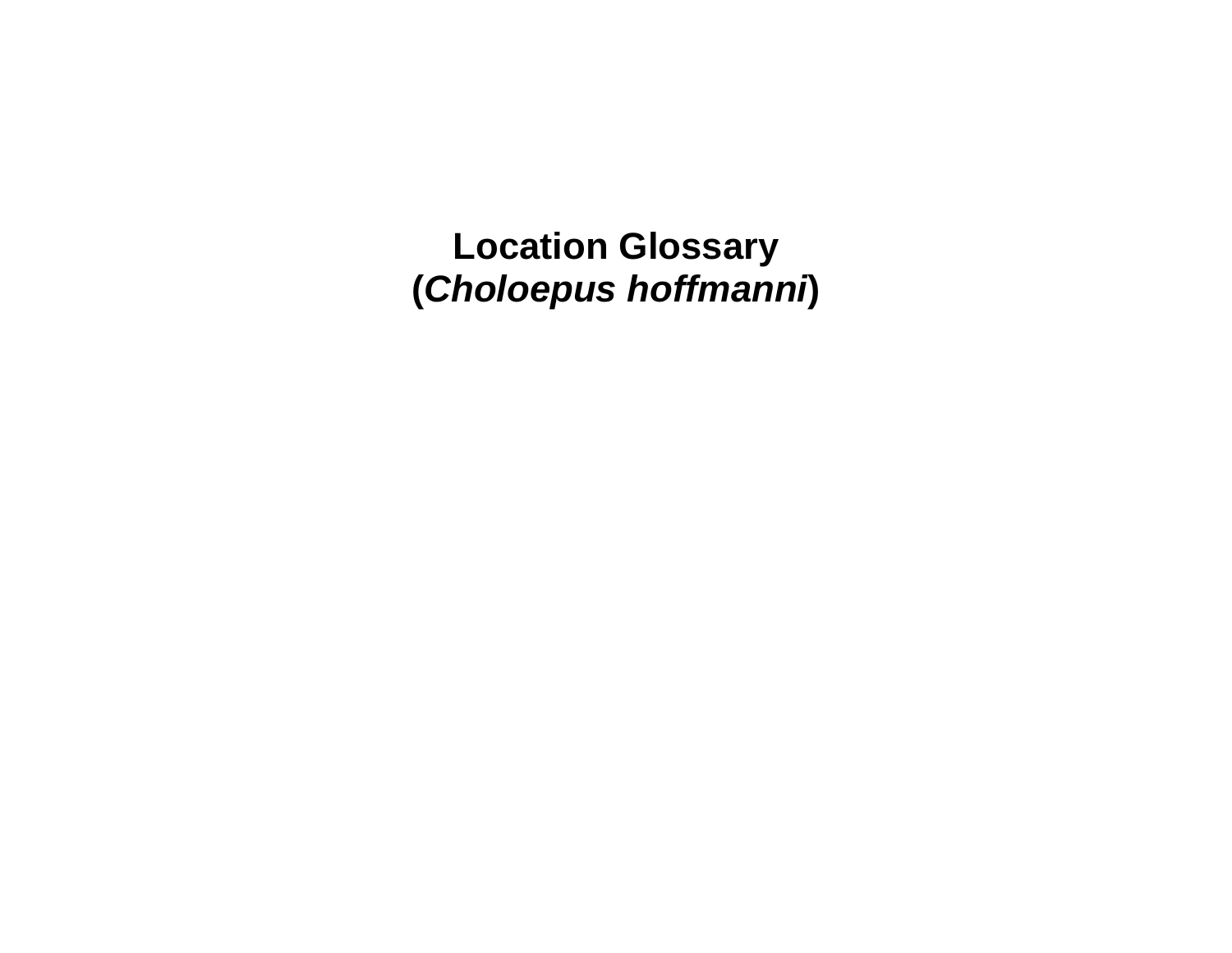====================================================================================================================================

```
ADELAIDE Adelaide Zoo 
            Frome Road, Adelaide, South Australia, Australia, 5000
            61.8.8230.1210 landrews@zoossa.com.au
ANIMAL FD Animal Foundation 
            Twijnderwei 2, 5551 Sk Valkenswaard, Netherlands
            31 40 2041676 fax:31 40 20446617
ANIMALHSE Animal House 
            2056 County Road 161, Moulton, Alabama, USA, 35650
            (256)974-8634 fax:(256)974-9442
ANIMALKIN
ARDASTRA Ardastra Gardens & Conserv. Centre 
            C/O The Solomon Group, Nassau, New Providence, Bahamas
            242.323.5806 fax:242.323.7232 info@ardastra.com
ARMSTRONG _______________________________
ATASCADER Charles Paddock Zoo 
           9305 Pismo St., Atascadero, California, USA, 93422
            805.470.3174 kcapela@atascadero.org
ATLANTA Zoo Atlanta 
            800 Cherokee Ave. SE, Atlanta, Georgia, USA, 30315-1440
            404.624.5926 fax:404.624.5841 dforde@zooatlanta.org
ATLMARWOR Atlantis Marine World Aquarium 
           431 East Main Street, Riverhead, New York, USA, 11901
            (631)208-9200
ATTLEBORO Capron Park Zoo 
            201 County St., Attleboro, Massachusetts, USA, 02703
            (508)222-3047 fax:(508)223-2208 sue@capronparkzoo.com
AUDUBON Audubon Zoo 
            6500 Magazine St., New Orleans, Louisiana, USA, 70178-4327
            504.212.5368 fax:504.212.5471 lrobledo@auduboninstitute.org
BALTIM AQ National Aquarium in Baltimore Inc 
            501 E Pratt Street, Pier 3, Baltimore, Maryland, USA, 21202-3194
            (410)576-3853 fax:(410)576-1080 mmartin@aqua.org
BERMUDA Bermuda Aquarium Museum and Zoo 
            P.O. Box FL 145, Flatts, Bermuda, FL BX
            441.293.2727x140 fax:(441)293-7356 bjbryce@gov.bm
BIRMINGHM Birmingham Zoo 
            2630 Cahaba Rd., Birmingham, Alabama, USA, 35223
            (205)879-0409 fax:(205)879-9426 lcost@birminghamzoo.com
BLUE RIB Blue Ribbon Pet Farm 
            Miami, Florida, USA
BOWERS _______________________________
```
BRADENTON Frank Thompson Collection 15605 S. R. #64, Bradenton, Florida, USA, 33508 (813)746-8559 fax:(813)747-6276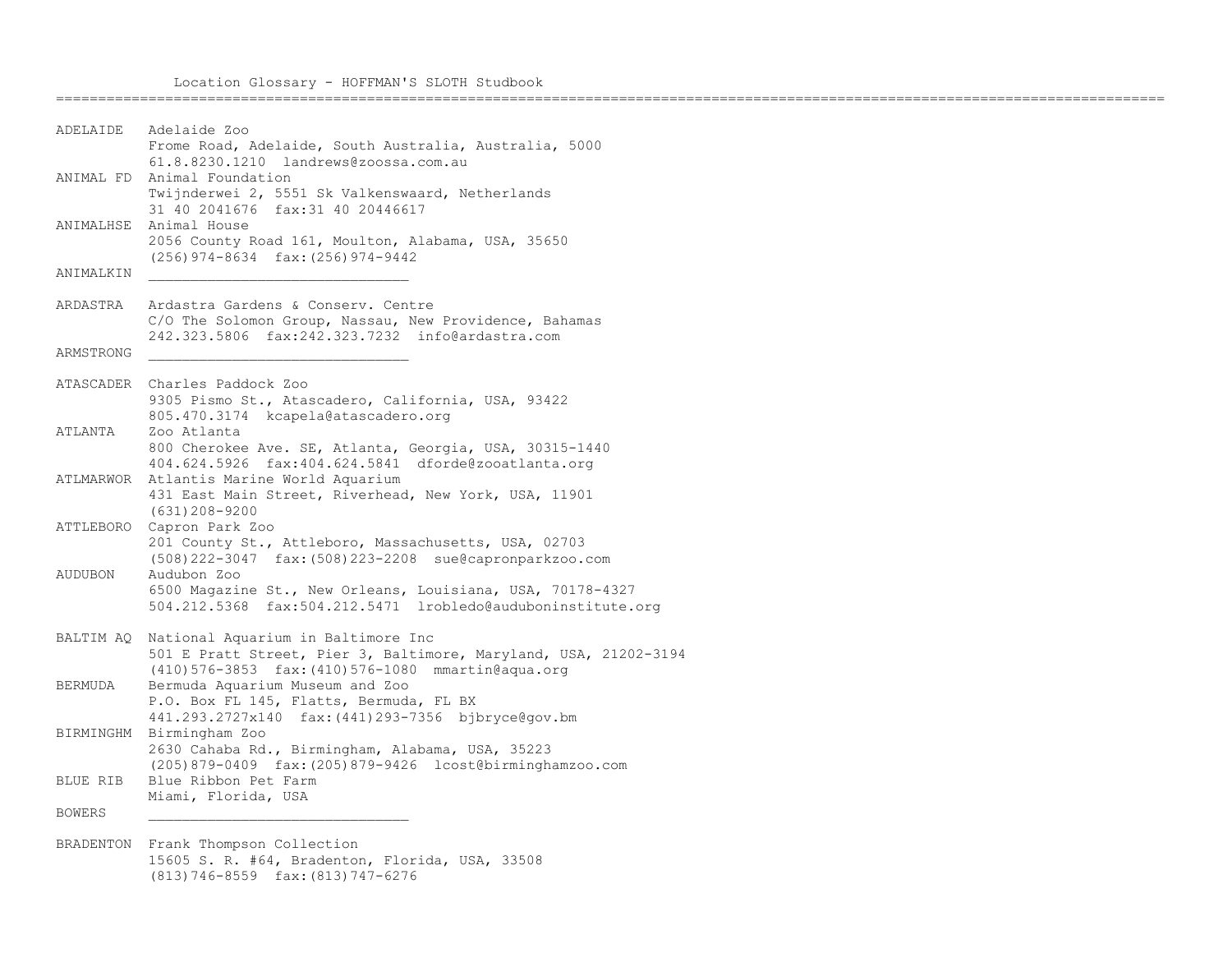BREVARD Brevard Zoo 8225 N. Wickham Rd., Melbourne, Florida, USA, 32940-7924 (321)254-9453x17 fax:(321)259-5966 msmurl@brevardzoo.org BRIDGEPRT Connecticut's Beardsley Zoo 1875 Noble Ave., Bridgeport, Connecticut, USA, 06610 203.332.4249 fax:(203)394-6577 ltomas@beardsleyzoo.org BRIDGES \_\_\_\_\_\_\_\_\_\_\_\_\_\_\_\_\_\_\_\_\_\_\_\_\_\_\_\_\_\_\_ BROOKSVIL Rider Animal Company (VD Rider) RR 2, Box 270, Brooksville, Florida, USA, 33512 BROWNSVIL Gladys Porter Zoo 500 Ringgold St., Brownsville, Texas, USA, 78520 956.504.2895 fax:956.504.2895 registar@gpz.org BUFFALO Buffalo Zoological Gardens 300 Parkside Ave., Buffalo, New York, USA, 14214-1999 (716)995-6149 fax:(716)837-0738 registrar@buffalozoo.org BULLOCK BUSCH TAM Busch Gardens Tampa Bay 3605 Bougainvillea Ave., Tampa, Florida, USA, 33612 813.987.5544 fax:(813)987-5548 raina.collins@buschgardens.com CALI Fundacion Zoologica de Cali Carrera 2a.Oeste Calle14 esquina, Cali, Valle, Colombia, 4265 572 892 7474x118 fax:572 892 7474x105 adrigiron@zoologicodecali.com.co CANAL ZON CANAL ZONE Canal Zone(u.s.a.), Central America, American Region CENTRALAM CENTRAL AMERICA American Region CHASE B Charles (Bill) P. Chase Co. Inc. 7330 NW 66th St, Miami, Florida, USA, 33166 CHICAGOBR Chicago Zoological Park 3300 Golf Rd., Brookfield, Illinois, USA, 60513 708.688.8460 fax:(708)485-3140 debbie.johnson@czs.org CHICAGOLP Lincoln Park Zoological Gardens PO Box 14903, Chicago, Illinois, USA, 60614-0903 (312)742-3992 fax:(312)742-7220 robbsantymire@lpzoo.org CHOCO CHOCO Colombia, South America, American Region CINCINNAT Cincinnati Zoo & Botanical Garden 3400 Vine St., Cincinnati, Ohio, USA, 45220-1399 (513)569-8225 fax:(513)569-8214 mary.noell@cincinnatizoo.org COLO SPRG Cheyenne Mtn Zoological Park 4250 Cheyenne Mountain Zoo Rd., Colorado Springs, Colorado, USA, 80906 (719)633-9927 fax:(719)633-2254 rbarker@cmzoo.org COLOMBIA COLOMBIA South America, American Region COLUMBIA Riverbanks Zoo and Garden 500 Wildlife Parkway, Columbia, South Carolina, USA, 29202-1060 803.779.8714x1245 fax:803.253.6381 susanreno@riverbanks.org COLUMBUS Columbus Zoo and Aquarium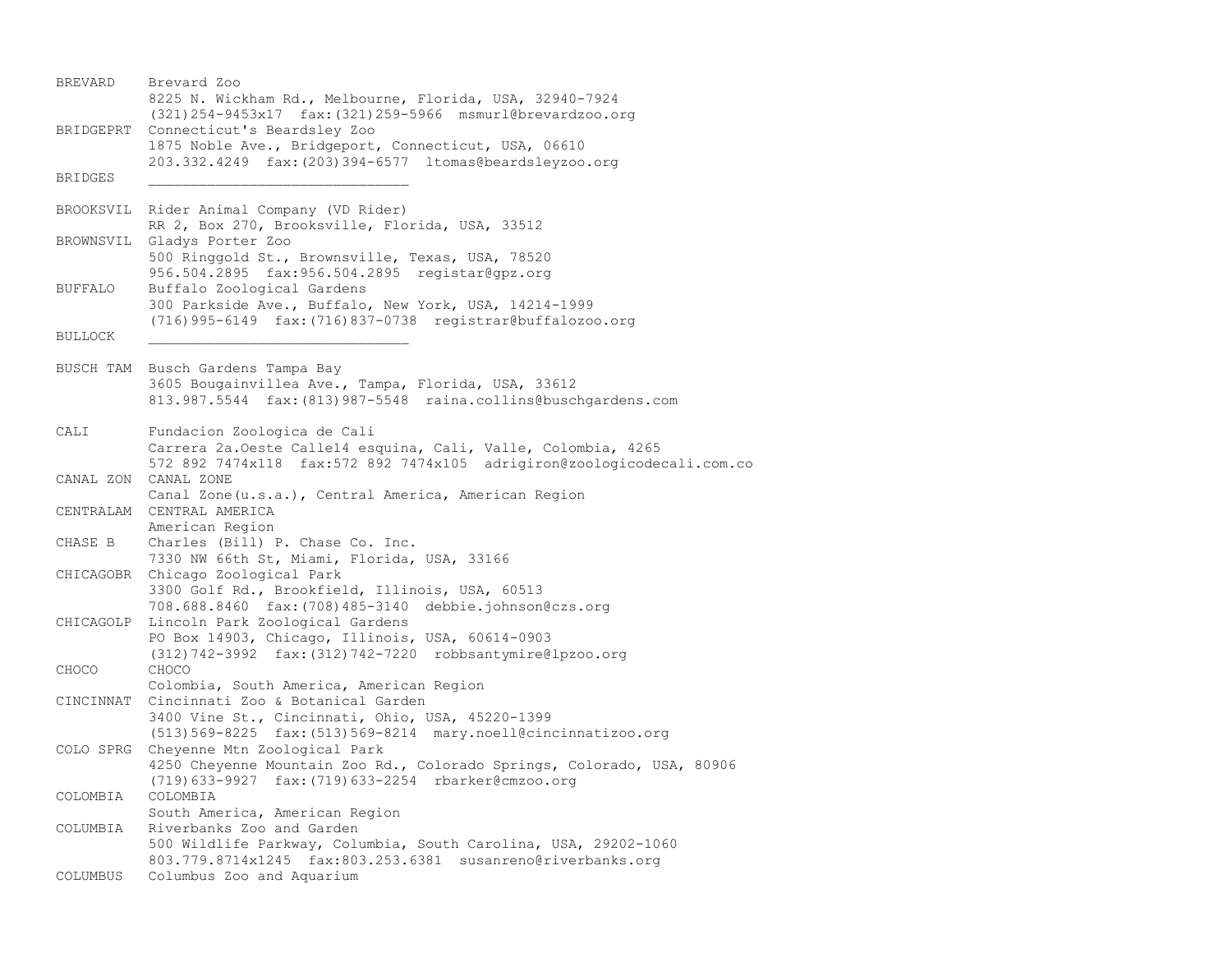PO Box 400, Powell, Ohio, USA, 43065-0400 614.635.3429 shelly.roach@columbuszoo.org COROZAL COROZAL Belize, Central America, American Region COSTA RIC COSTA RICA Central America, American Region CYPRESS Florida Cypress Gardens Inc. Box 1, Winter Haven, Florida, USA, 33884 (813)987-5545 DALLAS Dallas Zoo 650 South R.L. Thornton Freeway, Dallas, Texas, USA, 75203-3013 .214.671.0435 fax:(214)670-6717 norman.piwonka@dallascityhall.com DALLAS WA Dallas World Aquarium 1801 N. Griffin St., Dallas, Texas, USA, 75202-1503 214.720.2224 x400 fax:214.954.1744 paula@dwazoo.com DARIEN DARIEN Panama, Central America, American Region DENVER Denver Zoological Gardens City Park, Denver, Colorado, USA, 80205 303.376.4917 fax:303.376.4901 nbragin@denverzoo.org DETROIT Detroit Zoological Society 8450 W 10 Mile Rd., Royal Oak, Michigan, USA, 48067-3001 248.541.5717x3166 fax:(248)691-4194 nbutler@detroitzoo.org DREHER PA Palm Beach Zoo at Dreher Park 1301 Summit Blvd., West Palm Beach, Florida, USA, 33405-3098 561.533.0887x215 fax:(561)585-6085/561.54 gweng329@aol.com EL PASO El Paso Zoo 4001 East Paisano, El Paso, Texas, USA, 79905-4223 915.521.1860 fax:915.521.1857 kisedajj@ci.el-paso.tx.us EVANSVLLE Mesker Park Zoo 1545 Mesker Park Drive, Evansville, Indiana, USA, 47720 812.435.6143 x 405 fax:812.435.6140 dduke@meskerparkzoo.com FERNDALE International Animal Exchange, Inc. 25600 Woodward Ave., Suite 110, Royal Oak, Michigan, USA, 48067 248.398.6533x9 fax:248.545.4125 laurabaswp@sbcglobal.net FORTWORTH Fort Worth Zoological Park 1989 Colonial Pkwy., Ft Worth, Texas, USA, 76110-6640 817.759.7126 fax:817.759.7127 records@fortworthzoo.org FRANKFURT Frankfurt Zoo Alfred-Brehm-Platz 16, Frankfurt Am Main, Germany, D-60316 49 69 212 34428 fax:49.69.212.40559 stefan.stadler@stadt-frankfurt.de FTLAUDERD \_\_\_\_\_\_\_\_\_\_\_\_\_\_\_\_\_\_\_\_\_\_\_\_\_\_\_\_\_\_\_ GLEN OAK Peoria Zoo in Glen Oak Park 2218 N Prospect Rd., Peoria, Illinois, USA, 61603-2193

- 309.681.3501 fax:309.681.3541 dpetefish@peoriazoo.org
- GLENDA CA Casa De Pets (Laszlo de Borondy)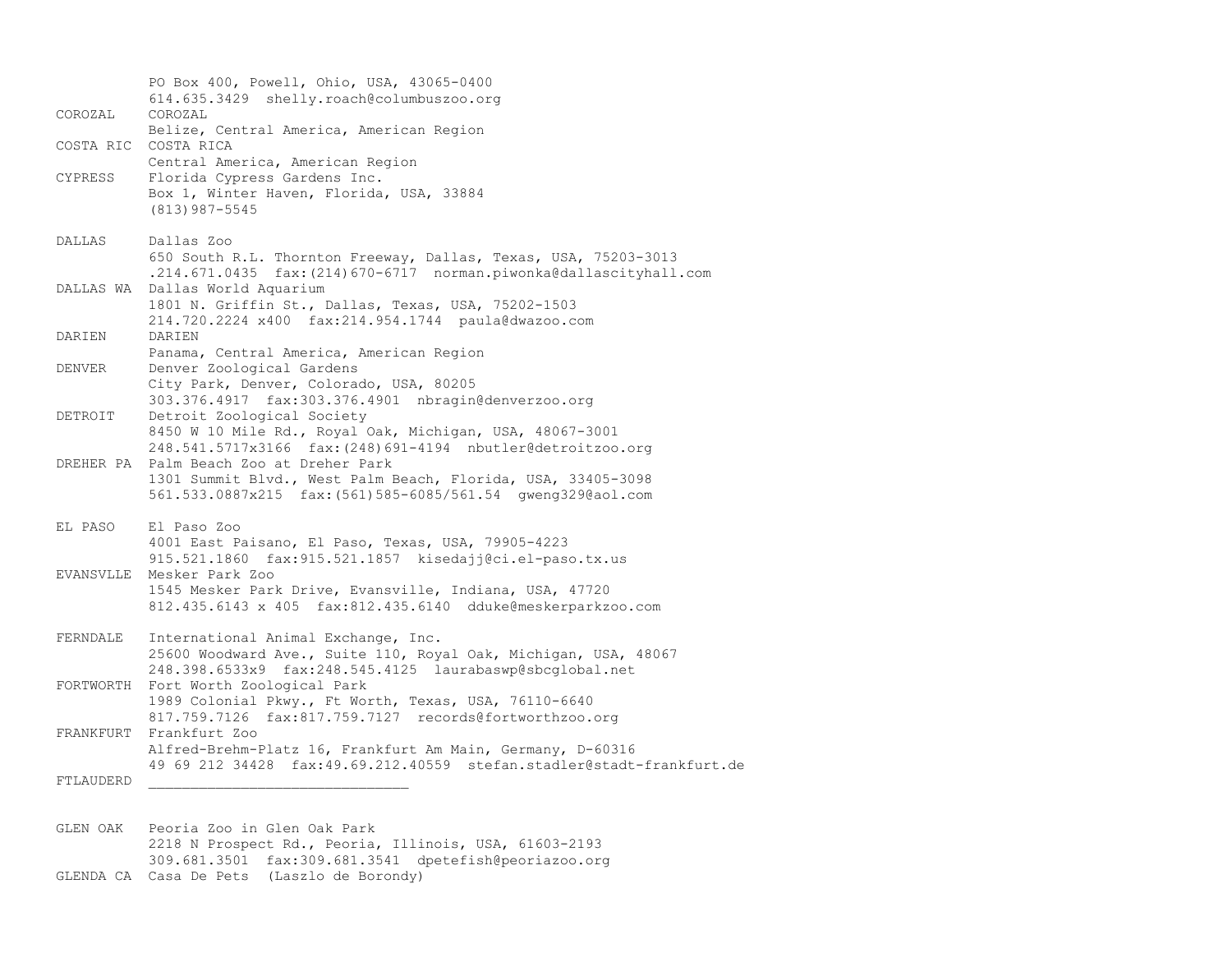Glendale, California, USA, 85301 (602)939-1003 GREENVISC Greenville Zoo 150 Cleveland Park Dr., Greenville, South Carolina, USA, 29601 864.467.4300 fax:864.467.4314 jbullock@greenvillesc.gov GUANABARA GUANABARA Brazil, South America, American Region GULF BREZ The ZOO, Northwest Florida 5701 Gulf Breeze Pkwy., Gulf Breeze, Florida, USA, 32563 850.932.2229 x 104 fax:(850)932-8575 dianezoonwf@bellsouth.net GUYANA GUYANA South America, American Region HELSINKI Helsinki Zoo PO Box 4600, Helsinki, Finland, FI-00099 358.8.169.5939 fax:358.9.169.5990 kirsi.pynnonen@hel.fi HOGLE Utah's Hogle Zoo Utah Zoological Society, Salt Lake City, Utah, USA, 84108 801.584.1740 animalrecords@hoglezoo.org HONOLULU Honolulu Zoo 151 Kapahulu Ave., Honolulu, Hawai'i, USA, 96815-7173 (808)971-7184 fax:808.550.6273 hunts@hawaiianisp.com HOUSTON Houston Zoo, Inc. 1513 N MacGregor, Houston, Texas, USA, 77030-1603 713.533.6618 fax:713.533.6802 twebster@houstonzoo.org HUTCHINSN Hutchinson Zoo P.O. Box 1567, Hutchinson, Kansas, USA, 67504-1567 620.694.2653 fax:620.694.1980 kileyb@hutchgov.com IAE OH IAE - African Safari Wildlife Park 267 Lightner Rd., Port Clinton, Ohio, USA, 43452 xcrun5@aol.com JACKSONVL Jacksonville Zoo and Gardens 370 Zoo Parkway, Jacksonville, Florida, USA, 32218-5769 (904)757-4463x131 fax:(904)757-4315 rosta@jacksonvillezoo.org JNGLARY F The Naples Zoo 1590 Goodlette-Frank Road, Naples, Florida, USA, 34102-5260 239.262.5409 x 137 fax:(941)262-6866 jayne@napleszoo.com JOHN BALL John Ball Zoological Garden 1300 W. Fulton St., Grand Rapids, Michigan, USA, 49504-6100 (616)336-4316 fax:(616)336-3907 joan.ryskamp@kentcountymi.gov KANSASCTY Kansas City Zoo 6800 Zoo Drive, Kansas City, Missouri, USA, 64132-1711 816.513.4622 dale frerking@fotzkc.org KEYSER

KNOXVILLE Knoxville Zoological Gardens P.O. Box 6040, Knoxville, Tennessee, USA, 37914 (865)637-5331x323 fax:(865)637-1943 jkading@knoxville-zoo.org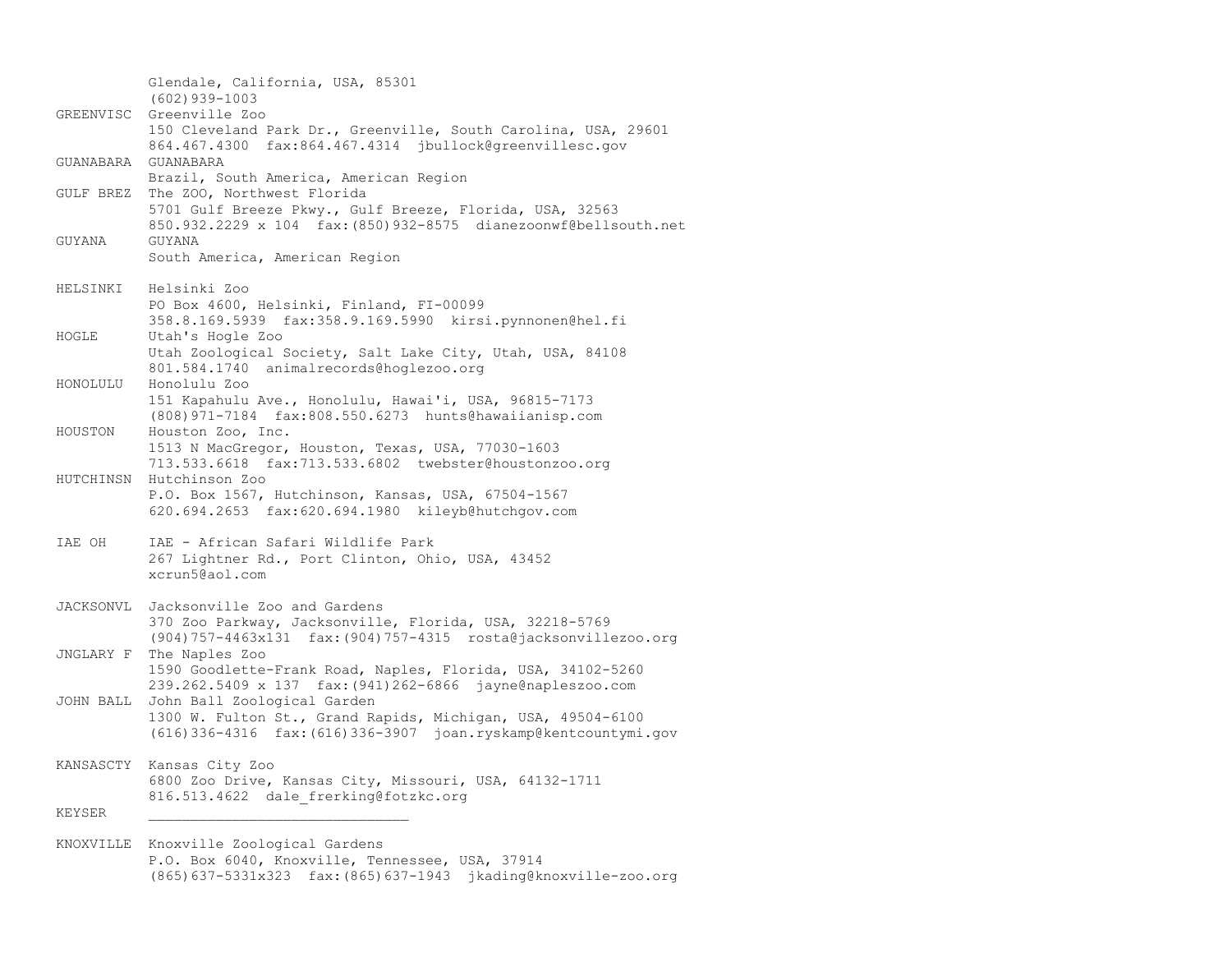|           | KRISTIANS Kristiansand Dyrepark ASA<br>N-4609 Kardemomme by, Norway<br>47 38 049700 fax: 47 38 043367 gunn@dyreparken.no                                        |
|-----------|-----------------------------------------------------------------------------------------------------------------------------------------------------------------|
| L RUHE    | Louis Ruhe GmbH (1860-1995)<br>Gerdag Strasse 8, 3220 Alfeld/leine, Germany                                                                                     |
|           | LAKEBUENA Discovery Island Zool Pk (extinct)<br>1200 N. Savannah Circle E., Bay Lake, Florida, USA, 32830-1000<br>$(407)824 - 2875$                             |
| LEWIS D   | Int'l Zoological Imports (Dean Lewis)<br>Hamlet Route Box 961, Seaside, Oregon, USA, 97138<br>$(503)738 - 8738$                                                 |
|           | LINCOLN M Lincoln Municipal Zoo<br>Dept. of Parks & Recreation, Lincoln, Nebraska, USA, 68502<br>$(402)$ 475-7105                                               |
| LOSANGELE | Los Angeles Zoo & Botanical Gardens<br>5333 Zoo Dr., Los Angeles, California, USA, 90027<br>$(323) 644 - 4295$ fax: $(323) 662 - 9786$ robert.barnes@lacity.org |
| LOWRY     | Tampa's Lowry Park Zoo<br>1101 W Sligh Ave, Tampa, Florida, USA, 33604-5958<br>(813) 935-8552x222 fax: 813. 930. 2331 animal. registrar@lowryparkzoo.com        |
| MADISON   | Henry Vilas Zoo<br>702 S Randall Ave, Madison, Wisconsin, USA, 53715<br>$(608) 266 - 4732$ fax: $(608) 266 - 5923$ stafford@co.dane.wi.us                       |
|           | MAMI RARE Miami Rare Bird Farm (Alton Freeman)<br>Box 100, Miami, Florida, USA                                                                                  |
|           | MANHATTAN Sunset Zoo<br>2333 Oak St., Manhattan, Kansas, USA, 66502-3824<br>(785) 587-2737 fax: (785) 587-2730 ryan@ci.manhattan.ks.us                          |
| MARSHALL  |                                                                                                                                                                 |
| MARUDBS   | Marshall Univ Dept Biol Sci<br>Huntington, West Virginia, USA                                                                                                   |
| MAYO      | Mayo Clinic<br>Rochester, Minnesota, USA                                                                                                                        |
| MEDELLIN  | Parque Zoologico Santa Fe<br>Av. Guayabal Cr. 52 No. 20-63, Medellin, Antioquoa, Colombia, 95207<br>+57.94.265.4737 patriciazo2002@yahoo.es                     |
| MEMPHIS   | Memphis Zoological Garden & Aquarium<br>2000 Prentiss Place, Memphis, Tennessee, USA, 38112<br>901.333.6706 chesch@memphiszoo.org                               |
| MERIDA    | Jardin Acuario de Merida<br>Av. Andres Bello, Merida, Estado Merida, Venezuela<br>58 74 660143                                                                  |
|           | MERRITT R Universal Birds (Rex D Merritt)<br>41 St John's Road, Southampton, Hants, England, United Kingdom, SO30 4DL<br>44 1489 785793                         |
| MILLER R  | Richard Miller, DVM<br>5700 SW 130th Avenue, Ft. Lauderdale, Florida, USA, 33330<br>$(954)$ 434-8599                                                            |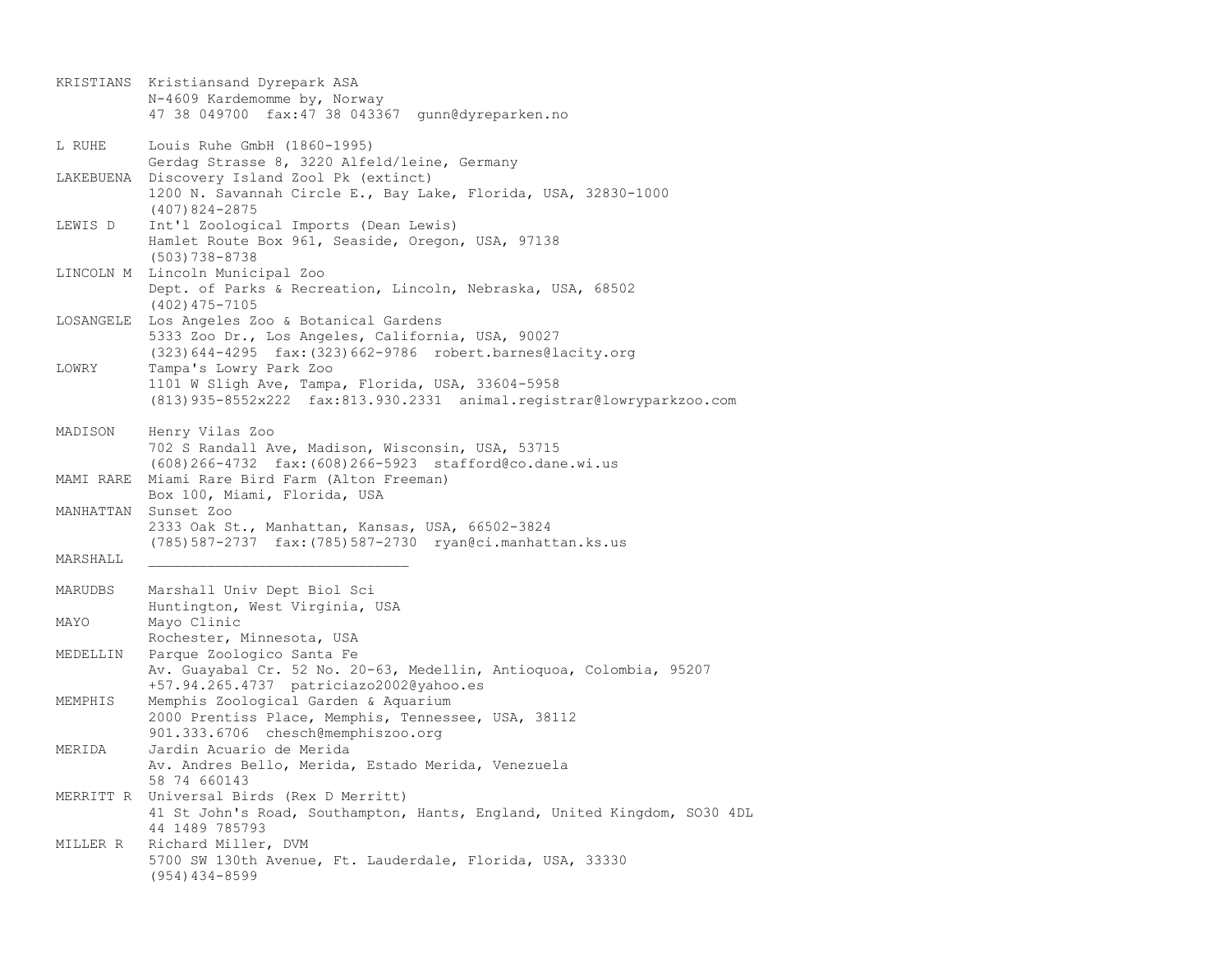MILWAUKEE Milwaukee County Zoological Gardens 10001 W Bluemound Rd, Milwaukee, Wisconsin, USA, 53226-4384 414.256.5448 fax:414.256.5450 lrohr@milwcnty.com MONROE Louisiana Purchase Gardens & Zoo P.O. Box 123, Monroe, Louisiana, USA, 71210 318.329.2582 lola.curtis@ci.monroe.la.us N GALE \_\_\_\_\_\_\_\_\_\_\_\_\_\_\_\_\_\_\_\_\_\_\_\_\_\_\_\_\_\_\_ NASHV ZOO Nashville Zoo at Grassmere 3777 Nolensville Rd., Nashville, Tennessee, USA, 37211 615.627.3052 fax:(615)832-5443 ppellett@nashvillezoo.org NICARAGUA NICARAGUA Central America, American Region NIUAFOO NIUAFOO Tonga, Malay Arch, Asian Region NORFOLK Virginia Zoological Park 3500 Granby St., Norfolk, Virginia, USA, 23504 757.441-5227 x 282 fax:757.624-9939 james.hall@norfolk.gov NORTHLAND Northland Wildlife 2601 E Highway 169, Grand Rapids, Minnesota, USA, 55744 (218)326-0515 NY BRONX Bronx Zoo/Wildlife Conservation Societ 2300 Southern Blvd., Bronx, New York, USA, 10460-1099 718.220.8711 fax:(718)220-7114 arockmore@wcs.org NZP-WASH Smithsonian National Zoological Park 3001 Connecticut Avenue NW, Washington, District Of Columbia, USA, 20008-2537 202.633.3244 fax:202.633.8727 murphym@si.edu OKLAHOMA Oklahoma City Zoological Park 2101 NE 50th St., Oklahoma City, Oklahoma, USA, 73111-7199 (405)425-0274 fax:(405)425-0220 dwhitton@okczoo.com OMAHA Omaha's Henry Doorly Zoo 3701 South 10th St., Omaha, Nebraska, USA, 68107-2200 402.738.2085 fax:(402)733-4415 registrar@omahazoo.com PANAMA PANAMA Central America, American Region PERU PERU South America, American Region PET FARM Pet Farm (Bern Levine) 3310 NW South River Dr, Miami, Florida, USA, 33142 PHILADELP The Philadelphia Zoo 3400 W Girard Ave., Philadelphia, Pennsylvania, USA, 19104 215.243.5214 fax:215.243.0219 bahner.beth@phillyzoo.org PITTSBURG Pittsburgh Zoo & PPG Aquarium One Wild Place, Pittsburgh, Pennsylvania, USA, 15206-1178 412.365.2581 fax:(412)365-2583 hterrell@pittsburghzoo.org PORTLAND Oregon Zoo 4001 SW Canyon Rd., Portland, Oregon, USA, 97221-2799 (503)220-5766 fax:(503)226-0074 jan.mothershed@oregonzoo.org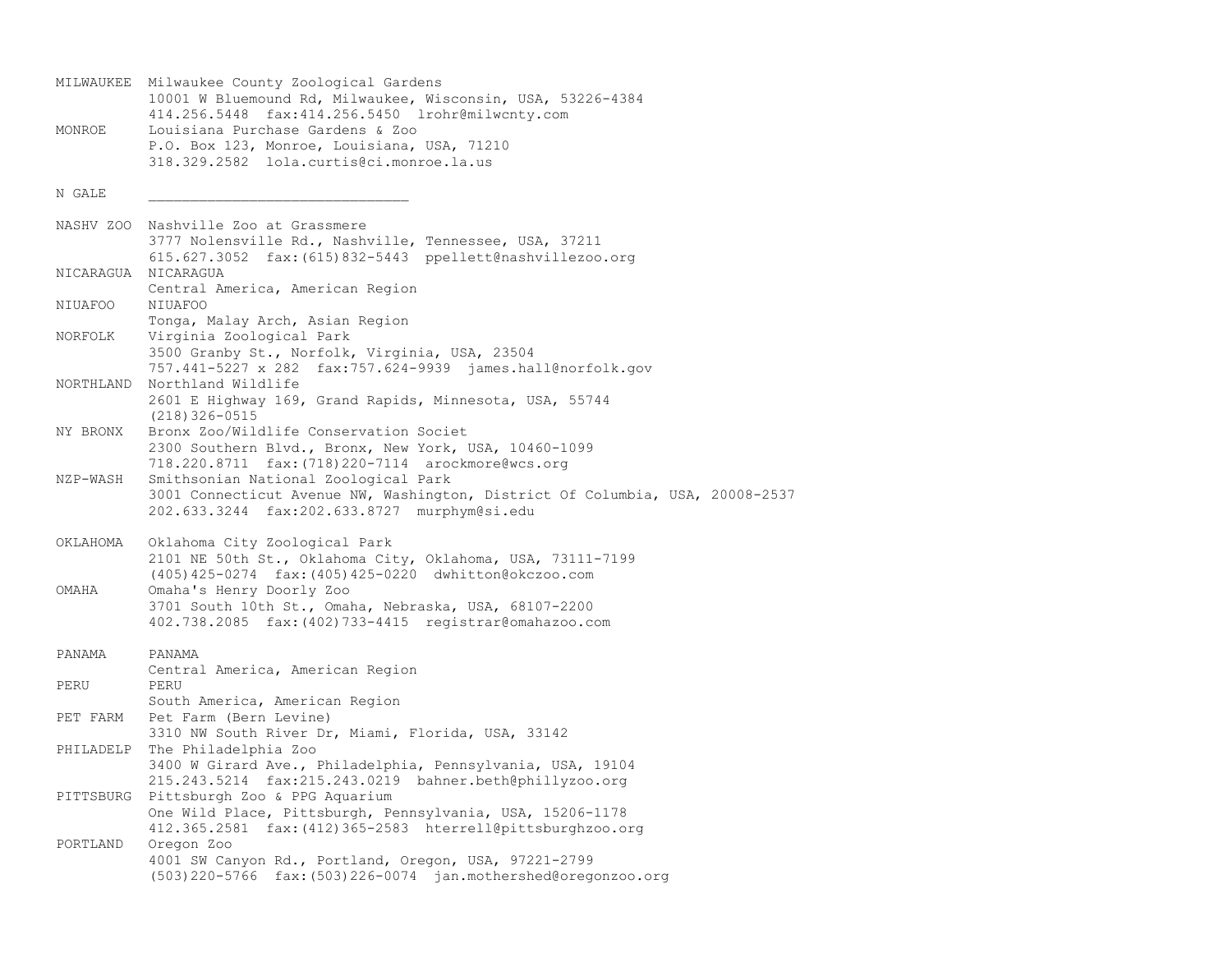PRIM SERV Primate Services, Inc. 17232 Perrine Avenue, Miami, Florida, USA, 33157 PRIVATE Private Collection PUBLIC General Public PUEBLO Pueblo Zoo 3455 Nuckolls Ave., Pueblo, Colorado, USA, 81005 (719)561-1452x107 fax:(719)561-8686 curator@pueblozoo.org RACINE Racine Zoological Gardens 2131 N Main St., Racine, Wisconsin, USA, 53402-4795 262.636.9423 fax:262.636.9307 agottfreid@racinezoo.org RIO GRAND Albuquerque Biological Park 903 Tenth St. SW, Albuquerque, New Mexico, USA, 87102-4098 (505)764-6231 fax:(505)764-6281 kklammer@cabq.gov S.AMERICA SOUTH AMERICA American Region SAN ANTON San Antonio Zoological Gardens & Aqua 3903 N. St. Mary's Street, San Antonio, Texas, USA, 78212-3199 210.734.7184 x1301 fax:(210)734-7291 zooregistrar@sazoo-aq.org SAN JOSE SAN JOSE Costa Rica, Central America, American Region SANDIEGOZ San Diego Zoo PO Box 120551, San Diego, California, USA, 92112-0551 (619)685-3250 fax:619.232.4117 tgiezendan@sandiegozoo.org SANFORD Central Florida Zoological Park P.O. Box 470309, Lake Monroe, Florida, USA, 32747-0309 (407)323-4450x140 fax:(407)321-0900 bonnieb@centralfloridazoo.org SANTA ANA Santa Ana Zoo 1801 E Chestnut Ave., Santa Ana, California, USA, 92701-5001 714.647.6542 fax:(714)953-7401 smerner@ci.santa-ana.ca.us SD-WAP San Diego Wild Animal Park 15500 San Pasqual Valley Rd, Escondido, California, USA, 92027 (619)685-3250 fax:619.232.4117 tgiezendan@sandiegozoo.org SEATTLE Woodland Park Zoological Gardens 601 N. 59th St., Seattle, Washington, USA, 98103-5858 206.548.2513 wendy.wienker@zoo.org SEDGWICK Sedgwick County Zoo 5555 Zoo Blvd., Wichita, Kansas, USA, 67212-1698 (316)266-8203 fax:(316)942-3781 akinser@scz.org SHEDD AQ John G. Shedd Aquarium 1200 S Lake Shore Dr., Chicago, Illinois, USA, 60605-2490 (312)692-3372 mgies@sheddaquarium.org SILVER SP Silver Springs Park 5656 E Silver Springs Blvd, Silver Springs, Florida, USA, 34488 (352)236-2121 fax:(352)236-1732 timfrisch@silversprings.com SINGAPORE Singapore Zoological Gardens 80 Mandai Lake Road, Singapore, Singapore, 729826 65.6360.8668 fax:65.6365.2331 anthony@zoo.com.sg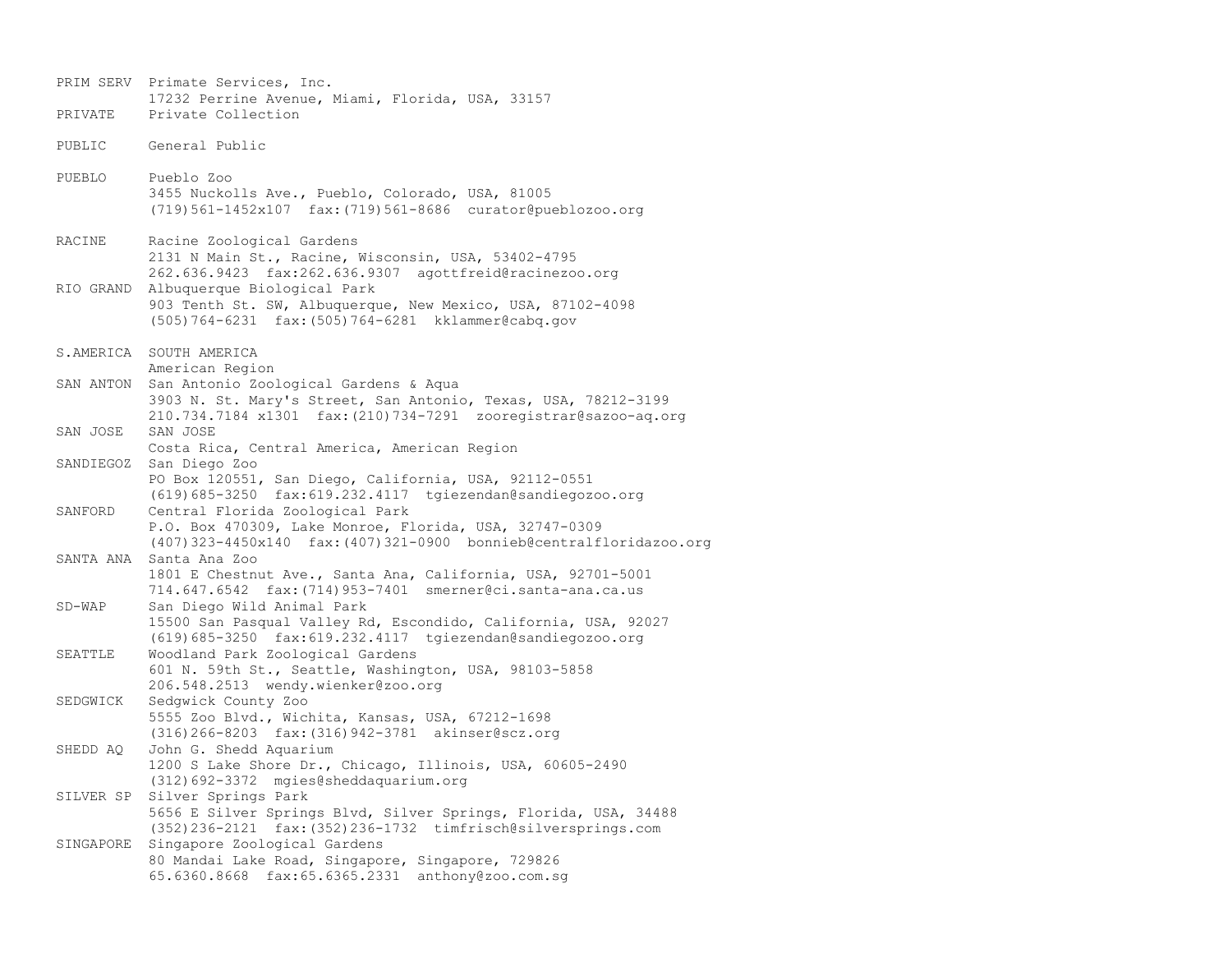|           | SPRUCE PI Alton V. Freeman                                                                                                      |
|-----------|---------------------------------------------------------------------------------------------------------------------------------|
| ST PAUL   | Spruce Pine, North Carolina, USA<br>St. Paul's Como Zoo                                                                         |
|           | 1225 Estabrook Drive, St Paul, Minnesota, USA, 55103                                                                            |
| STATEN IS | $(651)$ 487-8208 fax: $(651)$ 487-8209 joanne.kelly@ci.stpaul.mn.us<br>Staten Island Zoo                                        |
|           | 614 Broadway, Staten Island, New York, USA, 10310                                                                               |
|           | (718) 442-3101x18 fax: (718) 981-8711 dbirds4@aol.com                                                                           |
| STOCKHOLM | Skansen Foundation, Zool. Dept.                                                                                                 |
|           | Stiftelsen Skansen, Stockholm, Sweden, S-115 93<br>46 8 442 8174 fax: 46 8 442 8284 hans-ove.larsson@skansen.se                 |
| STRI      | Smithsonian Trop Res Inst                                                                                                       |
|           | Panama City, Panama, Panama                                                                                                     |
| SUC BUF   | State University College<br>Buffalo, New York, USA                                                                              |
| SUNY STON | State University At Stonybrook                                                                                                  |
|           | Long Island, New York, USA                                                                                                      |
| SYRACUSE  | Rosamond Gifford Zoo at Burnet Park                                                                                             |
|           | One Conservation Place, Syracuse, New York, USA, 13204-2504<br>315.435.8512 x119 fax: (315) 435-8517 adriennewhiteley@ongov.net |
|           |                                                                                                                                 |
| TARPONSPR | Tarpon Zoo (Trudie Jerkins)                                                                                                     |
|           | Box 847, Tarpon Springs, Florida, USA                                                                                           |
| TEGUCIGAL | Zoologico Metropolitano El Picacho<br>United Nations Park, Tequcigalpa, Francisco Moraz, Honduras                               |
| TG&Y      |                                                                                                                                 |
|           |                                                                                                                                 |
| TOKYOUENO | Ueno Zoological Gardens<br>9-83 Ueno-park, Tokyo, Japan, 110-8711                                                               |
|           | yu mizumoto@tzps.or.jp                                                                                                          |
| TOPEKA    | Topeka Zoological Park                                                                                                          |
|           | 635 SW Gage Blvd., Topeka, Kansas, USA, 66606-2066<br>785.368.9134 fax:785.368.9152 mmiller@topeka.org                          |
| TORONTO   | Toronto Zoo                                                                                                                     |
|           | 361A Old Finch Ave., Scarborough, Ontario, Canada, M1B 5K7                                                                      |
|           | $(416)$ 392-5971<br>fax: (416) 392-4979 dmartin@torontozoo.ca                                                                   |
| TUCSON    | Reid Park Zoo<br>1100 S Randolph Way, Tucson, Arizona, USA, 85716                                                               |
|           | 520.791.3204 x 26 fax: (520) 791-5378 leslie.waters@tucsonaz.gov                                                                |
|           |                                                                                                                                 |
| U IL CHIC | University of Chicago<br>Dept. of Ecology & Evolution, Chicago, Illinois, USA, 60637                                            |
|           | $(312) 702 - 3070$                                                                                                              |
| U.S.A.    | UNITED STATES OF AMERICA                                                                                                        |
|           | North America, American Region, USA                                                                                             |
| UCLADICKE | UCLA-Dickey Collection of Birds<br>Los Angeles, California, USA                                                                 |
| UNKNOWN   | Unknown Location                                                                                                                |
| UTHSC     |                                                                                                                                 |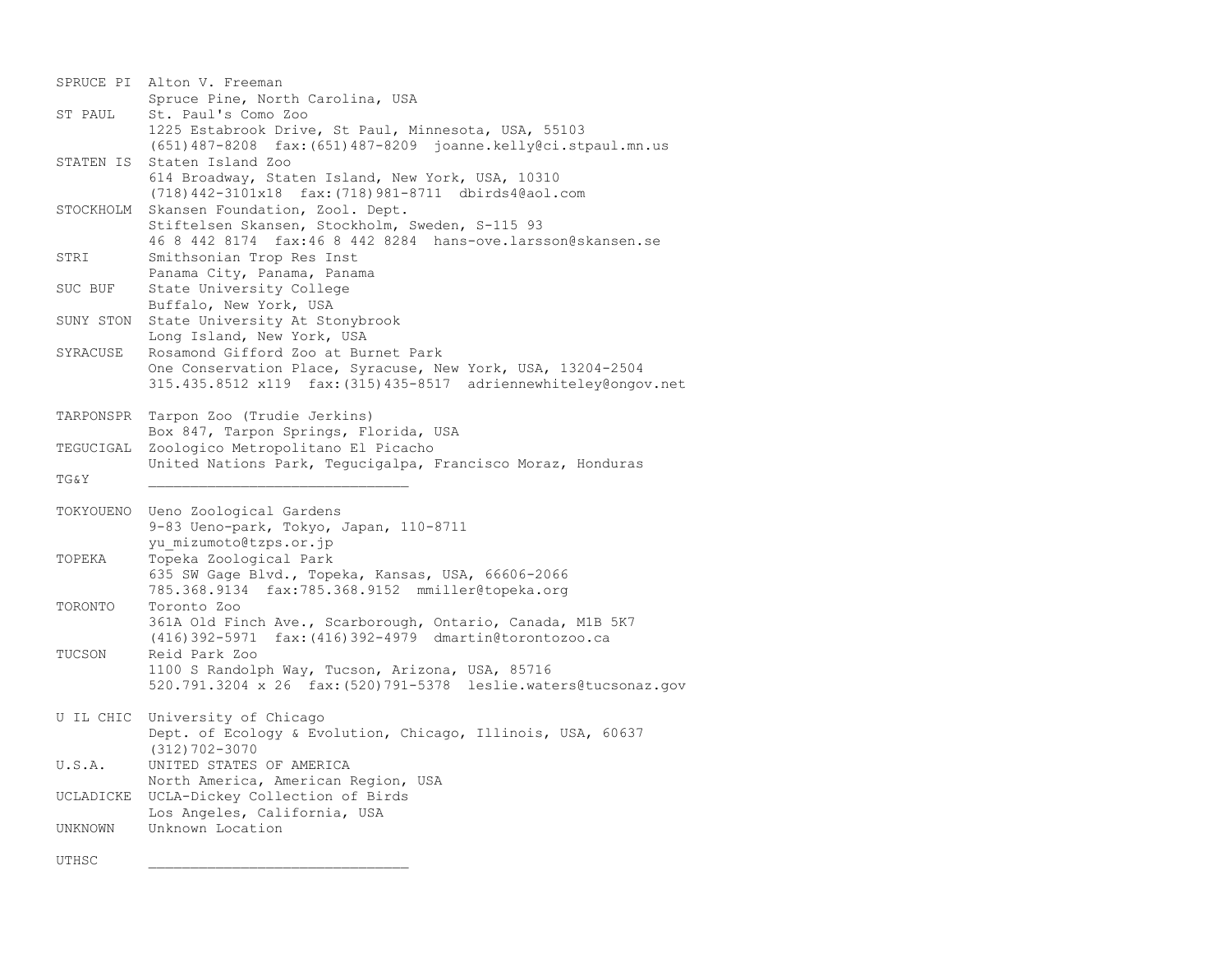UTICA Utica Zoo 99 Steele Hill Rd., Utica, New York, USA, 13501 315.738.0472 fax:315.730.0475 mike.bates@uticazoo.org W ORANGE Turtle Back Zoo 560 Northfield Ave., West Orange, New Jersey, USA, 07052 973.731.5800 x 233 fax:973.731.9163 tbz1313@yahoo.com W PALM BE Lion Country Safari Inc - Florida 2003 Lion Country Safari Rd., Loxahatchee, Florida, USA, 33470-3976 561.793.1084x174 fax:(561)793-9603 records@lioncountrysafari.com WHEELING Oglebay's Good Children's Zoo Oglebay Park, Wheeling, West Virginia, USA, 26003 (304)243-4029 fax:(304)243-4110 jgreathouse@oglebay-resort.com WILD Obtained From Wild WILDCARGO Wild Cargo Inc. (Ralph Curtis) 3230 Pembroke Road, Hollywood, Florida, USA, 33022 WILDKINGD Wild Kingdom (Mickey Jacobson) 4121 East Speedway, Tucson, Arizona, USA, 85712 WILLIM BU Busch Gardens-Wlliamsburg One Busch Gardens Blvd., Williamsburg, Virginia, USA, 23187-8785 WILMINGTN Brandywine Zoo 1001 N. Park Dr., Wilmington, Delaware, USA, 19802 302.571.7747x202 fax:302.571.7787 lbrennan@state.de.us WINNIPEG Assiniboine Park Zoo 460 Assiniboine Park Dr., Winnipeg, Manitoba, Canada, R3P 2N7 1.204.986.4039 fax:1.204.832.5420 pking@winnipeg.ca WORLDWIDE Worldwide Primates (Matt Block) PO Box 971279, Miami, Florida, USA, 33197-1279 (305)378-9585

Total number of institutions: 155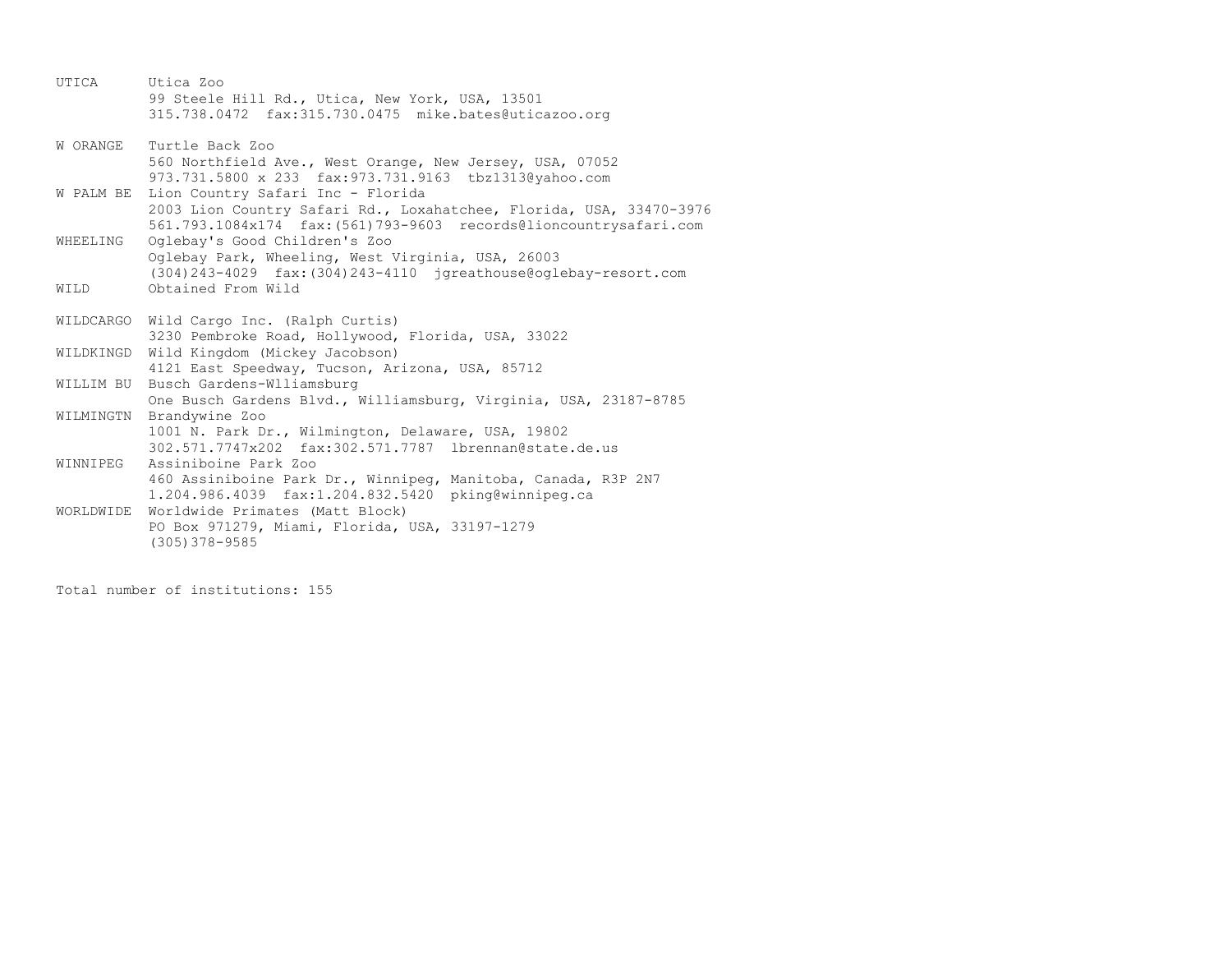**Studbook Disclaimer**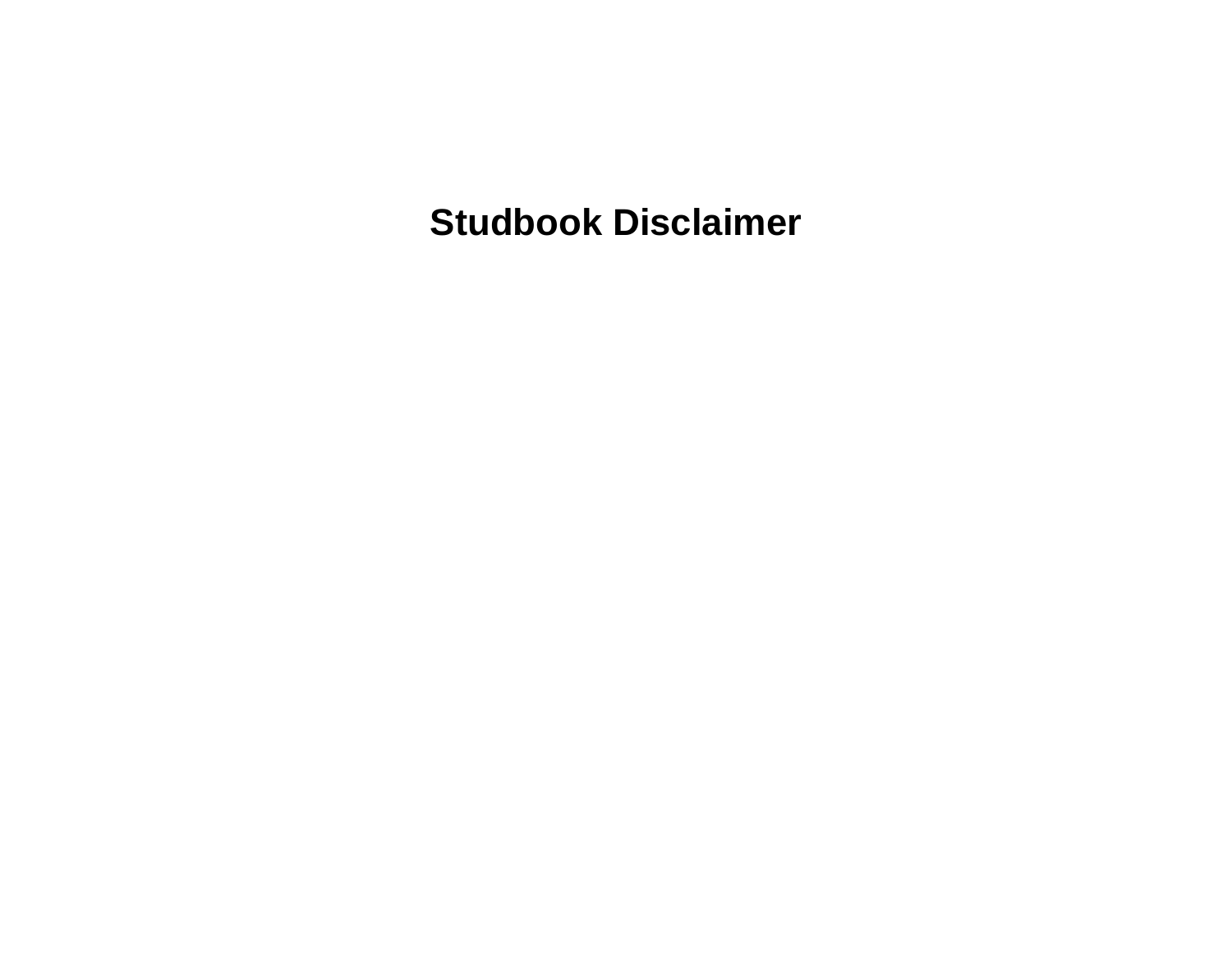## **Studbook Disclaimer**

Copyright 04 November 2013 by Zoo Atlanta. All rights reserved. No part of this publication may be reproduced in hard copy, machine-readable or other forms without advance written permission from Zoo Atlanta. Members of the Association of Zoos and Aquariums (AZA) may copy this information for their own use as needed.

The information contained in this studbook has been obtained from numerous sources believed to be reliable. AZA and Zoo Atlanta make a diligent effort to provide a complete and accurate representation of the data in its reports, publications, and services. However, AZA and Zoo Atlanta do not guarantee the accuracy, adequacy, or completeness of any information. AZA and Zoo Atlanta make no warranties or representations of any kind, express or implied, including but not limited to warranties of merchantability of fitness for particular purpose. AZA and Zoo Atlanta disclaim all liability for errors or omissions that may exist and shall not be liable for any incidental, consequential, or other damages (whether resulting from negligence or otherwise) including, without limitation, exemplary damages or lost profits arising out of or in connection with the use of this publication.

Because the technical information provided in the studbook can easily be misread or misinterpreted unless properly analyzed, AZA and Zoo Atlanta strongly recommend that users of this information consult with the Studbook Keeper in all matters related to data analysis and interpretation.